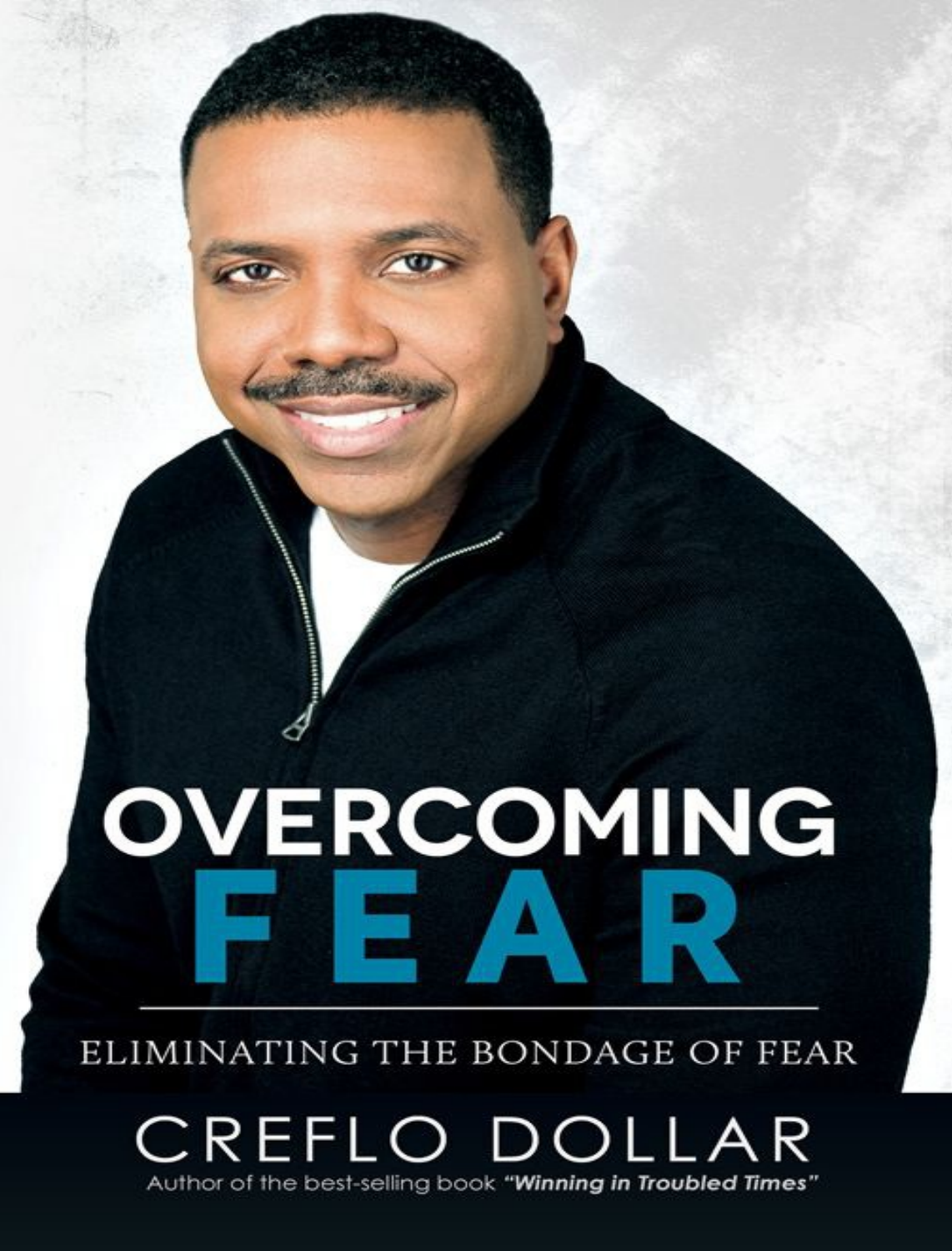# **OVERCOMING FEAR**

#### **ELIMINATINGTHEBONDAGEOF FEAR**

#### CREFLO DOLLAR Creflo Dollar Ministries Publishing | Atlanta, GA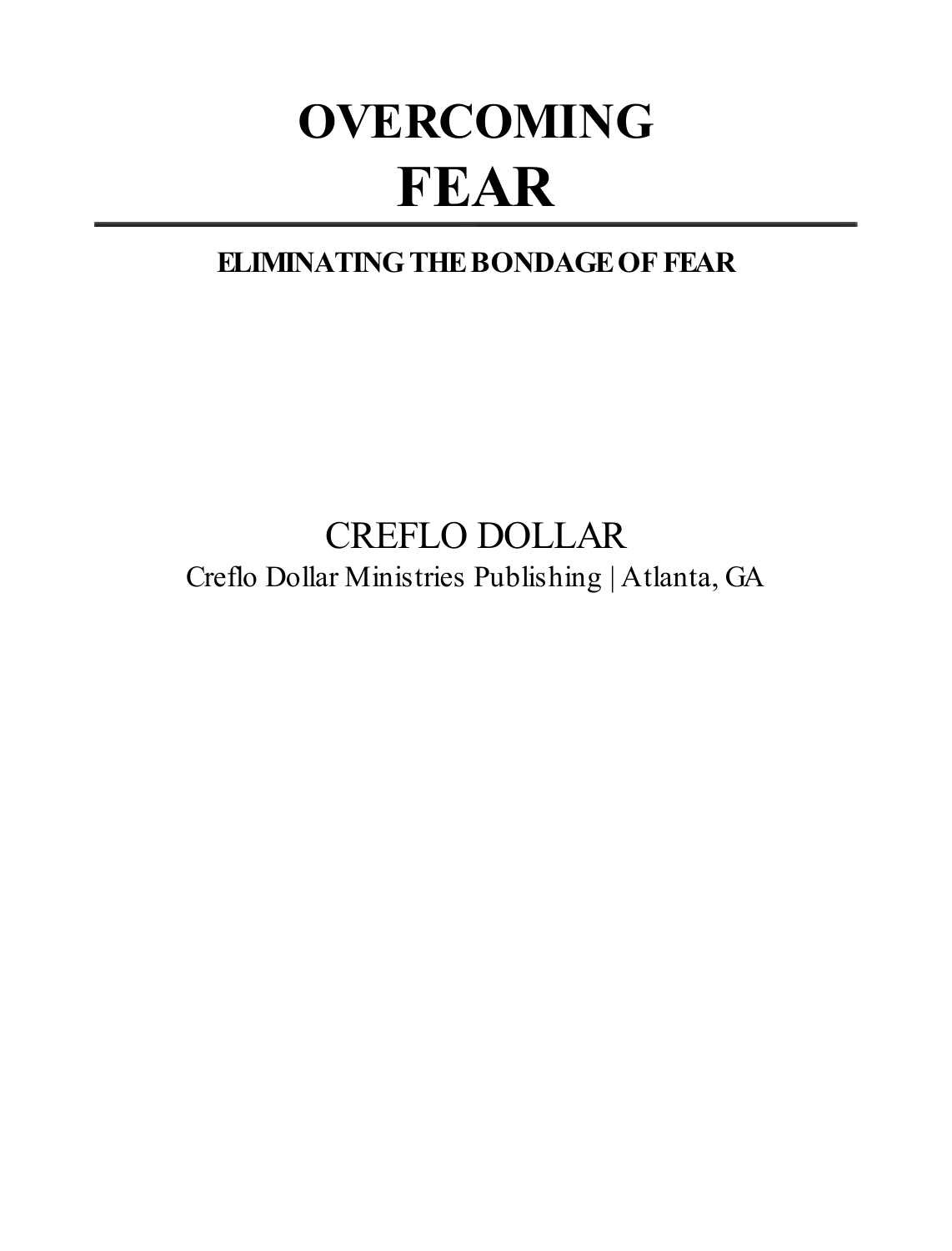Unless otherwise indicated, all scripture quotations are taken from the *Kings James Version* of the Bible.

Scripture quotations marked NIV are taken from the *Holy Bible, New International Version* ®. Copyright © 1973, 1978, 1984 by the International Bible Society. Used by permission of Zondervan Publishing House. All rights reserved.

*Overcoming Fear* Eliminating the Bondage ofFear ISBN: 1599442396 Copyright © 2014 by Creflo Dollar Published by:

Creflo Dollar Ministries PO Box 490124 College Park, Georgia 30349

Printed in the United States of America. All rights reserved under International Copyright Law. Contents and/or cover may not be reproduced in whole or in part without the express written consent of the publisher.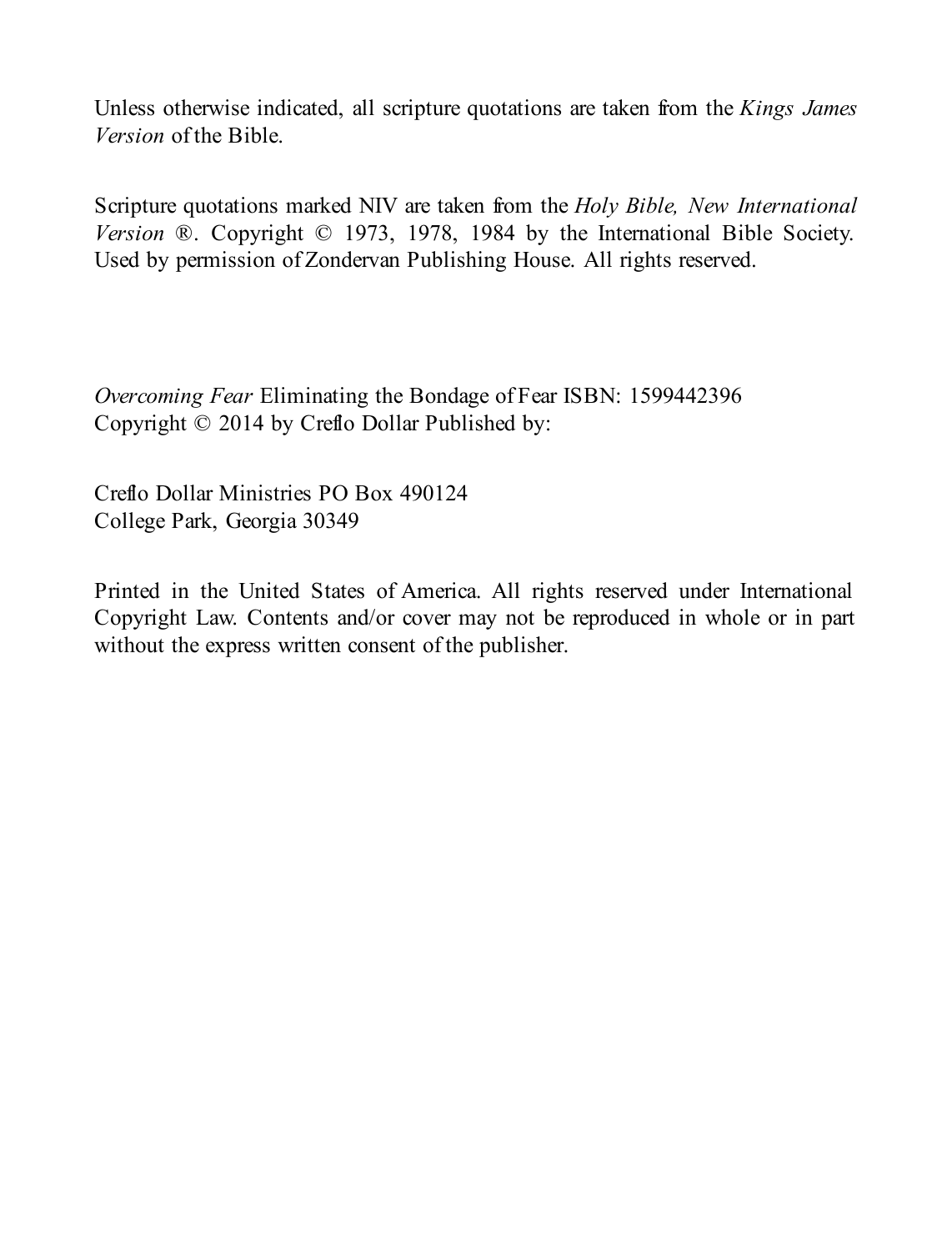This book is dedicated to my mother, Emma Dollar, whose unwavering resilience has encouraged me to patiently persevere through all things.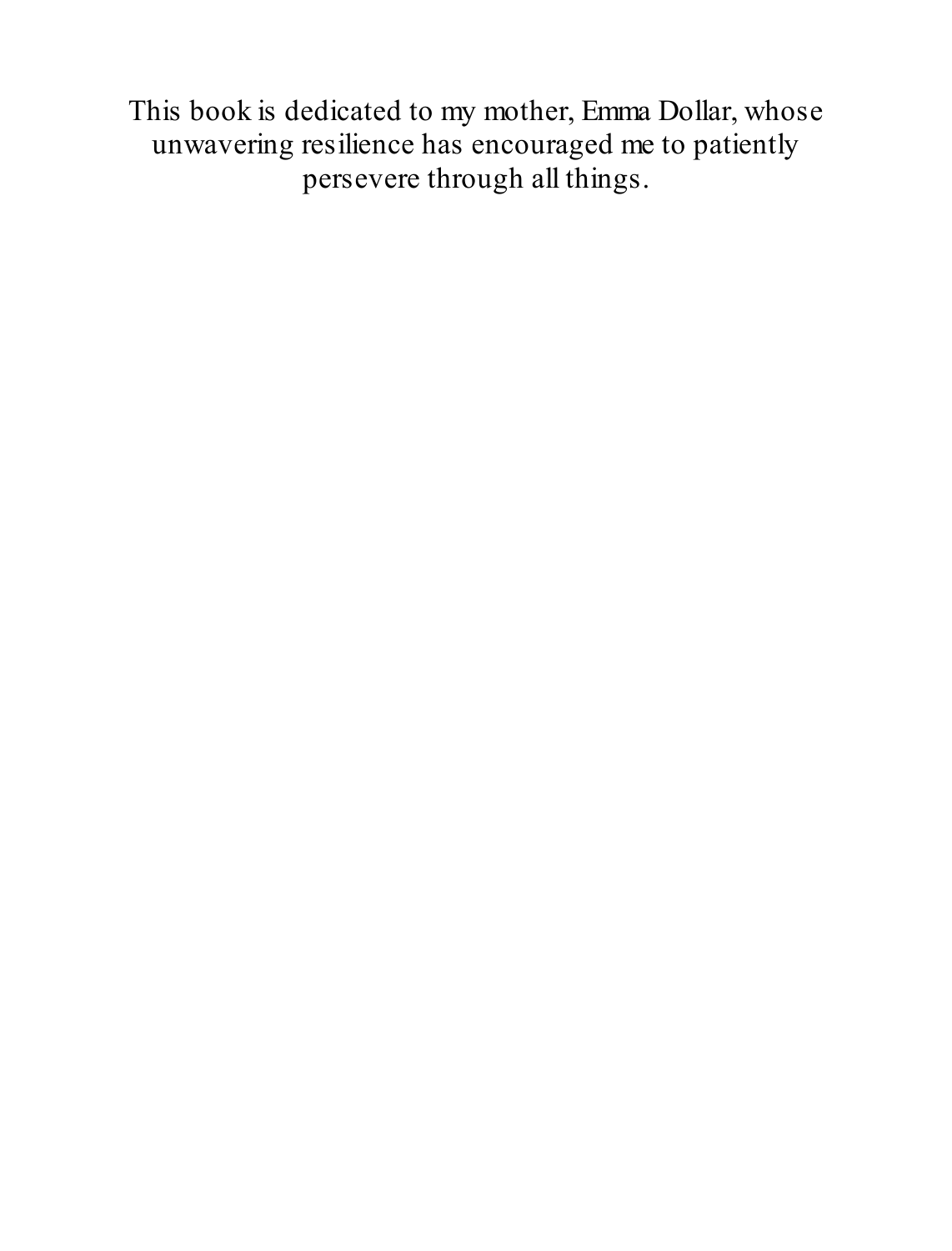## **CONTENTS**

ACKNOWLEDGEMENT **INTRODUCTION** CHAPTER 1 | **Understanding the Laws That Govern Life** CHAPTER 2 | **Set Free from Bondage** CHAPTER 3 | **Redeemedfrom Destruction** CHAPTER 4 | **Destroying Fear through Covenant Awareness** CHAPTER 5 | **Refuse to Worry** CHAPTER 6 | **Doubt: A Faith Killer** CHAPTER 7 | **Anger: Fear in Action** CHAPTER 8 | **Dealing with the Fear of Lack** CHAPTER 9 | **Fear: An Attack on Marriage** CHAPTER 10 |**Is Lust Fear-based?** CHAPTER 11 | **Combating Fear of the EndTimes** CHAPTER 12 | **Overcoming the Fear of Abandonment** CHAPTER 13 | **Redeemedfrom Spiritual Death** CHAPTER 14 | **Conquering the Fear of Failure** CHAPTER 15 | **Pornography: The Fear of Intimacy in Action** CHAPTER 16 | **Phobias: When Fear Takes Over Our Emotions** CHAPTER 17 | **When Will IGet Married?** CHAPTER 18 | **The Fear of Man: The Ultimate Snare** CHAPTER 19 | **Keys to Staying Fear Free** CHAPTER 20 | **Angels: God's Covenant Enforcers** CHAPTER 21 | **Pleadthe Blood** CHAPTER 22 | **The Truth about the Fear of the Lord** CHAPTER 23 | **Howto Overcome Agitation** CHAPTER 24 | **The Victorious Power of God's Love** CHAPTER 25 | **Grace: The Key to Victory in Spiritual**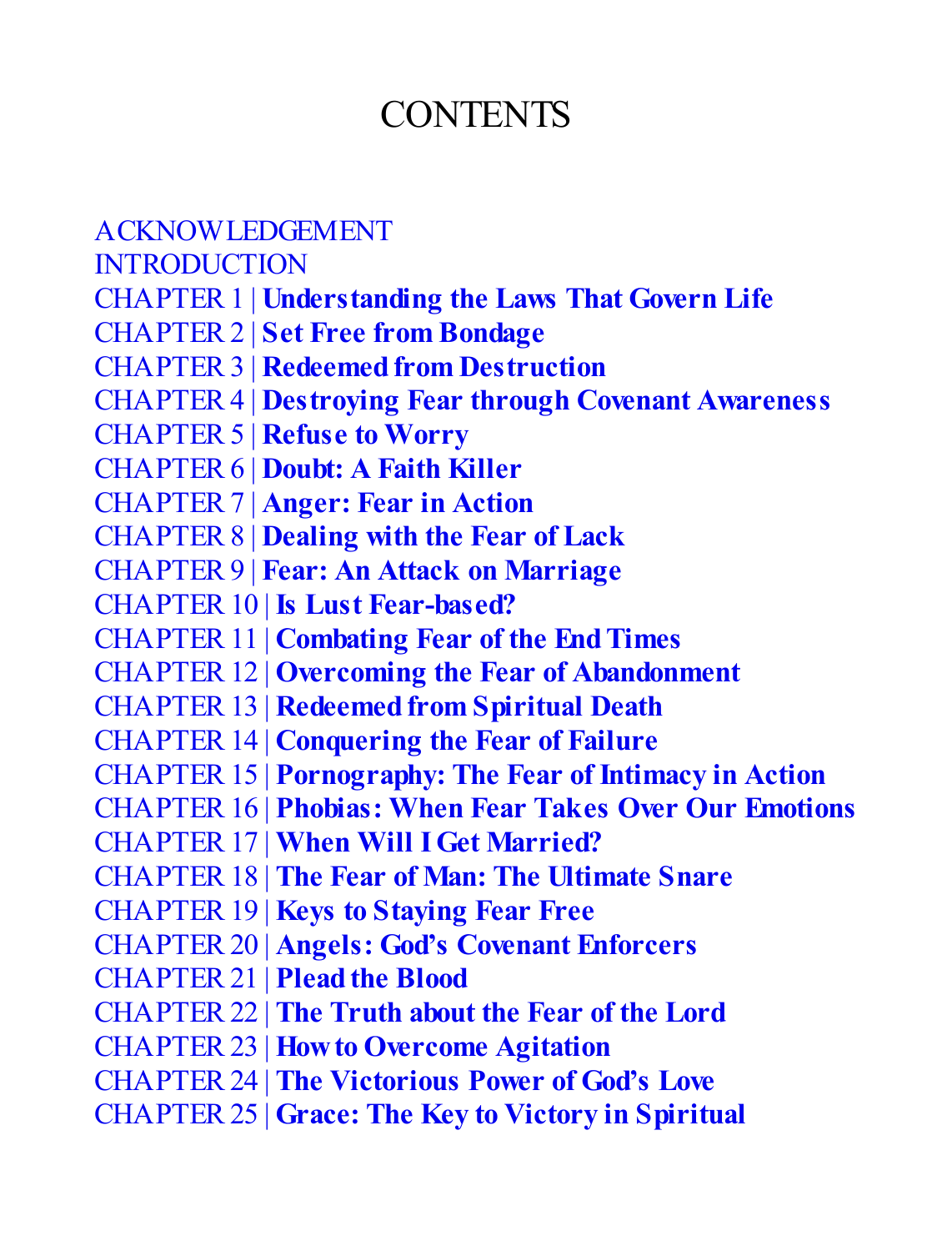**Warfare**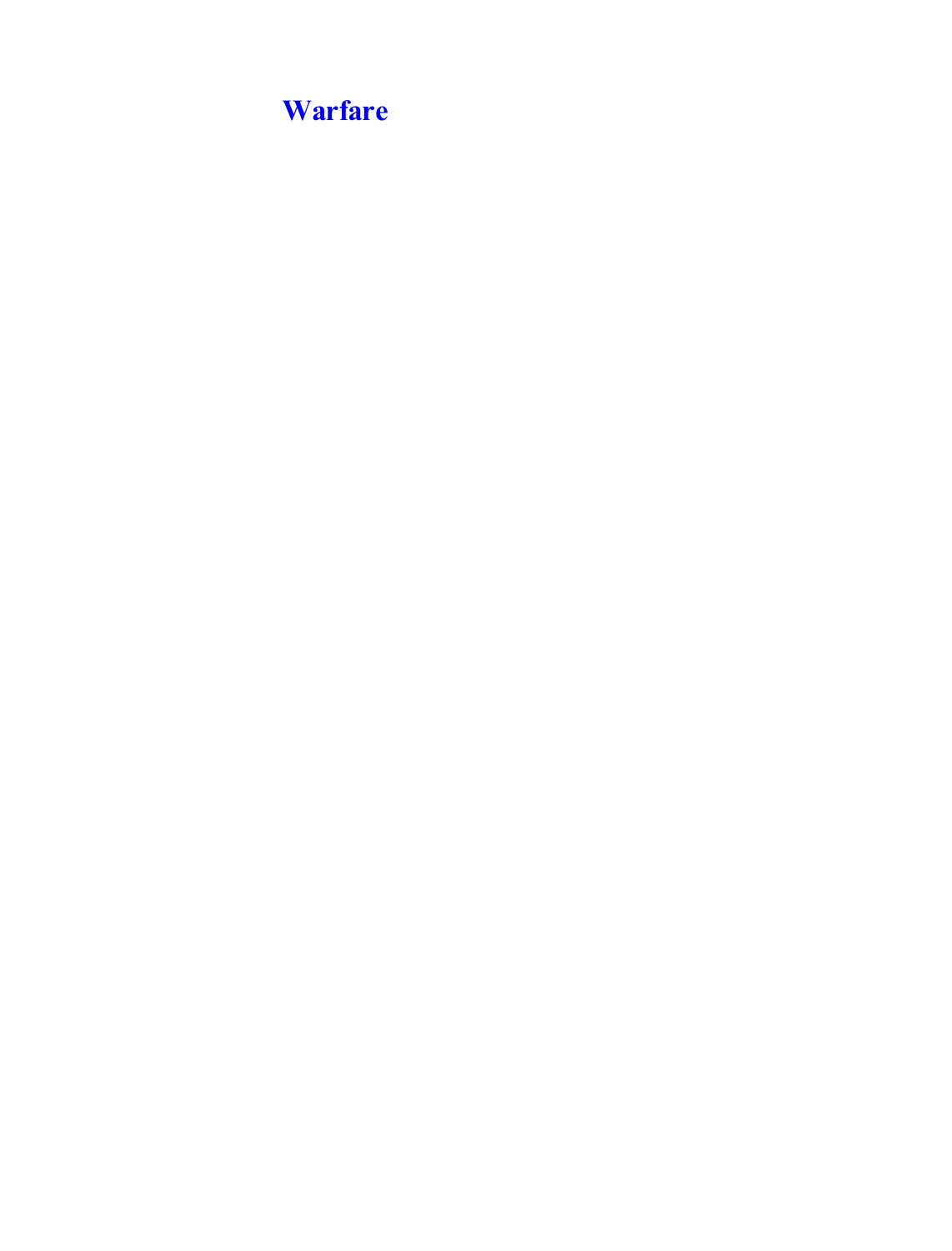#### ACKNOWLEDGEMENT

I would like to express my gratitude to the many people who saw me through this project by providing support, encouragement, comments, and feedback.

I would like to thank my in-house editorial staff for the time you spent working on and supervising this project. Your anointing and skills are an asset to the ministry.

Thanks to my executive staff for making sure all the logistics of publishing this book were handled in a professional and timely manner.

To my partners, friends, supporters, and the entire World Changers family, I say thank you for your continuous love, support, and prayers. Together, we continue to share God's love and grace globally, making a mark that truly cannot be erased.

A special thank you to my wife, Taffi, and our children for allowing me the time to fulfill the will of God for my life. Your love and support mean everything to me.

Ultimately, I thank my heavenly Father who has made all things possible for those who believe.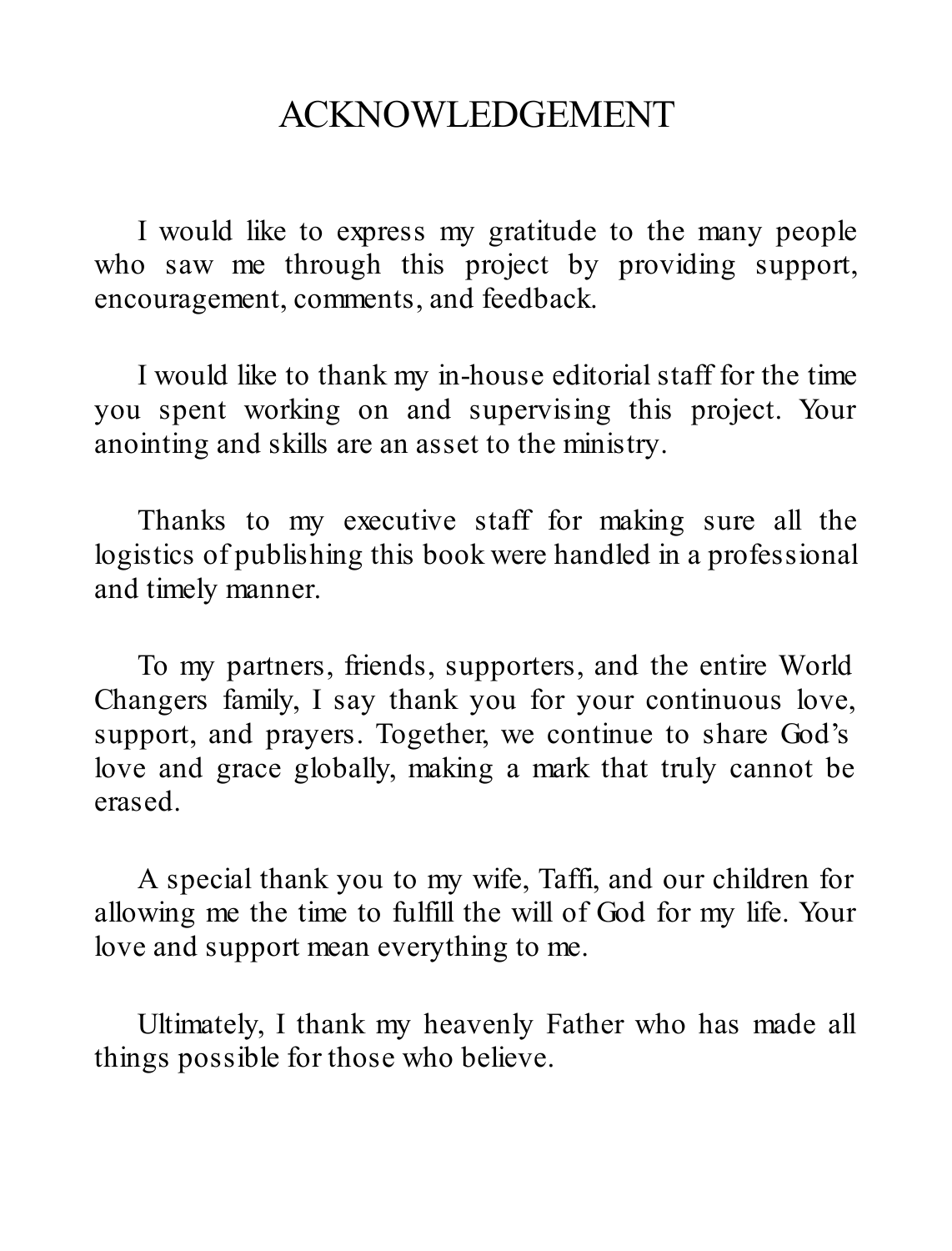## INTRODUCTION

Fear is more than a figment of our imaginations or something that can be overcome merely by exercising willpower. The world would have us to believe it is a normal part of life; however, there is nothing natural or normal about fear, and it should never be tolerated on any level. In fact, I will go so far as to say that fear is a cancer that is affecting people from all walks of life. It is a spiritual force that is designed by the enemy to steal, kill, and destroy.

I remember a time when fear was a major stronghold in my life, as well as in the life of my wife, Taffi. My own personal experience with fear stemmed from a tragic death in my family that took place when I was in college. I had a female relative who went out one night and mysteriously disappeared. She was later found dead in the trunk of a car.

This experience impacted me in a tremendous way because it was through this tragedy that the enemy planted a seed of fear in my soul that surfaced when I married Taffi. The fear of something happening to her when she left the house frequently tormented me. Fear had gained a foothold in my life. I would sit home waiting for her, and when she finally walked through the door I would explode in anger. She couldn't figure out the root of my issue. Later, I finally told her what had happened to my aunt.

Years went by, and I was still never really comfortable with her going anywhere by herself, particularly when we started a church in New York. Taffi would want to catch cabs or walk around Manhattan, and I would go into panic mode every time.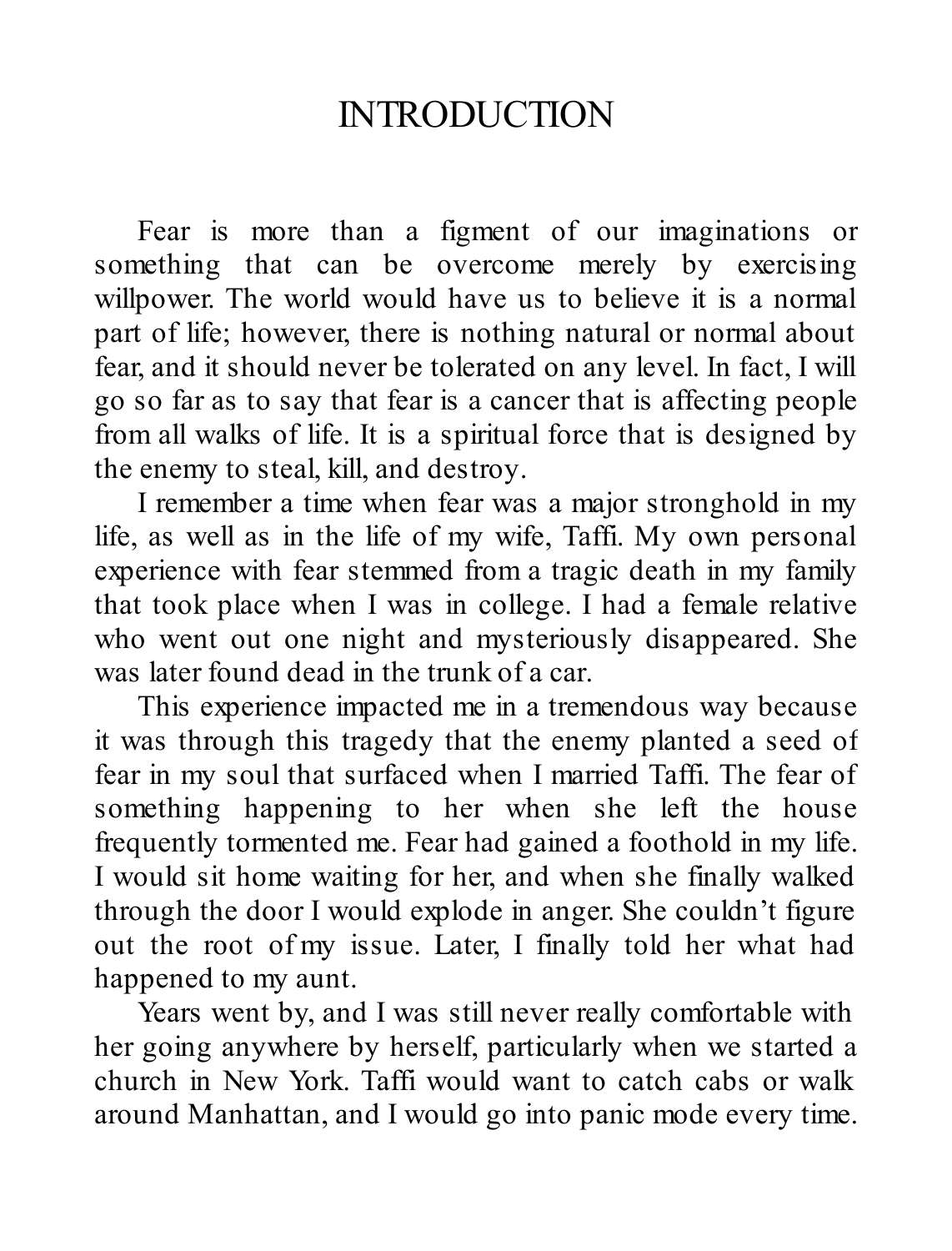One day, the Lord spoke to me and said, "If you don't get rid of this fear concerning your wife's protection, you're going to be credited with any type of harm that comes to her." What a hard word! When I heard it, my immediate reaction was to defend my position by letting God know I had to take care of her, until He told me He could take care of her better than I could. He reminded me of His promise of angelic protection and how those who dwell in the secret place of the Most High are kept safe. I had to take Him at His Word, and release the fear of something happening to my wife. Only then was I able to turn over everything pertaining to my wife and kids to God. I have since learned to have peace about their safety. *God* takes care of us, which is why I don't have to stress out about it.

My story is just one of millions of similar encounters with the spirit of fear, and it is also a testament to the power of God residing in each of us to overcome it. When we get to the place where we refuse to tolerate fear in any form, it *has* to leave. And when fear leaves, Satan leaves. This book is designed to expose the spirit of fear in all its forms and show you how faith in God brings the victory. His love not only transcends the spirit of fear, but it flushes it out. By developing in the love of God and getting away from an attitude of self-preservation, we can begin to live fear-free lives, *every day.*

As you carefully digest and apply the truths revealed in this book, I pray that the spirit of fear will leave your life as well. God's covenant is full of promises that cover every possible area of fear, and through our faith, those promises can become a reality. Now, let's discover the truth about fear.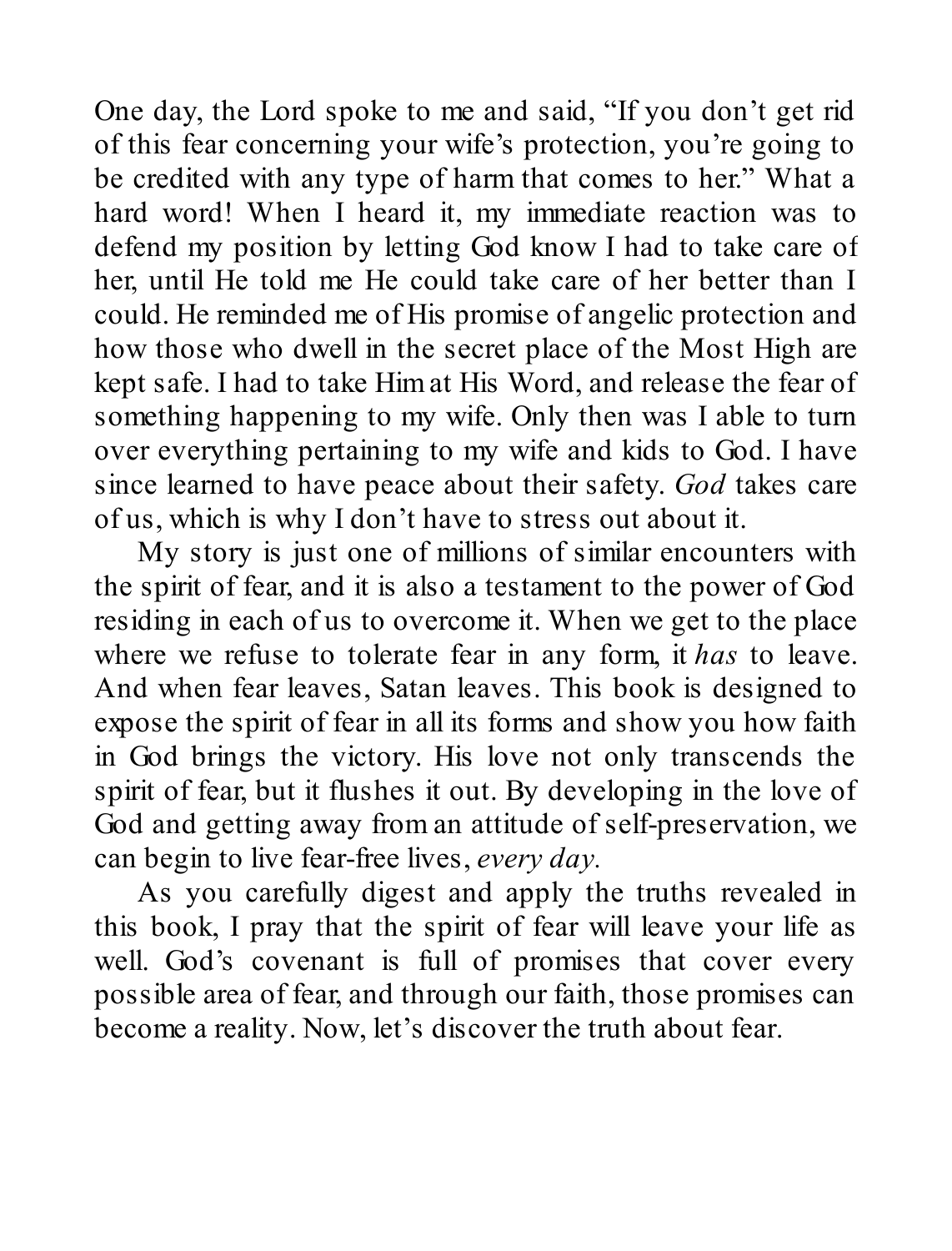# CHAPTER 1 **Understanding the Laws That Govern Life**

"*I call heaven and earth to record this day against you, that I have set before you life and death, blessing and cursing: therefore choose life, that both thou and thy seed may live*"

(Deuteronomy 30:19).

Nothing just happens. I know that goes against a lot of religious thinking and ideas about why certain things take place and who is to blame, but the truth of the matter is everything that transpires in this earth and in our lives happens for a reason. When we understand the laws that govern life, we become aware of how *our* involvement with certain spiritual principles can actually *activate* things in our lives—good or bad. Forget about being powerless against the enemy and being subject to the havoc he wants to wreak. The choices *we* make are the catalysts to God *or* Satan having access to our lives. We have the power to do something about where we are and to prevent the catastrophes that are designed to destroy our faith in God.

Everything starts with an understanding of the laws that govern life. What is a law? It is an established principle that will work for anyone who will get involved with it. The laws that govern life are those unseen spiritual principles that, when activated, will result in certain consequences. Your knowledge of these laws, and the results of turning them on, can be the difference between life and death.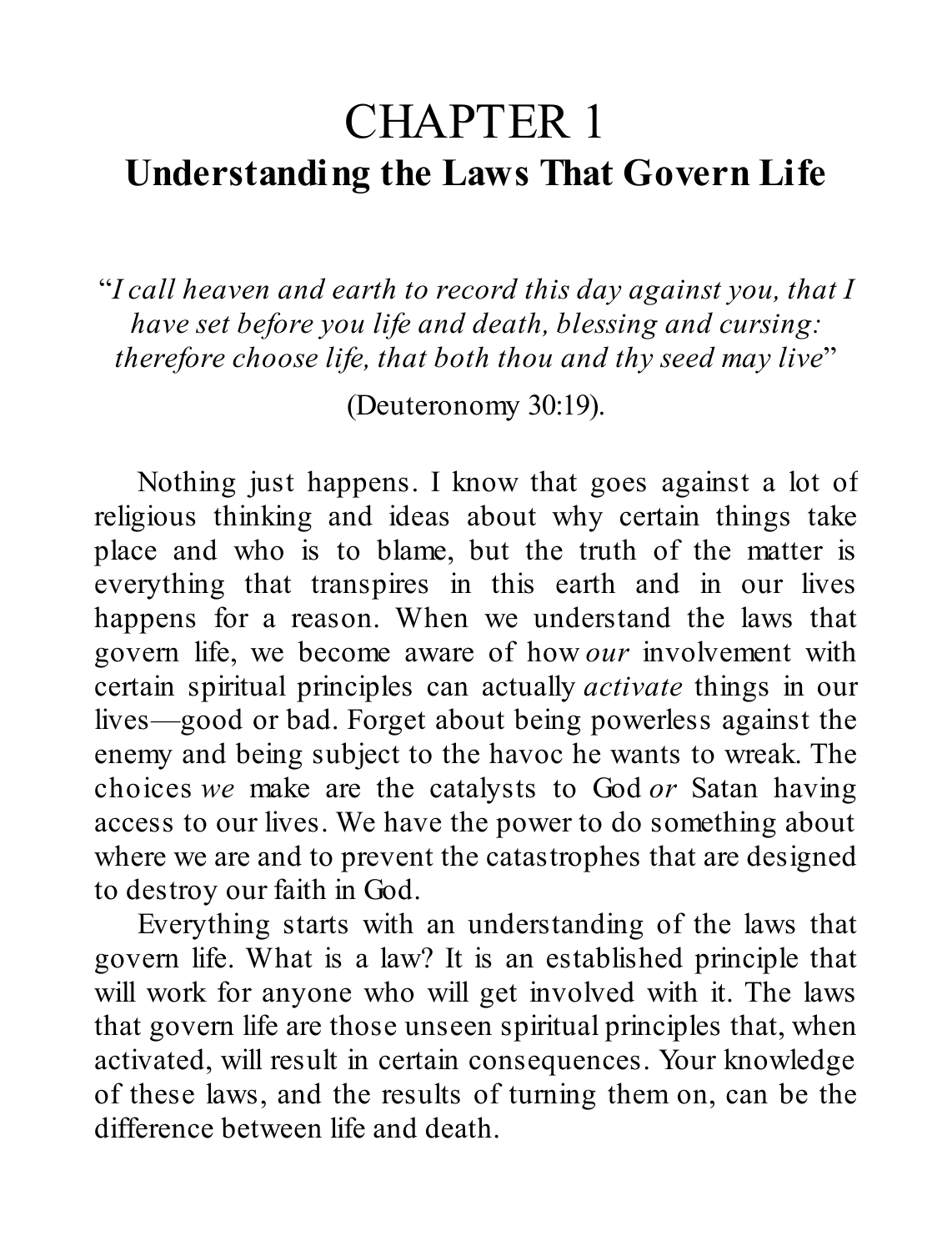If you are unfamiliar with the concept of spiritual laws and how they work, I want you to consider some natural laws that operate along the same lines and have inevitable results. For example, the law of gravity says that whatever goes up must come down. It is an undeniable, irrefutable law of nature. Simply put, there is no way any of us are getting around it. Even if you don't believe gravity works, it doesn't change the fact that if you jump off the top of a skyscraper, you are going to fall to the ground. Gravity is a law that will work every time, for *anyone* who will get involved with it. There are also laws of physics, laws that govern an object's ability to take flight, *etc.* Laws govern the universe in which we live.

Now, when it comes to the things that go on in our lives personally, there are also laws in operation that we must be aware of. These are spiritual laws, or principles, that will also work for anyone who will get involved. The results of activating them are as guaranteed as the law of gravity. Unfortunately, most people's ignorance of spiritual laws results in a lot of problems.

We all have to come to the point of realizing that continuing to make excuses to justify where we are is not going to change our situation. If we don't get hold of the importance of understanding the laws that govern life, we will continue to blame God and the devil when things go wrong. Now I'm not saying the devil doesn't have a hand in some of the negative things that happen, but he can only do what we grant him permission to do. Even he operates through our activation of spiritual laws. And so, we've got to get to the place where we begin to recognize that things don't just happen. They happen because there was some kind of law that was put into motion. The good news is that once you realize that you can do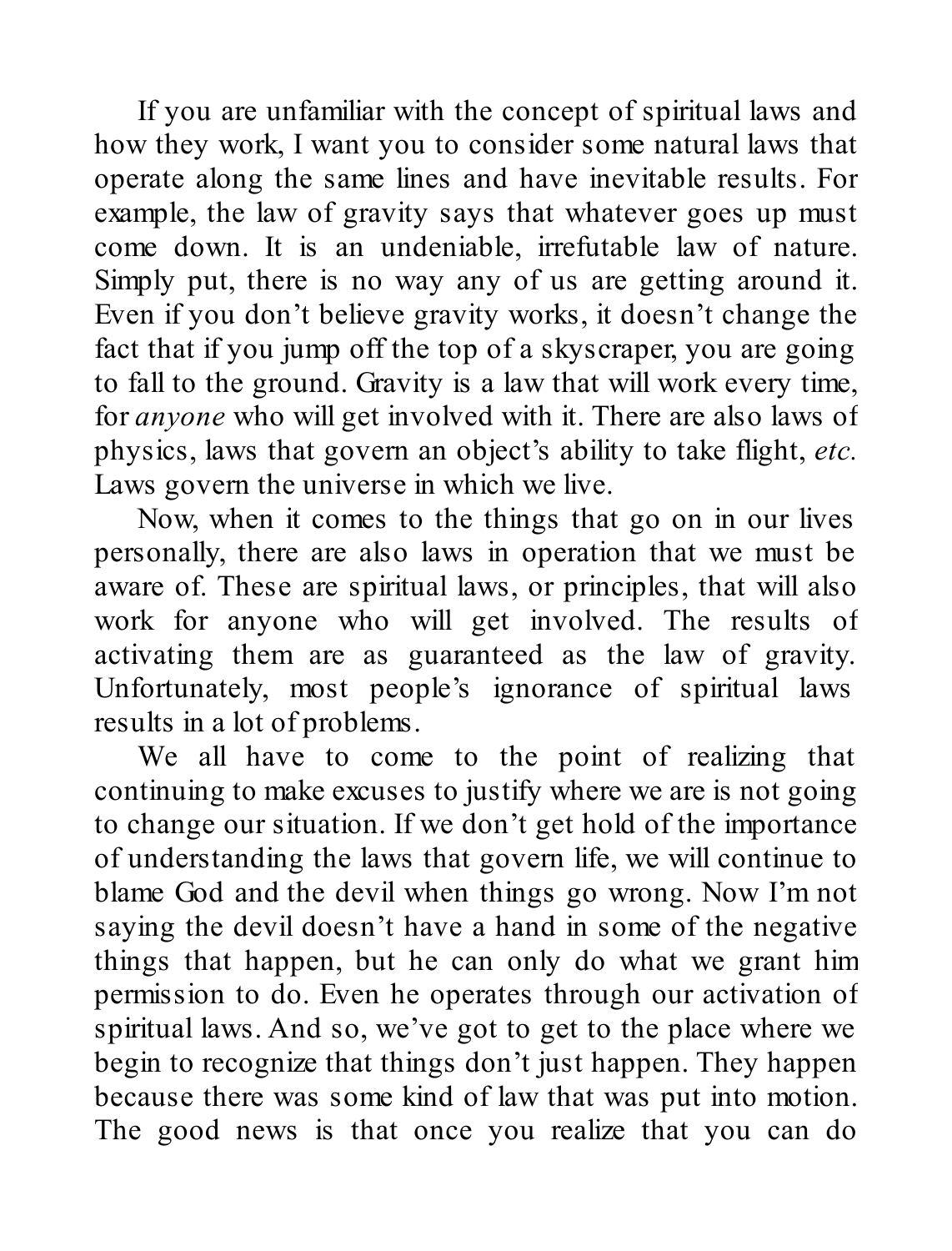something about your situation, you can begin to change the course of your life.

# **THE TWO PRIMARY LAWS**

When we talk about spiritual laws, just like natural laws, there are two that stand out as the primary principles under which many others fall. These are the Law of the Spirit of Life in Christ Jesus and the Law of Sin and Death. I like to look at these two laws as reciprocals. You probably are most familiar with the word *reciprocal* when you think about dealing with fractions. In school, we learned that a reciprocal is an inversion. For example, the reciprocal of the fraction 3/4 is 4/3. Both of them are fractions, but one is just the inverted, or opposite version of the other. Another example of a reciprocal would be points North and South on a compass. Both are directions, but they are opposites. This is also the case in the spirit realm. For everything God has created that falls under the Law of the Spirit of Life in Christ Jesus, there exists a spiritual reciprocal. The Law of the Spirit of Life in Christ Jesus and everything it encompasses is diametrically opposed to the Law of Sin and Death. Both will yield dramatically different results in your life if activated. Knowing is half the battle.

You may be wondering what the Law of the Spirit of Life in Christ Jesus encompasses. It covers everything God has promised in His Word—the blessing, eternal life, faith, a recreated human spirit, peace, prosperity, the gifts of the Spirit, healing, deliverance, protection, the Holy Spirit, the fruit of the Spirit, and more. It is the law that governs the Kingdomof God.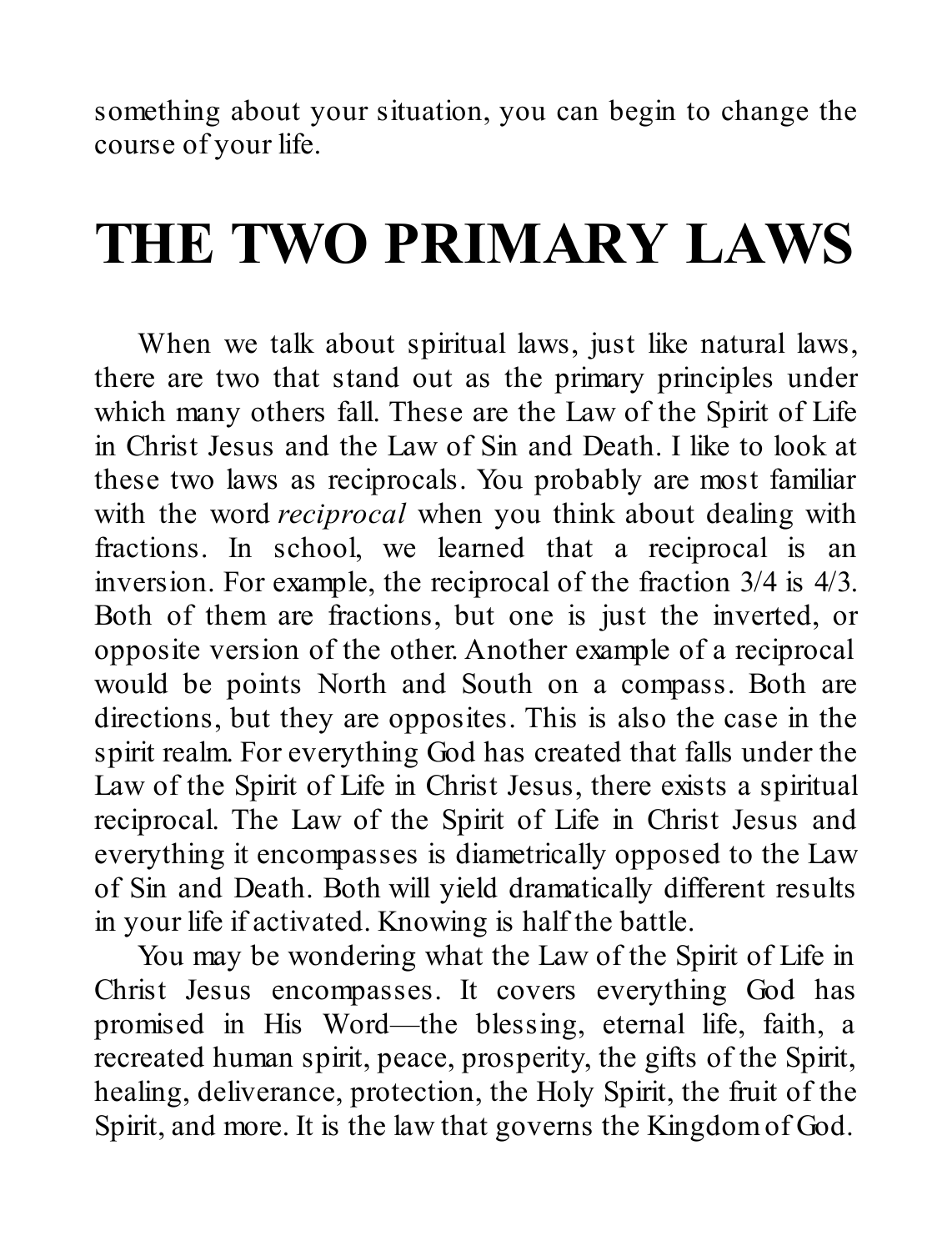On the other end of the spectrum is the Law of Sin and Death, which governs Satan's kingdom, the Kingdom of Darkness. This law is the reciprocal of the Law of Life in Christ Jesus and includes fear, the curse, sin, condemnation, bondage, poverty, oppression and depression, addiction, sickness, physical death, and ultimately, separation from God in Hell. The Law of Sin and Death, when operating in your life, will result in a miserable existence both on earth and after death. It is fromthis law that Jesus came to redeemevery man.

Now, one of the things I've recognized is that there are two opposing spiritual forces in operation. Every person will have to choose which system he or she will yield to, which will turn on either of these two laws. Faith allows God in your life while fear is an entry point through which Satan gains access. Faith falls under the category of the Law of the Spirit of Life in Christ Jesus, and fear falls under the Law of Sin and Death. Fear operates in the same way faith does—by corresponding action —but it will bring about very different results in your life.

I like to look at faith as the currency of the Kingdomof God. It is the "substance" you need to bring to God in exchange for His promises. Faith is the substance of things hoped for, the evidence of things unseen (Hebrews 11:1). Without faith, it is impossible to please God, and it is also impossible to receive fromHim. You must have faith in order to lay hold of the things the Bible promises. It is the spiritual force that turns on the Law of the Spirit of Life in Christ Jesus.

Fear, being faith's reciprocal, is the exact opposite. It is also a spiritual force, but instead of connecting you with the things of God, it connects you to Satan's plan for your life. Many people think having fear keeps them safe, when in reality it opens them up to every destructive force the enemy can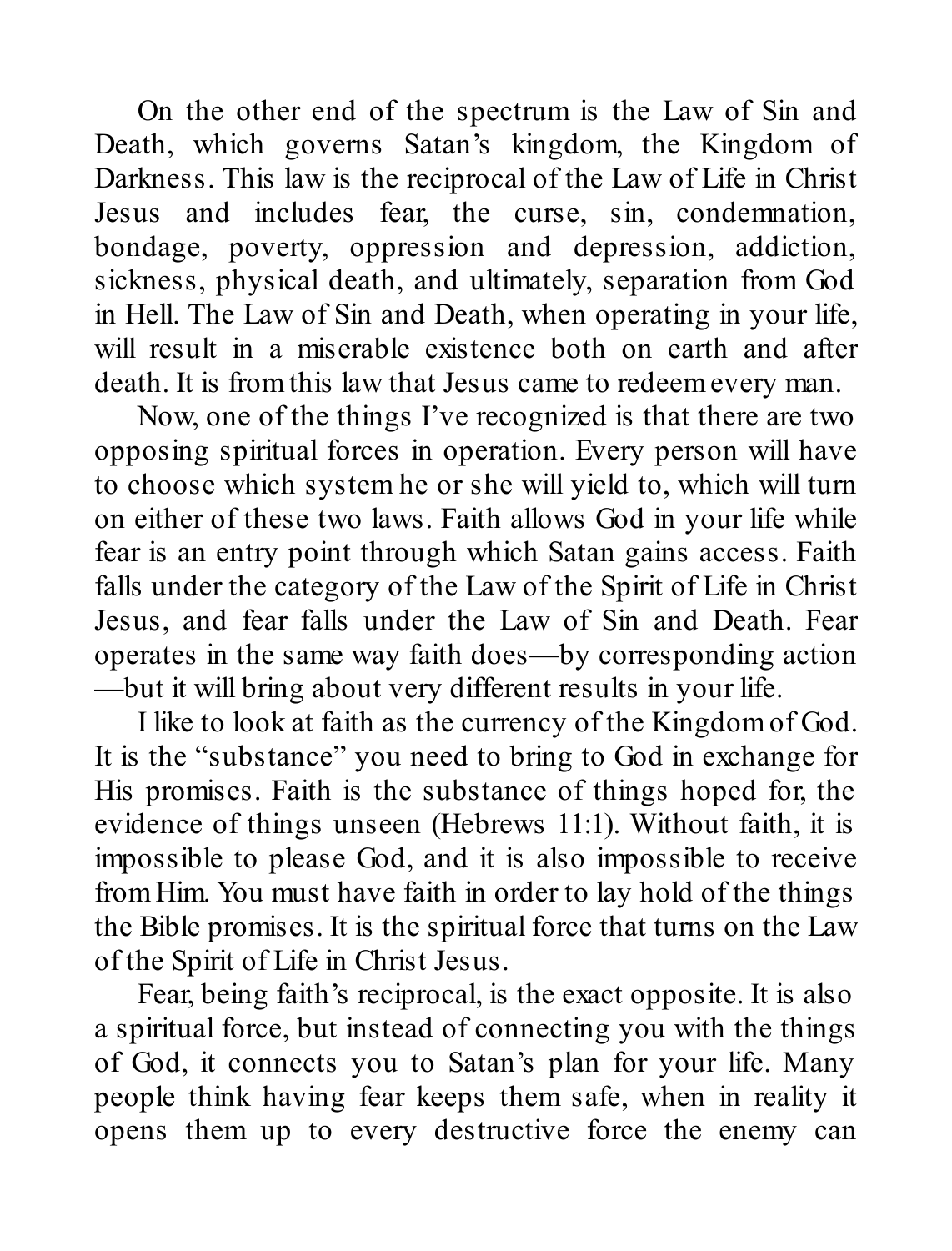unleash in their lives. It is the substance of things you don't want to happen to you, and it is the evidence that what you are afraid of will eventually manifest. Fear pleases Satan because it gives himfull access into every area of your life.

The biblical story of Job is a prime example of what can happen when the Law of Fear is activated. Job was a wellknown man who was extremely wealthy. He had a large family, which consisted of seven sons and three daughters. He was righteous in God's eyes and sought to please the Lord. However, the one area in which he allowed Satan access was where his family was concerned. You see, Job feared that his children would sin against the Lord, causing something bad to happen to them. As a result, he continually offered sacrifices to God on their behalf. The problem was that his actions were completely fear-based.

Believe it or not, Job's fear actually allowed the devil to destroy his children, as well as his goods. Job 3:25 says, "*For the thing I greatly feared is come upon me, and that which I was afraid of is come unto me.*" Instead of trusting God with his children, he feared something would happen to them. As a result, he turned on a negative spiritual law. I often tell parents who constantly worry about their children that worrying is not going to do anything to protect them. In fact, worry is a formof fear; it is not noble or spiritual. Many times, when it comes to our kids, we somehow feel justified, as parents, to worry. But it is actually one of the most dangerous things we can do as far as our children's welfare is concerned. The enemy is seeking to steal, kill, and destroy our lives, and he is able to accomplish it through the avenue of fear.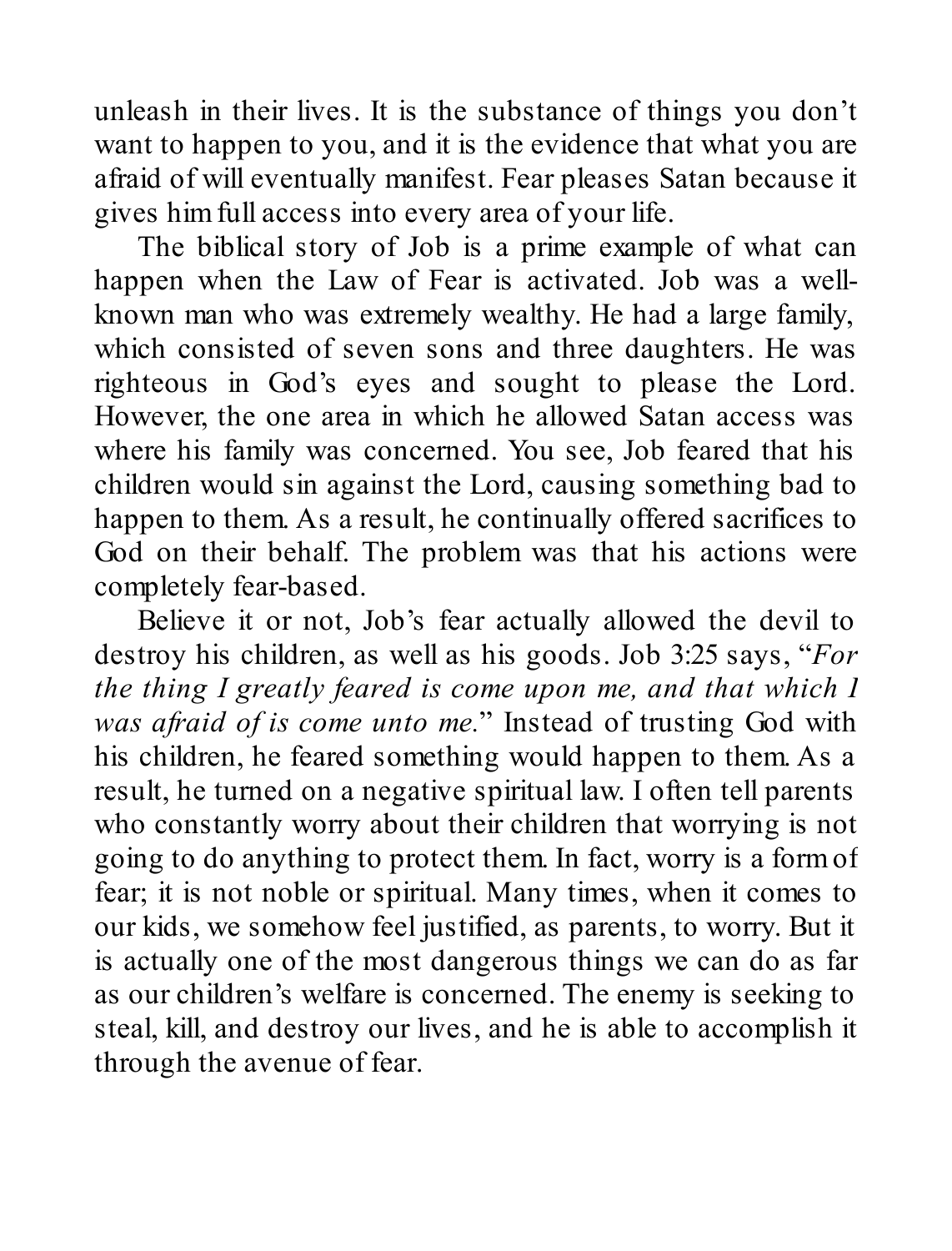## **WHICH LAW WILL YOU CHOOSE?**

It is amazing to me that most people tend to hear Satan more clearly than they hear God. They listen to him say they're not going to make it, that they are going to fail, that they're going to be depressed, sick, and broke all their lives. However, understanding the nature of Satan will give you the strength you need to resist his deception and *choose* to activate the Law of Faith rather than the Law of Fear.

The first thing we must know about Satan is that he is a liar. He *cannot* tell the truth! Similarly, God is the truth and *cannot* tell a lie. The very natures of God and Satan are what govern the words they speak. When God says something to you, you can bank on it because He is incapable of lying. When Satan whispers something in your ear, you can be sure it is a lie because he is incapable of telling the truth. When you understand the fundamental differences between God and Satan, your confidence in your ability to rise above fear will soar.

The Bible doesn't just call Satan a liar; it says he is the *father of lies.* He has never created anything; he has only perverted what God has created. His primary goal is to challenge God's faith-giving promises with fear, which brings doubt. When we understand Satan's tactics, along with the law of reciprocals, we begin to see that every time we embrace fear of any kind, we are cancelling out our faith.

Second Peter 1:1-4 says:

*Simon Peter, a servant and an apostle of Jesus Christ, to them that have obtained like precious faith with us through the righteousness of God and our Saviour Jesus Christ: Grace and peace be multiplied unto you through the knowledge of*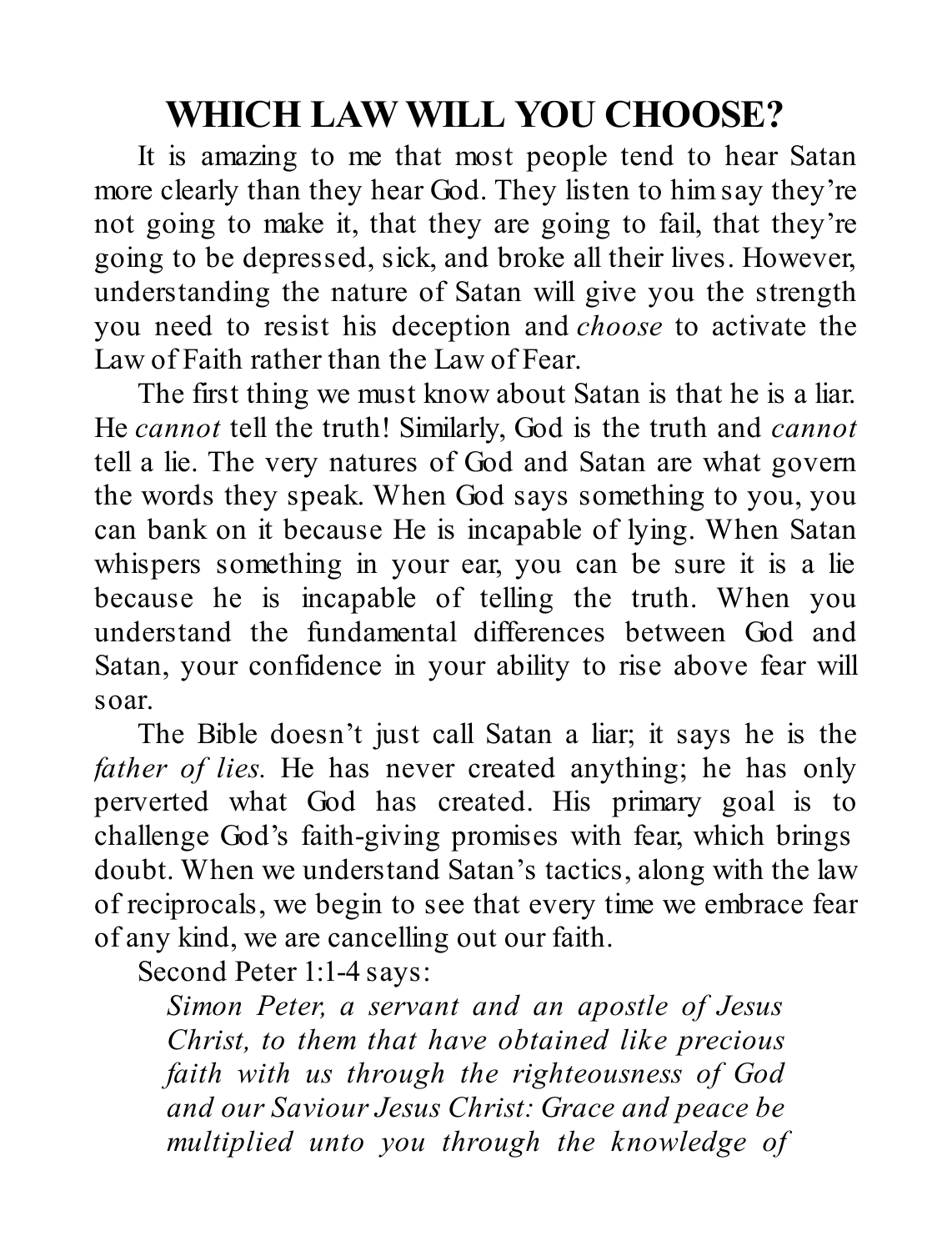*God, and of Jesus our Lord, According as his divine power hath given unto us all things that pertain unto life and godliness, through the knowledge of him that hath called us to glory and virtue: Whereby are given unto us exceeding great and precious promises: that by these ye might be partakers of the divine nature, having escaped the corruption that is in the world through lust.*

This passage of Scripture says that God has given us *all* things that pertain to life and godliness. This means there is a promise that covers every single area and situation in your life. The problem comes when you don't know there is a promise of God that covers your circumstance and situation. When you are unaware of God's promises, you will yield to the Law of Fear, and it will begin to dominate you. And when fear dominates your life, faith is quenched.

The powerful thing about God's Word is that when you locate a promise of God, you locate the faith it takes to bring it to pass. From the start, you have already been given the advantage where your faith is concerned. Every scripture has faith built into it, which, when deposited in your heart, will pull the unseen spiritual things into the natural realm. However, you cannot allow your faith to be short-circuited by giving in to fear.

Remember, the enemy's primary goal is to get you to doubt that God's Word will come to pass in your life. In other words, every fear that will ever confront you in life, no matter what that fear is, is designed to nullify the promises God has made to you. For example, a fear of getting a disease is actually a fear that is confronting the Word's declaration that by the stripes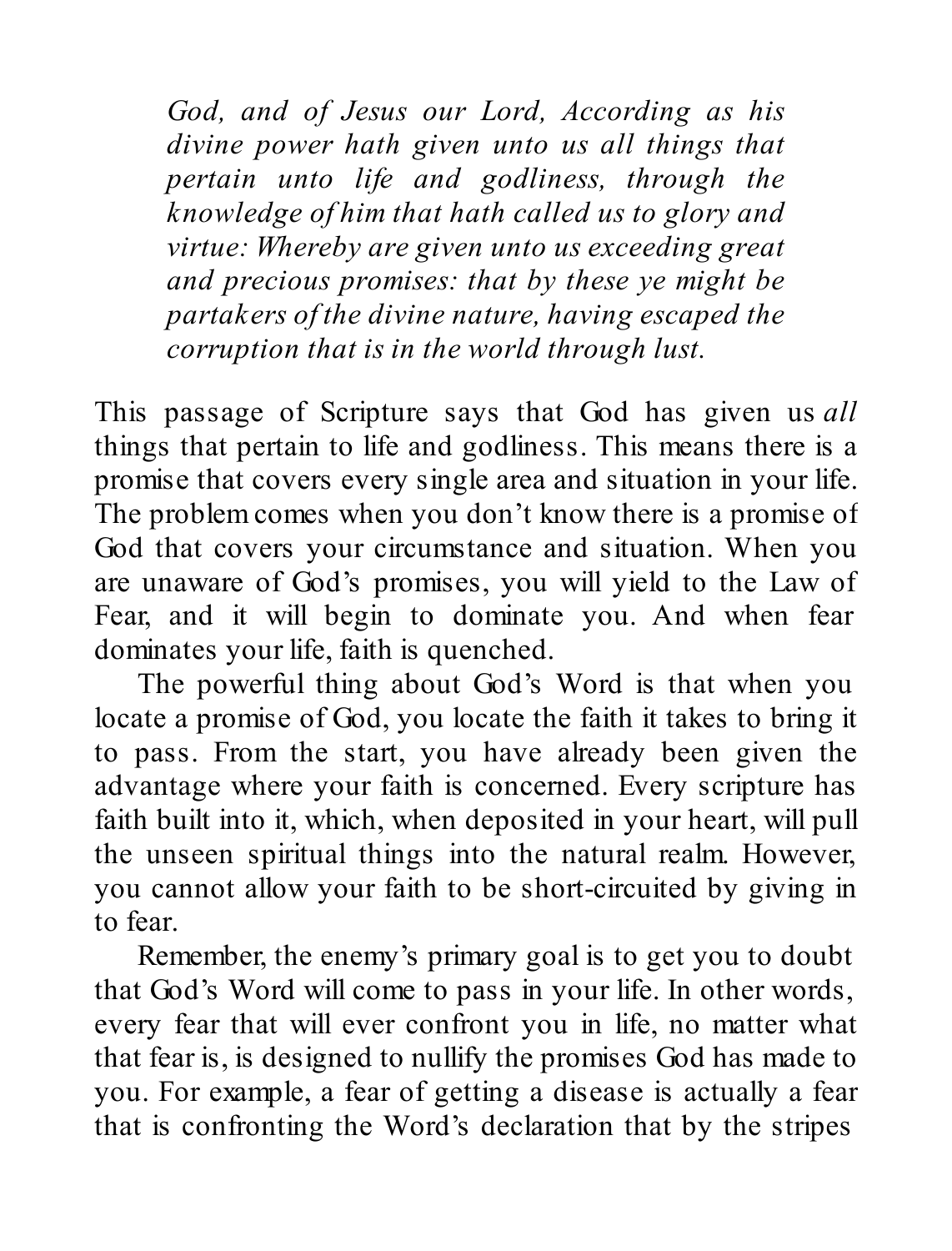of Jesus you have been healed (1 Peter 2:24). The fear that someone is going to rob you, break into your home, or hurt you is a fear that is confronting God's promise of divine protection for those who are in covenant with Him (Psalm 91). Every fear you face opposes the faith and promises of God.

When you know the purpose of Satan's attacks, and you know his lying nature, you are positioned to ward off his attacks.Anything he says should never be internalized. In fact, when he threatens you through fear, it should be your indication that the exact opposite is true! Ultimately, it becomes a matter of making up your mind to believe God's Word instead of giving in to fear.

God has given every person free will, meaning we all have the ability to make our own decisions. Fear is indeed a spiritual force, but it has no power except what you give it. You can choose a better way—the Law of Faith—which activates the salvation God wants us all to have and experience.

> "WHEN YOU CHOOSE TO YIELD TO THE LAW OF FEAR, YOU ARE ESSENTIALLY SUBMITTING YOURSELF TO THE LAW OF SIN AND DEATH."

One of our ministry partners shared a testimony with me about how God preserved him in the midst of a dangerous situation because he had faith in God's divine protection rather than fear of being harmed. The individual had gone camping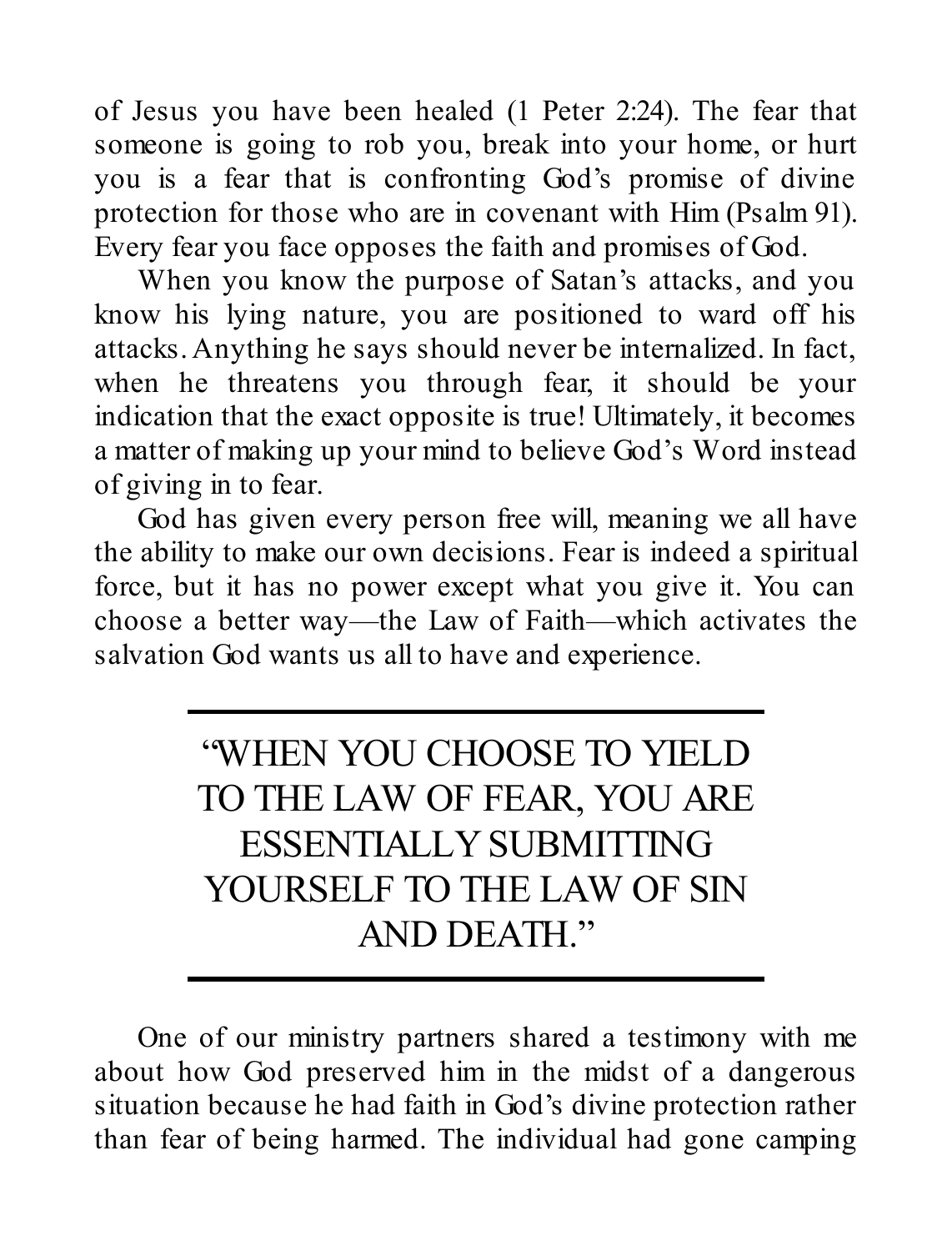with his family. One night they were at the campsite fellowshipping and reading their Bibles, and before settling in for the evening, they prayed to the Lord to watch over them, and they released the angels of God to protect them.

Later on that night, a motorcycle gang invaded the camp site and began to harass them. All of a sudden, the bikers jumped on their motorcycles and just took off. After the gang had left, the man and his family gathered around the fire and started praising and thanking God for the victory.

What they didn't know was that someone in the group had a camera that had dropped on the ground and happened to snap a picture of the scene. It wasn't until later, when he got home and developed the roll of film that he discovered the photograph that was snapped by the camera was a picture of an angel! God's divine protection had manifested in the midst of a dangerous situation because of this family's decision to choose faith in God's Word over fear.

When you choose to yield to the Law of Fear, you are essentially submitting yourself to the Law of Sin and Death. Like Job discovered, fear opens the door to the destructive power of Satan. But everything begins with a choice. Deuteronomy 30:19 says, "*I call heaven and earth to record this day against you, that I have set before you life and death, blessing and cursing: therefore choose life, that both thou and thy seed may live.*" Death is the reciprocal of life, blessing is the reciprocal of cursing, and God says, "*If you don't know what to choose, I'll give you a hint—choose life.*" Faith is a life choice, and when you don't choose faith, you are choosing fear by default, and it *will* begin to operate in your life.

Please understand that a decision is not something that randomly happens in your mind. A decision is confirmed by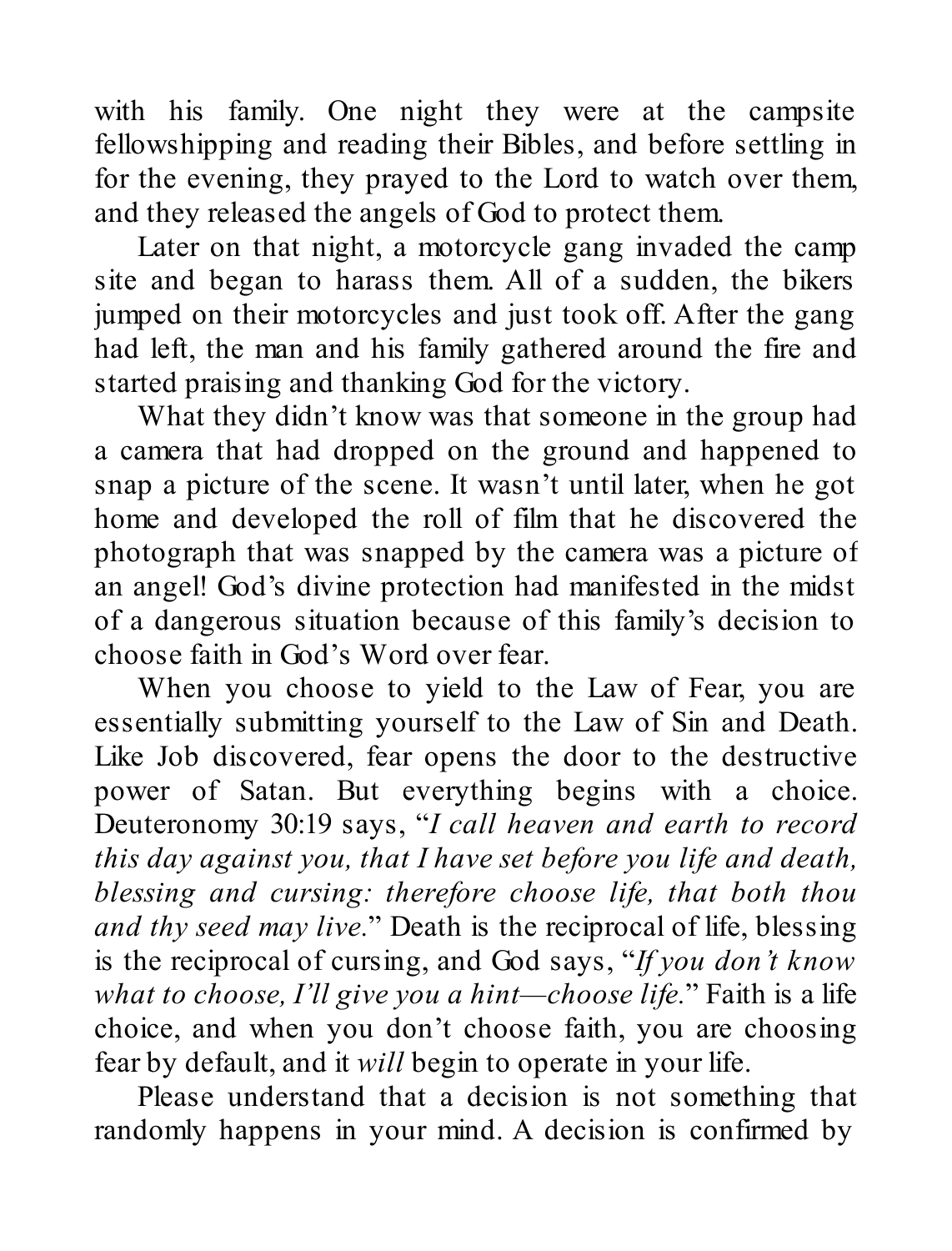what you allow to pass before your eyes, what you let go through your ears, what you speak out of your mouth, and ultimately what you plant in your heart. It is only through corresponding action that you know you have made a decision for or against something.

A lot of people think that belief is just a passive activity that happens inside of them. No, belief is *action.* When you act in a way that demonstrates your faith, even through the words you speak, you are choosing faith over fear. You can't really say you've made the decision to choose faith if you still give your attention to the bad news reported on television, which will cause you to speak words that are full of fear, doubt, and unbelief. You can't subscribe to the world's way of thinking and expect to have faith.

If you want the things of God to work, it's going to require you to turn on the Law of Faith by filling your spirit with the Word of God and speaking it out of your mouth. Saturating yourself with God's promises will deposit all the faith "dynamite" you need in your heart so you can absolutely override the Law of Fear. Meditate on the Word, keep it before your eyes, and listen to it regularly. Confess it every day, multiple times a day, and allow it to become your final authority. The laws that govern life are so easy to activate, which is why you want to be sure you are activating the right ones.

You can make the decision today to break out of the fearfilled life. Contrary to what the world may say, fear is not beneficial in any way. Whatever bondage you or a loved one may be experiencing can actually be traced back to fear. The good news is that if it is present, the Law of the Spirit of Life in Christ Jesus has the power to annihilate it. Allow the faith of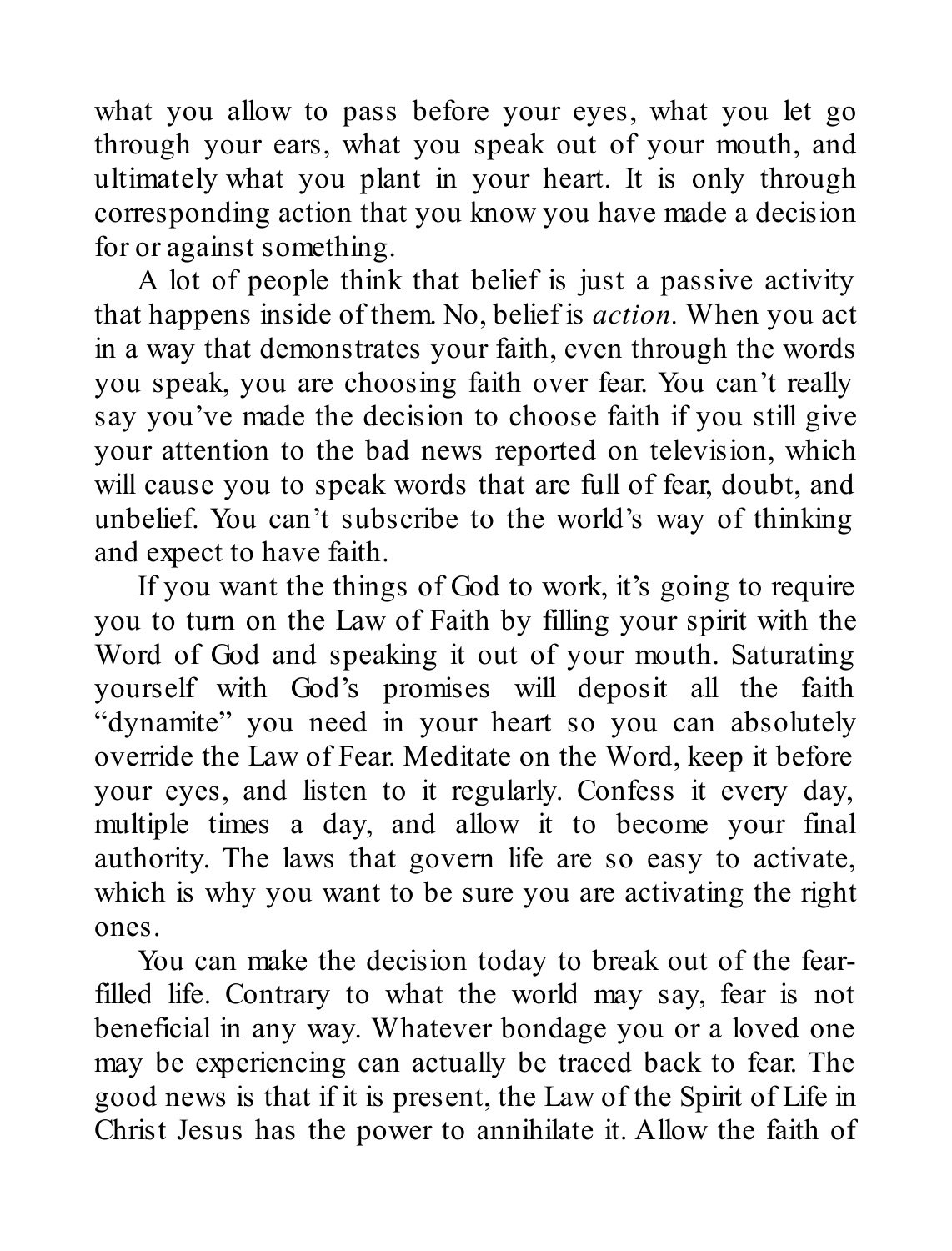God to drive the fear, doubt, and unbelief out of your life. Activate positive spiritual laws so you can live the life God intends for you to have. The choice is yours!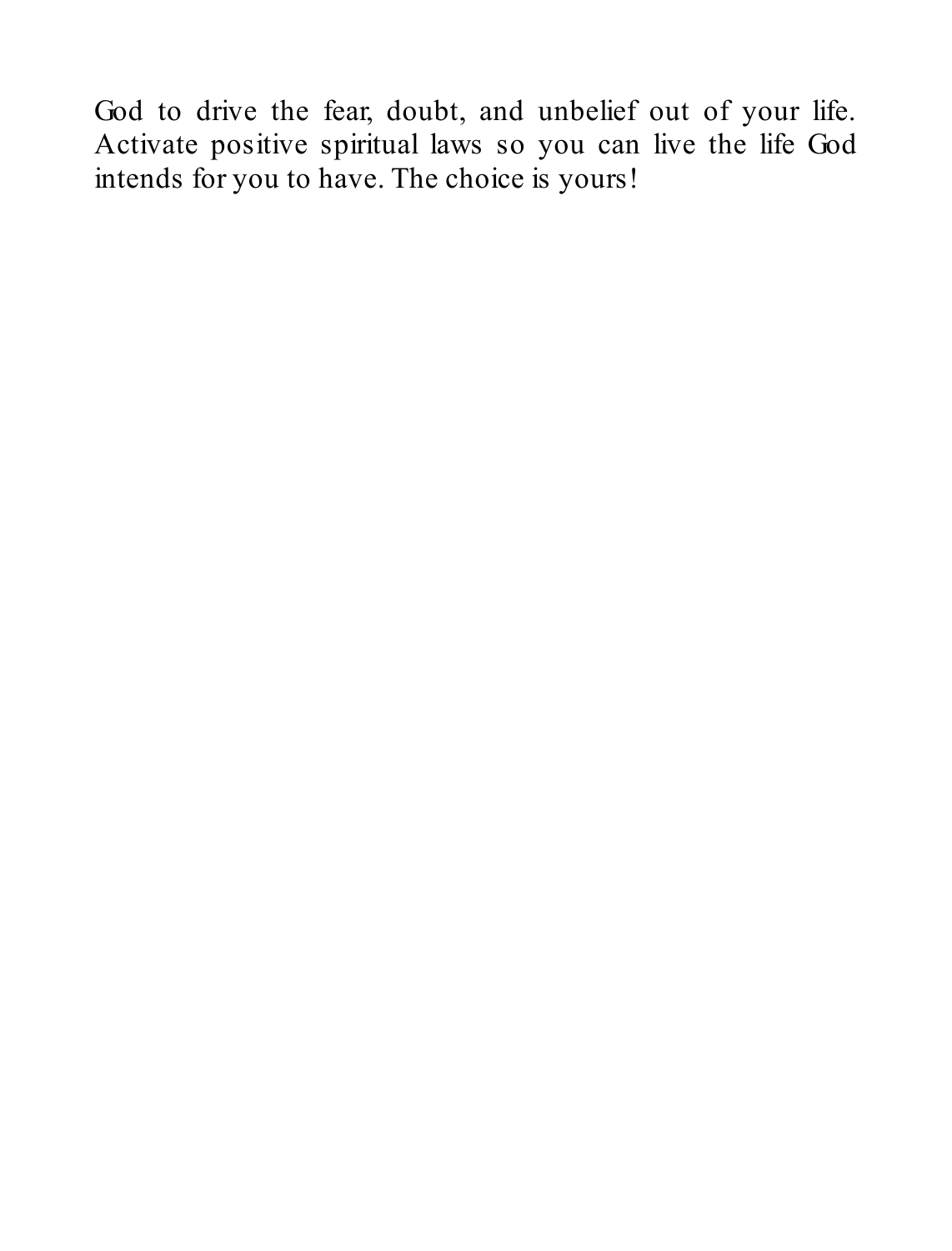# CHAPTER 2 **Set Free from Bondage**

"*For ye have not received the spirit of bondage again to fear; but ye have received the Spirit of adoption, whereby we cry, Abba, Father*"

(Romans 8:15).

Is it possible to jump in a lake or an ocean and not get wet? The obvious answer is no; it is not possible to come in contact with water and not get wet—the two are a package deal! When it comes to something we can tangibly perceive, like water and our senses, it tends to be easier to accept the fact that being wet comes with the water. However, when it comes to intangible spiritual forces, like fear and faith, sometimes it takes us a little longer to process the connection between spiritual laws and the reason why certain things happen. Just like water causes us to get wet when we come in contact with it, fear brings torment into our lives when we give place to it. It is an inevitable result of allowing fear to dominate your thinking. Fear is a dangerous spiritual force that is synonymous with bondage.

When we begin to understand and apply spiritual laws and principles, it becomes clear that fear is something that cannot be tolerated in any way, shape, or form in our lives. God needs our faith in order to manifest His promises in our lives. On the other hand, Satan needs fear to operate in our lives.

There is no denying that we live in a fear-filled world, where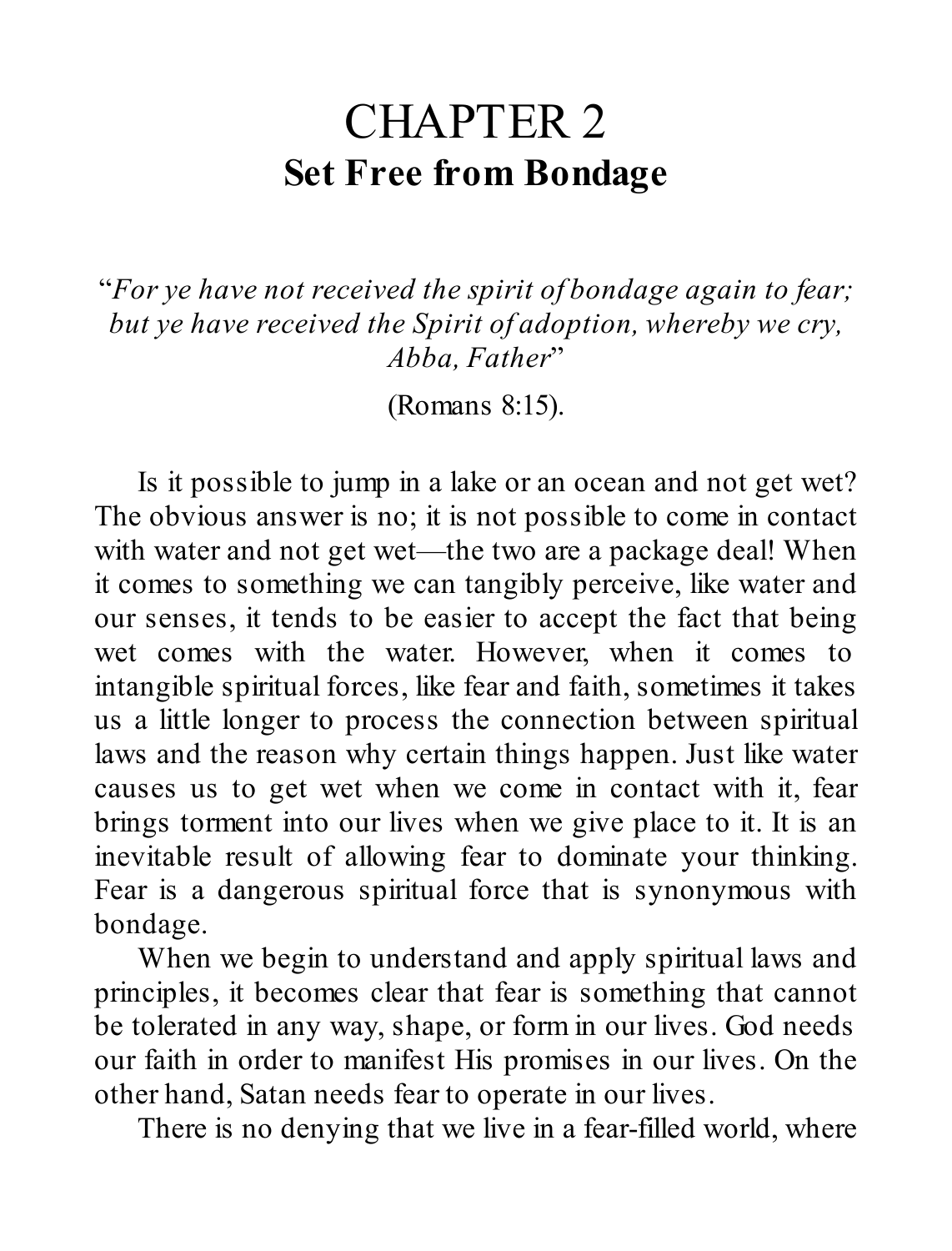being afraid is the norm. Most people have one or more nagging fears that affect their thinking on a daily basis and impact them in ways they do not even realize. In addition, the media seems to be committed to pumping fear into the minds of the general public through their negative reports. If we give attention to what is going on in the world more than we do the Word of God, we can easily become victims of fear and its negative consequences.

There are several scriptures that bear witness to the truth about fear and what comes with it. Romans 8:15 says, "*For ye have not received the spirit of bondage again to fear; but ye have received the Spirit of adoption, whereby we cry, Abba, Father.*" According to this scripture, there are a few things to note about fear. First, it is something that has to be received from the outside, which means it is not a characteristic of our re-born spirits. It also brings with it a spirit of bondage. Second Timothy 1:7 says that God does not give us the spirit of fear, but that He gives us power, love, and a sound mind with which we are to govern our lives. Clearly, fear is a foreign spirit that comes from the enemy of our souls, not God. It is something we have to *receive* fromthe outside in.

What does it mean to be in bondage? *Webster's Dictionary* defines bondage as "the condition of being involuntarily subject to a power, force, or influence." This is exactly what happens when we yield to fear. Hebrews 2:15 also says, "*And delivers them who through fear of death were all their lifetime subject to bondage.*" People get in bondage to all kinds of things that stem from fear. Whether it is the fear of people's opinions or the fear of flying, fear is designed to attack people's minds and subject them to the negative power of the devil. It is important to remember that *any* kind of fear,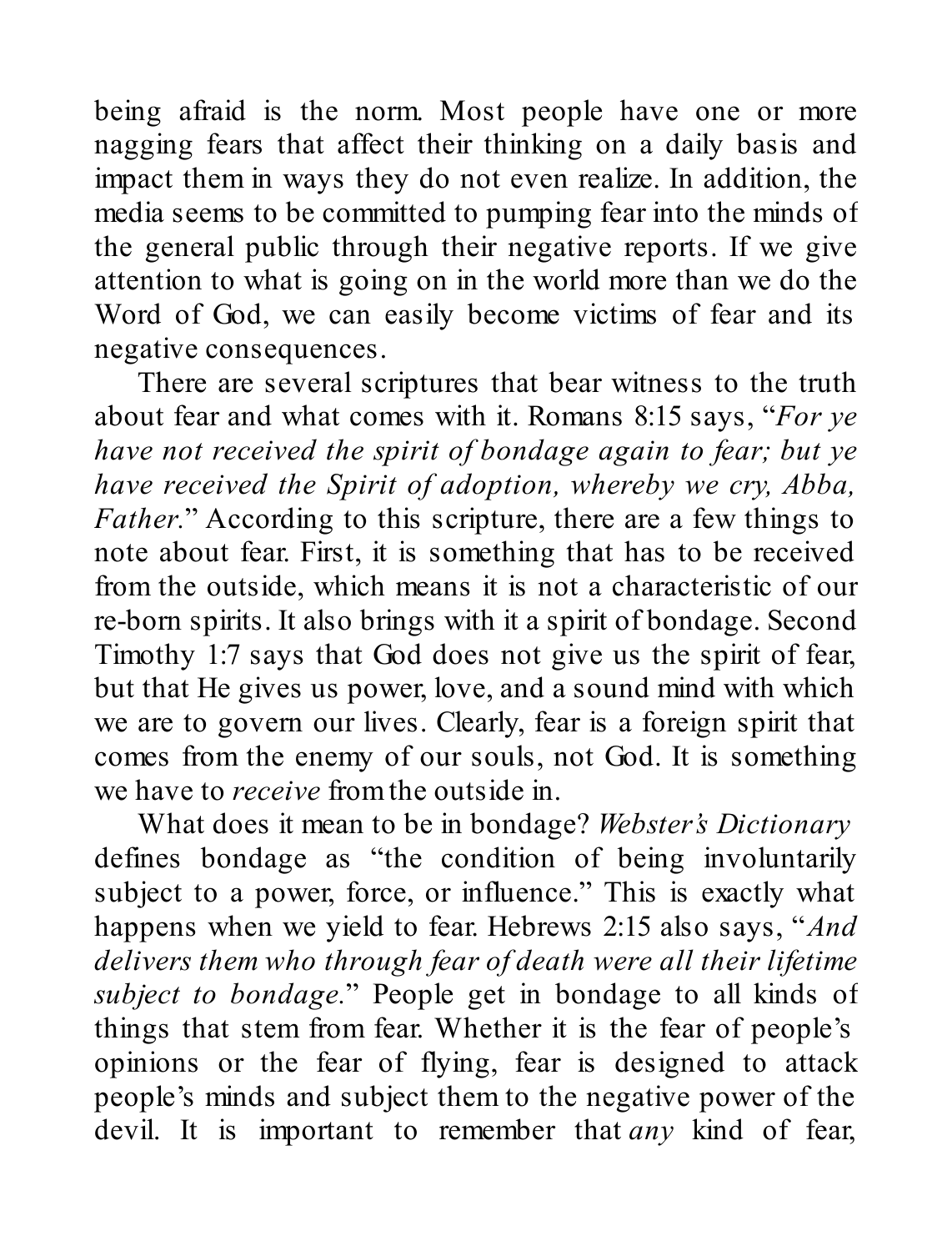regardless of how insignificant you think it is, will put you in bondage.

#### **DEALING WITH THE SIN OF FEAR**

Most people do not consider being in fear a sin, but according to the Bible, God classifies it as such. That may be a hard pill to swallow, but knowing the truth about fear will only equip you to resist it. Romans 14:23 says, "*And he that doubteth is damned if he eat, because he eateth not of faith: for whatsoever is not of faith is sin.*" What an awesome statement. God is saying that if we are walking in fear, we are walking in sin. Why? It is because fear is rebellion against God and His way of doing things. God honors faith because it demonstrates your trust in Him. It is the master key to getting things to work in your life. But when you operate in fear, you are giving Satan exactly what he wants. And giving Satan what he wants causes us to sin against God. Make no mistake about it, fear is supported by a demonic spirit that will absolutely destroy your life.

Revelation 21:8 puts fear in a very distinct category, one that is on the same level as murder, sexual sin, witchcraft, and lying. It says that people who do these things, including those who walk in fear, have their part in the lake that burns with fire and brimstone. Thank God for the blood of Jesus and His wonderful grace that saved us fromthis judgement of sin.

I want to examine this issue of bondage as it relates to the spirit of fear. We understand that whenever we walk in fear, we put ourselves in bondage to the things we are afraid of, and they can literally begin to control us. In addition to becoming a slave to the things we fear, we invite harassment and torment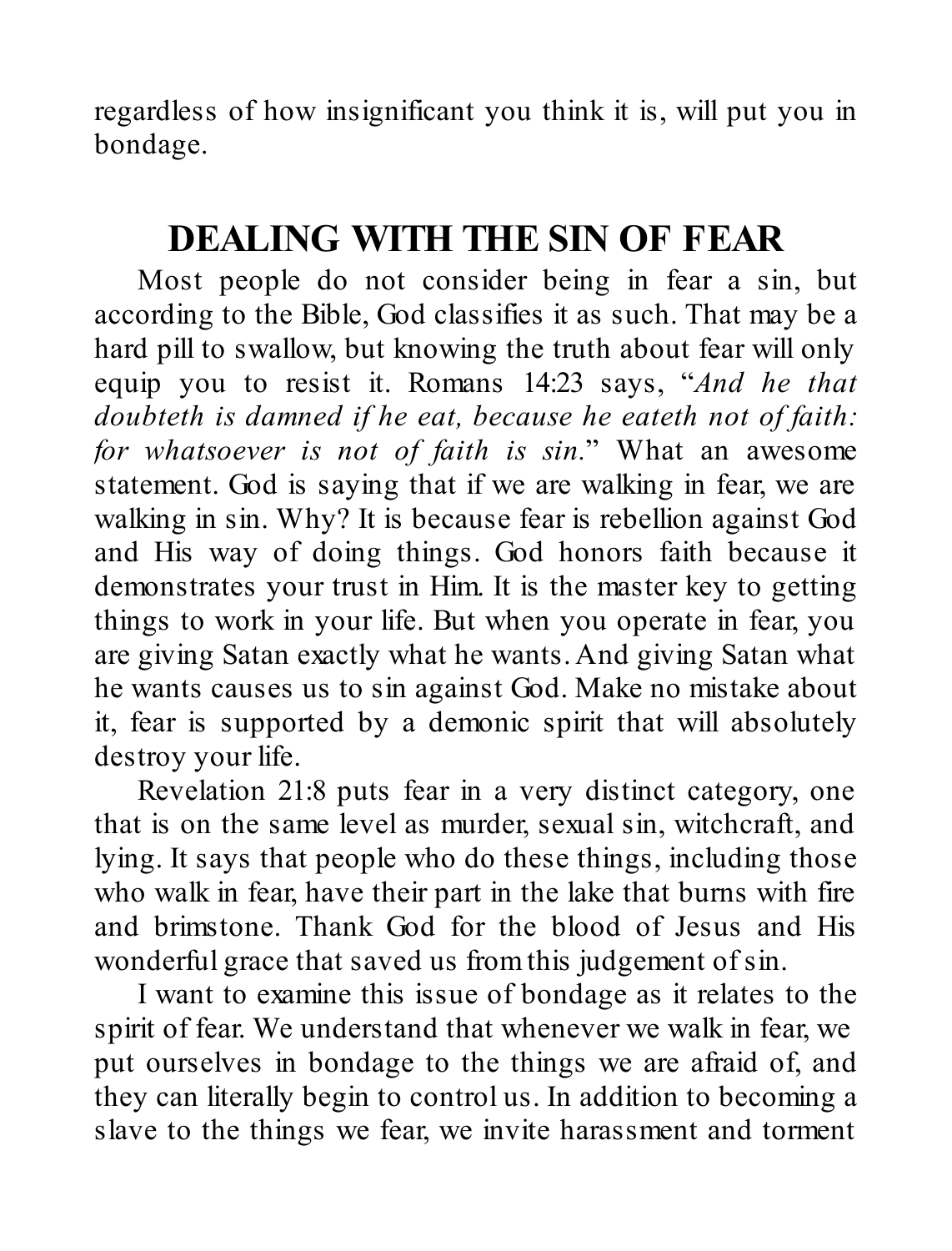into our lives. This is the pressure that comes to try to keep us in a constant state of fear. It is the voice of the enemy that says, "You're going to die. You'll never make it. You'll be broke for the rest of your life." Oppression and torment are designed to have us continually acting on and receiving fear.

Jesus experienced this very harassment when the enemy came to tempt Him in the wilderness. Matthew 4:1-11 gives the account of Jesus' temptation and documents how persistent the enemy was in trying to get Him to receive words of fear. I can only imagine the discipline it took for Jesus to rise above His flesh and resist the thoughts and suggestions of the devil. Jesus stood strong until the end and refused to succumb to fear of any kind. He reminded Satan of what was written in the Word of God and forced the enemy to leave Him. As a result, the power of God showed up and put a stop to the harassment.

You and I have the same ability that Jesus did to resist fear when it shows up. Satan is not a gentleman; he will do everything he can to force his way into our consciousness by speaking his fear-filled lies to our hearts and minds so he can torment and harass us. It is up to us to allow the power of God to come on the scene and put a stop to it. We do this by *refusing* to accept fear when it knocks on our door.

### **DON'T ACCEPTTHE TORMENT**

Sometimes it amazes me how we put up with different things in our immediate world, but when it comes to the harassment of the devil, we sit idly by while he takes us for a ride. For example, sexual harassment in the workplace is not tolerated, and neither would most people tolerate someone threatening to harm their family or loved ones. If you have ever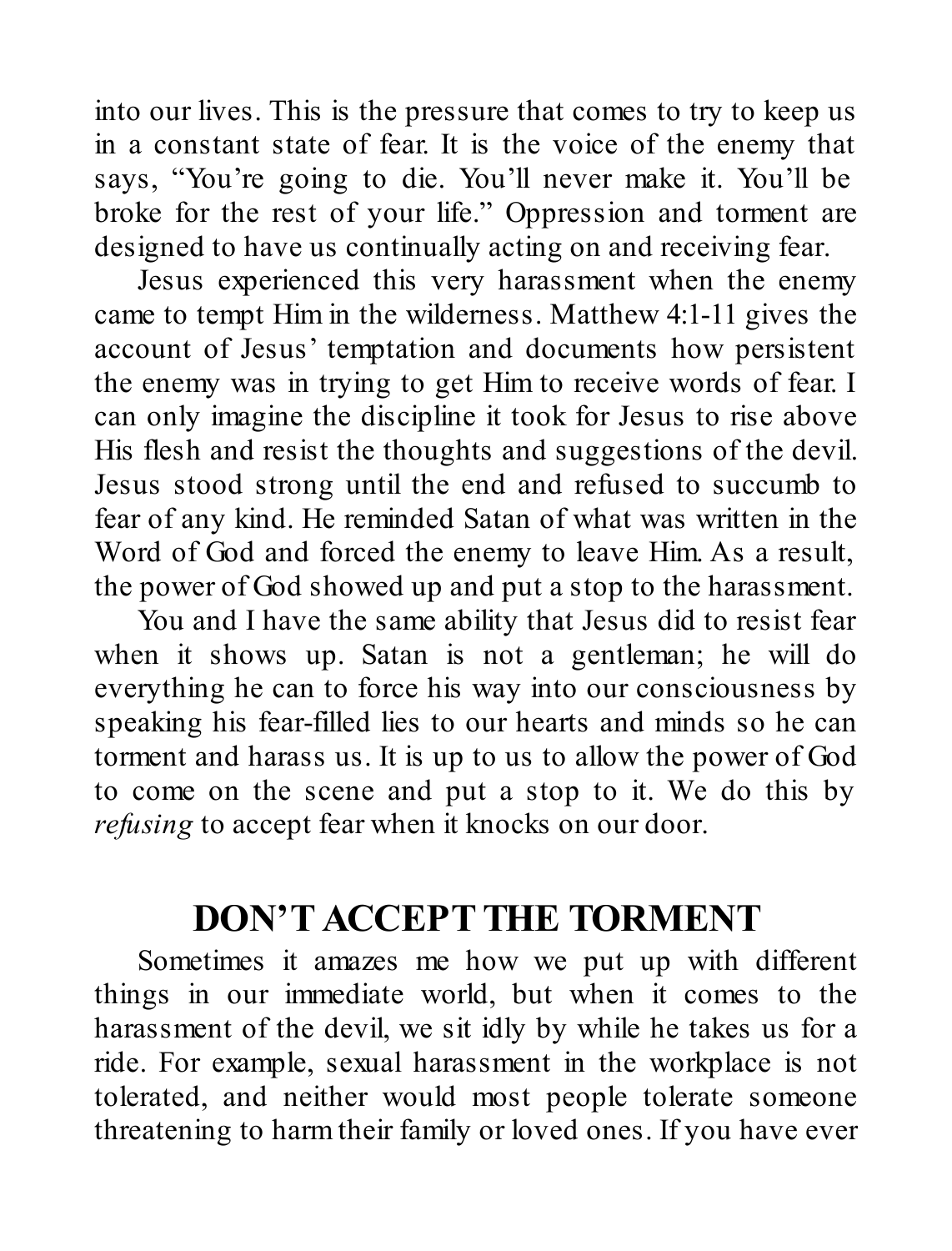been in either of these situations, you know how quick you were to speak out and take action against such behavior from others. But somehow, we tend to be less aggressive and less proactive when Satan brings fear to our doorstep. That has got to change. Like Jesus, we must open our mouths and declare what is written in the Word of God.

As Christians, we are in a battle; it is a battle for our minds. Satan knows that if he can infiltrate a person's mind with fear, he can control his or her life. However, Isaiah 54:14 makes a promise to those who are a part of God's family, " *In righteousness shalt thou be established: thou shalt be far from oppression; for thou shalt not fear: and from terror; for it shall not come near thee.*" This scripture is God's answer for every Believer who has ever battled fear of any kind. It is a promise from heaven. We don't have to sit back and put up with the harassment of terror and fear. When we choose not to receive it, the Bible says it won't come near us.

This is a revelation that we must get a hold of and begin to imprint on our conscious minds. We do *not* have to be subject to fear. The choice is entirely up to us. While fear and terror may be on the rise in the world, and may even try to come against us, they are powerless against the person who has confidence in God's Word and keeps it at the forefront of his or her thinking at all times.

## "WE DON'T HAVE TO SITBACK AND PUT UP WITH THE HARASSMENT OF TERROR AND FEAR<sup>"</sup>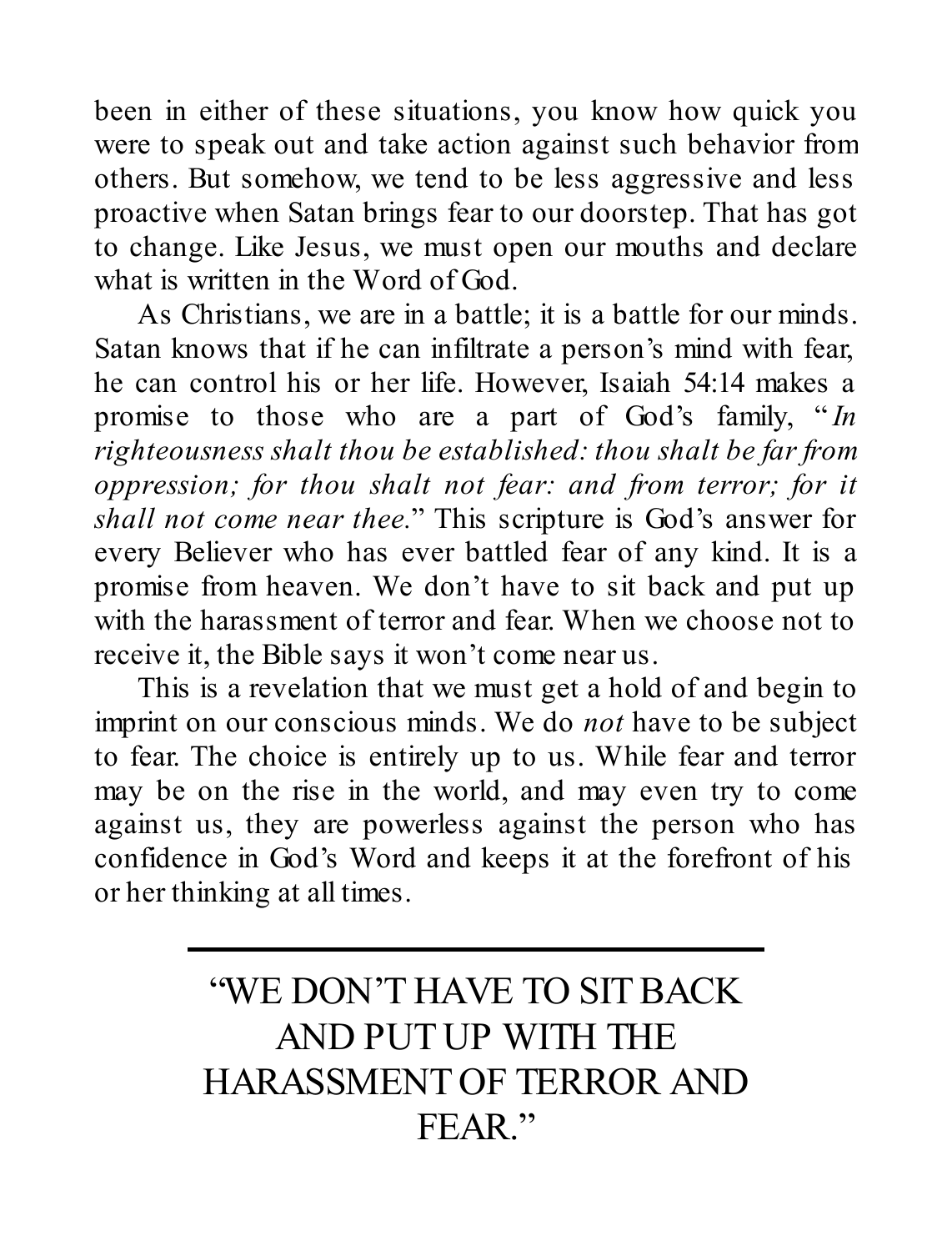Whatever you give your attention to is what will become large in your life. If you allow fear to dominate your thinking by giving attention to your fears, those things will actually increase in your mind and heart. If you never counteract those negative thoughts and feelings with the Word of God, they will begin to frame the way you see things and ultimately begin attracting the very things you are afraid of. They will keep you in bondage, and torment you day and night. Fear is an absolute disruption of the peace God desires us to experience as Christians. We have to make a decision to keep our minds focused on what God says at all times.

I can recall a situation that the enemy used against Taffi and me in an attempt to inject fear in our lives. There was a woman who began writing to the ministry, declaring that she and I were involved in an adulterous affair. She continued making false statements, and it was becoming very aggravating. We decided the best course of action was to pray for the woman rather than to address her. Taffi didn't allow fear or doubt to enter her mind concerning the situation because she refused to give any attention to it. Instead, she kept her focus on God's Word and His will for our lives. When it comes to the enemy's attacks of fear, the best thing you can do is ignore himand continue to focus on the Word.

A fear-filled mind will believe the lies of the enemy. When people try to put fear in you through their actions or words, show Satan you mean business by refusing to move from your stance on the Word of God.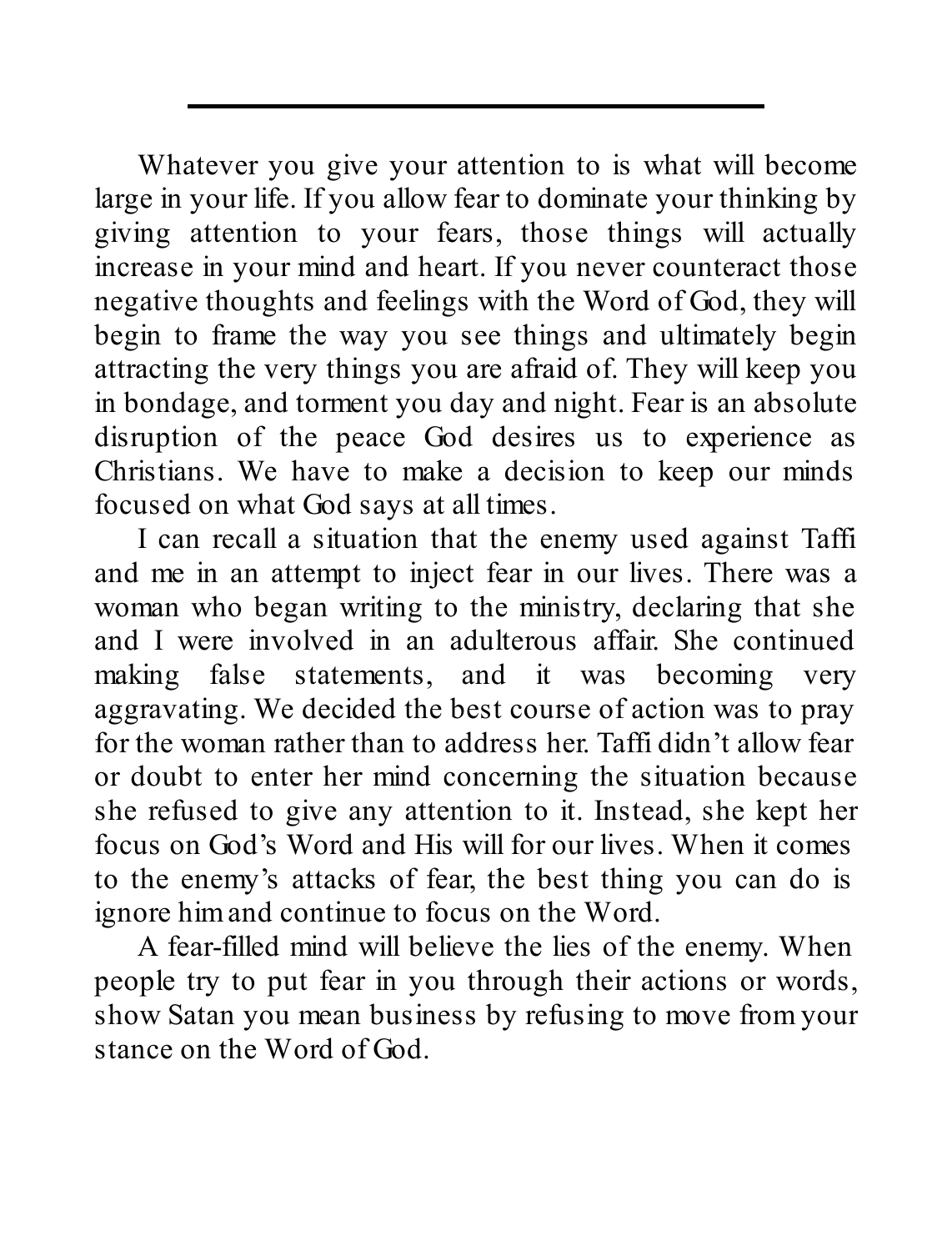## **WATCH YOUR WORDS**

When it comes to fear, our words play a critical role in accepting the torment that comes with fear. The tongue is the ignition switch that activates the forces of darkness in our lives. Proverbs 18:21 says, "*Death and life are in the power of the tongue: and they that love it shall eat the fruit thereof.*" That is a powerful statement because it makes it absolutely clear that we are responsible for turning on spiritual laws. We are the establishing witnesses who determine whether fear has an opportunity to gain access into our minds.

Satan wants to get us to doubt God's ability and willingness to provide for our needs. When we speak words of doubt and unbelief, we agree with the fear. For instance, by saying things like, "I'm never going to get out of this situation" or "It seems like I'm never going to be healed from this illness," we are, in essence, "taking" the fear that is attached to those words. Once we give voice to negative thoughts, we set the corresponding spiritual law in motion. Words are powerful activators.

The worst thing you can do in a pressure situation, where fear-filled emotions are trying to overwhelm you, is to speak negatively and agree with the fear you feel on the inside. I learned about this when I was going through a period of depression and was unsure how to handle it.

Depression is anger turned inward, and it is an attack of the enemy. As I was going through this tormenting time, I had to make up my mind to resist the devil with everything I had. I became desperate and was willing to do whatever I had to do to overcome the negative emotions I was feeling.

I learned that fear simply cannot stop grace. One day I was praying and I heard the Lord say, "I want you to put the Word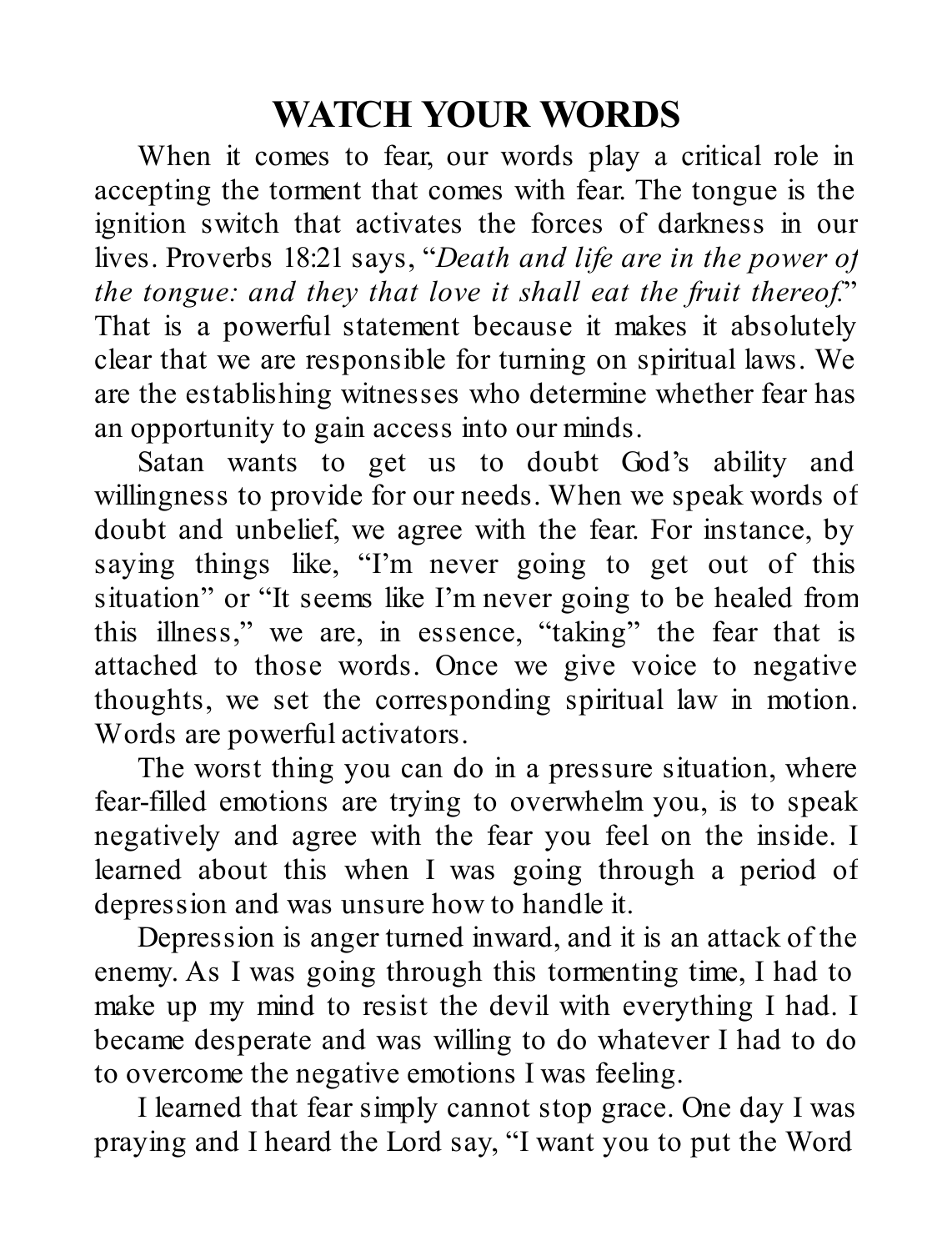on your mouth four times a day." I knew what I had to do. As I began to confess the Scriptures over and over again, I was hearing myself speak the Word of God. As a result of hearing it, it was going in my heart. I had stumbled across a spiritual law and didn't even realize it! I was constantly keeping the Word before my eyes, speaking it out of my mouth, and pouring it in my ears, which was life to my spirit. I had activated the Law of the Spirit of Life in Christ Jesus, and it began to push the fear out of my heart and mind. Before long, I began to sense the joy of the Lord rising and the strength of God returning to my life.

Whether you are battling depression, doubt, insecurity, or some other fear-related issue, the key to overcoming it is to take God's Word, which imparts faith and drives out fear, and refuse to take the fear of the enemy. The life of God's Word will cast death and fear out every time, so it is vital that you continually put the Word in your mouth and make a habit of confessing it. God's grace will help you every step of the way.

#### **KEYS TO BREAKING OUT OF TORMENT**

The strategy of torment is designed to move you into acting on fear and to give Satan the ability to move in your life. How do you deal with it? Let me give you three ways:

# **1. Speak against torment.**

Don't sit there and allow tormenting thoughts to minister to you. You *must* open your mouth and speak against torment.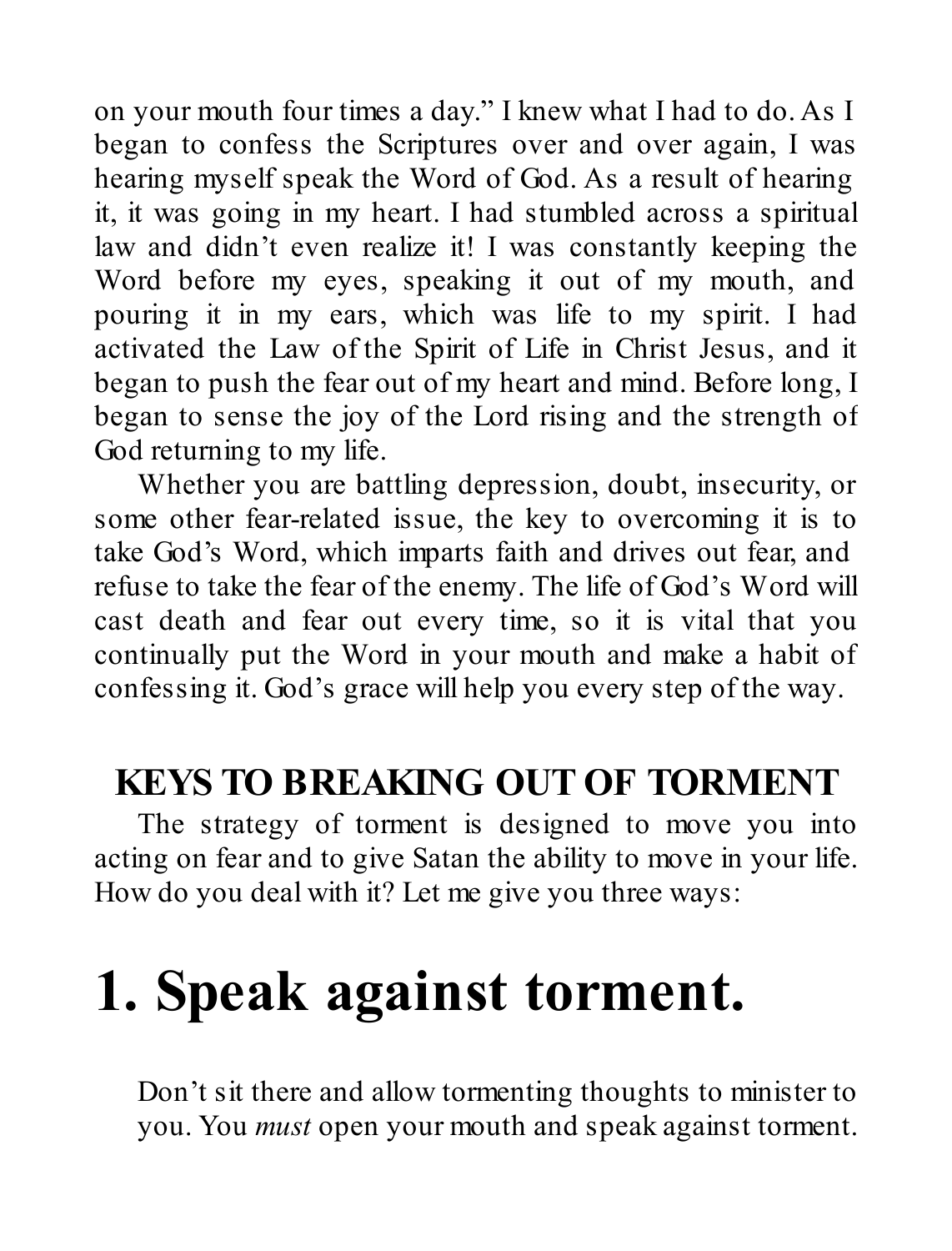When the devil says you're not going to make it or that you're going to die, don't sit there and keep your mouth closed. Declare the Word of God with boldness, and in faith. Find the scriptures that deal with your particular situation and fire themat Satan with intensity.

# **2. Act against torment.**

Now we know we have to get our mouths involved with the process, but there is another piece involved. You have to do something that sends a clear message to Satan that you are not succumbing to the fear he's trying to put on you. For example, if you have a tormenting fear of flying in an airplane, first find scriptures that deal with divine protection and the ministry of angels, and second, get on an airplane and fly to your next out-of-town destination. If you have a fear of heights, find the tallest building in your city and take an elevator ride all the way to the top! You may get queasy or feel ill, but at least you will be on your way to becoming free from the torment. To tell you the truth, your freedom from torment is a part of the finished works of Jesus. Be free!

#### **3. Continue to consistently speak andact against torment.**

Consistency is the key to the breakthrough. You cannot expect to experience sustained victory over fear if you don't make speaking and acting against it a way of life. This simply means that *every* time fear shows up to intimidate you, you immediately counterattack it. Not only that, but it also means regularly seeking out things you can do to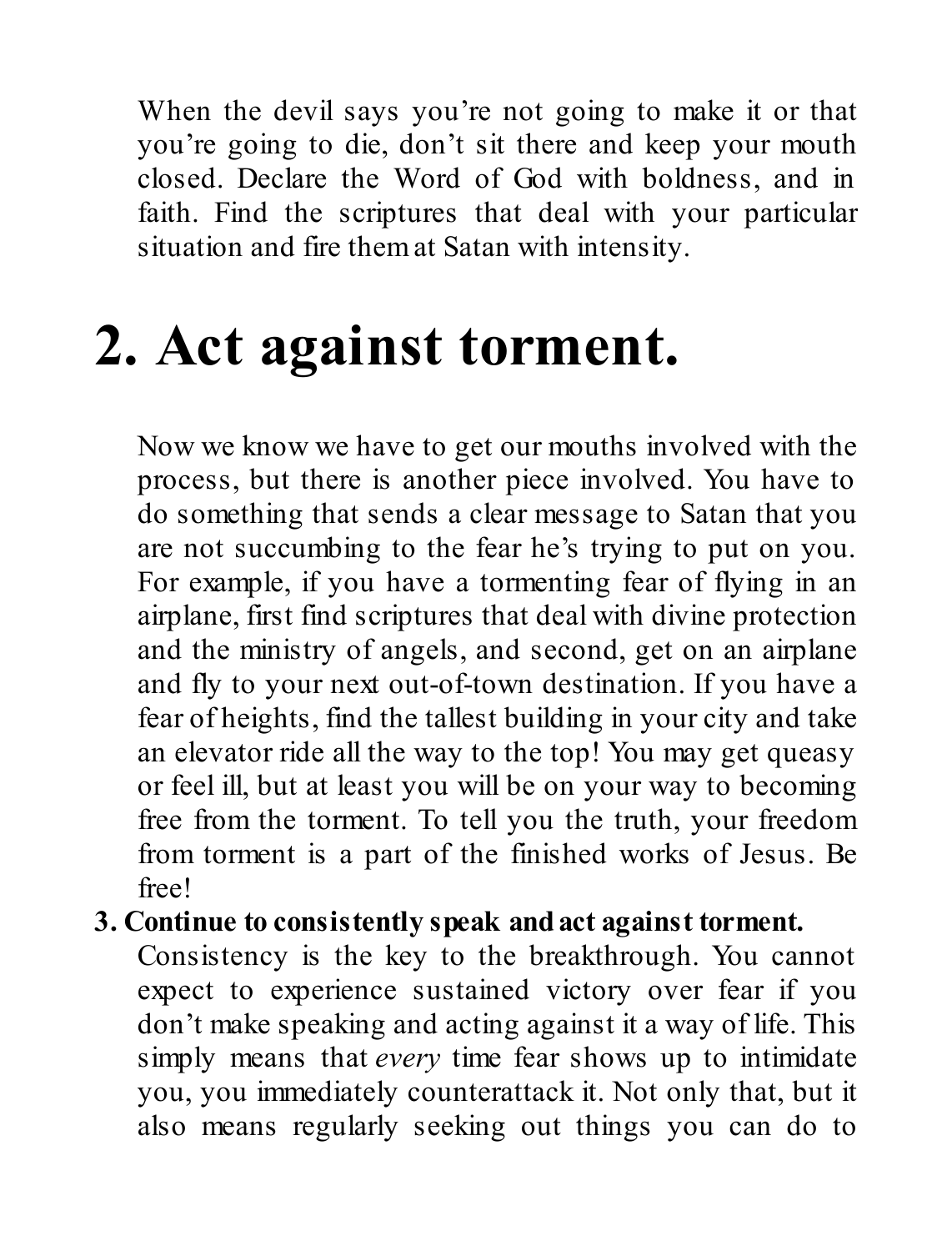overcome the fear. As you act against torment on purpose, and in faith, the Holy Spirit will back you up, and Satan will have no choice but to retreat.

#### **GUARD YOUR MIND**

Proverbs 4:23 says, "*Keep thy heart with all diligence; for out of it are the issues of life.*" The heart of a man is his spirit, and attached to the spirit is the soul, which includes the mind, will, and emotions. The Word tells us to guard our hearts. We do this by being good custodians over our thought lives. What we meditate on in abundance will eventually overtake and overwhelm our lives. If harassment from Satan comes and we don't develop a vigilant stance over our minds, he will continue to inject more and more negative thoughts. Before long, he will have enough "material" to build a stronghold, and you will find yourself operating in a fear that you didn't even realize was present.

We must choose what we will meditate on and what we will allow into our hearts by diligently screening what is being introduced to our minds through words and images. When you recognize a fearful thought, capture it with the Word by saying what God says about that situation. Second Corinthians 10:5 instructs the Believer to cast down imaginations and *every* high thing that exalts itself against the knowledge of God and bring them into *captivity* to the obedience of Christ. Thoughts of death or unfavorable circumstances happening to you are contradictions to the Word and must be apprehended by speaking the right words at the moment of the mental attack. When I discovered that I could capture negative thoughts, I began to bombard the spirit realm with the spoken Word of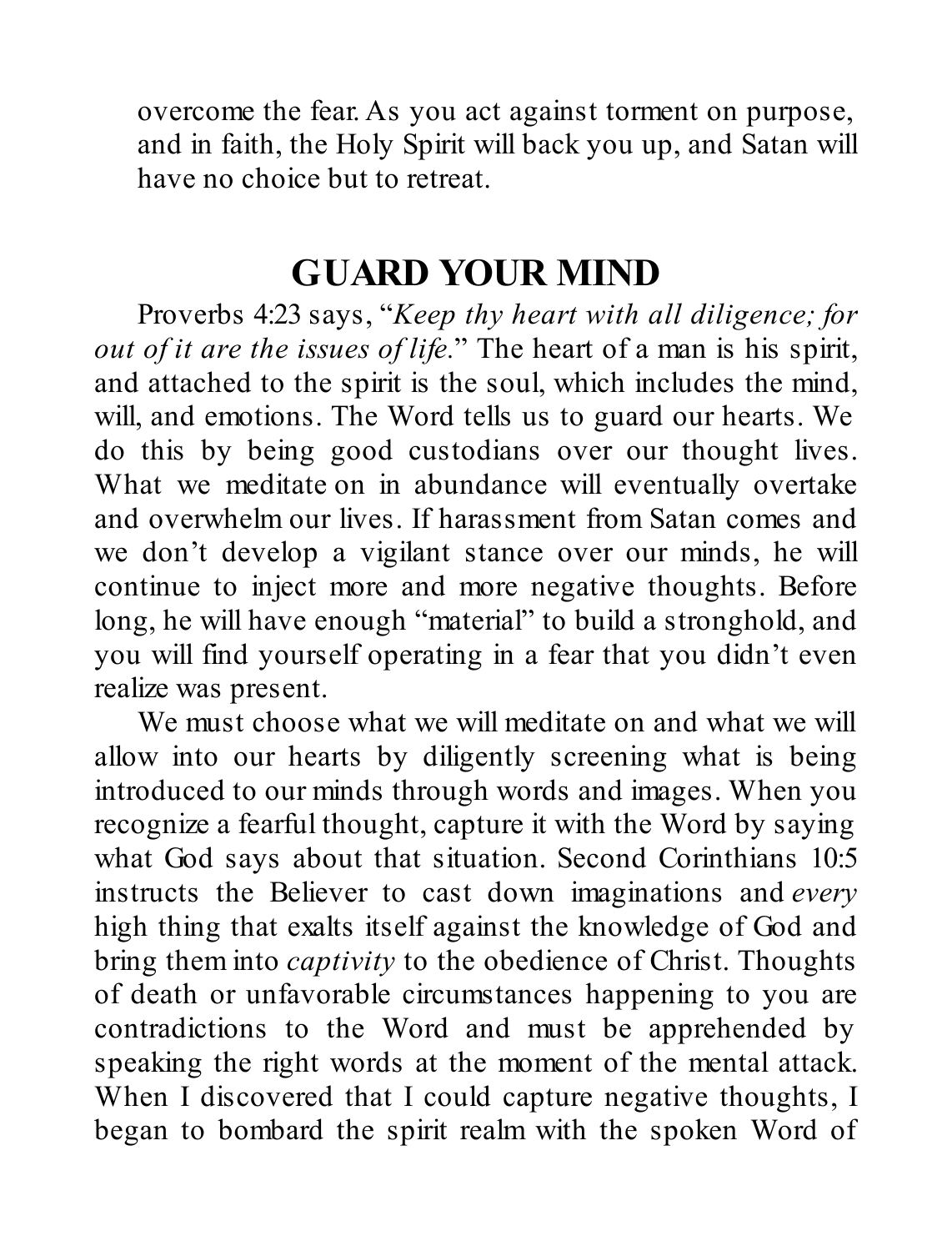God until my mind was transformed.

If you are presently being oppressed by the torment of fear, have confidence and faith in the fact that Jesus' mission was to set you free fromthe harassment of the enemy.Acts 10:38 says that Jesus went about doing good and healing all those who were harassed and oppressed by the devil, for God was with Him. For every person who is being tormented by fear, Jesus has the cure—grace, which produces the burden-removing, yoke-destroying power of God. The anointing of God will put a stop to *all* forms of fear and will absolutely eradicate the torment that comes with it. All you have to do is receive the promise by faith and begin speaking and acting on it. Capture negative thoughts by declaring the Word of God. You have been set free fromthe bondage of fear so walk in your freedom!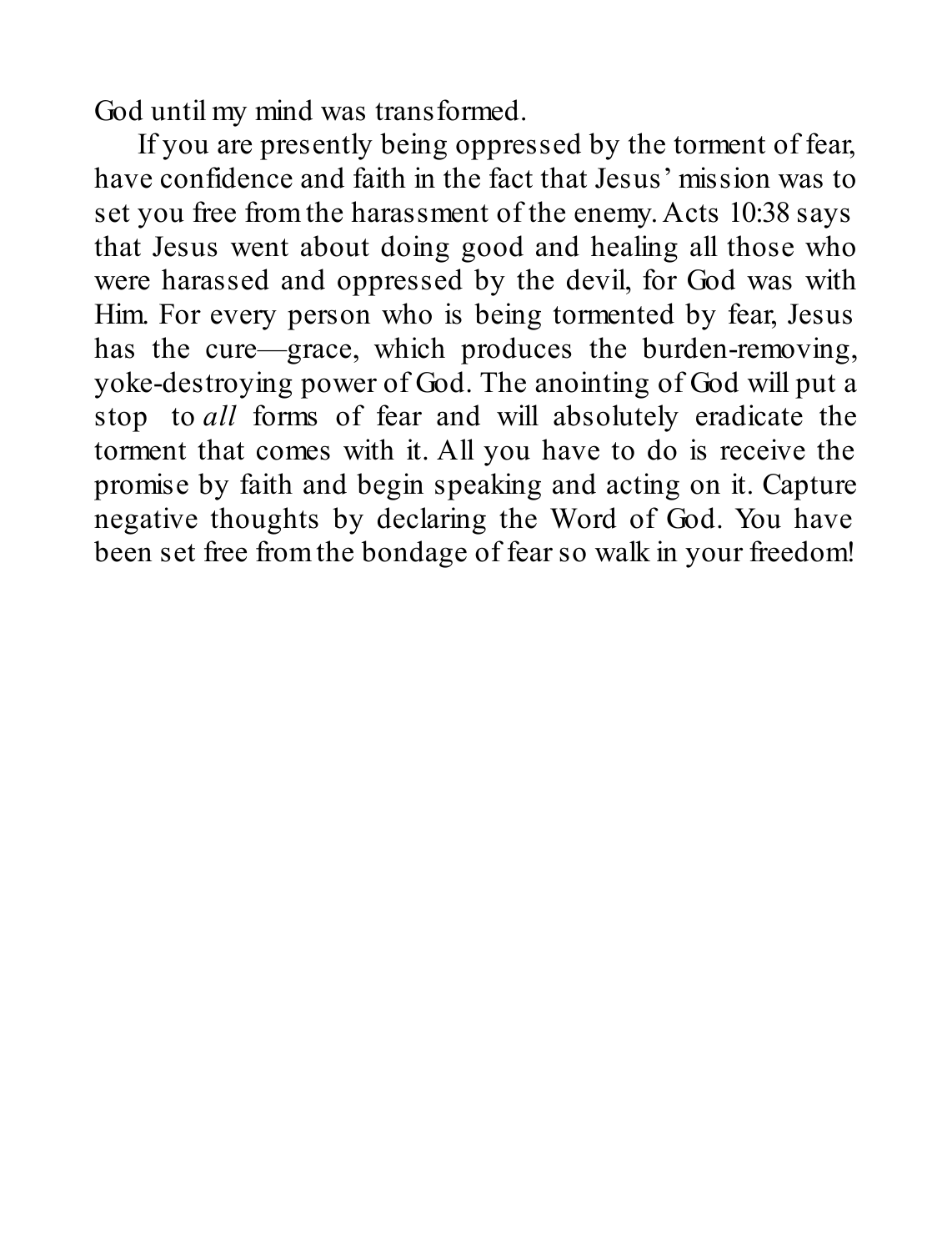# CHAPTER 3 **Redeemed from Destruction**

"*Who redeemeth thy life from destruction…*" *(Psalm 103:4).*

I'm sure you can remember what you were doing when you heard the news of the World Trade Center being attacked by terrorists on September 11, 2001. I remember the day before the attack happened, and how I didn't get any sleep that night because my spirit was so restless. Throughout the night, I kept saying, "*Something is wrong. Something is getting ready to happen. What in the world is going on*?" I couldn't put my finger on what was troubling me, but the next morning it became evident that the Holy Spirit had been dealing with me about something so significant that it would rock this very nation to its core.

The next morning the shocking news was being broadcast from every available news media outlet; terrorists had hijacked two U.S. airplanes and, with calculated planning, crashed both of them into each tower at the World Trade Center in lower Manhattan. In addition, a third terrorist ambushed airplane was flown into the Pentagon in Washington D.C., and another hijacked plane was in the process of being used as a murderous weapon of mass destruction.

These horrific attacks were the result of some demonpossessed individuals who decided they would be doing God a favor by coming against the United States and hitting the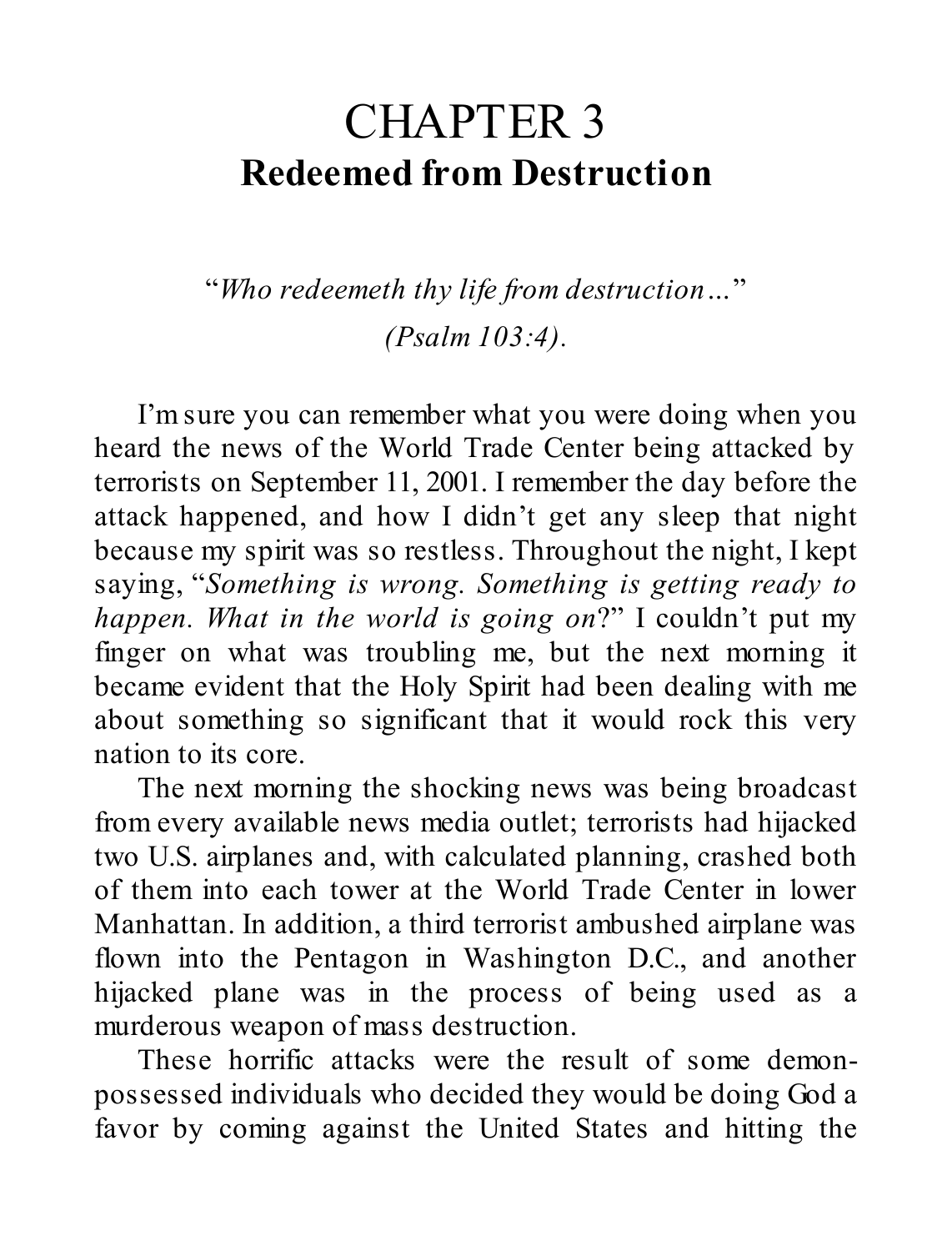country where it would hurt the most—New York City, the financial epicenter of the nation. From a spiritual perspective, these heinous acts were Satan's attempt to put fear in the hearts of the American people.

Can you imagine being in one of those airplanes and knowing that you were about to die? There were accounts of many victims calling their loved ones to say goodbye. Many lives were lost, yet there were those who survived and lived to tell their stories. In the midst of it all, one of the most common questions I have heard people ask is, "*How could God let something like this happen?*" How could a loving God allow such massive destruction to take place?

I began to think about those people who had loved-ones who died in the attack and some of the questions that may have gone through their minds. I am sure there are those who began to doubt God or question if there even is a God. Others who experienced His life-saving hand in the midst of the carnage were only strengthened in their faith through the tragedy. And yet, we must make sure that we properly discern the Word of God and understand the truth about why bad things happen, what we can do to prevent certain things from taking place, and more importantly, the promise of divine protection that is found in the Bible. Our lives have been redeemed fromdestruction.

#### **WE HAVE AN ENEMY**

When it comes to the question, "Why do bad things happen?" the answer is simple: we have an enemy, and his name is Satan. As much as popular culture would like to downplay the reality that there is an actual evil spiritual being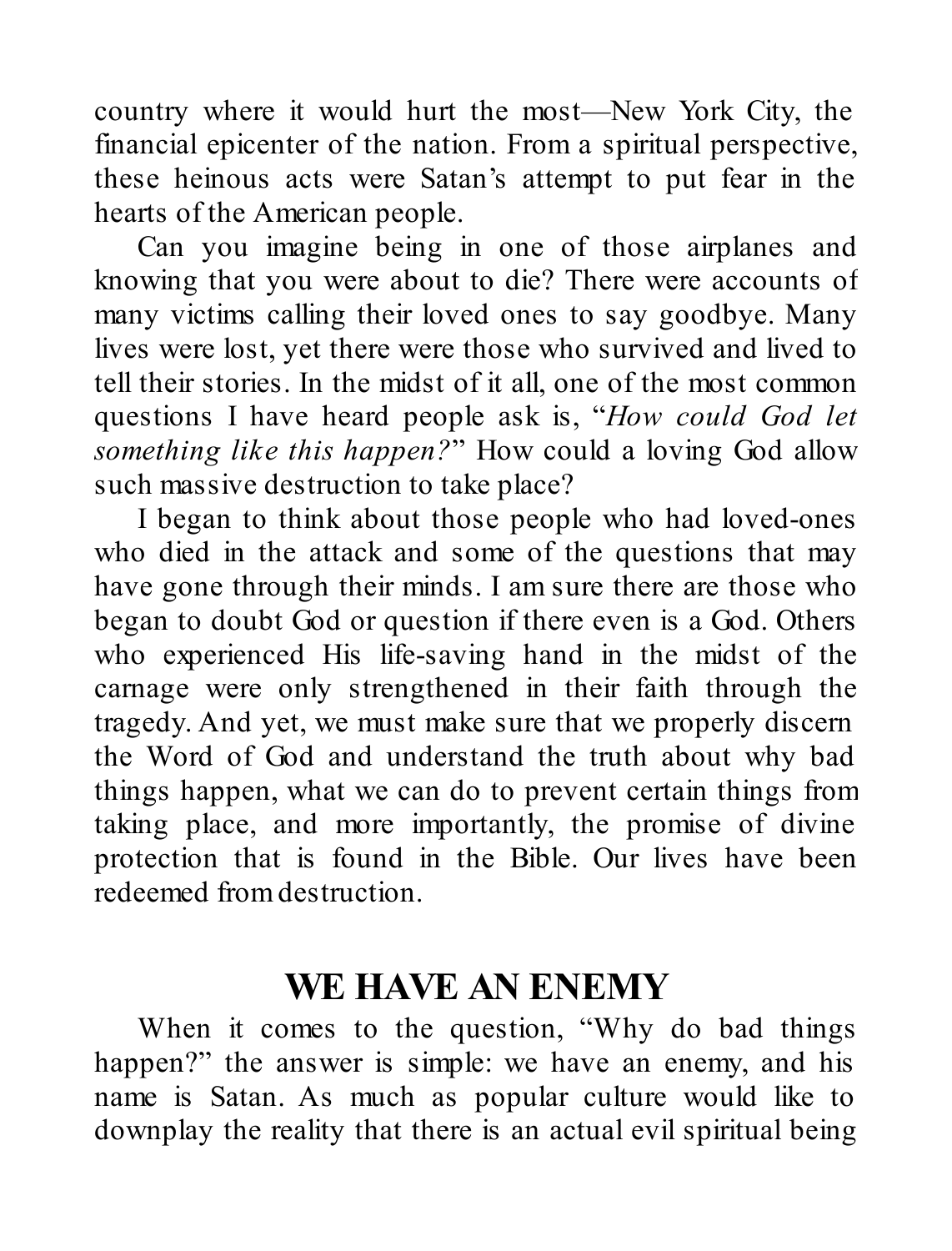at work on the earth, the Word of God is true. Satan is a fallen angel whom the Bible refers to as "the god of this world" (2 Corinthians 4:4). This simply means that he is the ruling force of this current world system. He hates mankind, and his objective is to steal, kill, and destroy (John 10:10). He uses fear as a tactic to accomplish his purposes. In the case of the 9/11 attacks, his tool was terrorism, which is the organized use of fear. When we accept the fear and internalize it, we hand over our power to Satan. He needs us to be afraid in order for him to be successful in his maneuvers against us.

## "AS CHILDREN OF GOD, WE ARE IN A PLACE OF ABSOLUTE AUTHORITY OVER SATAN"

Knowing we have an enemy who embodies evil and wants to destroy us gives us some insight into exactly why bad things happen. One thing is for sure; God is not responsible for killing innocent people and causing devastation to communities. As long as life, as we know it, exists on the planet, our adversary will stop at nothing to cause as much deliberate pain and death as he can. And, he is banking on Christians not knowing their authority as Believers, or the power of God's Word, in order to carry out his destructive plans.

# **UNDERSTANDING OUR**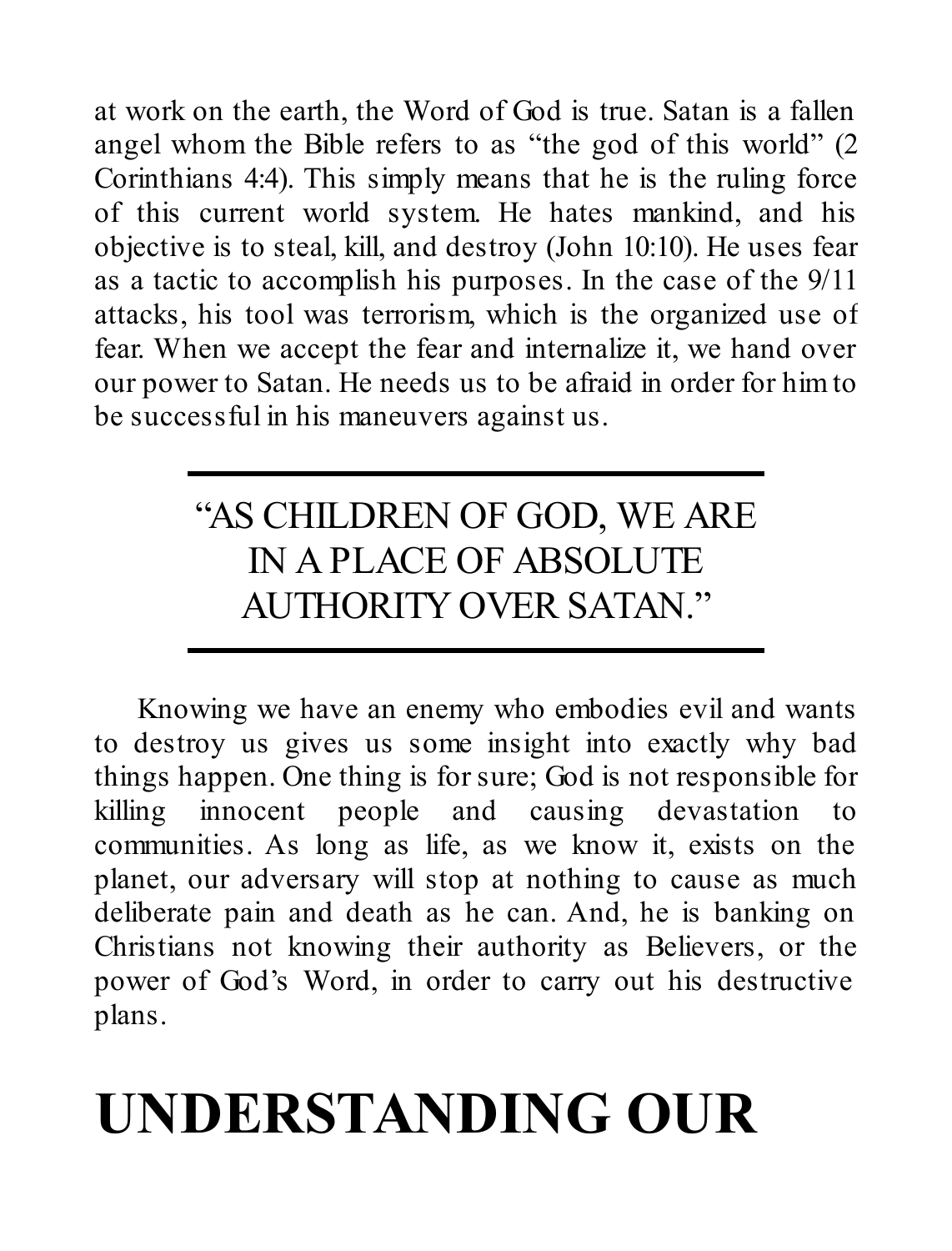# **POSITION**

When we understand that we have an enemy who is at war with mankind, it becomes clear that as Believers we are involved in a spiritual battle of epic proportions. If you follow Jesus Christ, Satan particularly hates you because you are responsible for shedding light on his tactics as well as sharing the Gospel of Jesus Christ with others. Satan is opposed to anything having to do with God, and he wants us to remain ignorant of the authority we possess through our relationship with Jesus. We must understand our spiritual position in Christ in order to shield ourselves fromthe enemy's attacks.

Knowing what it means to be "saved" gives us a new perspective on dealing with fear and any attack of the enemy to try to harmus. Before coming to the knowledge of Jesus Christ, all of us were in sin. In fact, the only prerequisite to being a sinner is to be born. The Word says we were all "shaped in iniquity" (Psalm 51:5) in our mothers' wombs. While growing up, unless we were taught the things of God at a young age, we adopted mindsets and behaviors that went against the Bible. This is simply the result of being born into this current world system which is governed by fear, sickness, disease, spiritual oppression, and death. Unless we make a decision for Christ and renew our minds, we are subject to everything the enemy has planned for us, and his ultimate goal is to destroy our lives.

On the other side of the spectrum is a Kingdom and way of operating that ensures life, peace, health, protection, joy, success, and prosperity in life—the Kingdomof God. When we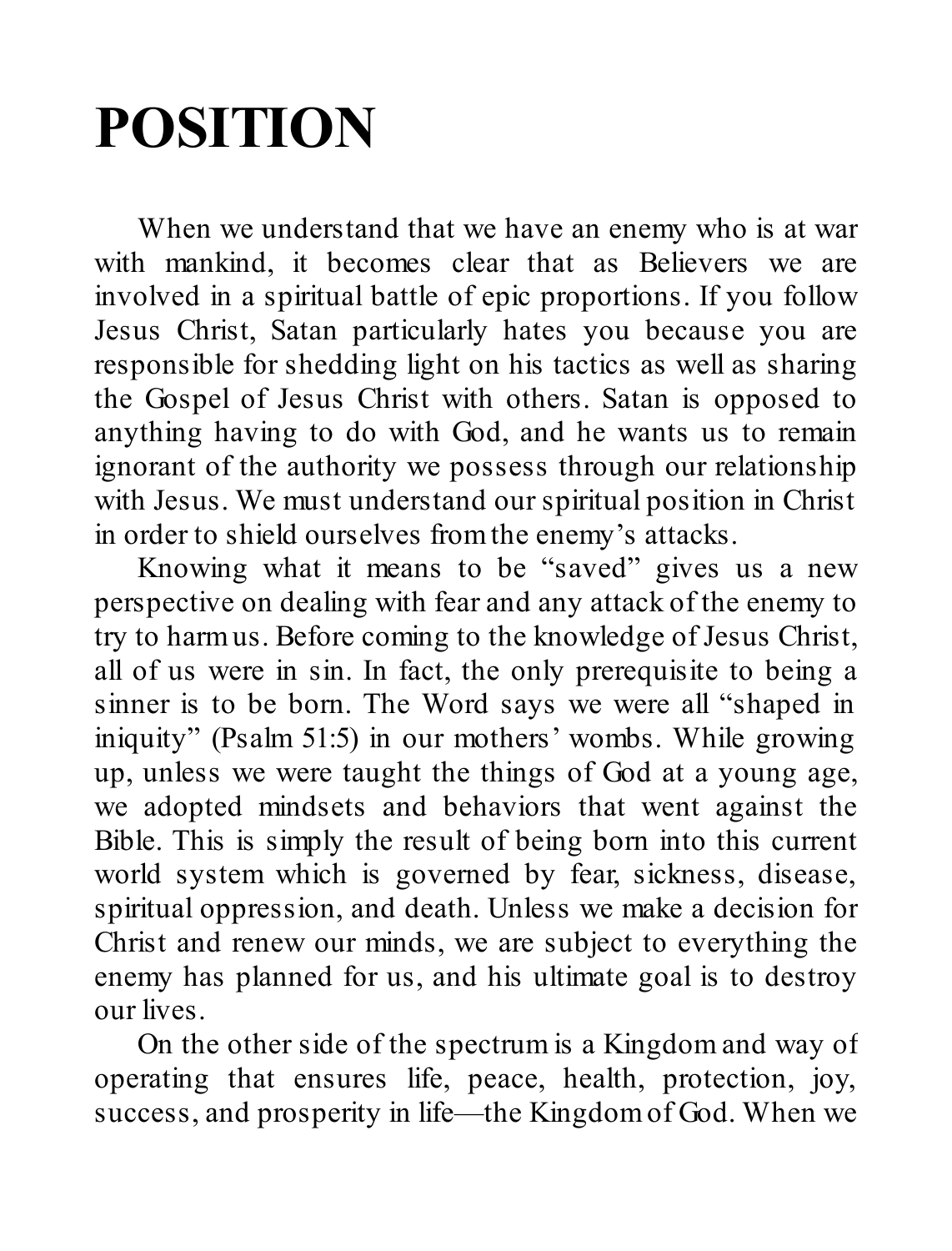accept Jesus as our Lord and Savior, we are instantly moved out of the jurisdiction of Satan's world system and into the light of God's Kingdom. In essence, we no longer belong to the devil, which means he has no legal right to have access to us. This is not to say there will not be struggles, tests, trials, and temptations that we go through when he attempts to get us off track; however, when we know and understand our victory in Christ, we can defeat himevery time.

To be born again means to be re-created in your spirit through the power of God's love. When we accept Jesus into our hearts by faith, we are transformed on a spiritual level, and we are given certain "benefits." One of the benefits of the salvation package is divine protection and redemption from death, both spiritual and physical. It is up to us, however, to get in the Word of God and find out exactly how to appropriate these wonderful promises from the Father. What you don't know *can* hurt you, which is why it is imperative that we discover everything we can about this vital subject.

As children of God, we are in a place of absolute authority over Satan. This is a powerful truth that will revolutionize the way we interact with life on a daily basis. Our position is one of power and it is through our relationship with Jesus Christ that we are able to claim this spiritual status. Ephesians 2:4-6 says, "*But God, who is rich in mercy, for his great love wherewith he loved us, Even when we were dead in sins, hath quickened us together with Christ, (by grace ye are saved;) And hath raised us up together, and made us sit together in heavenly places in Christ Jesus.*"

We see in this scripture that while we may inhabit the earthly realm as human beings, from a spiritual, standpoint we are actually seated with Christ in heavenly places, *far* above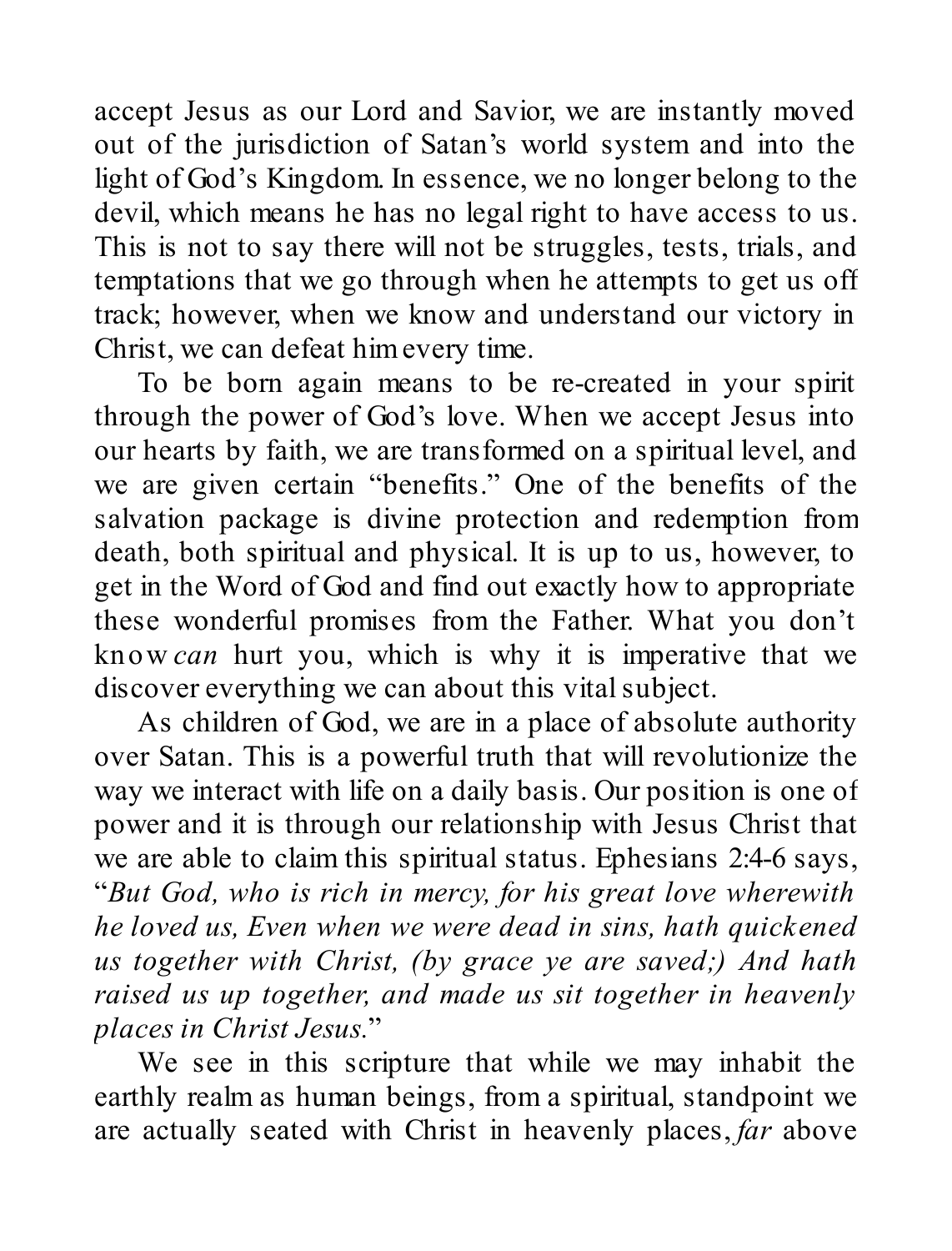every demonic spirit that exists (Ephesians 1:21). What an empowering truth! If fear, death, destruction, and mayhem are spiritual forces that are activated by wicked spirits, then according to the Word of God we are in a much *higher* spiritual position. Why then, would we even entertain fear of what the devil can do to us? It is our awareness of just how powerful God is that enables us to be victorious over the devil.

## **REDEEMED FROM DEATH**

Did you know there are people who go through life afraid that something bad will happen to themat every turn? They are completely controlled by the spirit of fear, and, as we have discovered, fear will connect you to the very things you are afraid of. One fear that plagues so many individuals is the fear of death. People are afraid of dying because they are really unsure about what is on the other side of life. Facing death without the knowledge of Jesus Christ is a scary thought. And yet, I often think about the many people trapped in the Twin Towers on September 11 and wonder how many of them knew the Lord as they faced an uncertain future. However, for those who had a personal relationship with the Lord, their futures were secure. Even though they may have perished in the tragic disaster, they were on their way to heaven.

I have often said that on September 11, there were three groups of people who had very significant experiences at the World Trade Center that day. First, there were those who heard the voice of God and obeyed what they heard. Second, there were those who heard the voice of God and chose not to obey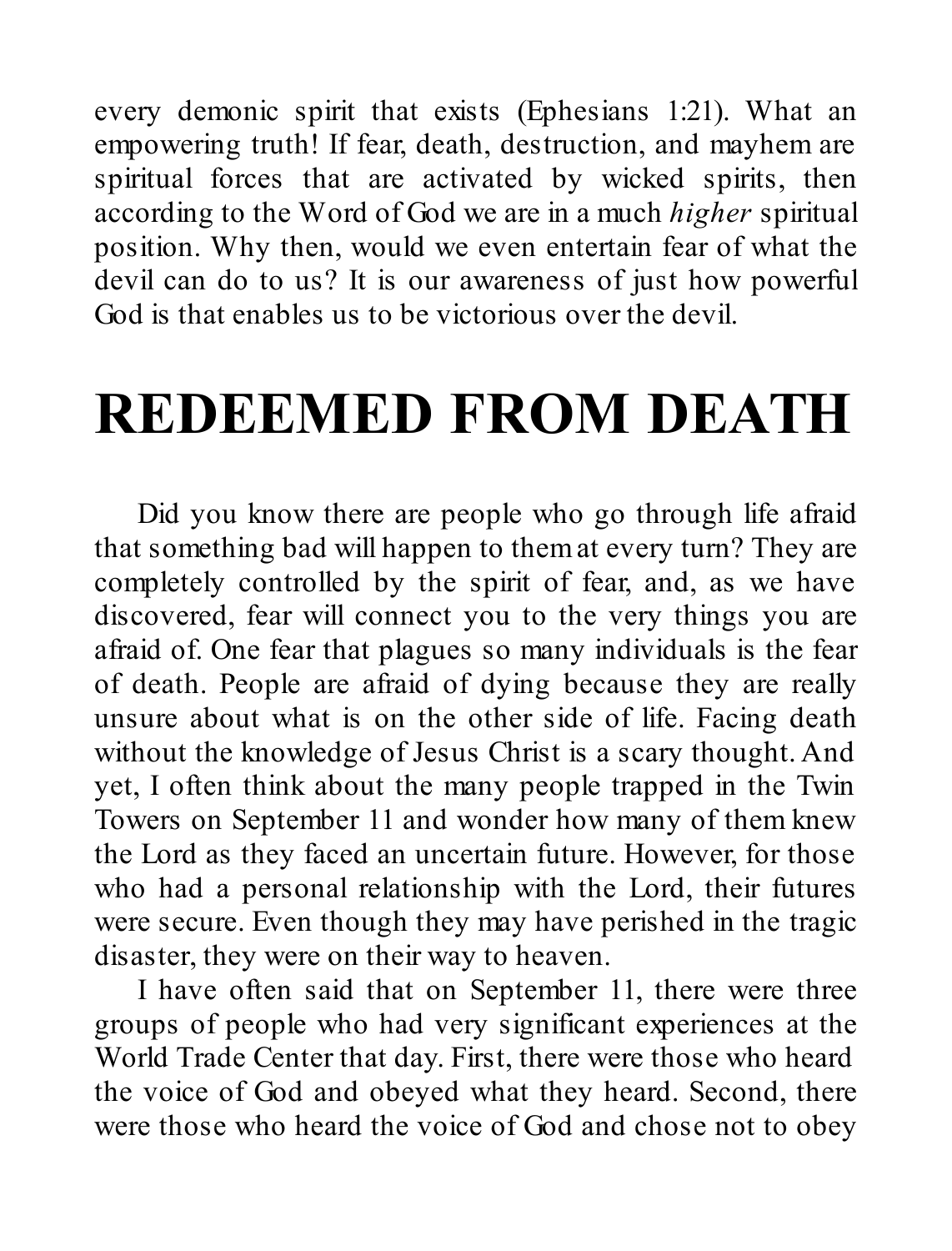what they heard. And finally, there were those who couldn't recognize the voice of God at all. Each individual in each of these three categories experienced different things that fateful day. Likewise, in our lives, where we are in regards to these three categories can be the difference between deliverance and disaster.

The Bible says that the steps of a righteous man are ordered by God. It also says that our lives are redeemed from destruction (Psalm 103:1-7). We know that God cannot lie and that He always performs His Word (Jeremiah 1:12). This simply means that if God says it, it is the conclusion of the matter. If He says our lives are redeemed from destruction, it then becomes our responsibility to believe and receive the promise by faith. This is the first thing we must do to activate our deliverance fromthe enemy's hand.

What does it mean to be righteous? It means to be in rightstanding with God. We are in right-standing with God through the blood of Jesus and acknowledging God in all our ways. When we have a personal relationship with the Father through His Son, Jesus, the Word declares us righteous, and God says He will "order our steps."

Sometimes we don't even realize that our steps are being ordered, but when we are children of God, He is constantly directing, leading, and guiding us away from trouble. When you wake up every morning and declare, "My life has been redeemed fromdestruction," God can't help but to get involved in your daily affairs in order to keep you out of harm's way. On September 11, there were accounts of people who overslept for work for the first time in years, and even those who took an extra few minutes getting to work that day. These seemingly minor details ended up saving their lives. It is often these small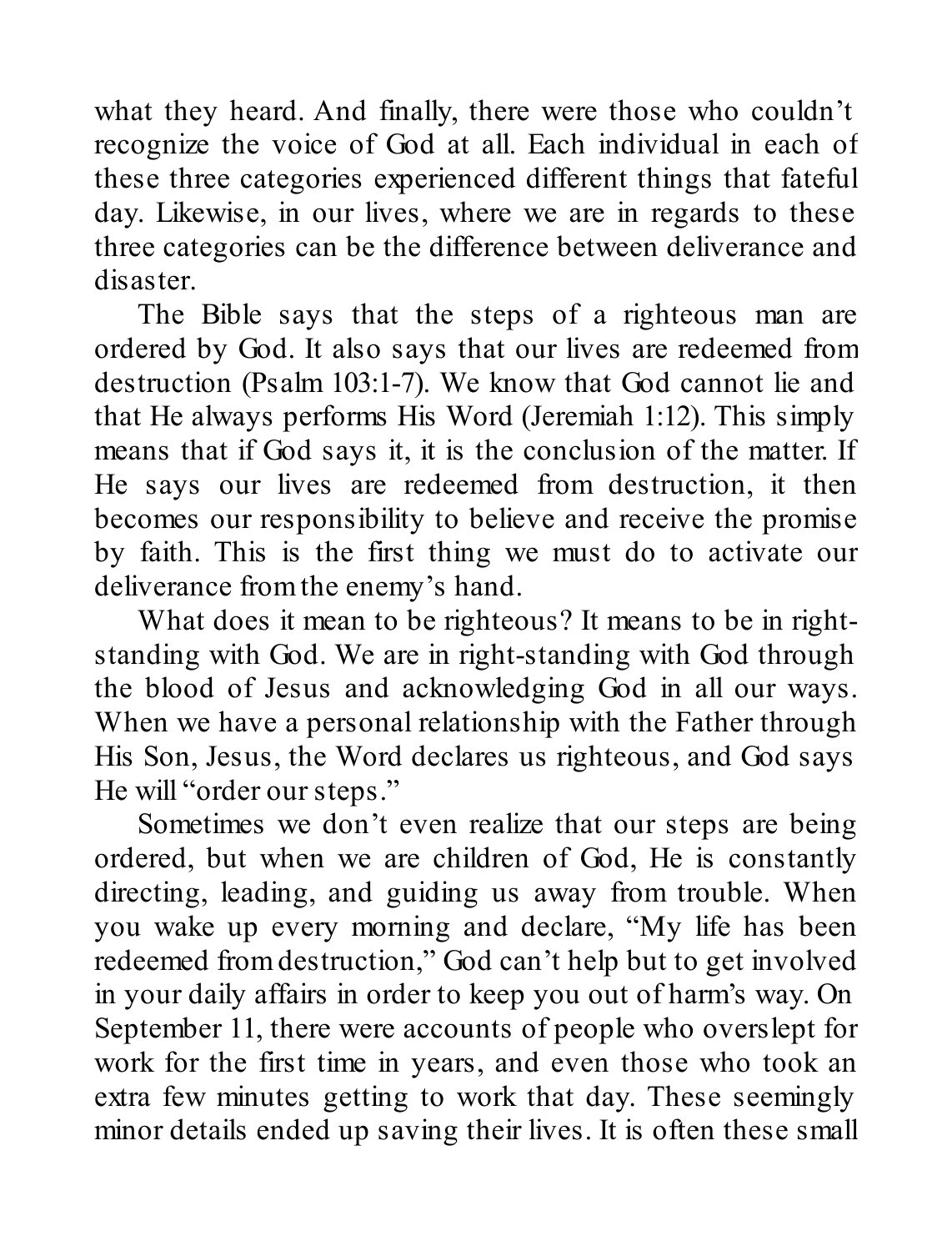decisions we make that classify our steps as being "ordered by the Lord" and can end up protecting us fromdanger.

Another aspect of activating the promise of redemption from destruction is that we must cultivate a relationship with God so that we can know and recognize His voice when He speaks to us. It is one thing to be unaware of the guiding hand of God, and be rescued by what seems like a simple decision to take another route to work or stay home for the day, but God wants us to get to the point where we can actually hear Him give us specific directions that are designed for our protection from all kinds of dangerous or compromising situations. It all begins with the written Word of God.

By studying and meditating on the Word, we familiarize ourselves with the voice of God. Anything He says to us will line up with the written Word and will guide us on the path to the fulfilled promise of divine protection. We actually fine-tune our spiritual hearing the more we study the Word, which makes it easier to distinguish His voice when He speaks.

Make no mistake about it; God doesn't want to speak to us in vague impressions. Most of the time, the spiritual "frequency" we are operating on determines the clarity of the message we receive from the Lord and the specificity of the instructions. Spending significant time in prayer and fellowship with God through His written Word, positions us to hear from Himin the most critical moments.

Psalm 91 contains probably some of the most well known passages of Scripture dealing with divine protection, safety, and redemption from destruction. Committing these reassuring scriptures to memory, as well as hiding themdeep in our hearts, will boost our confidence in the promise of protection from all kinds of negative situations including: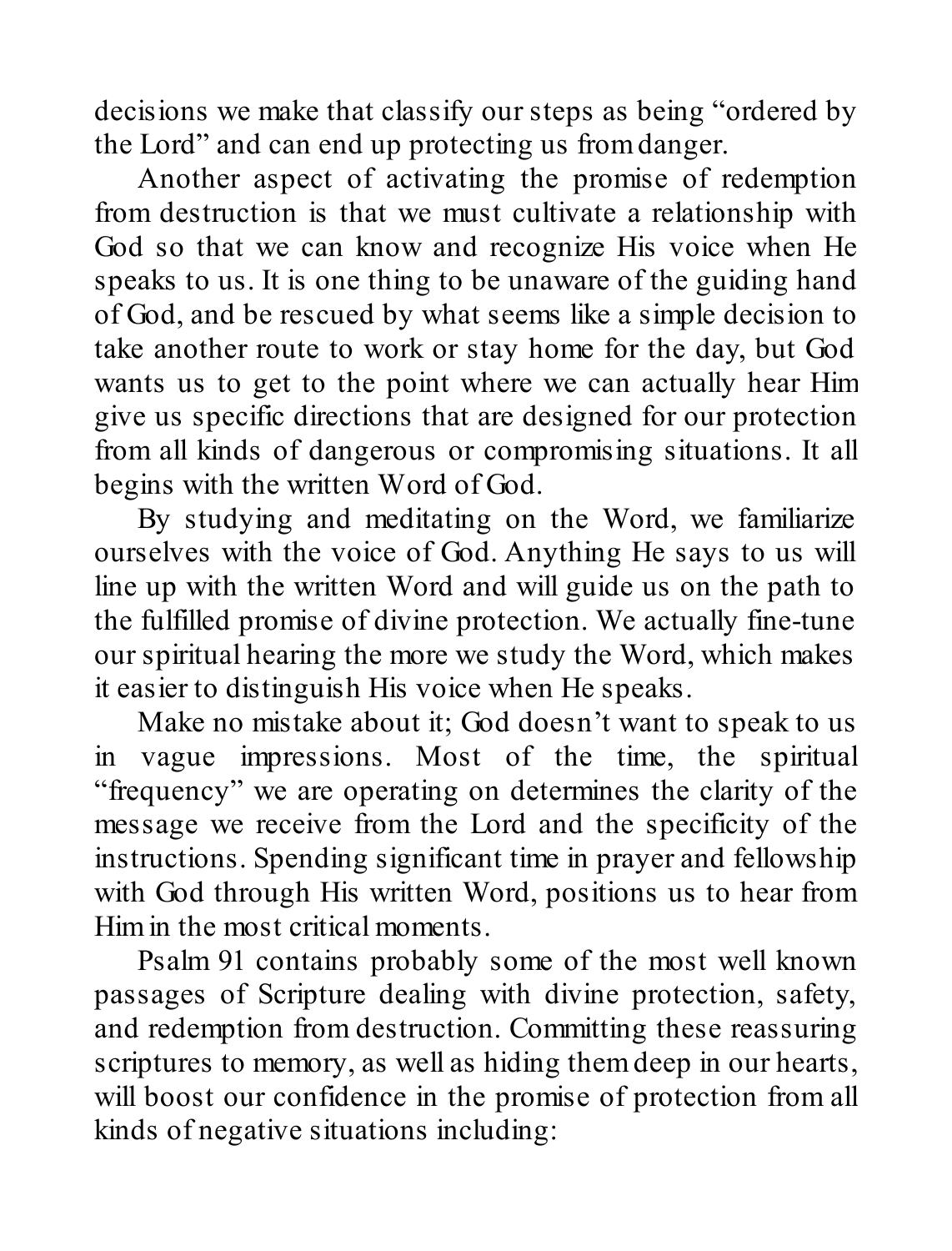- 1 . Secret traps and deadly diseases (Psalm 91:3). Satan has numerous traps set for us on a daily basis. He also wants to destroy our lives through disease, which is on the rise today. The good news is that we are redeemed from both of these disasters when we trust God and take refuge in His presence.
- 2. Dangers at night (Psalm 91:5). I remember a time when my wife, Taffi, would turn all the lights on in the house when she was home alone at night, because of fear. But the Word says that God will protect us from the enemy's attacks at night. He will also protect us from the "arrows" of the enemy that fly during the daytime. Take authority over any accidents and dangerous situations that take place at night. God is faithful to protect you.
- 3 . Destruction all around you (Psalm 91:7). We live in a dangerous world that will only get worse as demonic activity continues to increase. In the days and years ahead, we can expect to see all kinds of disasters (natural and manmade) taking place. However, we can take solace in the promises of God. He says that even though these things may be happening all around us, we will only observe them with our eyes. The wicked will fall, but we will not be touched or affected by what is going on around us.
- 4. Attacks against us in our homes (Psalm 91:10). There is a promise of protection for God's people and their homes. This scripture declares that no terrible disasters will strike you or your home. This includes your family and your possessions. As a child of God, you have a right to the divine protection the blood of Jesus affords. Plead the blood over your family, loved ones, possessions, and home. Take authority over home invasions, robberies,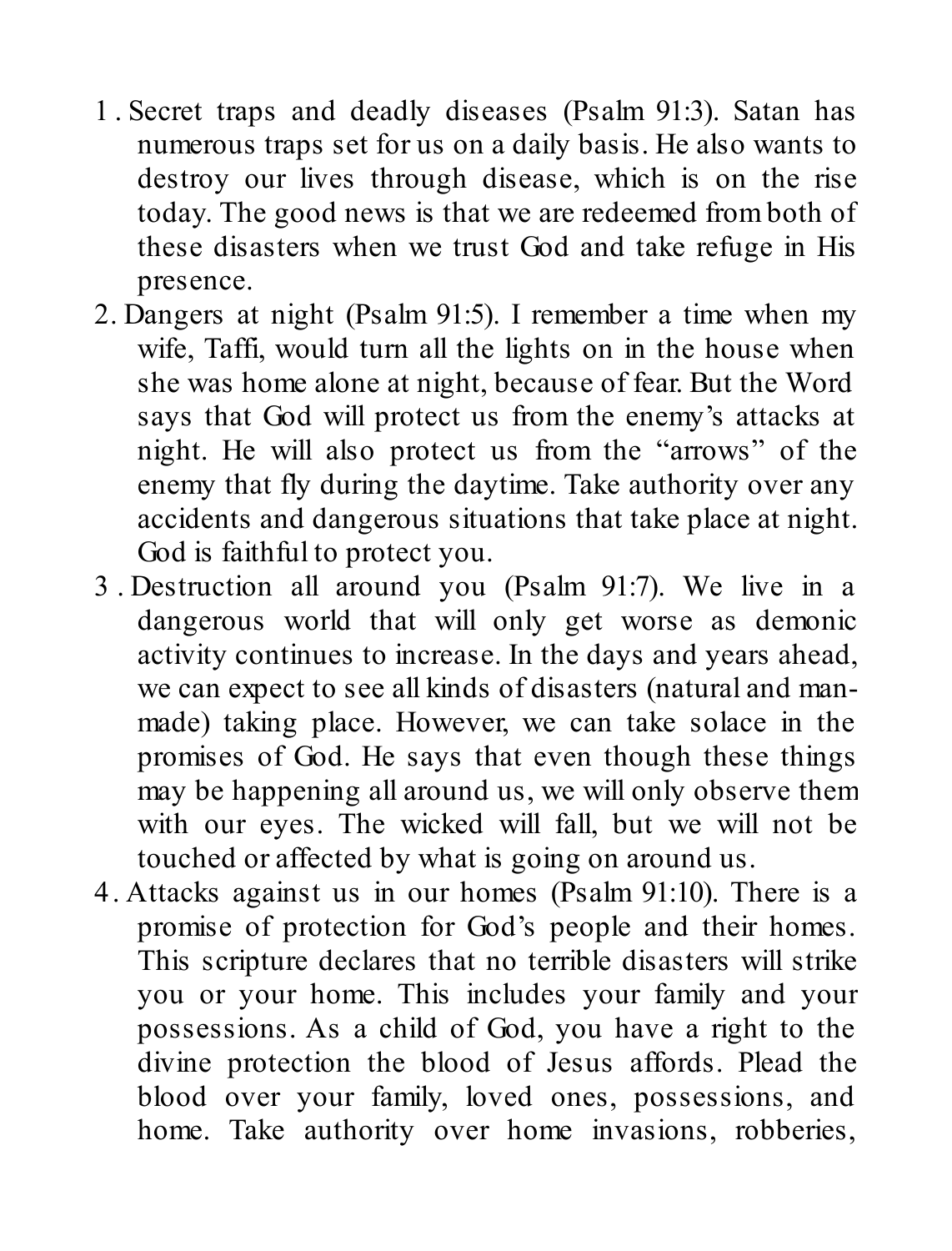thefts, and any other attempt of the enemy to attack you in this area. Believe you receive the protection of God!

How does God carry out this promise of redemption from destruction? Through His angels! These heavenly beings are God's Covenant Enforcing Agents and are responsible for carrying out the decrees of God's Word in the lives of His people. Psalm 91:11, 12 paints a powerful portrait of angels and their divine assignments to Christians when it says, "*For he shall give his angels charge over thee, to keep thee in all thy ways. They shall bear thee up in their hands, lest thou dash thy foot against a stone.*"

When you realize that you have invisible spiritual agents working on your behalf, it eradicates fear on so many levels. Angels are surrounding and guarding your home and upholding every airplane on which you are traveling. They are accompanying you wherever you go! Armed with this revelation, you should fear nothing.

## **GET YOUR MOUTH INVOLVED**

You may have wondered why bad things happen to Christian people who believe in God. It almost seems incomprehensible how Bible-toting Believers could be the victims of crime perpetrated against them or some other disaster that claims lives. I don't have all the answers, but I do know the Word of God is true. It says our lives are redeemed from destruction. So how does the promise translate into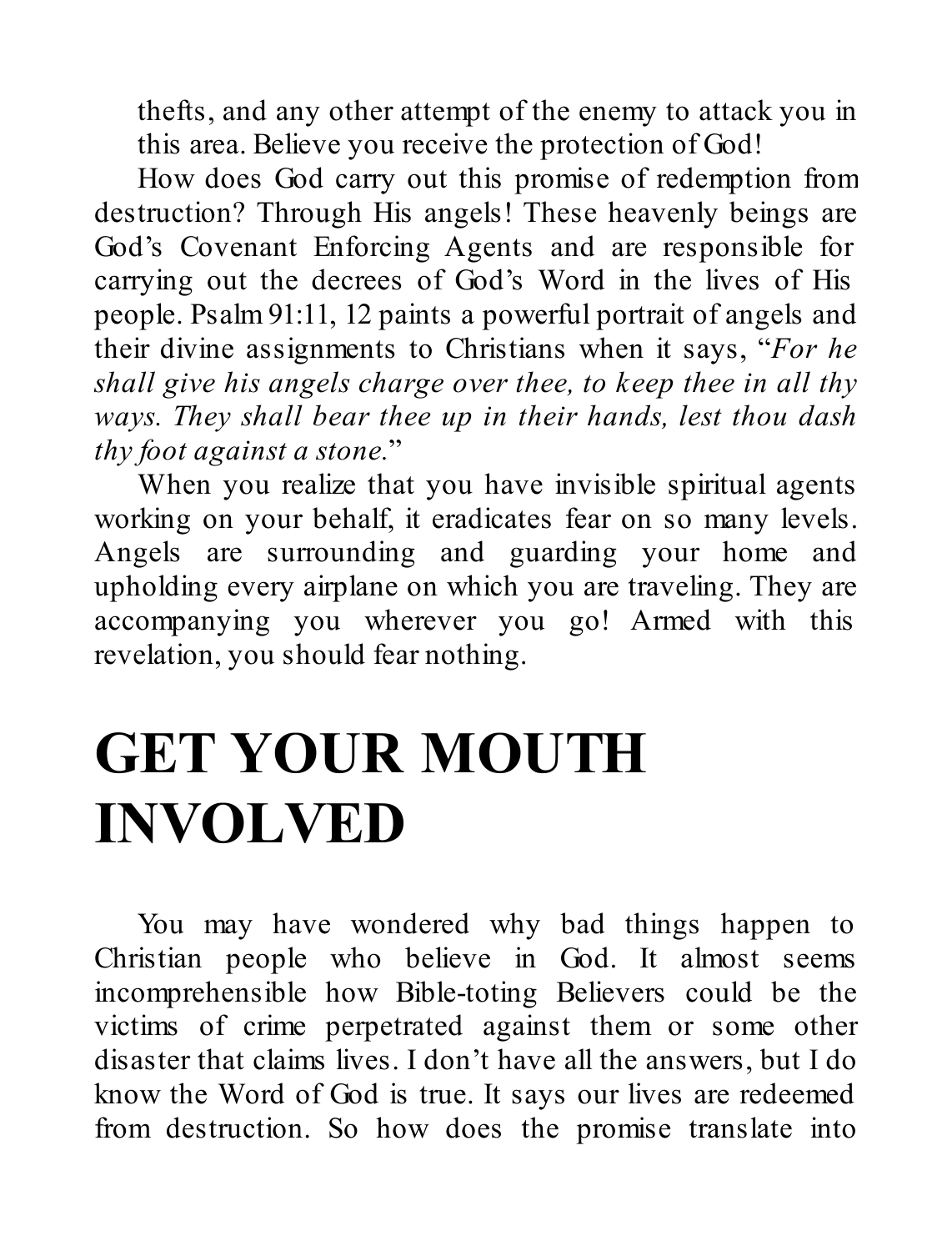becoming a reality in our lives on a consistent basis? The answer is simple; we must use our mouths to activate the Word of God and make it functional in our lives.

There are so many scriptures in the Bible that talk about the power of the tongue, and when it comes to divine protection, we know that angels play a major role in carrying that out. But we must speak the Word of God concerning our redemption in order for it to become a reality in our lives. It is not enough to just come to church and hear the Word preached. While this provides us with the information and revelation we need to live the Christian life, we must become proactive in appropriating what God has promised.

Psalm 107:2 says, "*Let the redeemed of the Lord say so, whom he hath redeemed from the hand of the enemy.*" God clearly instructs us to *declare* our redemption. And Psalm 103:20 says the angels hearken to the *voice* of God's Word. This simply means that in order for the angels to respond, someone has to say something! If we keep our mouths shut and don't speak the Word aloud, the knowledge we have from the Word won't be effective. We must put the Word in our mouths and give God control of our situations. The enemy is rendered powerless against Believers who constantly speaks God's Word in faith and are able to hear the voice of the Lord giving themspecific instructions.

Jesus says in John 14:1 *(The Amplified Bible), "Do not let your hearts be troubled (distressed, agitated). You believe in and adhere to and trust in and rely on God; believe in and adhere to and trust in and rely also on Me.*" This encouraging Word from the Lord is not just to be applied during times of ease and tranquility, but it is something we must remember when bad things seem to be happening all around us. All over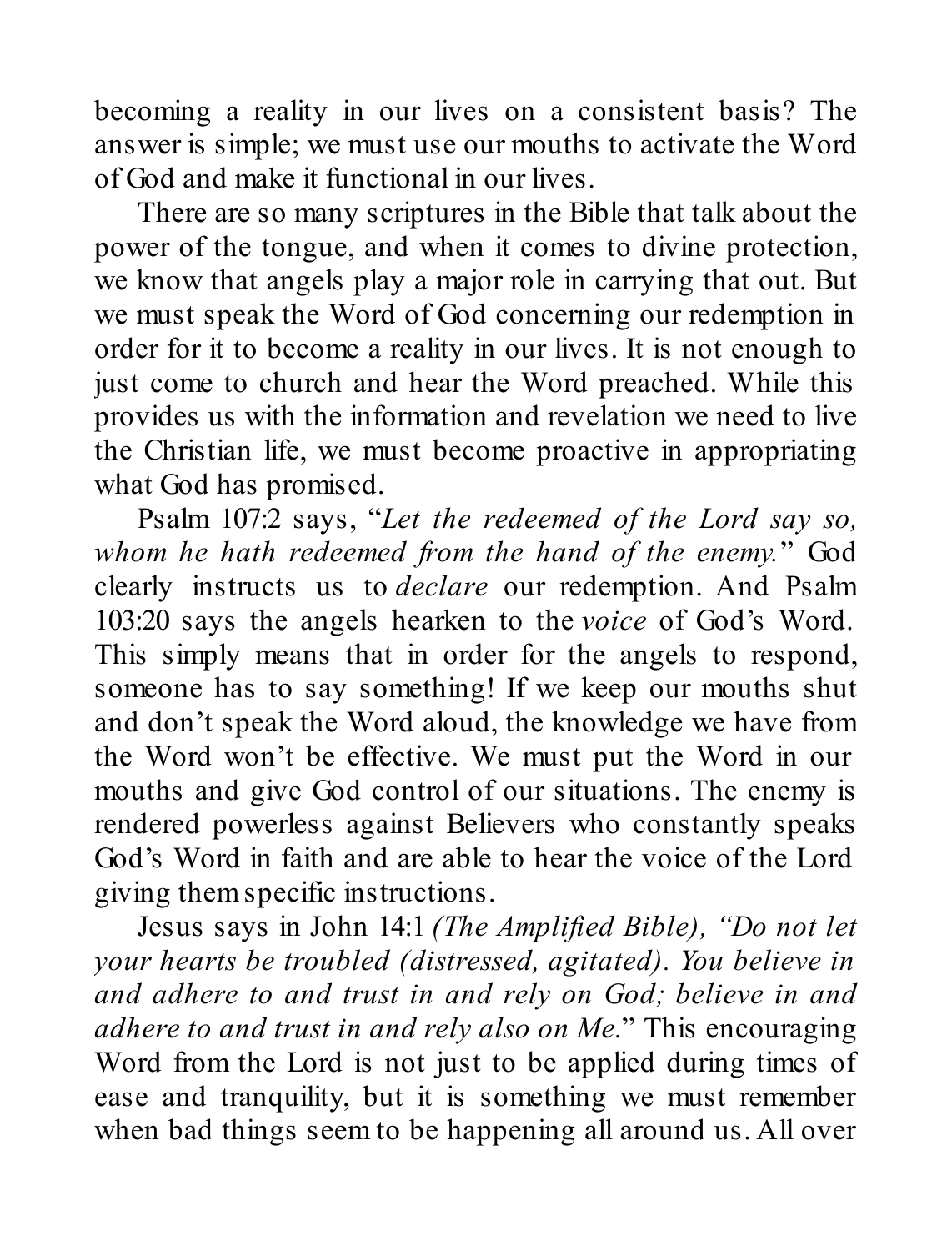the world, events of devastating magnitude are taking place. However, we cannot allow fear to govern our lives. We have been given power, love, and a sound mind instead of the spirit of fear. When we know our rights as Believers, and put absolute faith and trust in God, we can live a peaceful, fearless life in the midst of a dangerous world. Our lives have been redeemed from destruction. Believe it, receive it, and speak it; God is faithful and will fulfill His promises!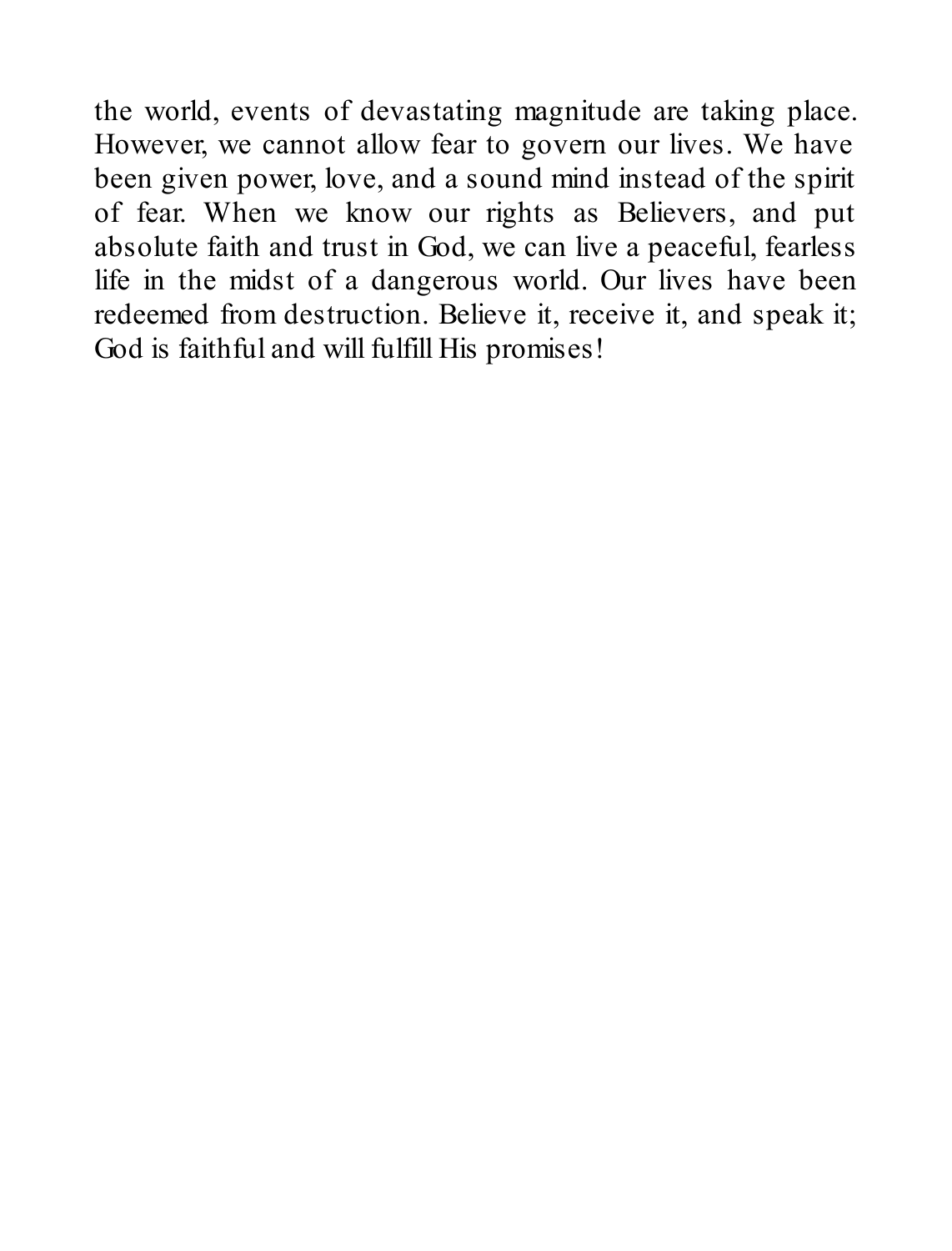## CHAPTER 4 **Destroying Fear through Covenant Awareness**

"*Know ye therefore that they which are of faith, the same are the children of Abraham. And the scripture, foreseeing that God would justify the heathen through faith, preached before the gospel unto Abraham, saying, In thee shall all nations be blessed. So then they which are of faith are blessed with faithful Abraham*"

(Galatians 3:7-9).

Would you doubt or question your mother's or father's ability or willingness to do something they promise if they have a consistent habit of doing what they say they will do? I know I wouldn't. When you have a parent or friend whose word is their bond, and who always follows through on their promises to the best of their ability, you don't question their integrity. Now, we know that, as human beings, we can and will miss the mark; even the most faithful person can still falter. However, when you have joined God's family of Believers, you enter into a binding agreement called a covenant. It is through this covenant relationship that God's promises become real to us. Fear has no place in our lives because of our covenant with our heavenly Father. We must develop a covenant-awareness so that our faith in God is unshakable. A covenant mind-set will destroy fear.

Covenant is the foundation of everything God does. He is a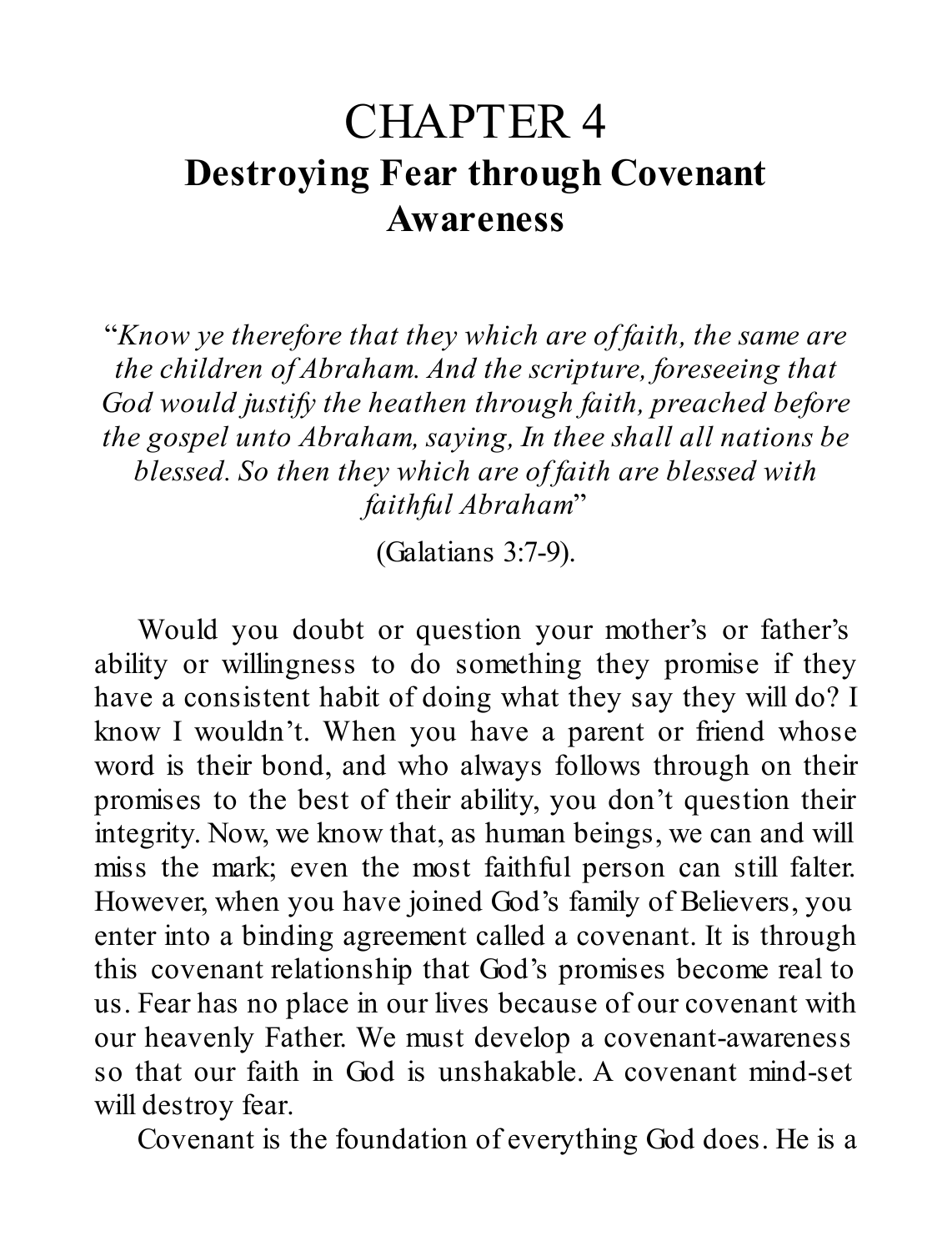covenant-making and covenant-*keeping* God. This is the platform from which our faith springs. A covenant is not the same as a contract. It is a binding agreement entered into by two or more parties who agree to carry out the terms of the covenant. In ancient times, covenants were honored to such a point that the individuals involved could only get out of the agreement through death.

Today's society doesn't have a real respect for covenants, which is why there are so many divorces and broken relationships. However, God still takes the covenant as seriously as He did thousands of years ago. We must renew our minds to what it means to be in covenant with God so we can live fear-free lives.

### **OUR COVENANTWITH GOD: HOW IT ALL STARTED**

In order to understand the covenant God has made with us, we need to journey back to the Garden of Eden and look at why and how the whole thing got started. You are probably familiar with the biblical account of Adam and Eve and the fall of man. In the beginning, God created mankind and gave him dominion over everything on the planet. He placed them in the Garden of Eden and gave them everything they would ever need or desire. In fact, they had no awareness of needs or wants because everything was provided for them. They were spiritually connected to the Father and had constant fellowship with Him. They lived in a type of earthly paradise because of the Blessing that was on their lives, free from lack, sickness, disease, and fear. Can you imagine what that must have been like?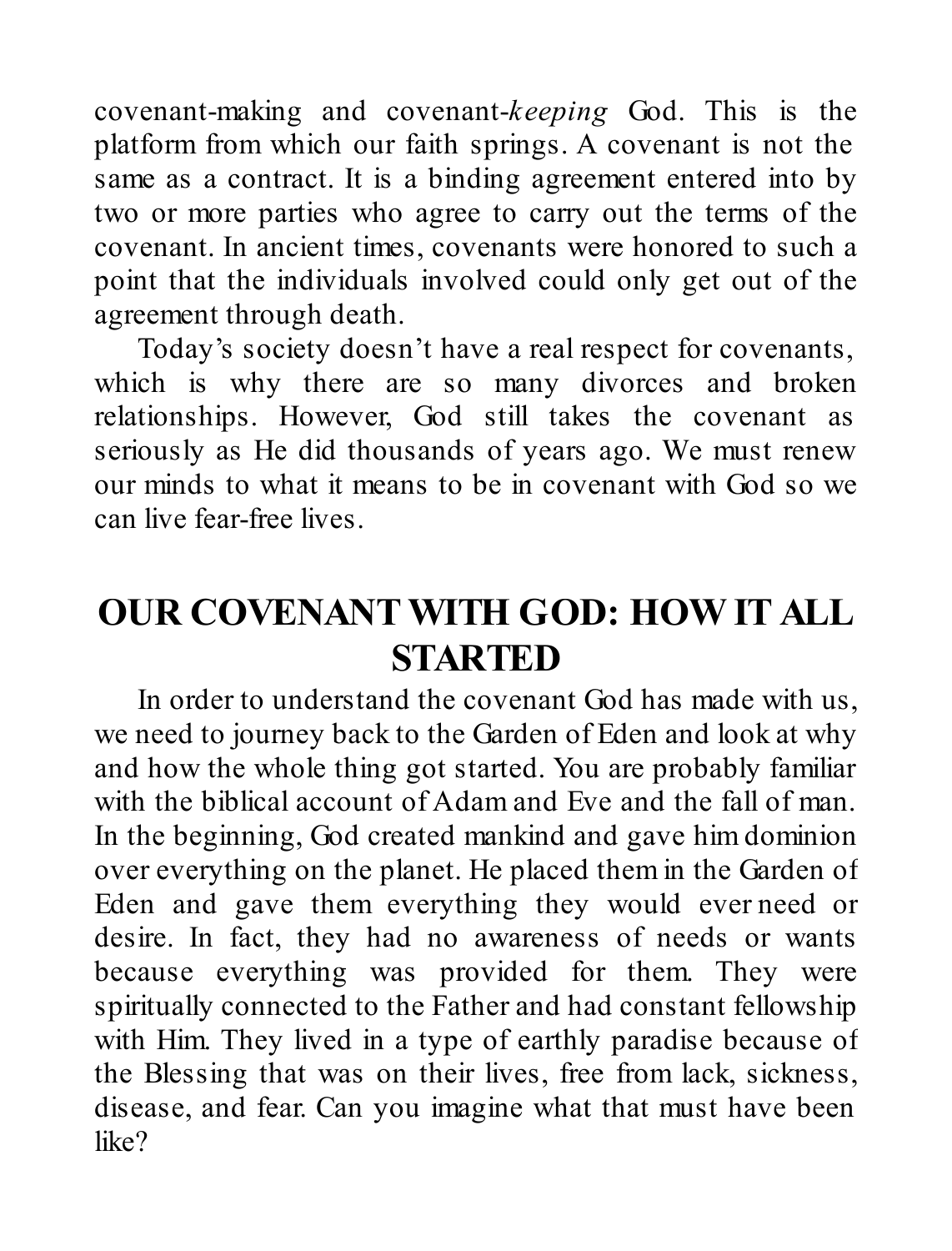Unfortunately, Adam and Eve forfeited everything that was rightfully theirs when they disobeyed God in the Garden (Genesis 3). He had given them specific directives regarding the trees from which they could eat and the one to avoid, specifically the Tree of the Knowledge of Good and Evil. But when Satan entered the Garden and began to speak words to Eve that contradicted what God had said, they took the bait. One act of selfishness ended up costing them everything. As a result, sin entered the earth, they lost their position of authority and dominion, and were connected to the curse. This was essentially the "birthplace" of fear.

Fromthat day forward, everything became corrupted by the spirit of fear. Satan became the "god of this world" and had the legal right, because of Adam's treacherous act, to torment mankind with fear, oppression, sickness, poverty, and lack. These things were never in God's plan for mankind. Through Adam's sin, we all became natural-born sinners who were shaped in iniquity in our mother's wombs (Psalm51:5).

Fortunately, God already had a plan in place to redeem mankind from a life of turmoil, both physically and spiritually. Jesus was the answer! However, He had to come into the earth in the form of a man, and in order for that to happen, God had to make a covenant *with* a man who would begin the process of carrying the lineage of Jesus so He could be born. This is where the covenant came into play.

The Word of God talks about how God cut a covenant with a man called Abram (whose name He would later change to Abraham). In Genesis Chapter 12, the process begins with God calling Abramto leave all that is familiar to himand journey to a land to which God sends him. The Lord promised to bless Abram and increase him to the point where a great nation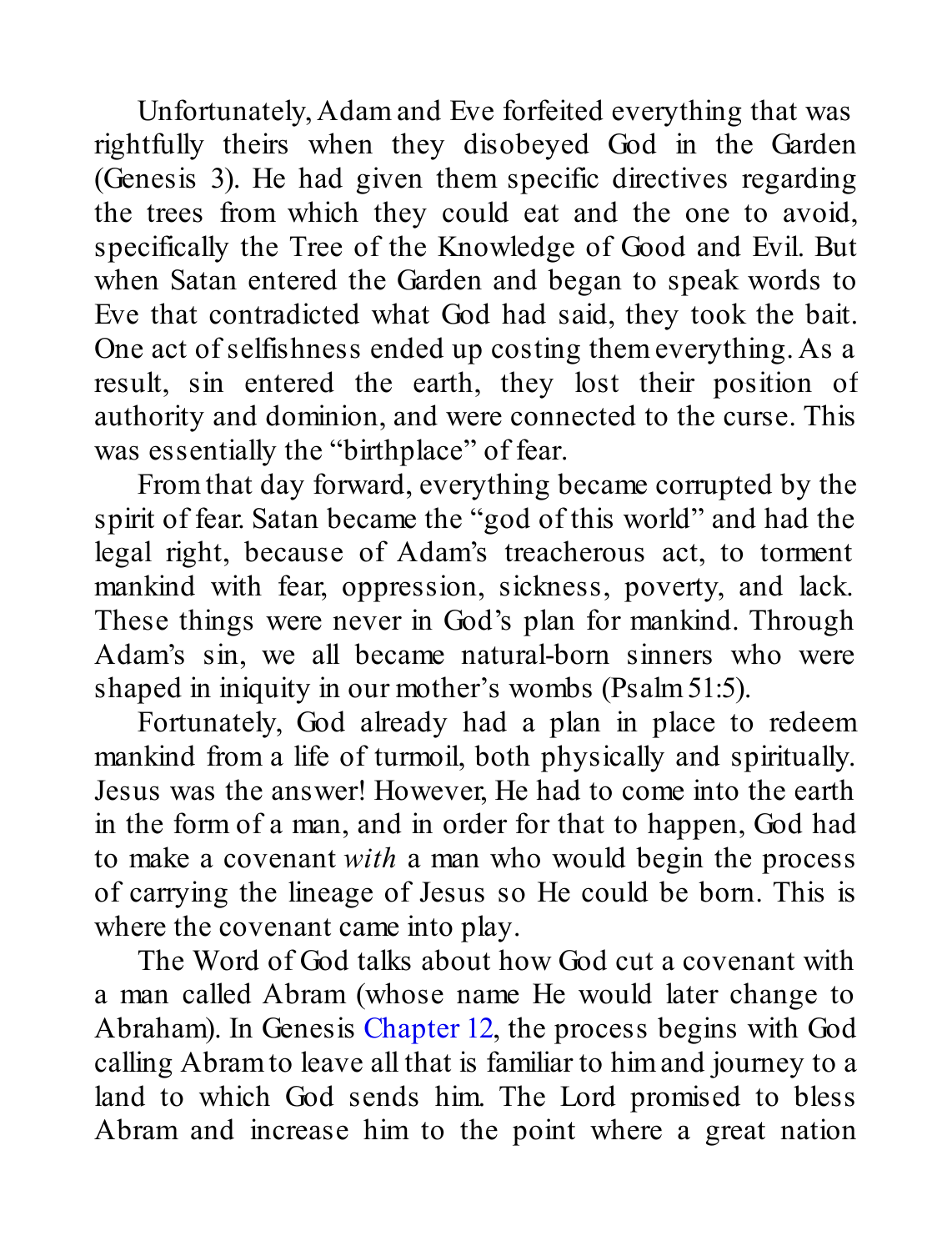would come out of him—the nation of Israel through which Jesus would be born, as well as the nation of Gentiles who would become a part of God's family through their connection to Jesus Christ. God promised that the "seed" that came out of Abraham would be more numerous than the stars in the sky (Genesis 15:5).

In Chapter 15:1-6 of Genesis, God appeared to Abram in a vision and reiterated the promise, "*After these things the word of the Lord came unto Abram in a vision, saying, Fear not, Abram: I am thy shield, and thy exceeding great reward…And he believed in the Lord; and he counted it to him for righteousness.*" God spoke faith-filled words to Abram to calm his fears and reassure him of their agreement. Abram's faith in those words connected himto the manifestation of them. There is something about God's Word that absolutely destroys fear when we grab hold of it.

The actual cutting of the covenant took place in Genesis 15:8-18. It involved blood, which is a vital part of the process. God sealed the deal with this man by walking through the blood of animals so that the experience and reality of it would be etched in Abraham's mind forever:

*And he said, Lord GOD, whereby shall I know that I shall inherit it? And he said unto him, Take me an heifer of three years old, and a she goat of three years old, and a ram of three years old, and a turtledove, and a young pigeon. And he took unto him all these, and divided them in the midst, and laid each piece one against another: but the birds divided he not. And when the fowls came down upon the carcasses, Abram drove them away. And when the sun was going down, a deep*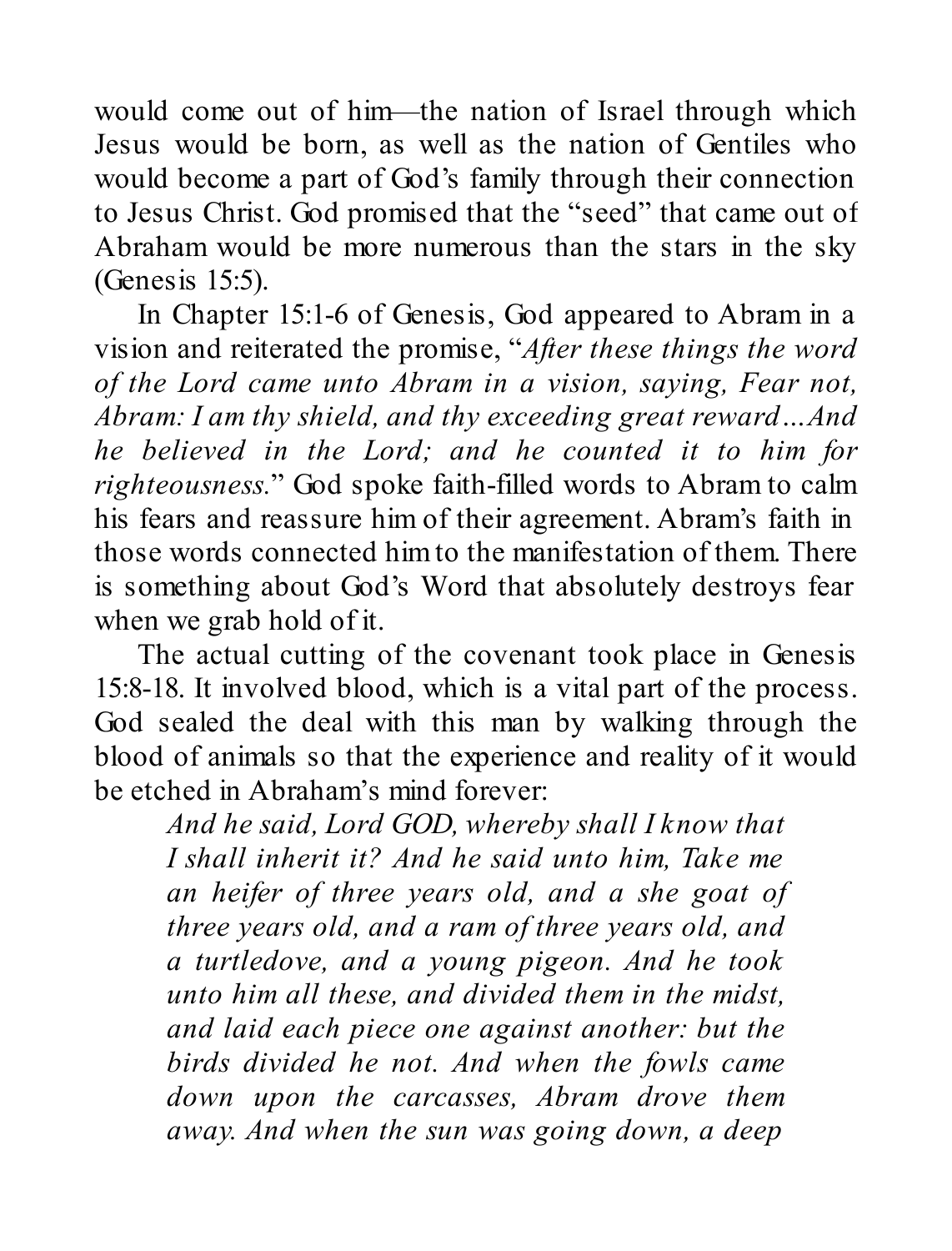*sleep fell upon Abram; and, lo, an horror of great darkness fell upon him…And it came to pass, that, when the sun went down, and it was dark, behold a smoking furnace, and a burning lamp that passed between those pieces. In the same day the LORD made a covenant with Abram, saying, Unto thy seed have I given this land, from the river of Egypt unto the great river, the river Euphrates.*

Because he was a man who was probably familiar with covenant practices, God knew that this supernatural agreement would become more real to Abrahamthan anything he had ever known. The day God entered into covenant with Abraham was the day the redemption of mankind and the restoration of the blessing were activated.

#### **WHERE WE FITIN**

Because fear is a part of the curse, and the curse has been taken care of by the covenant of Abraham, it is important for us to know where we fit into things. First, our relationship with Jesus Christ, by faith, is what connects us to the blessings of the covenant of Abraham. Galatians 3:7-9 says:

*Know ye therefore that they which are of faith, the same are the children of Abraham. And the scripture, foreseeing that God would justify the heathen through faith, preached before the gospel unto Abraham, saying, In thee shall all nations be blessed. So then they which are of faith are blessed with faithful Abraham.*"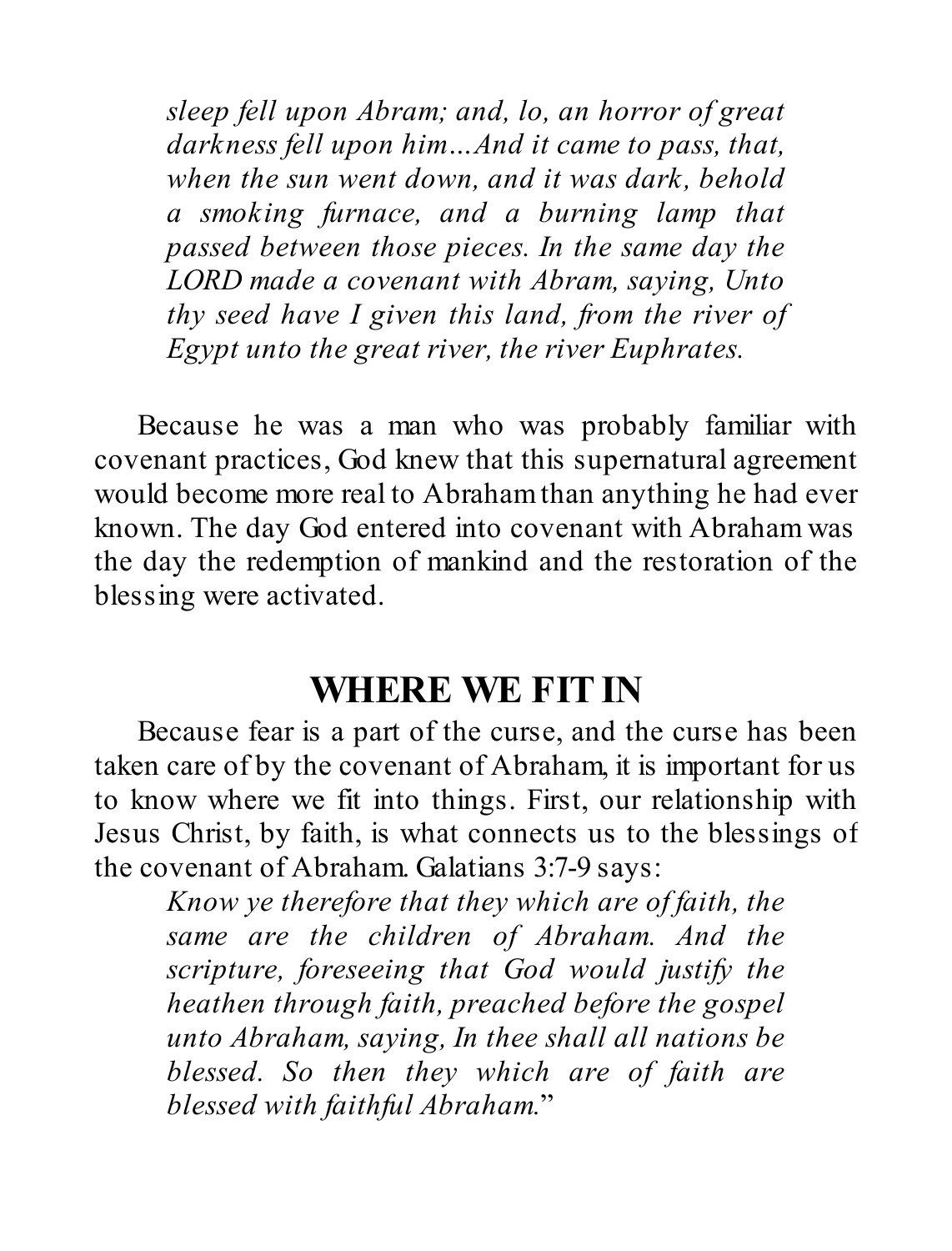This scripture lets us know that when we believe on God like Abraham did, we become blessed just like him. We become part of his spiritual lineage! In the same chapter, the Apostle Paulsays, "*Christ hath redeemed us from the curse of the law, being made a curse for us: for it is written, Cursed is every one that hangeth on a tree: That the blessing of Abraham might come on the Gentiles through Jesus Christ; that we might receive the promise of the Spirit through faith*" (v. 13, 14).

Jesus literally became a curse when He was killed on the cross, which means he took upon Himself everything that was a part of the curse, including fear. When we accept Him into our hearts as our Lord and personal Savior, we receive the Blessing of God, which is the key benefit of the covenant of Abraham. Everything promised in the Word of God now becomes ours by faith.

Salvation is so much more than what I call "fire insurance." It includes peace, wholeness, well-being, prosperity, joy, divine health, and more. Fear is not something we have to tolerate at all when we understand our covenant. God will not break any promises He makes to us; His Word is infallible.

Hebrews 2:14-16 explains covenant freedom from fear even further:

*Forasmuch then as the children are partakers of flesh and blood, he also himself likewise took part of the same; that through death he might destroy him that had the power of death, that is, the devil; And deliver them who through fear of death were all their lifetime subject to bondage. For verily he took not on him the nature of angels; but he took on him the seed of Abraham.*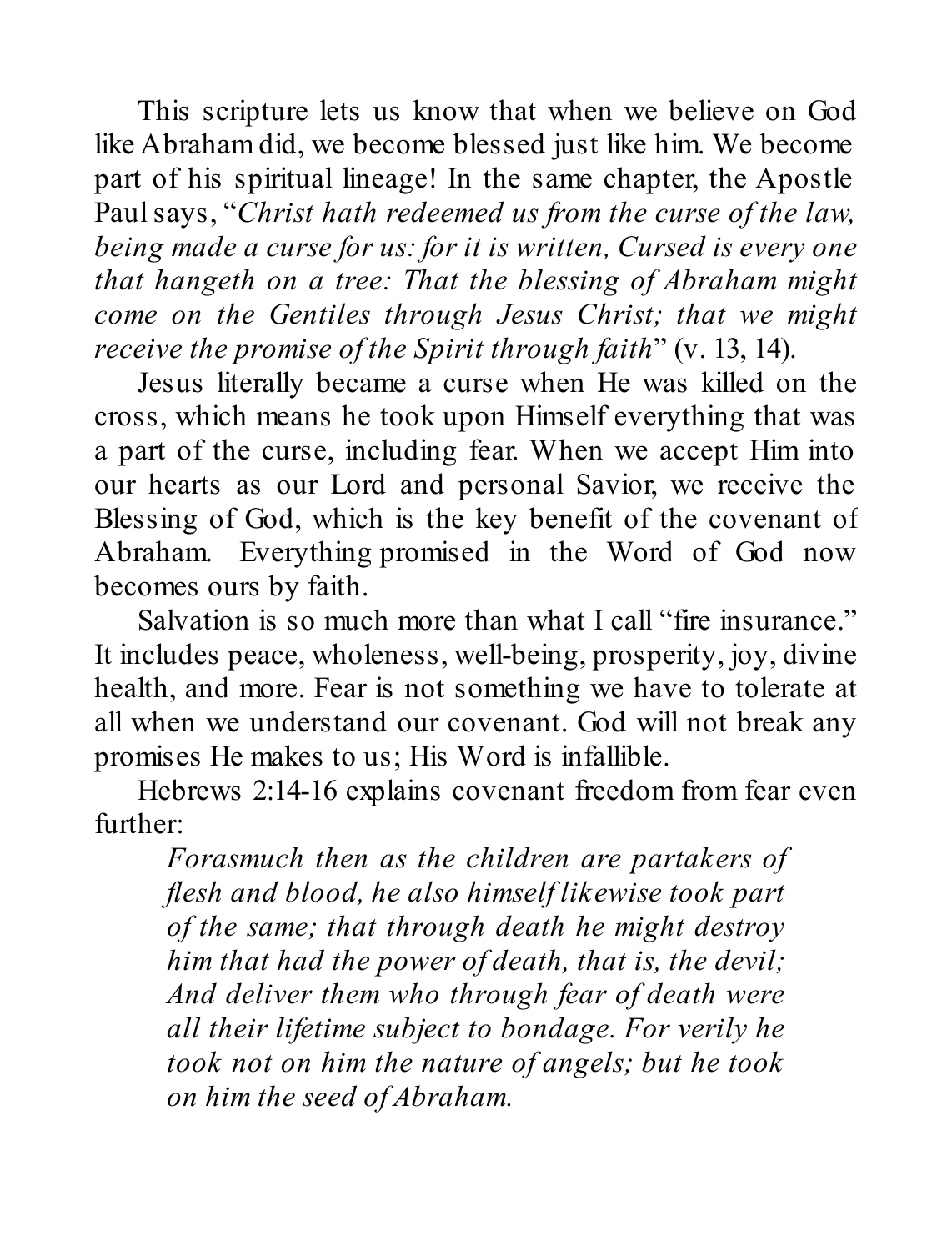Satan uses fear to torment people and ultimately kill them because he knows fear is a spiritual principle that will work for anyone who will get involved with it. In fact, even more than his concern about whether we go to heaven or hell is his preoccupation with getting us out of his way completely. But Jesus did something so powerful on the cross; He actually *destroyed* Satan and delivered us from the power of death, which comes through fear. When we come into covenant with God through Jesus, we are no longer subject to the torment and bondage of fear. Jesus has paid the price for us to be free fromit.

#### **FEAR TOLERATED IS FAITH CONTAMINATED**

We must settle the trust issue between ourselves and God if we want to see the promises of the covenant come to pass. The life of faith says, "I trust and believe in God, no matter what." It doesn't believe the circumstances more than it does the promise. It is the same attitude Abrahamhad, even when he hadn't yet seen the manifestation of what God told him.

### "GOD WANTS HIS COVENANT TO BECOME A PART OF OUR SPIRITUAL SYSTEM."

Faith is vital because everything in the Kingdom of God operates by it. The Bible says it is impossible to please God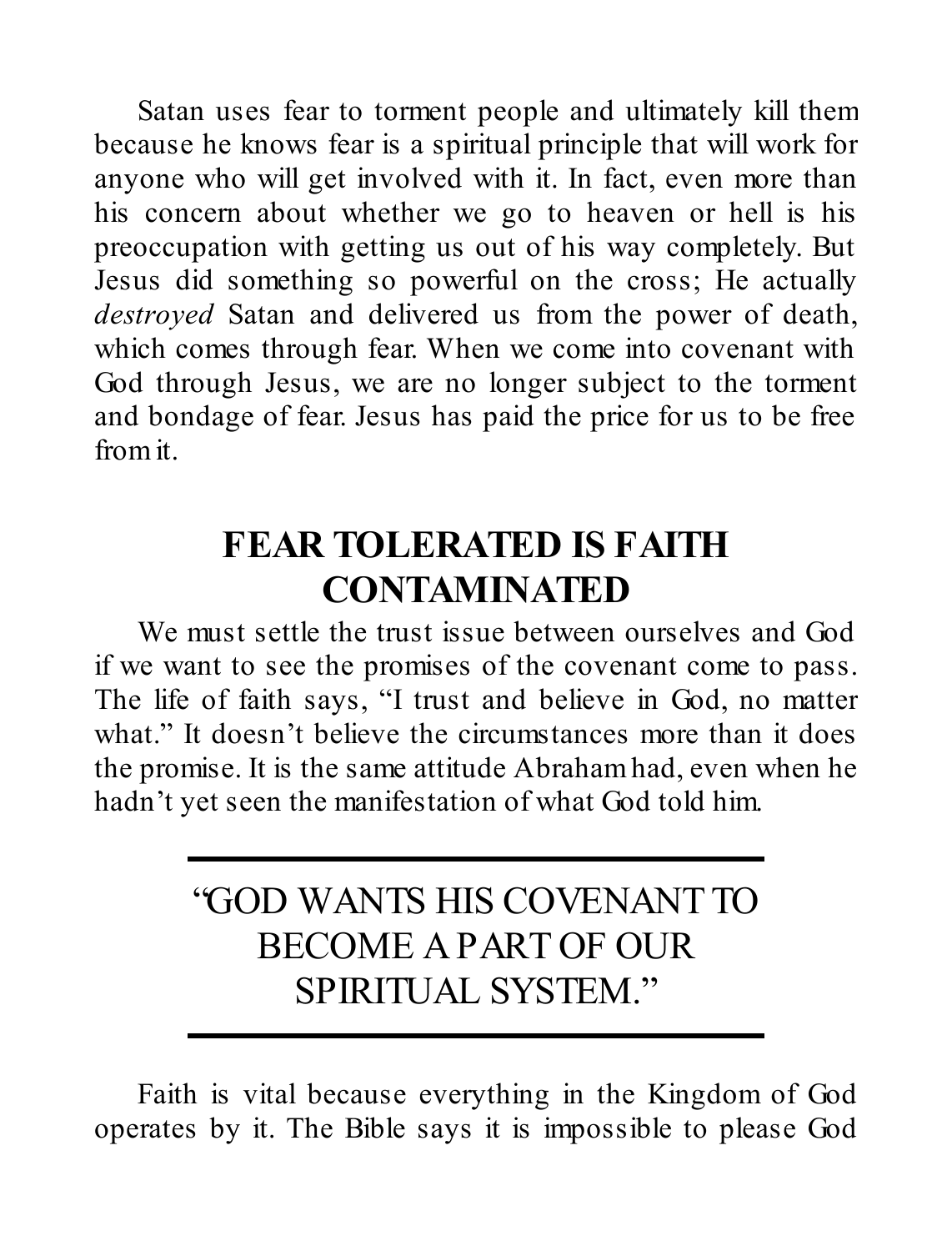without it. Our healing, victory, peace, and freedom from fear depend on our faith, and it all starts with a quality decision to make God's Word the final authority in our lives. With that being said, we must know that when we tolerate fear in any form, we contaminate our faith and short-circuit everything God is trying to do for us.

Since fear and faith operate by the same principles and are supernatural "connectors," Satan knows there is nothing he can do to change the way things work. So what he tries to do is contaminate our faith by getting us to focus on the things we should take authority over. If a Christian is doing all the right things according to the Word, and is still not connecting to the full manifestation of the promise, the issue may be that there is fear present that is not being dealt with. We must look at our lives and locate areas where fear is operating, even if these areas seeminsignificant. Any fear, if left to its own devices, will contaminate your faith in God's Word.

Sometimes we even pray fear-based prayers and then we wonder why they aren't being answered. When we come to God, we must come from a position of boldness and righteousness. without fear, doubt. inferiority, or righteousness, without fear, doubt, inferiority, or condemnation. If any of these things are present when we make our requests known to the Lord, we are hindering our prayers.

Taffi and I had to make a decision to fear-proof our home, particularly since this was an area in which the enemy was attacking us. We decided that fear would not be a part of our lives because it would give Satan the avenue he needs to destroy everything we are trying to accomplish. It was a choice that had to be developed and cultivated daily.

In becoming stronger in our choice to not allow our faith to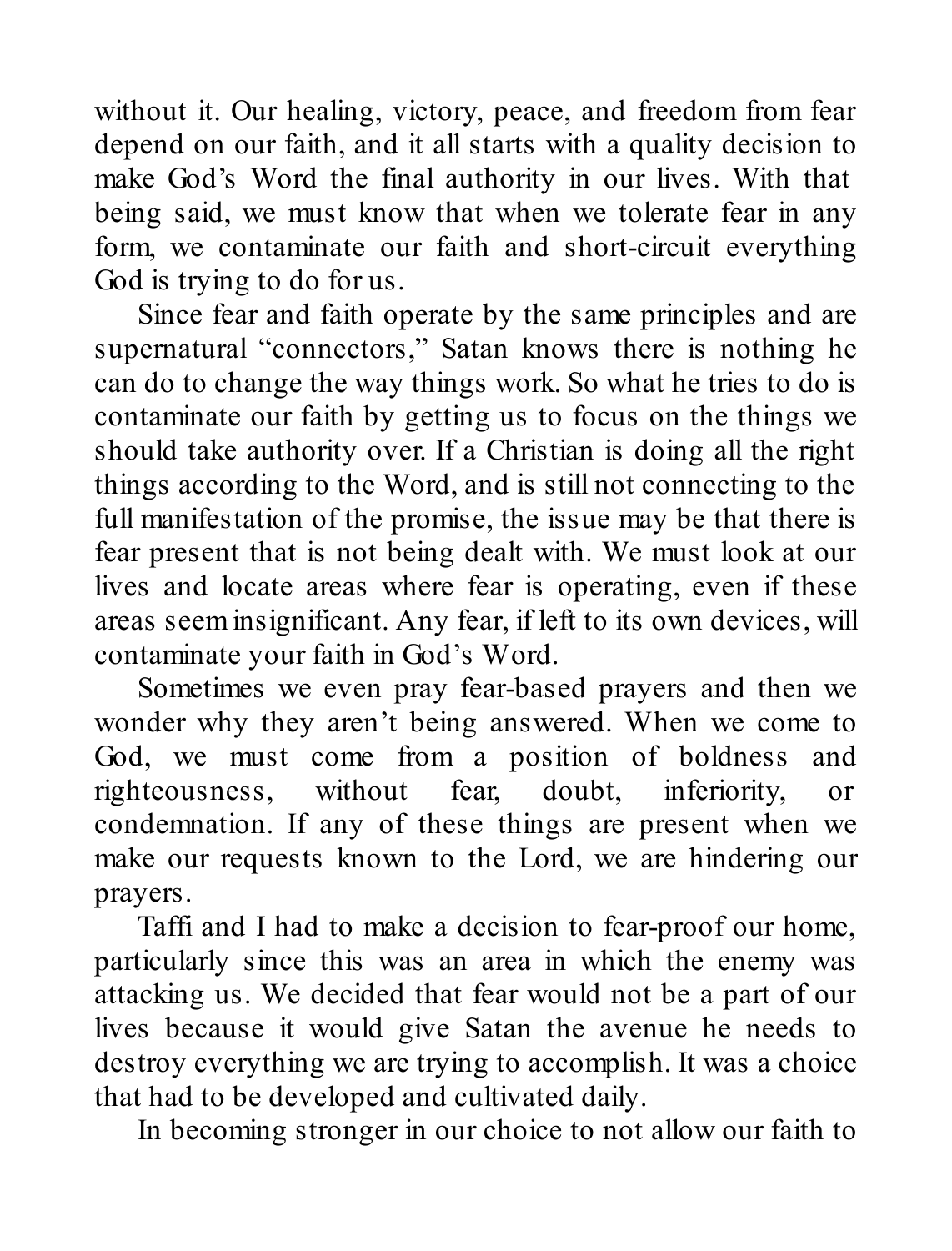be contaminated by fear, we had to develop our confidence by acting on what the Word says rather than our feelings. Faith is a practical expression of our confidence in God and His Word, so when we choose to rise above fear by not acting in compliance with it, we are "de-contaminating" our faith.

For example, if you have a fear of being home alone at night like Taffi did, you can choose to do one of two things: act out on that fear and perpetuate it, or do something that defies the fear through a practical expression of your confidence in God's Word. Turning all the lights on in the house and not going to sleep when you are home alone are acts of fear. Can you imagine the mental bondage a person endures to stay awake late at night, even though he or she may be exhausted and sleepy, simply because he or she is afraid to sleep in an empty house at night? That's no way to live.

So instead of giving in to the fear by staying up and turning on every light in the house, actively engage your faith by declaring the Word of God, which says He gives His beloved sleep and that you possess power, love, and a sound mind instead of fear. Then turn off those lights and go to bed! Another example is in the area of finances. Many times, the enemy will attempt to get us to focus more on our current circumstances than on the promises of God where finances are concerned. However, provision is a covenant guarantee. If it looks like you don't have enough in your bank account to cover you bills for the month, remain committed to not walk in fear. Instead, meditate and speak the Word of God concerning your finances and do something bold to counter the fear and demonstrate your faith in God. Sow a seed in church, or give to someone in need, believing that what you give will be given back to you pressed down, shaken together, and running over.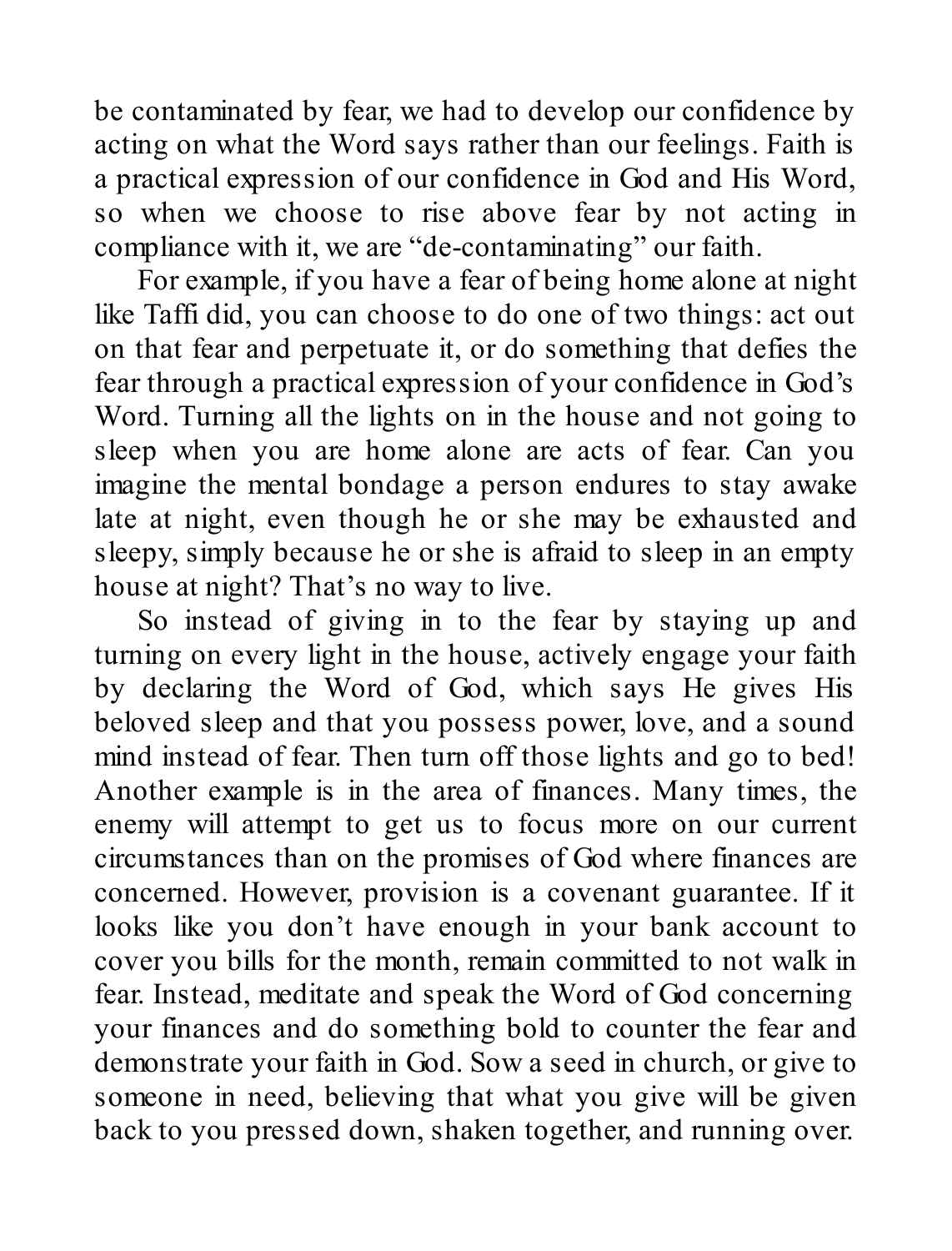Every act of faith on your part keeps your faith free of contamination.

Keeping your faith pure of all defilement is going to take effort on your part. You must do something to resist any attacks on a consistent basis. When it comes to fear, you can't afford to take a lackadaisical attitude. It is a force that must be pushed back. I will even go so far as to say that fear is afraid of your resistance. So the moment you refuse to allow it to contaminate your faith, it will leave. It has no choice but to yield and submit to the blood of Jesus and the authority of His name.

# **BUILDING CONFIDENCE IN THE COVENANT**

Building your confidence in the covenant God has made with you doesn't happen overnight. This is something that takes time and repetition. It begins with picking up your Bible and spending time in it every day. Just like your body needs food to function properly, your spirit needs the nourishment of God's Word to remain strong and less susceptible to fear. For me, I found that "rehearsing" the Word every day was the key to getting rid of fear and building up my faith.

What does it mean to "rehearse" the Word? It is taking the Word and reading it and turning it over in your mind repeatedly. It involves speaking the Word all the time. When you rehearse something, it will eventually become like second nature. It won't be long before you won't even think about it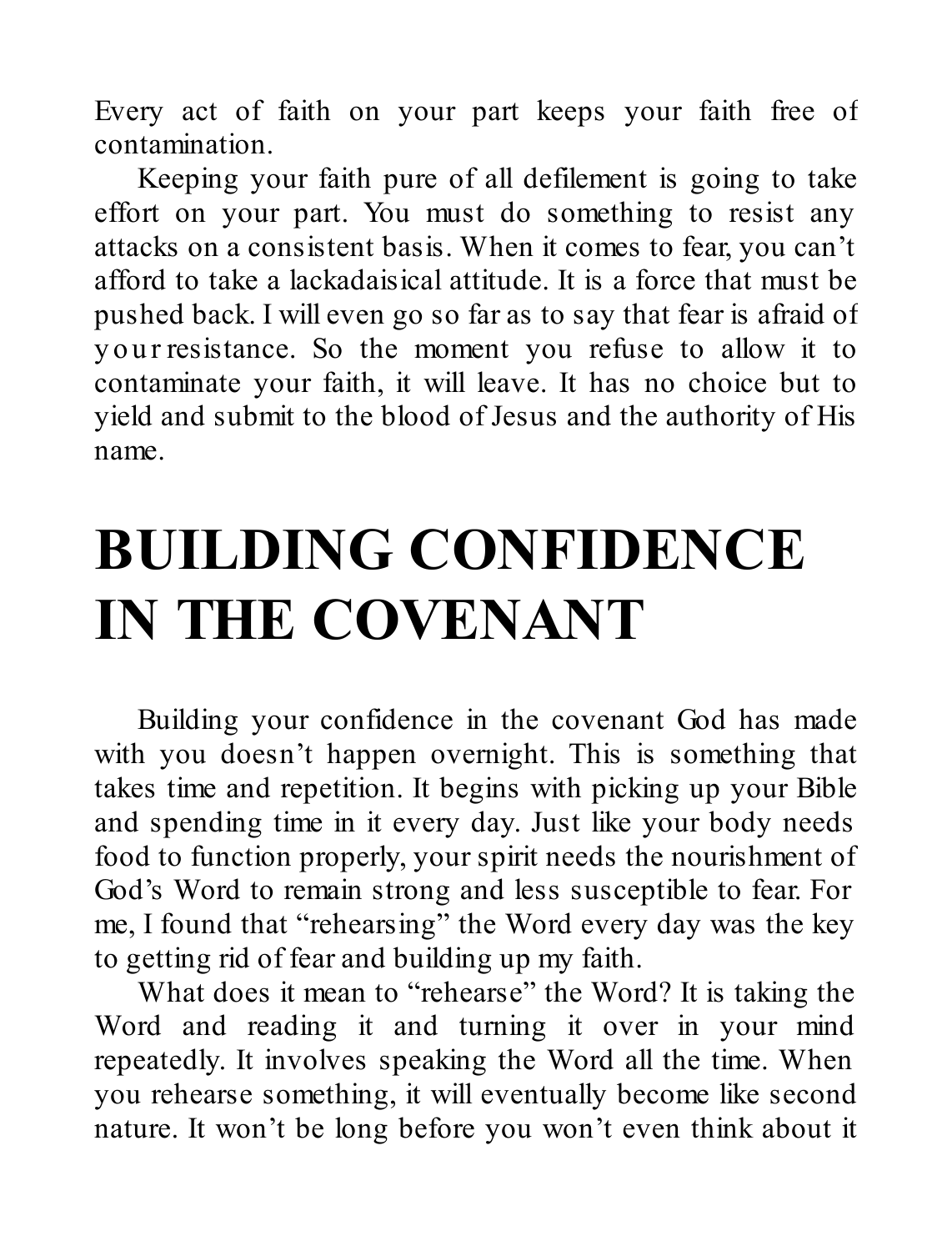anymore; faith will be an automatic response to the situations that confront you. Confidence is born out of rehearsing the Word of God.

God wants His covenant to become a part of our spiritual system. Similar to a computer that is programmed with certain software, Believers must program themselves with the Word of God. All the discipline, practice, and attention we give to its principles will keep us on track. All of a sudden, we will wake up one day and realize we don't even know how to fear anymore, and all we know how to do is operate by faith!

Satan doesn't have a right to do anything to us because of our covenant with God and our position of righteousness in Him. The question is, do you believe that? Do you believe you have been redeemed from the curse of living a fear-filled life? Hebrews 10:35 instructs to not cast away our confidence because there is a great reward attached to placing our trust in God. He guarantees that when we walk by faith, we will see the manifestation of what we believe.

I want to encourage you to examine your life and ask the Holy Spirit to reveal any fear you have that you may not be aware of. It may be where relationships are concerned, or in the areas of finances or health. It may be something no one even knows about but you. The key is to identify it and locate a promise in God's Word that covers that fear. Rehearse your faith and resist fear with everything in you. Stand on the covenant of God, knowing that you have *already* been redeemed from the attacks of the enemy. Your confidence in God will connect you to your covenant benefits!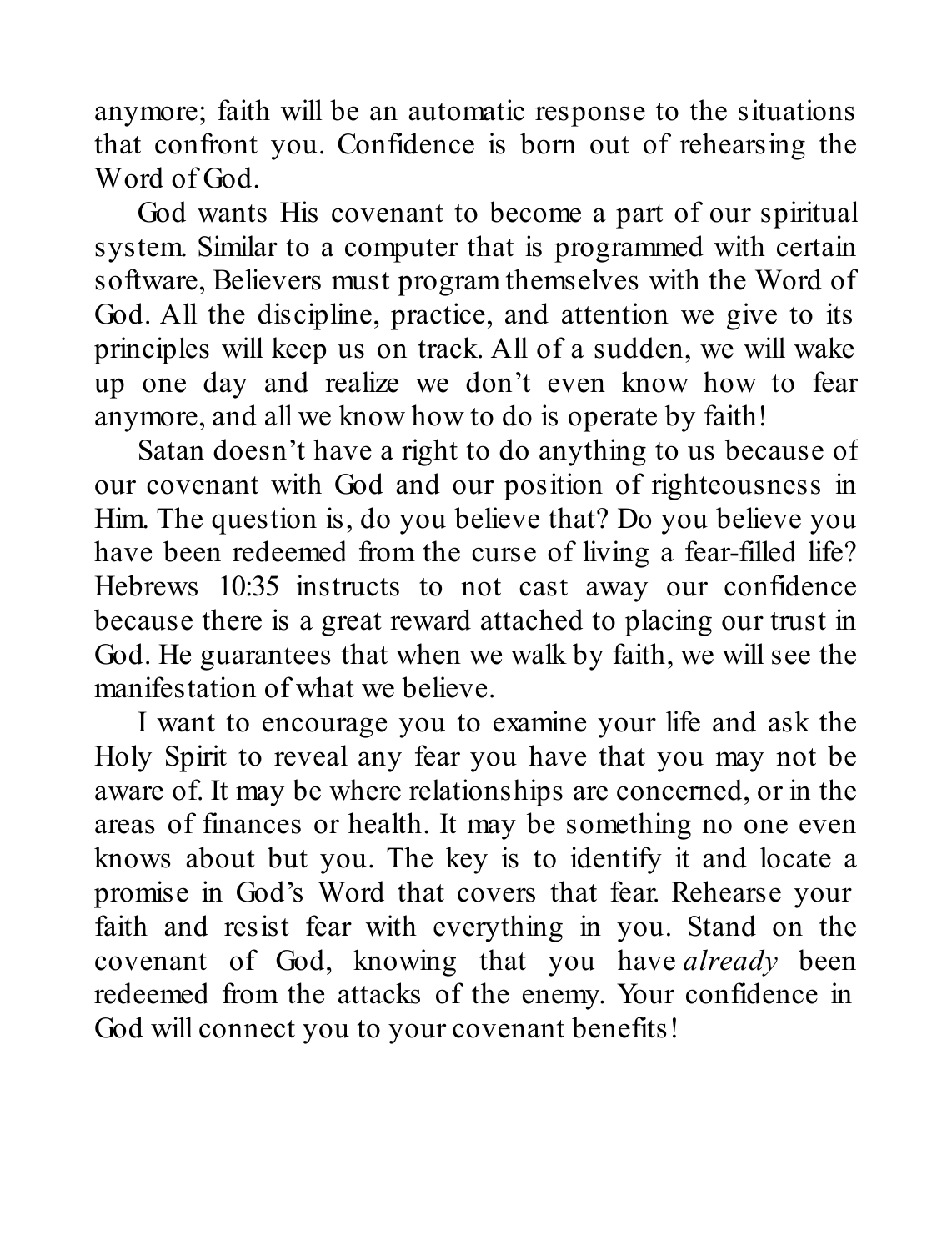## CHAPTER 5 **Refuse to Worry**

"*Therefore I say unto you, Take no thought for your life, what ye Shall eat, or what ye shall drink; nor yet for your body, what ye shall put on. Is not the life more than meat, and the body than raiment?*"

(Matthew 6:25).

Have you ever become so consumed with the cares of life that you just couldn't seem to stop thinking about them? When you give so much mental energy to those concerns that you begin to constantly worry, you have opened the door to the enemy. Some people believe worry is a natural, uncontrollable emotion that is an inevitable part of life. Actually, worry is nothing more than one of the many faces of fear. We understand that fear does not come from God; He is not the author of it, and anything that is not from God should not be tolerated in our lives.

When you get right down to it, worry does nothing to change our situations and circumstances, but, instead, it perpetuates the very fears we don't want to come to pass. Sometimes it seems we just can't stop worrying, but the truth is we *can* take authority over it. We *choose* to either worry or trust God. By meditating on the Word more than we do the problem, however, we can overcome worry.

I view worry in the same way I do a nagging pain somewhere on the body that isn't necessarily incapacitating, but is present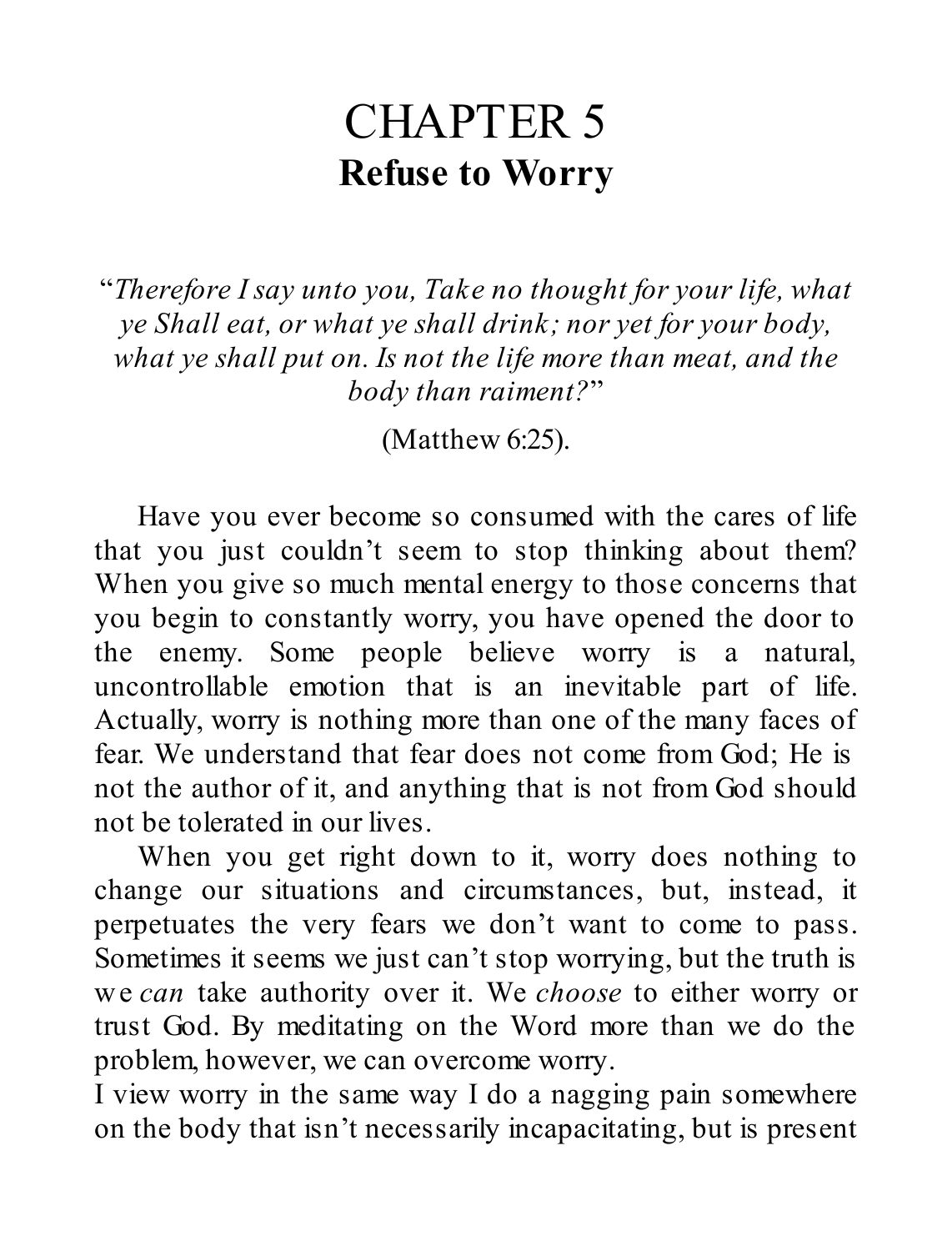nonetheless. The fact that you've grown used to it, and that it isn't at the forefront of your thinking all the time doesn't mean it's healthy or that you don't need to get the problem resolved. Likewise, we can get so used to worrying that it becomes a way of life.

#### **WORRY, A PLATFORM FOR SATAN**

In order for Satan to operate against us, we must have fear; however, where there is no fear, he cannot function. By the same token, God needs faith to operate, and without it, we shouldn't expect to receive anything fromHim. Worry is simply negative meditation. It is when we meditate on the words of the devil more than we do the Word of God. The Lord wants us to live fear-free lives, but we paralyze His power when we get into fear through worry. When we worry, we are essentially doubting God's ability to handle the situation.

The greatest fear Satan wants to inflict upon Believers is the fear that what God promised in His Word won't come to pass. His entire objective is to get us to doubt the Word and abandon our faith. He accomplishes this by speaking to our hearts and minds and getting us to focus on his negative words. Then, once the process of worry begins, if left unchecked, it will ultimately lead us right into the manifestation of what we are worrying about.

How does worry get into our hearts? Through words. Romans 10:17 says, "*So then faith cometh by hearing, and hearing by the word of God.*" According to this scripture, faith enters into our hearts by hearing the Word of God. But fear enters our hearts the same way—by hearing the words of the enemy and receiving them. This is the starting point for worry.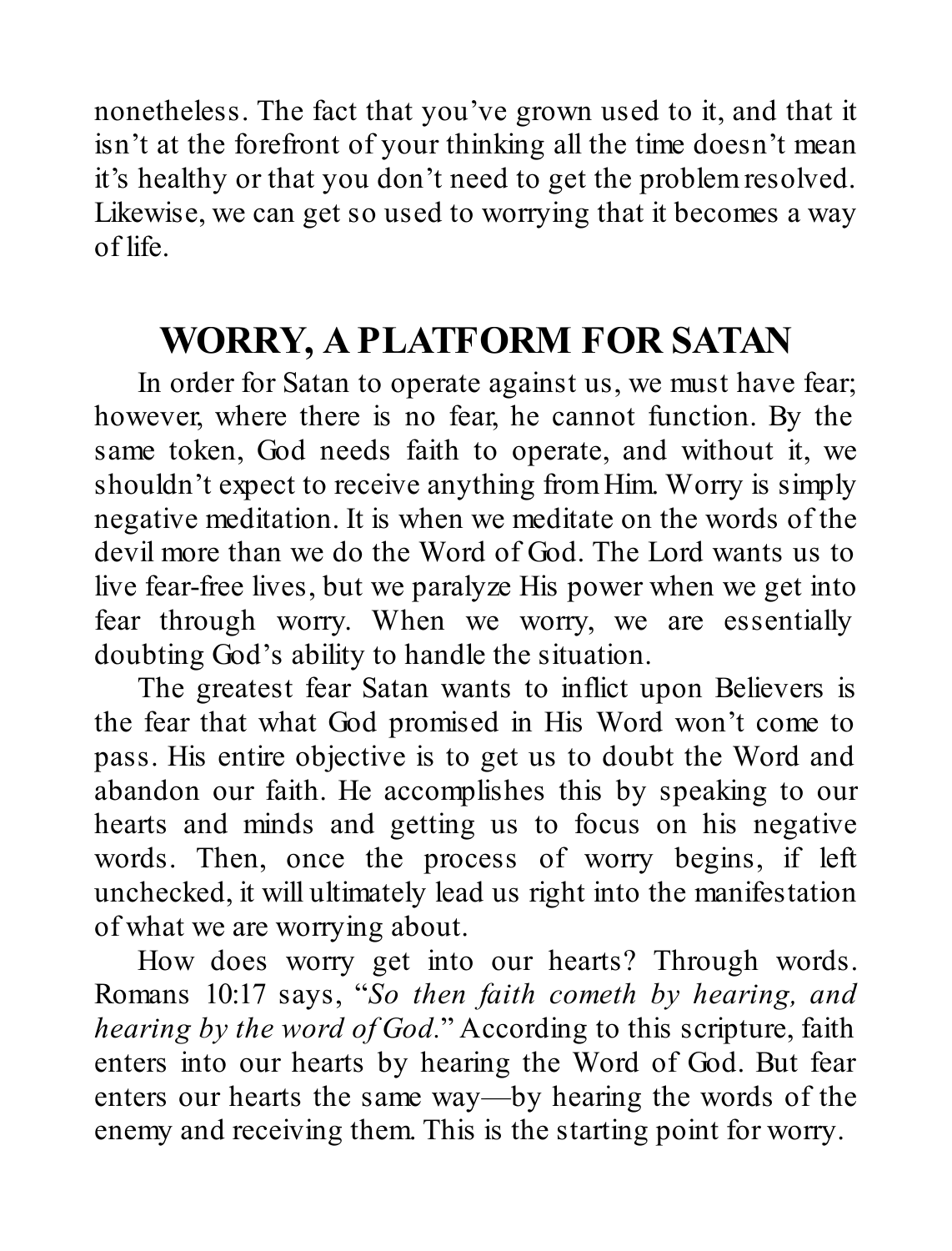### "…WORRY IS NOTHING MORE THAN ONE OF THE MANY FACES OF FEAR<sup>"</sup>

If there's one thing I see in the lives of so many people, it is worry. From how the bills are going to get paid to where the next meal is coming from, worry has become the norm for so many Believers. Some people are what I like to call "professional worriers." They don't even understand what they are participating in, and how their fears are actually causing negative things to take place in their lives. As a result, they continue to worry and never deal with it.

It is absolutely devastating to a person's life to never get an understanding of the destruction that worry can cause. If you are one of those people who looks at the news and begins to worry about anything and everything that is going on around you, it's time to break the habit! The Word of God is the answer.

#### **THE POWER OF MEDITATION**

When most people hear the word *meditation,* they think of being silent and still, emptying their minds of all thought, and just focusing on nothing at all. New Age religions often promote meditation as the path to achieving a higher state of "consciousness." However, this is actually not what true meditation is. We only achieve a higher state of consciousness through the Word of God. When we meditate, we shouldn't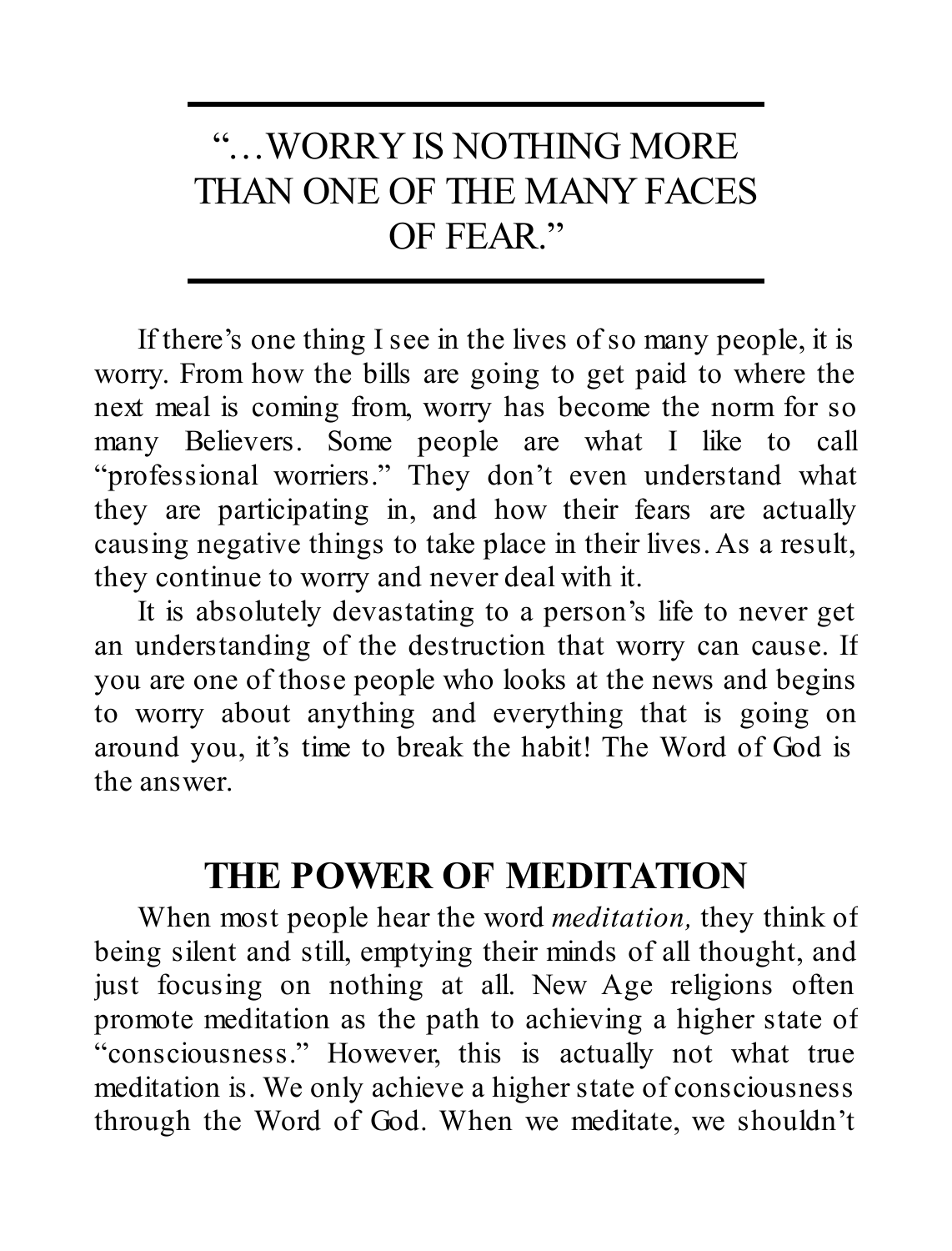"empty" our minds of all thoughts because this creates a mental environment that is ripe for the enemy to plant his seeds of fear. True meditation is actually an active thought process that engages all of our focus and attention.

To *meditate* on something means to ponder, consider, think about, and roll it over in your mind again and again. It also means to mutter or repeat. With this basic understanding of meditation, it becomes clear how it can apply to negative or positive thoughts.

Joshua 1:8 instructs us to meditate on the Word of God day and night so we can make our way prosperous in life and have good success. When you continually think about and ponder the Word, it won't be long before that Word will begin speaking to you. You will begin to hear the *voice* of God behind the Scriptures, which will give you the specific directions you need for your situation. This is what real meditation is all about. It produces results in your life, not just an empty state of mind.

Now, worry, on the other hand, is the reciprocal of godly, faith-filled meditation. When you are worrying, you are meditating on the contradictions to the Word of God. It is *negative meditation.* When you worry, you are pondering the negative thought and rolling it around in your mind, which will eventually lead you to speak the things you are worrying about. Before long you are a participant in the tragedy you helped create.

Meditation is so powerful because it is part of the creative ability with which God has gifted all of us. Words produce mindsets and our mindsets influence our emotions. If we are feeling depressed, fearful, and negatively concerned about our futures, it is because of what we have been meditating on. If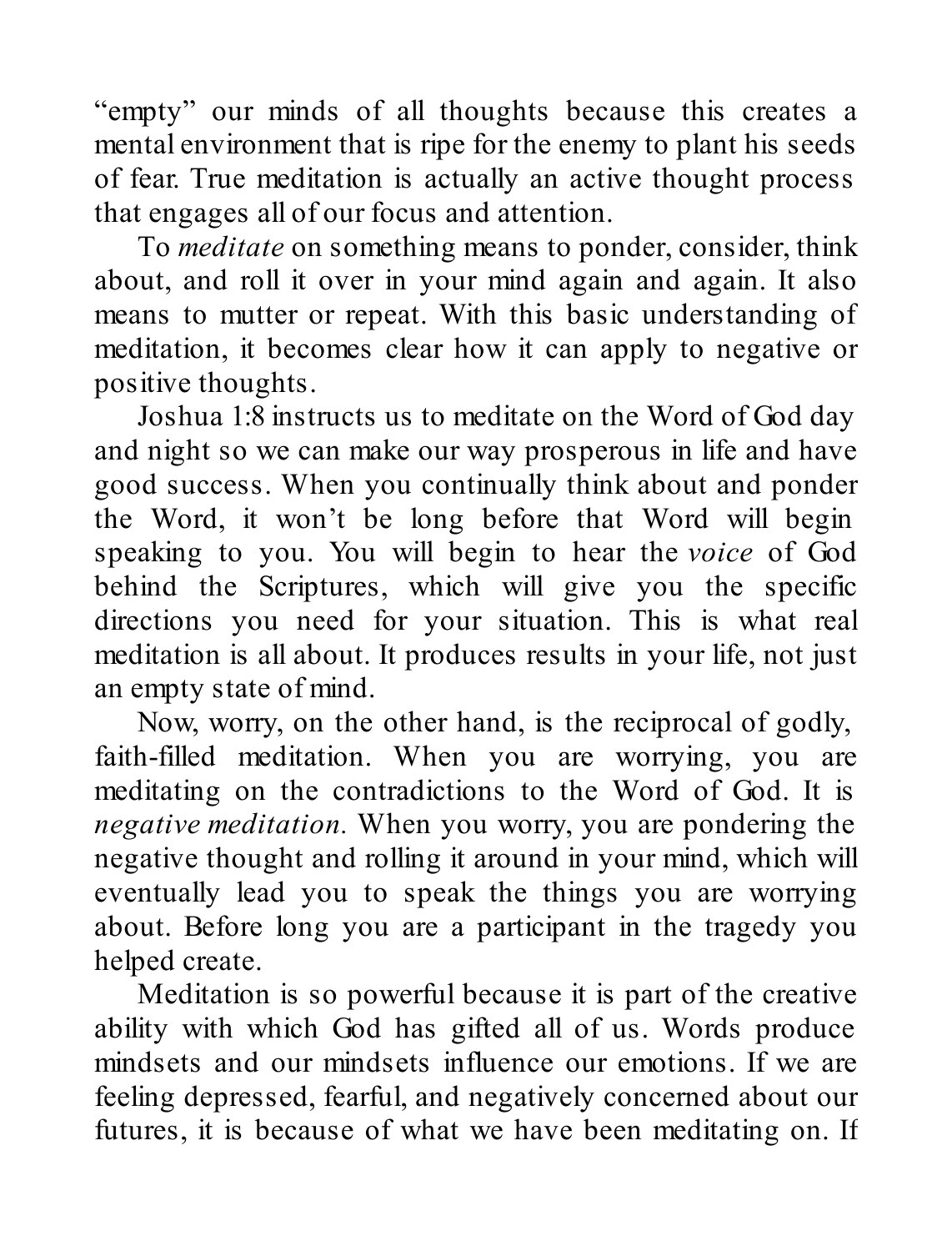you want to change the way you feel, change the way you think, which begins with dealing with the words you are giving your attention to.

Besides connecting us to the things we are worrying about, another reason why God doesn't want us to meditate on the negative rather than the positive is because it causes us to crown ourselves as "god" over our situations. Oftentimes, people think they are taking control over their circumstances by worrying about them, when in reality they are making the situations worse. It is like telling God, "You can't do this, so I'm going to hold on to the care of this situation." It demonstrates that we don't trust the Lord with the details of our lives.

Being a pastor, there are so many things I encounter and have encountered over the years that would cause most people to buckle. We have to believe God to take care of our needs, just like anyone else! Not to mention, we also have to trust the Lord to handle all the details and needs of the ministry. Over the years, we have been faced with challenging financial situations that have pushed our faith to the limit. In those moments of pressure, we had to ultimately choose who we would trust—God or ourselves. Worry could have easily taken over our thought processes, but we had to let it go and let God take over. Every time we chose faith over fear, the situation turned around and worked out in our favor.

Philippians 1:28 says, "*And in nothing terrified by your adversaries: which is to them an evident token of perdition, but to you of salvation, and that of God.*" What a loaded scripture! First, it says "*And in nothing terrified…*" I'm sure you've been faced with situations that could be considered terrifying. Whether it is a financial crisis, a physical illness, or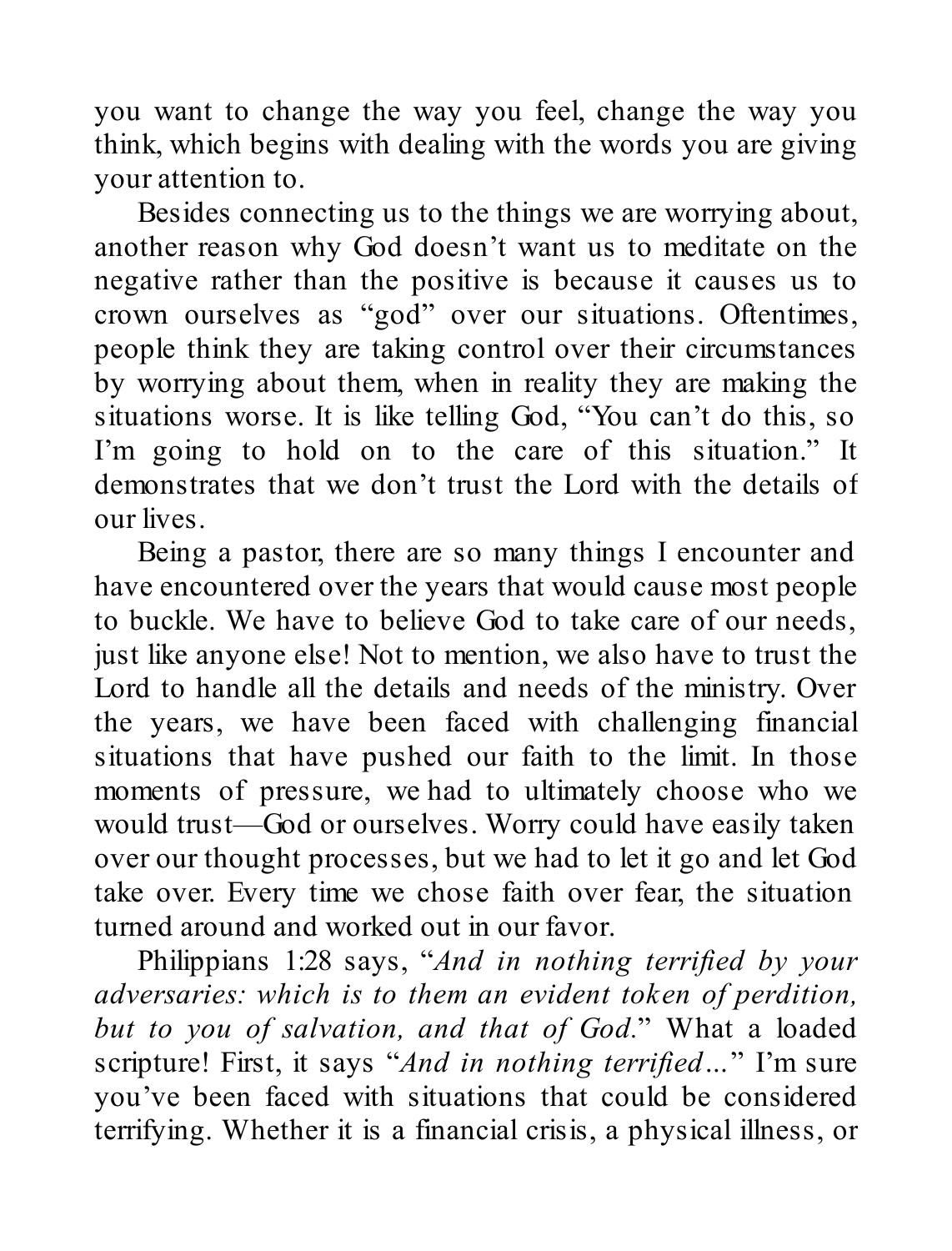concern about a loved one, there is always something in our lives the enemy will use to try to scare us. However, fear has no platform to stand on when we allow the Word of God to minister to us more than the words of Satan. This scripture promises that when we stand before our adversaries, whether they are actual people or negative circumstances, we will *not* be terrified.

Second, when we refuse to fear, something powerful happens. In the Amplified Bible, verse 28 says, "*…such constancy and fearlessness will be a clear sign (proof and seal) to them of [their impending] destruction, but [a sure token and evidence] of your deliverance and salvation, and that from God.*" When the enemy does everything he can to put fear in our hearts and get us to worry, our stance on the Word of God is what will cause those fearful situations, and even people in some cases, to be removed. The confidence in this promise comes through constant meditation of what God has said.

What do you do in the midst of challenges? Do you allow yourself to become intimidated and fearful? Do you start praising God in the midst of it, or do you complain and turn your back on God's Word? The attitude with which you attack negative situations determines the outcome. You have to let the devil know who's going to win the battle!

#### **DAVID'S ATTITUDE**

King David is a great example of how a victorious attitude in the face of battle can put you over the top. Throughout his life, David faced some serious challenges. If there is anyone who could have had reason to worry, it was him! Many times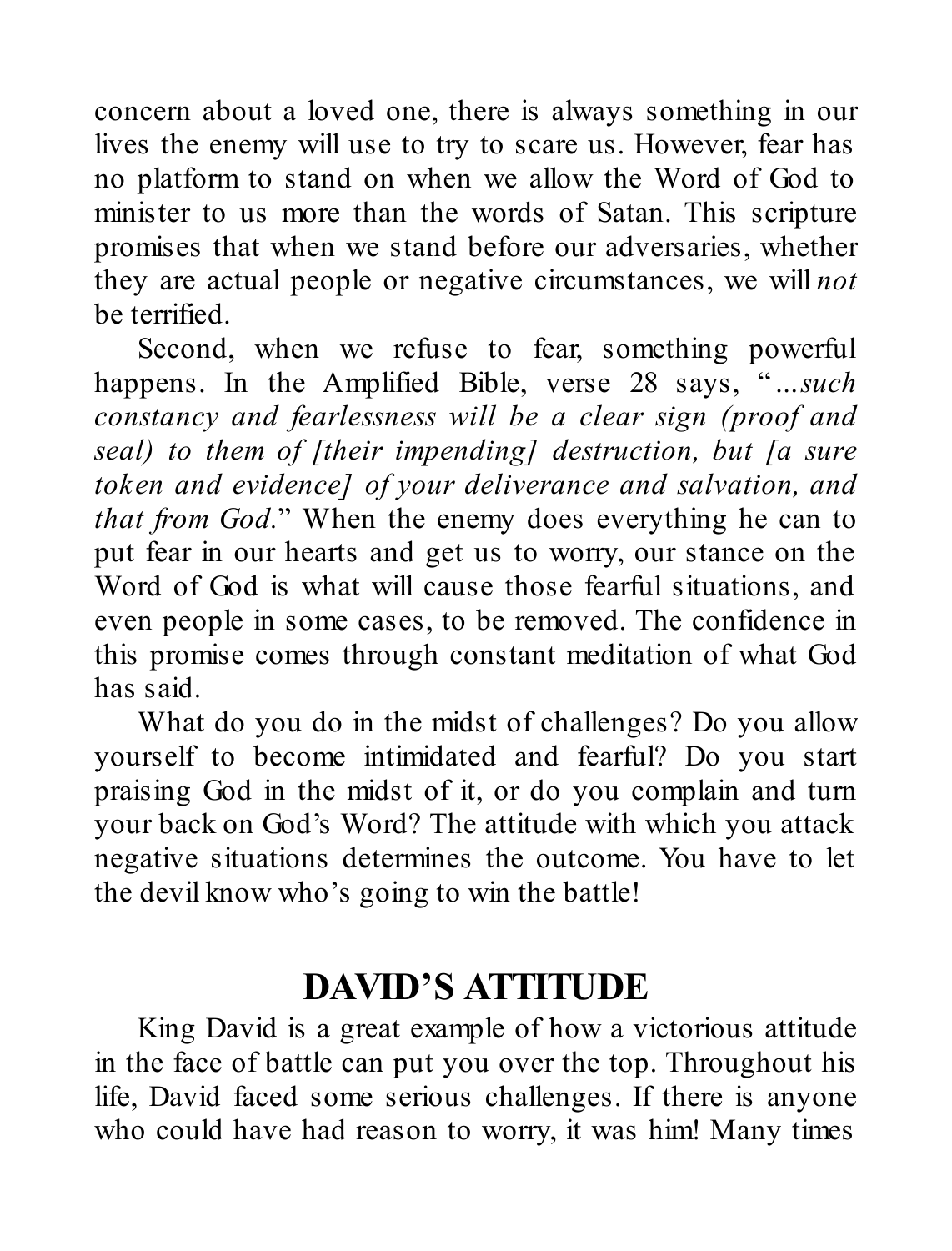David had those closest to him turn on him, even to the point of his own family trying to kill him. Many of the chapters in the Book of Psalms were written by David while he was on the run fromhis enemies. However, his strength, courage, tenacity, and faith in God kept him going. He meditated on the Word so that worry would not overtake him.

The account of David and Goliath (1 Samuel 17) particularly stands out as a story about the power of fearlessness. David knew his covenant with God, and it empowered him to defeat an enemy who was ten times larger and stronger than he was from a physical perspective. I don't know about you, but if I were facing a giant who was ready to crush me to death, the temptation to worry would definitely be present! David didn't buckle for one moment, though. He never spoke one word of doubt or unbelief. He never expressed worry about the outcome of the fight. He *knew* God's delivering power was at work on his behalf.

At the outset of the contest, David asked, "*What shall be done to the man who killeth this Philistine, and taketh away the reproach from Israel? For who is this uncircumcised Philistine, that he should defy the armies of the living God?*" Clearly David had a confident attitude going into this thing. Further along in the chapter, Goliath declares to him, "*Come to me, and I will give thy flesh unto the fowls of the air, and to the beasts of the field.*" To stand in the face of such threats without fear or worry would take courage. David simply replied, "*Thou comest to me with a sword, and with a spear, and with a shield: but I come to thee in the name of the Lord of hosts, the God of the armies of Israel, who thou hast defied*" (v. 45).

See, David didn't have fear, and on top of that the Word says he *ran* toward Goliath (v. 48)! He actually went after the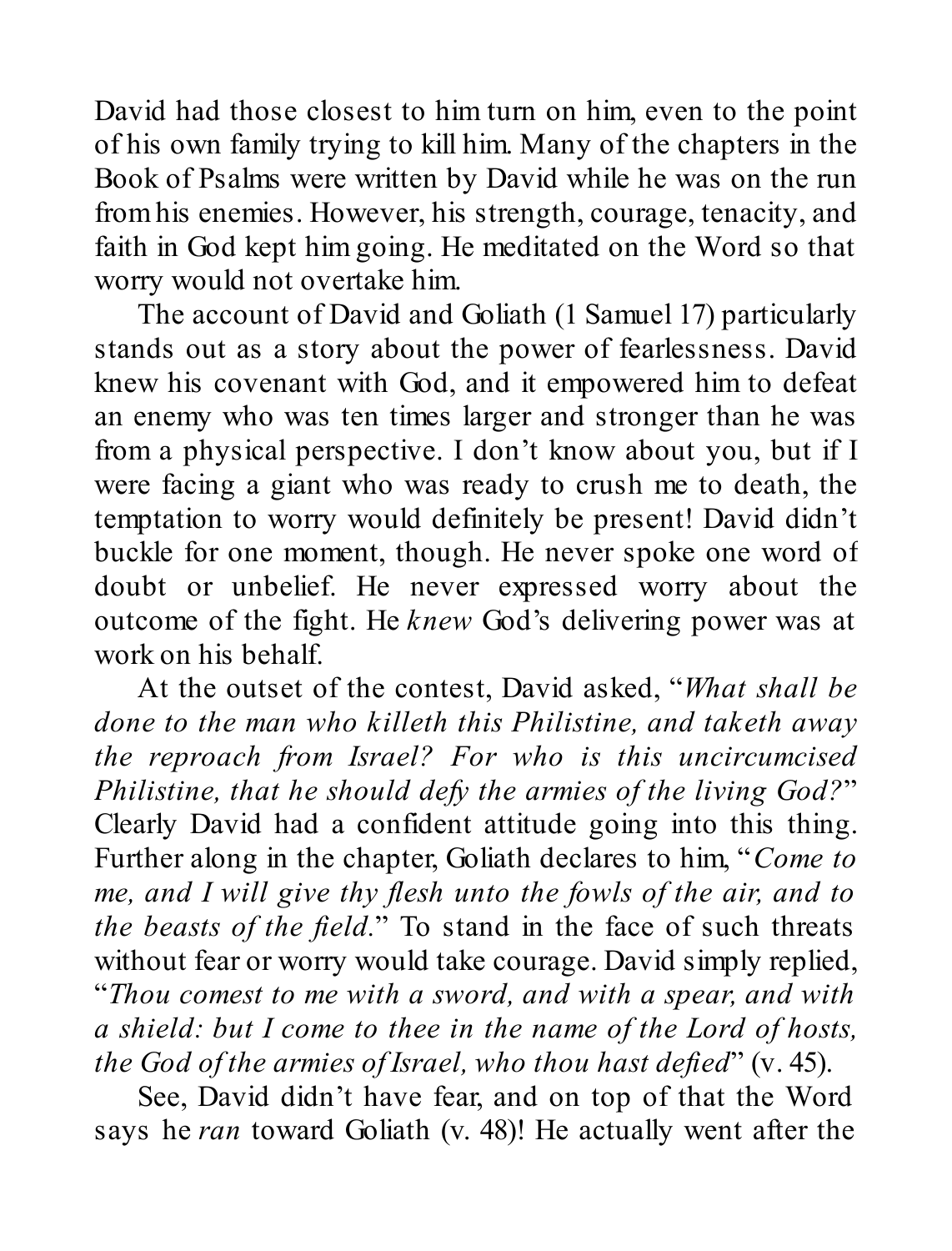challenge in faith, released his rock, hit his target, and defeated his enemy. By focusing on God more than the problem, the challenge was eliminated.

#### **HE HAS YOUR BACK**

One of the areas in which people really deal with this issue of worry is where getting their needs met is concerned. News reports of a dragging economy and a host of other societal problems can easily get into your head if you are not mindful to guard against them. We live in a time where meditating and focusing on the Word of God is more important than ever. Our lives literally depend on it.

Jesus had some very encouraging words to share in Matthew 6:25-32 pertaining to our daily needs. When we really grab hold of these scriptures it will revolutionize our faith and trust in God. He says:

*Therefore I say unto you, Take no thought for your life, what ye shall eat, or what ye shall drink; nor yet for your body, what ye shall put on. Is not the life more than meat, and the body than raiment? Behold the fowls of the air: for they sow not, neither do they reap, nor gather into barns; yet your heavenly Father feedeth them. Are ye not much better than they? Which of you by taking thought can add one cubit unto his stature? And why take ye thought for raiment? Consider the lilies of the field, how they grow; they toil not, neither do they spin: And yet I say unto you, That even Solomon in all his glory was not arrayed like one of these. Wherefore, if God so clothe the*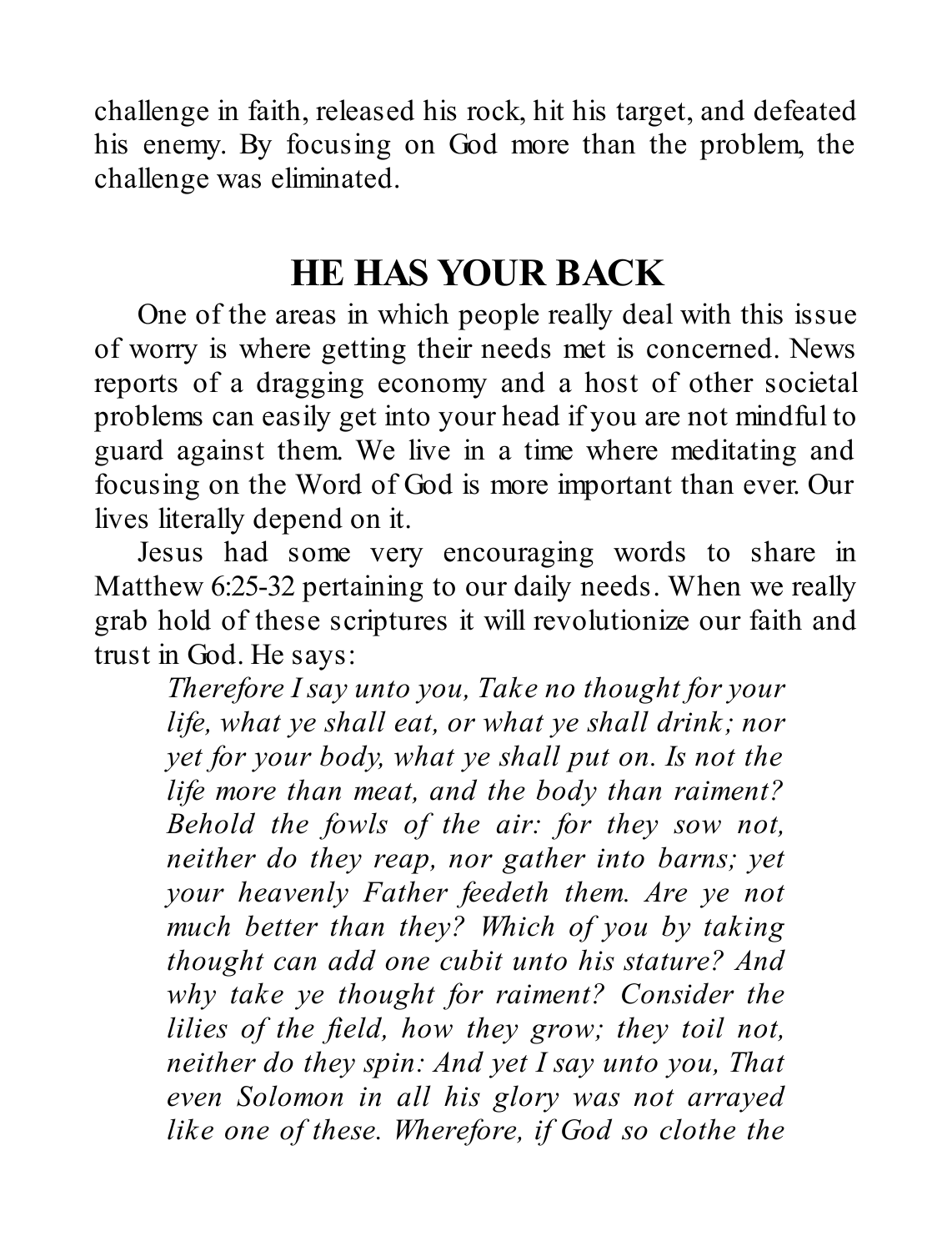*grass of the field, which today is, and tomorrow is cast into the oven, shall he not much more clothe you, O ye of little faith? Therefore take no thought, saying, What shall we eat? or, What shall we drink? or, Wherewithal shall we be clothed? (For after all these things do the Gentiles seek:) for your heavenly Father knoweth that ye have need of all these things.*

Everything in this passage is dealing with our daily necessities, which are things people tend to strive for and seek after. But God is saying, "*Don't worry about those things; I've got you covered! If I take care of the birds and the flowers of the field, how much more will I take care of you?*"

The Amplified version of verse 25 says, "*Therefore I tell you, stop being perpetually uneasy (anxious and worried) about your life, what you shall eat or what you shall drink; or about your body, what you shall put on…*" I'm sure you can think of times where you were "perpetually uneasy and anxious" about something or worrying about how your needs were going to be met. Jesus instructs us to "take no thought" about these things because He has us covered. He is well able to provide for us in every area of our lives, including food, clothing, and shelter.

## **TAKING THOUGHTS INVOLVES WORDS**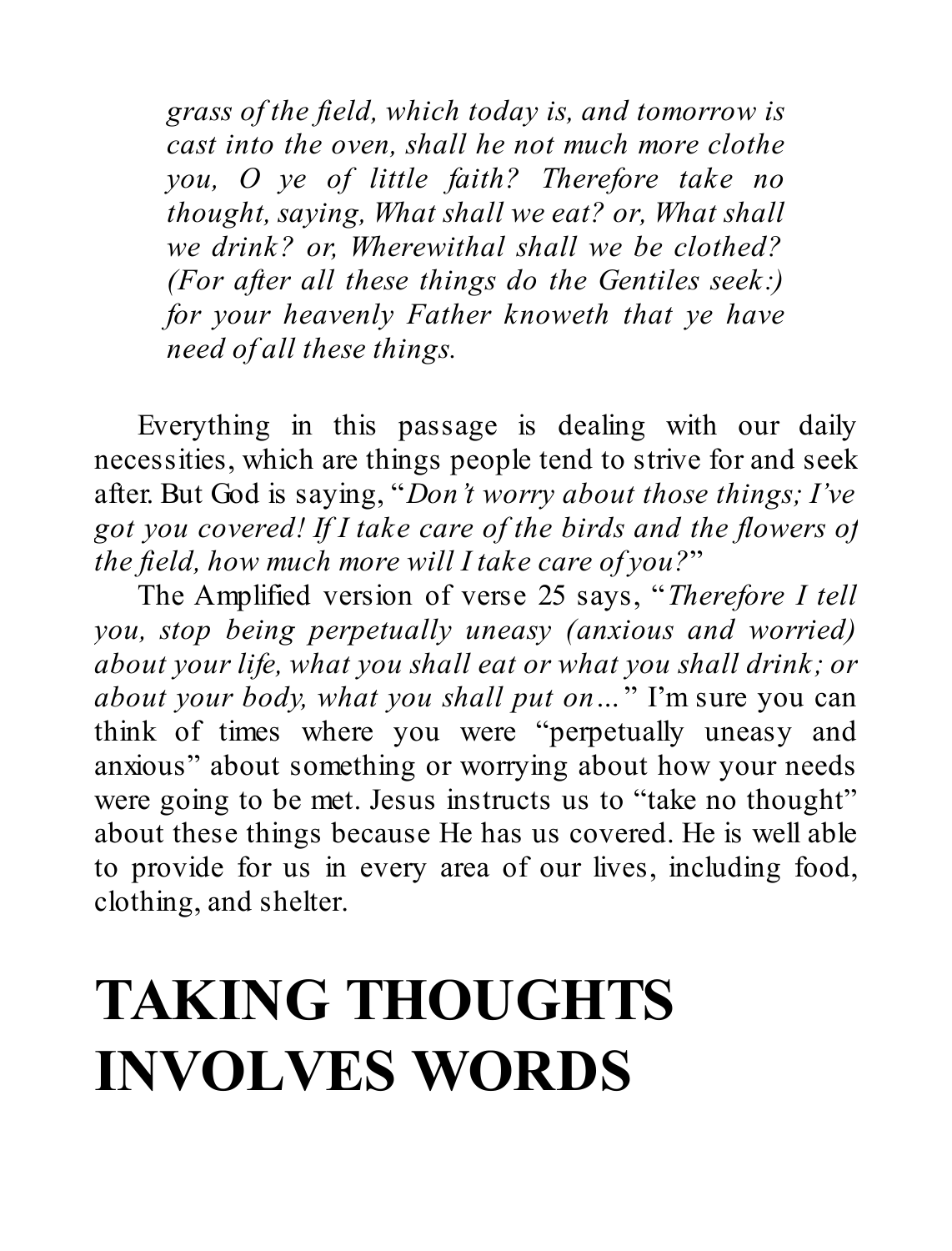I want you to notice that Jesus said "take no thought, *saying…,*" which means the way we "take" thoughts is through speaking words. It's kind of like signing for a package at your front door. We take worry when we talk about the problem and rehearse it out loud. Every time we speak words that affirm the challenge, we are taking the negative thoughts of the enemy and perpetuating a cycle of worry. God doesn't want us to speak about things we are afraid of or worried about because our words authorize the devil to get involved.

Refusing to take worrisome thoughts is a simple decision that will do wonders for our faith. God isn't going to force us to refuse to worry; we must do it as an act of our wills. Imagining every possible negative outcome will form the blueprint for those things to come to pass. That is why I can't emphasize enough the importance of executing 2 Corinthians 10:5 when negative thoughts come and try to exalt themselves above the Word of God. They must be dealt with quickly and aggressively. Casting down thoughts means speaking the Word of God boldly and authoritatively *as soon as the thoughts come.* When you are in the middle of a thought and you say something, that thought is captured. An exercise you can do to prove this is true is to count to ten in your mind and then say your name in the midst of your counting. Your words willstop what is going on in your mind.

When you feel fear trying to manifest itself in your mind through worry, this is not the time to remain silent. Open your mouth and declare the Word of God. Stop being perpetually uneasy and anxious about the things that concern you! Jesus already knew your needs before you were even aware of them.

Remember, there is no increase that comes from worry, except in the negative; it won't change anything for the better,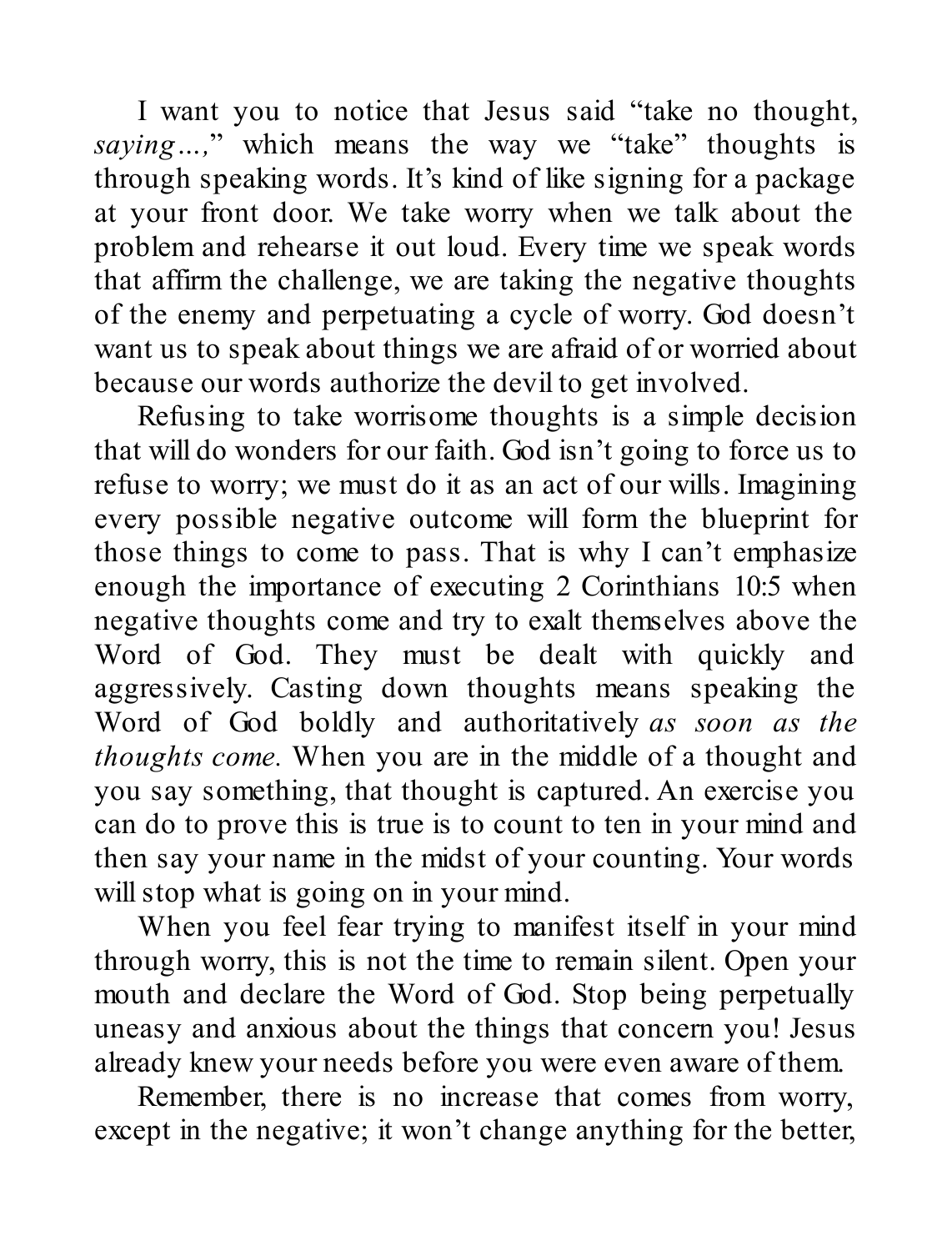but only for the worse. Worrying supports Satan's agenda, which is why you must grit your teeth and fight the urge to give in to it. Meditate on God's Word until that Word becomes more real to you than the problem. Positive meditation will drive out fear. Most of all, you must commit to allowing God to be your source. He will provide everything you need and more.

Brother Kenneth Hagin, a great man of faith, once said something that resonates in my life where thoughts are concerned. He said, "You can't stop the birds from flying over your head, but you can stop them from building a nest in your hair." In other words, there are certain thoughts that are going to go through your head, but you just have to make sure you don't allow those thoughts to settle in permanently in your mind. Don't sign for the package of worry. If you find yourself in a situation that looks hopeless, spend time in the Word of God and agree with what God has already said about your life. Praise Him and trust Him rather than worrying. Your answer is one scripture away!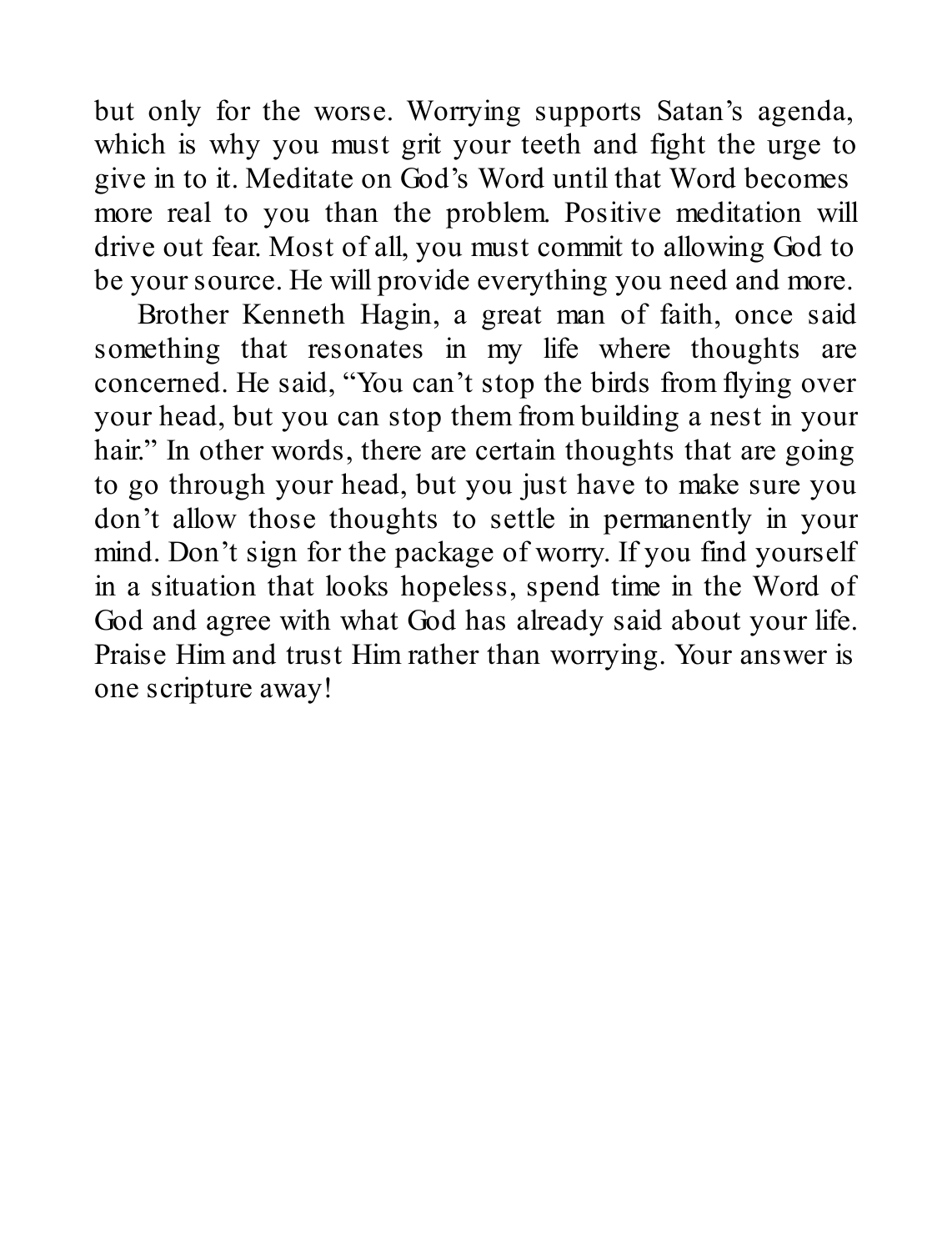## CHAPTER 6 **Doubt: A Faith Killer**

"*But let him ask in faith, nothing wavering. For he that wavereth is like a wave ofsea driven with the wind and tossed. For let not that man think that he shall receive any thing of the Lord*"

(James 1:8).

If there is one thing that will absolutely destroy our faith and keep the promises of God out of reach, it is doubt. You may not realize it, but doubt is another way fear shows its ugly face. All my life, I heard about doubt, but I never made the connection between doubt and fear, or just how counterproductive it really is. It is something that must be dealt with so our faith can work at an optimum level.

There is nothing natural about fear, and while it may exist in people's hearts and minds, it does not originate from God, who is the author of all natural things. Since 2 Timothy 1:7 says God does not give us the spirit of fear, we know it must come from somewhere else. We also know that if we put up with fear in any form, our faith will be contaminated.

Fear comes from the outside; it is a spirit that attacks our minds and emotions, and works to move us out of God's will for our lives. It comes through words, images, and suggestions the enemy makes to our minds. Now, what happens when a person doesn't know what the Word of God says? Well, he or she is open to things that contradict the Bible. People who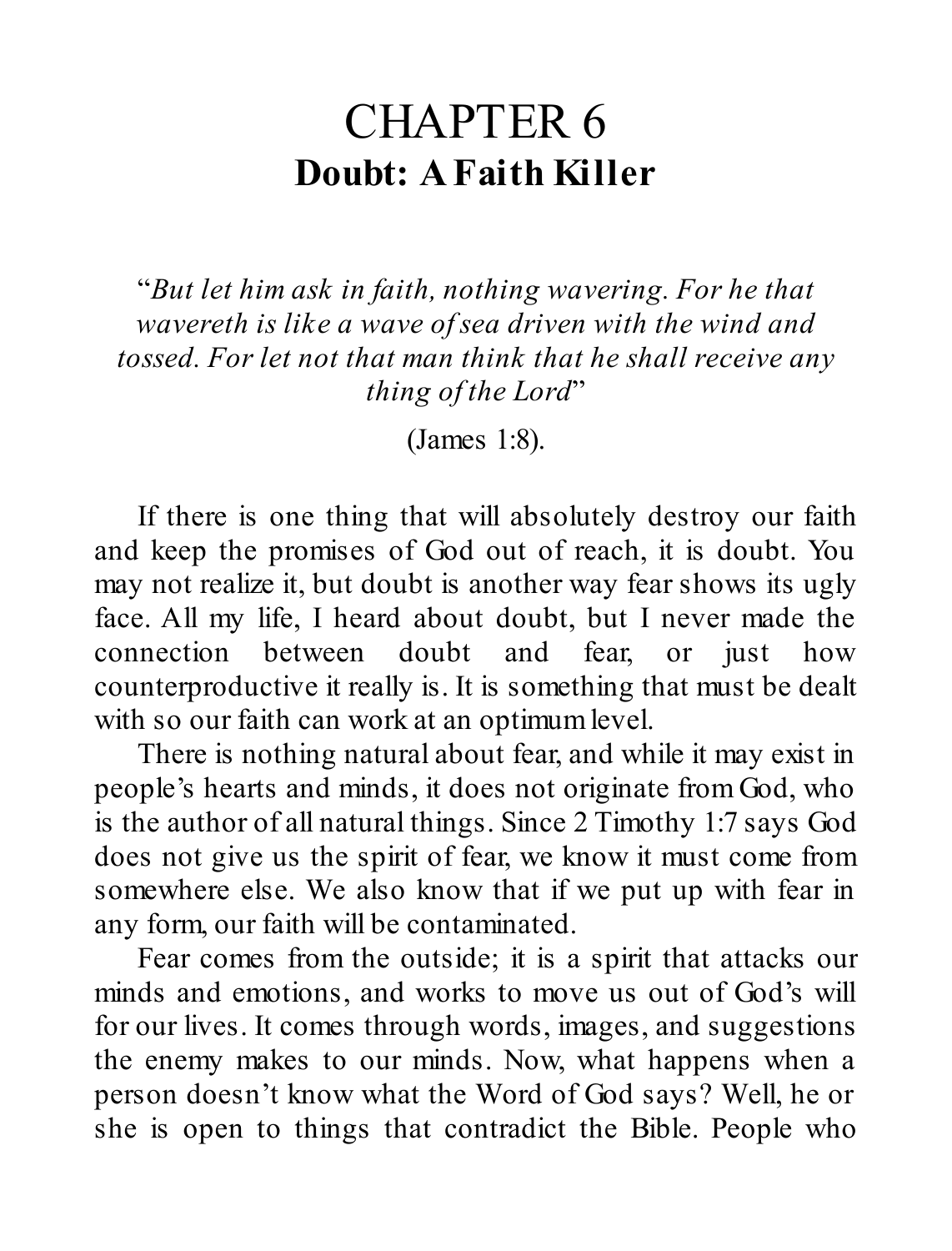don't know the Word will be deceived and taken advantage of by the enemy. He will plant fear in their hearts, and they will have more confidence in the contradiction to the Word than in what God says. A mind that is governed by the contradictions is susceptible to doubt.

#### **FAITH TO STAND IN AWORLD OF DOUBT**

I believe now, more than ever before, we must wake up to the truth of God's Word and put our faith and trust in the Lord. We are living in the last days—a time in which deception is running rampant. People are turning away from God in record numbers, including those who were once strong Believers! The secular humanist mindset that is prevalent throughout the world is creating an atmosphere that promotes doubt in God's Word. As Christians, we must be sure to remain grounded in faith, in the midst of everything going on around us.

*Webster's Dictionary* defines *doubt* as, "to be uncertain or unsure; to tend to distrust or disbelieve; a lack of certainty or conviction; and uncertain state of affairs." Another way I define it is, "a highly concentrated thought on the contradiction to the Word." When we doubt, we are not fully convinced that the Word works, is real, or will come to pass. It is that place of uncertainty that keeps us from really making a complete decision to believe, which is what God requires.

So how does doubt enter our hearts? I wish I could give you some overly spiritual answer, but it really is as simple as what you give your attention to. Faith needs to be fed in order to be strong, and we do this by filling ourselves up with God's Word and continually meditating on it. Similarly, doubt must also be fed in order for it to take precedence in your life. If you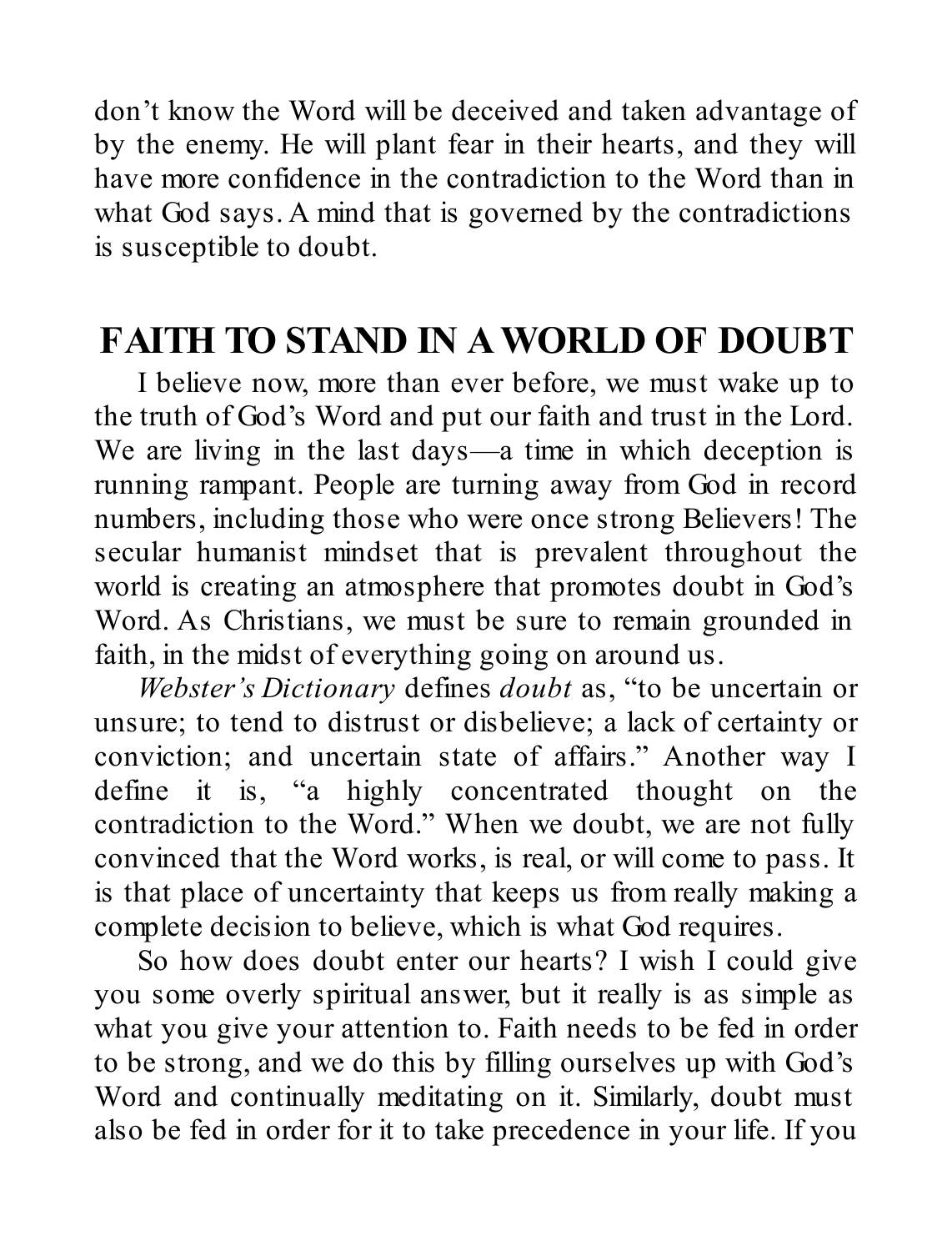give your attention to the world's way of thinking, which puts no validity or stock in the things of God, don't expect for your faith to be strong. If you hang around people who don't believe in the Bible and focus your attention on secular beliefs, you simply won't believe what God says is true.

If we are to stand in the face of the world's doubt and negative attitude toward God, the Bible, and anything that represents Christianity, we must be faith giants. We've got to make our minds up that *nothing* is going to stand between us and God's promises. We cannot allow doubt to rob us of what rightfully belongs to us, whether it is healing, deliverance, or financial increase. Getting our faith to this level is going to cost us something, meaning we can't expect to have mountainmoving faith if we're not willing to do what is necessary to build ourselves up spiritually. God is waiting on us to come to Himso He can empower us with the tools we need to win.

#### **HOW DOUBT GETS IN**

There is a specific eight-step process by which we end up at a particular destination. It begins with the words we receive in our minds, which shape our thoughts. Our thoughts lead to how we feel; our feelings cause us to take action; our actions lead to habits; our habits create our character; and our character ultimately takes us to our destination. Satan uses doubt to get us to a destination of failure. Because he knows God needs our faith to bring His will to pass in our lives, he starts his attack in our minds, by trying to get us to receive words of doubt and unbelief.

I am sure you've had the experience of being confronted with a principle or promise from the Bible and doubting it was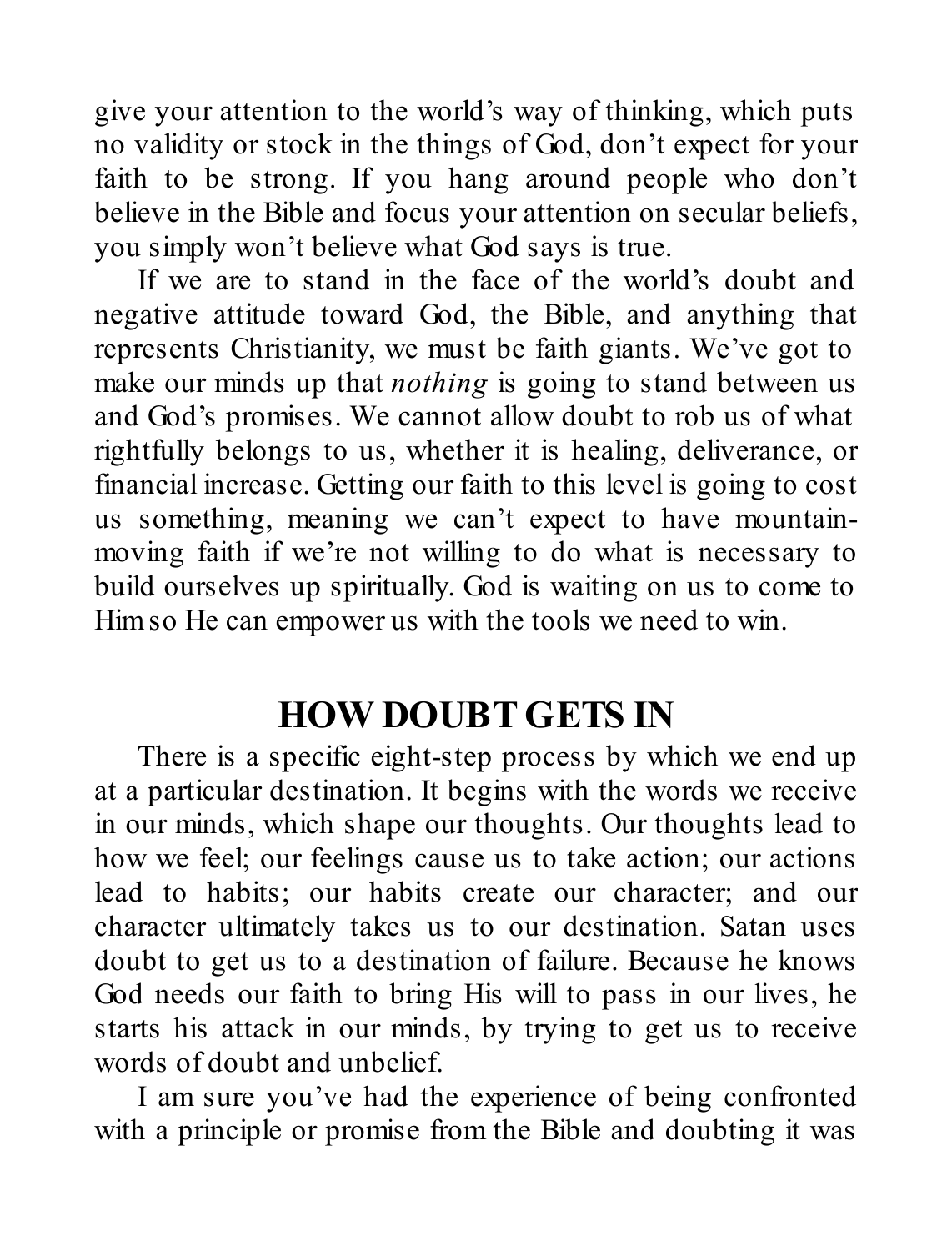true or that it would work for you at first. The doubt didn't just get there haphazardly; it came because of *words* the enemy spoke to your mind. Words like, "*You don't believe that do you?" "How could that be possible?" "That kind of thing doesn't happen in the real world,*" or "*How do you expect God to do that?*" Satan will speak directly to our minds, especially when we are confronted by situations that look impossible to us.

### "A MIND THAT IS GOVERNED BY THE CONTRADICTIONS IS SUSCEPTIBLE TO DOUBT."

Another avenue the enemy uses to speak doubt into our hearts and minds is through other people. This is why it is so vital that you consult only with the Word of God and other strong, faith-filled Christians who believe the Bible wholeheartedly. If you pay attention to what you can perceive with your senses or talk to friends and family who have embraced the world's way of thinking, you can be sure that you will begin to doubt the supernatural power of God.

When it comes to overcoming doubt, the truth is, the things of the spirit must be more real to you than even what you see with your eyes. But this won't happen if you listen to people who are full of doubt and unbelief. The fool says in his heart, "*There is no God.*" If you sit and listen to a fool, you will start thinking like one, and believe me, this way of thinking will pull your faith down faster than you can imagine.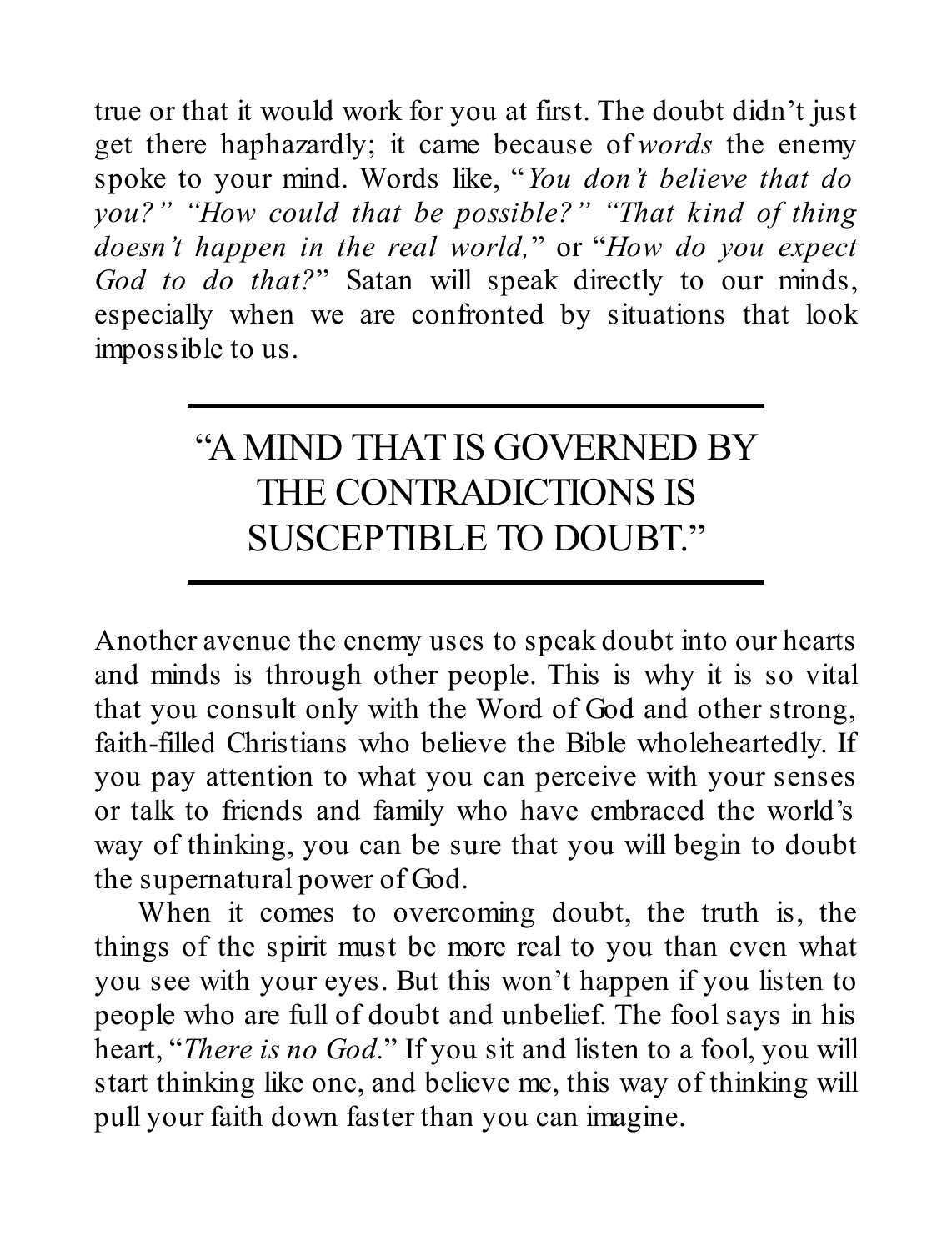Once those words of doubt are spoken, and you do not immediately deal with them, they will begin to shape the way you think. The more you hear, the more your mind will be influenced in a negative way. As a result of that doubting mindset, you will begin to feel strongly that God's way of doing things is a waste of time. Doubt will then move you to do things that don't line up with the Word. You'll start speaking and acting in a way that demonstrates you do not believe the Scriptures. You'll start trusting in man's ability, and your own ability, apart from God. This is why the Bible says, "Keep thy heart with all diligence, for out of it are the issues of life" (Proverbs 4:23).

If you don't want to go in the direction of doubt, it's going to be critical that you screen every word you hear and every image you look at by holding it up against the Word of God and judging it based on that standard. The battle of faith is won or lost in the arena of the mind, and if you don't know how to be a good custodian over your thought life, you'll be bombarded with doubt that is designed to derail your faith.

So we must take authority over our minds, begin to meditate on the Word at every available opportunity, and get into the habit of casting down thoughts of doubt and unbelief by declaring the truths found in the Scriptures. For example, when the thought comes, "*I doubt I'm going to be able to pay my bills,*" you say, "*My God shall supply all of my needs according to His riches in glory.*" When you doubt God's ability to heal you of a disease or infirmity, open your mouth and declare, "*By the stripes of Jesus Christ I am healed! His blood has been shed. I'm not moved by how I feel, I'm moved by faith. I'm moved by the Word of God.*" By doing this, you protect your mind from doubt's debilitating effects. The last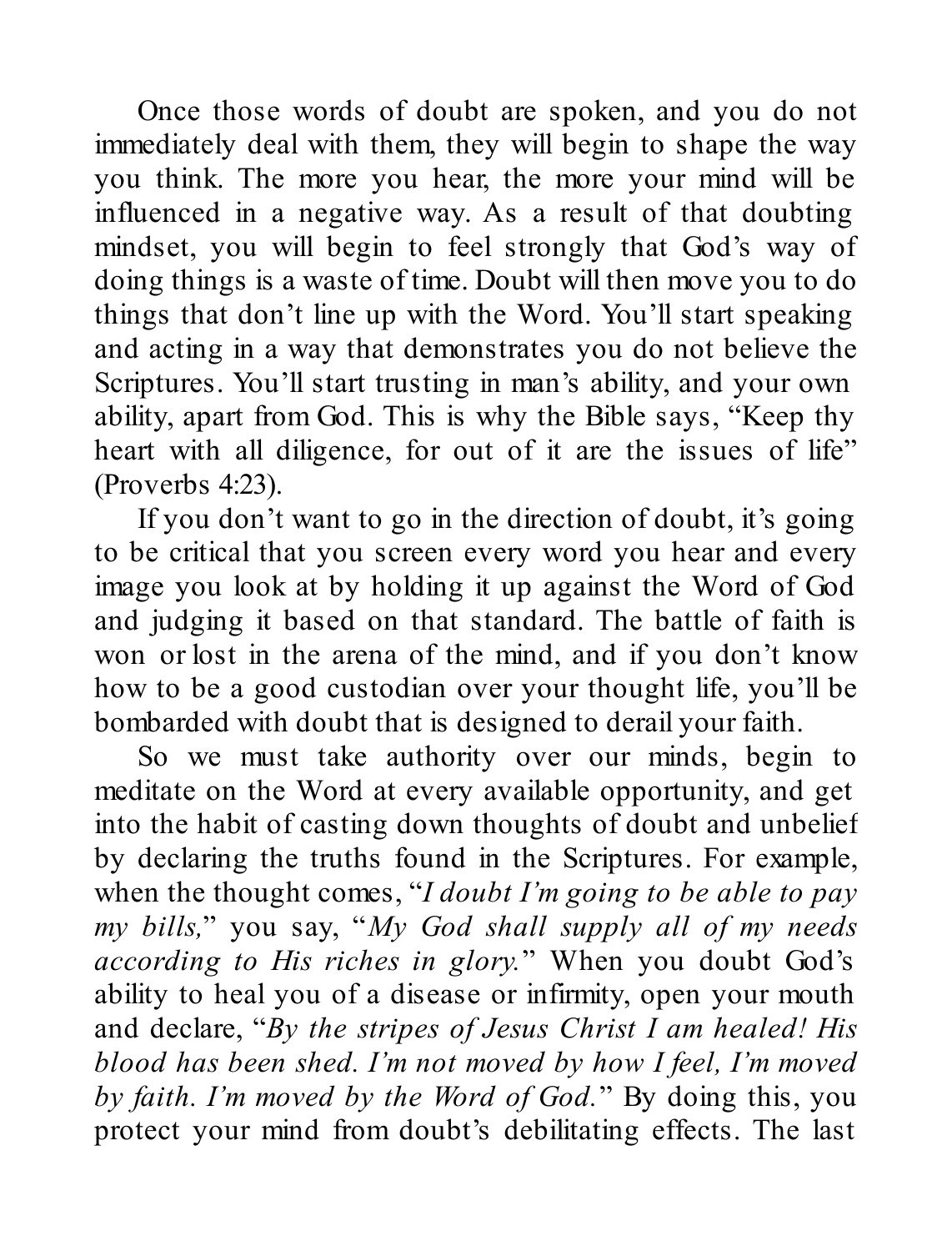thing you say is the last thing you will think.

## **TAKE ACTION**

When it comes to believing God's Word, it isn't enough to just *say* you believe. Real, Bible-based belief is demonstrated by what we *do.* Every Sunday, people who are supposed to be *Believers* come to church, hear a life-changing message preached, go home, and fail every test the enemy throws their way. Many times the tests are failed before they even leave the church parking lot! When do we get to the point that our belief in God's Word moves us to actually execute the information and revelation we receive at church? Belief is only belief at the point of execution.

If you don't believe the Word to the point of actually doing it, then fearing that the Word really doesn't work is present in your life. Remember, doubt is about not trusting God. So when you hear something from the Word and you fail to execute it, you give Satan permission to carry out his will in your life.

You may wonder how big a deal doubt is in God's eyes. Revelation 21:8 couples fear and unbelief, and also categorizes these two mindsets with those who will "*have their part in the lake which burneth with fire and brimstone.*" From a heavenly perspective, doubt is just as bad as murder or sexual immorality. That's because it aims for the very heart of what activates the Kingdom of God—faith. Fear and unbelief go together; you can't have one without the other, which is how you know doubt is a manifestation of fear.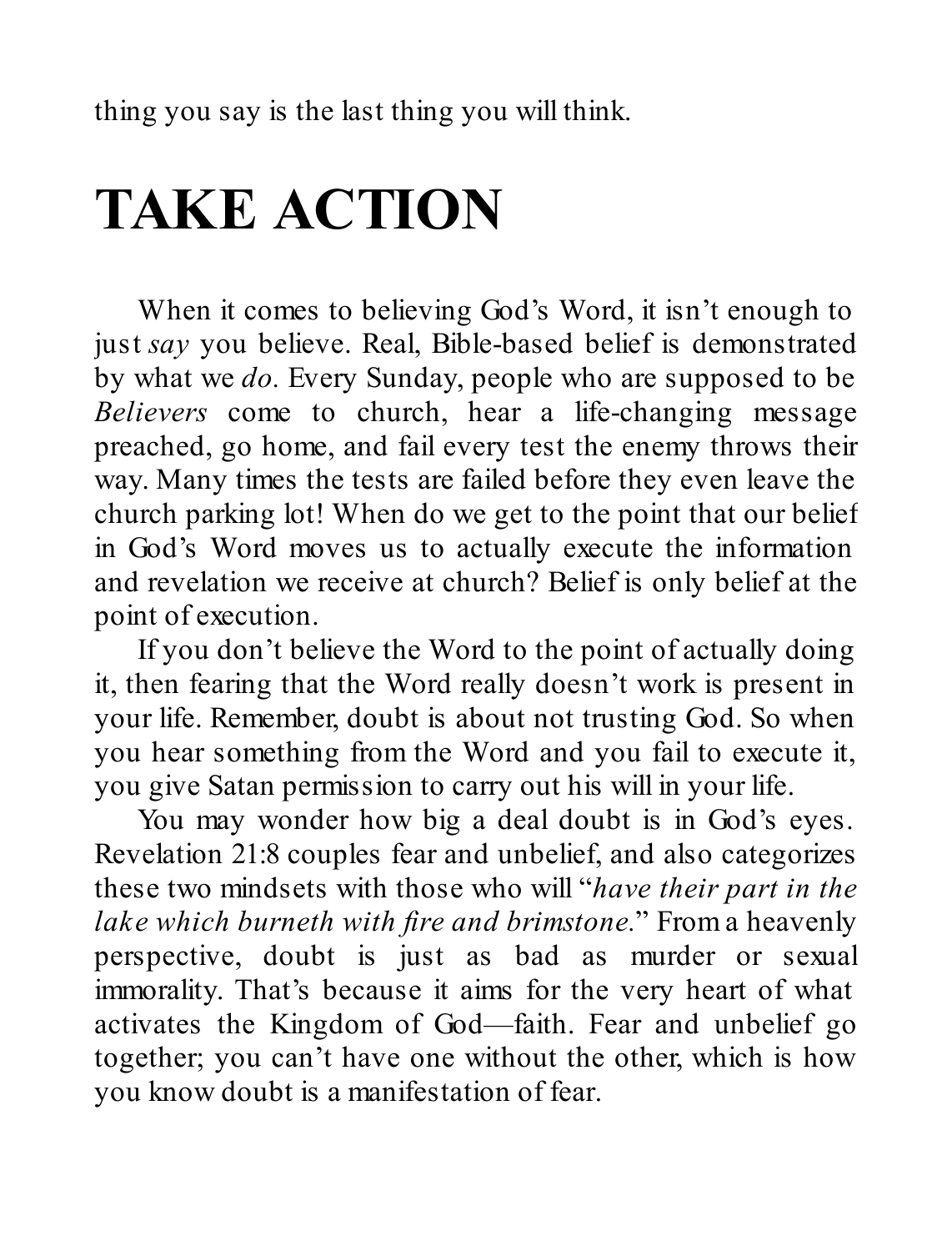# **DOUBT NOT**

God is calling us to a place of absolute faith in Him. But it is going to require our courage and commitment. James 1:6 says, "*But let him ask in faith, nothing wavering. For he that wavereth is like a wave of sea driven with the wind and tossed. For let not that man think that he shall receive any thing of the Lord.*" When we have doubt and unbelief, we are no different from a wave being tossed to and fro by the wind, and God says this person shouldn't expect to receive anything fromHim.

Jesus' disciples struggled with doubt at various times during their journey with the Lord during His earthly ministry. One of the most noted accounts of the disciples having to extend their faith in the Lord was when they saw Him walking on the tumultuous waves of the sea. Matthew 14:22-31 describes what happened:

*And straightway Jesus constrained his disciples to get into a ship, and to go before him unto the other side, while he sent the multitude away. And when he had sent the multitudes away, he went up into a mountain apart to pray: and when the evening was come, he was there alone. But the ship was now in the midst of the sea, tossed with waves: for the wind was contrary. And in the fourth watch of the night Jesus went unto them, walking on the sea. And when the disciples saw him walking on the sea, they were troubled, saying, It is a spirit; and they cried out in fear. But*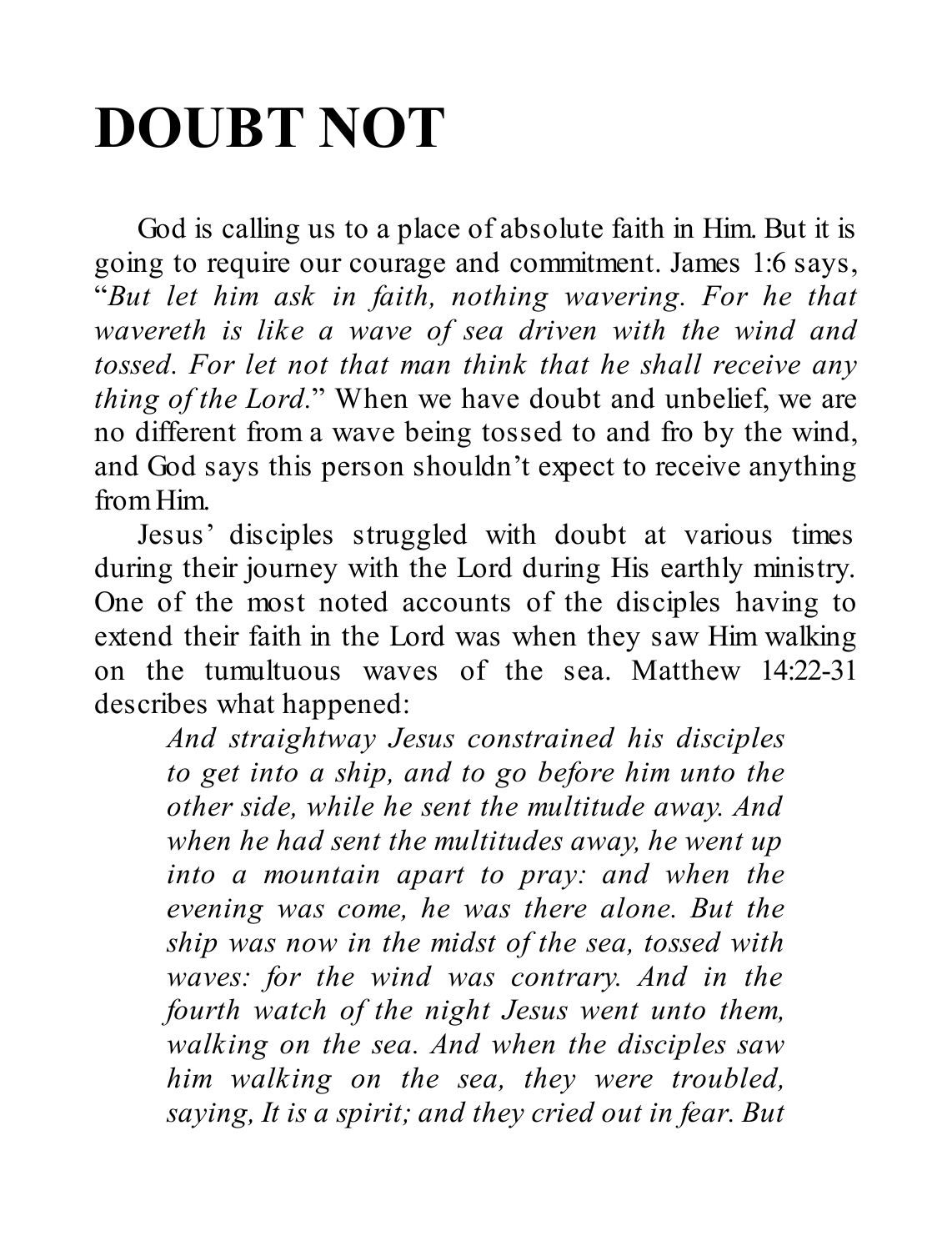*straightway Jesus spake unto them, saying, Be of good cheer; it is I; be not afraid. And Peter answered him and said, Lord, if it be thou, bid me come unto thee on the water. And he said, Come, And when Peter was come down out of the ship, he walked on the water, to go to Jesus. But when he saw the wind boisterous, he was afraid, and beginning to sink, he cried, saying, Lord, save me.* And immediately Jesus stretched forth his hand, and caught him, and said unto him, O thou of little faith, wherefore didst thou doubt?

In this passage, we see Jesus, whom the disciples had relationship with and had seen perform great miracles, doing something supernatural—He was defying natural laws by walking on water. But this was no different from any other supernatural act they had witnessed. In fact, they had *just* seen Jesus multiply fish and bread to feed five thousand people! However, the disciples struggled with doubt, and in these moments, their faith in exactly who was approaching them was wavering as they began to allow fear into their thinking.

Peter decided to take a chance and step out of the boat. Jesus, in response to his faith, said: "*Come.*" Peter was the only disciple who dared to believe the Lord in those critical moments, and as a result of his faith, he was also able to defy natural laws and walk on the water toward Jesus. The problem came when Peter began to pay attention to what was going on around him—the wind, the waves, and the atmosphere of tumultuous weather. At the very moment that he gave his attention to his surroundings, doubt entered his mind, and he began to sink.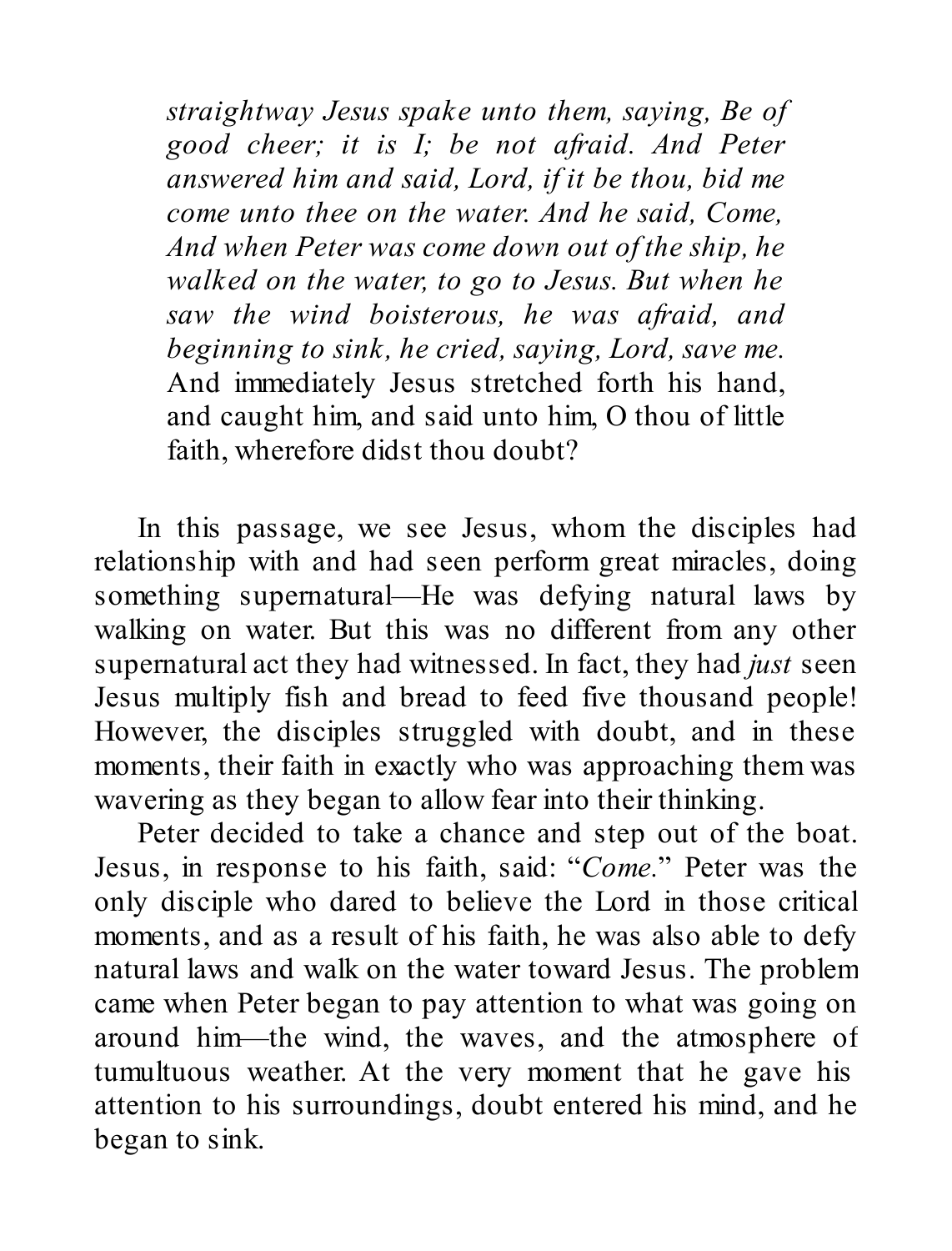How many times have we decided to walk on the water, and even stepped out on faith, only to have doubt and fear creep into our hearts because of contradicting circumstances? Or, have we become like the rest of the disciples who dared not step out of the boat at all because of their doubt and unbelief? Jesus said Peter had "little" faith because it only lasted for a brief moment before he allowed doubt to quench it. It was a short burst of faith that had no endurance. That's what doubt's job is—to deflate your faith so it can't go the distance. Fear of sinking connected Peter to the thing he feared, and doubt contaminated his faith.

The same thing happens to us when we start giving our attention to the contradictions to God's Word. Jesus told Peter to "Come," and the devilsaid, "Wind blow." Like Peter, we may have a tendency to give the words of the enemy a second thought, but we must keep our faith guns locked and loaded at all times. If Peter had opened his mouth and declared the Word of God in that situation, I'm sure he would have continued his "water walk" toward Jesus with no problems!

Second Timothy 3:1 says that in the last days, perilous times will come. This prophecy includes the attack on faith that the devil is launching against Christians everywhere. There are all kinds of things being pumped through the media to try to get us to doubt the infallibility of the Bible. From historical documentaries on television that seek to discredit the Word of God to popular entertainment icons who influence the mindsets of the public away from God's way of doing things, all of it is designed to get us to take a "second" thought. Whom will you give your attention to? Whomwill you believe?

There is a lot of false teaching out there, and deception is on the rise, but Taffi and I made a decision long ago to stick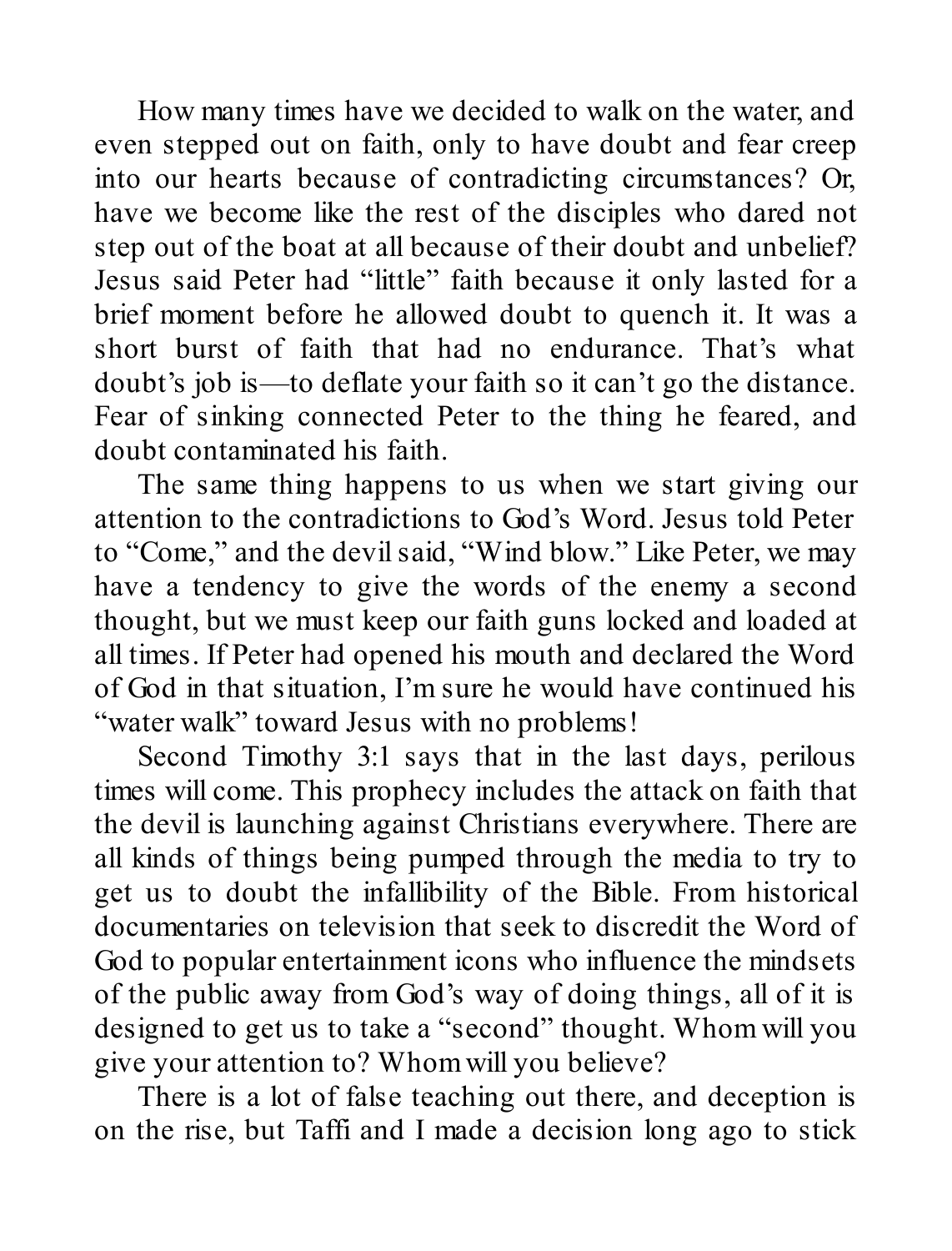with the Word of God. It is the only thing we can depend on. Anything that does not line up with the Bible must be discarded and ignored if we are to keep our faith levels high and our doubt levels low.

Every contradiction is wrapped up in a package designed to get you to question the validity of what God says. I encourage you to examine your life and take inventory of any areas where doubt and unbelief have crept in. Has the enemy used the circumstances around you to set you up for the second thought? Maybe an unexpected bill came in or you are experiencing pain in your body. How you handle those moments determines whether you see the situation turn around or not. If doubt tries to attack your mind, capture the thought with the Word of God and declare the truth. Refuse to give Satan any room in your mind. If you are a Believer, purpose to believe the first thought, which is what comes from God's Word. Feed your faith and starve your doubts!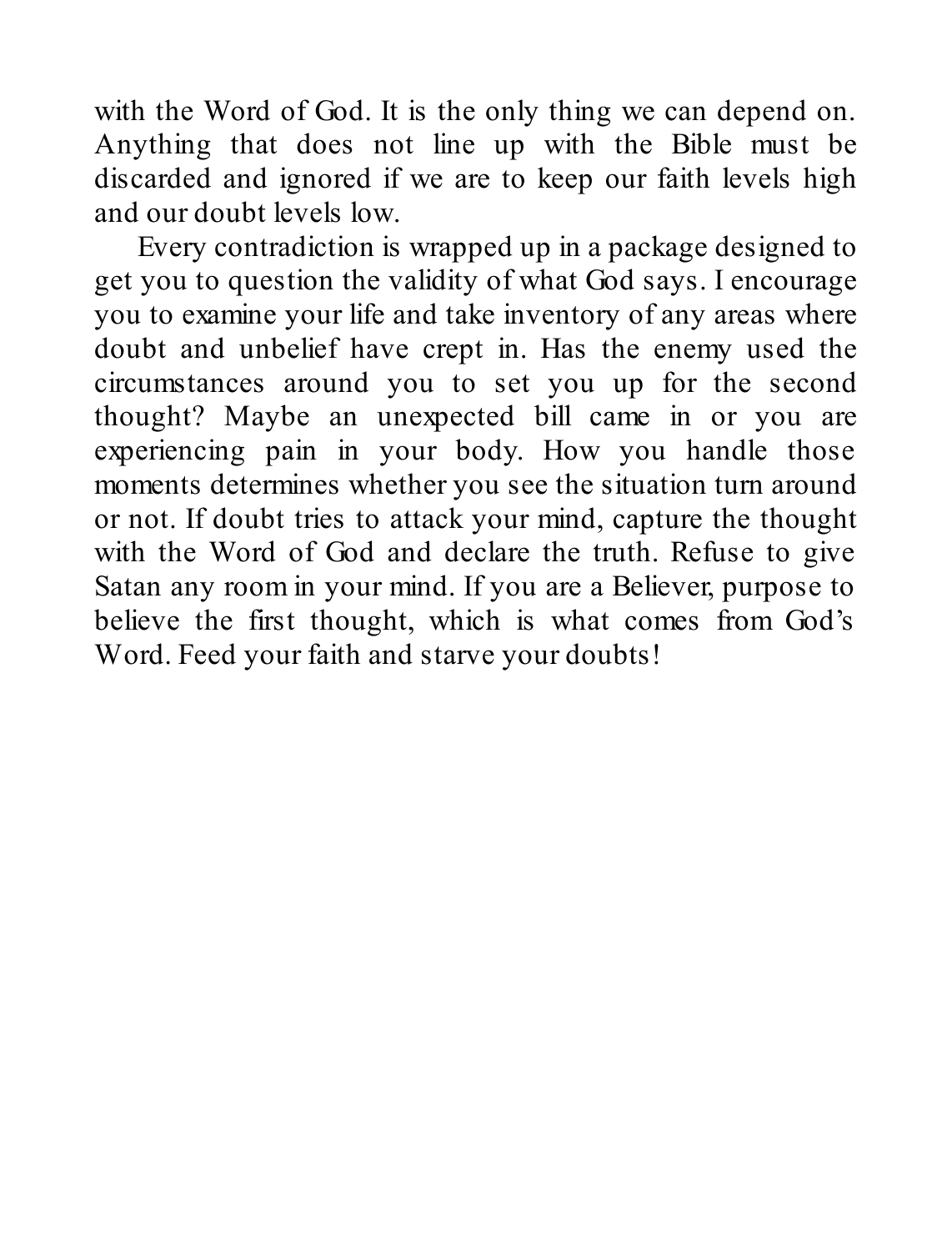### CHAPTER 7 **Anger: Fear in Action**

"*But let him ask in faith, nothing wavering. For he that wavereth is like a wave ofsea driven with the wind and tossed. For let not that man think that he shall receive any thing of the Lord*"

(James 1:8).

Did you know that fear doesn't just manifest as an overwhelming concern about danger or catastrophe taking place? There are other ways it shows up, which most people have no idea are actually connected. Fear is a spirit that comes from Satan and is designed to draw us into his plans and purposes for our lives. Many times, we don't realize that when we have negative emotional responses to people and situations, those feelings are actually fueled by some type of deep-rooted fear that we may not even be aware of. Dealing with fear at the root level is a liberating key to overcoming anger and hurt.

If there is anyone who knows firsthand about the emotion of anger, I do. Over the years, I have learned to control my temper and walk in the love of God, but there was a time when anger ruled my life and responses to certain situations. It began to cause such stress in my life that I realized I had to do something about it or my health would even be compromised. As I continued my journey with God and began to get more revelation about the spirit of fear, I realized that fear is actually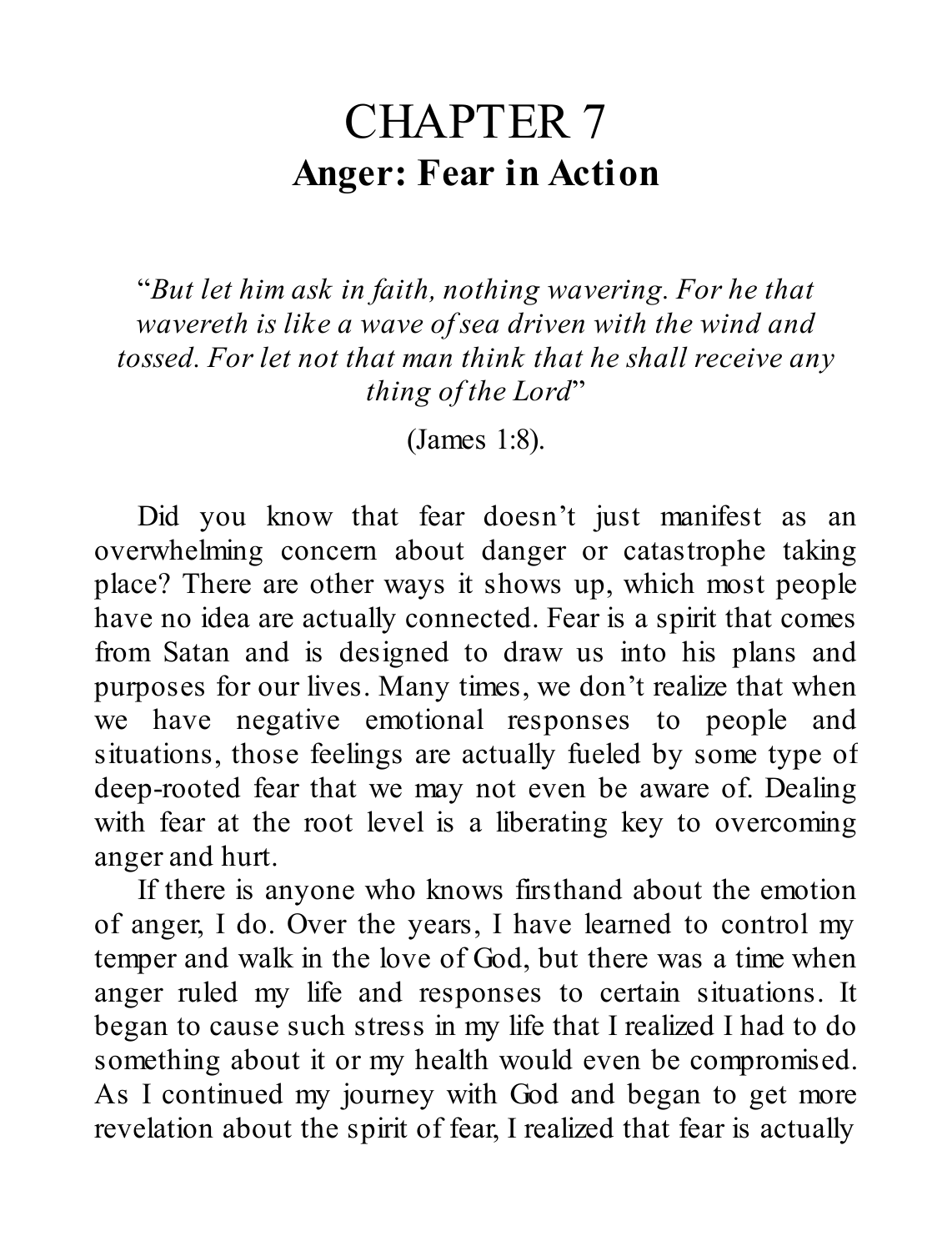at the root of anger.

The area of finances is probably one of the most prevalent ones to prompt angry reactions, particularly between spouses. When the money is "funny" or when one spouse spends money in a way the other disapproves of, it can cause sparks to fly. For example, a man's wife might go to the mall and use one of the credit cards to go shopping. If she buys several items and tells her husband about it later, he may react in anger to her shopping spree.

Does the fact that she went shopping warrant such an emotional outburst from him? While he may be angry with his wife for using the card, that's not really the root to his response. The real issue is fear. Most likely, deep down, he has a fear of financial lack. Her shopping spree only brought that fear to the surface, causing him to go into a panic mode. He might not immediately tell his wife what is really bothering him, but the truth is that he fears running out of money.

We have all encountered situations where anger bubbled up from within us, and we dismissed it once we cooled off and exchanged apologies. But when fear is present, and not dealt with, it will cause these types of emotions to show up again and again. Anytime we get angry, we need to ask ourselves, "Is there an area of fear present that I may not be aware of?" If there is, we should ask the Holy Spirit to reveal it to us.

# **TWO KINDS OF ANGER**

Emotions are feelings on the inside designed to move us in a certain direction. Anger is an interesting emotion because it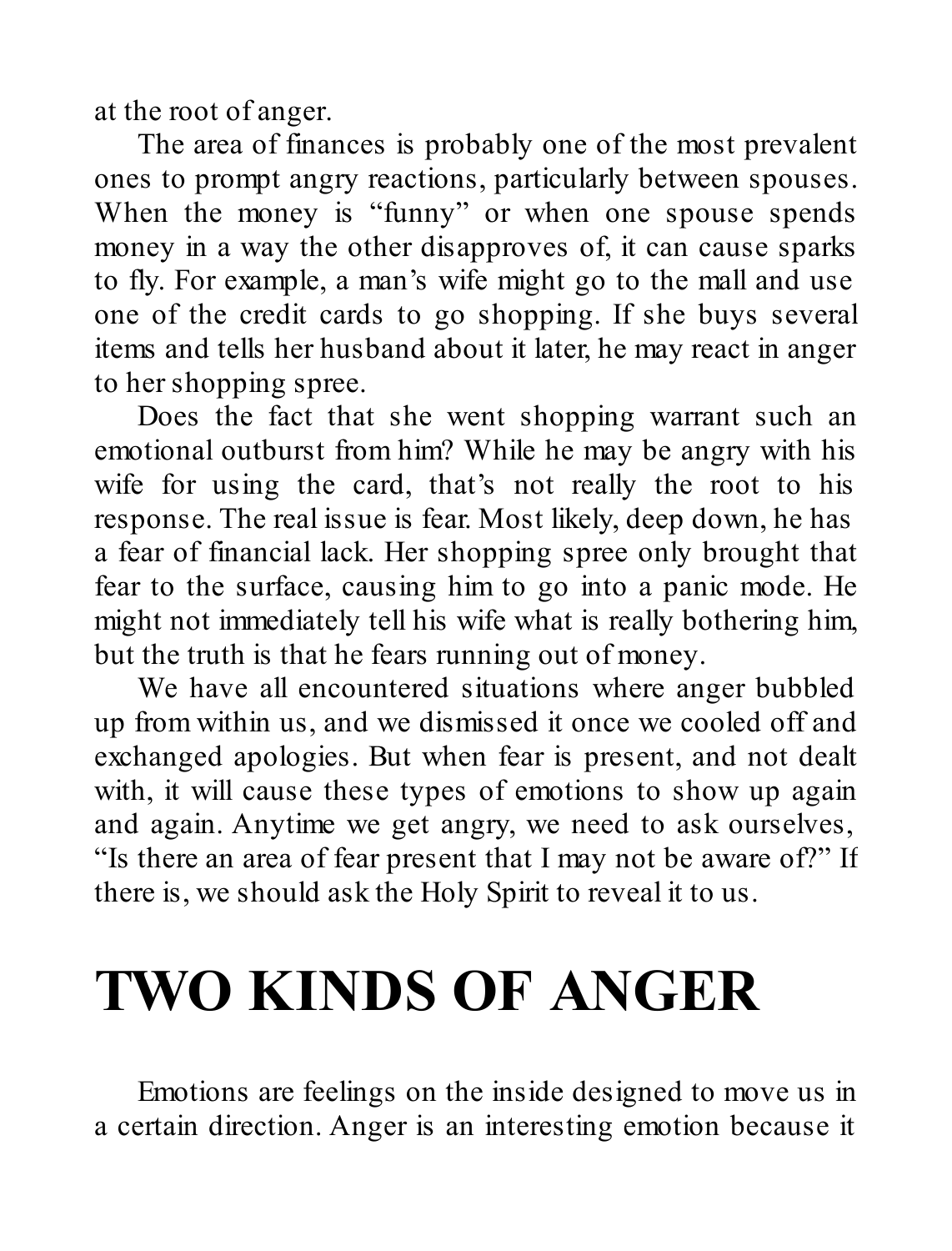can achieve vastly different outcomes, depending on how it is channeled. Not all anger is destructive; in fact, anger can be used to propel us toward the things of God in a more dynamic way when we recognize the difference between godly and ungodly anger.

Everyone gets angry—even God. The Bible mentions numerous times when the Lord's anger was kindled. He was angered by Israel's disobedience and stubborn rebellion many times. The Word says that He may get angry for a moment, but He doesn't stay angry. That's comforting to know!

Even Jesus got angry about the things people were doing at that time. The Scriptures recount how He drove moneychangers out of the synagogue because they were turning the place of worship into a "den of thieves" (Mark 11:15-17). Can you imagine how upset Jesus would have been to turn over tables and run people out of the church? The difference between God's anger and the anger of most of us experience, however, is that His anger is driven by righteousness and a hatred for sin. It is what can be called holy indignation. It is what moves Him to take action in a way that ultimately results in the preservation of His Word and way of doing things. His anger is actually a manifestation of His loving desire for people to live the life He intends. God knows we can't achieve this abundant life when sin and disobedience are in the way.

And yet, the Word of God talks about another kind of anger that we must guard against. It is the kind that turns to bitterness, gets in our hearts, and defiles us. It is the anger which Ephesians 4:26 speaks of and warns, "*When angry, do not sin; do not ever let your wrath* (*your exasperation, your fury or indignation) last until the sun goes down. Leave no*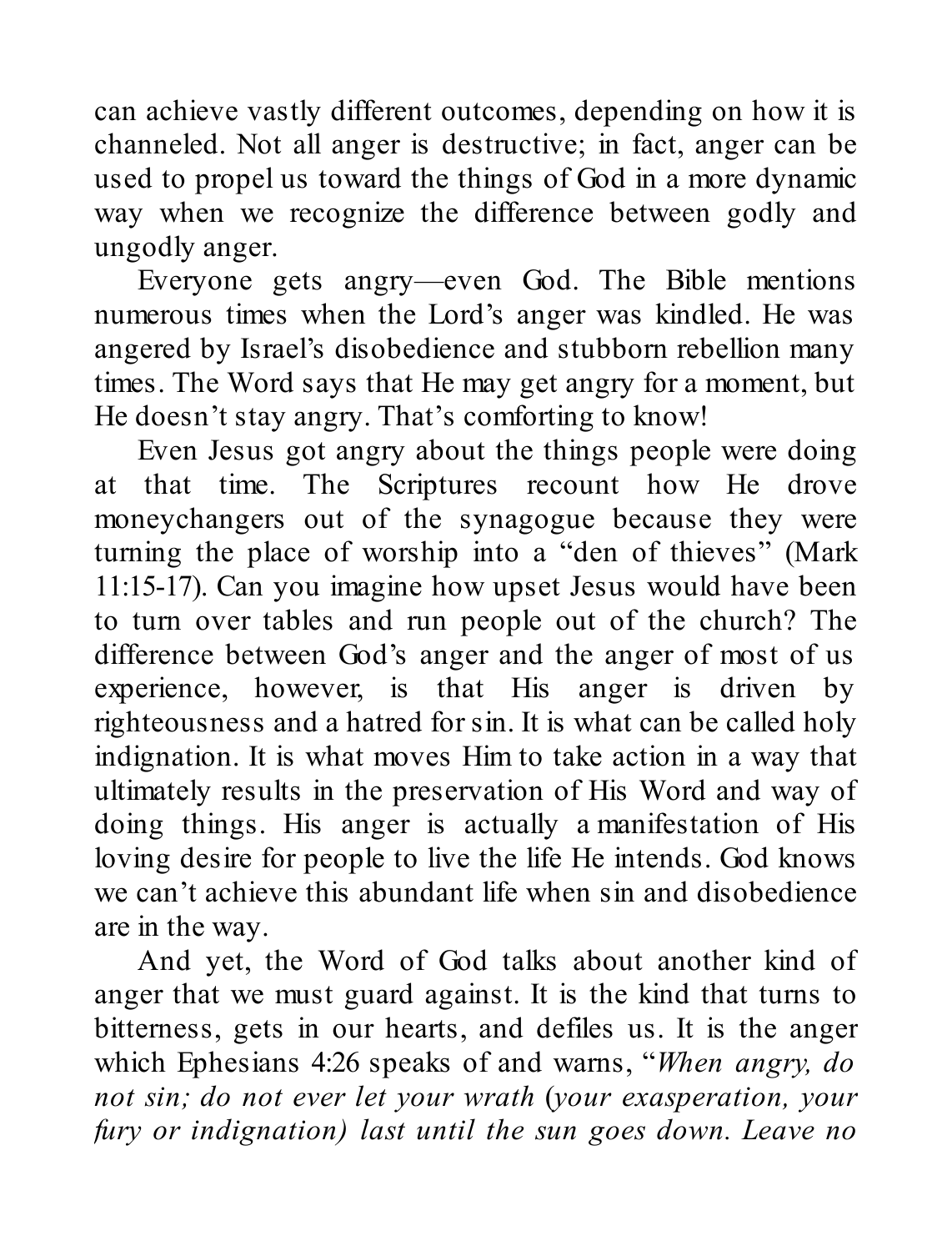*[such] room or foothold for the devil [give no opportunity to him]*." This type of anger is usually fear-based and has the potential to do great damage to our relationships if left unchecked.

I like to use the example of fire to describe anger. Fire, by itself, is not an enemy. In fact, when contained in the right setting, it can be a great benefit, providing warmth and even the ability to cook food. However, fire does have the potential to do a lot of damage if it is not handled appropriately, or if it is used in the wrong way. When it gets out of control it can kill. Likewise, when anger is inappropriately channeled, and is driven by fear and self-preservation, it can become a destructive force.

Fear-based anger can easily become rage. The increased frequency of school and office shootings is a testament to the fear and anger that is running rampant in society. When fear is behind rage, abuse and destruction is inevitable. The enemy will begin speaking to people, telling them that by hurting others they are somehow protecting themselves or issuing some type of justice for the hurt and pain they have personally suffered.

Such extreme outbursts of anger and violence toward others really have fear at the root. Feeling the need to control another person through brute force is based on inferiority and is nothing more than a manifestation of fear. Consequently, a person who is driven by fear to this level will ultimately use fear as a tactic to terrorize and intimidate others. It is a vicious cycle that must be broken.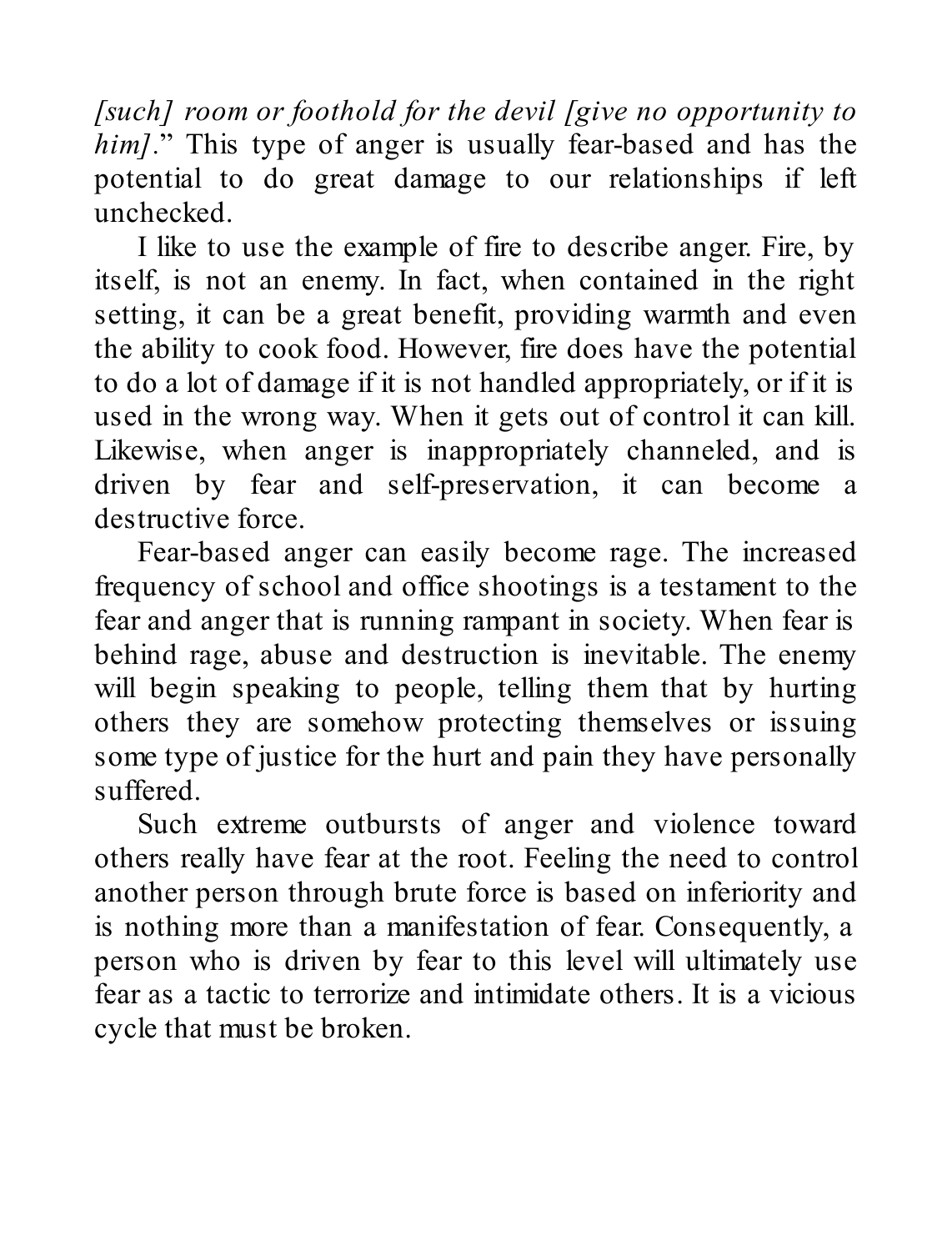# **IDENTIFYING FEAR-BASED ANGER**

When I think about fear-based anger and the extent to which it can drive people, what comes to my mind is the conflict between Jesus and the religious leaders of His day. The Pharisees and Sadducees were full of hatred for Jesus because He challenged their religious traditions and beliefs. The Gospel He preached was one of love, not based on the religious bondage of the Law, which was what they followed to the letter. His message was one of healing, hope, and freedom in a world and culture where religious traditions were held as the highest standard of what it meant to be connected to God.

There are numerous accounts of the Pharisees being angry with Jesus, but the real issue is that they were *afraid* of Him. He came on the scene with teachings and declarations about the Father that they weren't prepared to deal with or receive. The controversial nature of His teachings posed a problem for them because it meant there was a possibility they could lose control of the people who followed their way of doing things. Jesus was a threat to the status quo. These men were full of pride, and their fear drove them to silence Jesus at all costs, even if it meant killing Him.

One particular passage of scripture really shows how their fear drove them to extreme anger and rage toward Jesus. John 10:30-39 says:

*I and my Father are one. Then the Jews took up stones again to stone him. Jesus answered them,*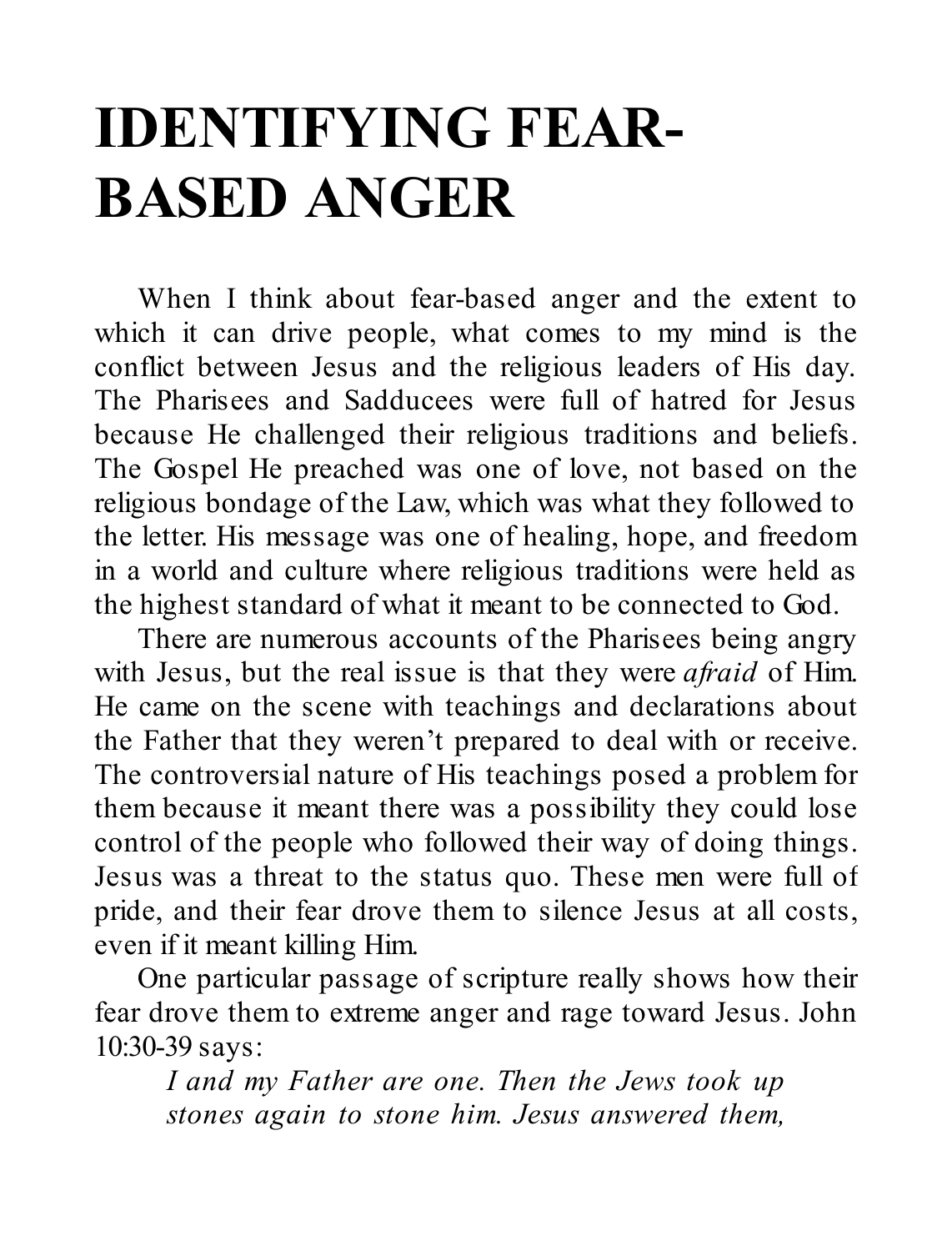*Many good works have I shown you from my Father; for which of those works do ye stone me? The Jews answered him, saying, For a good work we stone thee not; but for blasphemy; and because that thou, being a man, makest thyself God. Jesus answered them, Is it not written in your law, I said, Ye are gods? If he called them gods, unto whom the word of God came, and the scripture cannot be broken; Say ye of him, whom the Father hath sanctified, and sent into the world, Thou blasphemest; because I said, I am the Son of God? If I do not the works of my Father, believe me not. But if I do, though ye believe not me, believe the works: that ye may know, and believe, that the Father is in me, and I in him. Therefore they sought again to take him: but he escaped out of their hand…*

The Pharisees didn't have a revelation of who Jesus was, so they couldn't accept His claims to be one with the Father. Another passage says they actually tried to throw Him off a cliff, but He was able to slip out of their grasp. Their anger toward Jesus was completely fear-based.

I think the example of the Pharisees' behavior proves that anger, when it is based in fear, and is left unchecked, can drive a person to act out in violent and destructive ways. It is often not until after the fact that they realize how they allowed the enemy to use them for his purposes. It becomes clear why a "little" fear is *never* okay.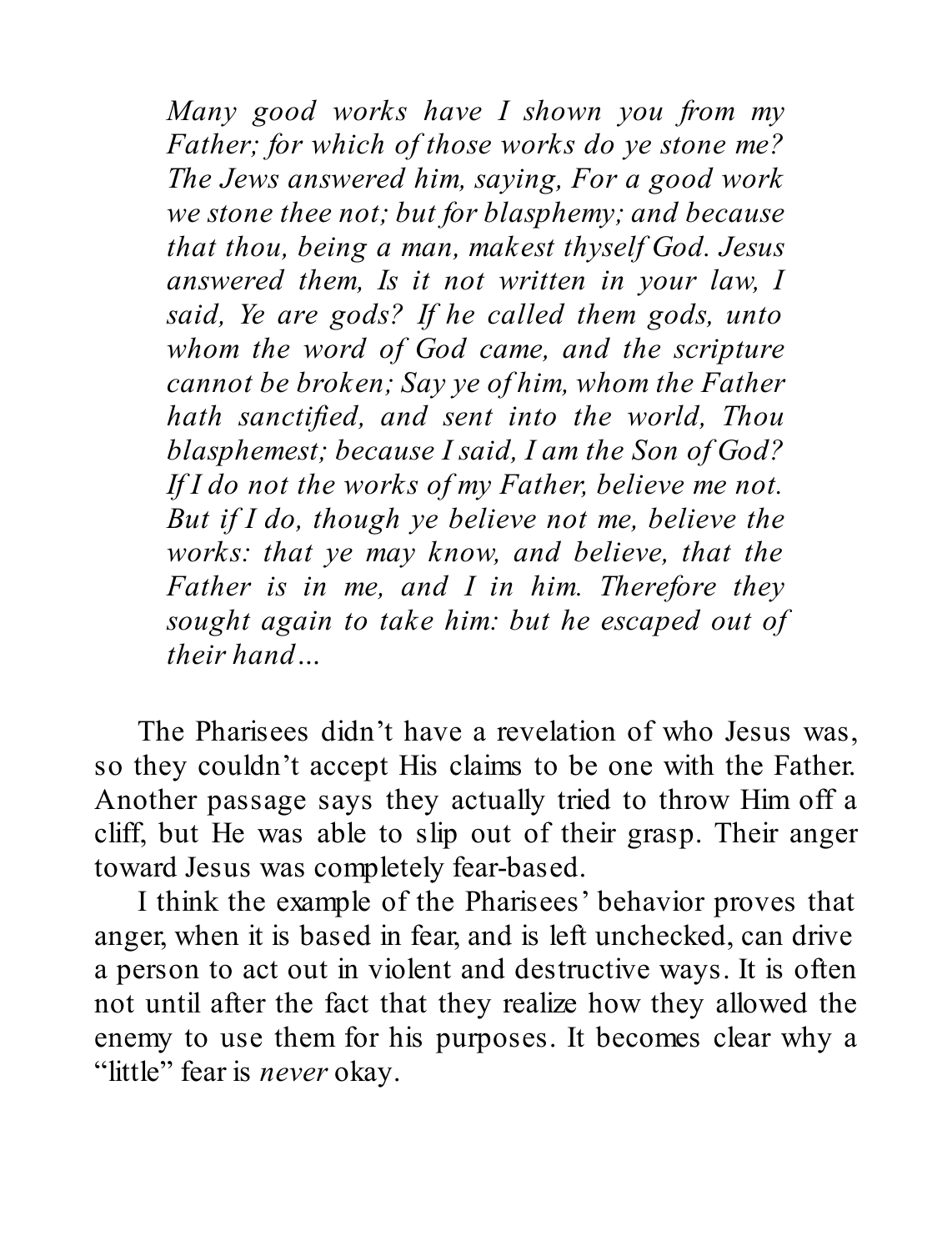### "DEALING WITH FEAR AT THE ROOT LEVEL IS A LIBERATING KEY TO OVERCOMING ANGER AND HURT"

Dealing with fear-based anger requires the application of God's Word. We must recognize that anytime we are offended, insulted, or feel threatened, Satan has an avenue into our minds and hearts. When we encounter these negative emotions, we have to identify them as being fear-based and deal with themimmediately by taking authority over them.

## **LOVE IS THE ANSWER**

When it comes to getting rid of fear-based anger, the antidote is love. First John 4:18 says, "*There is no fear in love; but perfect love casteth out fear: because fear hath torment. He that feareth is not made perfect in love.*" When we walk in any kind of fear, it is evidence of a deficiency in our love walk. But when we perfect the love of God in us, it flushes fear out of our spirits. Fear and love cannot be in the presence of the other.

You may be wondering how to "perfect" the love of God in your life. First, perfected love means mature love. Every day we will have opportunities to exercise love toward others. There will always be a "love test" awaiting our response. It could be a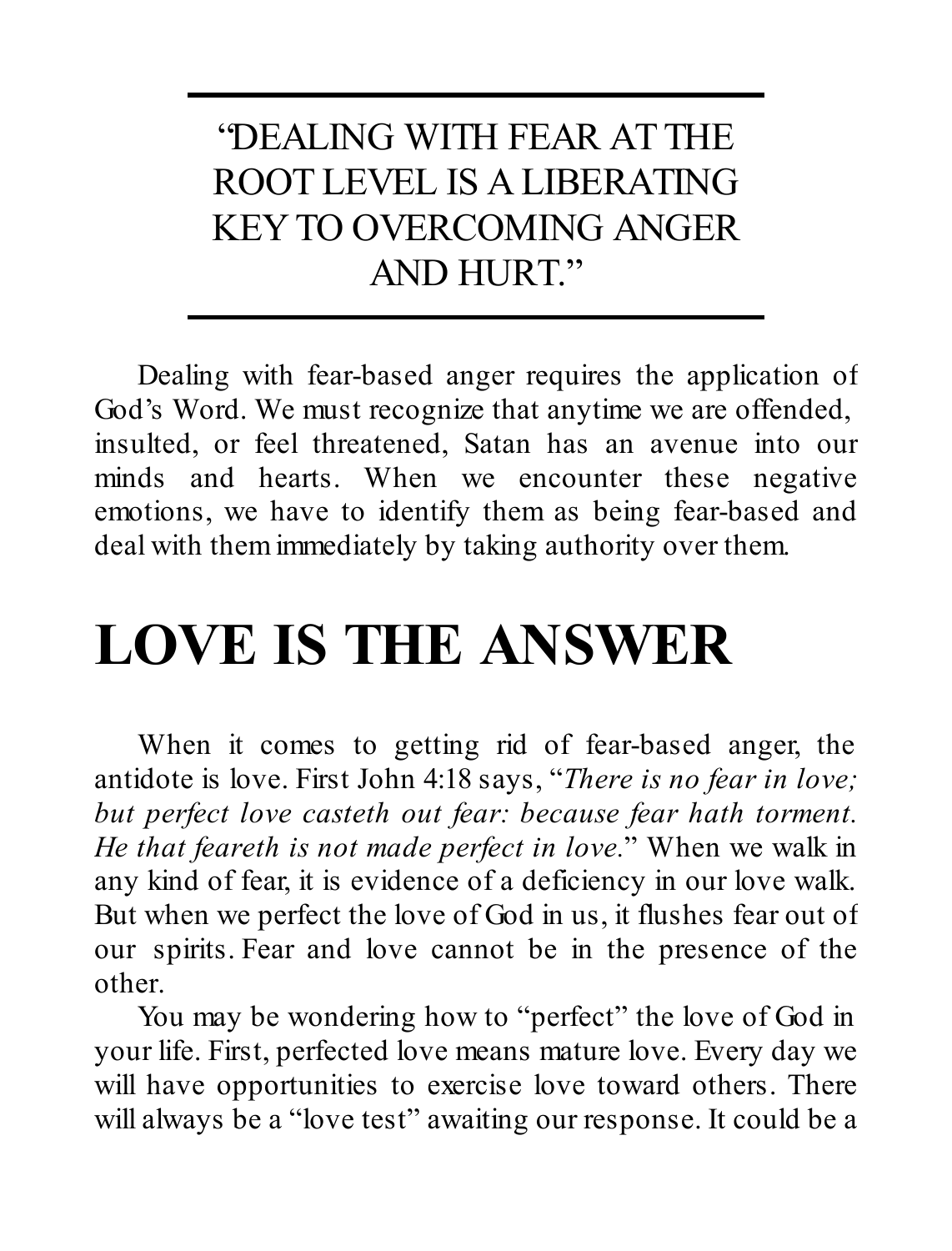difficult co-worker or family member. It may be a situation that arises between you and your spouse, or even with someone you encounter out in public. People will challenge us to grow by putting us in situations that force us to either choose love or selfishness. When we make a decision to walk in love before the situation arises, we will be prepared for it.

In addition to walking in love, we can also get rid of fear by immersing ourselves in God's presence through prayer and the meditation of His Word. The presence of God brings a level of security and comfort that absolutely drives fear out of the atmosphere. And when you get revelation of how much God loves you, fear willshrink.

First John 4:16 is a wonderful scripture to meditate on concerning the love of God, "*And we have known and believed the love that God hath to us. God is love; and he that dwelleth in love dwelleth in God, and God in him.*" Knowing and believing in the love God has for us is critical to being free from fear. When we know He loves us, we can rest in the assurance that He has all our needs covered and that He will take care of us in *every* area. The love of God covers everything we will ever go through or deal with in life, whether it is relationships, finances, health, or emotional well-being. His love has the ability to fill the areas of our lives that are empty. Only His love can provide sustaining security.

If you feel fear has crept into your consciousness and is at the root of the anger you may experience, purpose to allow God's love to control your mind and spirit. Find scriptures that address the specific fear you are dealing with, and saturate yourself with His presence. When you know God loves you, your responses to life will change dramatically, and any anger based in fear will be a thing of the past.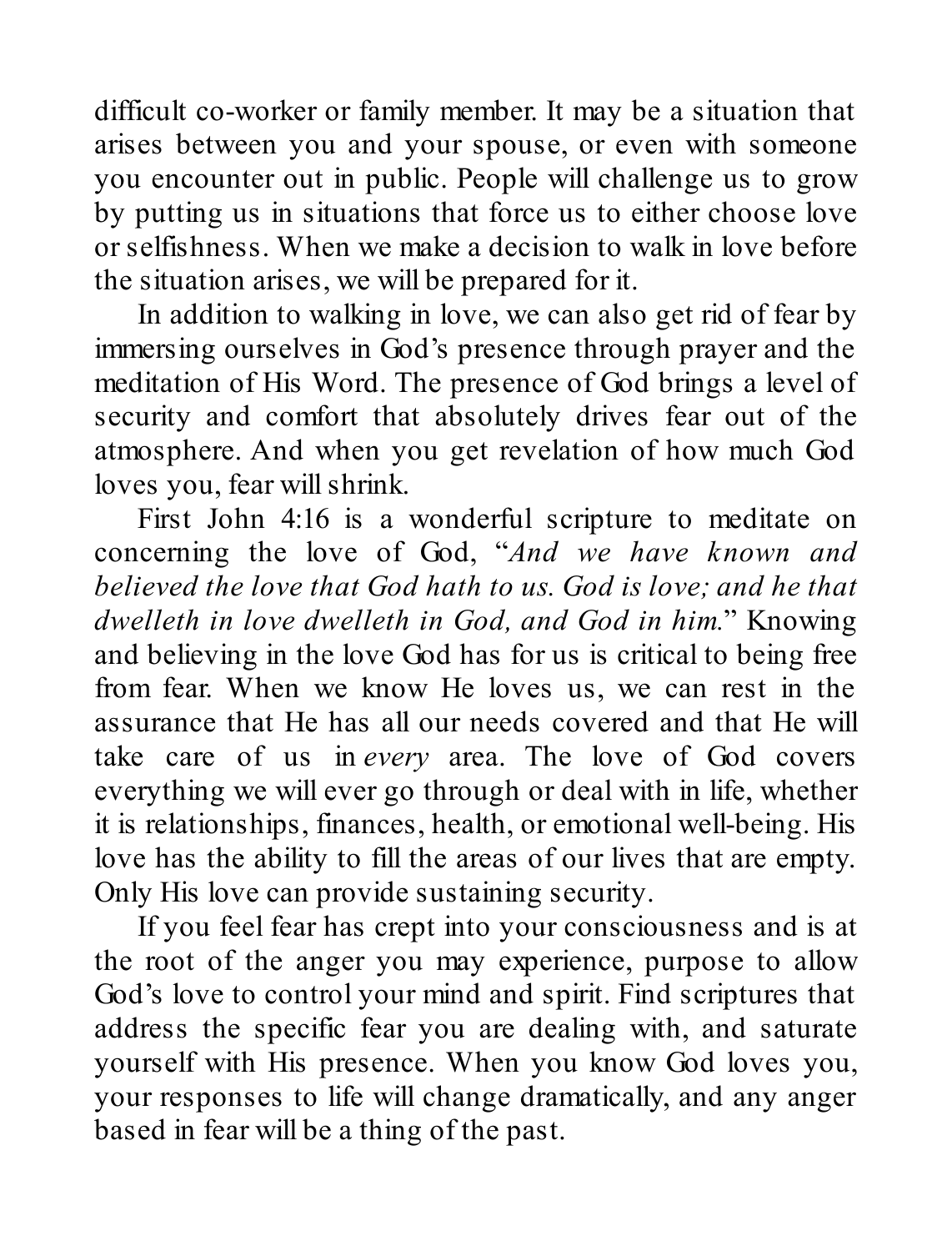## CHAPTER 8 **Dealing with the Fear of Lack**

"*For the Lord thy God hath blessed thee in all the works of thy hand: he knoweth thy walking through this great wilderness: these forty years the Lord thy God hath been with thee; thou hast lacked nothing*"

(Deuteronomy 2:7).

There is no denying that the financial systems of this world are failing. You can turn on the television at any given time and see something about the economic problems that exist not only in our country but all over the world: Unemployment is at an all time high. The Dow Jones has fallen. Joblessness continues. Gas prices have gone up. Times have changed, and the truth of the matter is, they will continue to change right up until the return of the Lord. If we put our trust in the man-made institutions of this world system—such as the banks, social and political organizations, and even the government—we will quickly find ourselves on a path of despair and financial hardship. However, when we have a relationship with God and know Him as our only source of provision, we won't look to those institutions as our source, and the fear of lack won't rule our thinking.

I am convinced that the enemy has launched an all-out attack against faith through the avenue of the media. From a spiritual perspective, the things we see pumped through the television and Internet are designed for a specific purpose—to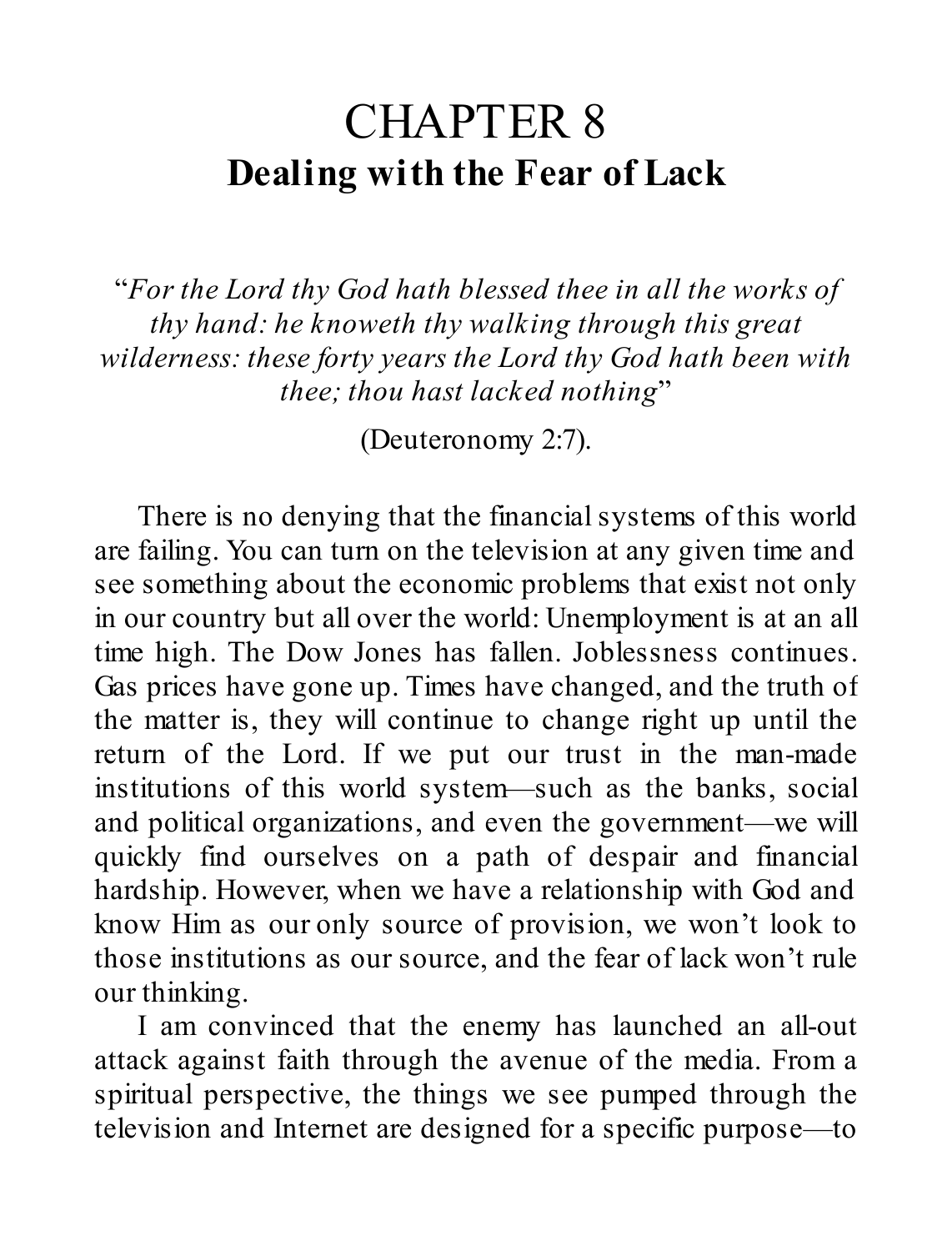capitalize on and amplify fear in the hearts and minds of the general public. The more we pay attention to the news, the more fearful we become. As Believers, watching bad news on a consistent basis is probably one of the worst things we can do to our faith. Nothing will derail our trust in God quicker than filling our eyes and ears with the media's reports.

Financial lack is probably one of the most common fears that people deal with on a daily basis, and it also happens to be the issue we hear about regularly. It seems there is constant discussion about how bad things are, and how difficult it is for people to make it on a daily basis. To the average person, who has no knowledge about God's ability or willingness to provide for their needs, life is a rat race, in which the objective is basic survival. Consequently, people begin to see their jobs as a means to an end rather than a divine assignment, and the word that is used to describe their existence is *toil.* The fear of running out is what drives them to keep toiling, even if it is at the expense of their peace, sanity, health, and personal relationships.

For the person who chooses to trust in the Word of God where their provision is concerned, there is good news: It is not God's will for you to go through life toiling for your next meal or wondering how your bills are going to be paid. If you are a Believer, you have an unlimited source of supply. We know faith comes by hearing the Word of God, and fear comes from hearing the words of the devil. So if you find yourself being consumed with the fear of not having enough to meet your needs, you have to ask yourself, *What is it that I've been listening to?*

Have you been giving your attention to words that continue to provoke fear in your life? Are you turning the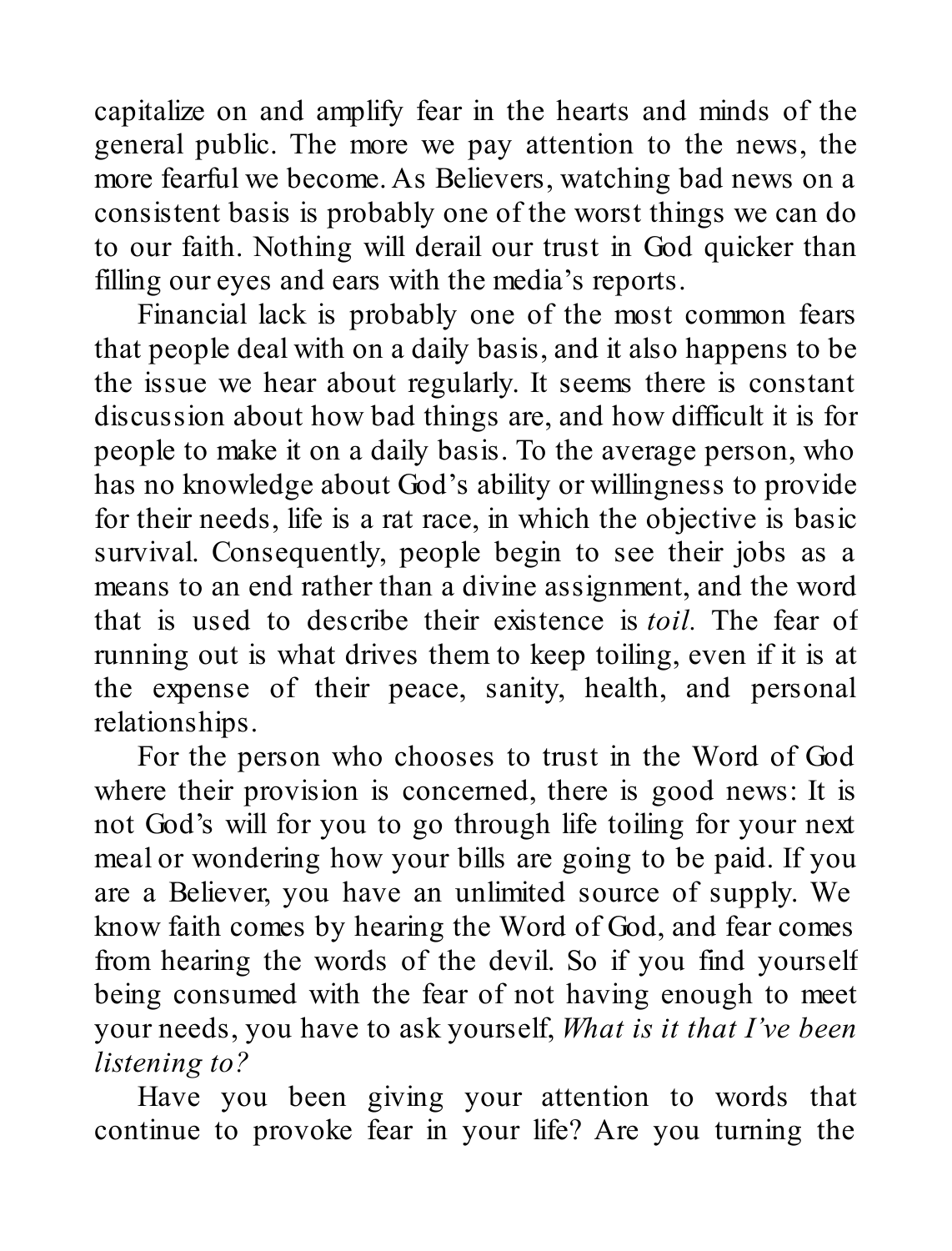television on and hearing over and over again that businesses are closing and employment opportunities are becoming hard to find? By paying attention to such negative reports, you form a foundation for those fears to rest upon.

We know that Satan cannot operate in the life of a Believer unless he is given access through fear. Very simply put, where there is no fear, Satan is paralyzed. And by the same token, when you don't have faith, you put a hold on what God can do for you. If you find your faith wavering, it is a clear indication that fear is present. And when fear is present, so is unbelief.

#### **OVERCOMING THE FEAR OF RUNNING OUT**

No one said trusting God in the midst of challenging circumstances would always be easy. At first, when you are developing your faith, it may seem particularly difficult. However, as you grow in the Word of God, you will find yourself being able to rely on Himmore easily.

So how do we overcome the fear of lack? First, let me remind you that we are not mere humans. We are people who are possessed by the Holy Spirit, which means we have the advantage over anything Satan attempts to do to contain us. We have the ability to overcome the tendency to fear lack. It doesn't matter what is going on with other people. As Christians, we stand on the Word—walking by faith, not by sight.

One of the many benefits of being a Christian is that we have a manual to refer to regarding anything we may face in life. No matter what it may be, it is covered in the Bible. Whatever the Word has to say about lack is what we are to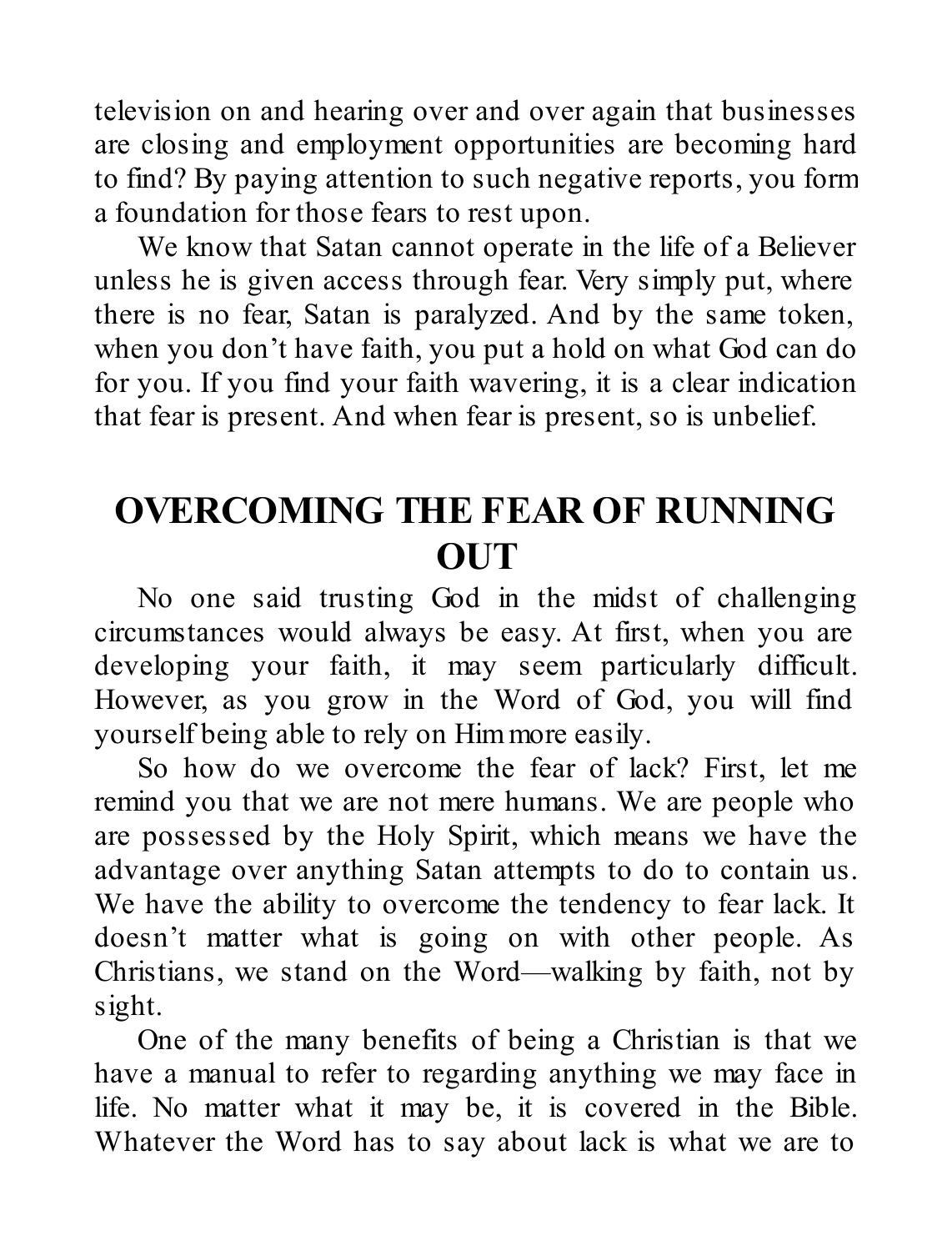stand on. If the Scriptures tell us we've been delivered from it, it's a done deal.

### "IF YOU ARE A BELIEVER, YOU HAVE AN UNLIMITED SOURCE OF SUPPLY"

As we approach the issue of lack, it is important to see how God has dealt with this issue in times past. First, let's take a look at Deuteronomy 2:7, which says, "*For the Lord thy God hath blessed thee in all the works of thy hand: he knoweth thy walking through this great wilderness: these forty years the LORD thy God hath been with thee; thou hast lacked nothing.*" In the first part of the scripture, we see that God has already declared the work of our hands *blessed.* This means we have an empowerment to prosper available to us through our own hands. Our hands are synonymous with being instruments through which we do our work, or utilize our unique abilities. Essentially, He is saying: *I have equipped and empowered you to be successful throughout all I have called you to do.*

Second, He says that Israel walked through the wilderness for 40 years and lacked nothing! When it says they lacked nothing, it means *nothing!* All their needs were taken care of, including clothing, food, water, and their health and strength for the journey. Their feet didn't swell, their clothes didn't wear out, and they didn't run out of supplies or resources for 40 years! When it came to the basic necessities of life, they were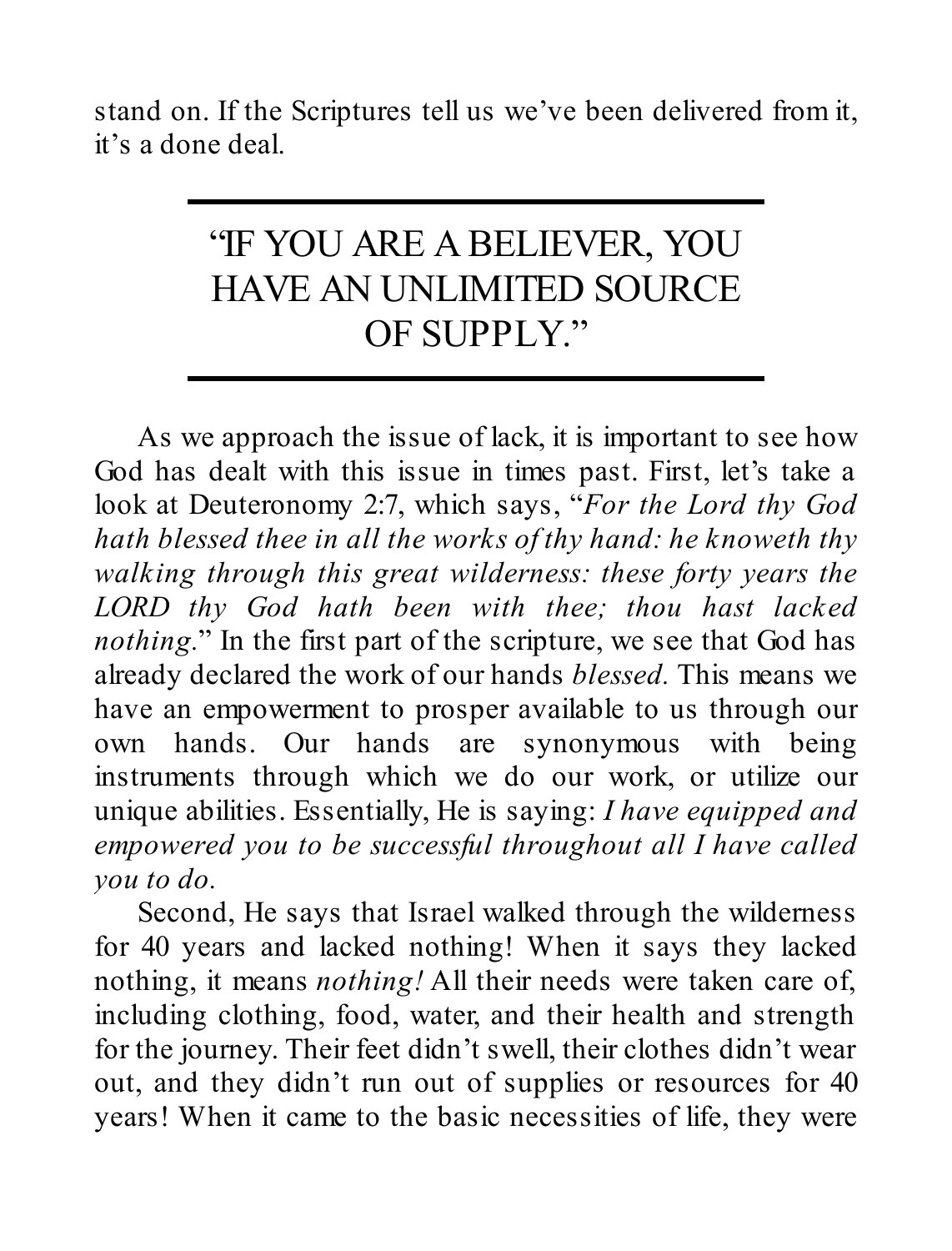completely sustained.

Many times, we have the wrong definition of lack. Our needs are those things that are necessary for daily living, such as food, clothing, shelter, and the things that enable us to live comfortably. Often, we put our desires in the category of needs, and then get upset when those things aren't readily accessible. However, when it comes to our needs, we will always be taken care of when we trust God. It is important that we understand the true meaning of lack.

Another scripture that demonstrates God's provision is Luke 9:3, 4. When Jesus commissioned His disciples to go out and preach the Gospel, He said, "*Take nothing for your journey, neither staves, nor scrip, neither bread, neither money; neither have two coats apiece. And whatsoever house ye enter into, there abide, and thence depart.*" Can you imagine how they must have felt when they first heard Him say this? Why would Jesus tell his disciples not to take anything with them when He was about to send them on a journey? It was because He wanted to teach themhow to fully trust God to meet all their needs every step of the way. The Bible says they departed and went through the towns, preaching the Gospel and healing people everywhere (v. 6). They never lacked anything at any point in time because God took care of them.

## **KNOWLEDGE IS POWER**

The Word is full of scriptures that promise provision, all of which point to God's unconditional love for us. These promises are our guarantee that we do not have to fear lack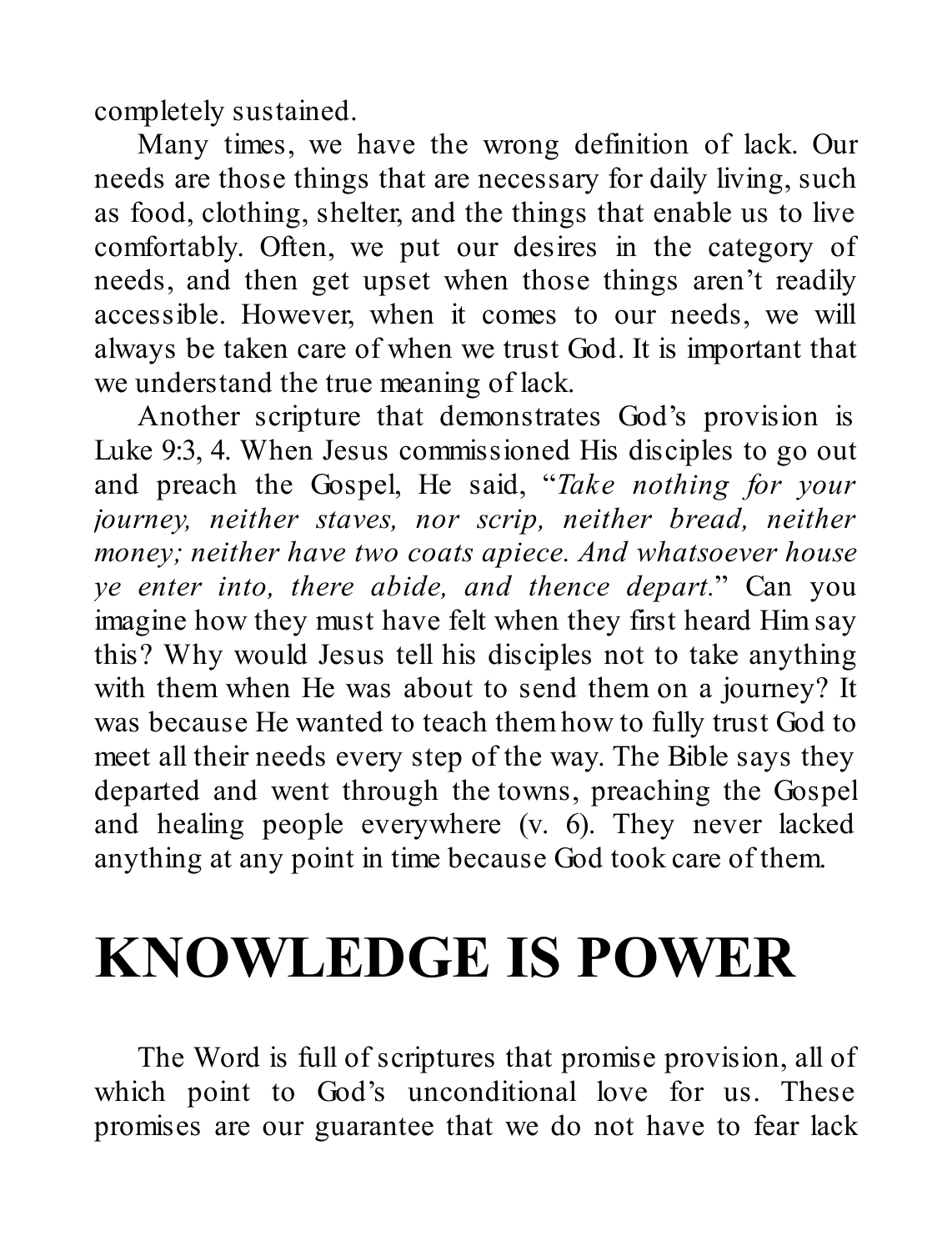when we trust God. First Thessalonians 4:12 says, "*That ye may walk honestly toward them that are without, and that ye may have lack of nothing.*" According to this verse, it appears that being able to live a life with no lack is very possible, and it is God's will that we always have our needs met.

Psalm 34:10 confirms this further, particularly in the Amplified version, when it says, "*The young lions lack food and suf er hunger, but they who seek (inquire of and require) the Lord [by right of their need and on the authority of His Word], none of them shall lack any beneficial thing.*" Would you say food and shelter are beneficial? What about clothes, transportation, and electricity? I can think of many more things that are beneficial to living a comfortable life. And God says that when we seek Him, according to His Word and in line with our needs, we will *not* lack those things!

Keep in mind that when it comes to destroying the fear of lack, it is critical that we know what God says about it. Hosea 4:6 says that God's people are destroyed because they lack knowledge. The Hebrew meaning of the word *destroyed* is "cut off." You don't have to be cut off from this tremendous provision because you lack knowledge; God's Word provides life-changing information.

Unfortunately, some people have no idea that God would even be concerned about their needs. As a result, they live their lives cut off from the provisions of God because they don't know or believe He is a provider.

With that in mind, let's look at Joshua 18:2, " *And there remained among the children of Israel seven tribes, which had not yet received their inheritance.*" I don't know if you have received the inheritance God has for you, but I want to show you why these seven tribes of Israel didn't receive theirs. It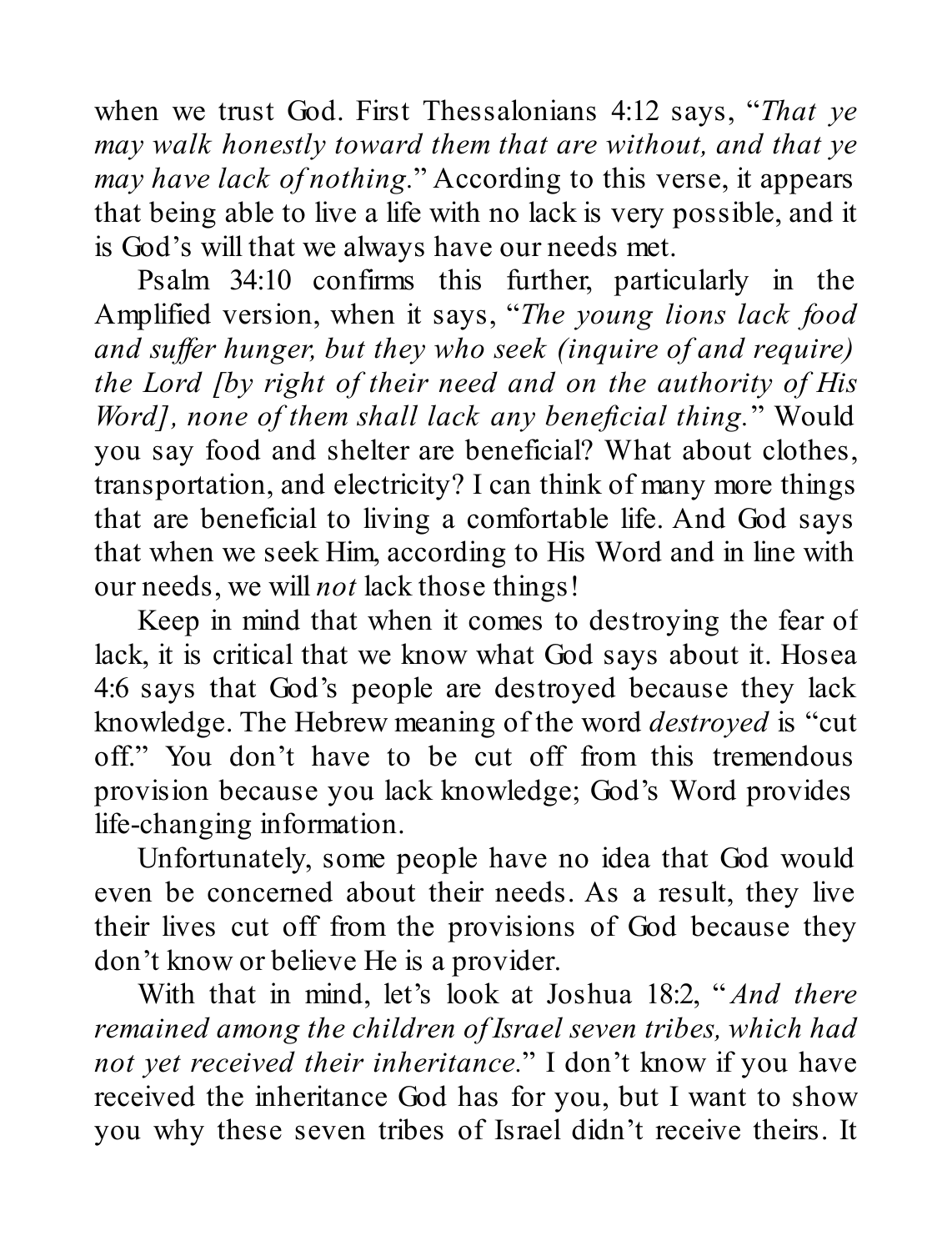can be found in Joshua 18:3, "*And Joshua said unto the children of Israel, How long are ye slack to go to possess the land, which the LORD God of your fathers hath given you?*"

The reason these Israelites didn't receive what God had for them was because they were slack. What does it mean to be slack? To be slack means to be slow to move, slow to believe, slothful, lazy, and idle. It also signifies that a person's perception is dull. When a person is slack, he or she willsimply miss out on the wonderful things God has for them because their spiritual perception is cloudy. They don't recognize what belongs to them, nor do they seize it by faith.

God wants to be our source, and He wants to eliminate lack from our lives. But we cannot be slow to believe His Word. I can't begin to tell you the number of people who have failed to receive their healing or deliverance because of their lack of knowledge about God's will for their lives, which is due to a slack attitude.

Deuteronomy 28:7 says, "*The LORD shall cause thine enemies that rise up against thee to be smitten before thy face: they shall come out against thee one way, and flee before thee seven ways.*" An enemy is not always an actual person, but is simply anything that opposes us. Enemies include spiritual forces designed to contain us and keep us out of God's perfect will for our lives. Lack is a huge enemy to a person's progress. Think about it. When you have lack in some area, it affects everything from your peace to your physical well-being. There is nothing good about poverty or not having enough to handle the necessities of life.

The good news is that the Bible says God will cause our enemies to flee from before us—seven different ways! This means any area of lack in our lives will have to leave when it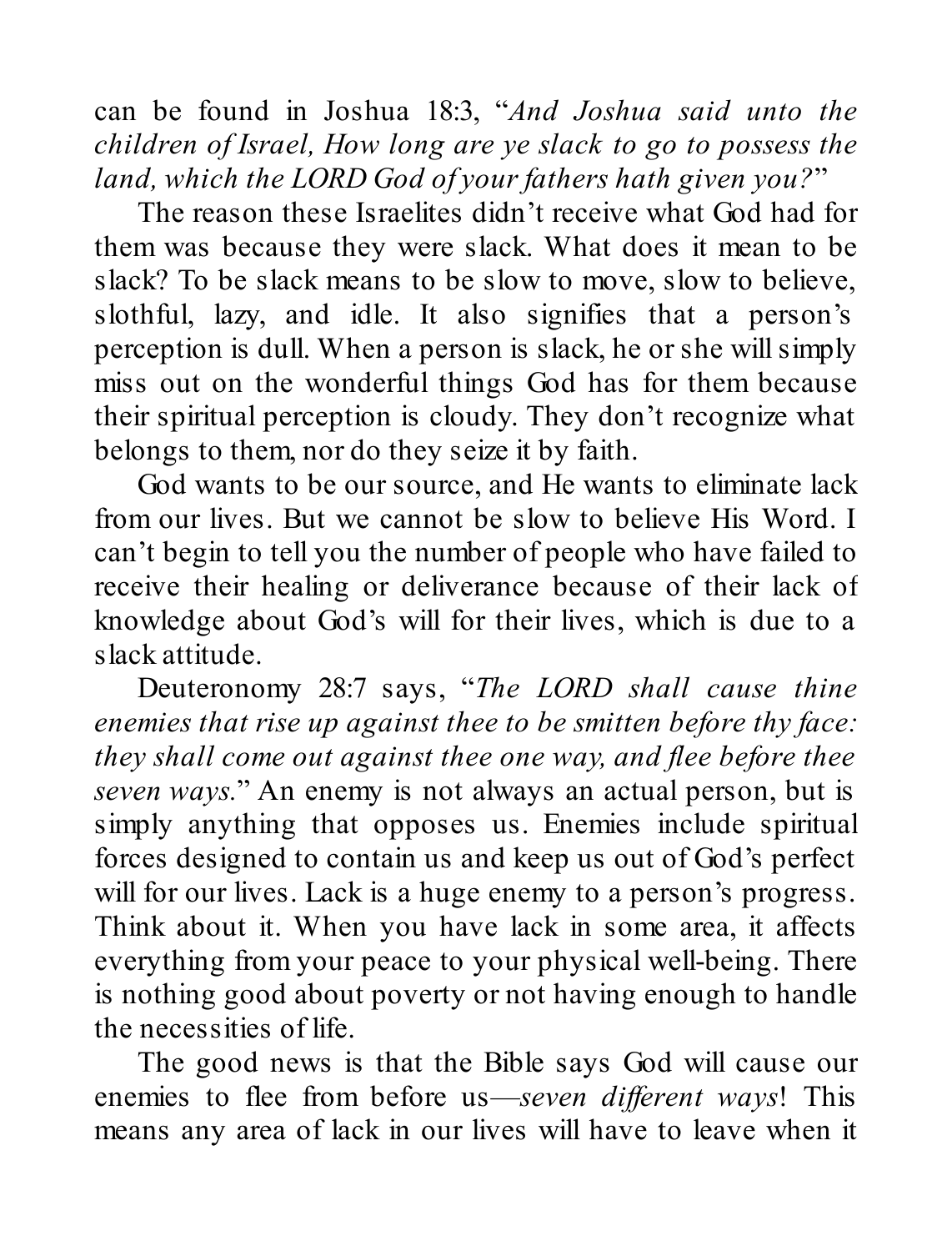comes in contact with the burden-removing, yoke-destroying power of God. All we have to do is believe and receive it.

I encourage you to take a sheet of paper and right down every area where lack is present. Put that piece of paper in your left hand and use it as a point of contact for your faith. Now, with all the strength you have, smite that piece of paper with your right hand. Declare that those areas are made whole in the name of Jesus! Smite the spirit of lack with your faith in God's Word, and watch things begin to turn around.

Now, what I just described is not some sort of magic trick, where you hit a piece of paper with the idea that something spooky just took place. Everything comes back to the Word of God and the time we spend in His presence, developing our confidence. We must load our hearts with faith-ammunition, and fire at the areas in which lack is present by speaking those mountain-moving scriptures consistently, every day. Our faith in God's love for us is what will make the difference.

In a world marked by anxiety and the fear of dwindling resources, we have to have complete assurance that God is well able to take care of us in any economic climate. If He didn't intend to provide for us, He would never have taken care of the children of Israel those 40 years in the desert wilderness. However, since He has already done so much for those who came before us, and because He is in covenant with us through our relationship with Jesus, He is obligated to meet our needs. God never changes; He is the same yesterday, today, and forevermore. If He did it once, He will do it again.

I don't know about you, but I believe the Word. I want you to stir your faith for the impossible to take place in your life. If you don't know you've already been delivered fromfear, you'll continue to operate in it. So keep the reality of God's love at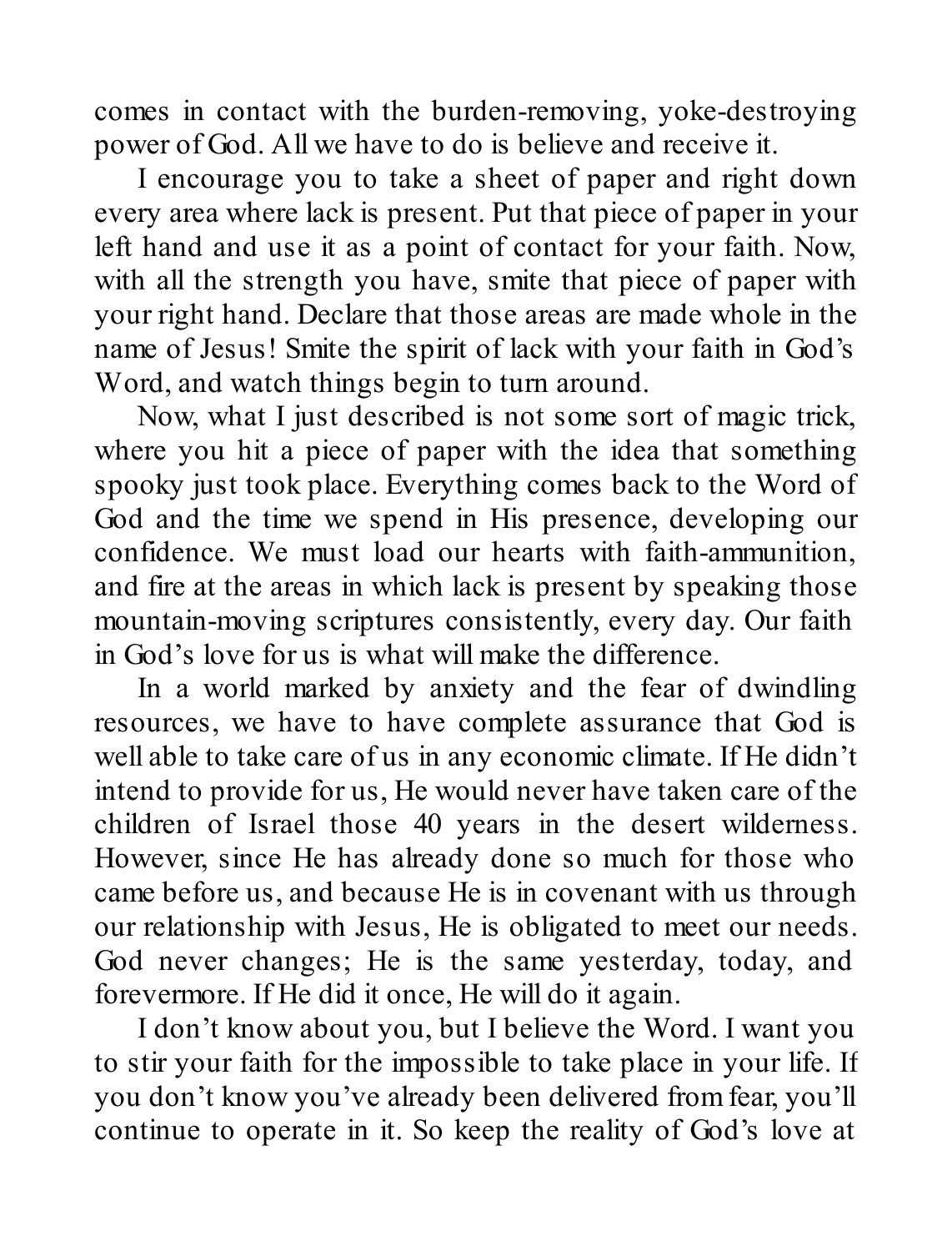the forefront of your thinking at all times. When we believe in and meditate on His unconditional love toward us, where our needs are concerned, we won't allow fear to overpower us.

Lack may be a reality in the world today, but for those who are on the Lord's side, we have absolutely nothing to worry about. Taking care of our needs is easy for God; all He needs is our faith. We have access to the unlimited, abundant resources of heaven. And when we allow the Word of God to become more real to us than our circumstances, when we seek God and create an outflow of finances by sowing seed into the Kingdom of God, we will find ourselves living in a constant flow of provision. Have no fear; God will provide!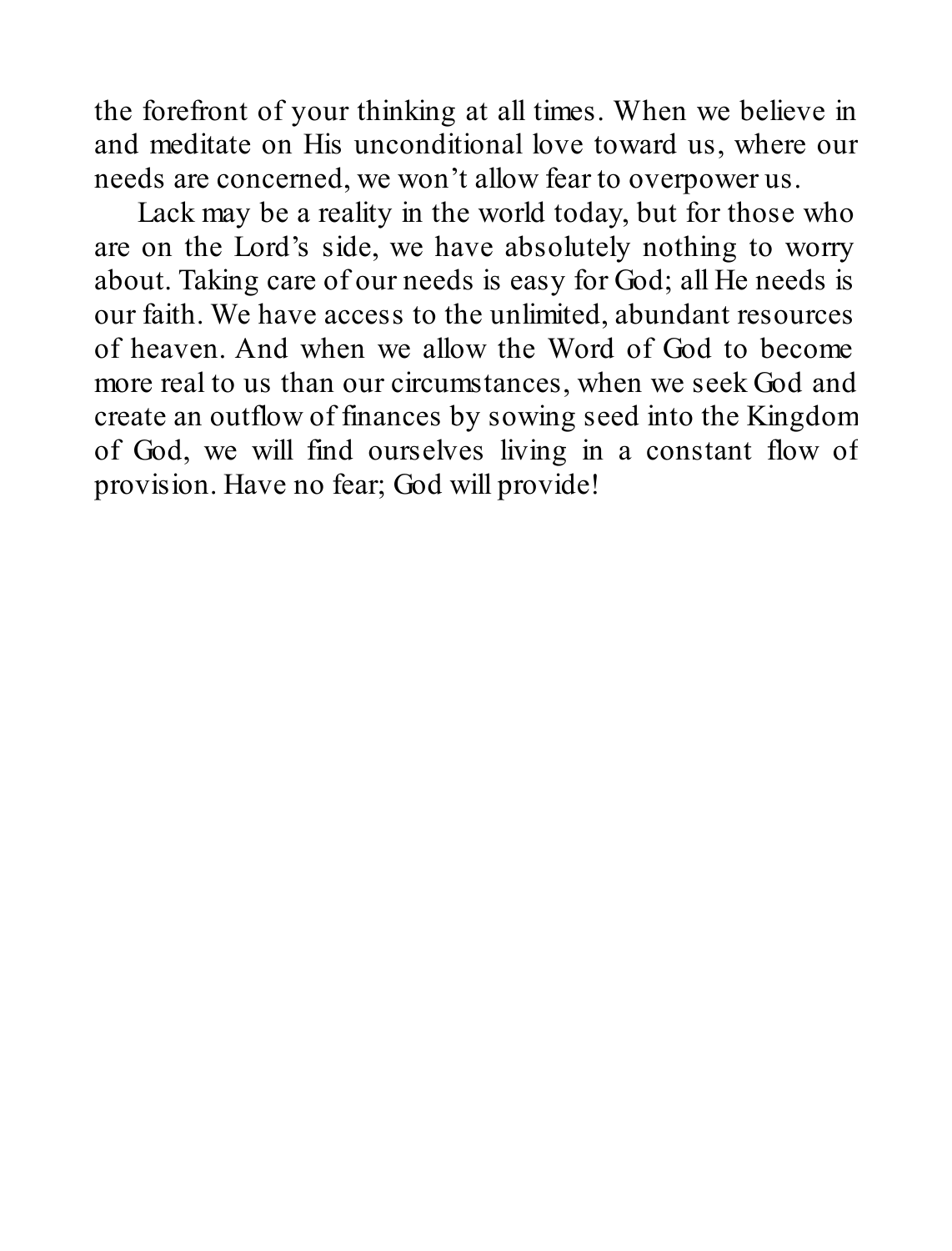## CHAPTER 9 **Fear: An Attack on Marriage**

"*Charity never faileth*"

(1 Corinthians 13:8).

There was a time when marriage was an institution that was honored and respected by society, families, and individuals in general. People stayed together until death, and sexual relationships outside of marriage were certainly not celebrated as normal or acceptable. However, times have changed. Gone are the days when abstinence until marriage is the norm. In fact, the trend today is for people to never marry at all, but instead, live together indefinitely. Clearly, the values of society have moved away from the standard of God's Word because selfishness has become the order of the day. Further, the enemy has unleashed an attack on marriage and relationships like never before. His objective is to inject fear into people's minds regarding marital relationships, the goal of which is to destroy the foundation of the family.

When fear is allowed to seep into our lives, it will begin to affect everything that concerns us, including our relationships. There is no such thing as having a little fear and it not eventually impact your entire life. I want to focus on marriage because it is under such attack right now. God created the institution of marriage to be the foundation of the family. His original intent was for parents to raise their children in the nurture and admonition of the Lord, so they could grow up and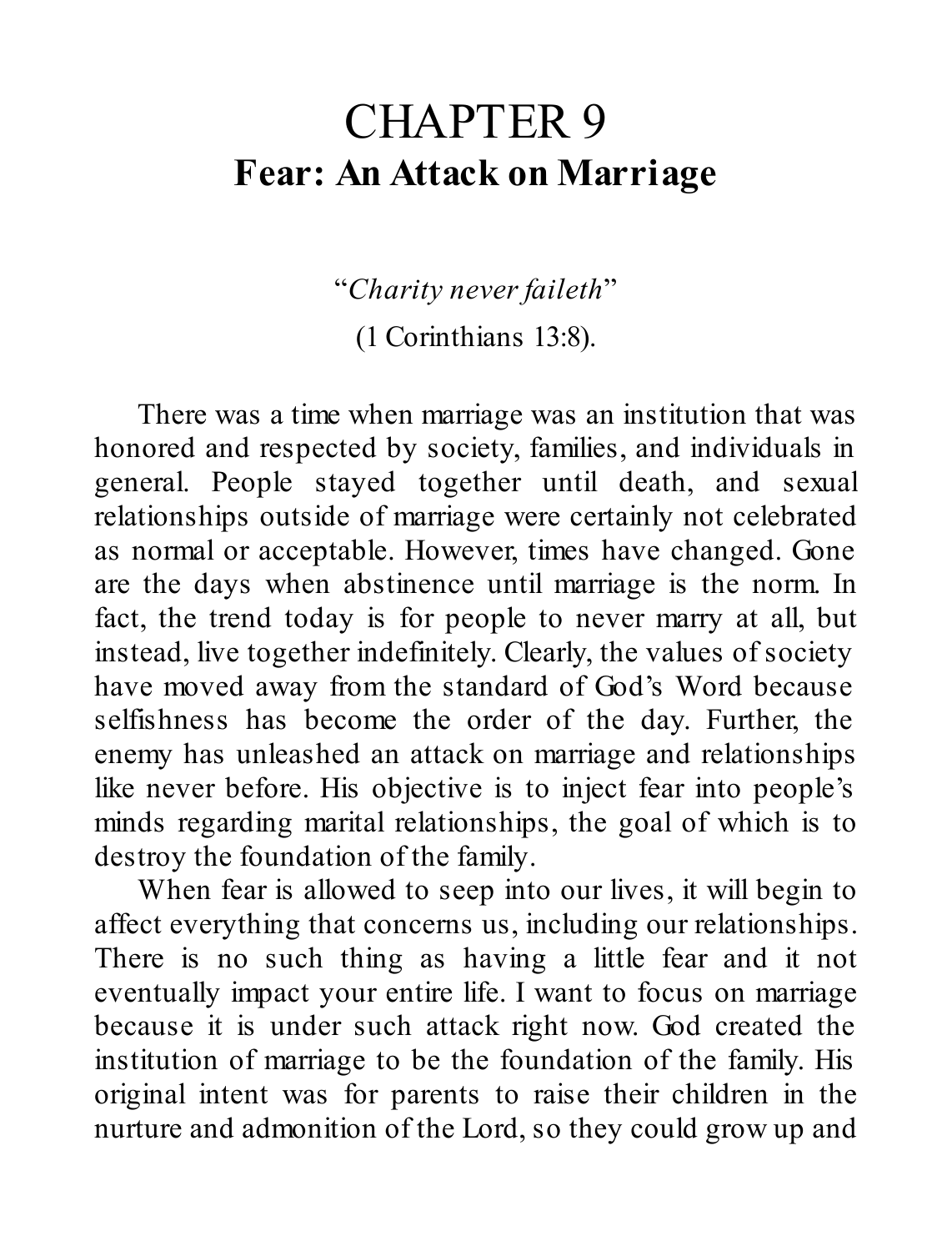reproduce that prototype. Ultimately, God gets the glory when Kingdomminded people dominate the earth.

However, when Adam and Eve sinned in the Garden of Eden by disobeying God's instructions to not eat from the tree of the knowledge of good and evil, a curse entered the earth, which was driven by fear and resulted in selfishness. Jesus came to redeem mankind back to the Father and restore the family to its God-appointed position of authority; however, Satan's attack on the family has increased. He has introduced alternative lifestyles and family units that aren't God's best. Now, I know there are circumstances that take place, which force people into situations they were not prepared for, but many people have bought into the deception and have deliberately turned away from God's wisdom and abandoned His standards on purpose.

It is so awesome to know that through Jesus Christ, we have the ability to conduct our relationships the way God originally intended—governed by love and faith. We don't have to give in to the same fears the world has about marriage. As long as the Word of God is our final authority, our families can reach untold levels of success and prosperity in every area. The key is getting back to the foundation of love.

# **THE ATTACK ON MARRIAGE**

There is no question we are living in the last days. We can be certain of this by simply looking at the Word of God and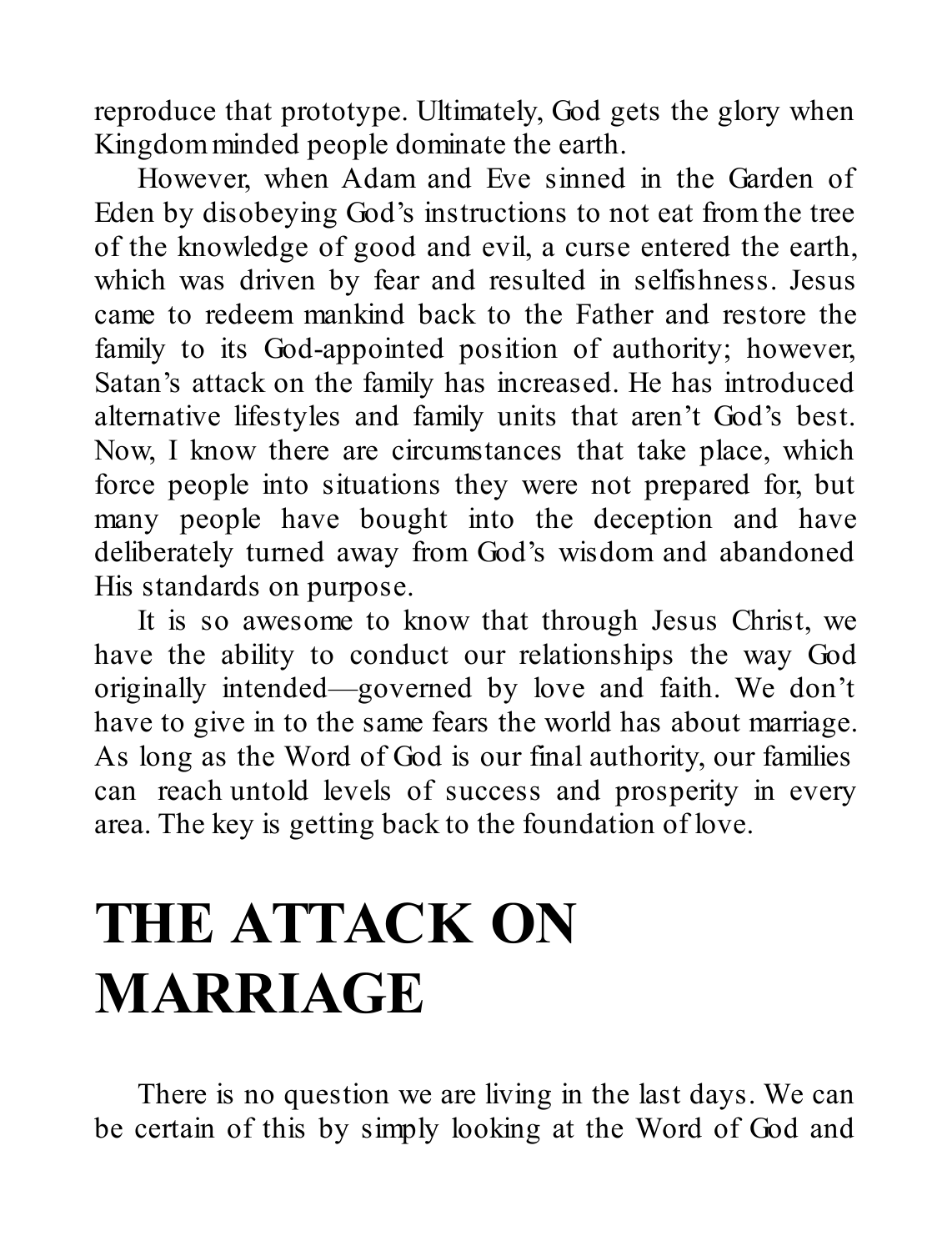paying attention to what is going on around us in society and in the world at large. Among those who don't know God, there typically is a blatant contempt for all things godly, including traditional values and morals concerning how relationships should be conducted, specifically marriage.

There are many scriptures in the Bible that tell us how to determine the signs of the times and one of them is 1 Timothy 4:1-3, which says, "*Now the Spirit speaketh expressly, that in the latter times some shall depart from the faith, giving heed to seducing spirits, and doctrines of devils; speaking lies in hypocrisy; having their conscience seared with a hot iron; forbidding to marry…*" Even more telling is 2 Timothy 3:1-4:

*This know also, that in the last days perilous times shall come. For men shall be lovers of their own selves, covetous, boasters, proud, blasphemers, disobedient to parents, unthankful, unholy, without natural af ection, trucebreakers, false accusers, incontinent, fierce, despisers of those that are good, traitors, heady, highminded, lovers of pleasures more than lovers of God…*

Notice the first characteristic the Apostle Paul says will describe the attitudes of people in the last days—that they would be *lovers of their own selves.* It also says that they would be lovers of pleasures more than lovers of God. Selfishness, which is fear based, is the primary theme in the world system. It has become the norm in people's lives and is evident in the way people approach marriage, from the sanctioning of homosexual marriages to "shacking up." Fear breeds selfishness, which *always* causes us to turn our backs on God's Word.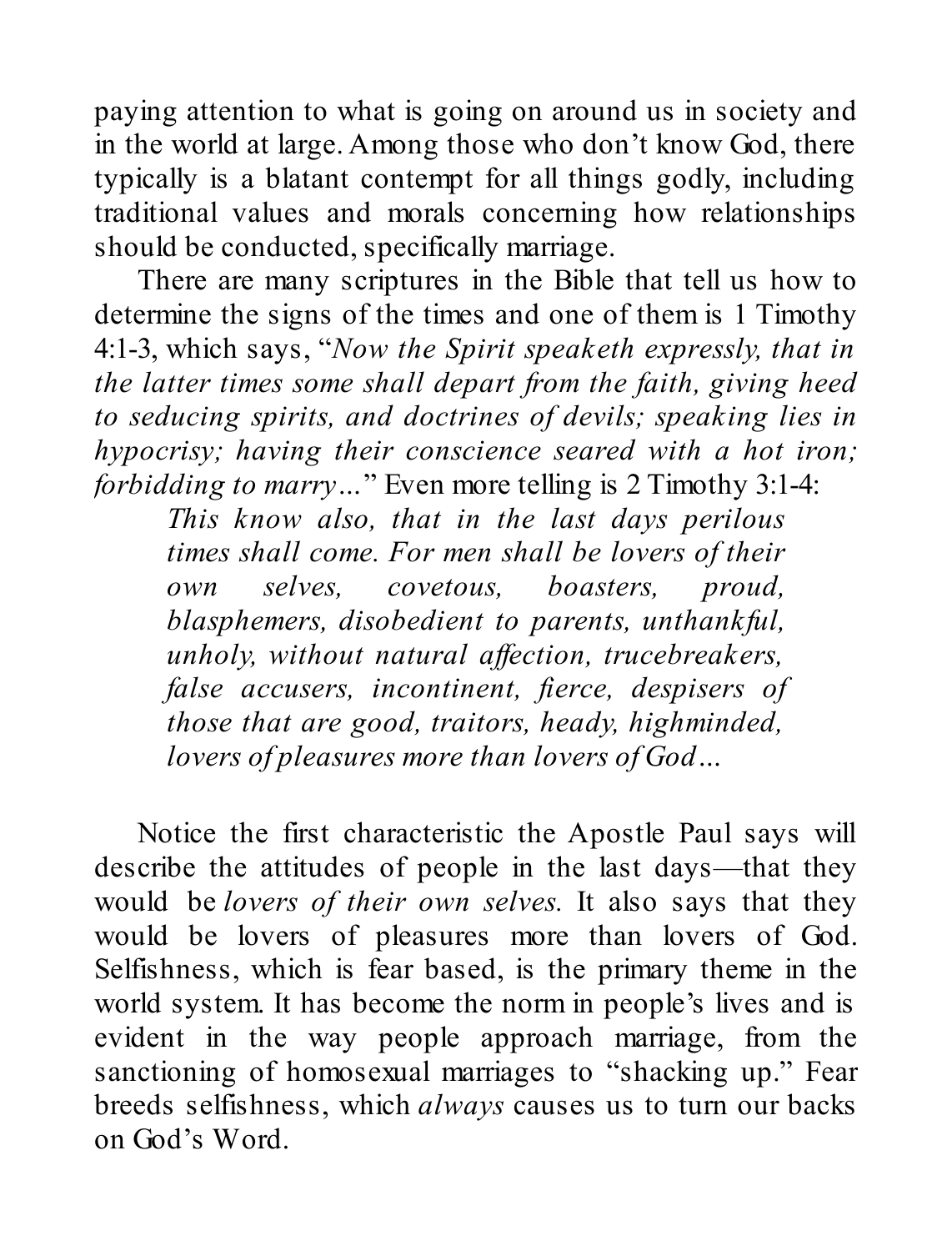### **COHABITATION: A FEAR-BASED ALTERNATIVE TO THE REAL THING**

Did you know the number of never-married men and women rose from 21 million in 1970 to 52 million by 2005? The reason has a lot to do with a rising trend among dating and engaged couples called cohabitation. Every year, millions of men and women choose to move in together as an alternative to fully committing to the marriage covenant. There are all kinds of reasons people use to justify why living together before marriage is the way to go. Some argue that it is the best way to "test the relationship" or see if they are "compatible" with a potential mate, and some say it is for financial reasons. Others come from broken homes themselves and are afraid of divorce, so they convince themselves that living together will somehow equip them with the knowledge they need to be successful in a marriage with their significant other.

What these men and women fail to realize is that living together is a counterfeit of marriage. It dishonors God and the individuals' relationship with each other. It is based in selfishness and fear, not real love. In addition, it actually sabotages any real chance at having a healthy marriage. Statistics reveal that cohabiting couples who eventually tie the knot have a much higher rate of divorce. However, the majority of these couples never get married.

Cohabitation is the key reason why the number of people getting married is steadily declining, and it is also a reason why many marriages are *failing.* It is a direct attack on the institution of marriage. Studies show that half of cohabiting relationships end within fifteen months—without a wedding. When we enter into a relationship with self-preservation on our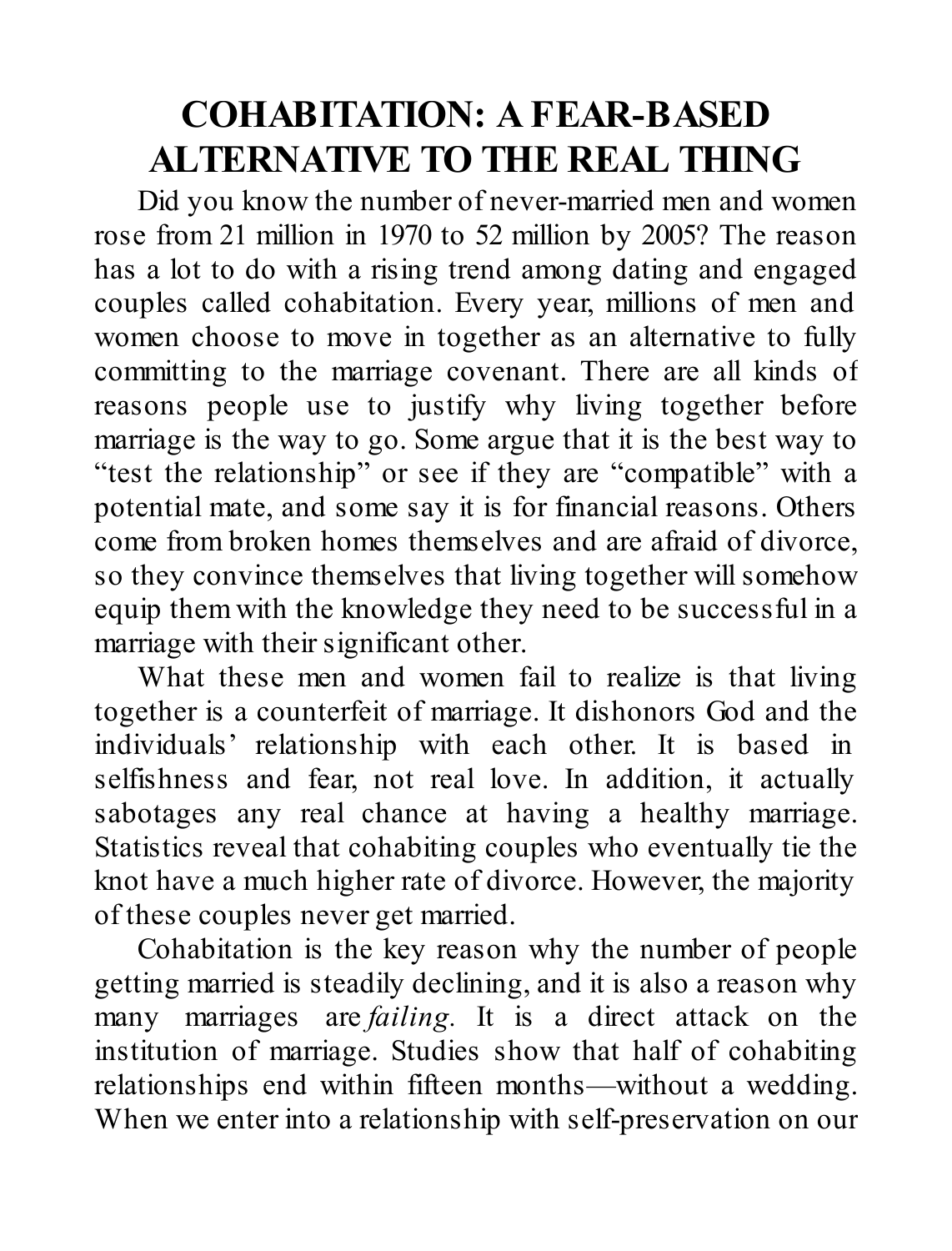minds, there is no way we can truly have a healthy relationship. Real, authentic love doesn't take advantage of others; it gives the advantage. When a man and woman choose to "try each other out" they actually initiate a performance-based relationship that is full of conditions and fear. "If you do this for me, the way I like, I might do this for you." Living together is really based in a fear of commitment and a fear of divorce, and we know that when fear is present, it will connect us to the things we are afraid of.

#### "GOD INTENDED FOR US TO STAY MARRIED FOREVER."

The enemy hates marriage because it was designed to be the platform from which godly children would be produced. The last thing Satan wants is more god-fearing people to dominate the earth. So he uses the fear and hurt people have in their lives to convince them of an alternative way of relating to one another. He wants to get people so far off track from God's way of doing things that they never reach or experience the good life the Father originally intended. When we give in to our fears and choose to follow our own plans rather than God's plan, we set ourselves up for failure.

Contrary to the picture the world paints of marriage being a ball and chain, or some sort of miserable shackle, it is actually a wonderful thing! However, it requires a full commitment going in. Love is more than a feeling; it is a decision to love another person through the best and worst of times, unconditionally. With the right person, done the right way, it can be like heaven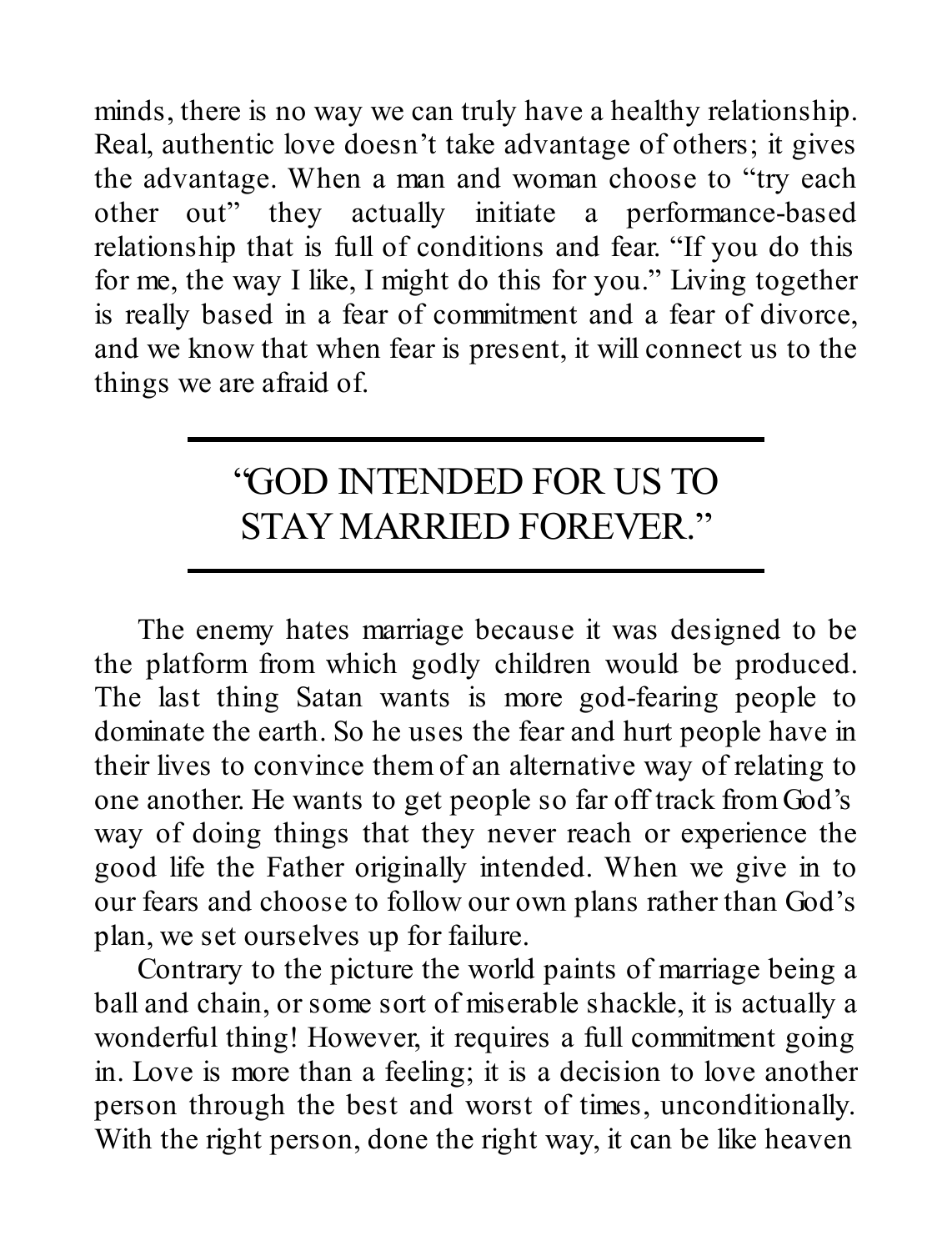on earth! The key is to allow the God-kind of love, not fearbased selfishness, to be the foundation of our relationships with one another. When we trust God and operate our relationships according to His Word, divorce will never be a consideration, and our marriages willsucceed.

#### **DIVORCE: WHEN SELFISHNESS GAINS THE UPPER HAND**

It seems divorces are on the rise now more than ever before, and sadly, Christian couples are leading the way. As a pastor, I cannot tell you the number of ministers and preachers I have counseled or spoken to regarding their decision to divorce their mates. As members of the body of Christ, this should not be. God intended for us to stay married forever.

The issue of divorce in the Church is a touchy one because people have heard so many different things about what is and is not sanctioned by the Word of God. The Bible does give a specific condition under which divorce is an option—sexual sin outside the marriage. Matthew 5:32 says that fornication is a viable reason for divorce. This is because when adultery enters the picture, the marriage covenant is severed. This means that both spouses are in the same position they were before they were married, in that they are now single from a spiritual perspective. The spouse who was cheated on now has the choice of whether he or she wants to start all over.

While there are many couples who do choose to stay together and work out their marriages despite an adulterous affair, it is not required by the Word in this situation. In a fornication scenario, the couple is free to divorce and should not feel guilty or condemned about that decision. I also believe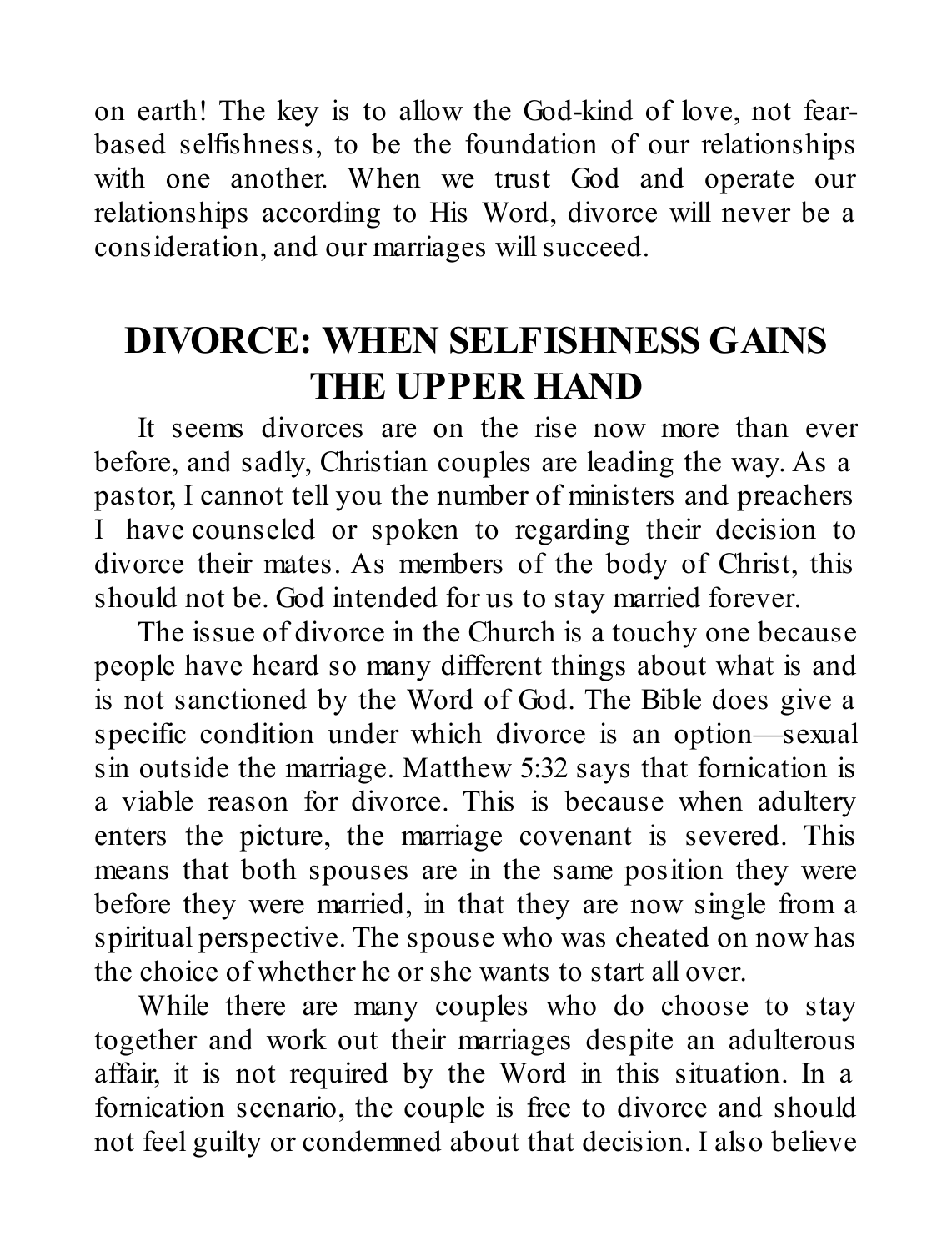that if a spouse is in a physically abusive situation where his or her life is in danger, it is in his or her best interest to get out of the relationship.

Unfortunately, too many people are divorcing for reasons that really can and should be worked out according to the Word. Things like, "I'm not happy anymore" and "I'm no longer in love with my spouse" are not reasons to end a marriage. These types of issues boil down to one thing selfishness.

Every married person has gone through challenges, difficult moments, and times when he or she did not *feel* like they were in love. However, the love that holds a marriage together is not based on feelings; it is based on commitment. We must make the decision ahead of time to remain faithful to our covenant, no matter how we feel.

So where does fear come in? Fear is the foundation for selfishness, which is what drives most people to leave their marriages. When we are in fear, we will try to preserve the part of ourselves we really need to change.

For example, I don't particularly care for going to shopping malls. Taffi, on the other hand, could do it all day! There was a time when she would ask me to go with her, and I would be in a miserable mood through the whole experience. I may have had a fear that this would become a regular thing, or that I was somehow going to be pressured into doing something I really didn't like doing, so I maintained a negative attitude about it to protect my stance. One day I realized I needed to make an adjustment in the way I was looking at things. Instead of only considering *my* feelings about shopping, I made a conscious effort to consider Taffi. This is what unconditional love is all about—putting someone else's needs and desires above your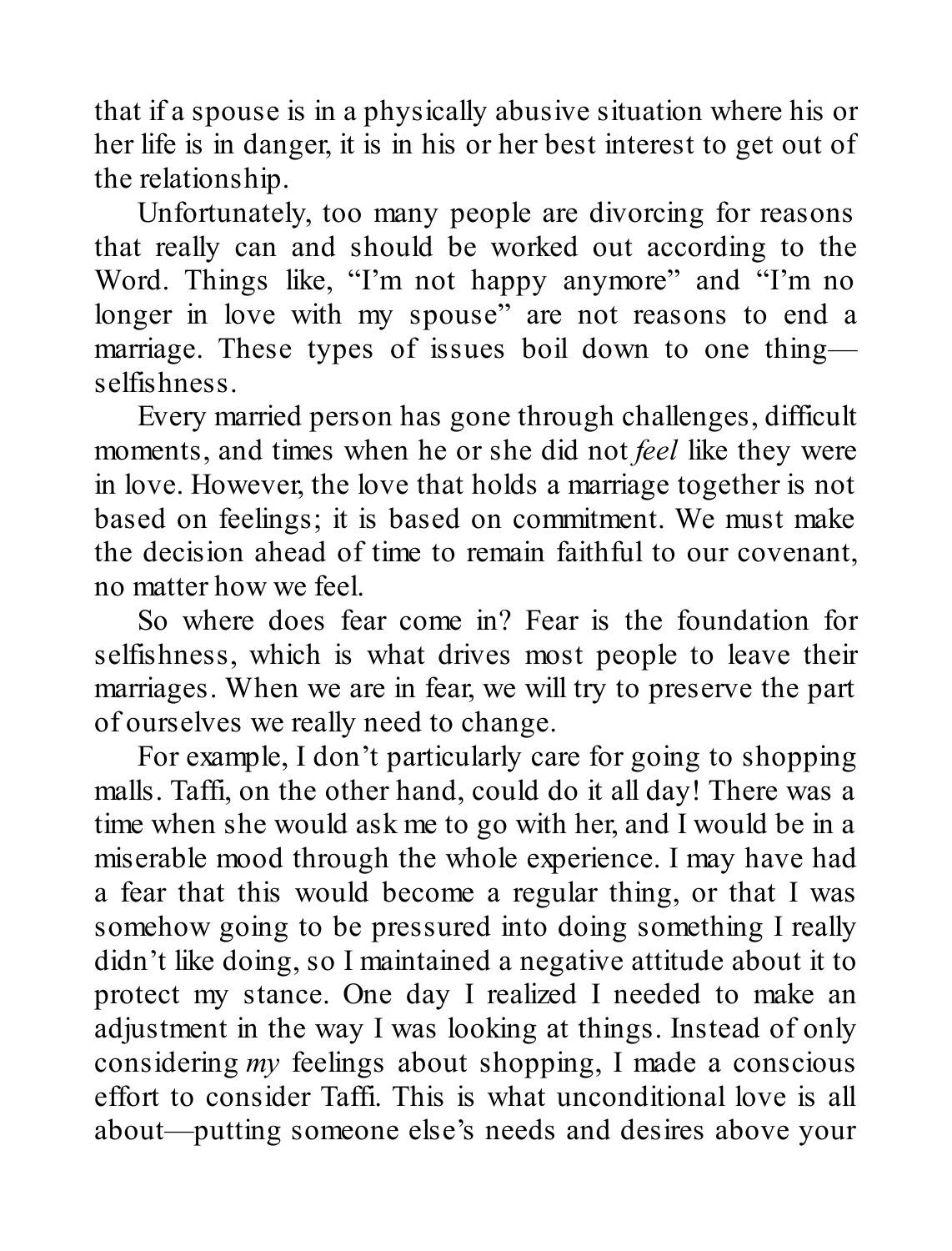own. When I changed my attitude, the shopping outings ceased to be burdensome. I learned how to enjoy hanging out with my wife while doing something she loved.

I know this was a simple example, but the foundational principle is what we need to be focusing on. If marriages are going to work, both people must choose the love route. I have heard husbands say they just don't feel like they are in love with they're wives anymore, and I can only respond by saying, it's not about how you feel. Marriages go through seasons, and some seasons may not feel like the honeymoon phase. However, it is during those times that we must do loving things on purpose, and look for ways to move beyond our own selfish feelings. If we start to bless our spouses, as an act of our will, by faith, it won't be long before our feelings will line up. The Holy Spirit can rekindle the marital flame if we will yield to Him and give Himthe opportunity to so do.

Divorce is not the answer to temporary feelings of discontentment. Every argument and issue that comes up in a marriage forces us to choose one of two things—love or selfishness. We must always ask ourselves if our choices and responses are coming from a place of unconditional love or self-preservation. Our responsibility as Believers is to choose love every time. If we do, we are guaranteed to make the right decision.

#### **DON'T RUN FROM YOUR DEVELOPMENT**

Marriage is the ultimate journey toward spiritual and character development, which is why we cannot run away from it when things get uncomfortable. All the tests and trials we experience in our relationships with our spouses are designed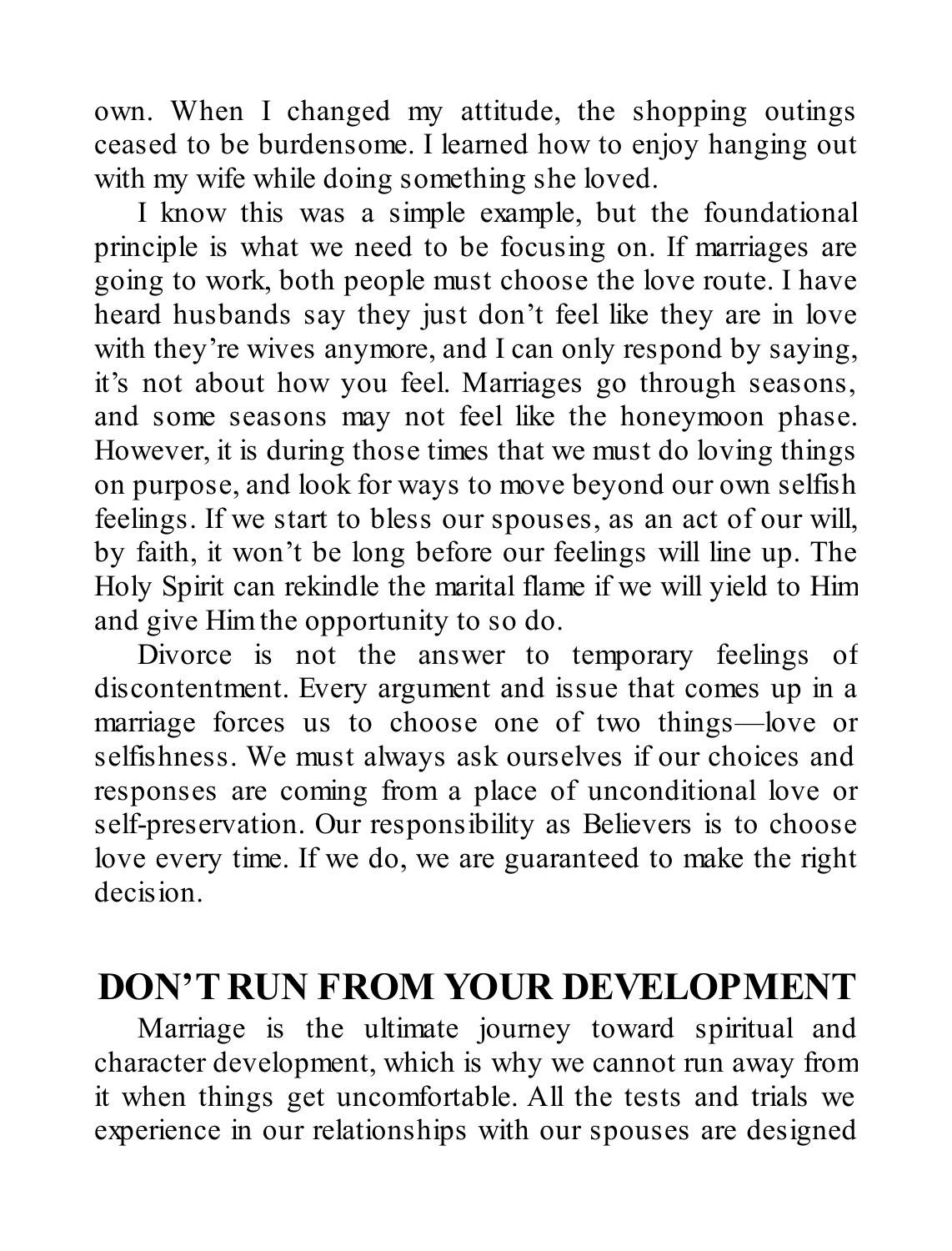to make us better and stronger. How can we ever mature in the love of God if we turn our backs on the process?

You may be wondering how to develop in the love of God from a practical standpoint. Well, my answer isn't "deep" or overly spiritual. It all boils down to a decision. In our interactions with our spouses, every day, we must determine whether we will choose to speak and act out of a place of love or selfishness. In a marriage relationship, we will have plenty of opportunities to do this.

For example, a husband may feel as if his wife isn't meeting one of his core needs for respect, or a wife may feel her need for affection isn't being met. These are common issues in marriages. Many times, husbands and wives do not know or understand exactly what the other's core needs are as a man or woman and the result is a lot of frustration. On top of that, miscommunication can make the situation worse.

In a situation like this, both people must be willing to choose the love route in how they deal with the other person. Often, the problem comes in when neither person wants to adjust his or her behavior because of selfishness. However, this is still not a reason to abandon the marriage. Spouses want to point the finger at each other instead of accepting their roles in the problem; it always takes two to tango. The key is to understand that even if the other person does not immediately change, the commitment to walk in love must remain the same. This means that even if a man goes to his wife and says, "Honey, I don't feel respected by you because of A, B, C, and D, let's discuss how to change this," his decision to walk in love toward her cannot be determined by whether she responds positively to his request. The same is true for the wife who has an issue with her husband. Unconditional love is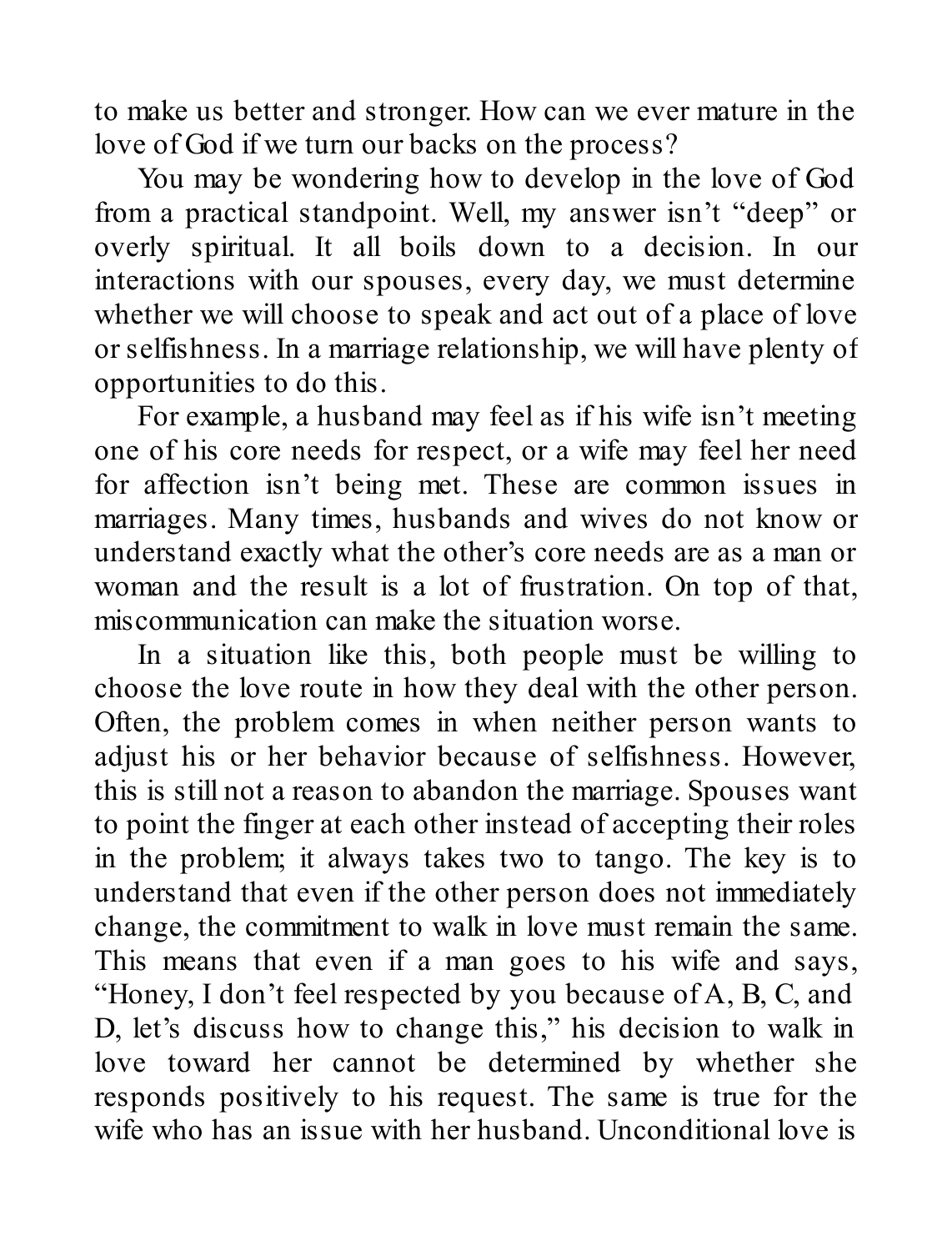just that—unconditional.

First Corinthians 13:8 says that love *never* fails. That means that we can never apply love to any situation and not ultimately see change take place in that circumstance. Too many people run out on their marriages before allowing the restorative, healing process of love to run its course. If they will only stay where they were, they will see transformation take place in their lives as well as in the lives of their spouses. The love of God is the gateway to His power, and that power will never stop working once it is in operation.

It is usually our fears and insecurities that keep us from completely submitting to the love of God. We become afraid that if we walk in love, we will be taken advantage of by the other person. Many women fear submitting to their husbands because they think it means giving up their freedom, or that it will give their husbands license to be controlling. Husbands fear completely walking in love toward their wives for some of the same reasons. As you can see, fear has the potential to absolutely destroy any relationship. We don't want our egos to be bruised, so we hide behind our fear instead of allowing ourselves to be vulnerable. But when we make love our lifestyle, it eradicates fear and guarantees a favorable outcome.

I know of wives who had difficult husbands, and through their choice to walk in love toward them, those men changed for the better. The same thing can happen with a man whose wife has issues as well; it makes no difference. When love is applied, it will never fail, ever. The choice is yours.

Marriage statistics don't have to paint a negative picture when we allow love, and not selfishness, to be the predominant force in our lives. I look forward to the day when the statistics of Christians staying together overshadow the ones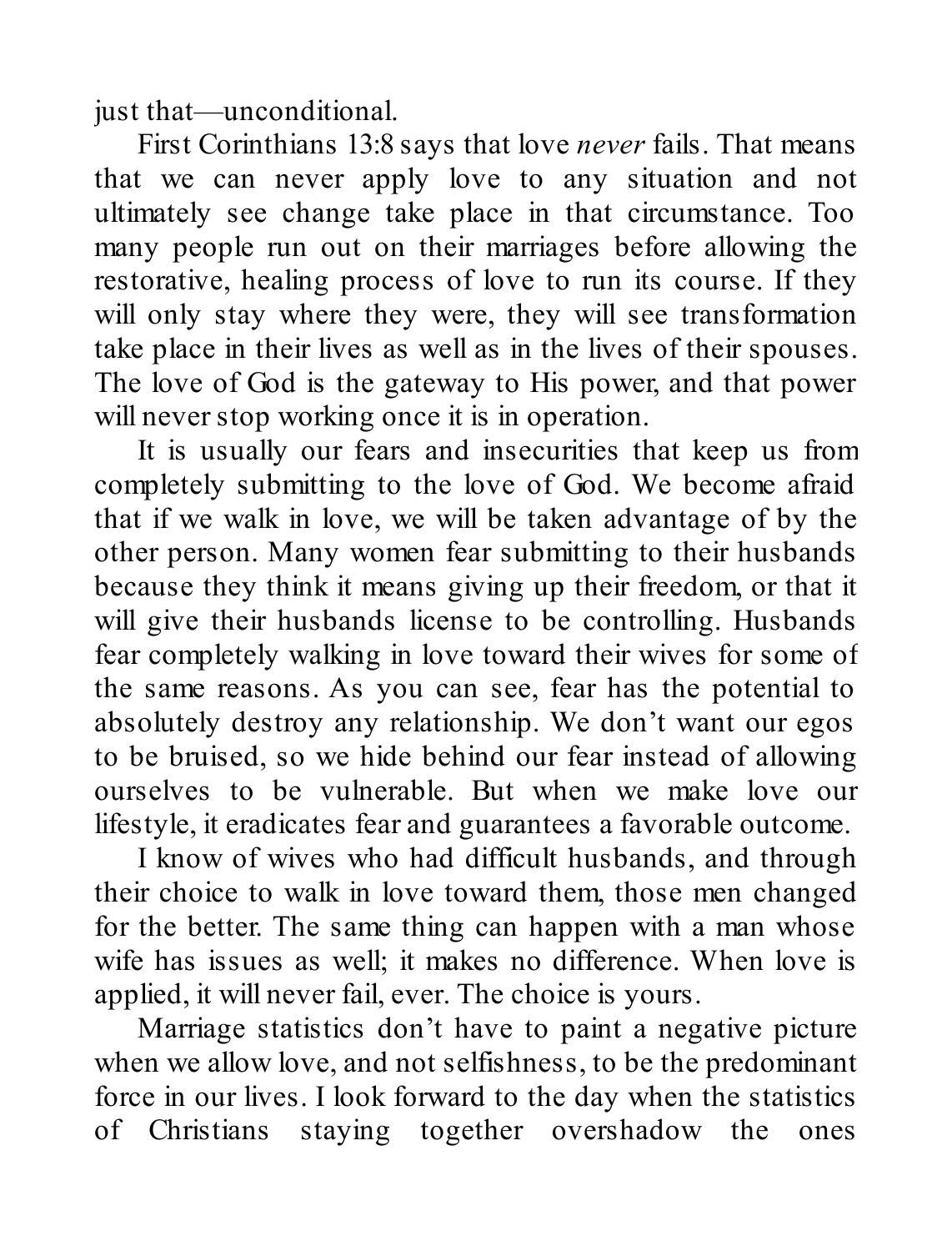highlighting the divorce rates! If you are single, there is no need to stress out about getting married or try to rush the process; God wants you to enjoy your season of being single and the development you experience during that time is invaluable. However, marriage is nothing to run from either. Don't be afraid of it.

The world would like to portray the institution of marriage in a negative light, even convincing people that they shouldn't bother with it at all, but these ideas are fear-based and selfish. God doesn't want us to be alone because He wants us to develop in love. Being in a committed relationship with a lifelong partner provides the perfect opportunity for this type of growth. Don't allow fear to cause you to throw the towel in on something God intended to be a blessing to you. Embrace the standard of God's Word as your final authority rather than the world's way, and begin to experience new levels of success in your relationships, fromstart to finish.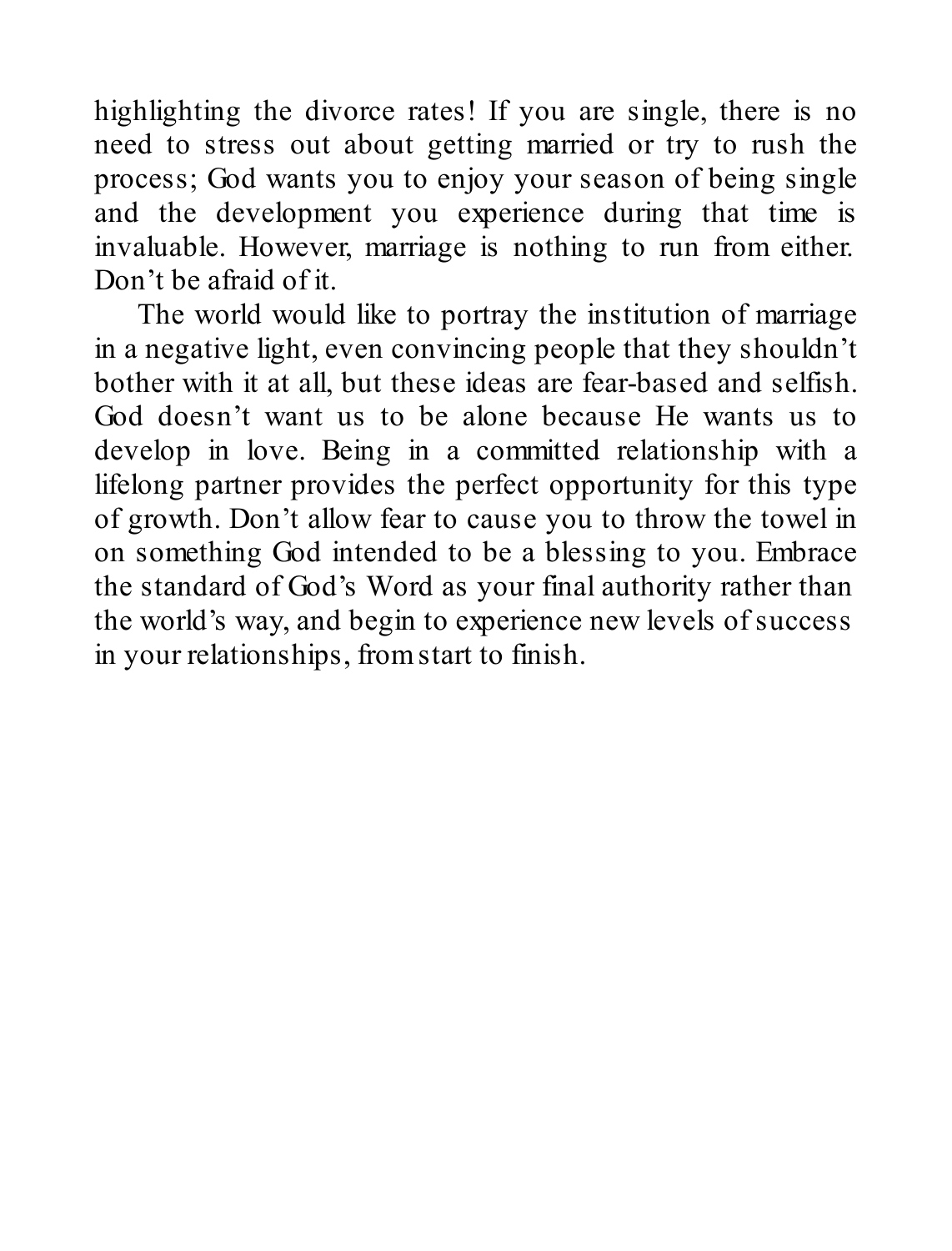### CHAPTER 10 **Is Lust Fear-Based?**

"*But the fruit of the Spirit is love, joy, peace, longsuf ering, gentleness, goodness, faith, meekness, temperance: against such there is no law. And they that are Christ's have crucified the flesh with the af ections and lusts*"

(Galatians 5:19-21).

One of the objectives of this book is to expose the many faces of fear and provide answers to eliminating this destructive force altogether. There are so many roads that fear can lead us down, and many times we don't realize that most of the negative behavior people engage in is really fear-based. If we can get to the root of the issue, and eliminate the source, we take a major step in living free from the bondage that is tied to it. It may be surprising, but lust is fear-driven and fear-based. It is one of those areas that keep people trapped in destructive habits and addictions for a very long time. The basic anatomy of lust is a seed that is introduced to the mind and allowed to grow. When lust is in operation, you can be certain that fear is present.

At the root of every work of the flesh listed in Galatians 5:19-21 is fear, which is supported by selfishness. This passage of scripture describes what the works of the flesh are: "*Now the works of the flesh are manifest, which are these; adultery, fornication, uncleanness, lasciviousness, idolatry, witchcraft, hatred, variance, emulations, wrath, strife, seditions, heresies,*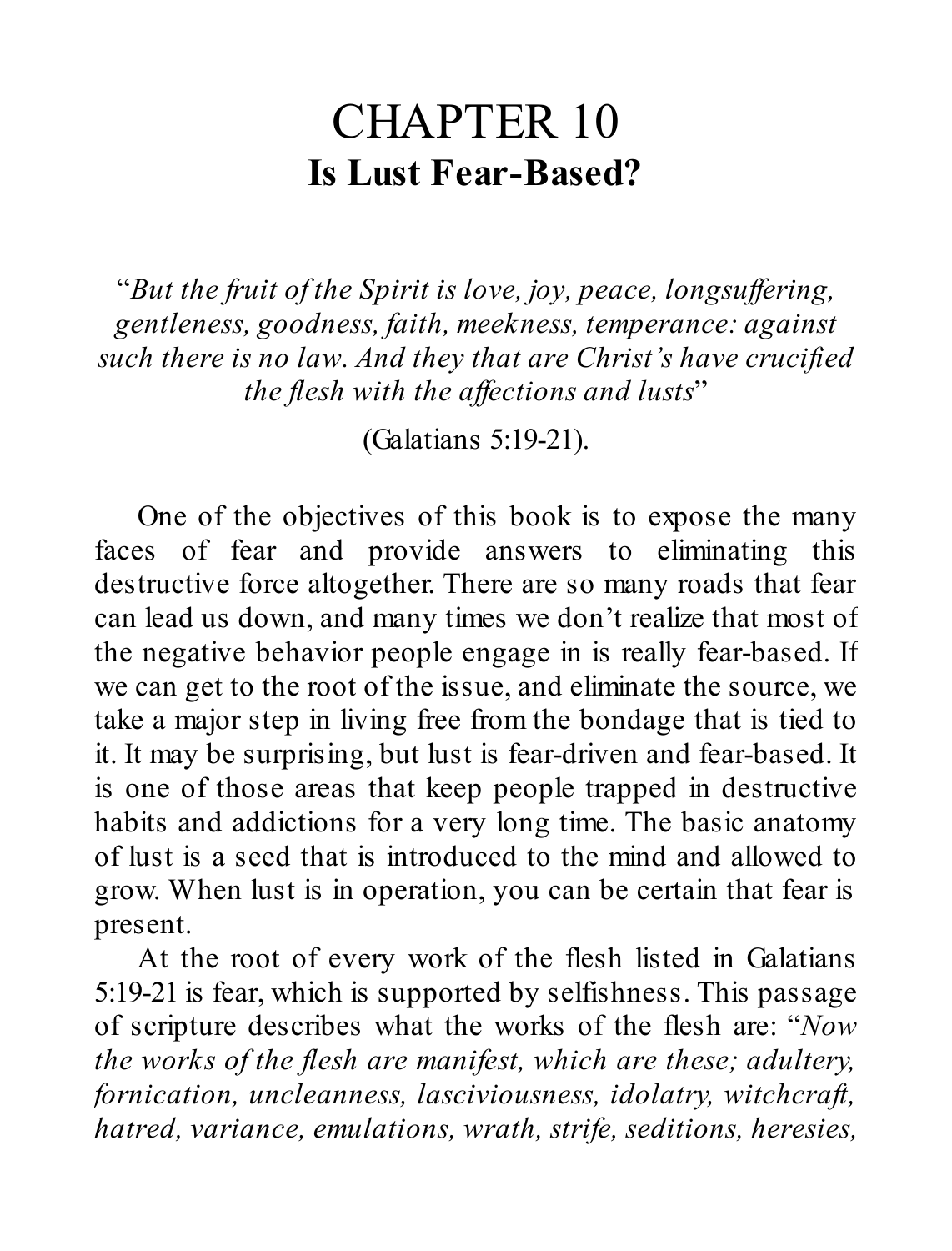*envyings, murders, drunkenness, revellings, and such like…*" I specifically want to focus on lust because lust is at the root of many of the works of the flesh, and it is something so many people struggle with on a daily basis.

Lust, which is an intense appetite for something, is an ignition switch that turns on so many destructive things. We commonly think of lust in terms of sexualsin, which is accurate, but it can also apply to anything we begin to desire with intensity, to the point where it drives us to act out in ways that go against God's Word. Lust can be present in the area of eating, which leads to gluttony, and it can even cause people to become so hungry for power that they will do anything for a position of influence. When lust completely takes over a person's life, he or she enters into *lasciviousness*, which means having no restraint.

Perhaps you are wondering where fear comes into play in all of this. Actually, the fear the enemy uses to entice people to lust is the fear that they will miss out on something by not going after what their flesh wants. To begin to get an understanding, let's take a look at lust and how it works in a person's mind and heart.

James 1:14 says, "*But every man is tempted, when he is drawn away of his own lust, and enticed.*" The first thing we see in this scripture is that temptation is able to draw away the person who already has lust in his or her heart. Everyone will be tempted, but everyone will *not* be "drawn away." The determining factor lies in what is already present in our hearts.

So we now see that lust is something that resides in the heart, or the spirit of a man. And it gets there through the three gates—the eyes (what we look at), the ears (what we listen to), and the mouth (what we talk about). What we look at, listen to,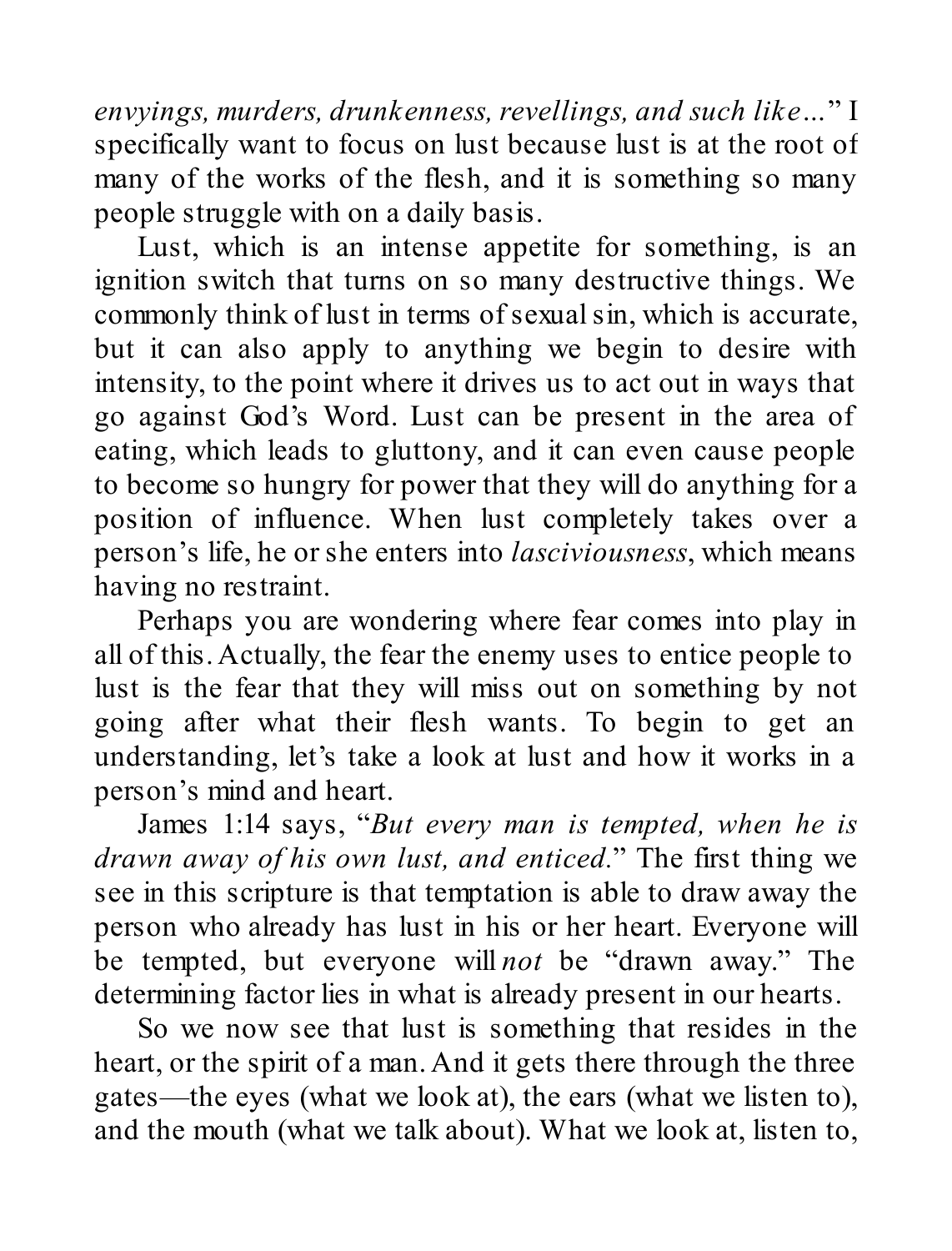and talk about in abundance will eventually overwhelm and overtake our lives. If we meditate on images, words, and ideas that go against God's Word and feed our carnal appetites, the enemy will have no problem drawing us away with a particular temptation. When we lust for something, we essentially allow ourselves to be distracted by that desire. It begins with a thought and progresses to a mindset and ultimately takes action. When a particular lust is turned on in a person's life, the enemy uses fear to keep it going.

For example, in the area of sexual lust, say a man is in line at the grocery store, and he notices an attractive woman in front of him who is very visually appealing. The enemy will naturally inject a thought in his mind, telling him to take a second and third look at the woman. If the man follows through on that suggestion and doesn't choose to look away as an act of his will, an image of that particular woman will be implanted in his mind, and he will begin to desire her in an inappropriate way. If this man doesn't have any knowledge of how to cast down thoughts, the lustful seed that was planted in his mind will begin to grow, and it won't be long before he will begin seeking out ways to fulfill that desire, whether physically or visually.

Once that lustful cycle has been activated, Satan will use fear to keep it going. That feeling of potentially missing out on the next thrill or encounter will be in operation again, and will convince the person that he or she *must* ride the desire out into actual manifestation. There is the sense that if they don't act on what they are feeling, they won't make it. Clearly, fear is the driving factor behind lustful behavior.

Did you know there are men whose goal in life is to sleep with as many women as possible? They can't even see an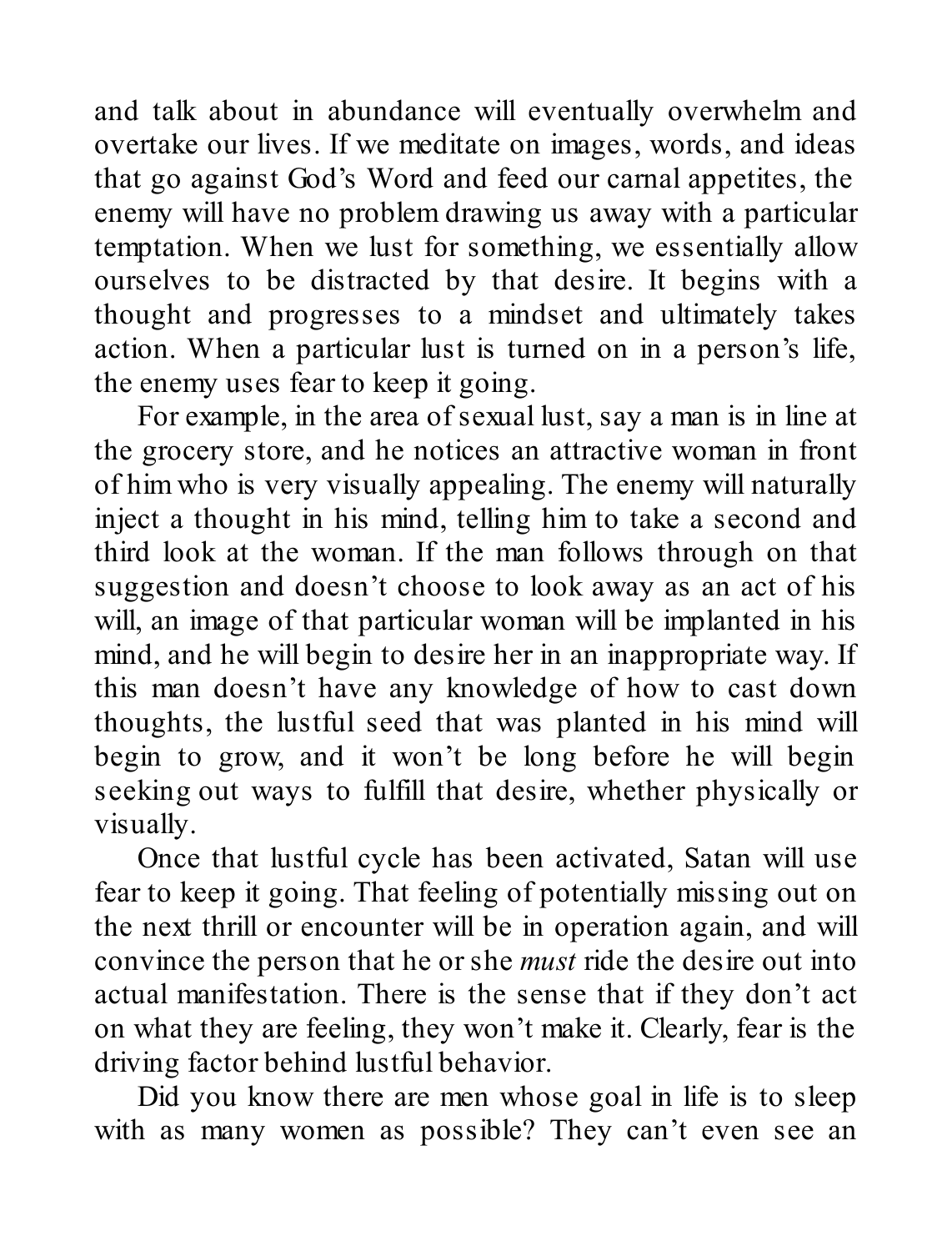attractive woman without lusting after her and pursuing the fulfillment of their selfish desires. The thought process is, *If I don't pursue her, she may get away.* There is the constant fear of missing out on an experience that the enemy convinces them is a necessity at the moment. Unfortunately, the attempt to fulfill lust only results in disappointment and disillusionment because it can never be satisfied. Every encounter ends up leaving a person wanting more but never fulfilled. Even worse is being trapped in a cycle of lustful behavior without the ability to find the brakes.

Another area where lust enters and fear drives the behavior is food. On a more intense level, lustful appetites for food can lead to things like morbid obesity and other serious health problems. People who eat beyond their bodies' natural capacities are usually trying to fill some sort of void, and food becomes a source of comfort to them. Some even fear losing weight because they identify the weight with the security they feel the extra pounds provide.

On a smaller scale, I think all of us have encountered moments of lust where our eating habits are concerned. Think about how many times we have eaten more than we should have at an event, or overindulged in our favorite treat. We may have loaded our plates up or "overdosed" on a particular dessert only to find ourselves feeling sick afterwards! I can definitely relate to this because I had a problem with lasciviousness when it came to apple pies, which happen to be my favorite dessert. There was a time in my life when I would eat an entire pie in one sitting, and it wasn't because I was hungry. I would eat until I felt the sugar in my system, and it was affecting my health. I had a lust for apple pie!

This may sound humorous, but in those moments, if we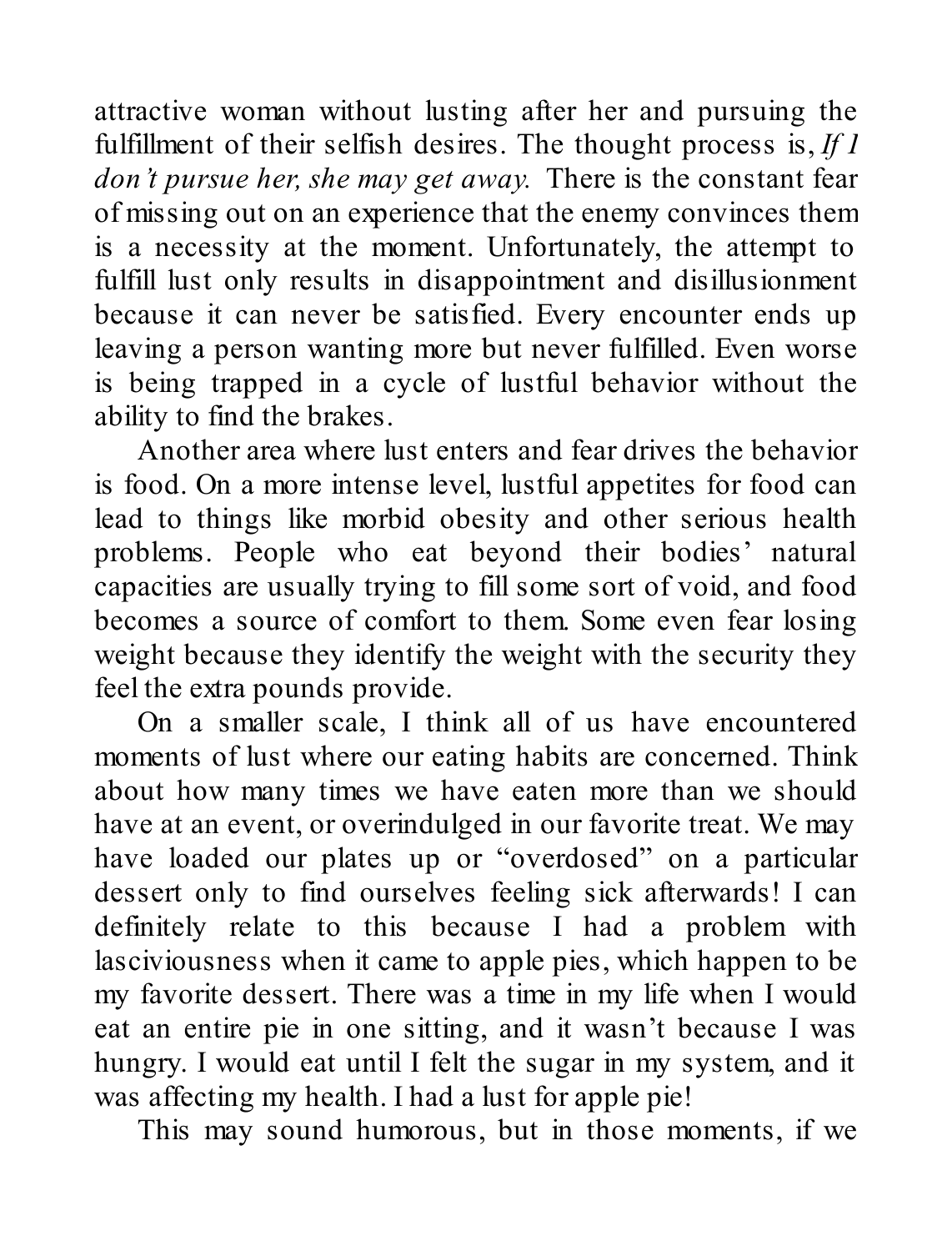really think about it, there is a fear there that we might not get a chance to eat this particular meal or food again, or that someone else might take the last of whatever it is we want at the moment. The behavior is completely fear-based! It isn't about the natural desire for food in those moments; it's about getting all we can before there is none left for us. The fear of running out is at the root of the behavior.

Lust is futile because it can never be satisfied. Many people have allowed their minds to become blinded by the enemy's deception where their desires are concerned, and they are trapped in their behavior. A life that is governed by lust is an empty one. The fear of missing out will actually rob us of the great things God has designed for our lives; things He wants to give us through His Word and by doing things His way. The enemy tries to convince us that by fulfilling our selfish desires, they will be quenched. He tells us that we will still be in control of the situation; however, our carnal desires will continue to trouble us until we submit them to God's Word. The fear that drives the behavior is only fed by acting out on the lust; it doesn't go away. Until the fear is dealt with, the lust will always be present.

# **GOD HAS A BETTER WAY**

One of the things that make lust such a driving force is the sense of urgency that accompanies it. It is the feeling of having to immediately gratify ourselves. The fulfillment that lust seeks to obtain is really a counterfeit for what God wants to do in our lives. He has a better way of reaching the goal of being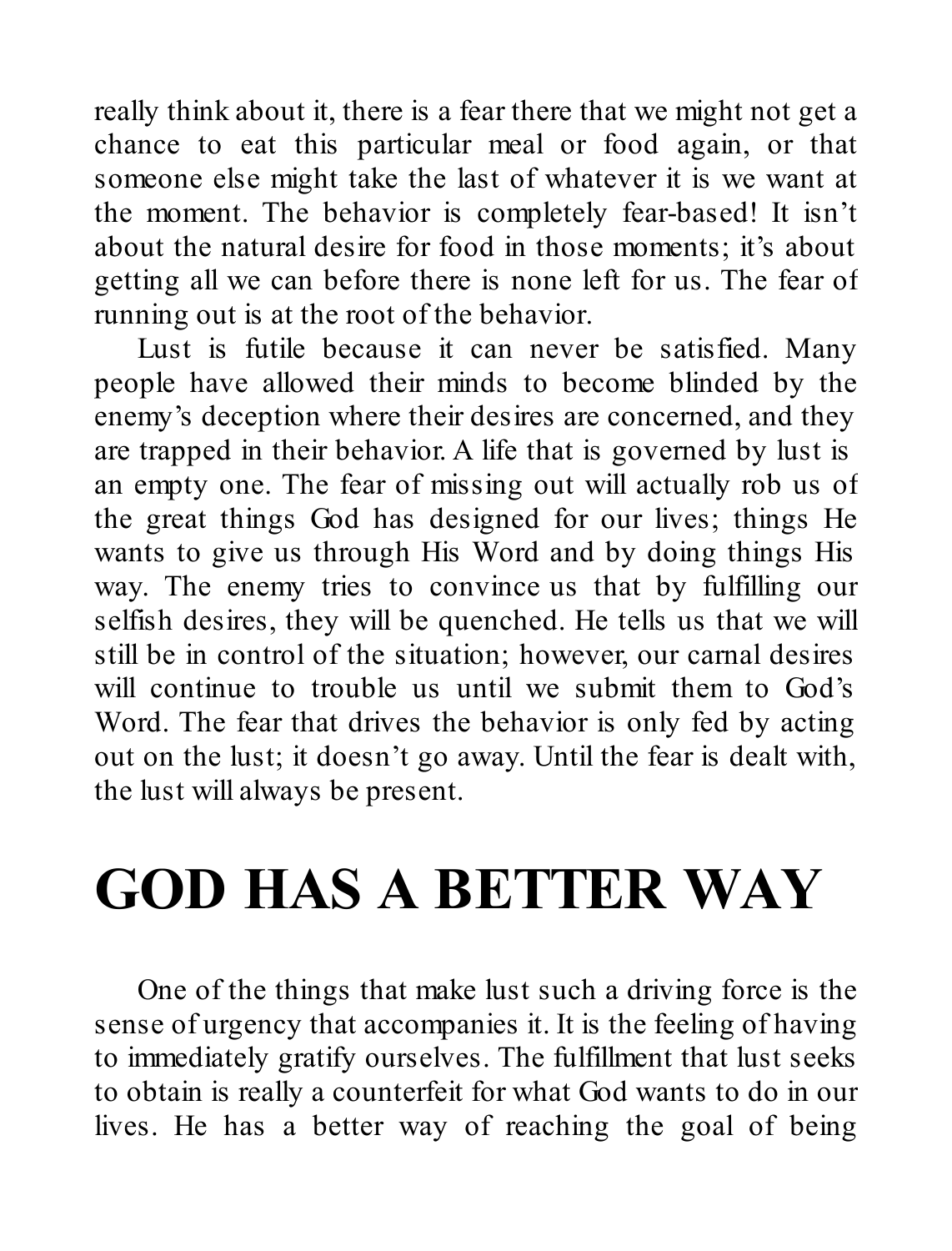satisfied in life, and He doesn't want us to allow selfishness to be what drives us.

Every promise in the Bible is designed to bring lasting satisfaction in life. Unlike what the devil has to offer  $God's$ fulfillment is not the elusive kind that always seems just out of reach. He really does provide everything we need if we can only trust Him with every aspect of our lives. When we understand and know the love God has for us, we won't settle for the counterfeit of lust.

In my years of counseling, I have discovered that people who habitually engage in addictive, self-destructive behavior that involves lust are really empty on the inside. Often, they are the ones who are longing for acceptance and love, and are actually searching for these things through outside sources, whether it is through sexual encounters or comfort food.

When we operate in lust, there is also another fear at work in us—the fear that there is no real benefit in doing things God's way. For example, a person who has given themselves over to a spirit of lust where sex is concerned actually fears giving up their behavior because they perceive God's way of doing things as a burden. It may seem unfathomable to a man or woman who has been having sex outside of marriage to change his or her behavior and remain abstinent until marriage because they don't see or understand the value in it. The world system tells us we have to "try things out" to see if we are compatible with one another in a relationship. When we believe these lies long enough, it can actually breed a fear of obeying God.

I want to make something clear—*anything* God instructs us to do has a tremendous benefit and blessing attached to it. His guidelines are not designed to make life miserable, but are there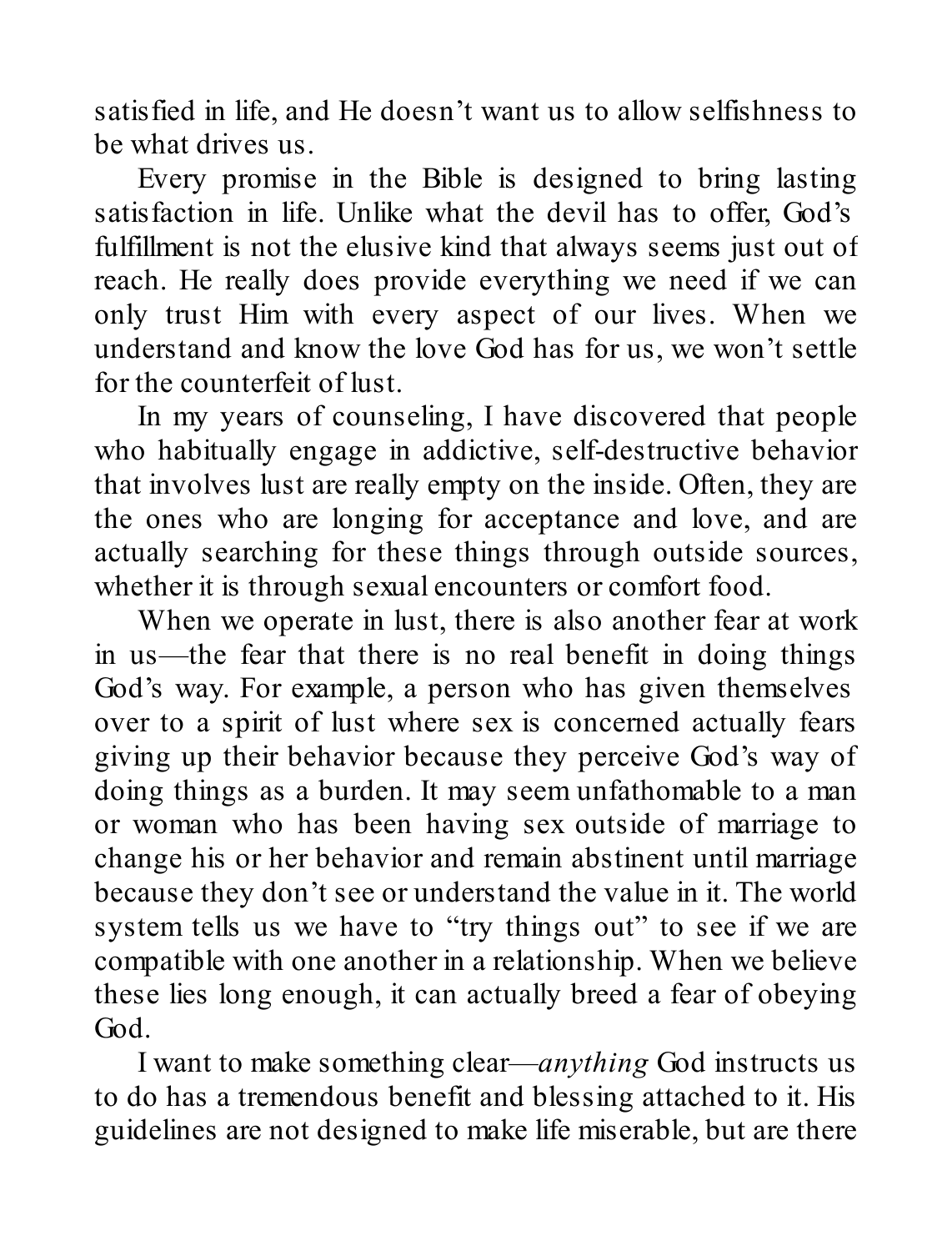to actually enhance the quality of our lives overall. When we submit to the fear of losing out rather than faith in what God has to offer us through His Word, we put ourselves at the mercy of our flesh. Choosing our way of doing things over God's way will not take us down the right path because it is always going to be based in fear and selfishness.

Psalm 16:11 says something so powerful, "*Thou wilt shew me the path of life: in thy presence is fulness of joy; at thy right hand there are pleasures for evermore.*" Most people don't make a connection between God and pleasure, but the Bible says there are everlasting pleasures available to us through Him. That's good news for people struggling with lust because it lets us know that the pleasure God has to offer will never end. God will never give us unquenchable desires that can never be fulfilled or that are based on the fear of missing out on something. The pleasures God makes available to us are richly satisfying in every way.

Lust is a direct attack on the provision of God because it tells us a lie. Anytime we try to obtain something outside of God's will, we are headed for trouble. Sex with people we are not married to only creates a web of soul ties, broken emotions, unhealthy expectations, and even physical complications. When we lust after anything, we are open to all kinds of suggestions from the enemy about how to go about getting it, and none of them are based on the love of God. Our heavenly Father has a better way of doing things—a way that will not cost us our peace and well-being.

The Bible is full of promises from God, but one of the key passages of scripture that describes how we are to go about obtaining the things we desire is Matthew 6:33, which says, "*But seek ye first the kingdom of God, and his righteousness;*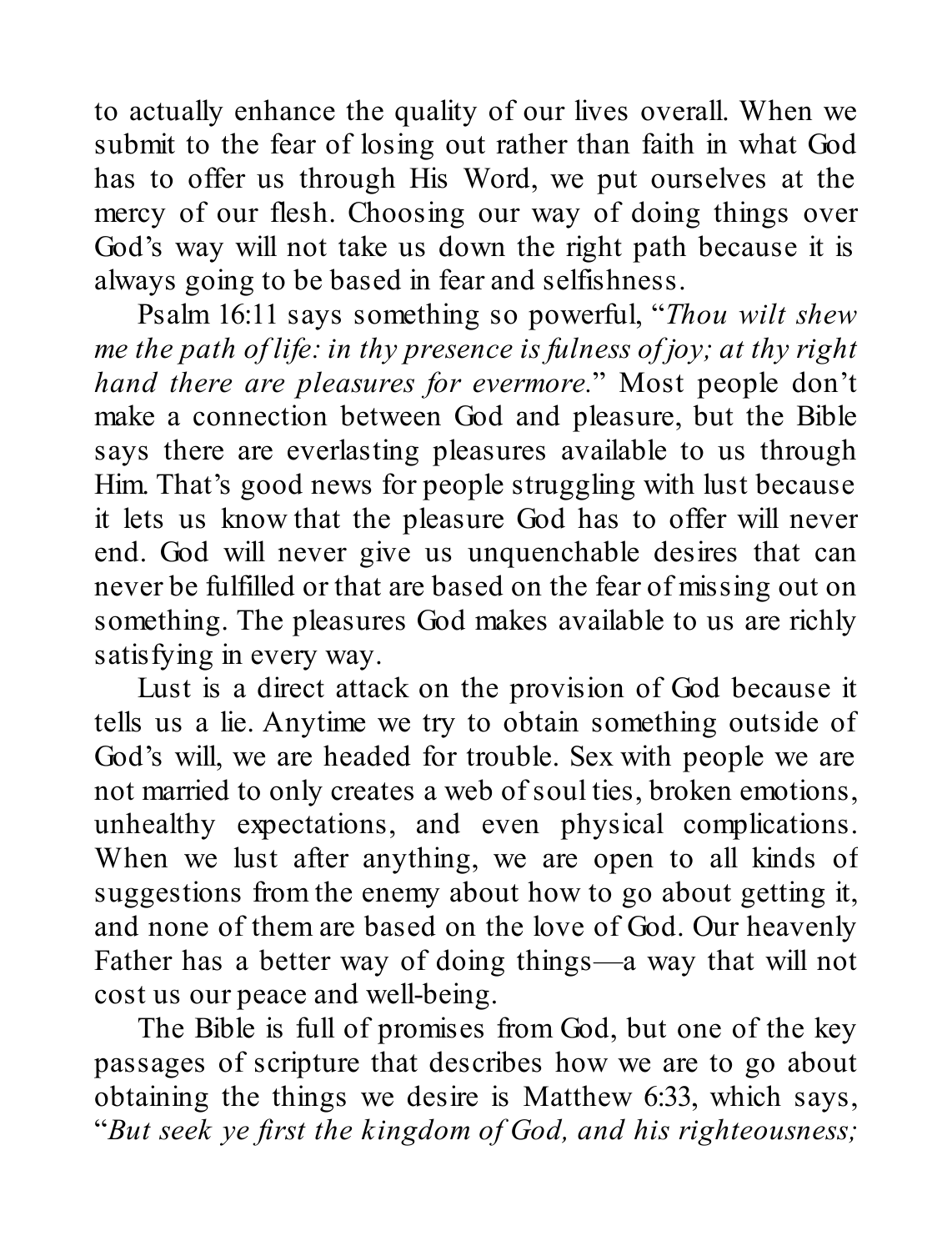*and all these things shall be added unto you.*" This scripture is activated through faith, not fear. The preceding scriptures talk about provision, such as food and clothing, and how those who don't know God seek after these things as their first priority. I also think those scriptures can apply to seeking after the fulfillment of things through lust and selfish desire instead of trusting God. When we seek God's way of doing things, which is outlined in His Word, we won't look for fulfillment through sexual encounters outside of marriage, or anything else for that matter. Seeking God's way of doing things means putting His Word first in our lives and allowing our love for Him to drive out the fears that are behind our selfishness and lust. In God are the relationships, success, health, wealth, and peace we seek. In Himwe become whole so that we do not look to things outside of our relationship with God to fulfill us.

#### **GETTING LUST OUT OF OUR LIVES**

Since lust is fear-based and selfish, the answer to getting rid of it is to become immersed in the love of God. God is love, and perfect love casts out fear. Developing in the love of God is the proper way to effectively deal with lust, along with renewing our minds by reading God's Word.

Galatians 5:19, 21 describe the works of the flesh and also tells us that those who operate in these things will not inherit the benefits of God's Word. However, He doesn't abandon us to our lustful desires without giving us the answer to how to deal with them. In the scriptures immediately following, He says, "*But the fruit of the Spirit is love, joy, peace, longsuf ering, gentleness, goodness, faith, meekness, temperance: against such there is no law. And they that are*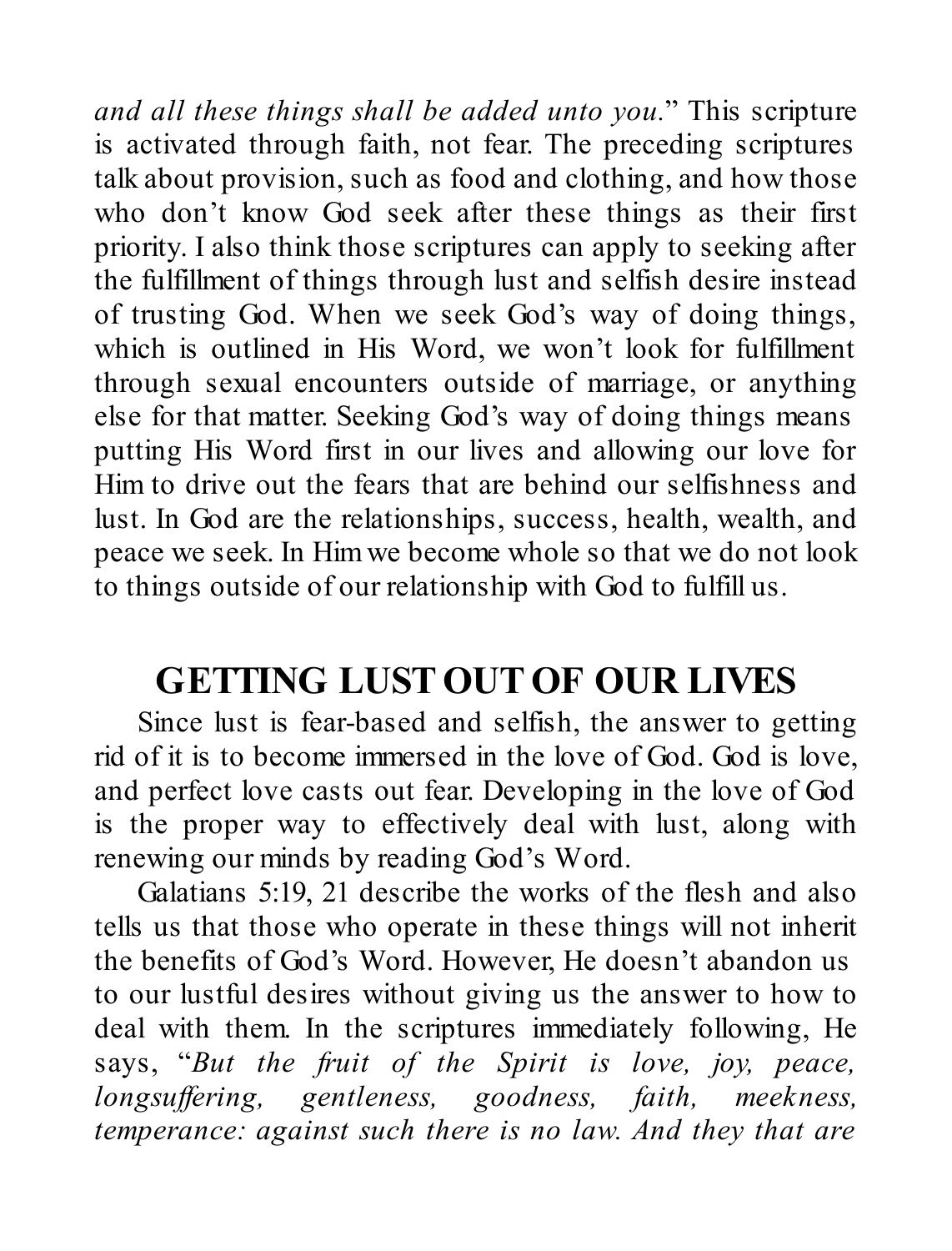*Christ's have crucified the flesh with the af ections and lusts* " (vv. 22, 23). Love is the fruit of the Spirit, and each characteristic of love is described in this passage. When it comes to dealing with any work of the flesh, one of these characteristics of God's personality must be exercised and developed.

Lust is selfish, and selfishness is attached to fear. Since that is the case, it makes sense that exercising temperance, an aspect of love, is the answer to overcoming lust. When we trust God and His love for us, we are essentially walking in the love of God. And the Bible says there is no law that has the power to overcome this love. This means that not even Satan and the law of sin and death can conquer a person who has made a quality decision to walk in the love of God, no matter how they feel, or what their flesh wants.

It is the Holy Spirit's job to support and help us walk out our Christian life. He empowers us to be strong when we are confronted with desires that do not line up with the Word. God never said that wrong thoughts wouldn't crop up and try to gain the upperhand in our lives; how we handle them is the key.

> "SINCE LUST IS FEAR-BASED AND SELFISH, THE ANSWER TO GETTING RID OF IT IS TO BECOME IMMERSED IN THE LOVE OF GOD."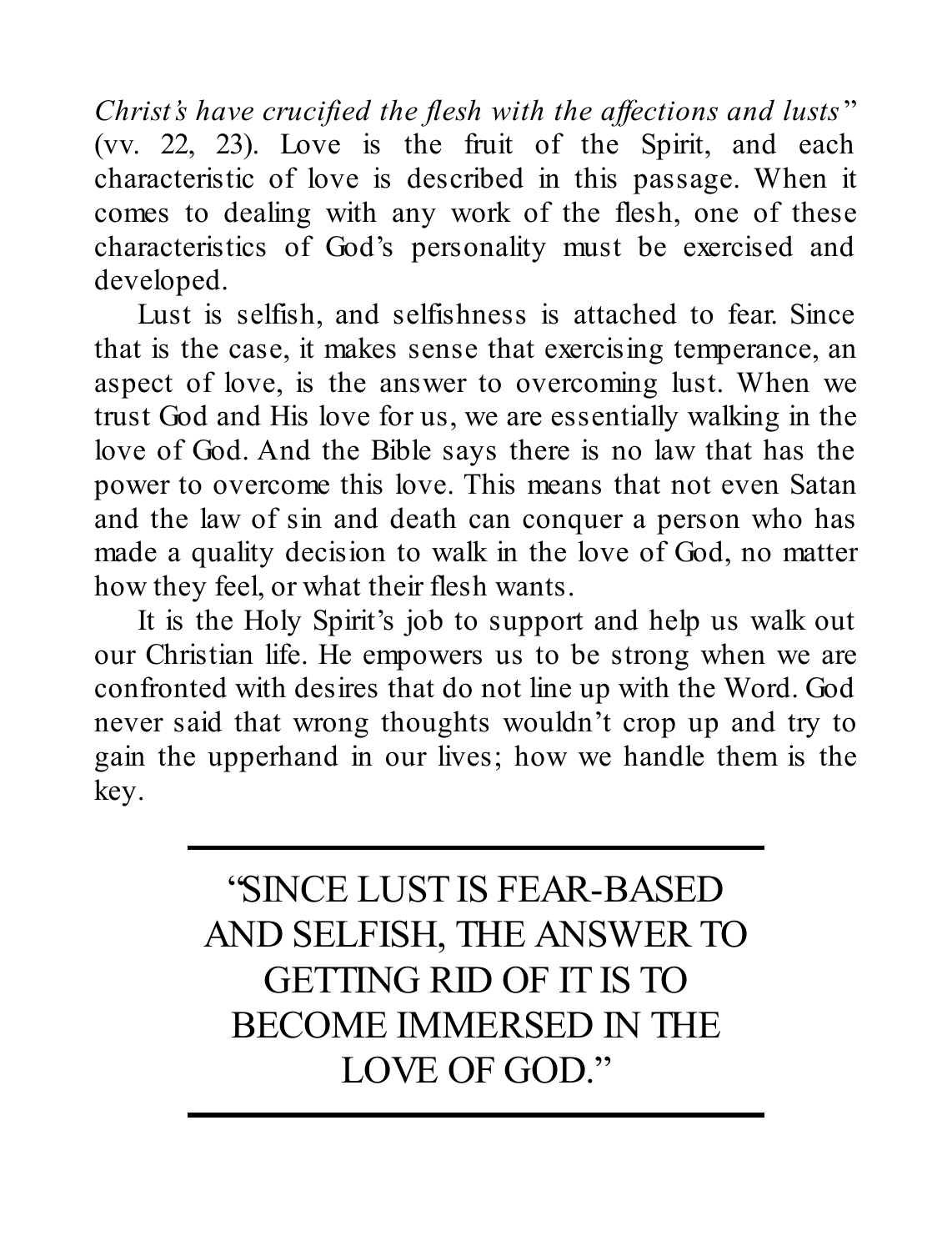Romans 12:1, 2 talks about the importance of renewing our minds so we are not conformed to the world's way of doing things. If the world says it is okay to go after whatever our flesh wants, the Word will say the exact opposite. What will we choose to obey—our flesh or the Bible? Our choices are reflected in the degree to which our minds have been renewed in a particular area. The only way to do that is to meditate and practice the Word of God until our thinking changes.

Meditating on God's love for us, as well as wanting to please the Father out of our love for Him, will help us develop a love-consciousness that conquers any fear-based lust we may have in our hearts. We will begin to see that we don't have to compromise or give in to what our flesh wants in the moment, out of fear that we are missing out on something. God offers so much more than Satan does. The more time we spend in His Word, the more we will realize that He has a perfect plan for our lives that includes a wealth of blessings and unlimited pleasure in every area of our lives. When we make His Word our final authority, He will begin to reveal Himself to us in an unprecedented way, and He will empower us to overcome the spirit of lust. Love always wins over fear and selfishness. Which one will you choose? I urge you to choose love.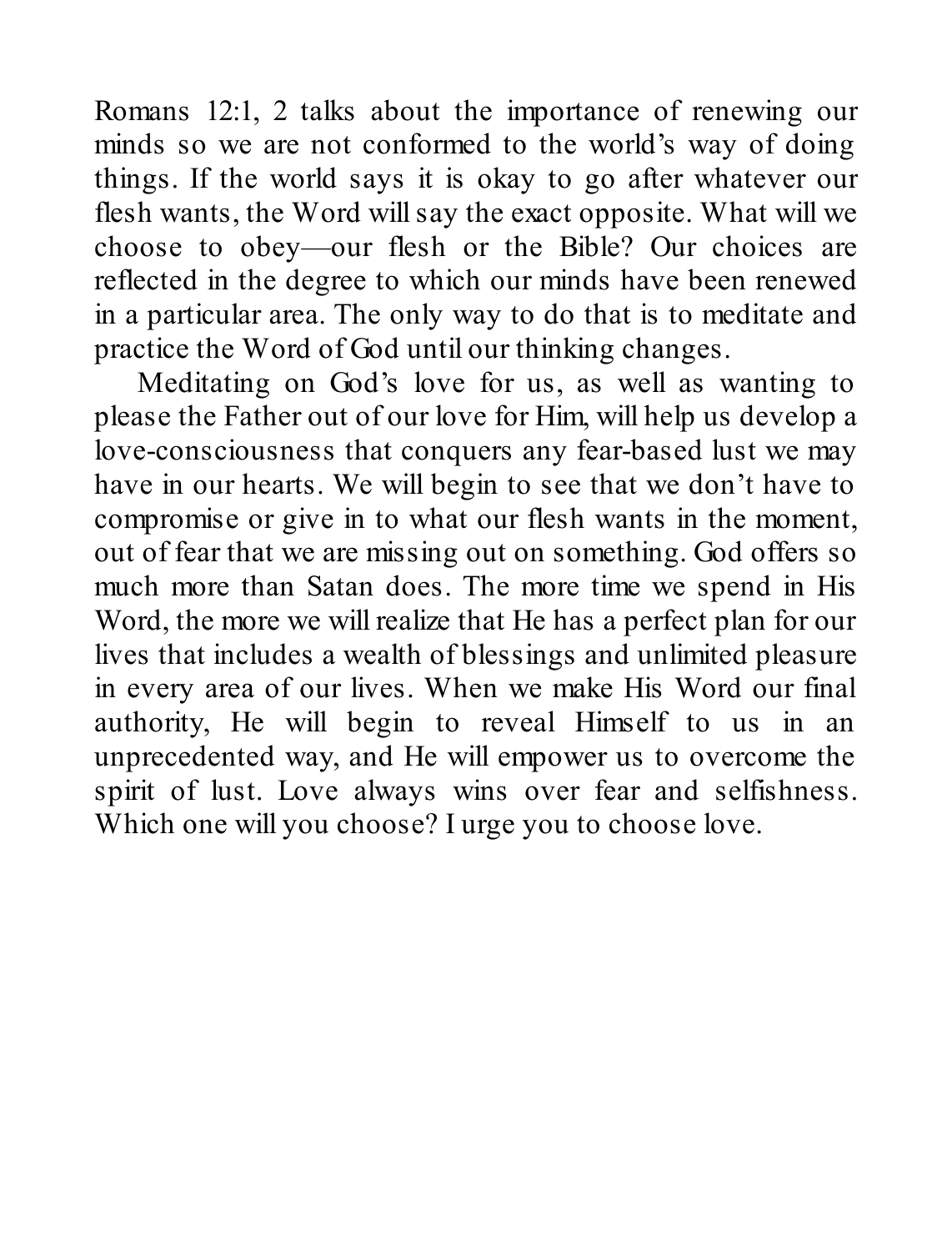### CHAPTER 11 **Combating Fear of the End Times**

"*…see that ye be not troubled: for all these things must come to pass, but the end is not yet*"

(Matthew 24:6).

As we draw closer to the return of the Lord Jesus Christ, one thing is for certain—fear is at an all-time high and will continue to rise among those in the world who do not know Him. In fact, the Bible says that in the last days men's hearts would fail them because of fear. For those who do not know Jesus Christ, the future is uncertain. There are those who sense bad things on the horizon and others who think all is well. Thankfully, Believers have the Word of God to rely on as their guide during these turbulent times in which we live. Jesus has already forewarned us of what is to come, and God's Word gives us the security we need for the days ahead. When we put our faith in the Scriptures, we will not fear the future.

Have you noticed a marked increase in the frequency and intensity of not only natural disasters, which seem to be taking place on nearly a bi-weekly basis, but of violence, perversion, and general lawlessness on a national and global scale? If you have not made the connection between the end of the world as we know it and the increase in such occurrences, it is time to wake up and smell the coffee. Satan has launched an all-out attack on everything pertaining to God, and is unleashing demonic activity in the earth like never before. It is his last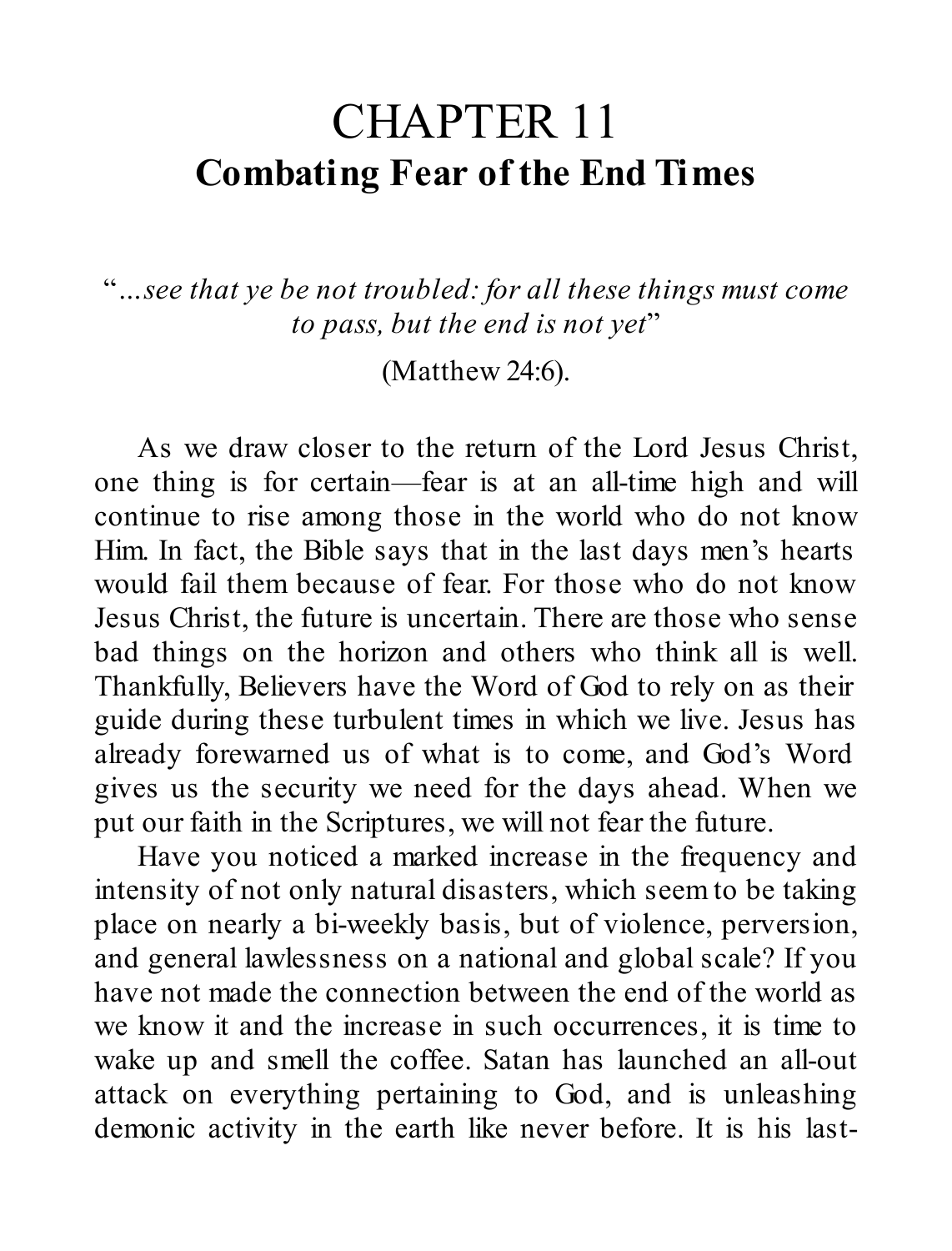ditch effort to deceive as many people as possible before Jesus returns. Even the earth is reeling under the spiritual weight of sin that is rampant nowadays.

While the news reports are growing more appalling on a daily basis, these things should not come as a surprise to Christians. There are plenty of scriptures which specifically point out such occurrences in detail. The fact that God has prepared us ahead of time is a great relief, and it shows His love for us. He hasn't left us in the dark; we are not at the mercy of Satan's attacks.

Matthew 24 is a powerful chapter because in it Jesus describes to the disciples what the signs of His coming would be, as well as what to expect in the last days. I find it fascinating that thousands of years prior to this time we are living in, these men questioned Jesus about the very things we are seeing now! Even then, there must have been fear and uncertainty about the future. However, Jesus clearly outlined *exactly* what the signs of His return would be. His words resonate with truth and clarity today, just as they did then. Matthew 24:3-13 says:

*And as he sat upon the mount of Olives, the disciples came unto him privately, saying, Tell us, when shall these things be? and what shall be the sign of thy coming, and of the end of the world? And Jesus answered and said unto them, Take heed that no man deceive you. For many shall come in my name, saying, I am Christ; and shall deceive many. And ye shall hear of wars and rumours of wars: see that ye be not troubled: for all these things must come to pass, but the end is not yet. For nation shall rise against nation, and*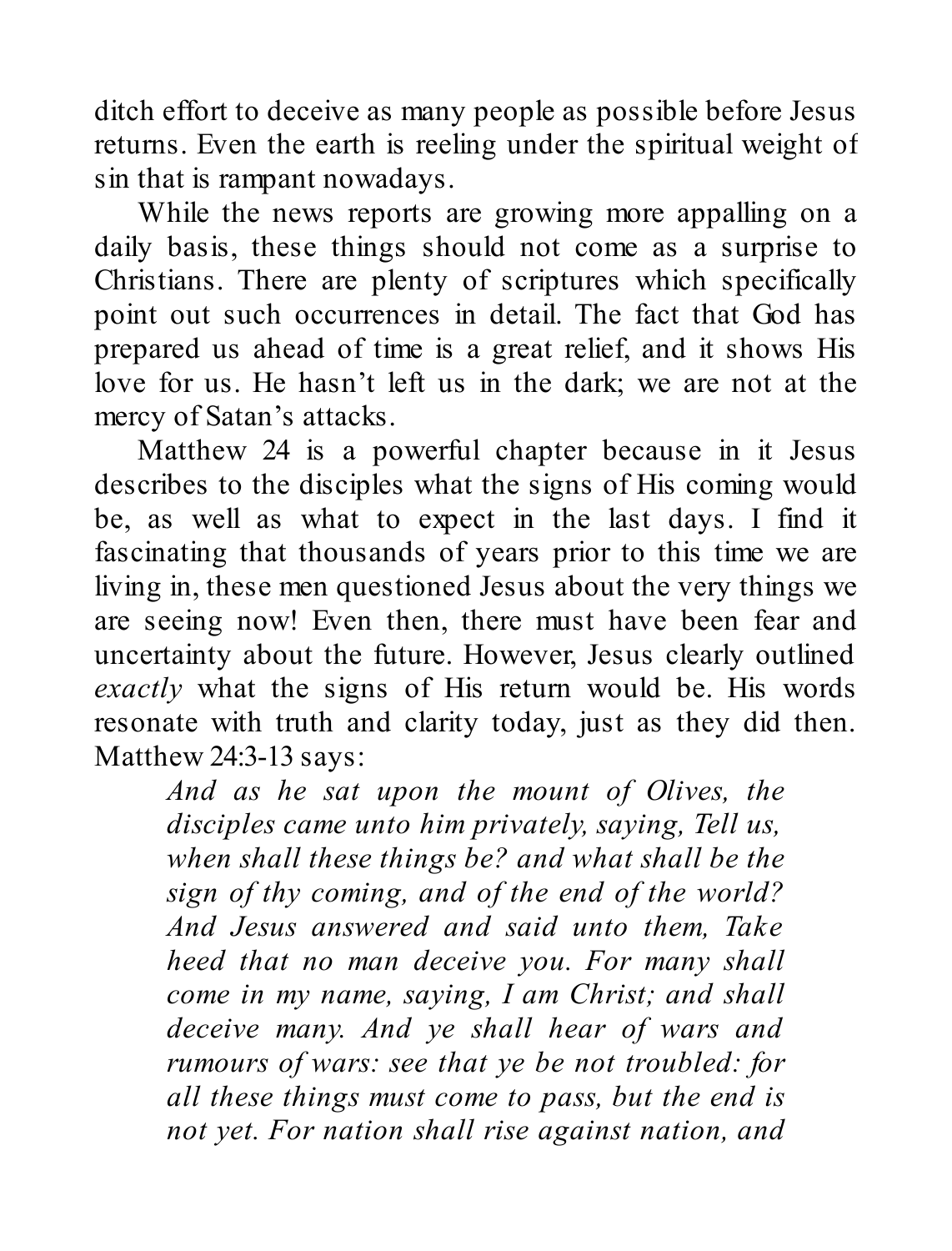*kingdom against kingdom: and there shall be famines, and pestilences, and earthquakes, in divers places. All these are the beginning of sorrows. Then shall they deliver you up to be af licted, and shall kill you: and ye shall be hated of all nations for my name's sake. And then shall many be of ended, and shall betray one another, and shall hate one another. And many false prophets shall rise, and shall deceive many. And because iniquity shall abound, the love of many shall wax cold. But he that shall endure unto the end, the same shall be saved.*

I love the Lord because He never allows us to go into any situation blindly. I think if we allow this chapter to be the lens through which we view the end times it will set our minds at ease in many ways.

In this passage of scripture, Jesus describes several things that we are seeing now, the first of which is deception. The fact that the Lord warned us not to allow anyone to deceive us means that deception would be the norm in the last days, and He knew it. We see this today all the time. There are all kinds of views and teachings about God and life that are being accepted but aren't in alignment with the Word of God. We can avoid being deceived by allowing the Word to be the final authority in *every* area of our lives. Because the Word is our standard, we don't have to be afraid of being deceived. That means if we hear someone saying they represent Jesus, but what they are preaching or teaching doesn't line up with the Bible, we immediately know to discard it. When we are faced with the norms and values of society that clearly contradict what the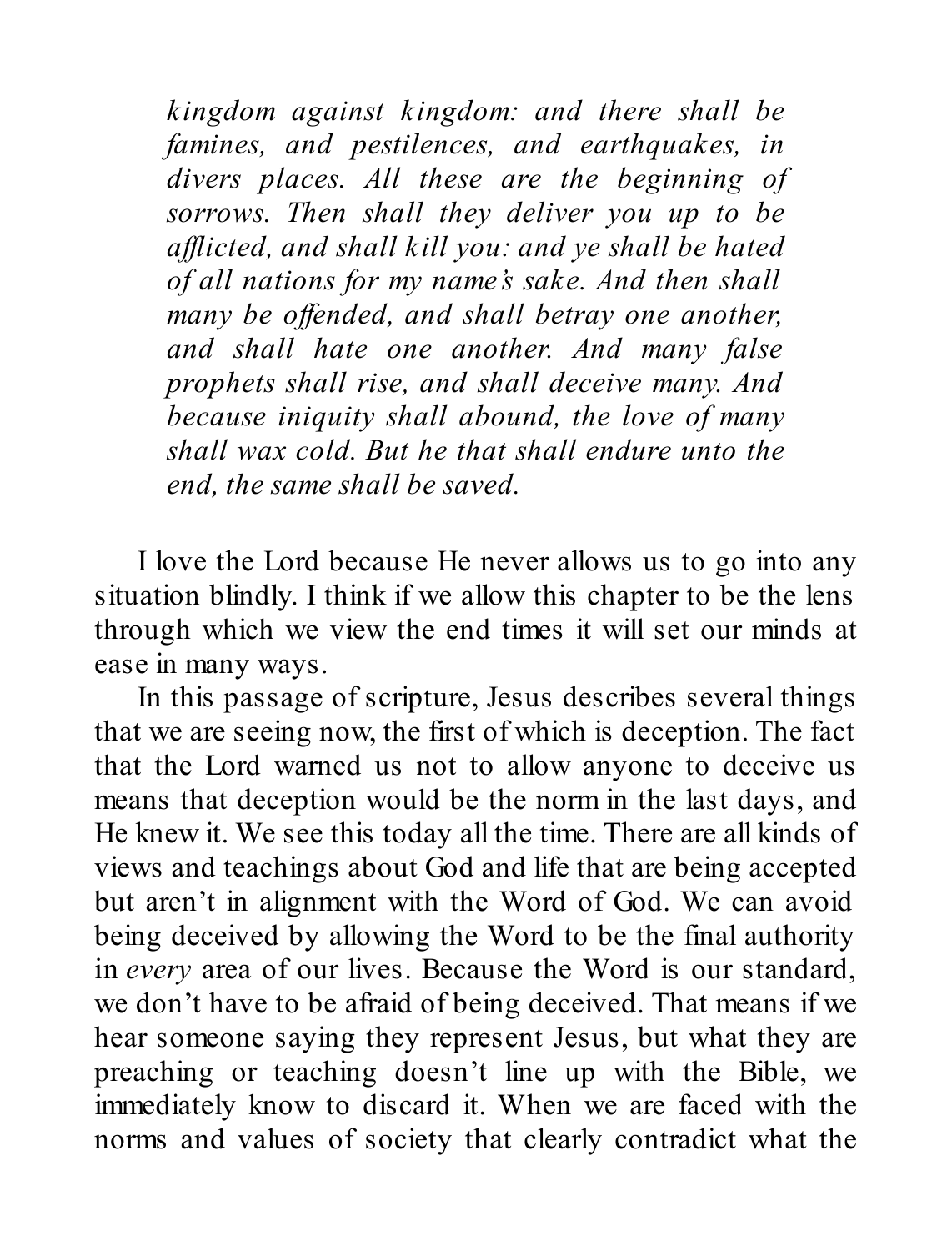Word says, we won't be deceived into thinking those things are somehow okay. Getting the Word in our hearts in abundance and *abiding* in it keeps us well-protected from the enemy.

The second thing Jesus mentions is wars and rumors of wars. I don't know about you, but I believe this is definitely becoming the norm. Countries seem to be gearing up for confrontation, particularly where nuclear warfare is concerned. The nation of Israel and the surrounding area is a particular hotbed of spiritual and physical conflict. Jesus says to "*be not troubled: for these things must come to pass, but the end is not yet.*" Once again, He offers words of encouragement to quell any fear we may have about what will happen next.

The next three things Jesus describes after His discussion about nations and kingdoms rising up against each other are famines, pestilences, and earthquakes in diverse places. I think these are probably most obvious and get the most prevalent media attention because they are happening so regularly. Earthquakes and other natural disasters are literally taking place almost weekly. New and more potent strains of disease are being discovered, and countries all over the world are suffering from severe famine and poverty. Never before have we seen these things taking place with such frequency and intensity. We shouldn't be frightened, however, because these occurrences are simply signaling the return of the Lord! If anything, it is cause for Believers everywhere to start rejoicing and taking inventory of their lives with more scrutiny.

### "YOU CAN HAVE FAITH FOR THE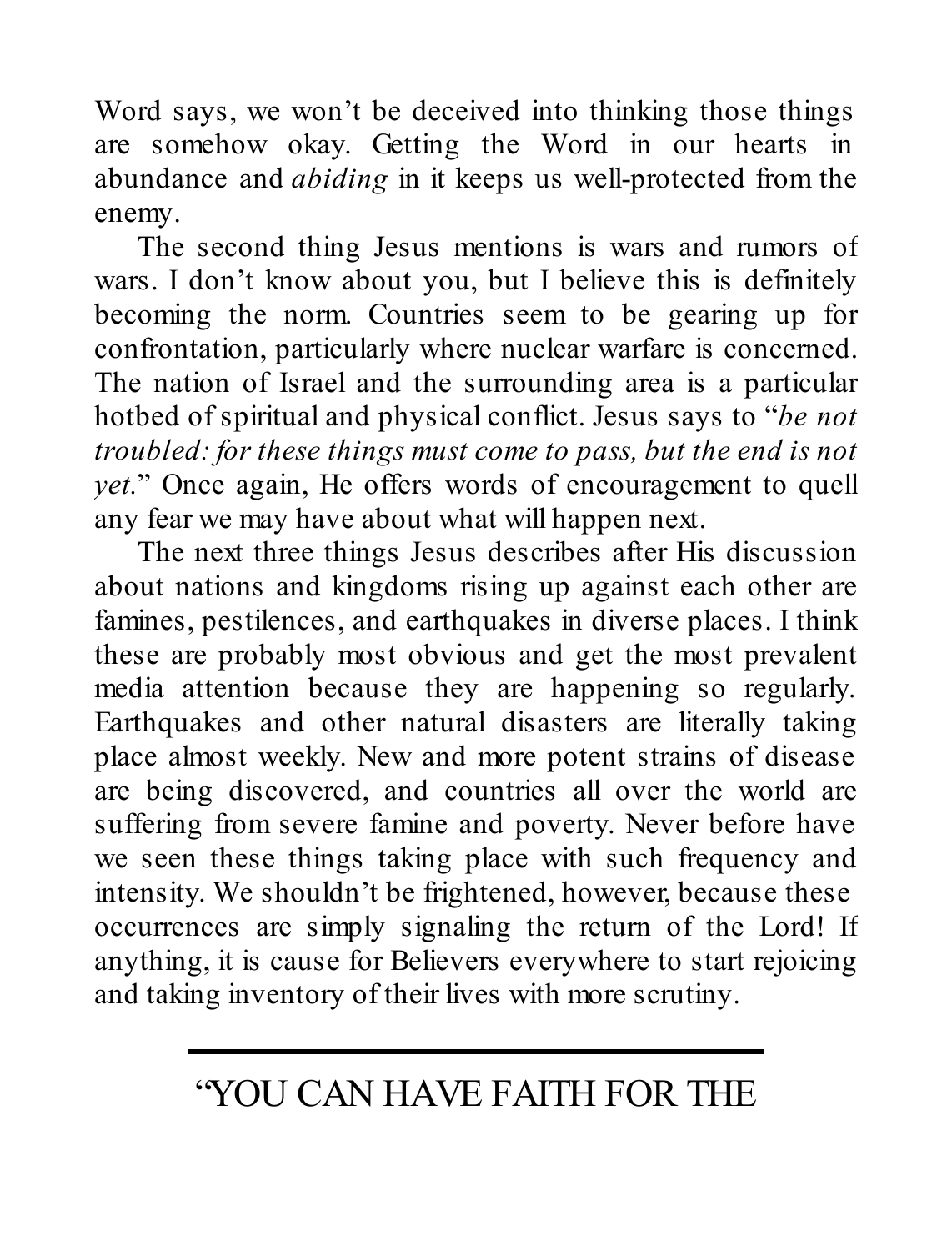### FUTURE BY CHOOSING GOD'S WORD AND HIS LOVE OVER ANYTHING ELSE THAT MAY VIE FOR YOUR ATTENTION."

The final part of this passage deals with the attitudes and mindsets that people in the world will have in the last days, not only toward Christians and the things of God, but in general. Jesus describes an intense hatred for Believers, as well as offense, betrayal, iniquity, and hardened hearts that are devoid of God's love. I think we can see evidence of these things on a regular basis. The world hates God and anything having to do with Christianity. The name of Jesus is the only name that incites people to anger and defensiveness. People's hearts are hardened against the truth and what is wrong is viewed as right! Satan is doing everything He can to remove the mere mention of God from day-to-day life. This is the reality of the world in which we live.

Second Timothy 3:1-7 also mentions the behavior that would be prevalent during this time. When we see people hurting others, acting out on their lust, and engaging in behavior that is selfish and destructive, we should not be fearful, intimidated, or shocked. Instead, we should do everything we can do demonstrate God's love and character in spite of what we see other people doing. When we represent the Kingdom of God in the midst of ungodliness, we are able to make an impact in the lives of others.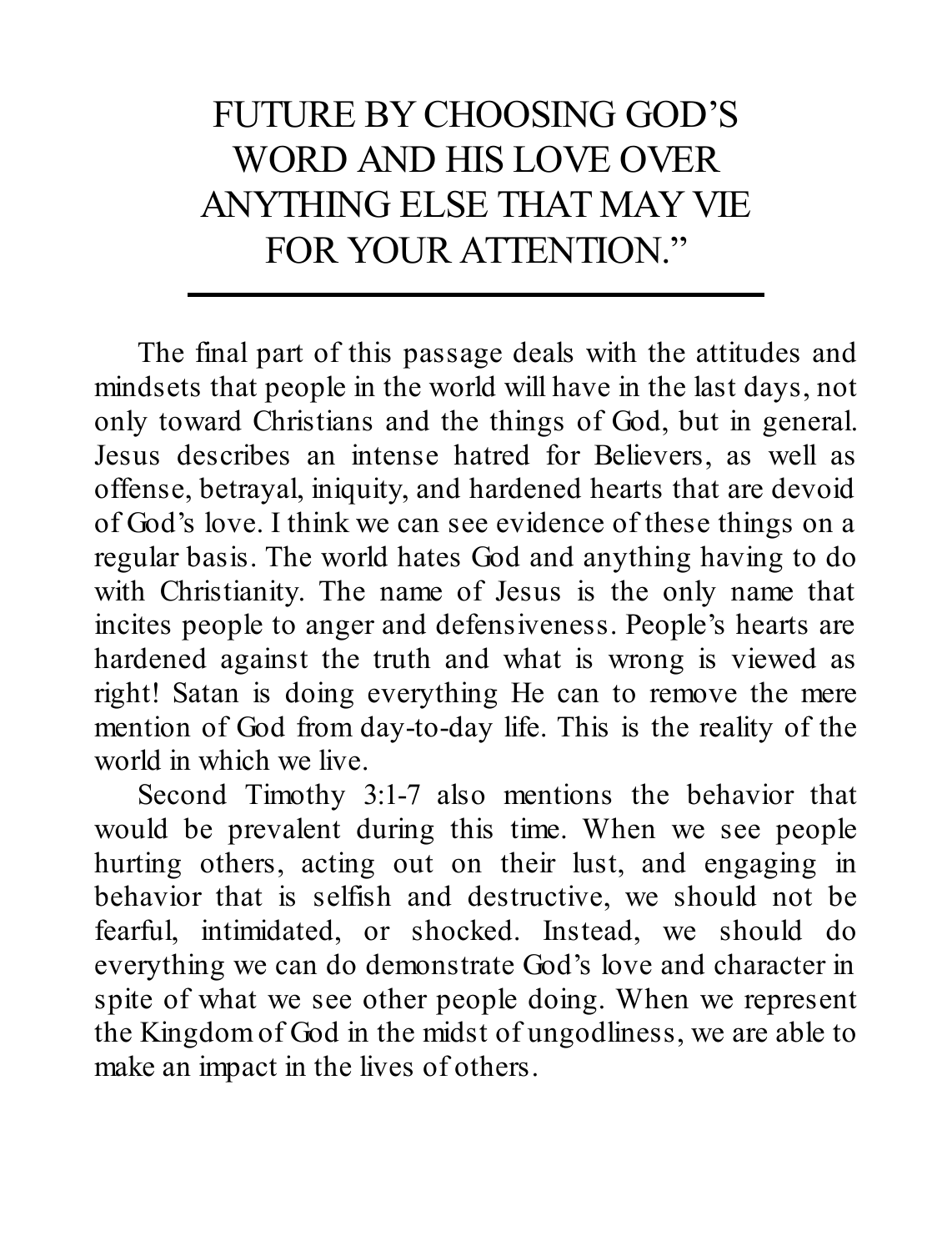### **THE TRUTH ABOUTTHE RAPTURE**

The catching away of the Body of Christ, also known as the Rapture, is a significant end-time event, which, for many Believers, is shrouded in mystery and uncertainty. Many Christians are unaware of exactly what the Rapture is and what it signifies. Others have heard about it, but do not keep it at the forefront of their thinking on a daily basis. There are many different levels of understanding and faith in the body of Christ; however, I believe now, more than ever, is the time to talk about the Rapture so that fear doesn't have an opportunity to creep in.

Keep in mind that whenever we are uncertain or in the dark about something, fear is most likely present. Think about the concept of being afraid of the dark. The reason is because you can't see what is in front of you. There is the feeling that something may be present in the room that you are unaware of. However, when you flip the light switch, the fear is dispelled because you can now see what is in your immediate surroundings.

The same is true when it comes to future events in the last days. Hosea 4:6 says God's people perish because of a lack of knowledge. What we don't know *can* hurt us. Not being enlightened on a particular subject can be the gateway for fear to come on the scene and destroy our faith.

First Thessalonians 4:16-18 says this:

*For the Lord himself shall descend from heaven with a shout, with the voice of the archangel, and with the trump of God: and the dead in Christ shall rise first: Then we which are alive and remain shall be caught up together with them in the clouds, to meet the Lord in the air: and so*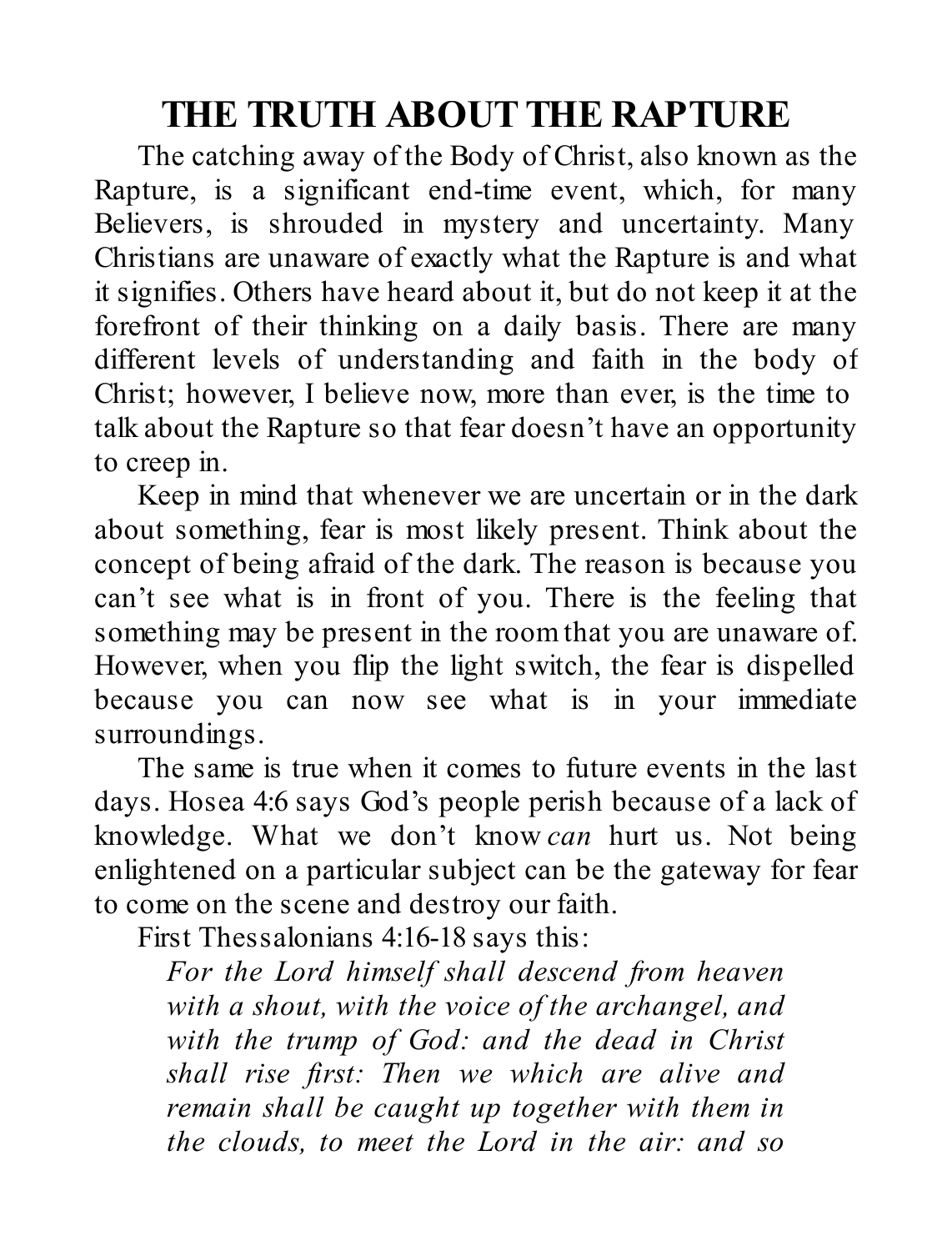*shall we ever be with the Lord. Wherefore comfort one another with these words.*

The word "rapture" is not specifically used to reference this phenomenal event that is going to take place; however, rapture means "caught up," which the Bible does make reference to in this passage of Scripture. The Rapture is essentially the catching away of the Church of Jesus Christ. It is the removal of true Christians from the earth prior to the release of God's judgment on those who continue to reject Him. The Rapture is going to usher in a 7-year period of time known as the Tribulation, during which the Antichrist will be revealed and begin his attempt at world domination. The Tribulation will be the most devastating time period the world has ever seen or known, and it will also be a time of unprecedented persecution of Christians and Jewish people.

The Rapture is an aspect of the return of the Lord but differs from the Second Coming of the Lord, which is an event that will be evident and apparent to *all* people on the earth. The Rapture is something that only those who are truly a part of the Body of Christ will be aware of and experience. These are two completely separate occurrences.

The idea of millions of Christians being air-lifted out of the earth into heaven probably seems far-fetched to those who are more focused on the physical realm than the heavenly realm; however, God's Word is true. This event *is* going to take place and it will be devastating to those who are left behind. The good news is that God has once again given us the forewarning we need to prepare for His trumpet call.

If we stay ready for the Rapture, we won't have to fear the event itself because we will *be* ready when it takes place. First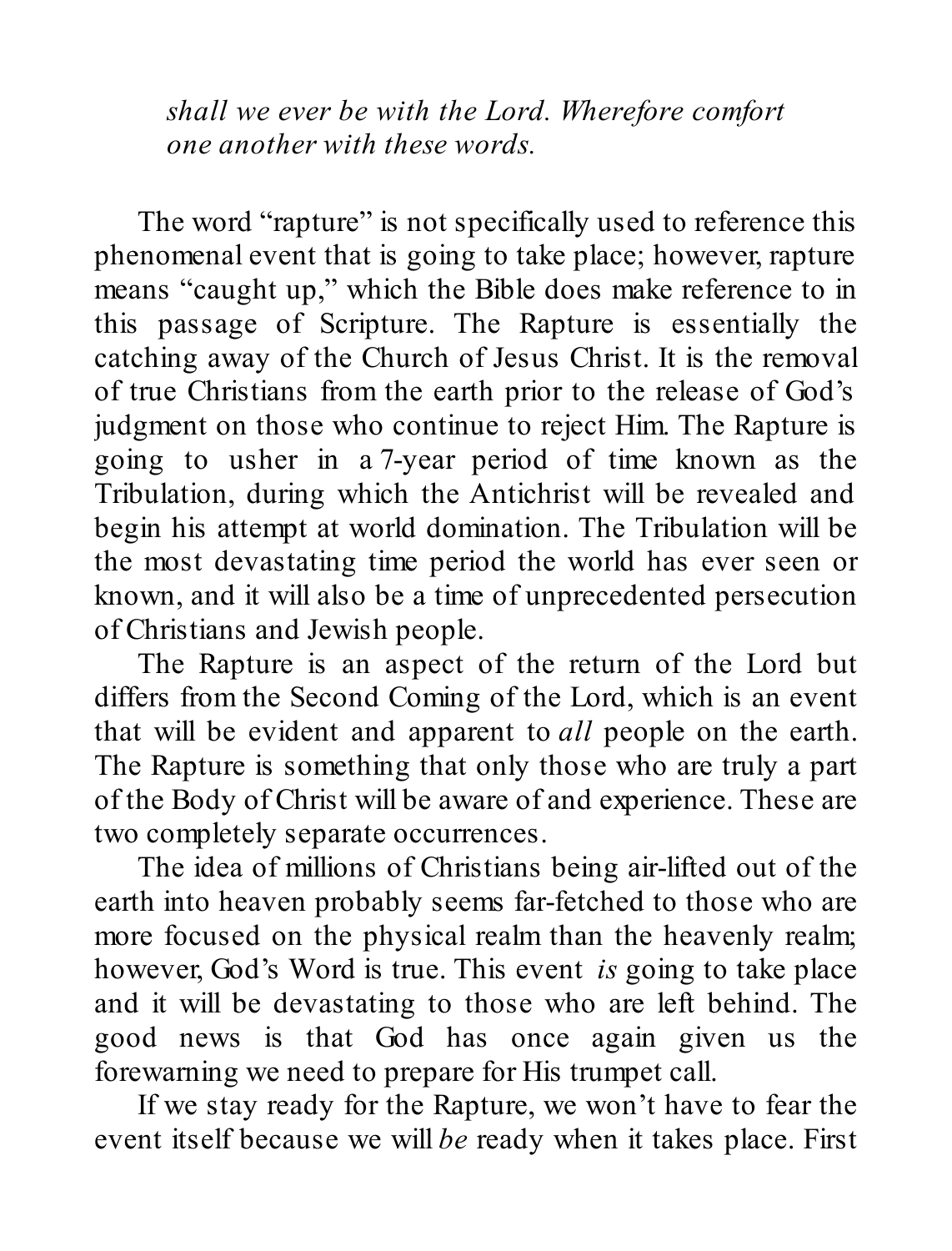Thessalonians 5:2-9 *(The Amplified Bible)* gives us some wonderful insight and instruction to remain in a position of readiness at all times. We do not have to fear missing this glorious event. We are the righteousness of God by faith in Christ, seated with Himin heavenly places. The Apostle Paul is writing to the church at Thessalonica here and he says:

*For you yourselves know perfectly well that the day of the [return of the] Lord will come [as unexpectedly and suddenly] as a thief in the night. When people are saying, All is well and secure, and, There is peace and safety, then in a moment unforeseen destruction (ruin and death) will come upon them as suddenly as labor pains come upon a woman with child; and they shall by no means escape, for there will be no escape. But you are not in [given up to the power of] darkness, brethren, for that day to overtake you by surprise like a thief. For you are all sons of light and sons of the day; we do not belong either to the night or to darkness. Accordingly then, let us not sleep, as the rest do, but let us keep wide awake (alert, watchful, cautious, and on our guard) and let us be sober (calm, collected, and circumspect)…For God has not appointed us to [incur His] wrath [He did not select us to condemn us], but [that we might] obtain [His] salvation through our Lord Jesus Christ (the Messiah).*

First, Paul says the Rapture will take place like a thief in the night, which lets us know it will happen unexpectedly. For the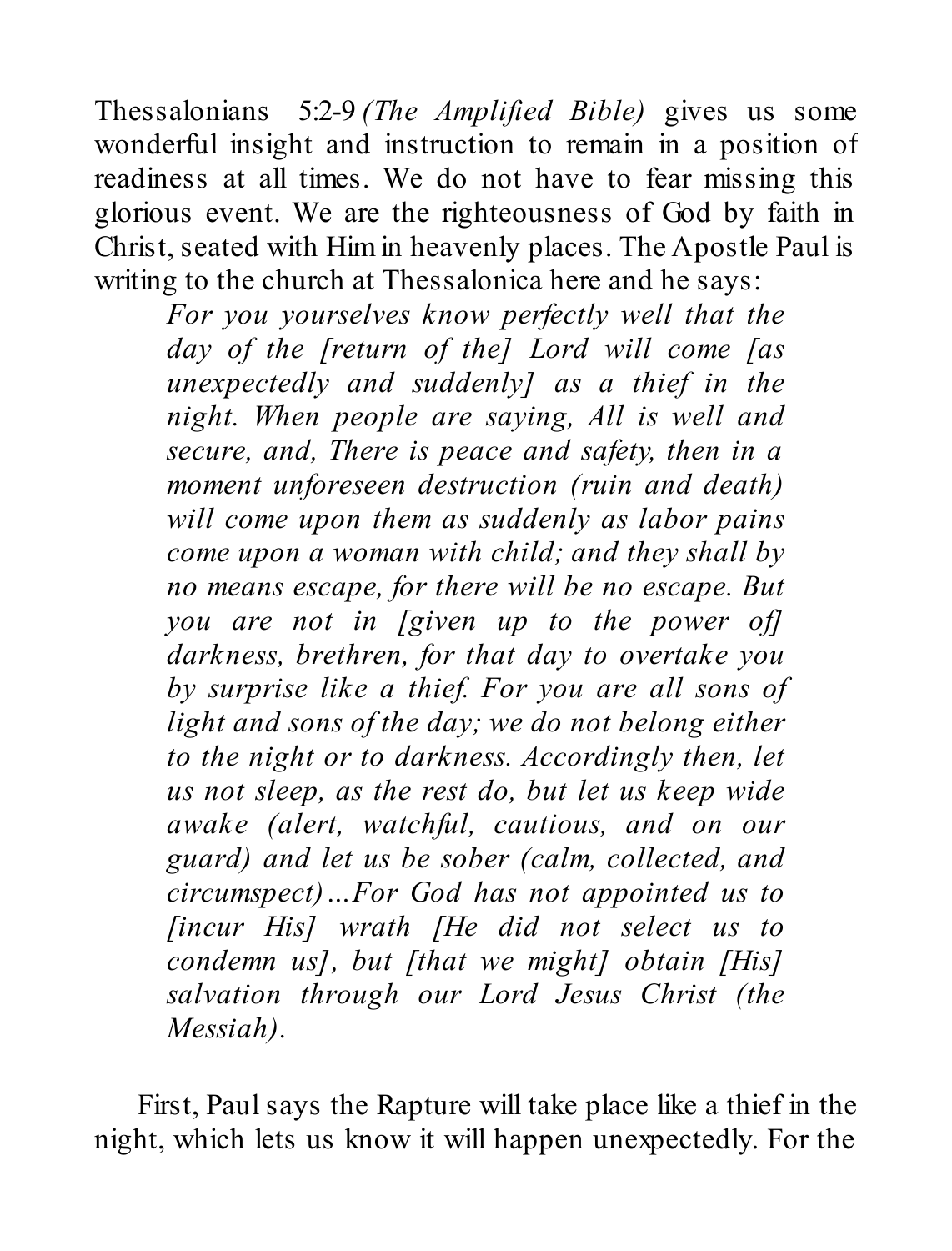person, however, who is aware of this future event, they will not be caught off guard. He also lets us know that it will happen when most people think everything is secure and stable. There are a lot of folks who think things in the world are okay for the most part and that they will get better. However, those who know the Word of God know that conditions in the world will only get worse as time goes on, which is why we put our trust in God. Sometimes it is easier to convince ourselves that all is well than to actually deal with the reality that the opposite is true and we need to make some changes. Paul says that just when people begin to get comfortable with the current state of things, the catching away of the Church will take place, and there will be no escape fromthe disaster that will follow.

Besides describing the Rapture itself, Paul also tells Believers how to prepare for it by making sure they are walking and living in the light of God and not in darkness. He says those who are not children of darkness will not be surprised by the Rapture. How do we know if we are children of the light? By accepting Jesus as our Lord and Savior and receiving our righteousness by faith in the blood of Jesus, we become light in darkness. The Word brings light into dark areas, and when it is transforming our thinking and behavior, we are in tune with the Spirit of God. We will be sensitive to His voice and will hear the Lord when He calls us. As Believers, we are to be on guard and "sober," meaning we should never allow our thinking to be intoxicated by the ideas and values of this current world system, which is deception. God fully intends to spare Believers fromthe tribulation that is coming on this world.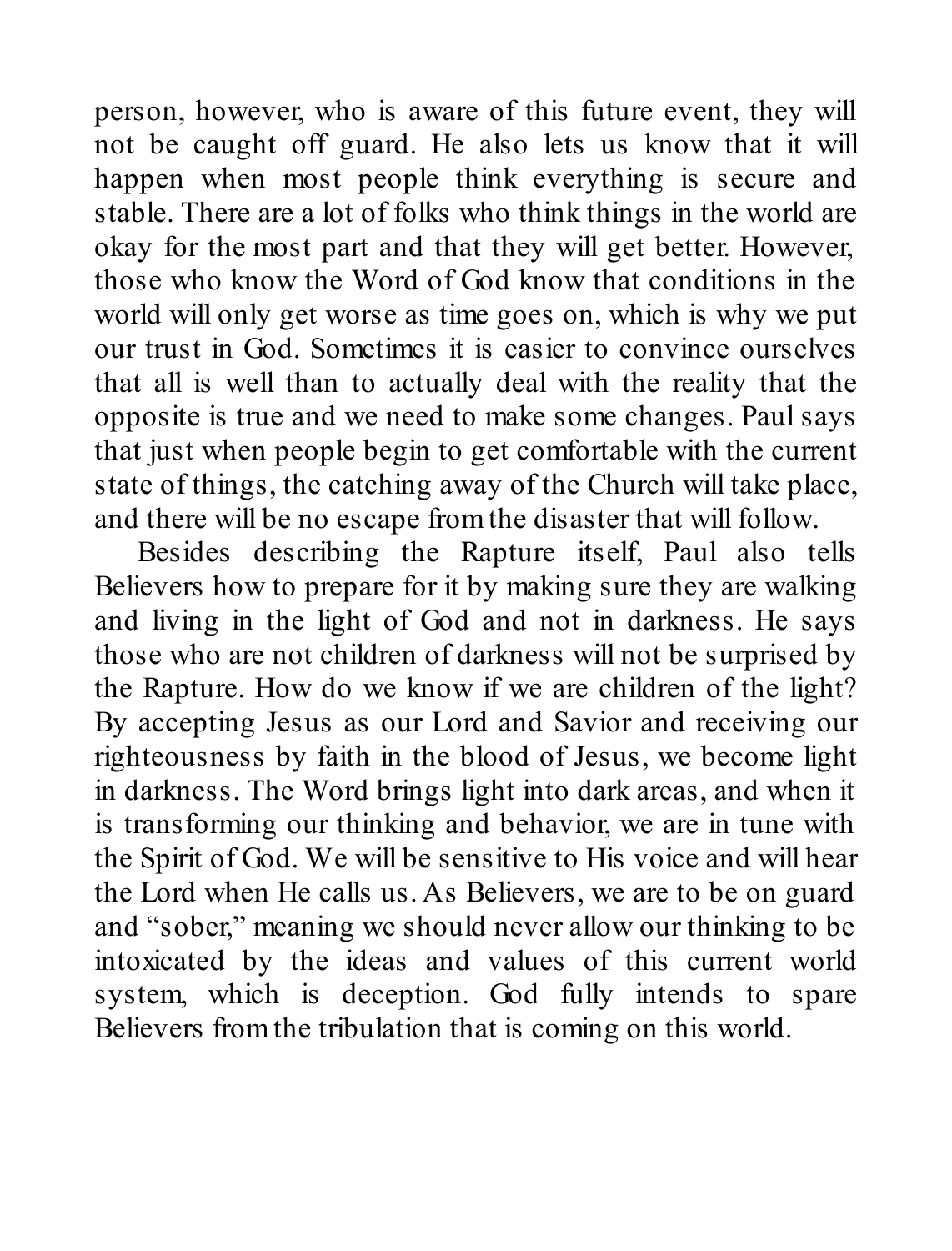## **THE BEST WAY TO PREPARE**

I often say that when Jesus calls the Church to heaven in the Rapture, He is going to be looking for those who have a relationship with Him and who look like Him. What does Jesus look like? The answer to this question can be summed up in one word—*love.* The best way we can prepare ourselves for end-time events is by developing in the love of God. Not only will love allow us to represent Jesus in an ungodly world, but it will also drive fear out of our hearts. Walking in love is guaranteed to be the most effective way to ensure we please the Lord in these last days.

Love is the cornerstone of everything God does, including the execution of His end-time plans. There are a lot of wonderful things in store for those who trust and believe in Him. Even during the Tribulation, God's love will continue to be at work in the earth, drawing people to Him so their souls may be saved. Right now, our goal must be to demonstrate God's character in everything we do so that we can eliminate selfishness. First John 4:16 says that God *is* love, and the person who dwells, or lives, in the love life matures spiritually. In addition, perfected love casts out fear.

Understanding this, it becomes clear that in order to eliminate fear of what is going to happen in the last days we *must* make walking in love our priority. Love has a protective effect, and it actually shields us from the enemy. The Bible says it never fails, so you can never go wrong by developing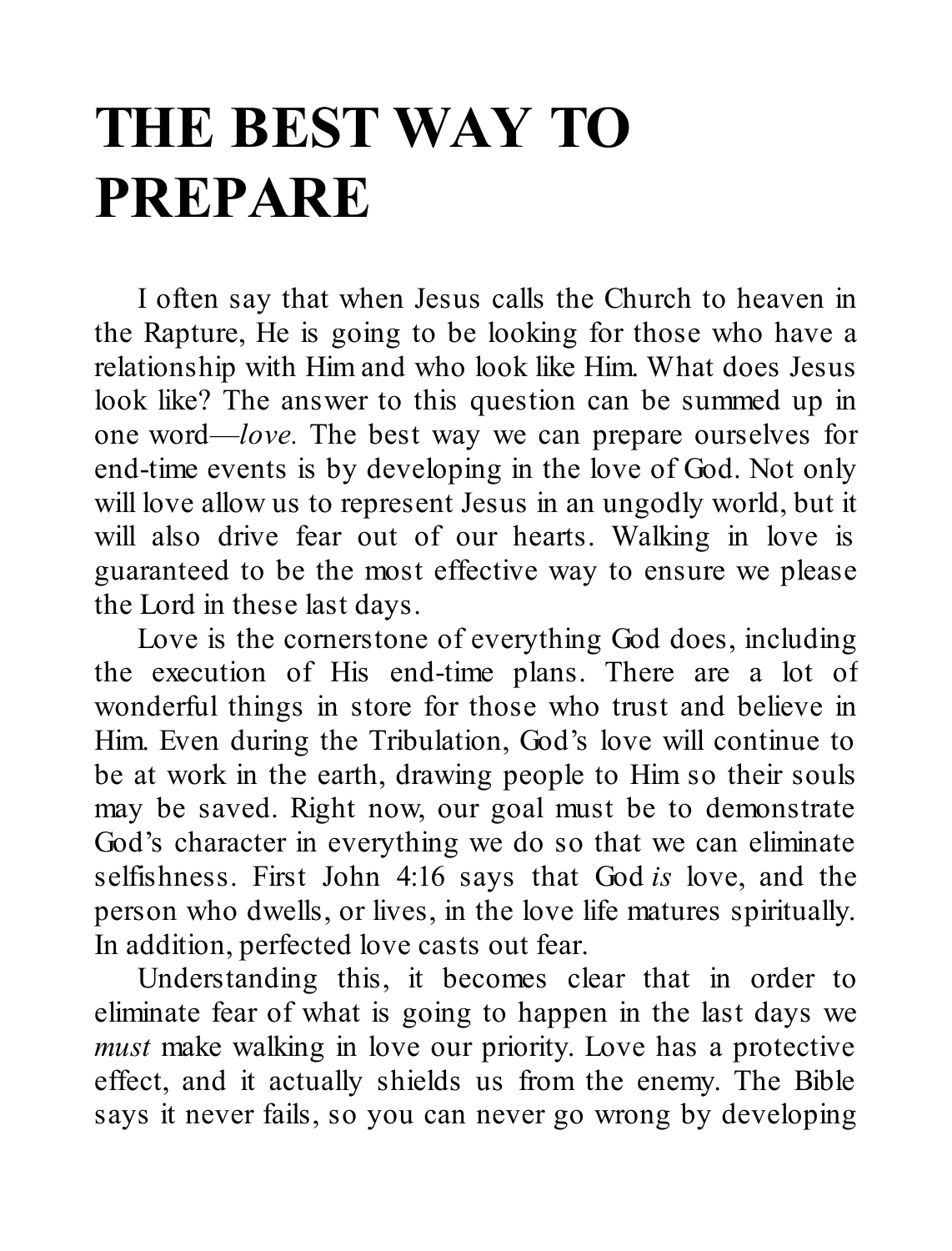in it. It is God's very nature and character, which is why every force of the enemy is powerless against it.

First Corinthians 13 must be the cornerstone of our Christian life because it describes what love really is. If we will focus on growing into the true definition of love, we will find ourselves developing in the image of Christ, and fear will be cast out. We will know for certain that Jesus will recognize us when He calls us to Him. "*Herein is love, not that we loved God, but that he loved us, and sent his Son to be the propitiation for our sins*" (1 John 4:10).

Every day we will have opportunities to develop patience, kindness, humility, and meekness, and to shun rudeness, meanness, jealousy, and pride. Each time we choose the love route instead of selfishness, we practice the love of God. This is how we become God-conscious during turbulent times. The result is absolute confidence in the preeminent power of God's love for us, and access to the power of God itself. And with a mindset that is love-focused, the end-times become the most significant and exciting time in the history of the world—a time during which we have the opportunity to bring more people into the kingdomof God than ever before.

You can have faith for the future by choosing God's Word and His love over anything else that may vie for your attention. There will be many distractions designed to get you off course and minimize the reality of what is going to happen in the days ahead, but remain steadfast in your commitment to the truth. You have nothing to fear with God's love dwelling in you and manifesting through you. The Holy Spirit will lead and guide you every step of the way. Rejoice, because, in God, your future is bright!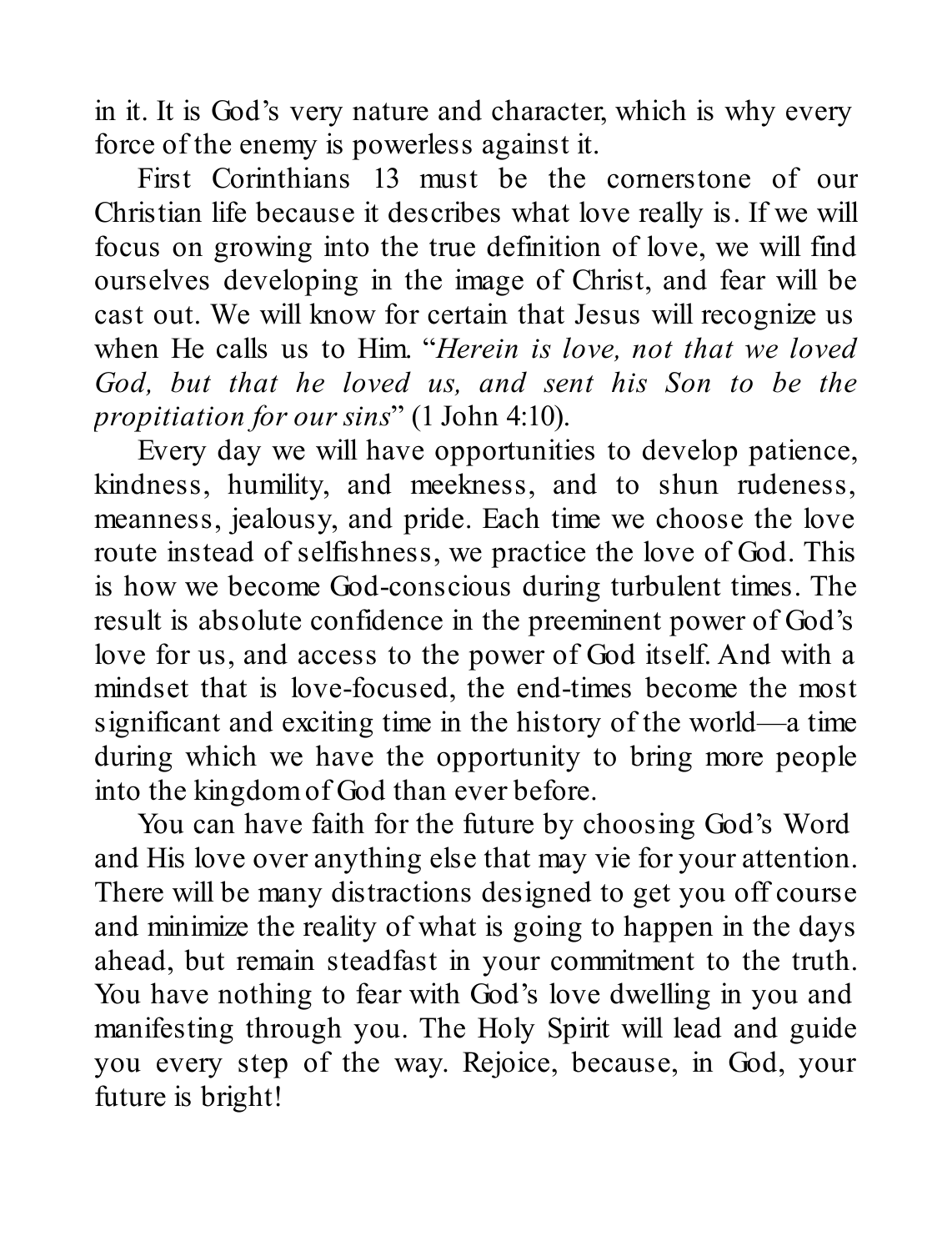## CHAPTER 12 **Overcoming the Fear of Abandonment**

"*Let your conversation be without covetousness; and be content with such things as ye have: for he hath said, I will never leave thee, nor forsake thee*"

(Hebrews 13:5).

Have you ever experienced a time in your life when you felt as if God had left you? Perhaps you experienced abandonment at an early age, and it impacted you well into your adult life. Many times, our personal experiences from childhood, as well as those in our adult years, can cause us to have a fear of abandonment—especially where relationships are concerned. There are many people who feel they can never fully entrust their hearts to others because they feel, deep down, that they ultimately will find themselves all alone. Sometimes this fear even causes people to sabotage their relationships to avoid getting hurt again. Overcoming the fear of abandonment is not easy, but by understanding and accepting the truth that God loves us, we can grow to new levels of trust and acceptance in our relationships with others.

Every human being has four basic needs. They are acceptance, identity, security, and purpose. Our heavenly Father wants to use the right relationships to meet these four needs in our lives. However, the problem is, many times people are unfulfilled in one or more of these four areas, and it causes a deficiency in their souls—which affects the way they relate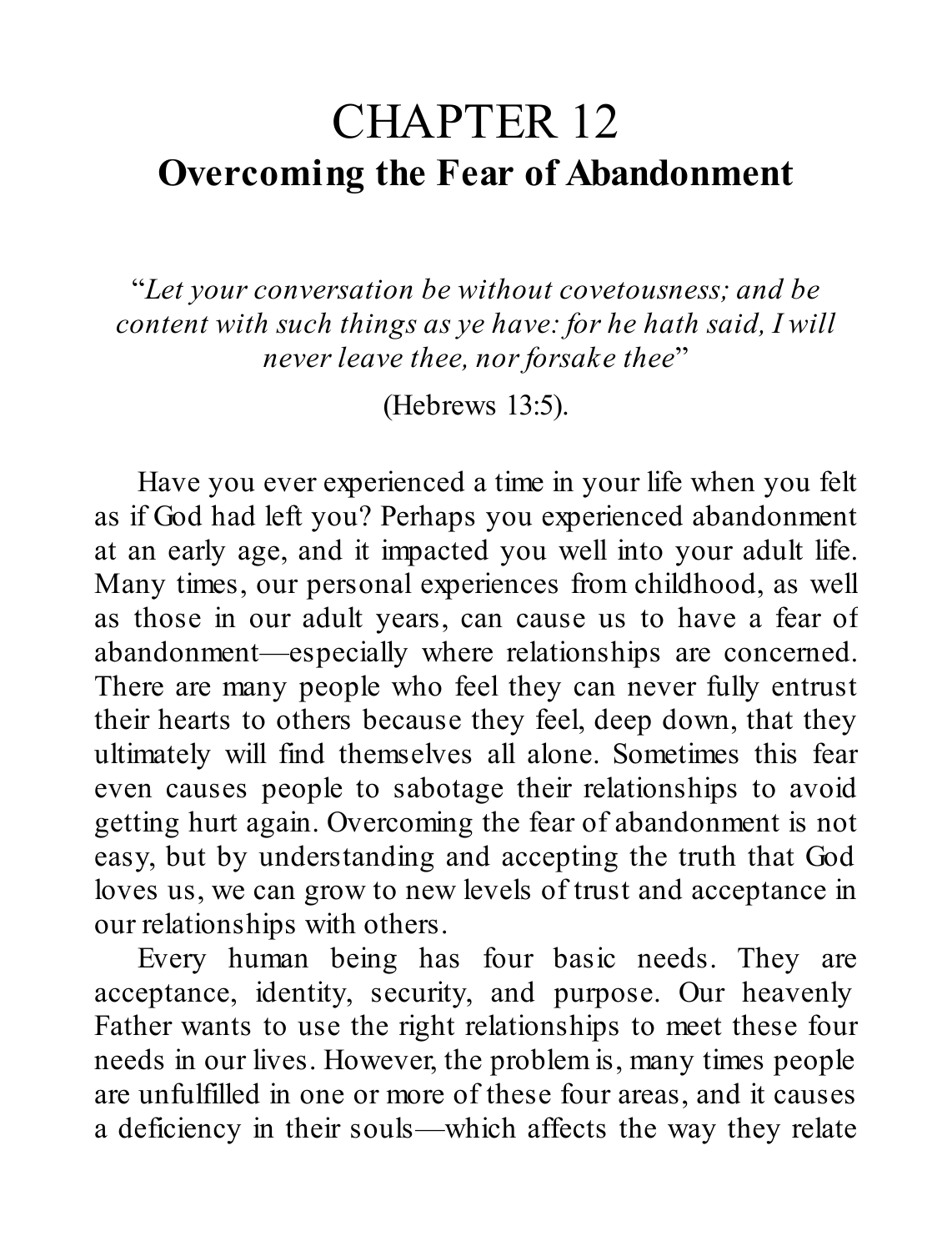to others. Past hurts and disappointments can open the door to the fear of that pain getting worse or being compounded if they allow themselves to get close to another person.

I want to examine these four areas so we can make the connection between the fear of abandonment and unmet needs. The first is the need for acceptance. What do I mean by *acceptance*? I'm talking about knowing you are loved and needed by others. Everyone needs to feel accepted on this core level. Even people who say, "Well, I don't need anybody" crave acceptance. They don't really believe they don't need others. It's just that they are hurt or angry, and selfpreservation has kicked in. Hurt people always see things through a warped lens, and end up making decisions that support their fear and hurt.

Knowing we are loved and accepted is vital to our ability to trust others and have healthy relationships in the future. Ideally, this need should be fulfilled as we are being raised by our parents, but unfortunately, different situations take place through which Satan interferes with the proper development of acceptance. Many times this happens through the breakup of the family unit through divorce, separation, or other issues going on in the household. The enemy knows if he can destroy the family, the children will come out of the situation unfulfilled in some of the most basic areas. When children feel abandoned by their parents, either physically or emotionally, that issue will carry over into their adult experience.

You may know someone who has an intense need to be loved and accepted, sometimes to the point where he or she engages in unbecoming behavior or gets involved in unhealthy relationships. Sometimes people do these things unknowingly, not realizing that the reason they make the choices they do is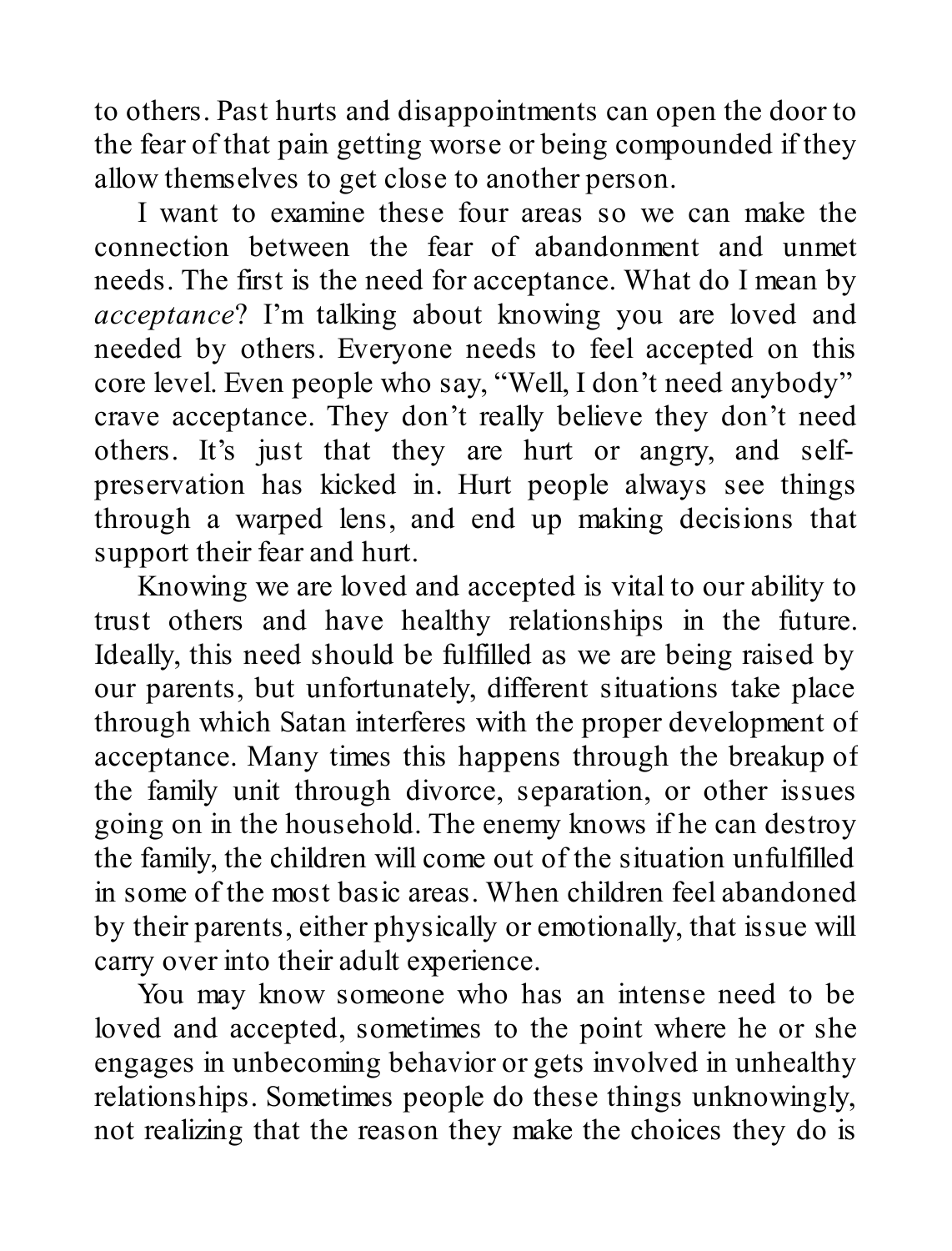because they are looking for acceptance by any means necessary. God wants us to know that we are accepted unconditionally by Him, and He loves us. As we develop in our relationship with Him, we will see that nothing we do or don't do can separate us fromHis love (Romans 8:35, 39).

The second basic need every person has is the need for identity. Having a sense of identity means that we know we are significant and special individuals. Again, this is something that should be imparted from parents to their children. When a child is the victim of a broken home or a dysfunctional family, a real identity crisis takes place. The child usually does not have a healthy identity, which can sometimes lead to emotional problems. The same is true for people who don't know who they are as a child of God. They are open to other voices from the world, which go against God's Word. Women who are in search of that feeling of identity (and security) may choose men who appear to fill that void, but they are actually the worst possible choices for a mate. The same is true for men. When we don't know who we are in God, we seek definition through others. But they will always fallshort of our expectations.

> "TO GET PAST THE FEAR OF ABANDONMENT IN RELATIONSHIPS, WE HAVE TO GET OUT OF OUR OWN PERSONAL WORLD OF FEAR AND INSECURITY"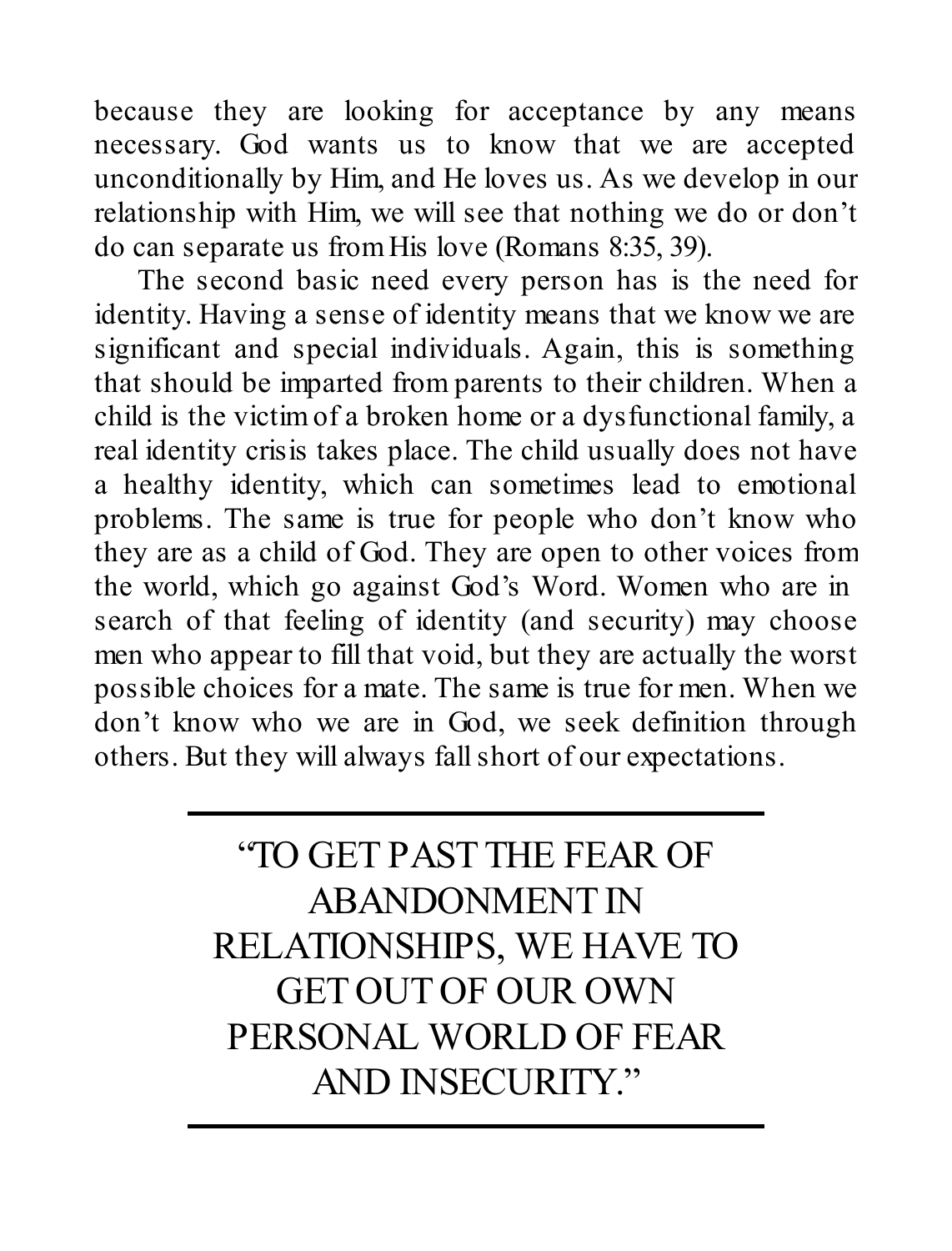The third area of needs is security, which is the feeling of being protected and provided for. There are many adults who suffer from insecurity because they never received it as a child while growing up. This is particularly true for people who moved from place to place during their formative years, had parents who separated, or witnessed a father who didn't provide for the family. An unstable home life can really affect a child's sense of personal security. Being shuffled from place to place to live and attend school when parents are separated or divorced can be overwhelming for a child. And when children sense that their parents' agendas are more important than they are, a fear of abandonment can easily invade a child's mind.

We live in a day and time where single parent homes are increasingly becoming the norm. And there are households where the father (and in some cases the mother) has abandoned the family. If you came from this type of situation, God can restore you. I encourage you to evaluate your life and discover any needs that were not fulfilled. Even in the face of these types of odds, God can meet the need for security like no one else can.

Finally, there is the need for a sense of purpose in life, which is simply knowing you have a reason to live. A lot of people ask the questions: "*What is my purpose?*" and "*What is my reason for living?*" Knowing your purpose means knowing that God has a special plan for your life. There is a reason why each of us was born into the particular family, city, and circumstances we came into. It is all a part of God's divine plan and our personal testimony. You may not know it right now, but God has something awesome prepared for you (Jeremiah 29:11).

I can remember a time in my life when I was battling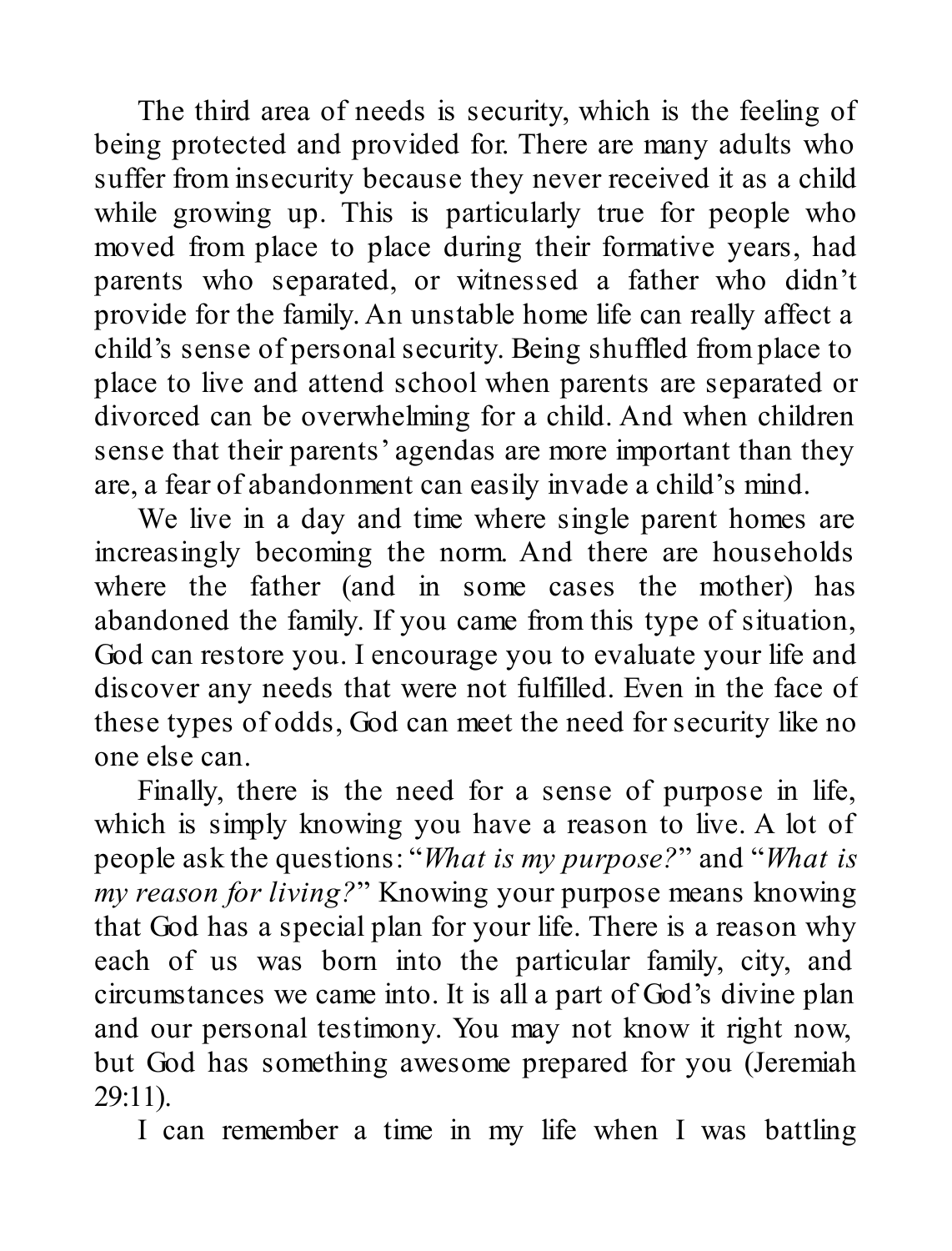depression. One day, many years ago, I sat in my garage from morning until evening trying to figure out how to kill myself without going to hell. I am so glad I didn't go through with it because God had a plan and purpose for my life. There is no greater satisfaction in life than to discover your purpose. God has not abandoned us, leaving us to wander through life unaware of the reason we were put on this planet. Whether you think your purpose is big or small, rejoice when you come to the realization that you are not just here by accident. You are a part of a bigger picture, and God needs you.

So when we look at these four needs, we have to understand that God is going to use positive relationships to meet these needs—relationships through which His power and grace will flow, building us up to where He has designed us to be. This is why it is important that we do not run from relationships out of a fear of abandonment.

# **GOD NEVER LEAVES US**

Fear of abandonment in relationships essentially compares to a fear of failure in our dealings with others. We become scared to make any type of investment, or we go through our relationships with the nagging fear that the object of our affection will eventually leave us for something or someone better. The first place to start when working on overcoming this fear is understanding that no matter what our background may have been, or even if none of our core needs were met growing up, God will never leave or forsake us (Hebrews 13:5). Since our relationships with others are largely shaped by how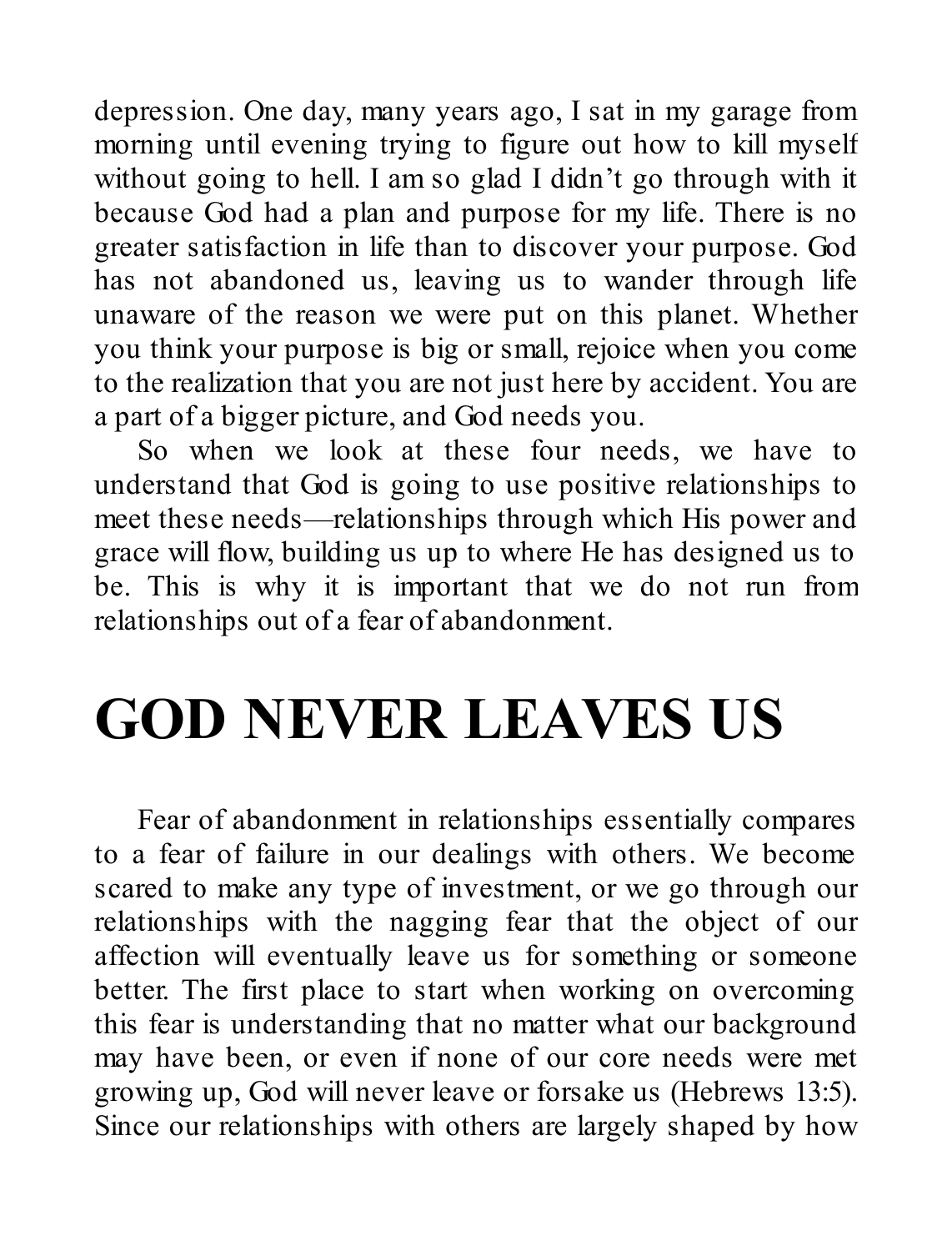we relate to God, we must begin to look at Himas He really is a Heavenly Father who wants the best for us and to make us happy. When our feelings toward God are positive, we tend to have a more positive outlook on others, and on life in general. The way we perceive God greatly impacts how we relate to other people.

God is deeply in love with each and every one of us, and a revelation of that love and Who He is flushes fear out of our consciousness. Unfortunately, many of us grew up in negative situations that have caused our concept of God to be either non-existent or severely distorted. We must renew our minds to the nature of God and the fact that He is an actual person Who is aware of every intricate detail of our lives.

God is love (1 John 4:16), and He wants to bring us to a place of ultimate fulfillment. He works through relationships because He does not want us isolating ourselves from others out of fear. Relationships are bridges to new levels of success and prosperity. We must, however, be able to discern the people in our lives and choose our friends wisely. With the guidance of the Holy Spirit, we can ensure that we invite the loving energy of people who will care for us and meet our needs; however, we must first allow God to be our primary caregiver, where our emotions are concerned. When we know Him as our source, it enables us to be whole so that we do not attract hurtful, broken individuals into our lives.

Proverbs 18:24 says there is a friend who sticks closer than a brother, and that friend is Jesus. Sometimes we become so used to hearing the religious descriptions and concepts of God that we forget the person of Jesus. He is available, and we can depend on Him for comfort, strength, and security at all times. As our closest friend, He opens doors to relationships that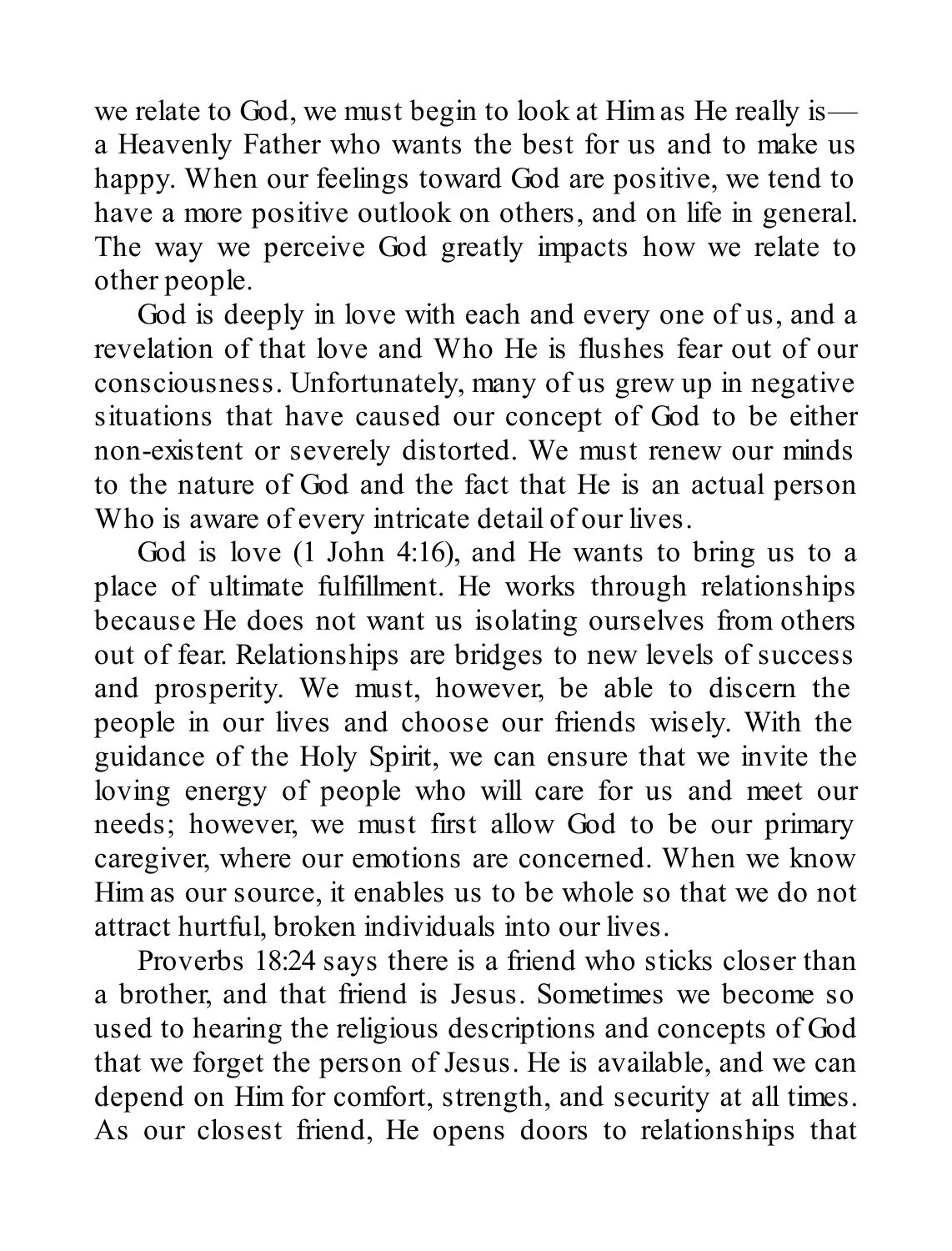reflect His character and nature back to us. When we embrace these relationships, we will begin to see Jesus in the people He has chosen to touch our lives.

To get past the fear of abandonment in relationships, we have to get out of our own personal world of fear and insecurity. We do this by focusing our attention and energy on God and His Word, meditating on it, and acting on it in faith. As we become more Word-conscious and love-conscious, fear will start to leave us. On the other hand, when we wrap ourselves in a protective shield of fear, we are really being selfish. There are things in us God wants to use to bless other people, but when we stay in self-preservation mode, we hinder what the Lord is trying to do through and for us. We must embrace relationships first, and second, we must look at how we can give the advantage to others rather than what we can get out of the deal. Becoming mature in our love walk helps eliminate fear.

So we should want to seek friendship because we are interested in what we can do for someone else. We have to know we are valuable, and be ready to bring something special to the table to help someone else become a better person. This only comes through spending significant time in the Word of God and building ourselves up in it. As we begin to sow into someone else's life, we position ourselves to receive the same thing!

How can we be abandoned if we trust God, walk in love, and sow good seeds into the lives of others? Quite simply, we can't and we won't. If we want people to treat us the way we want to be treated, we have to ask ourselves the question, "*Have I ever sown a seed to get what I desire?*" Remember, relationships are designed to give the advantage to someone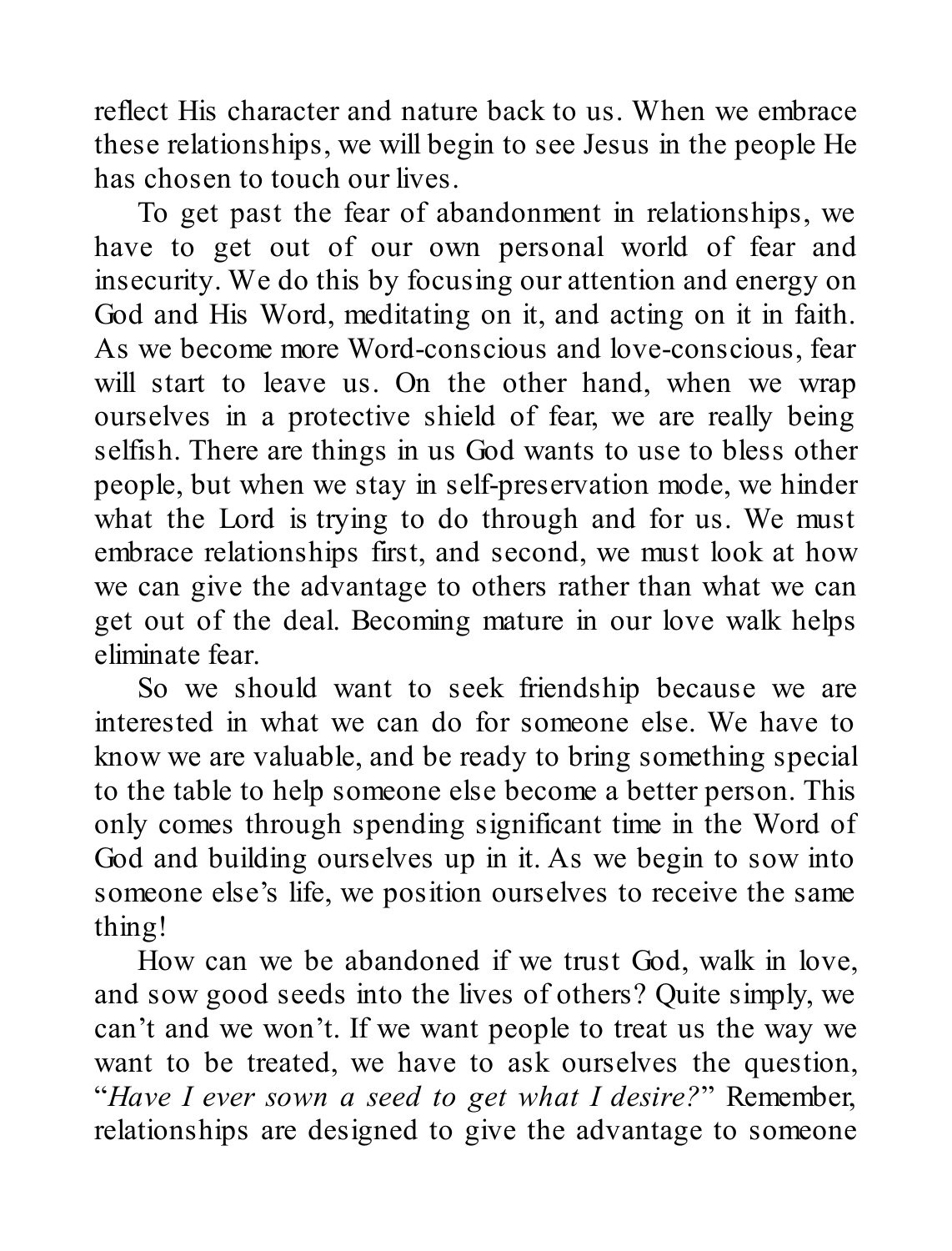else. In every relationship where we refer to someone as our friend, we need to ask ourselves what we are doing to enhance his or her life. This really comes down to an issue of character. because character is doing what is right in order to prosper those with whomwe are in relationship.

# **DOING THINGS THE KINGDOM WAY**

Having a consciousness of love and bringing that way of thinking to our relationships is a great way to experience freedom from the fear of abandonment. Think about it, fear causes us to completely focus on self, while love extends toward someone else. We must renew our minds with the love of God if we are ever going to be happy in relationships with others.

Romans 12:1, 2 instructs us to be transformed by the renewing of our minds with the Word so we can prove what is the acceptable and perfect will of God. The world's way of governing relationships is completely fear-based and selfish in that the focus is on self-gratification. When people are broken and have not awakened to the love of God, they carry the wounds from their past into every relationship they encounter. Barriers of hurt and fear keep the blessing of God from manifesting in those situations, and the result is more pain and disappointment. However, when we get in the Word of God and allow it to change us from the inside out, we become open to the possibility that there really are people out there who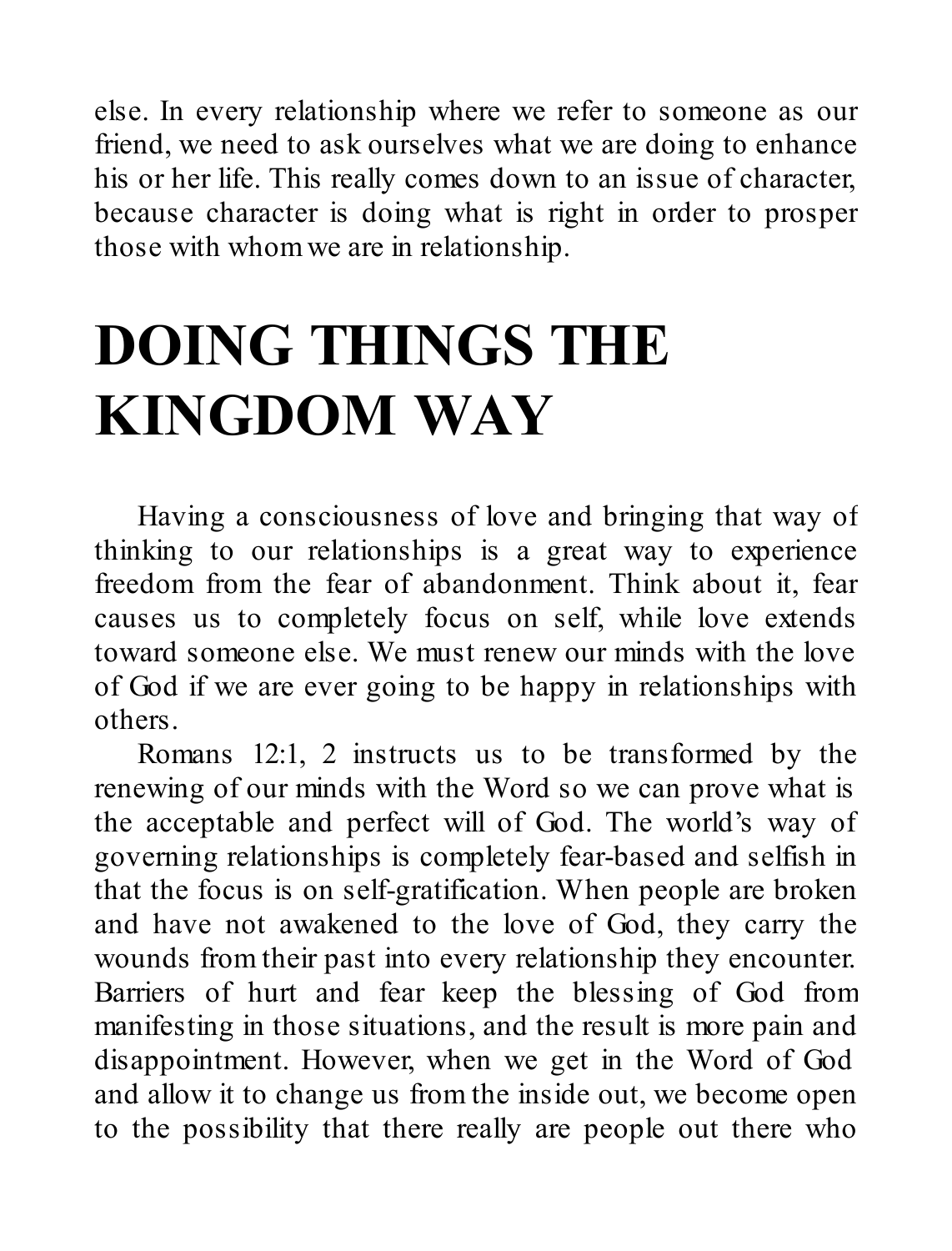want to love and care for us. Everyone is not out to get us or leave us just when we thought we could open up.

Abandonment is devastating, and one of the things that comes from it is brokenheartedness. Have you ever met people who have had so many bad relationships that they just don't have any more hope that someone could love them or treat them right? Past rejection, whether from childhood or later on in life, leaves individuals emotionally scarred and reluctant to open up. However, even in the face of devastating past experiences, I want to let you know that there is good news for you. In Luke 4:18, Jesus describes exactly what His mission is, and the results of abandonment are covered: "*The Spirit of the Lord is upon me, because he hath anointed me to preach the gospel to the poor, he hath sent me to heal the brokenhearted, to preach deliverance to the captives, and recovering of sight to the blind, to set at liberty them that are bruised.*"

There are several powerful truths contained in this scripture pertaining to the fear of abandonment and the results that come from not having our core needs met. Jesus says He was sent to heal the brokenhearted. If you have experienced a broken heart because you were abandoned or left when you were most vulnerable, Jesus can heal your wounded heart. You don't have to live with that pain another day.

He also says He came to preach deliverance to the captives. Fear holds us in bondage and keeps us from experiencing the liberty of healthy relationships. Jesus has opened the prison doors and set free those who are in bondage to fear. He has also destroyed the works of the devil, rendering them inoperative against us when we walk in our God-given authority. Are you struggling with fear? Take authority over it, knowing you don't have to remain in that prison cell. You *can*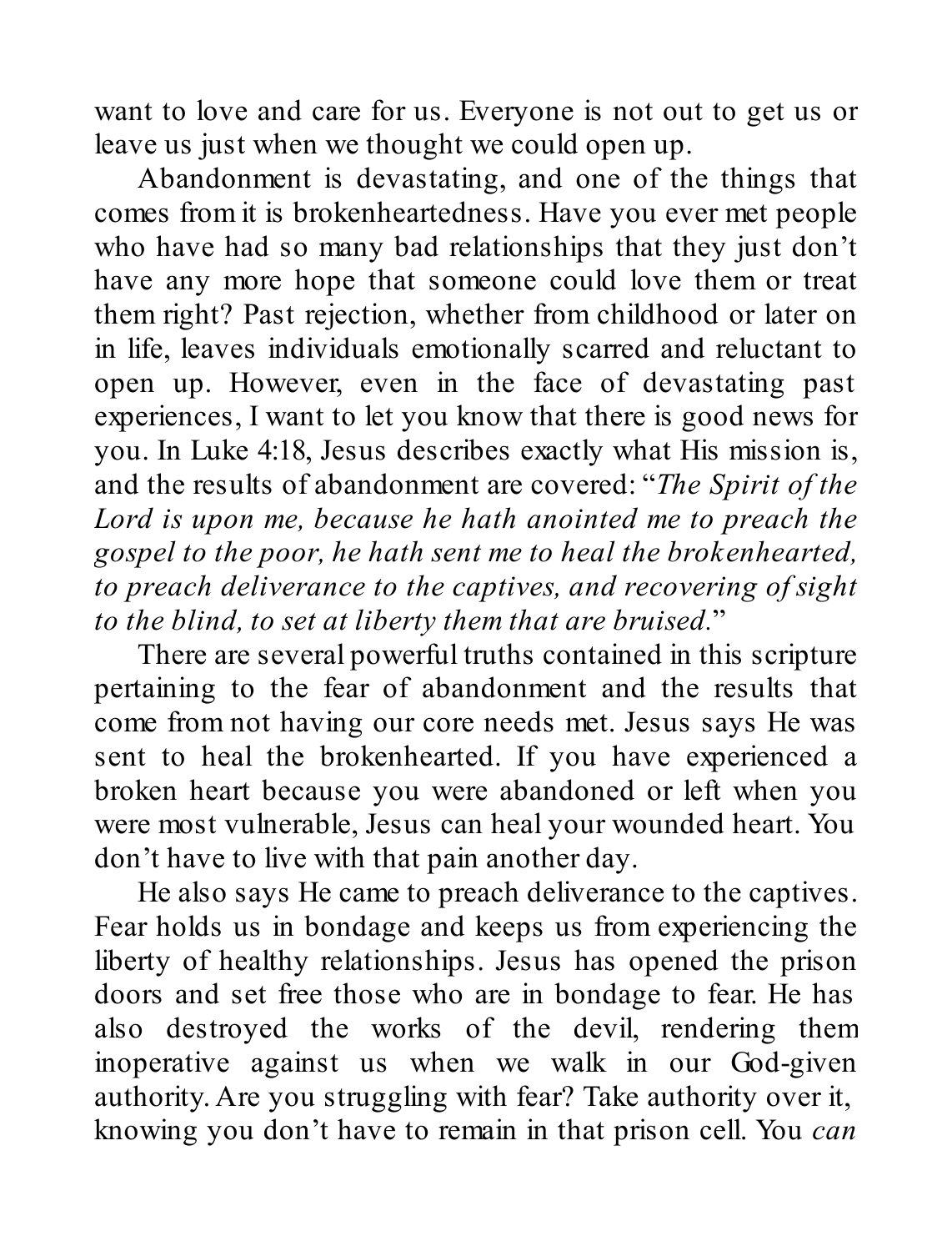experience love and security in your relationships with others.

He also says He came to give liberty to those who are "bruised." Whenever we experience emotional hardship, particularly when we feel as if we have been left all alone, there is a type of "bruising" that takes place in our spirits. To protect those hurting places, we construct walls of fear that we think are protecting us, when they are actually connecting us to the things we don't want to happen to us. Again, Jesus has made freedom and healing available to us through His love. He paid the price for us to be free fromfear of any kind.

In order for us to become strong and confident in God's love, we have to spend time in the Word of God, pray, and seek Him first. When our emotions are ruling our lives, we will make bad decisions. But when we allow God's love to eradicate fear, we will not only receive wonderful relationships in our lives, but we will also find ourselves walking in His divine and perfect will.

Don't be afraid to love. Regardless of what someone has done in the past, God is consistent. He will bless you according to your faith. And when you trust Him completely, the fear of abandonment will not be able to stop what He is bringing into your life. Keep your eyes on Him, and don't be distracted by what the enemy is doing. A bright future, with thriving relationships, await you!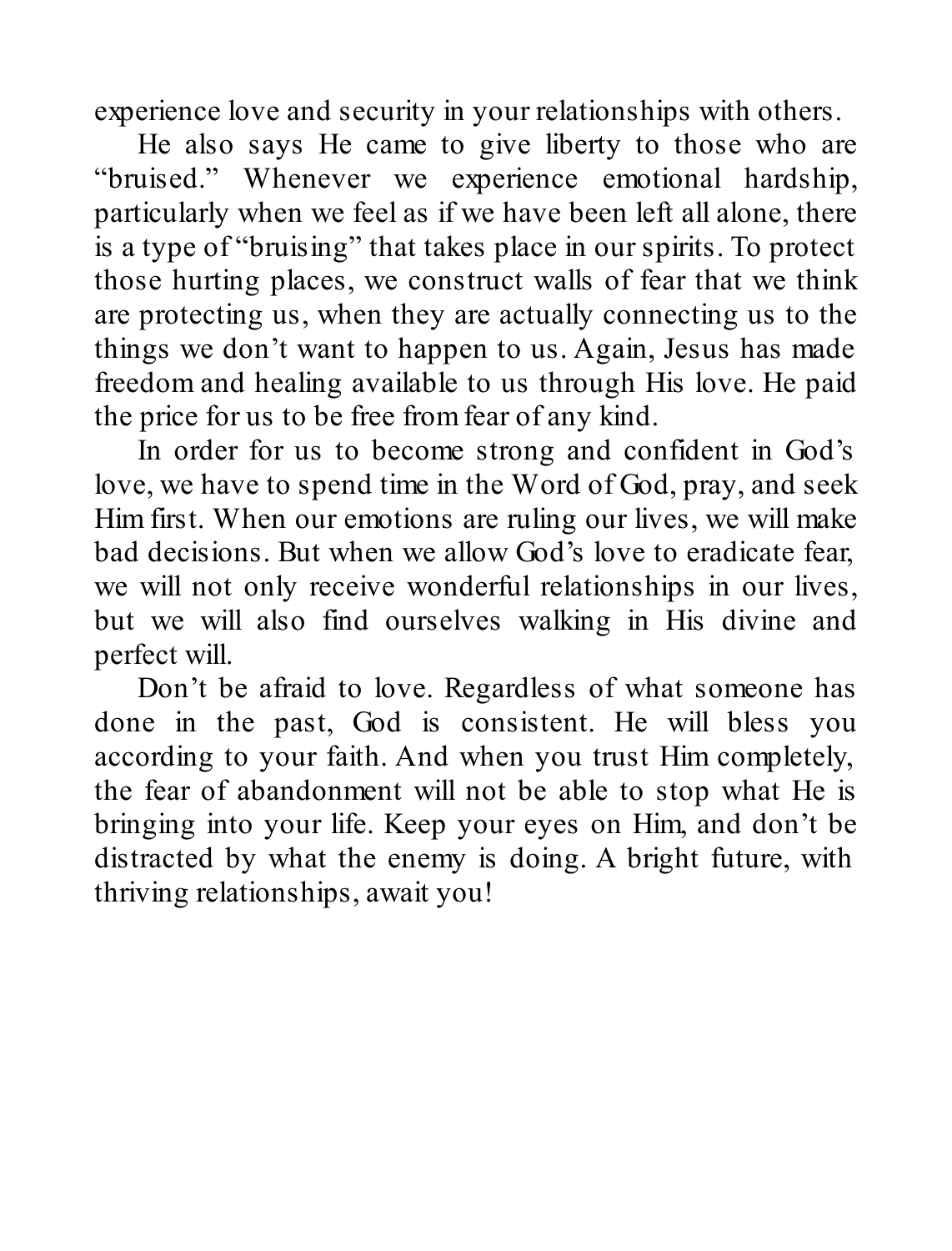### CHAPTER 13 **Redeemed from Death**

"*For God so loved the world, that he gave his only begotten Son, that whosoever believeth in him should not perish, but have everlasting life*"

(John 3:16).

Death. I'mnot sure I can think of a word that communicates as much finality as this word does. It is a topic most people don't like to think about because, to be honest, it can be frightening, especially when they are unsure of what lies beyond their last breath. However, death is real and inescapable; we are all going to come face to face with the reality of death one day, which is why God wants us to be prepared for that moment. His Word provides all the answers we need about life *and* death, and what is next for every human being who passes on. By shining light on the subject of death, we can live our lives with fearless confidence, knowing something wonderful awaits us when we live a life of faith in God and His Word.

All of us have been touched in some way by the death of a friend, loved one, or acquaintance. Whether we had a close relationship with someone who died or not doesn't diminish the reality that he or she is permanently gone from this physical realm, which is a pretty sobering thought. Even more sobering is the idea that he or she did not necessarily make it to heaven.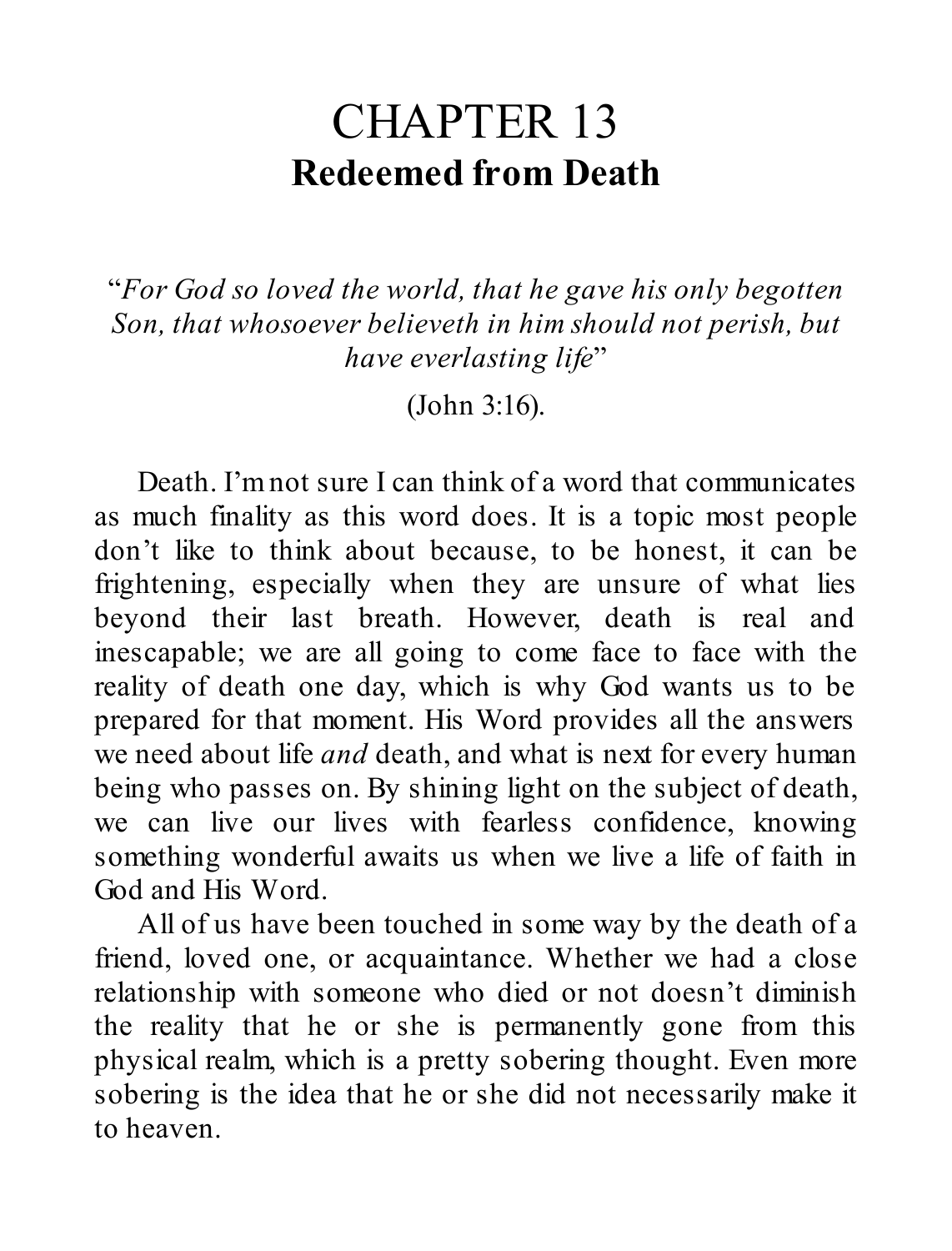### **UNDERSTANDING THE CURSE OF SPIRITUAL DEATH**

The account of the fall of man in the book of Genesis is particularly important to understand because it shows how death actually came into being. We first have to understand that mankind was never created to die. Our heavenly Father made man in His image and infused him with the very life of God, intending him to live for eternity in a glorified physical body that was immune to disease or death on any level. This life force, called *zoë*, was what gave man his divine quality; it is what made him "god-like," with the same creative ability as the Father.

God created the first man and woman to remain in perfect fellowship with Him throughout eternity and to flourish on the earth to such a point that it became a physical replication of heaven! Adam and Eve were literally equipped with everything they would need, from a spiritual and physical standpoint, to live forever. Again, their bodies were never created to die. Life in the Garden of Eden was to last throughout eternity.

Unfortunately, Satan was able to corrupt this earthly paradise and disrupt the perfect relationship man had with God by enticing him to sin. Most of us are familiar with the biblical account of what happened when Adam and Eve ate of the fruit of the Tree of the Knowledge of Good and Evil, but I want to back up to God's original instructions to them concerning this tree. In Genesis 2:17 He says, "*But of the tree of the knowledge of good and evil, thou shalt not eat of it: for in the day that thou eatest thereof thou shalt surely die.*"

The death God is speaking of here is referring to *spiritual* death. Everything that happens in this natural, physical realm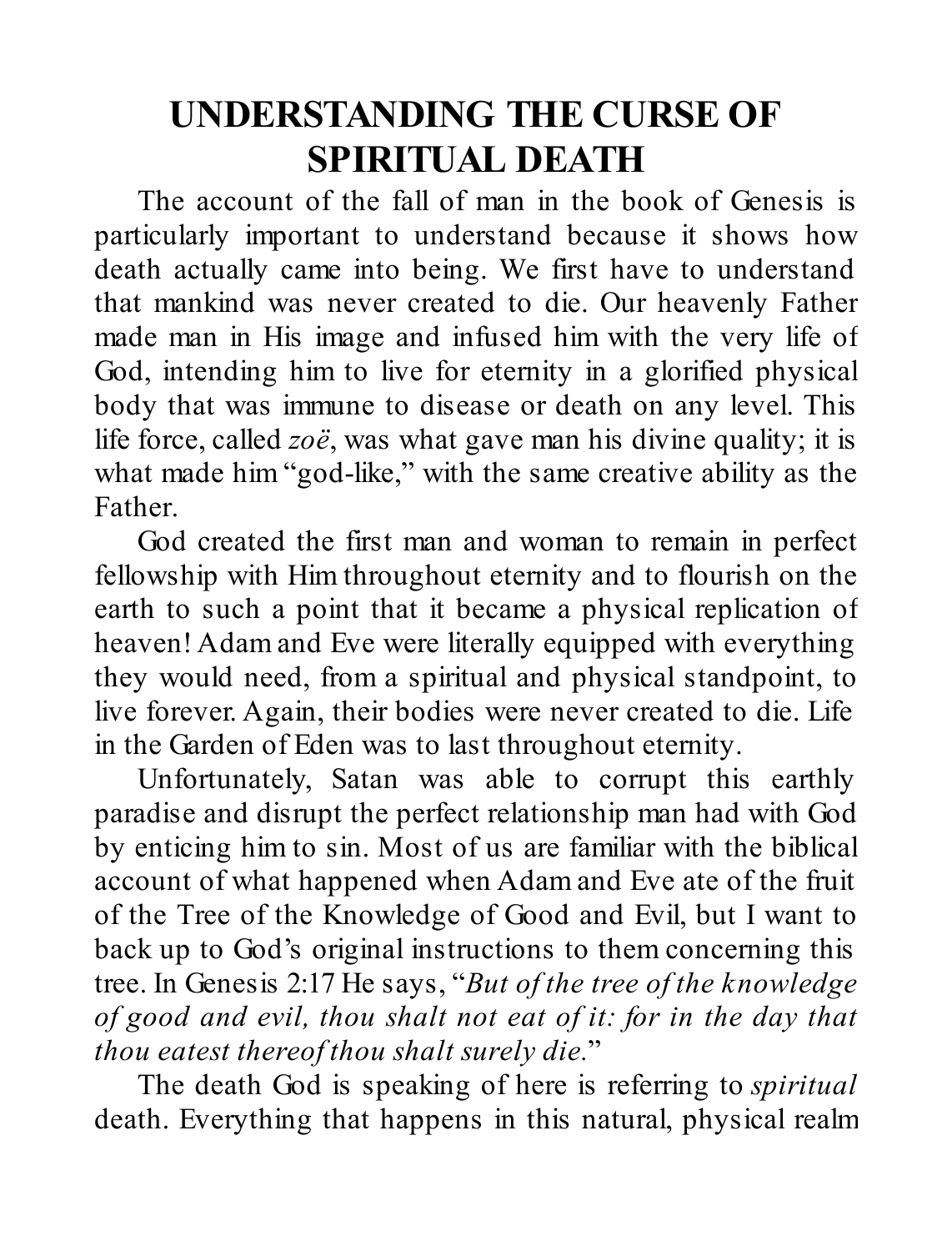is the result of what goes on in the spiritual realm first. When God said they would surely die, He meant that they would be separated from His very life force, as well as His provision. This was the first phase of death they would experience; the second was the deterioration of their bodies—a curse that all human beings would eventually experience.

So when Adam and Eve disobeyed God by eating the forbidden fruit, they immediately were cut off from the zoë life of God. Spiritual death entered their spirits, where love and life once flowed from the Father to them. The curse entered the earth and these two people, who once enjoyed a life of complete and perfect union with God, now became ruled and governed by fear, death, sin, and disease. Their undefiled relationship with the Father was corrupted. Genesis 3:23, 24 says, "*Therefore the Lord God sent him forth from the garden of Eden, to till the ground from whence he was taken. So he drove out the man…*" They were not only banished from the Garden of Eden, but the spiritual death that infected them would now infect all of humanity. What a horrible price to pay for disobedience!

So here we have the first man and woman now carrying the curse of spiritual (and physical) death. By handing their authority over to Satan, they entered into the death cycle. All of mankind would be spiritually disconnected from God by the mere fact that we are descendants of Adam (Psalm 51:5). Thankfully, not even Adam and Eve's grave mistake could separate them from the love of God. He made a provision for us all to escape the clutches of spiritual death and enter back into eternal life with Himthrough Jesus Christ.

Before getting into a discussion of hell, I want to explain what happened when Jesus died on the cross for us. John 3:16,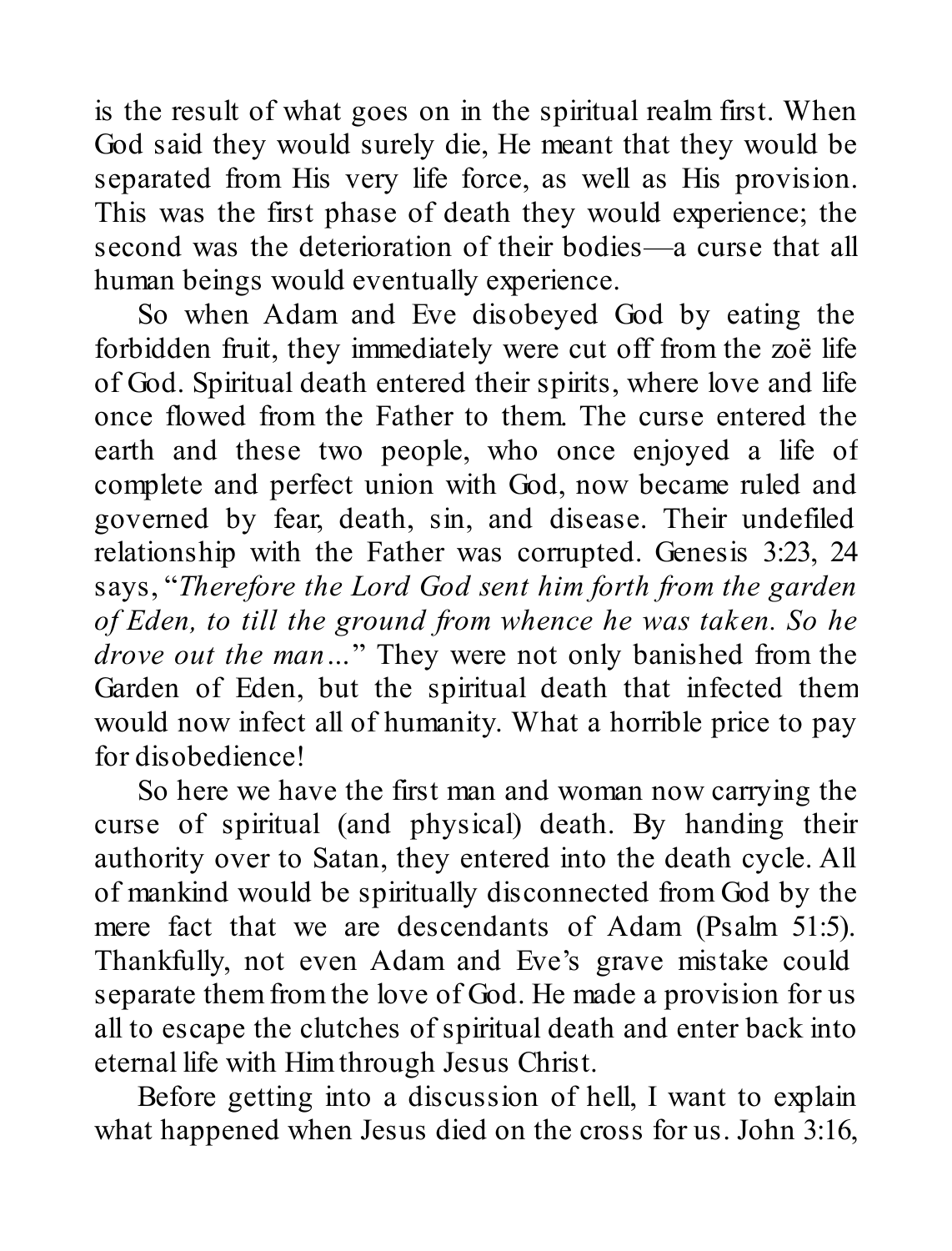17 says, "*For God so loved the world, that he gave his only begotten Son, that whosoever believeth in him should not perish, but have everlasting life. For God sent not his Son into the world to condemn the world; but that the world through him might be saved.*"

Jesus came to the earth, preached the message of salvation, and subjected Himself to the crucifixion, the curse of death, and the pains of hell before He rose from the grave so that you and I might be brought back into perfect fellowship with the Father. He was *made* sin so that we could *become* the righteousness of God. When Jesus died on the cross, He took our place so we wouldn't have to be punished for our spiritual condition. When we accept Jesus into our hearts by faith, believing that He is the Son of God who died for our sins and was raised from the dead, we come into right relationship with the Father once again.

To be "saved" means to be rescued from the curse of sin and its effects on this earth and after death. As Christians, we now have the life of God flowing through us and energizing our spirits; we are no longer spiritually dead men and women. We have access to the supernatural power of God right now, and we have the power to live a life that lines up with His Word, through the Holy Spirit who now dwells in us.Accepting Jesus allows us to be spiritually "born again," from death to life, and grants us access to heaven. This means, when we die, our bodies become lifeless but our spirits immediately go on to be with the Father forever. Our eternal destination is now secure.

### **THE DESTINATION OF THE SPIRITUALLY DEAD**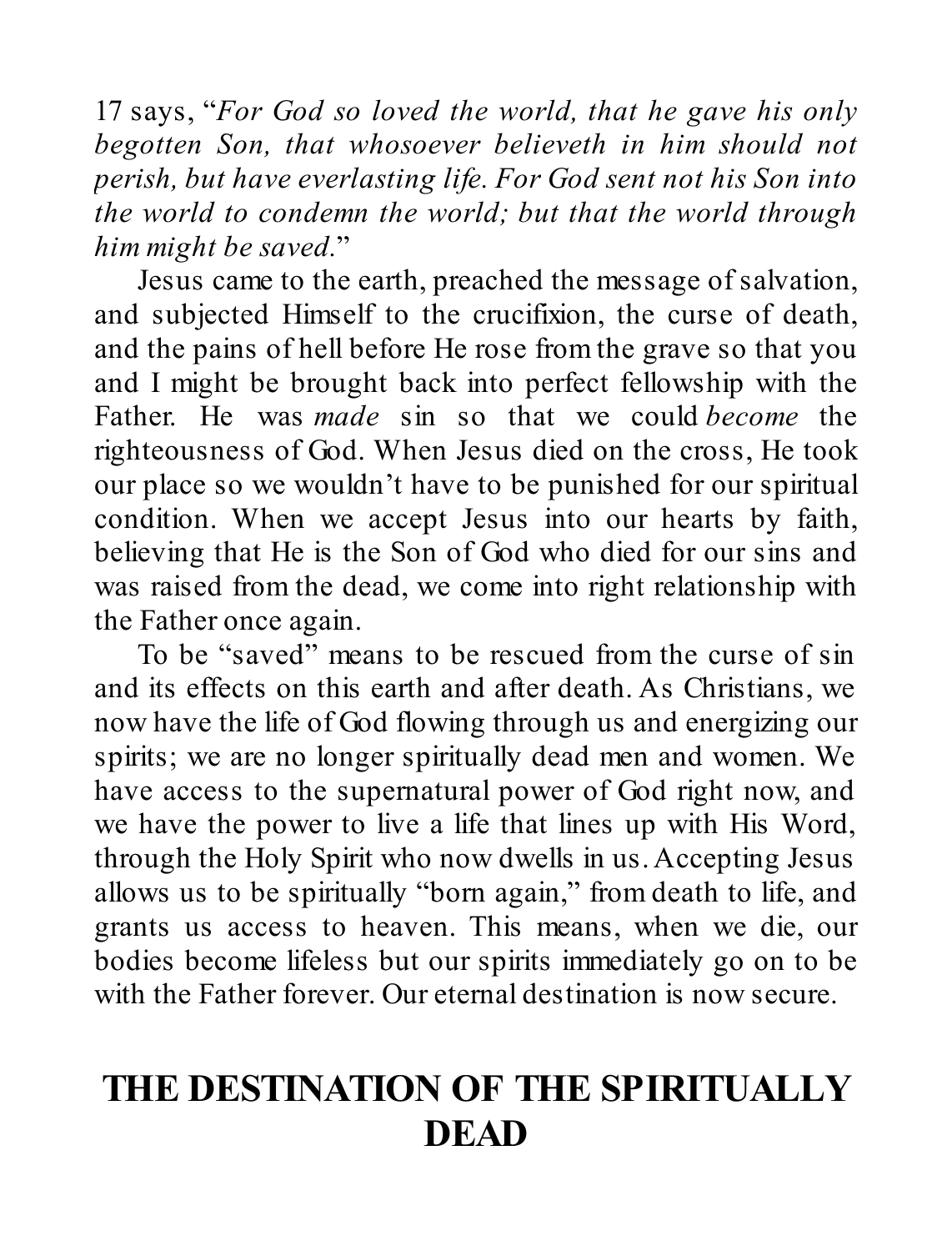No one wants to accept the fact that he or his loved ones may go to hell after they die. If we don't understand the truth about sin and what it means to be born again, we will get defensive at the very mention of hell. The idea that we may not be as "good" as we think we are is a hard pill to swallow, but unless we see ourselves the way God does, we will be deceived into accepting a lot of ideas about life after death that don't line up with the Word.

The issue of who is going to hell has nothing to do with how good or bad a person is, per se, and more to do with the spiritual nature of a person before he or she dies. You see, no matter how many good works we do in this life, or how good we think we are, we simply do not qualify for heaven without having accepted Jesus Christ and becoming spiritually reborn. His blood sacrifice is what makes an eternity in heaven possible for every man and woman on the face of the planet. All it takes is receiving the free gift of salvation as an act of our will.

It is the recreated, regenerated spirit that is quickened and made alive by faith in Jesus that gains access to heaven after the body dies. Without Jesus, we simply cannot make it in, not so much because of what we have done, but because of our spiritually dead nature that is ruled by the law of sin and death. In the presence of a holy God, sin is annihilated, which is why becoming born again is so critical to our eternal futures. No one gains access to the Father except through Jesus Christ (John 14:6).

With that being said, what happens to those who choose not to accept Jesus as their Lord and personal Savior while they are still alive? Let's look to the Word for the answer. First, we must understand that every one of us is a tri-part being,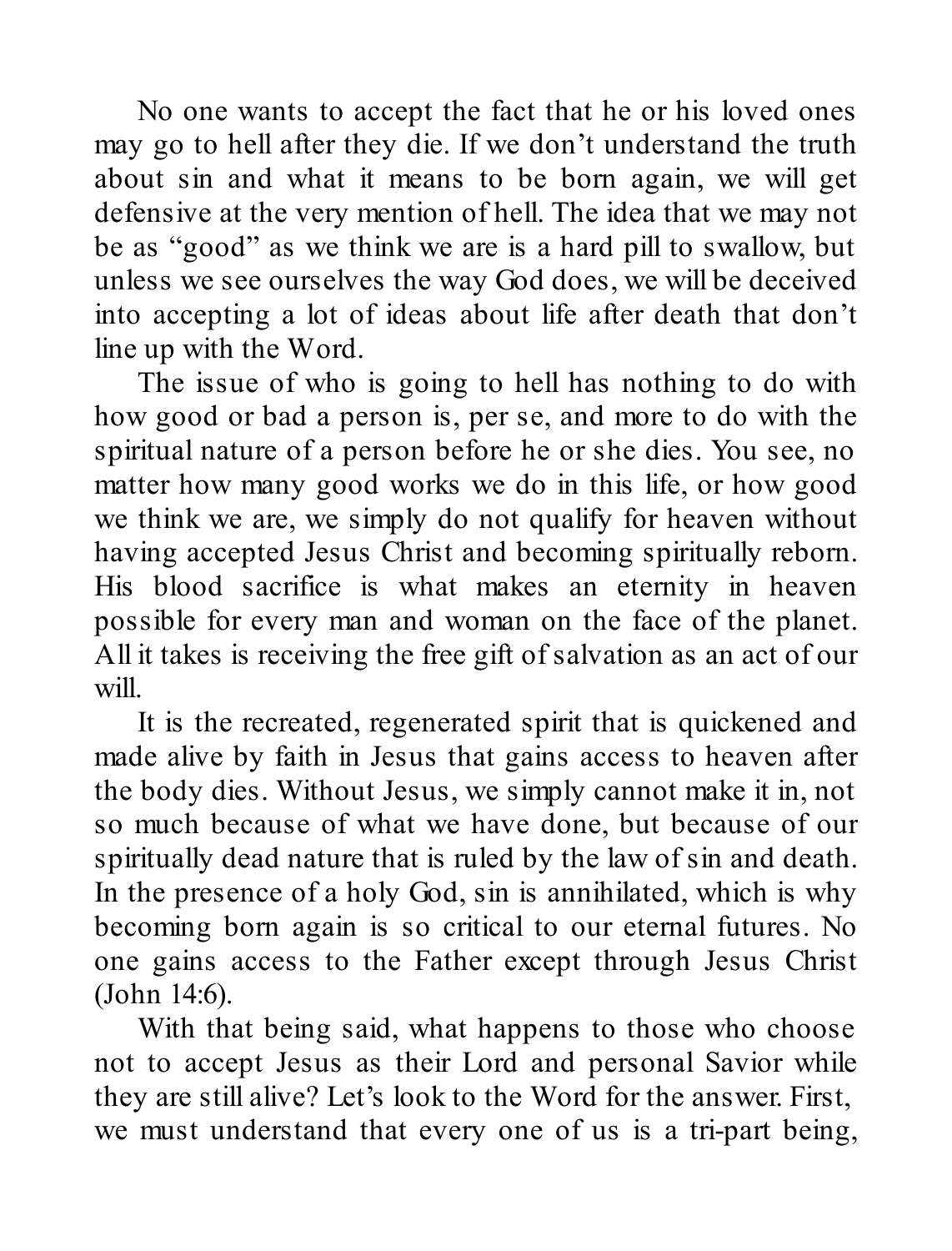meaning we are a spirit, we possess a soul, and we live in a physical body. The spirit of a man is what animates his or her body. A great way to look at physical death is through the illustration of a person wearing a suit. As long as someone is wearing the suit, it has form and can move. But the moment he takes the suit off, it simply lies where it is, unable to move on its own.

This is how it is when we die. The real you is a spirit being, and your body is your "earth suit," which enables you to have contact with this physical realm. Your soul includes your mind, will, and emotions, and is where you think, feel, and make decisions. So when we die, the spirit and soul (which are attached) separate from the body and move on to the next phase of existence called eternity. The person you see lying in a casket at a funeral is not really that person! In actuality, the death of the physical body is not the end of a person's existence; he or she still exists, only in a spiritual form.

> "NOTHING ANY ONE OF US HAS EVER DONE CAN SEPARATE US FROM THE LOVE OF GOD OR THE TRANSFORMING POWER OF JESUS' BLOOD."

For the person who is born again, the Bible says "to be absent from the body is to be present with the Lord." What a comforting thought! Those who die in the Lord go to heaven, a place of unimaginable beauty, peace, joy, and everlasting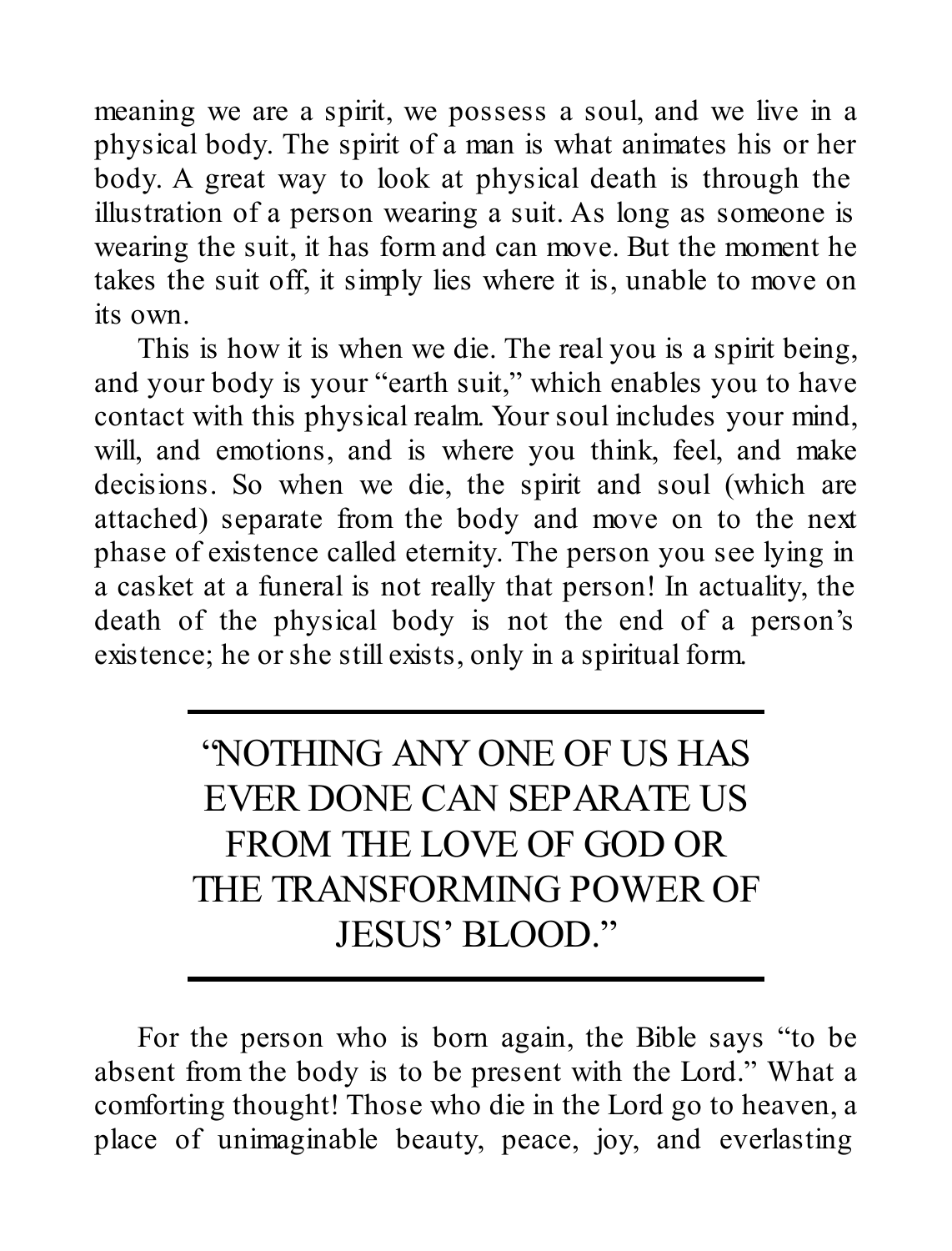happiness. However, people who die without making Jesus the Lord of their lives, sadly, go to a horrible place called hell.

An example of what happens when we die in a spiritually dead state can be found in Luke 16:19-25. In this passage of scripture, there is a man who died and went to hell. It says:

"*There was a certain rich man, which was clothed in purple and fine linen, and fared sumptuously every day: And there was a certain beggar named Lazarus, which was laid at his gate, full of sores, And desiring to be fed with the crumbs which fell from the rich man's table: moreover the dogs came and licked his sores. And it came to pass, that the beggar died, and was carried by the angels into Abraham's bosom: the rich man also died, and was buried; And in hell he lift up his eyes, being in torments, and seeth Abraham afar off, and Lazarus in his bosom. And he cried and said, Father Abraham, have mercy on me, and send Lazarus, that he may dip the tip of his finger in water, and cool my tongue; for I am tormented in this flame. But Abraham said, Son, remember that thou in thy lifetime receivedst thy good things, and likewise Lazarus evil things: but now he is comforted, and thou art tormented.*"

When a person dies, he goes to his eternal home—heaven or hell. The rich man in this passage was in hell, and he could still feel things. When we die, we will have spiritual bodies, and our souls willstill be intact, meaning our five senses willstill be functioning. In fact, everything we see, hear, touch, taste, and feel will be heightened because the spiritual realm is more real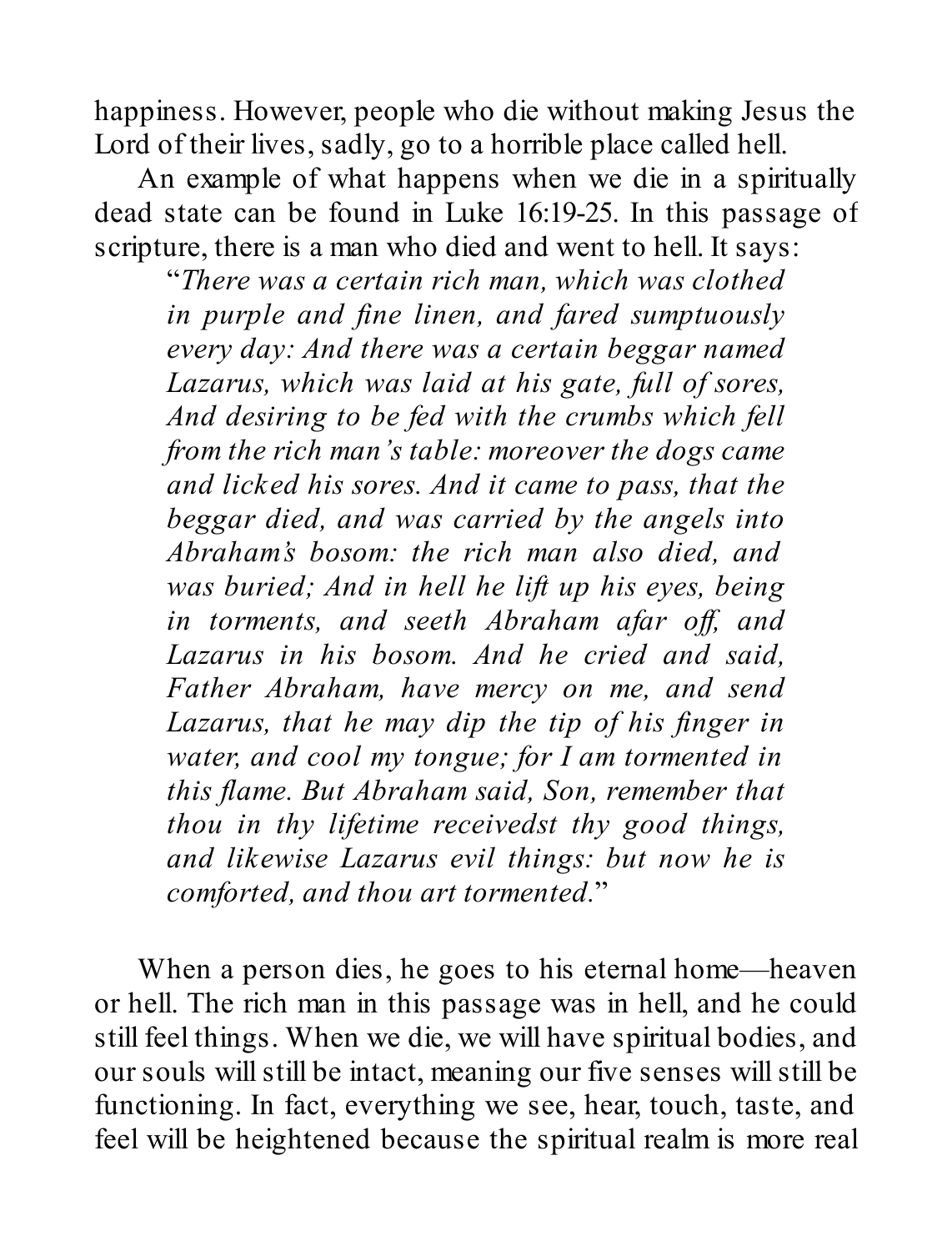than the natural, physical realm. The only thing we won't have is the ability to choose our destination. Once we die, we are locked into eternity, and our destinies are irreversible.

Hell is a real place, and it was never intended for mankind. God created hell for the devil and his angels, but unfortunately, those who reject Jesus Christ will end up in that horrible place by default, being tormented throughout eternity. The good news is that *none* of us has to go there! We have complete control over where we go when we die, which eradicates a lot of the fear associated with death. Salvation does, however, require faith on our part to believe in the power of Jesus' blood and acceptance of Himas our Lord and Savior. By entering into the family of God through the "door" of Jesus Christ, we can live free from the fear of being eternally separated from God after we die.

## **REDEEMED FROM SPIRITUAL DEATH**

I often marvel at the depth, height, and extent of God's love, and I pray that I gain even more insight into this love every day. One of the things that really strikes me as phenomenal is how God loved us so much that He came up with a plan to rectify the issue of spiritual death in mankind, even before any of us were born! Through His Son, Jesus, He has redeemed each and every one of us from an eternity of torment, death, and destruction. He has also given us the gift of free willso that we can choose where we go after we die.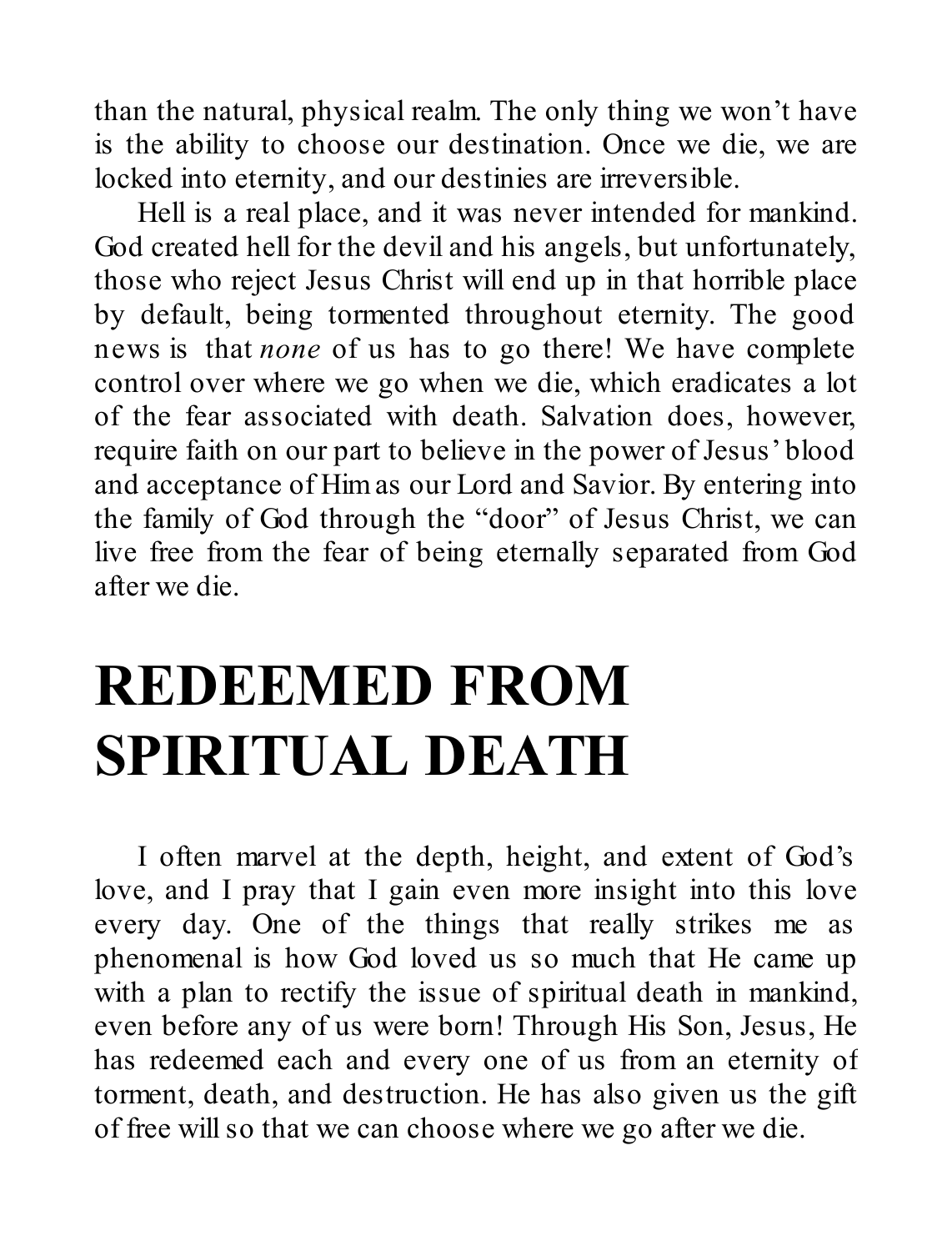Make no mistake about it, death is not the end of our existence; it is actually the beginning because it marks the genesis of our entrance into eternity, where time ceases to exist. In these last days, there will be all kinds of teachings and beliefs about what happens after we die, and we must guard against the wrong information. Some believe in reincarnation while others believe that death simply equates to an eternal sleep in which we are basically unconscious. Be not deceived. Any information that did not originate from God's Word is designed to lead you away from the truth. None of these beliefs about death are accurate.

The death of our bodies does not mean our spirits and souls cease to exist. Heaven and hell are real locations, places that exist beyond the physical realm. If we choose Jesus, believing in what His blood has accomplished for us, we will go to heaven. If we reject Himduring our lifetime, we will go to hell —it's just that simple. When the day comes that we must give an account of our lives to God, we will not be able to escape the fact that we had a choice in the matter. God doesn't choose our futures for us; we do. Knowing this allows us to take our place in God's Kingdomwithout fear of any kind.

Romans 8:14-16 gives insight to the reality of living a fearfree life as a Believer because of our new nature. It says, "*For as many as are led by the Spirit of God, they are the sons of God. For ye have not received the spirit of bondage again to fear; but ye have received the Spirit of adoption, whereby we cry, Abba, Father. The Spirit itself beareth witness with our spirit, that we are the children of God.*" What a powerful statement! Hebrews 2:14, 15 also says, "*Forasmuch then as the children are partakers of flesh and blood, he also himself likewise took part of the same; that through death he might*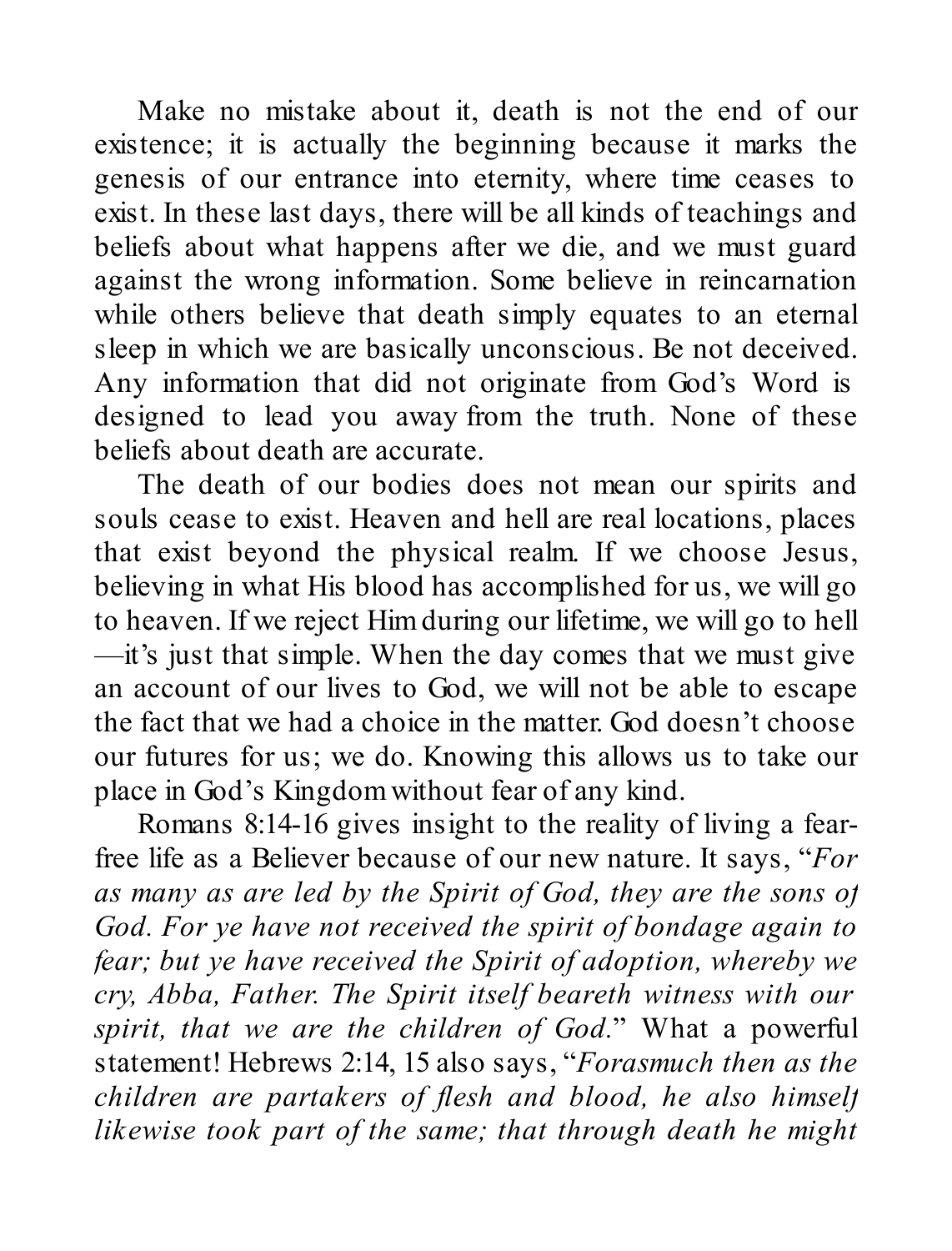*destroy him that had the power of death, that is, the devil; And deliver them who through fear of death were all their lifetime subject to bondage.*"

The fear of death brings lifelong bondage, but when you are a child of God, you are no longer subject to the spirit of bondage that comes with fear. To be afraid of death is really to be ignorant of your status as a child of God, according to these scriptures. Take confidence in the truth of God's Word! When you are born again, you become disconnected from the fear of death and reconnected with the life and love of God. You have nothing to fear when He lives in your heart.

It is my desire that every person I encounter be impacted with the truth about God's love. Nothing any one of us has done can separate us from the love of God or the transforming power of Jesus' blood. Through His blood, we can be recreated in our spirits so that we have access to the Father's presence. He has made a way out of fear and a way out of eternal damnation. Life doesn't end with our last breath, but our last breath can be the beginning of a beautiful and bright future with God that lasts throughout eternity. Choose Jesus today and secure your ultimate destination. There is no fear in God, who is love. He has redeemed you fromspiritual death!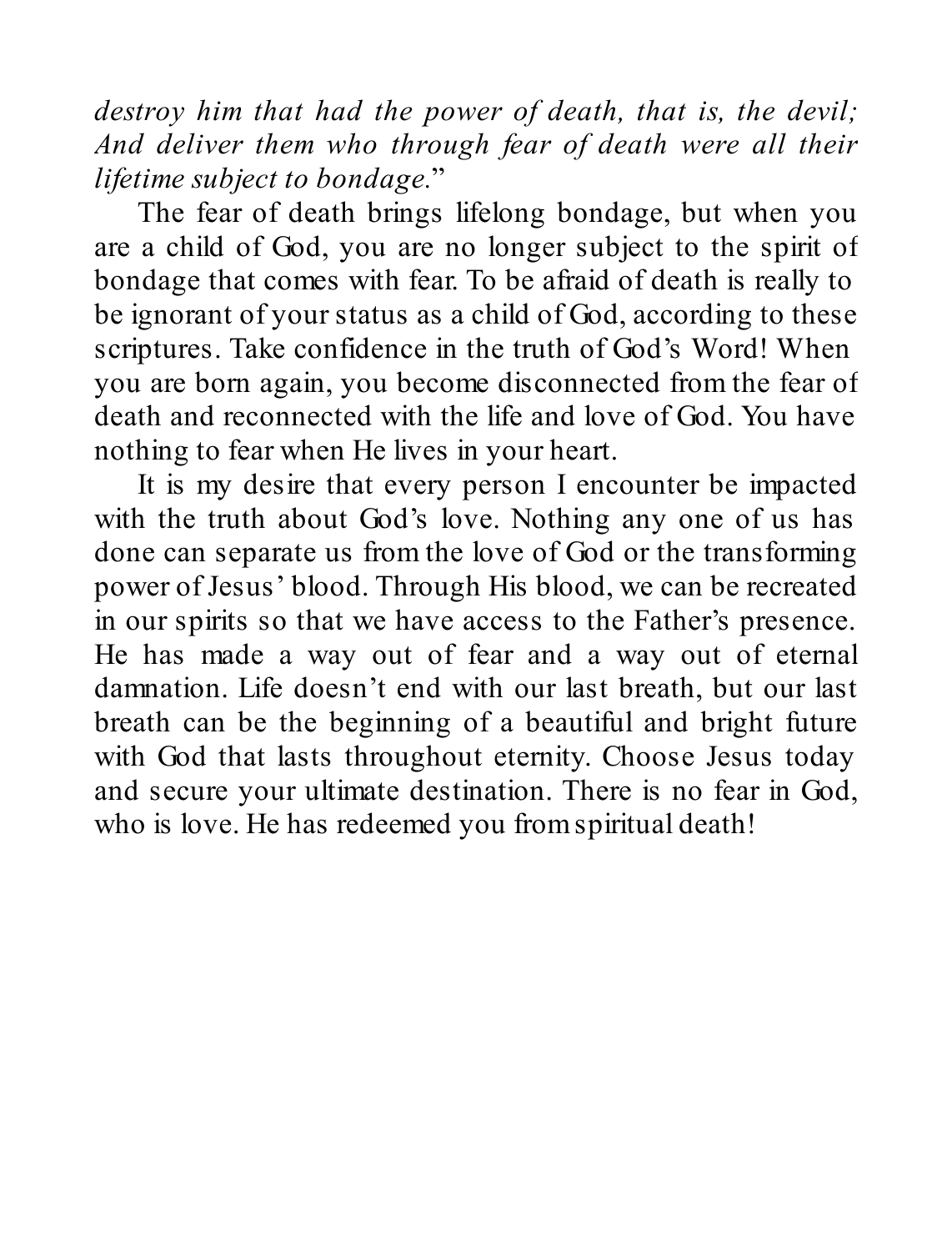# CHAPTER 14 **Conquering the Fear of Failure**

"*Blessed be the God and Father of our Lord Jesus Christ, who hath blessed us with all spiritual blessings in heavenly places in Christ*"

(Ephesians 1:3).

There is a popular slogan used by a well-known athletic company that says, "Just do it." It is a phrase that speaks of fearlessness and confidence, one that communicates a sense of taking immediate action. For many people, the idea of "just doing it" is frightening, to say the least. Past failures often keep them from stepping out on their dreams or trying something new. The fear of failure is an absolute hindrance to progress because it paralyzes us from moving forward. Fortunately, the freedom from fear that is available through a relationship with God covers the fear of failure. We *can* just do it when we have understanding of the empowerment that comes through the blessing of God.

I remember when the Lord first spoke to me about starting World Changers Church International. He gave me a vision of the World Dome, and I remember wondering how it would all come together. I'm sure you can imagine the range of emotions I went through when I received God's vision—fear and uncertainty definitely tried to rise up in my mind. However, I learned that when it comes to stepping out on something God is telling us to do, it is going to take faith. That is a major key to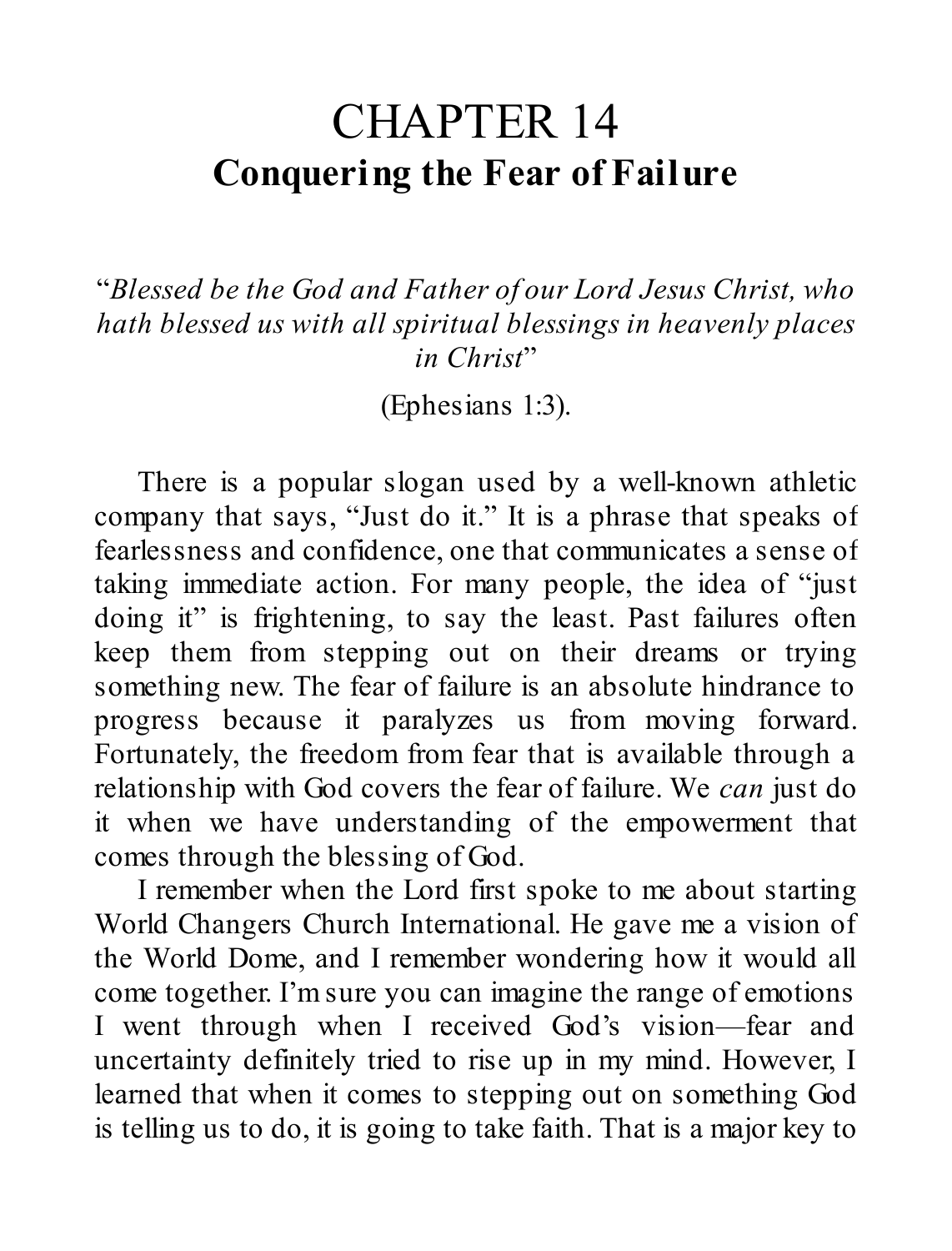being able to see our dreams come to fruition.

Where does the fear of failure come from? It comes from Satan. Whenever we experience a negative emotion that tries to stop us from moving forward, we have to recognize that it does not come from God. It is the result of words the enemy injects in our minds, which we receive and fail to deal with. Once those words, spoken through others or through Satan himself, begin to take root in our thinking, our feelings will be affected as well. It won't be long before we start acting in ways that sabotage our own progress.

The only person who wants us to fail in life is the devil, which is why he pulls out all the stops to make sure our mindsets are so saturated with fear and doubt that we remain where we are. All of us have a purpose, direction, and calling from God, which means there is something specific He has for us to do. The visions, aspirations, talents, and natural strengths we have often coincide with the purpose He has for us. Not only that, but the things God has for us to do are *always* going to be bigger than our ability to do them on our own. Accepting that the vision will always supersede our own ability will keep us in a position of having to trust and rely on God to help us.

When it came to starting a church, I had no idea where to begin. I couldn't rely on my own knowledge because I had never done anything like this before. While I had a lot to learn on my journey toward the will of God for my life, I had to begin somewhere; I had to step out on what God told me to do, regardless of how fear tried to creep into my mind. World Changers began in the cafeteria of a local elementary school with only a few people in attendance. In fact, there were times when I preached to empty chairs! Taking a leap of faith was the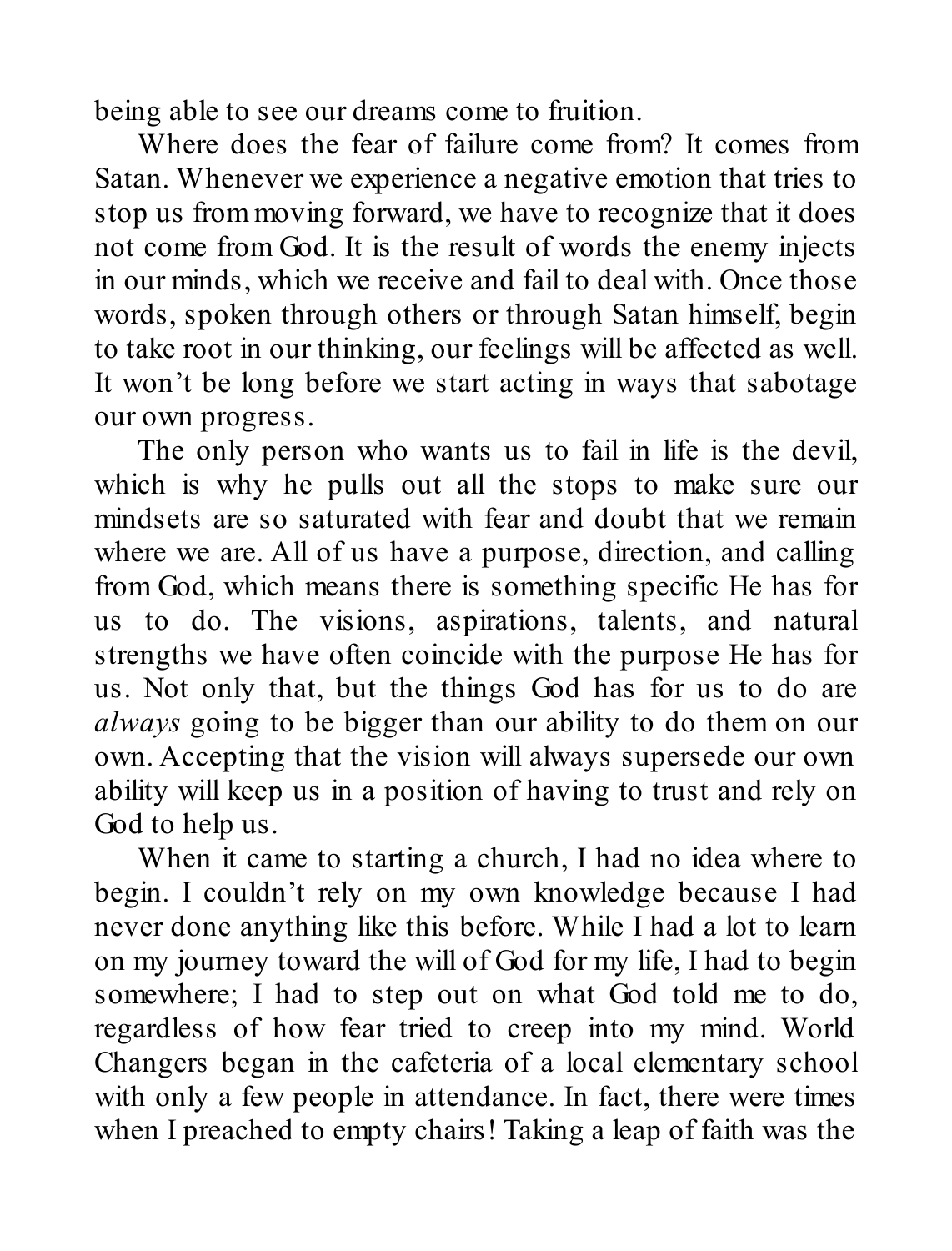first step for me, but it was worth it. God has done everything He said He would do and more.

### **EMPOWERED TO HAVE SUCCESS**

God has not left us alone without any "equipment" to help us accomplish our goals. On the contrary, He has bestowed upon every person who is in the Kingdom of God something called *the blessing.* Many times people equate the word *blessing* with material wealth and tangible objects of prosperity, such as money, houses, and cars; however, the blessing is much more than these things.

To be blessed means to be empowered to prosper and have success. The blessing is actually a supernatural empowerment or enabling that comes from God. When we are blessed, we are successful in life, and it is evident to those around us. Renewing our minds to cultivate a blessing consciousness is vital to obtaining victory over the fear of failure.

How did the blessing come into being and how do we gain access to it? First of all, Adam and Eve were both equipped with the blessing when God created them. Genesis 1:27, 28 says that God created man in His image and *blessed* them, charging them to be fruitful, multiply, replenish the earth, and have dominion over it. That sure doesn't sound like failure to me! No, God gave mankind the spiritual tool he needed to have supernatural success. That tool was the blessing!

Now, we know that Adam and Eve disobeyed God in the Garden of Eden, and the results of their sin included spiritual separation from God, and the curse. The blessing was disrupted because of their disobedience, but it was reinstated through God's covenant relationship with Abraham, who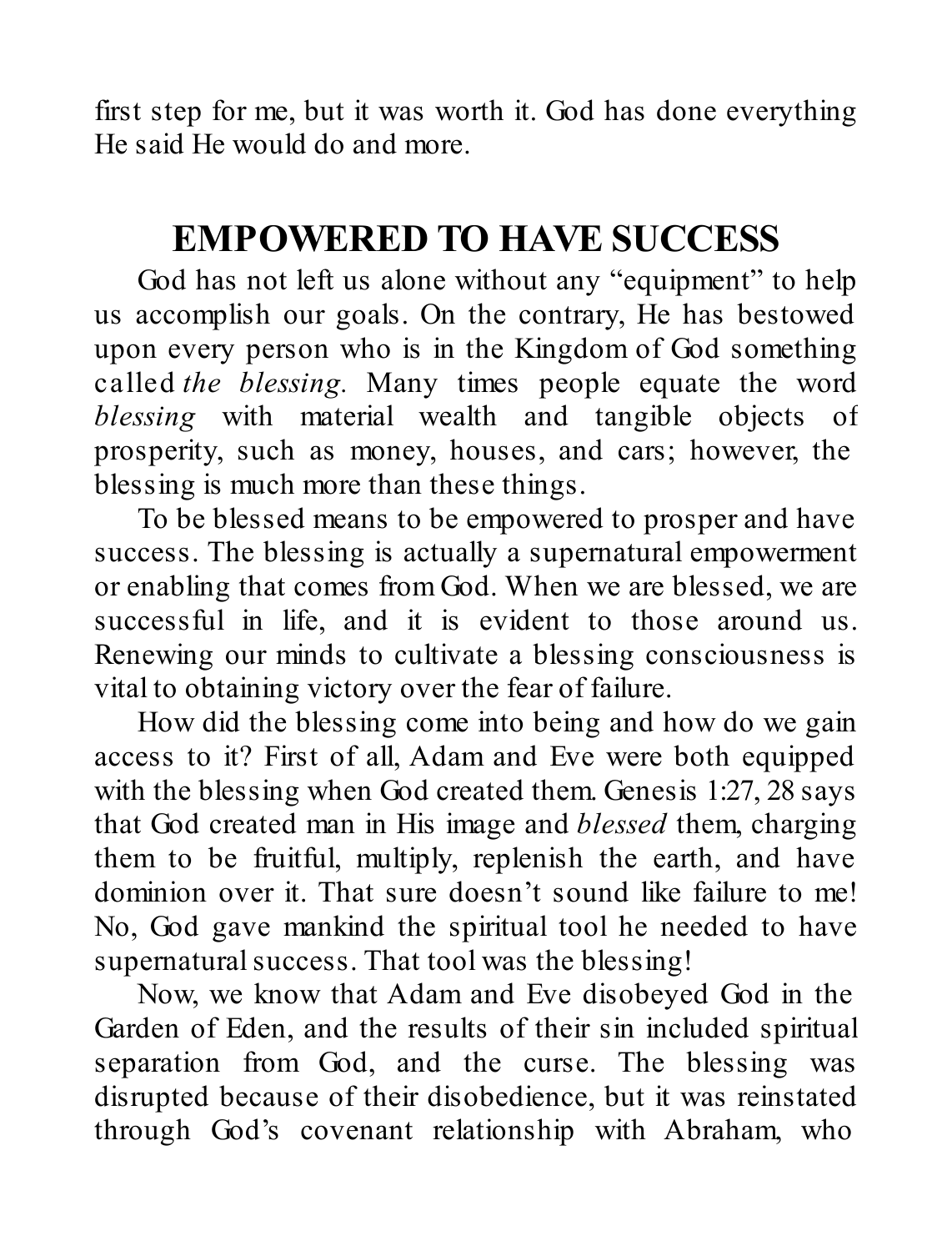provided the lineage through which Jesus would be born. Ephesians 1:3 says, "*Blessed be the God and Father of our Lord Jesus Christ, who hath blessed us with all spiritual blessings in heavenly places in Christ.*" All spiritual blessings mean *everything* we could possibly need to be successful in life froma spiritual and natural perspective.

When I think of empowerment, I think of absolute mastery over every circumstance and situation in life. It brings to mind the idea of confidence and a positive outlook because of what we have already been equipped with. When you *know* the blessing is resting on your life, you have no reason to fear failure. God will back up the blessing with tangible results.

# **THE SPIRIT OF MIGHT**

As Believers we have access to the multi-faceted power of God every moment of the day. That is exciting news! How can fear stand in the presence of the love of God? It can't. Isaiah 11:2 describes seven aspects of God's power that are at our disposal: "*And the spirit of the Lord shall rest upon him, the spirit of wisdom and understanding, the spirit of counsel and might, the spirit of knowledge and of the fear of the Lord.*" The facet I want to focus on here is the spirit of might. It is what gives us the edge and advantage when it comes to stepping out on what we are afraid to do.

What is might? It is the ability to do *anything.* Might is released through the knowledge of the Word of God. When we know what God has already declared about us, it bolsters our confidence and empowers us to step out because we can do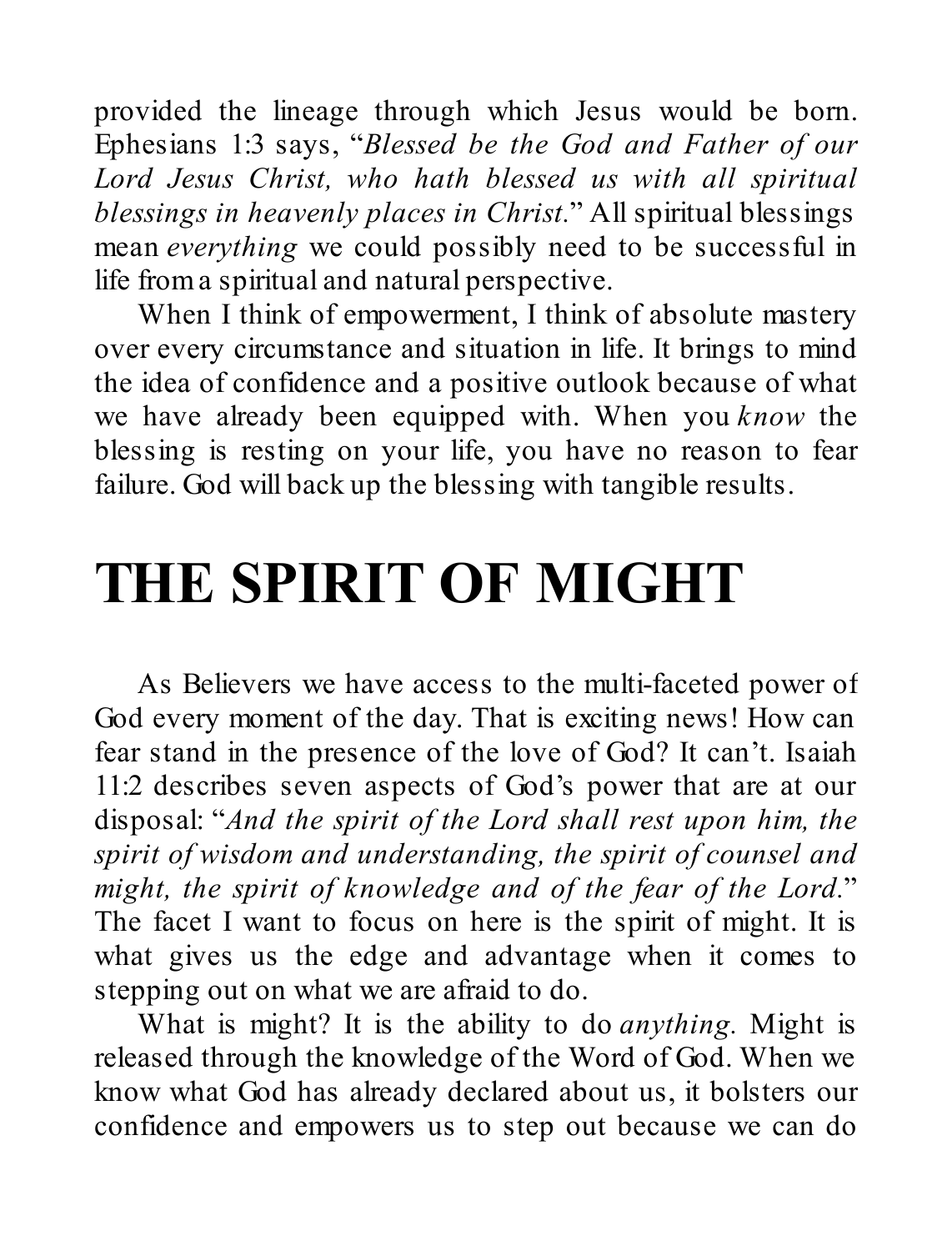nothing *except* succeed. The enemy cannot stand against the spirit of might when it comes on a Christian who is walking by faith. The question is, are you willing to spend enough time in the Word until you gain a deep, abiding understanding of who you are and how you have been blessed? It is only through revelation knowledge that you will be unshakeable in your faith.

There are many instances in the Bible when the spirit of might was in operation. One powerful example is when Jesus was able to endure extreme torture in His physical body and still continue on in His mission to complete what God had called Him to do. Jesus suffered immense physical trauma, which most people would not have been able to bear. In fact, the first phase of His execution began when He was scourged. From a physical standpoint, most people who were scourged did not even come out of it alive. Jesus' body was literally ripped apart from the whippings and beatings he suffered at the hands of the Roman soldiers, *before* He was forced to carry His cross and be subjected to one of the most excruciatingly painful executions known to man. When I think about what Jesus went through, it amazes me that He lasted as long as He did. How was He able to accomplish it? It was through the spirit of might. It was the blessing empowerment that enabled Himto do what is impossible in the natural.

> "KNOW THAT, WITH THE SPIRIT OF MIGHT AND THE BLESSING OF GOD ON YOUR SIDE, NOTHING CAN STOP YOU."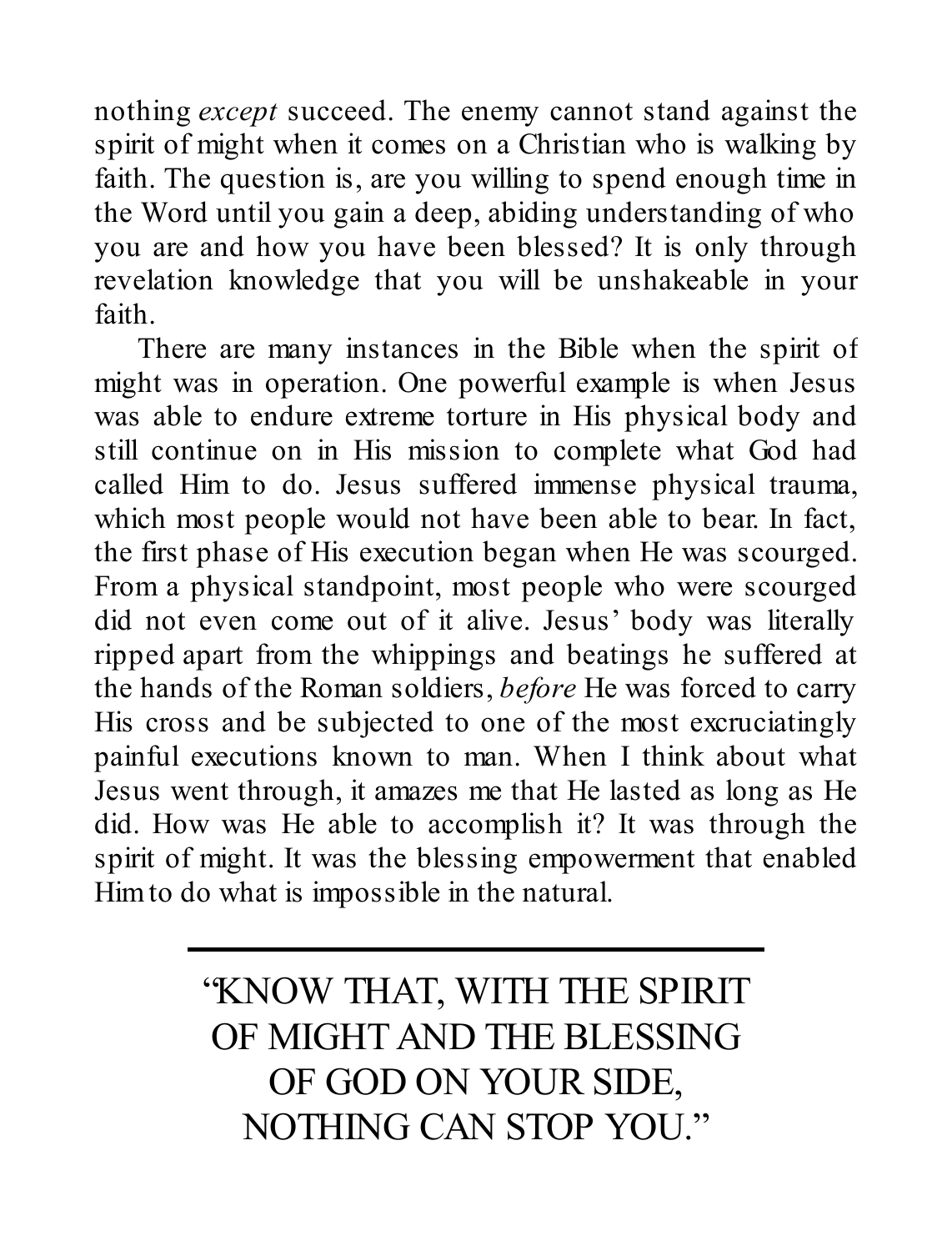Thinking about Jesus and how the spirit of might gave Him the strength to fulfill His assignment as the Savior of mankind really puts things in perspective when I think of the things God has called me to do that may seem impossible. But none of us will ever have to carry out an assignment to the magnitude of what Jesus did. I sometimes think about the things that may have gone through His mind from a human perspective. The thought of what was before Him had to be overwhelming. His human side undoubtedly feared He would not be able to go through with it. Remember, Jesus was just as much man as He was God, which means He was not immune to the negative emotions and suggestions of the devil that we encounter.

The Bible gives the account of Jesus in the Garden of Gethsemane, which is also known as "the passion" or "agony" o f Jesus. This was where the enemy waged spiritual warfare with Him to get Him to quit on what He was called to do. I am sure the enemy plagued His mind with the fear of failure; however, Jesus didn't give in to the mental suggestions of Satan. Instead, He reacted just as He did when Satan tempted Him in the wilderness. Jesus defeated Satan with the Word of God and through His faith.

Mark 14:32-36 says:

*And they came to a place which was named Gethsemane: and he saith to his disciples, Sit ye here, while I shall pray. And he taketh with him Peter and James and John, and began to be sore amazed, and to be very heavy; And saith unto them, My soul is exceeding sorrowful unto death: tarry ye here, and watch. And he went forward a*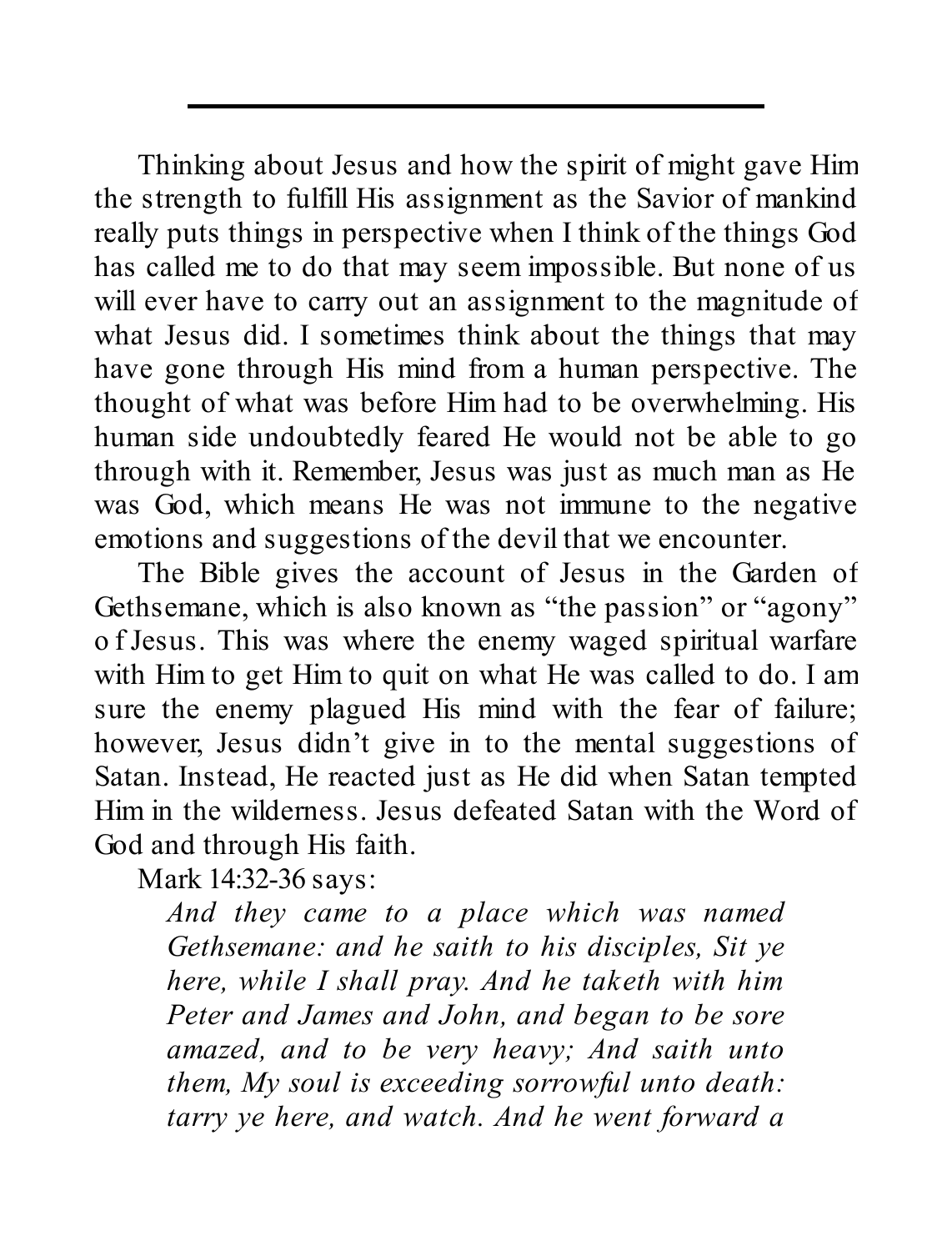*little, and fell on the ground, and prayed that, if it were possible, the hour might pass from him. And he said, Abba, Father, all things are possible unto thee; take away this cup from me: nevertheless not what I will, but what thou wilt.*

Th e *Amplified* version of this scripture says Jesus was "struck with terror and amazement and deeply troubled and depressed. He even said His soul was exceedingly sad and overwhelmed with grief to the point where it almost killed Him! I don't know about you, but that sounds like the fear of failure to me, among a host of other negative emotions trying to get Jesus to quit.

That's exactly what Satan does to us isn't it? He tries to get us to become so overwhelmed with what is before us that we doubt we can even begin to carry it out. But the blessing on our lives and the spirit of might is what enables us to move forward. Jesus tapped into that power that night in the Garden. It is what gave Him the strength to carry out His assignment, and we have been empowered with the same ability. We can do *anything* through this blessing that rests on our lives.

The Word of God consistently backs up the truth about the supernatural ability we possess. The Apostle Paul's confidence in what He had been equipped with was evident in his declaration, "*I can do all things through Christ which strengtheneth me.*" His attitude here definitely was one of victory, not defeat. With everything he had to face when it came to preaching the Gospel, many times in hostile lands, it was imperative for him to hold on to the revelation of empowerment. The fear of failure simply could not be entertained if he was to successfully accomplish what he had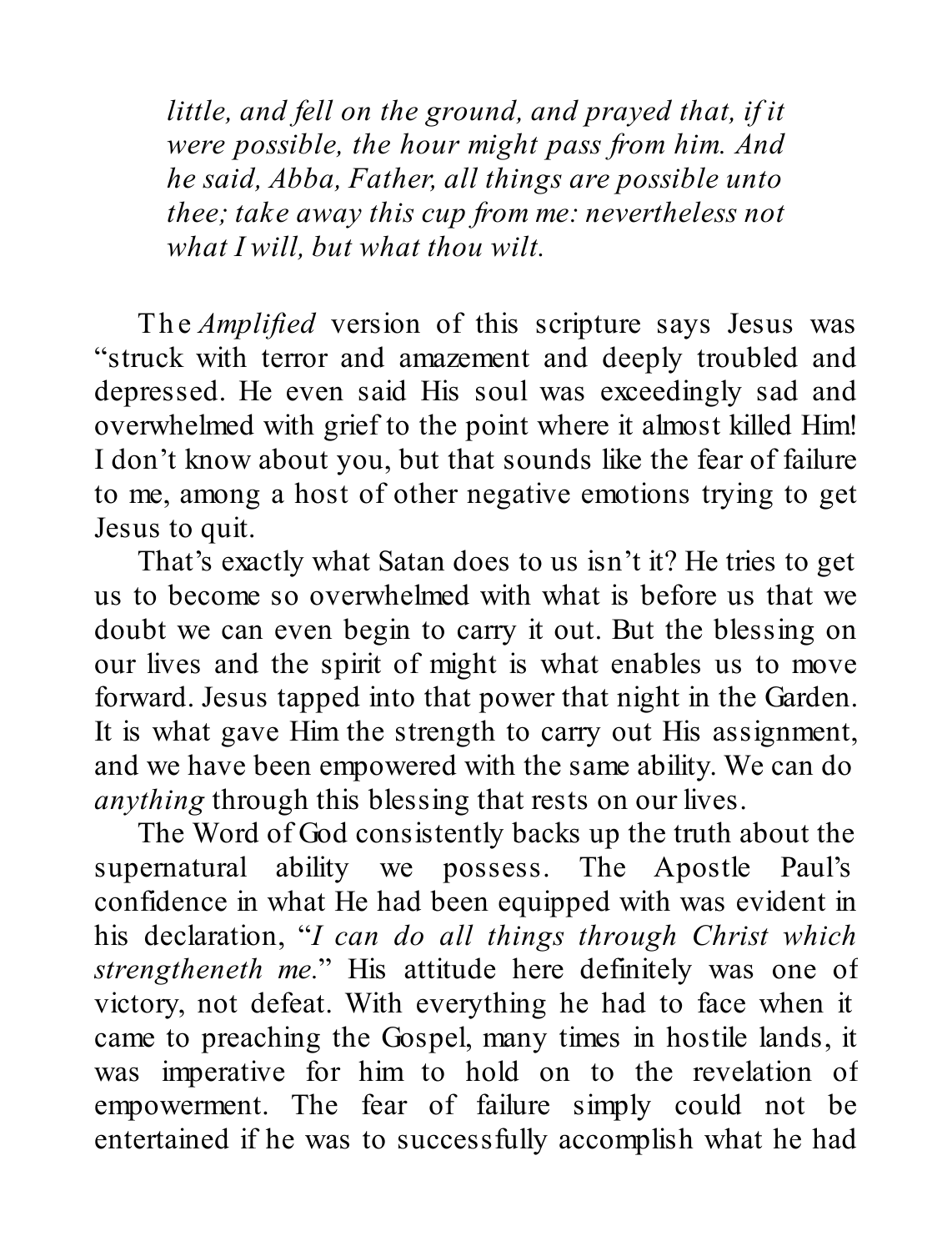been called to do.

### **JUST DO IT!**

I am so grateful for the Word of God because it holds the answers to overcoming every inner battle we will experience. Moving beyond the fear of failure involves three basic steps which, if followed, will produce results.

# **1. Take authority.**

Every Christian has been given supernatural power over Satan and his wicked forces. Knowing our authority is critical. When fearful thoughts come, refuse to accept them and take authority over them immediately. Enforce your victory over fear by speaking the Word of God. Luke 10:19 says, "*Behold, I give unto you power to tread on serpents and scorpions, and over all the power of the enemy: and nothing shall by any means hurt you.*" You hold the power to expel the devil from your mind, so let him know who the boss is the moment he attacks.

**2. Recognize that you have been empoweredto succeedin life.** Developing a "blessing" consciousness is one of the most important things we can do to overcome the fear of failure. This has to be a total life attitude that we carry with us at all times and in every situation. Becoming confident in the empowerment with which God has equipped us comes through constant meditation of the Word, until it begins to affect us on a subconscious level. When we renew our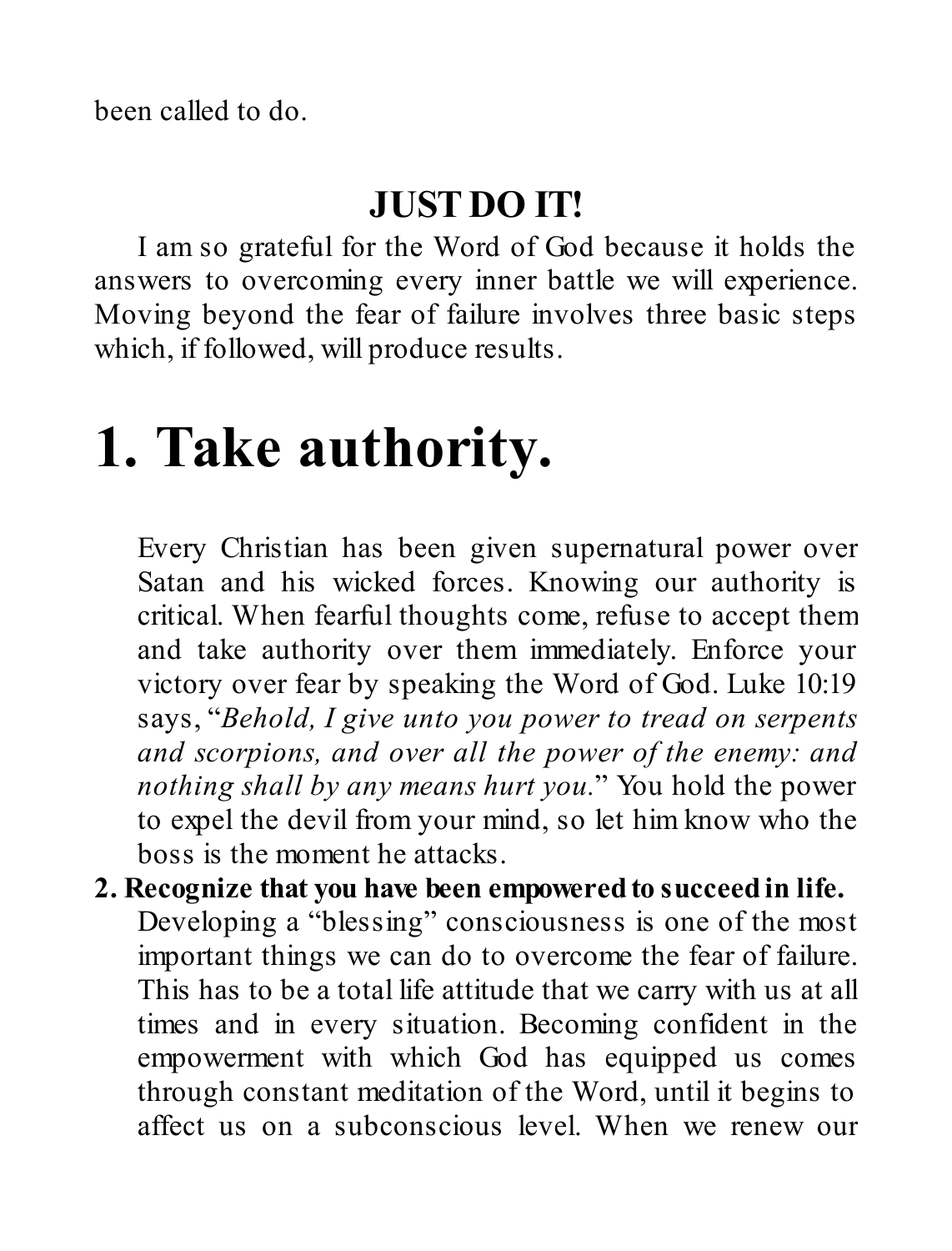minds to the fact that there is an anointing available for us to do *all* things, it will shape the way we see and approach seemingly insurmountable challenges. Instead of being afraid to step out, we will be eager to move forward.

# **3. Step out.**

Once you have taken care of the spiritual aspects of fear, the next thing to do is step out! It is one thing to say you are no longer scared of failing, but the acid test is whether you put action to that belief. Faith without works is dead, which means you have *to* do something to back up what you believe. It is in the practical expression of your faith in God's Word that confidence is demonstrated. Step out in faith by resting in the finished works of Jesus. Your work is to labor to enter into His rest (Hebrews 4:10, 11).

### **THE FAITH TO SUCCEED**

Everything in the Kingdom of God operates by faith, which means that we are going to always have to use faith to appropriate what grace has already made available to us. The vision God gives us will always be bigger than we are because He wants us to always have to depend on Him.

The Israelites in Numbers Chapter 13 certainly feared failure when it came to possessing the land God promised them. It was rightfully theirs, but intimidation was lurking in their minds. When the twelve spies went to Canaan to survey the land, they returned to Moses and Caleb with a bad report that was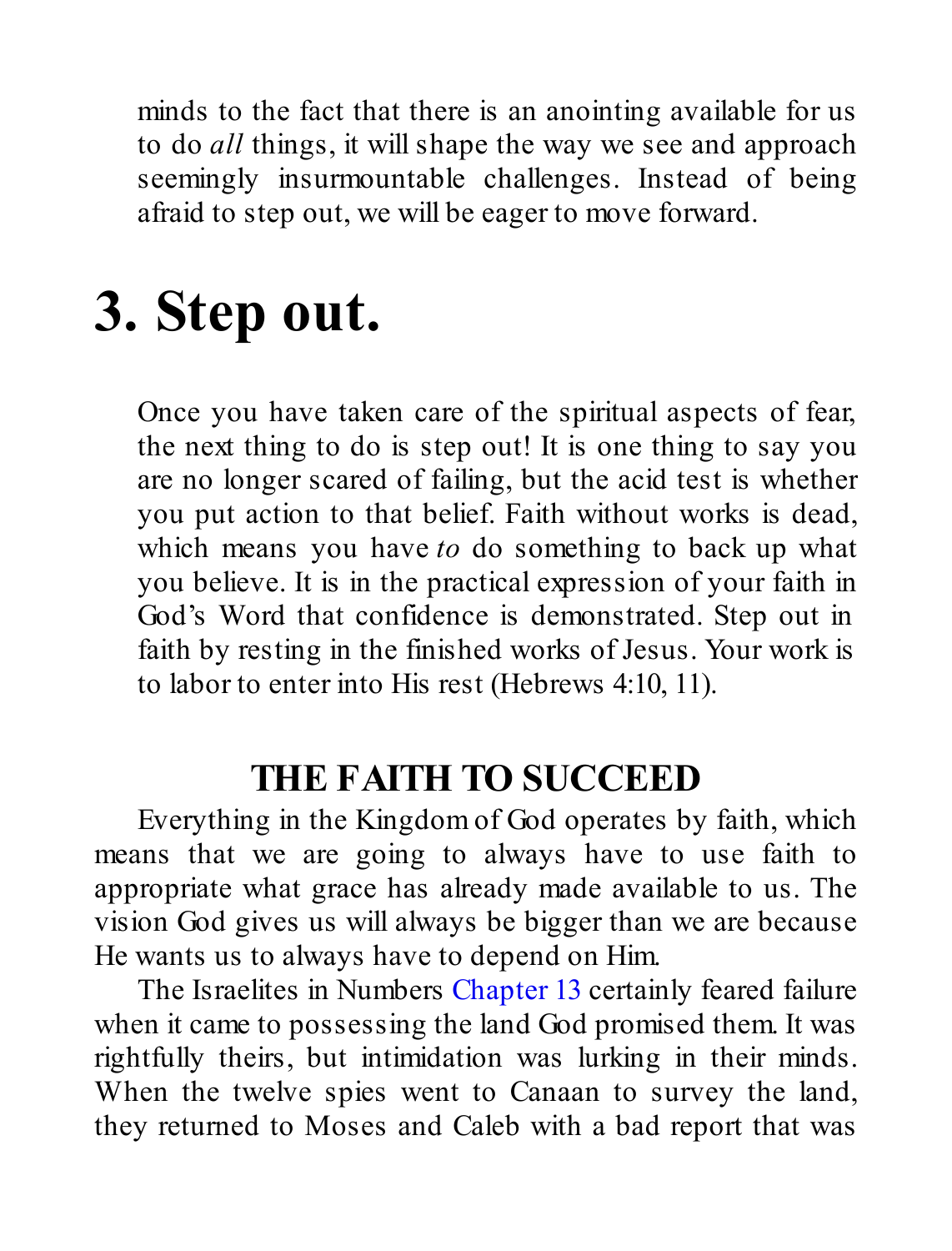based on what they saw: "*And they brought up an evil report of the land which they had searched unto the children of Israel, saying, The land, through which we have gone to search it, is a land that eateth up the inhabitants thereof; and all the people that we saw in it are men of a great stature… and we were in our own sight as grasshoppers, and so we were in their sight.*" (vv.32, 33).

In spite of the negative report they brought back, I love what Caleb said in verse 30, "*…Let us go up at once, and possess it; for we are well able to overcome it.*" That sounds like an attitude that is governed by the spirit of might to me! Caleb not only refused to accept the bad report, but he wanted his people to immediately move into action! In essence he was saying to the Israelites, "Let's just do it!"

It takes faith to succeed in life—faith in God's love for us that no matter what we may be up against, no matter how big the challenges look, we possess something bigger than the challenge. Our faith, backed by the blessing of God, is what unlocks the door to ultimate success and victory in life. We must adopt a Caleb mindset and attitude in every situation we face. This is the winner's attitude, who doesn't look at the hurdle, but sees the end fromthe beginning.

I don't know what your vision or dream is, but if God gave it to you, it requires faith to come to pass. Begin filling up on the Word so your degree of confidence can rise high enough to move you into action. Know that with the spirit of might and the blessing of God on your side, nothing can stop you. The fear of failure has no place in the life of a Believer who knows what God has made available to him. Whatever it is God has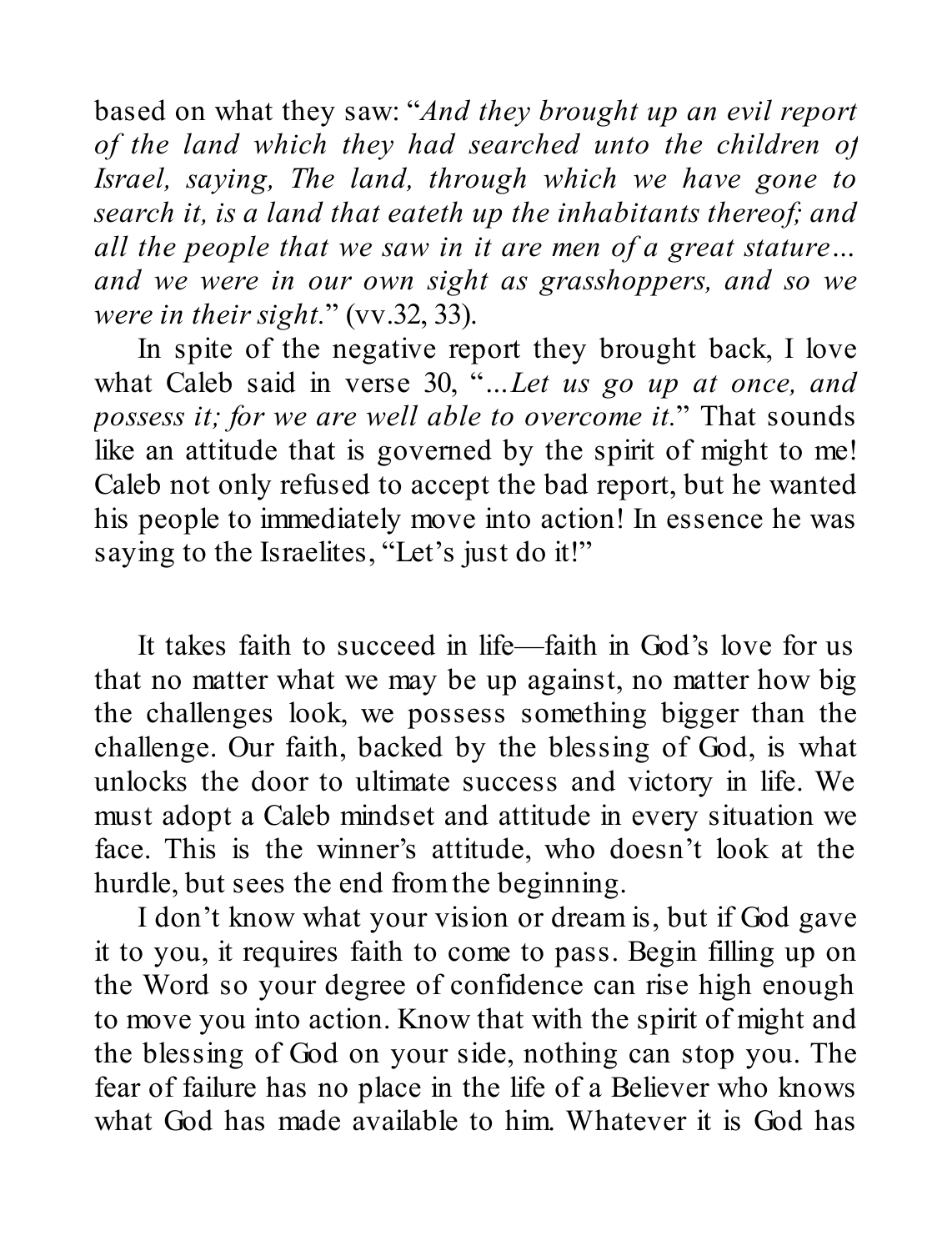called you to do—just do it! Your success is inevitable.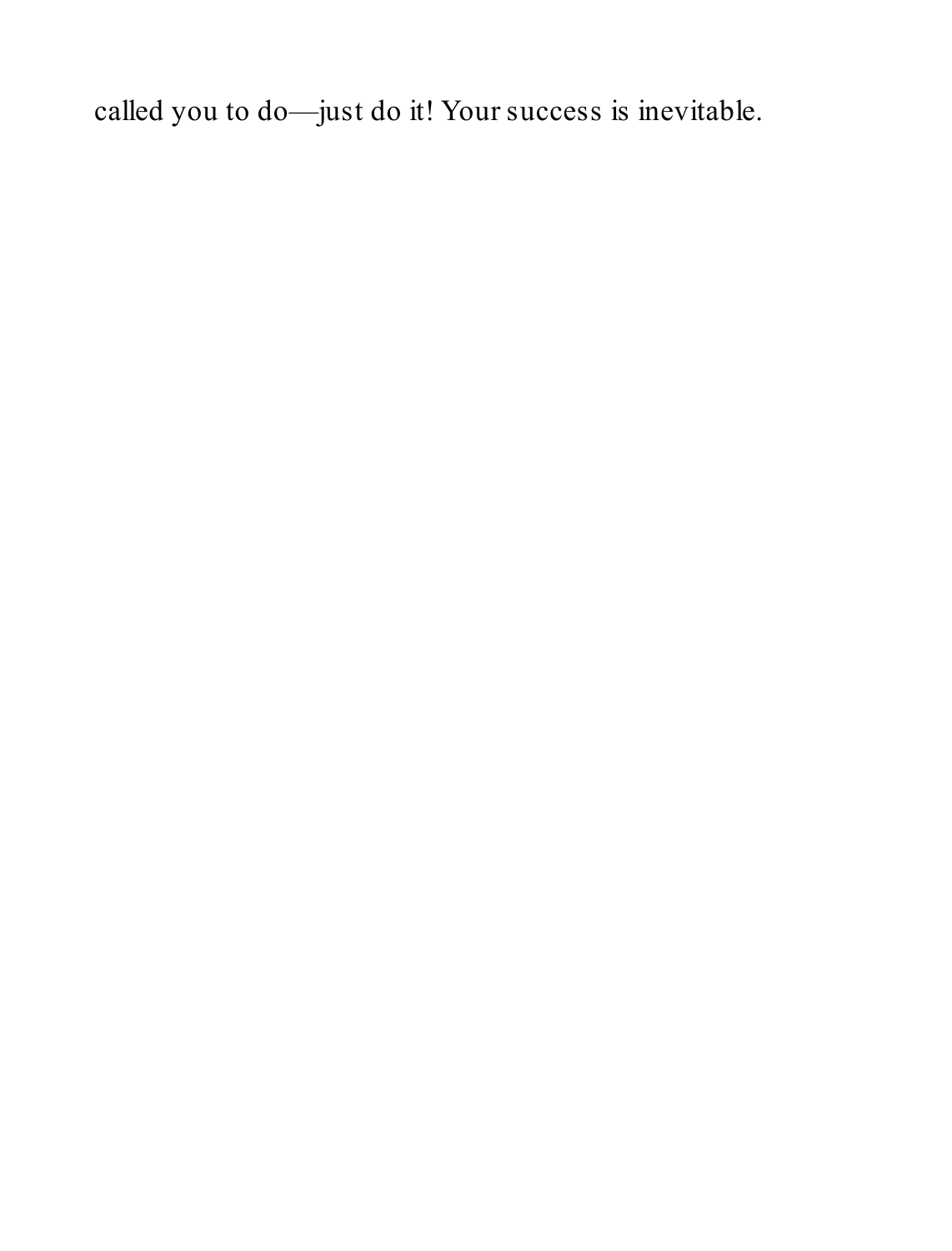# CHAPTER 15 **Pornography: Fear of Real Intimacy in Action**

"*The heart is deceitful above all things, and desperately wicked: who can know it?*"

(Jeremiah 17:9).

If you drive down most busy city streets in metropolitan areas across the country, there is one thing you are sure to see —the flashing lights of adult entertainment establishments. There is no shortage of sexually explicit material available to the general public at any given time. Whether it is the neighborhood strip club, the pornography shop that sells hardcore movies and magazines, or XXX rated websites on the Internet, pornography has become commonplace in society today. In fact, it is a multibillion dollar industry that continues to grow in response to the lustful demands of the public. Pornographers and many involved in the sex industry push the lie that says this type of entertainment is harmless fun, but in reality it is far from harmless. Truthfully, pornography is merely an attempt to create the illusion of intimacy, while falling terribly short of that goal. It is actually born out of a *fear* of real intimacy with others, and ultimately leads to emotional isolation and despair.

How does a person become hooked on pornography, and what role does fear play in that process? In order to understand this better, we must first look at the heart of man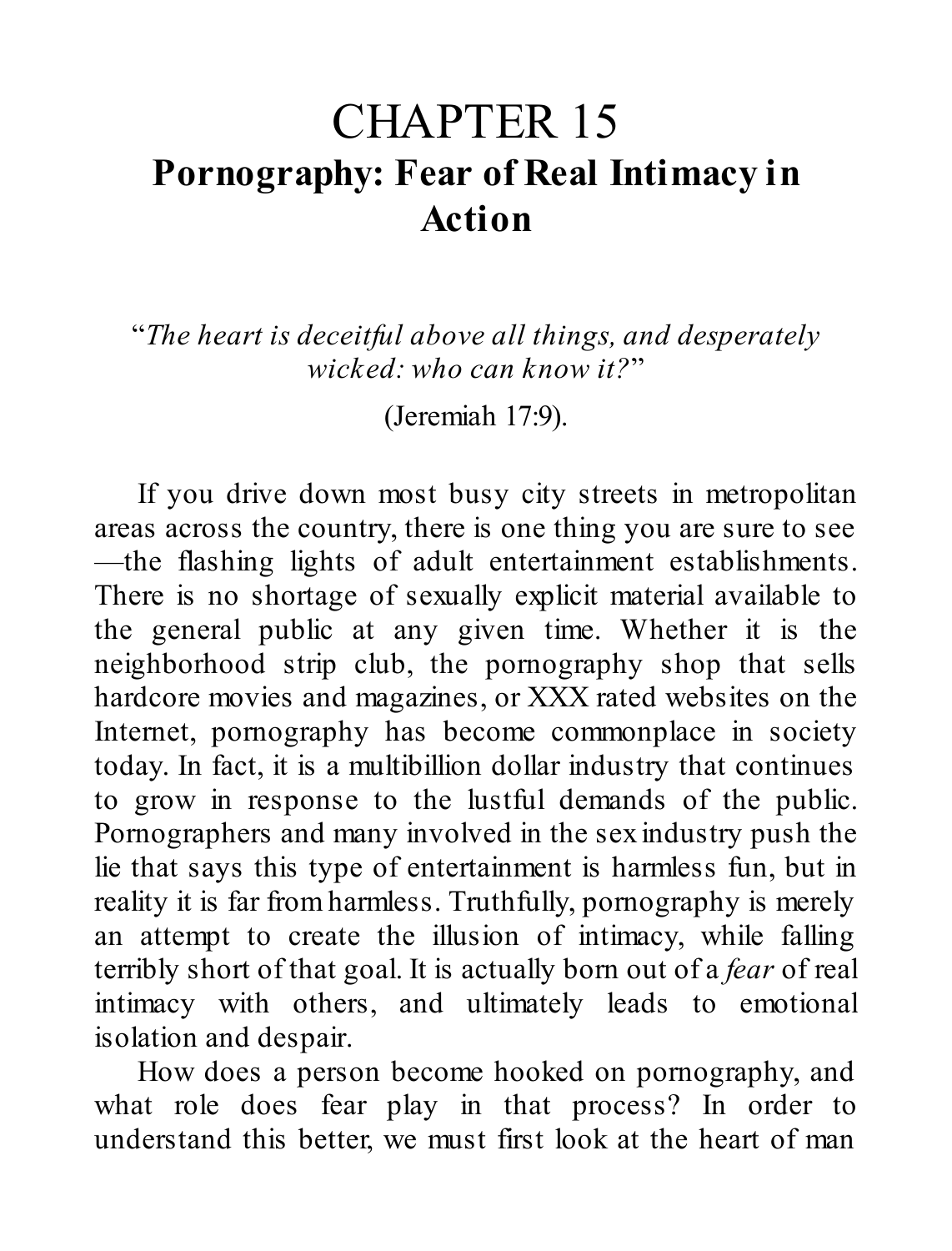and how a person's carnal desires, which are based in selfishness, are used by the enemy to draw them into addictive behavior. Jeremiah 17:9 says something very interesting, "*The heart is deceitful above all things, and desperately wicked: who can know it?*" When he talks about the "heart" here, he is referring to the spirit of a man that is ruled by carnality, along with the unrenewed mind, also known as the "flesh." All of us possessed this unrenewed spirit before becoming born again, and as a result, we were subject to the lusts and appetites that were a natural part of it. When we get saved, our spirits are recreated and are reconnected to the life of God, making us free from sin; however, even after we accept Jesus, though our spirits are recreated, our minds are not. All the fearful, selfish desires that were inherent to our carnal nature must be continually put to death as an act of our will. We do this by making a conscious decision to choose God's way instead of our old ways. By meditating and acting on the Scriptures consistently, we are able to "walk in the Spirit" and keep ourselves fromfulfilling the lusts of our flesh.

With that being said, loneliness, fear, and emptiness are all part of the curse of negative emotions that came on mankind during the Fall. As a result, there is a natural tendency to go in the direction of these emotions when we go through hard times. The enemy constantly magnifies these feelings through failed relationships, unmet needs, and negative encounters with others who have hurt us. When we don't use the Word to counter such things, we will be open and susceptible to the suggestions and temptations of the devil, pornography being one of them. Anything that seems to provide a temporary way of escape from emotional pain is designed to trap us. We must be sure that we have a relationship with Jesus Christ and that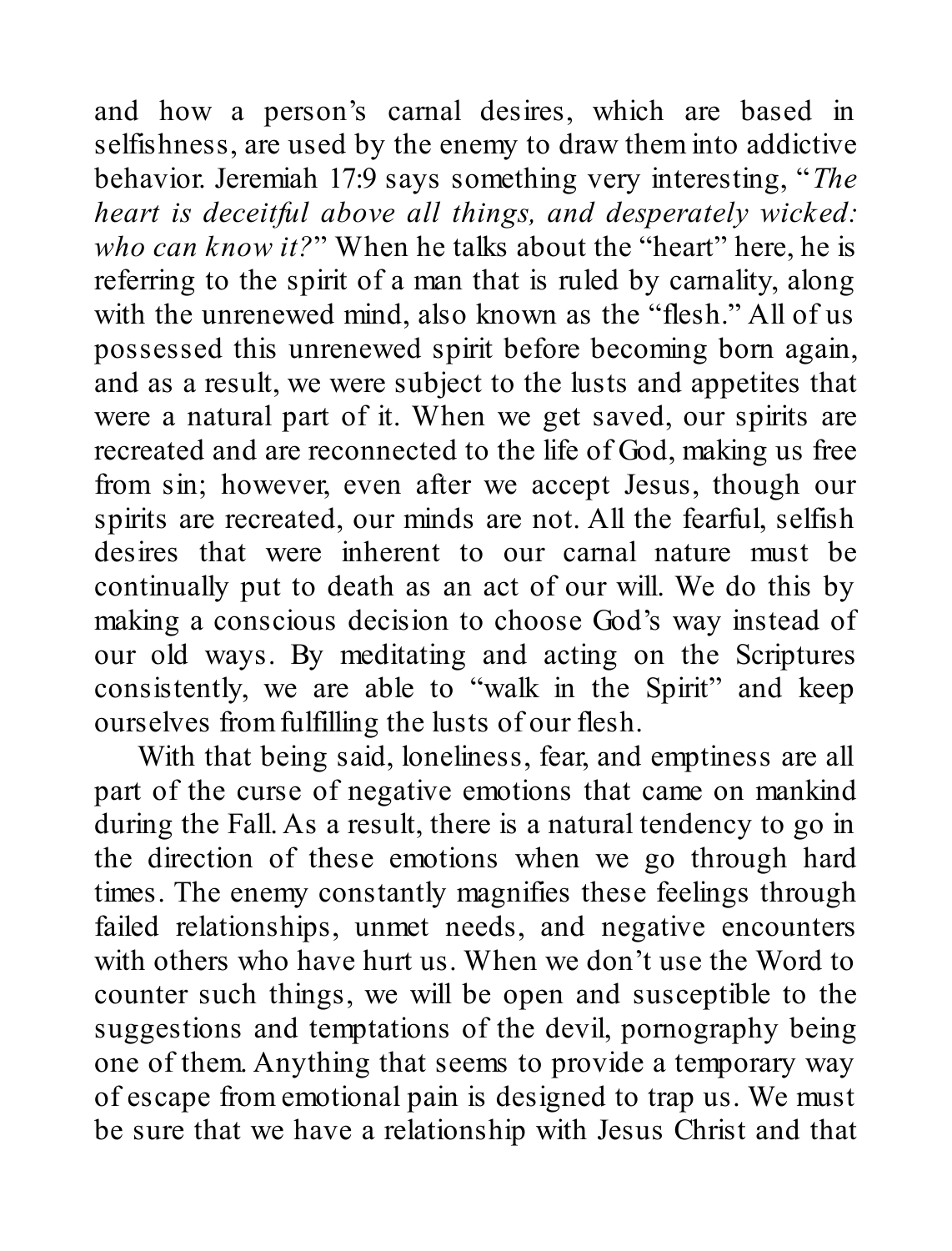we also initiate and continue the process of renewing our minds.

Staying focused on the Word of God is going to be the key to dealing with the worldly enticements that bombard our senses every day. We will always be presented with opportunities to become self-centered rather than Godcentered. If we don't turn to the Word to deal with distress, we will find other ways to do it. Let's examine exactly what pornography is, its objective, and how people become vulnerable to it.

## **CREATING FALSE INTIMACY THROUGH SELF-CENTEREDNESS**

Pornography is defined in *Webster's Dictionary* as pictures, writing, or films designed to arouse sexual excitement. Pornography is everywhere, and with the Internet readily available, one click of a mouse can give adults, teens, and children access to some of the most hardcore pornographic images. Pornography is not limited to the aforementioned items, however. Places like strip clubs feed the pornographic mindset as well. The root word for pornography is the Greek word *porneia* which means "prostitution; idolatry; fornication; adultery; homosexuality; lesbianism; etc." (www.studylight.org, *The New Testament Greek Lexicon)* Sexual fantasies, created by pornography, are a formof idolatry because they involve a devotion to man's ability to fabricate a solution to fulfilling his needs without God. It is essentially the worship of "self" in every way, and is a deviation from the godly worship the Lord requires of us.

Anytime we violate the commandment of love, fear is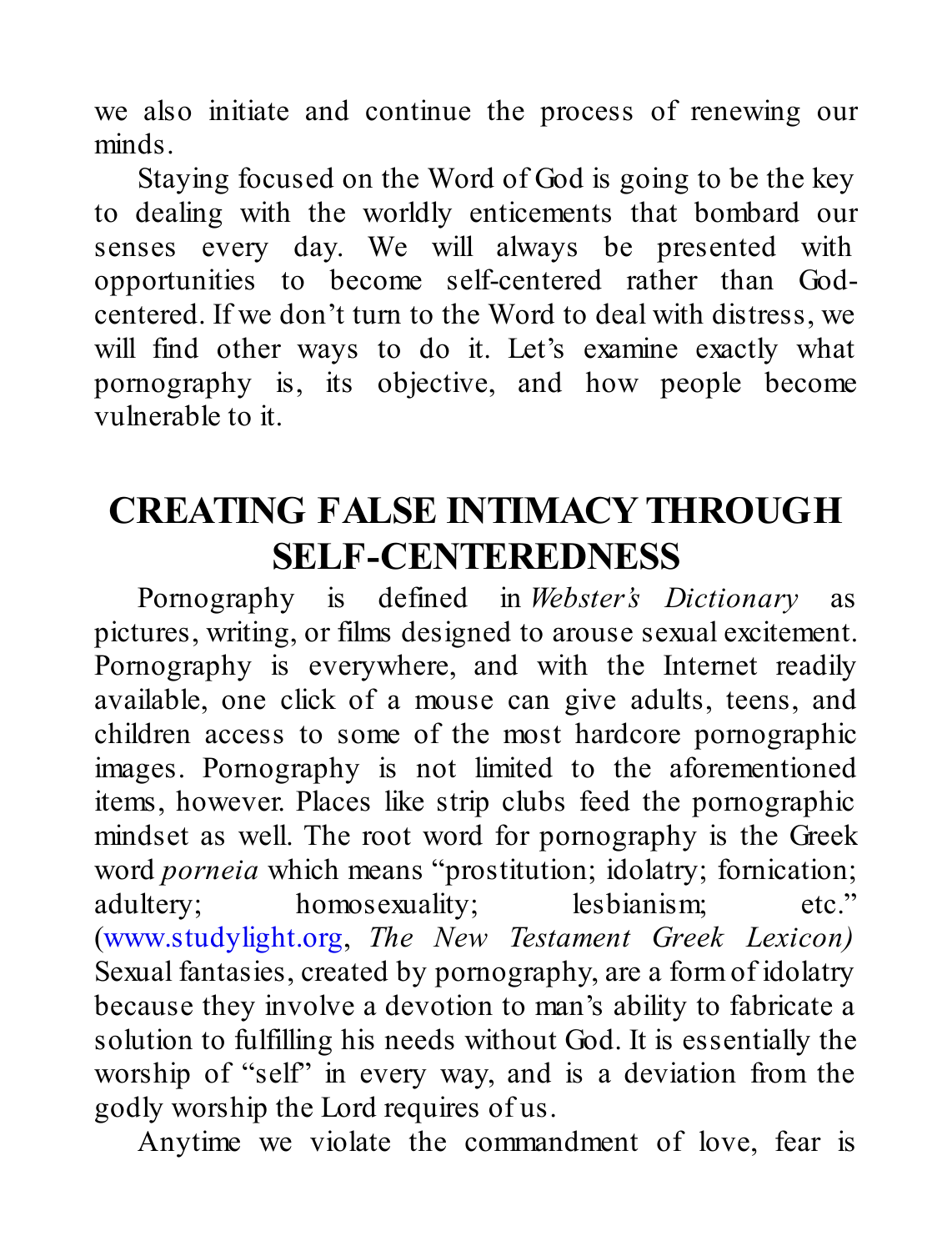automatically present. When we seek to take care of our needs outside of God, we are far from walking in love, and since love is what casts out fear, we can't be selfish and expect to be free fromfear's torment. Fear will always infiltrate our lives when we are operating in selfishness.

Selfishness is not often considered in the area of emotional needs, but it is real. All of us have a need for relationships because we were not created to be islands that exist apart from others. We want to be loved, accepted, and made to feel special. When we do not receive this affirmation growing up, we may feel empty inside, and as a result, we can easily lose focus of God if there is nothing to counter those negative emotions.

Often, it is our painful past experiences that cause us to become fearful of opening up to people on a deeply emotional level, and that thrusts us into a life of emotional selfpreservation. Who hasn't been through the heartache of a broken relationship or hurt caused by a parent in some way? Regardless of what happened, none of these things give us the license to be selfish; God still wants us to run to Him for comfort and support. Unfortunately, for many people, pornography has become a way of escape from the relational loneliness they feel as a result of their seeming inability to have meaningful relationships, or even because of what they perceive as some lack of fulfillment in a current relationship. Too often we become preoccupied with looking at what someone else isn't doing for *us* rather than looking for ways to bless *them,* and we lose sight of the purpose of relationships to give the advantage to others. When we retreat to a place of self-preservation, selfish-gratification is often the result.

Make no mistake about it; pornography is all about fear and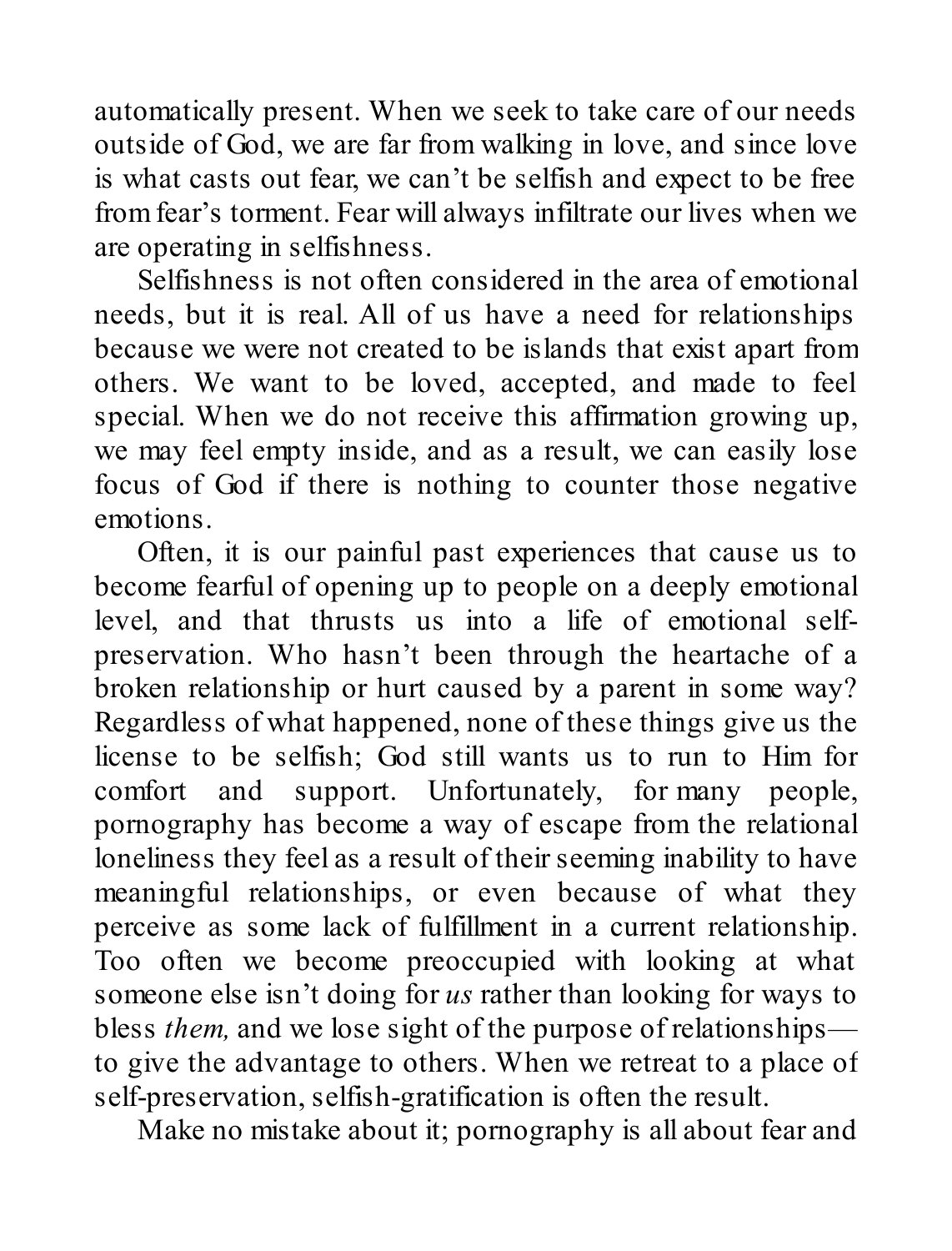selfishness. It is a way to receive a sense of intimacy without having to risk being hurt by another person.

## "TRUTHFULLY, PORNOGRAPHY IS MERELY AN ATTEMPT TO CREATE THE ILLUSION OF INTIMACY, WHILE FALLING TERRIBLY SHORT OF THAT GOAL."

Users are seeking personal satisfaction in the area of their emotional needs, and instead of allowing God to take care of these needs His way, they choose pictures, images, and fantasies. The smiling woman in a pornographic magazine is non-threatening and incapable of inflicting emotional pain. She also requires no investment of emotion, time, or effort on the part of the viewer. As an object of sexual desire, her only purpose in the mind of the viewer is to provide sexual pleasure.

To a person who has created a fictional world of selfgratification, the objectified woman seems like the ideal answer to the fear of being hurt. Sexual fantasies can create a seemingly perfect world of nourishment, love, and tenderness, as well as images of what the viewer deems necessary for acceptance, self-worth, and a sense of control. People who engage in addictive sexual behavior tend to justify their actions by convincing themselves that their needs *must* be met at any cost. They don't want to feel rejection, so they set up their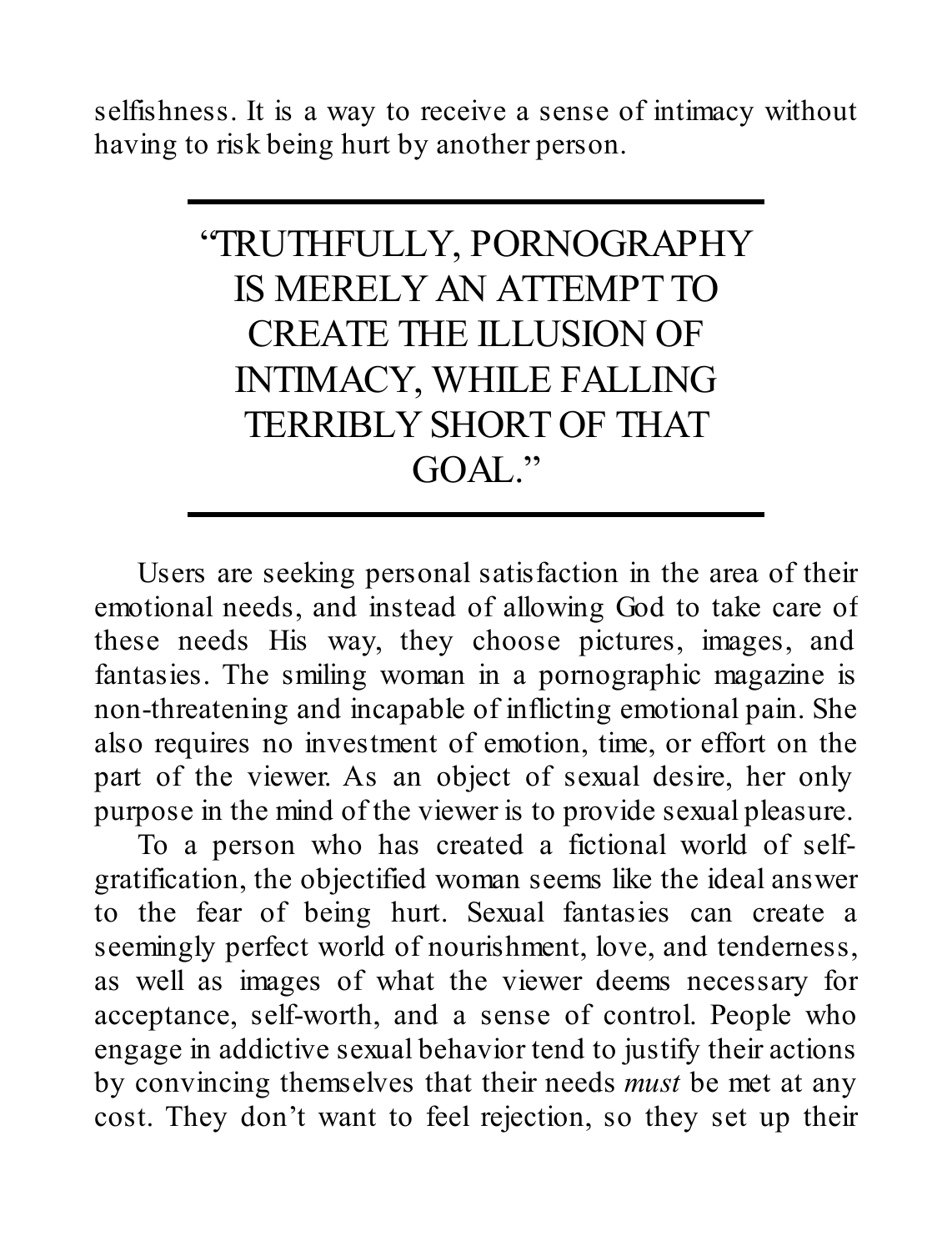world to cater to self-gratification. When we turn to things like pornography, we are essentially saying, "God, I don't believe you can take care of this pain. I'm afraid Your way really isn't going to get the job done in my life." As a result of thinking this way, we end up going the way of our flesh. Unfortunately, every encounter with pornography only leaves the individual involved feeling more empty and ashamed.

A person who uses such materials is completely selfcentered because at the moment he decides to become involved with a sexual act involving pornography, his drive to satisfy his lust demonstrates a lack of concern for anyone but himself. People who indulge in adult entertainment are not really concerned about how other people are affected by their behavior because meeting their selfish needs is what matters most to them. And the fact that the women who are featured in these movies and magazines are being exploited is not considered either.

As I mentioned earlier, anytime we seek something or someone outside of God to fulfill our needs, we will *always* come up tremendously short. This is because God created each of us with a space inside that only *He* can fill. All of us will experience disappointment; however, pornography is merely a quick fix. The fear of real relationships and the disappointment that is possible with *real* intimacy with another human being are what keep people in a vicious cycle of self-destructive behavior.

While turning the pages of a pornographic magazine or viewing a hardcore movie, a person may feel as if he is being satisfied. The buildup of sexual tension leading to an orgasm from watching pornography only provides a temporary release. Often, the illusion of what is being viewed becomes more real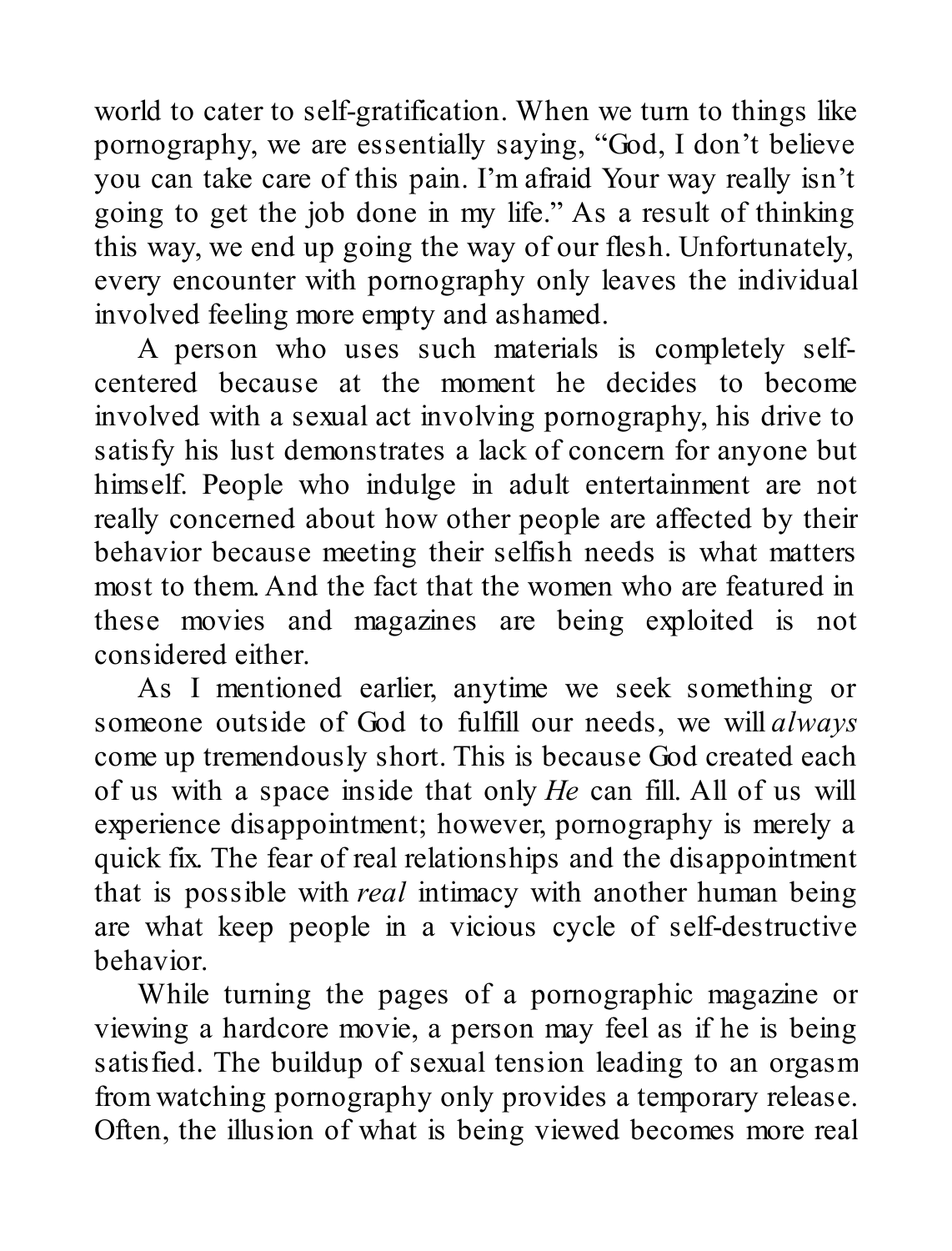than life itself! However, this is merely an attempt to manage the painful reality of loneliness and emptiness.

False intimacy is Satan's counterfeit of the relationship God wants to have with each of us. The whole objective of pornography is to get us to worship Satan on the altar of selfishness. The enemy tries to get us to feel so isolated and hopeless that the only things that seem attractive are what he has to offer. When we try to fulfill our God-given need for intimacy, while ignoring the root issues that come from not having a thriving relationship with Jesus Christ, we end up with the very opposite of what we are striving to achieve. Often, it is easier to hide behind pretense than repent of our sins and go through the process of healing and deliverance. Trying to escape negative emotions through things like pornography is futile.

I have counseled men who struggle with pornography (both married and single) and the problem is widespread, especially in the body of Christ. So many Believers have given their minds and bodies over to the spirit of lust and are not sure how to get out of it. But there is good news today! Jesus has made a way out of every sexual temptation and sin known to man. In fact, the Word says He was tempted in *all* points, just as we are. Knowing this is very reassuring when it comes to tackling the ugly parts of ourselves we don't want to face. When it comes to becoming free from pornography there are several steps to take to ensure deliverance.

# **1. Repent.**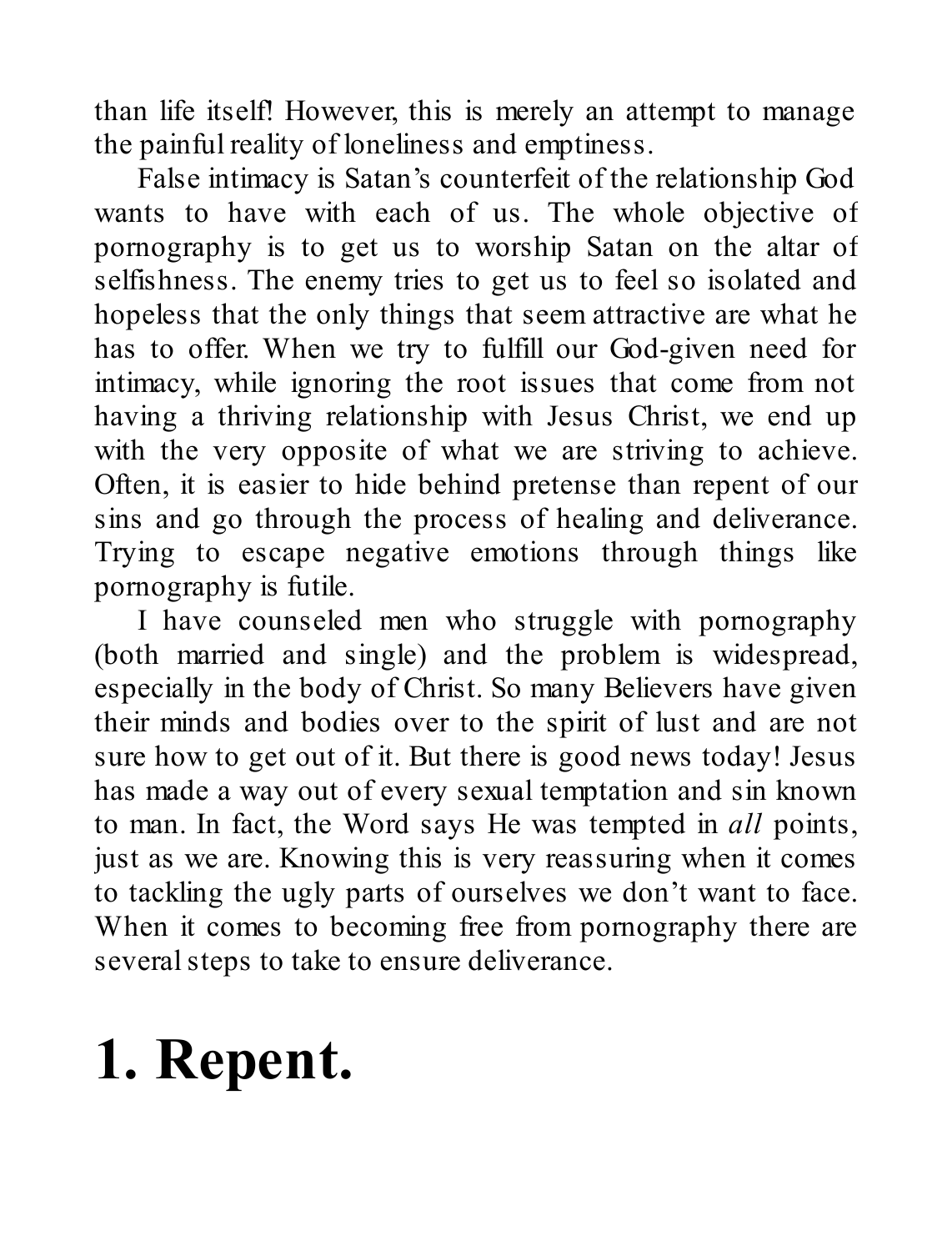The Bible says the spirit is willing, but the flesh is weak. As I mentioned before, the "flesh" is that part of us that is unrenewed and rebellious to the things of God. It is our carnal nature that constantly fights against the recreated spirit. If given a chance, the flesh will completely take over our lives; it has a mind of its own. For this reason, it is imperative that we recognize when we have allowed our flesh to gain the upper hand, and then repent.

Keep in mind that repentance is not merely saying, "I'm sorry," but it is making a 180-degree turn away from the sin. It means we turn our backs altogether on that particular thing and run in the direction of the Word. It also means doing what is necessary to enforce our decision. Many times we genuinely feel bad about our actions or thoughts, but we haven't truly come to a place of godly sorrow, or brokenness before God. In order for true change to take place, we must become disgusted with the things in our lives that displease the Lord. We must come to Him with a sense of desperation, realizing that if He doesn't meet our needs, we cannot receive ultimate fulfillment. Repentance is a critical step in the process of experiencing change on a deep, internal level.

People tend to deal with the outward manifestations of sin without taking an honest look at what is in their hearts. Lust and lasciviousness reside in the heart and in order for these things to grow they must be fed regularly. The choice to feed ungodly desires is in our hands, which means *we* play a large part in the situations in which we find ourselves. God is not going to *make* us throw the magazines and hardcore DVDs away. He is not going to force us to not visit pornographic websites. These actions are completely up to us. We must be honest with ourselves and *decide* to "starve" our flesh from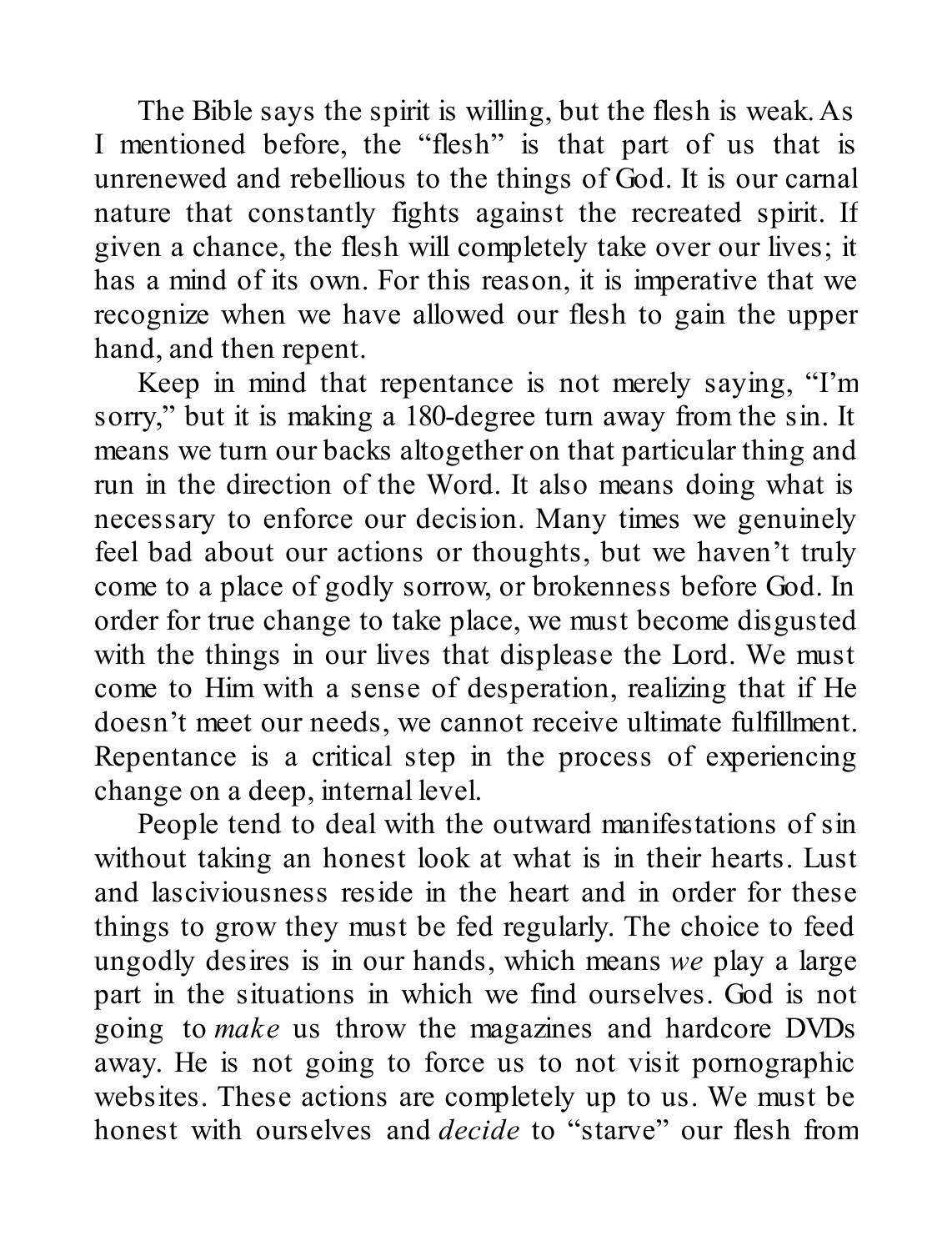the things it wants and has grown accustomed to.

#### **2. Recognize that choosing selfishness means choosing fear.**

Selfishness cannot be separated from fear. A person who uses pornography may not be consciously aware that he is fearful of anything, but he is actually harboring fear on many levels. Sexual fantasies are an attempt to fill ourselves with passion and numb the reality of being disappointed. Selfgratification is all about preserving "self," and that, in and of itself, speaks of the fear of lack. Whether it is the fear of lacking emotional fulfillment, the fear of not being accepted, the fear of being hurt, or the fear of engaging in relationships where risk is involved, there is no escaping the reality that fear is active in the life of a person who seeks out pornographic images to satisfy his needs. Because fear is such a dangerous spiritual force, realizing it is present is critical to getting rid of it.

#### **3. Decide to choose the love of God.**

The great commandment Jesus gave us is to love God with all our heart, soul, mind, and strength, and to love our neighbor as ourselves. As human beings, we are in a constant battle between choosing love over selfishness. This is the whole goal of Christian development. Every day we are faced with opportunities to make this decision, and many times we fail. However, the love of God is greater than our failures; nothing can separate us from it. Jesus is waiting with open arms to help us during our times of weakness if we will only make a decision to choose the love route. We cannot love God and people while viewing pornographic material or objectifying others in our minds.

Acknowledging our own selfishness is the first step. Then, we must make a decision to develop the fruit of the Spirit listed in Galatians 5:22, 23. Verse 24 says those who belong to Christ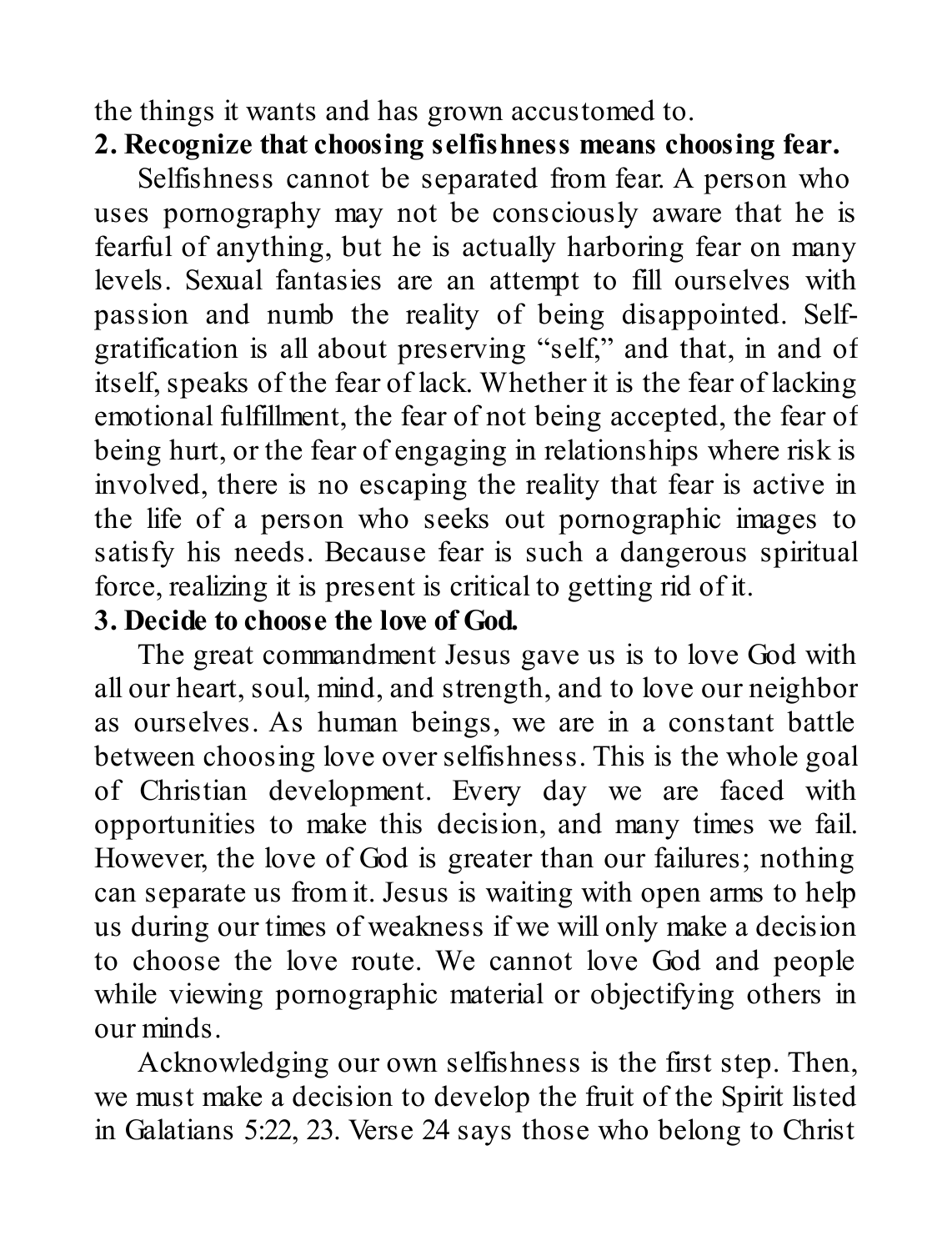have *crucified* the flesh with its affections and lust. Sexual fantasies that are based on lustful images only feed the carnal appetites God wants us to kill. Turning away from these things and replacing them with the Word of God strengthens our spirits and gives us the power to overcome temptation. The more we cultivate the fruit of the Spirit, which is love, the more we demonstrate the character of God, and fear cannot stand in His presence.

# **4. Seek help.**

People who are serious about overcoming their fears and getting pornography out of their lives for good, should seek help. God has provided three areas through which we can receive healing and deliverance: His Word, the Holy Spirit, and the people of God.

The Word is the only thing that has the power to penetrate the darkest heart with the light of truth. Hebrews 4:12 says it is quick, powerful, and sharper than *any* two-edged sword. Through the Word, God is able to perform spiritual surgery on our hearts, exposing and cutting away everything that is destroying our lives. It is the spiritual ammunition we need to defeat lust and all types of sexual addictions. By planting the Word in our hearts, through meditating, speaking, and acting on it, a person is able to clearly see the error in their behavior and effectively deal with it.

The Holy Spirit is the second resource we need to assist in deliverance from pornography use. Keep in mind that pornographic materials are poison to a person's spirit, and they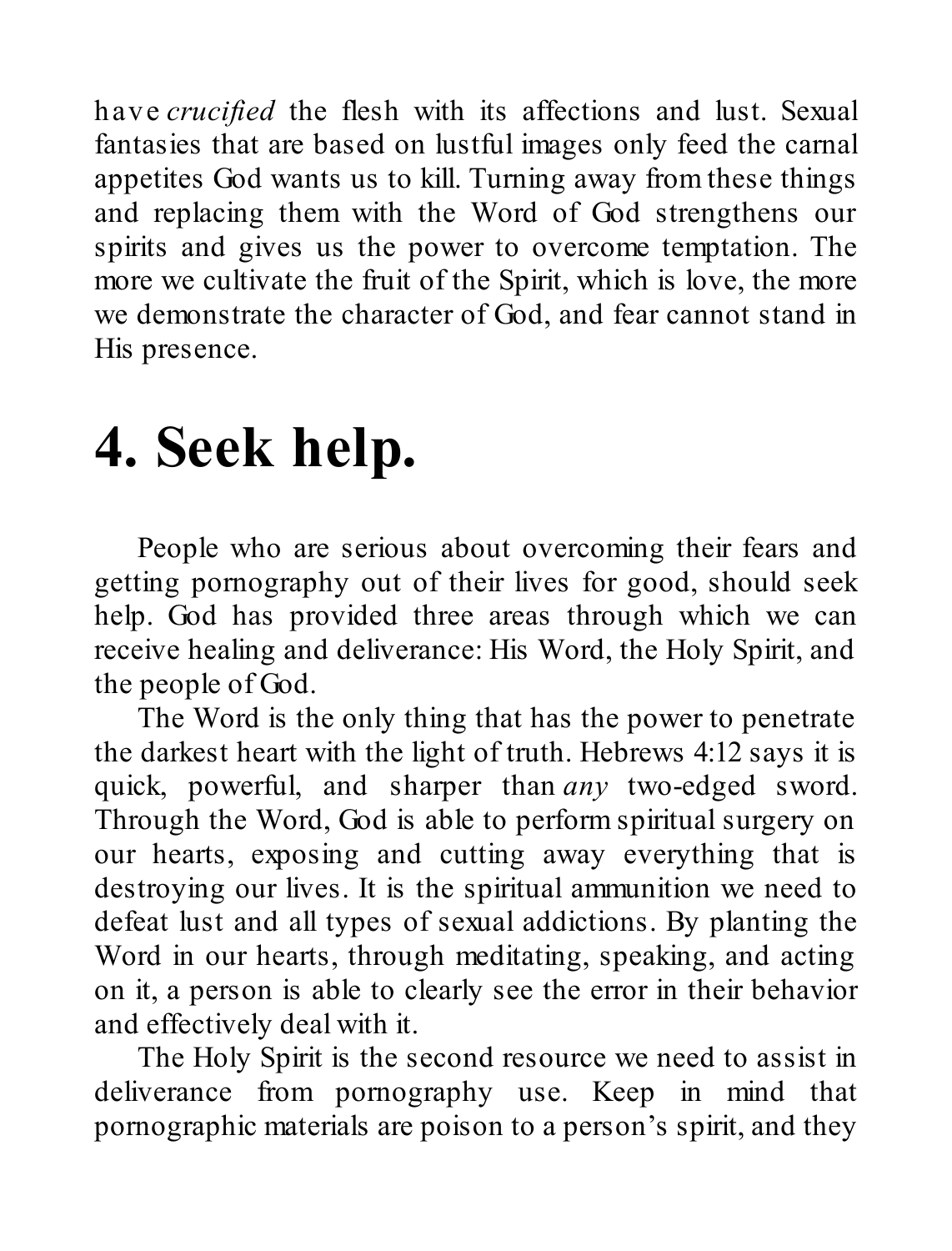pollute the soul with lust and sexual uncleanness. Thankfully, Jesus said the Holy Spirit has been sent to help us in every area of our lives; we are not alone. He searches our hearts and helps us identify the sin that is hindering our spiritual growth.

Psalm 139:23, 24 says, "*Search me, O God, and know my heart: try me, and know my thoughts: And see if there be any wicked way in me, and lead me in the way everlasting.*" Every day we must cry out to God like the psalmist in this passage of Scripture. When we ask the Holy Spirit to take a penetrating look at our hearts, He will show us exactly what is going on inside, enabling us to take the necessary action to become free.

Finally, we must take advantage of the strength and support that is available to us in the body of Christ. Other Believers who are strong in faith and know the Word of God can help us when we struggle and fall. We must be willing to be transparent enough to share what we are going through, because without others we would not be able to make it through. There are many Believers who have been through similar battles and have overcome, and they must also be willing to step in and help a brother or sister who is struggling in the same area.

Hebrews 3:12, 13 talks about how we should encourage one another daily. The Apostle Paul is clearly emphasizing here the importance of Believers fellowshipping with one another. It is within the context of this fellowship that trust is established and healing can begin to take place. Not only that, but building relationships with other Christians creates accountability and responsibility. Allowing others to help bear the burdens of our struggles is an invaluable tool that must be utilized in the process of deliverance.

**5. Allowprayer to create the intimacy you long for.**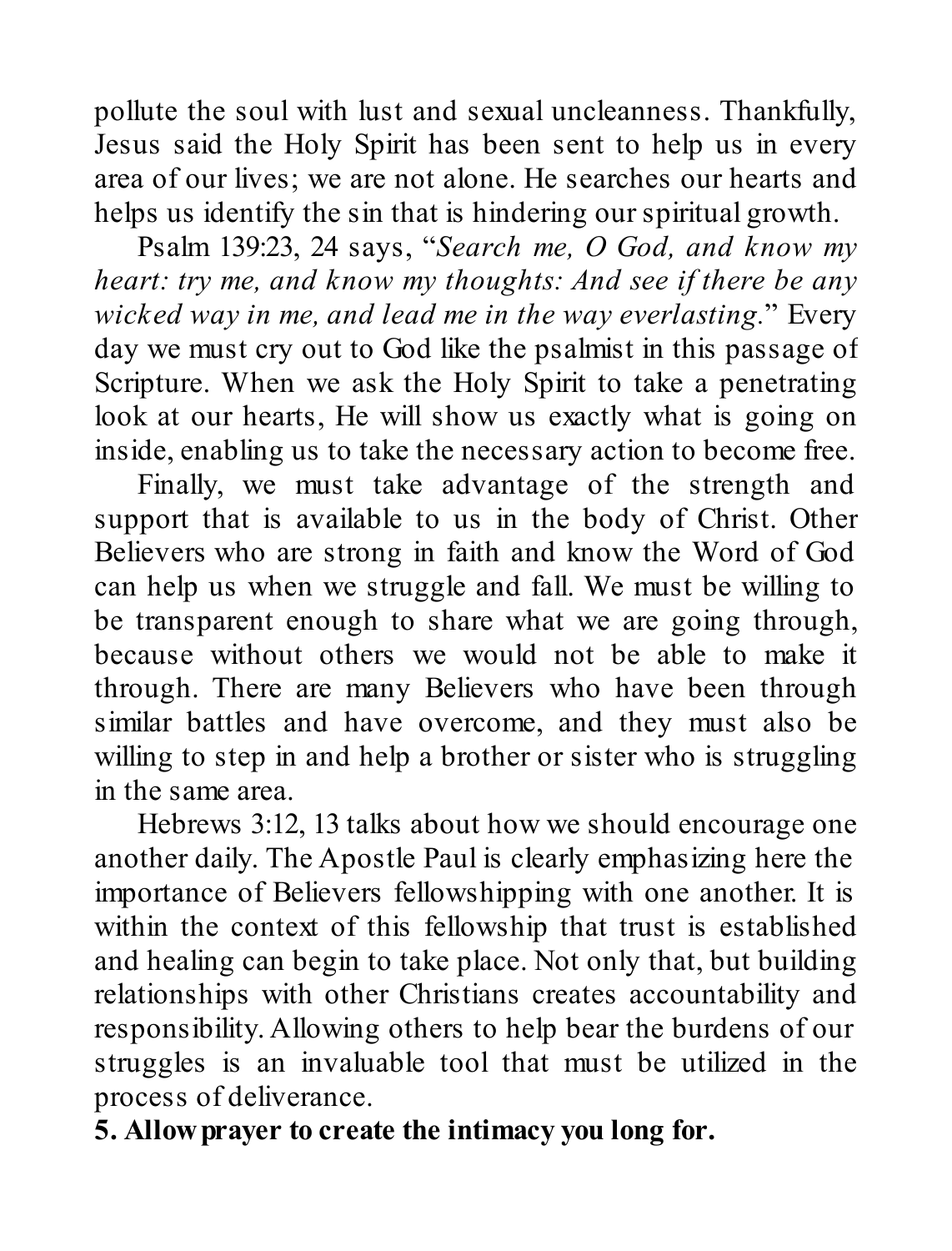One of the major ways we develop intimacy with God is through our prayer life, which is exactly what Satan wants to disrupt and replace with counterfeit intimacy attempts through pornography. Instead of allowing our "secret places" to be the privacy of our living rooms, offices, and darkened clubs where no one can see us indulge in pornographic fantasies, we must turn our secret places into our intimate time with the Lord.

Fellowshipping with God in prayer is the perfect way to be filled and re-filled with His love, wisdom, and grace. It is in that place and time of prayer that we receive the power to conquer the enemy. He strengthens and establishes us in faith, love, and joy. Only through Him can we experience lasting satisfaction, which is why taking time every day to commune with Himin prayer is so vital to our lives.

### **BE PATIENT**

We must remember that change is a process, not a onetime event. Fear will always try to attack our minds, but how we deal with it makes the difference. False intimacy deceives us into believing we can somehow achieve the warmth that comes from a loving relationship with God, through an image on a computer screen, a picture in a magazine, or a trip to a strip club; however, God wants us to turn our backs on anything that is a counterfeit of His love. When we confront the sin and fear in our lives, we will find ourselves experiencing a deeper, more intimate relationship with the Father.

Psalm 73:25 says, "*Whom have I in heaven but you?*" This is what our heart's cry should be every moment of the day. By denying ourselves the selfish desires of our flesh, such as pornography, we position ourselves to love God and others,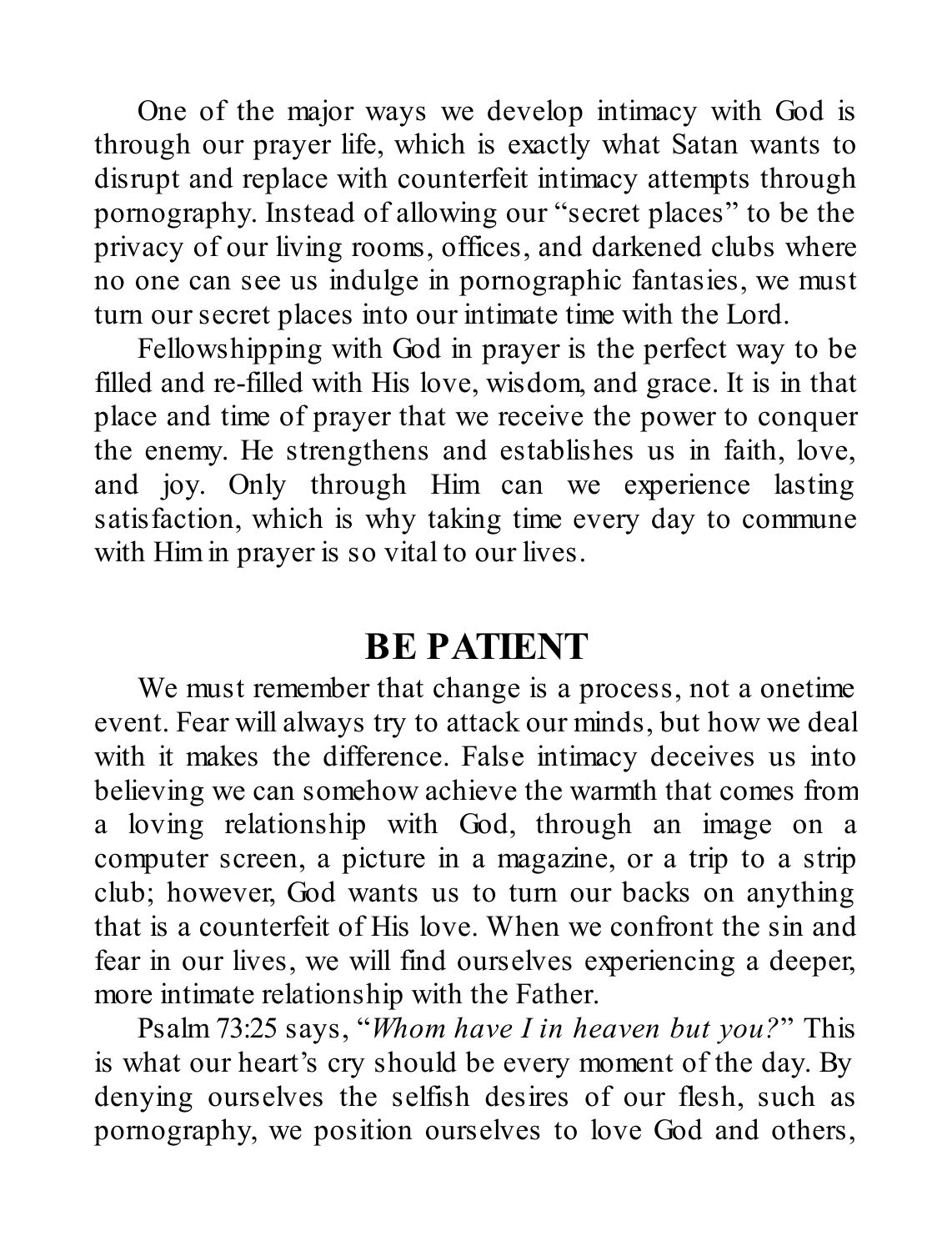and we drive fear out of our lives. Only then will the abundant, fulfilling life God has planned for us be attained.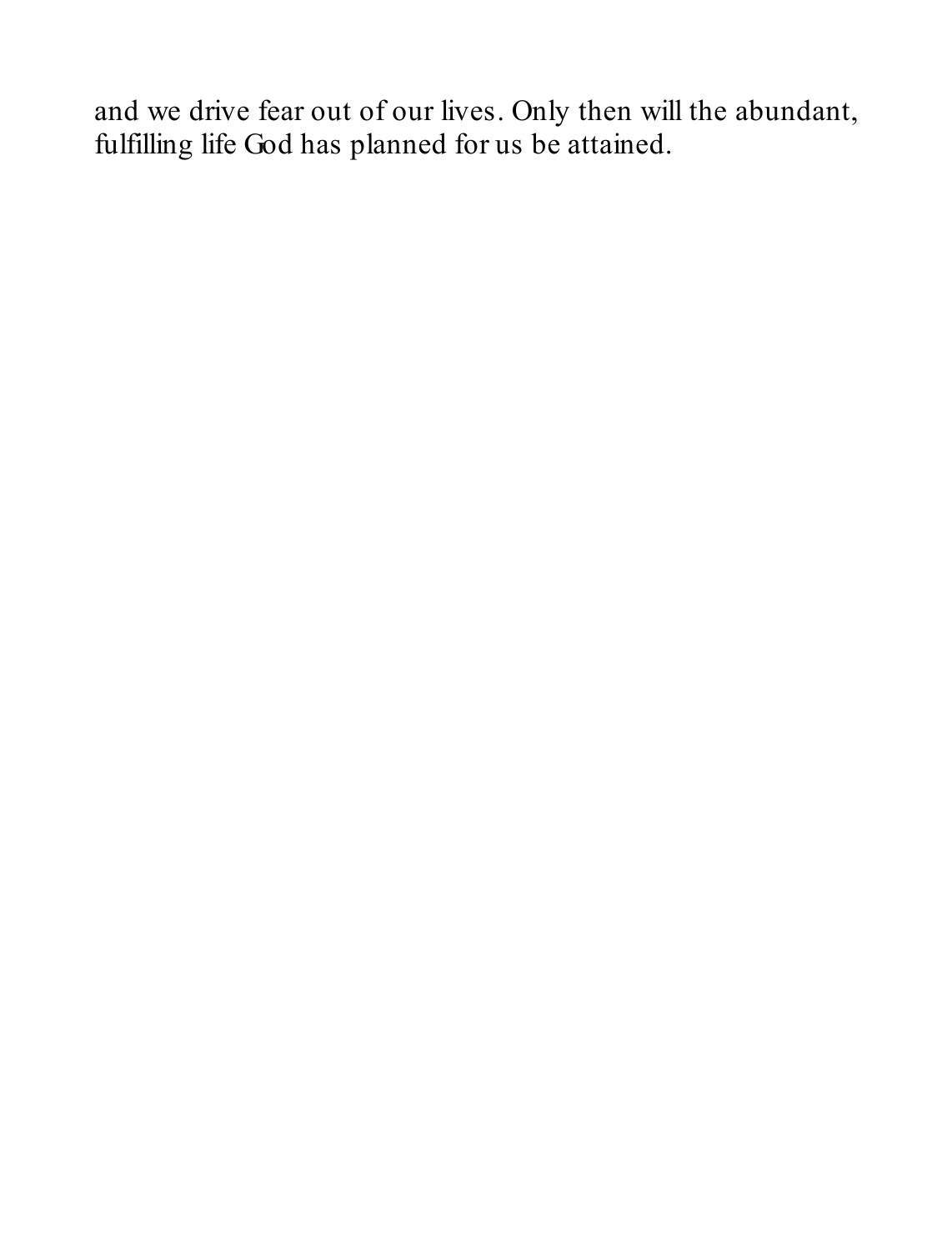# CHAPTER 16 **Phobias: When Fear Takes Over Our Emotions**

"*For God hath not given us the spirit of fear; but of power, and of love, and of a sound mind*"

(2 Timothy 1:7).

Have you ever known someone who had an unusual repulsion or anxiety attack over a particular thing? Perhaps you deal with the same thing yourself and can't seem to figure out how to overcome it. Phobias plague people of all backgrounds and walks of life, often driving them to take actions most may consider extreme, in an attempt to control their environments and avoid whatever they are afraid of. Clearly it is not God's will for people to be afraid of *anything,* especially the things *He* has created. Phobias are simply another manifestation of fear, and if left unchecked, they will not only significantly diminish the quality of our lives, but they will also lead to greater and more serious problems later on. Fear, in any form, is never okay.

Believe it or not, there are at least 1,000 known phobias that range from the fear of needles to the fear of chickens! While most people contend with different degrees of various phobias, for thousands of people, phobias can be devastating and can severely affect their normal day-to-day lives. While some phobias are more common than others, such as the fear of flying, the fear of needles, or the fear of bugs, there are others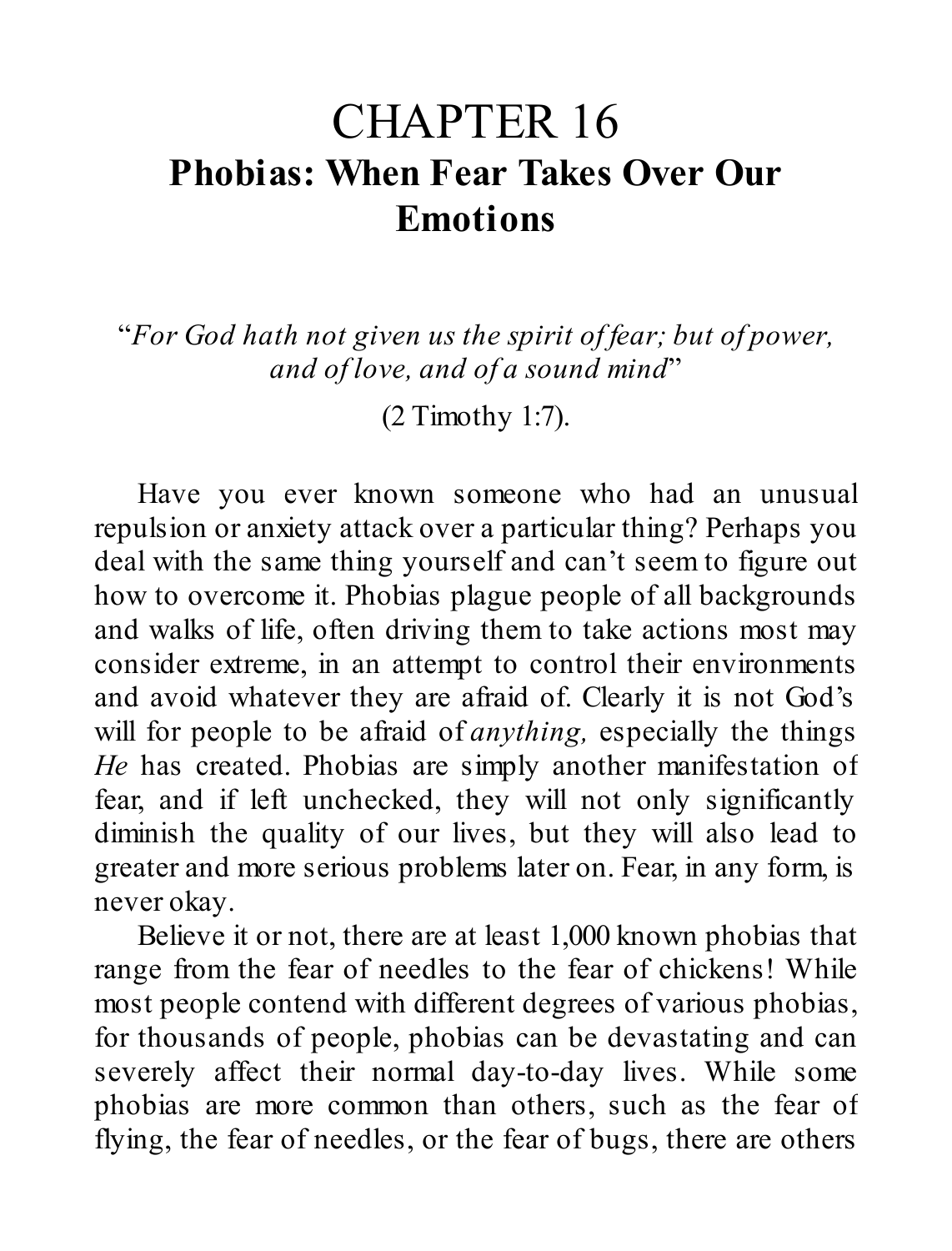which are less common, such as the fear of being touched and the fear of germs.

A phobia is defined as a "persistent, illogical fear." This irrational fear is driven by our emotions and causes panic. Because fear is a spiritual force, will-power and psychological effort do little to effectively deal with it.

Phobias are a prime example of the bondage that is attached to fear. Think about it; people who are afraid of heights limit themselves in many ways. Their fear won't allow them to go certain places or do certain things. They are literally paralyzed and confined to only the arenas they aren't afraid of. They cannot fully enjoy life and what it has to offer because their fear keeps themparalyzed. Can you imagine never being able to turn the lights out in your house because you are literally afraid of the dark? Or, what about not being able to ever get on an elevator because of a fear of being trapped in confined spaces? And yet, millions of people suffer from the bondage of phobias every day.

Phobias can be grouped in five categories:

- 1. Single issue phobias, which involve a single stimulus, such as fear of heights, ladders, insects, animals, enclosed places, *etc.*
- 2. Complex phobias, which involve a number of stimuli. With the fear of flying, for example, the person may be afraid of crashing, being enclosed in the plane, losing self-control while on the aircraft, *etc.*
- 3. Social phobias, which are a fear of what might occur when in the company of other people. Examples include the fear of blushing, losing self-control, forgetting what you are about to say, fear of trembling, *etc.*
- 4. Panic attacks. A panic attack can be a terrifying experience.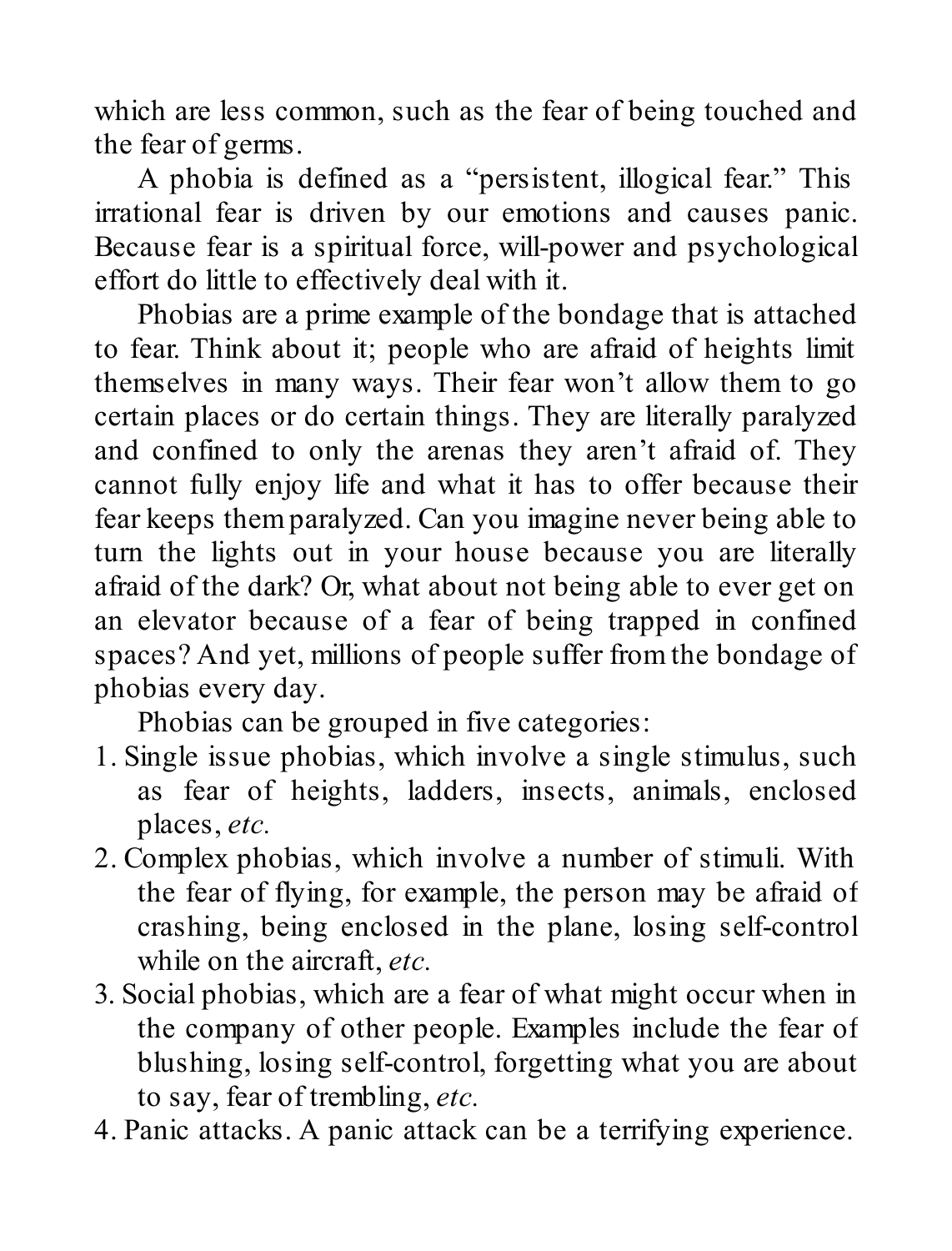This is a common phobia and often affects people who normally give the impression of being confident, reliable and dependable.

5 . Agoraphobia, which literally means "fear of the market place." This termonce referred to people who were afraid of open spaces, but now it also describes those who experience increasing nervousness with increased traveling distance fromtheir own home. In severe cases they may not venture fromhome at all.

According to the mental health field, a person is considered to have a phobia if:

- A persistent and intense fear of an object or situation is present, and the fear is felt when even thinking about the situation or object.
- Anxiety begins and intensifies immediately upon being in the situation or seeing the object in question, often developing into a full blown panic attack.
- The individual realizes that the fear and feelings are irrational, yet he or she still has them.
- The individual will do anything to avoid the situation or object he or she is afraid of.
- The anxiety or avoidance begins to severely disrupt the individual's normal day-to-day living and interferes with school, work, and social activities.

A good way to look at phobias is by realizing that they are a magnification of fear on a more intense and specified level. Every fear already has a level of irrationality to it because fear utilizes our imagination to paint a picture of something that has not happened yet. When fear, in its most basic form, shows up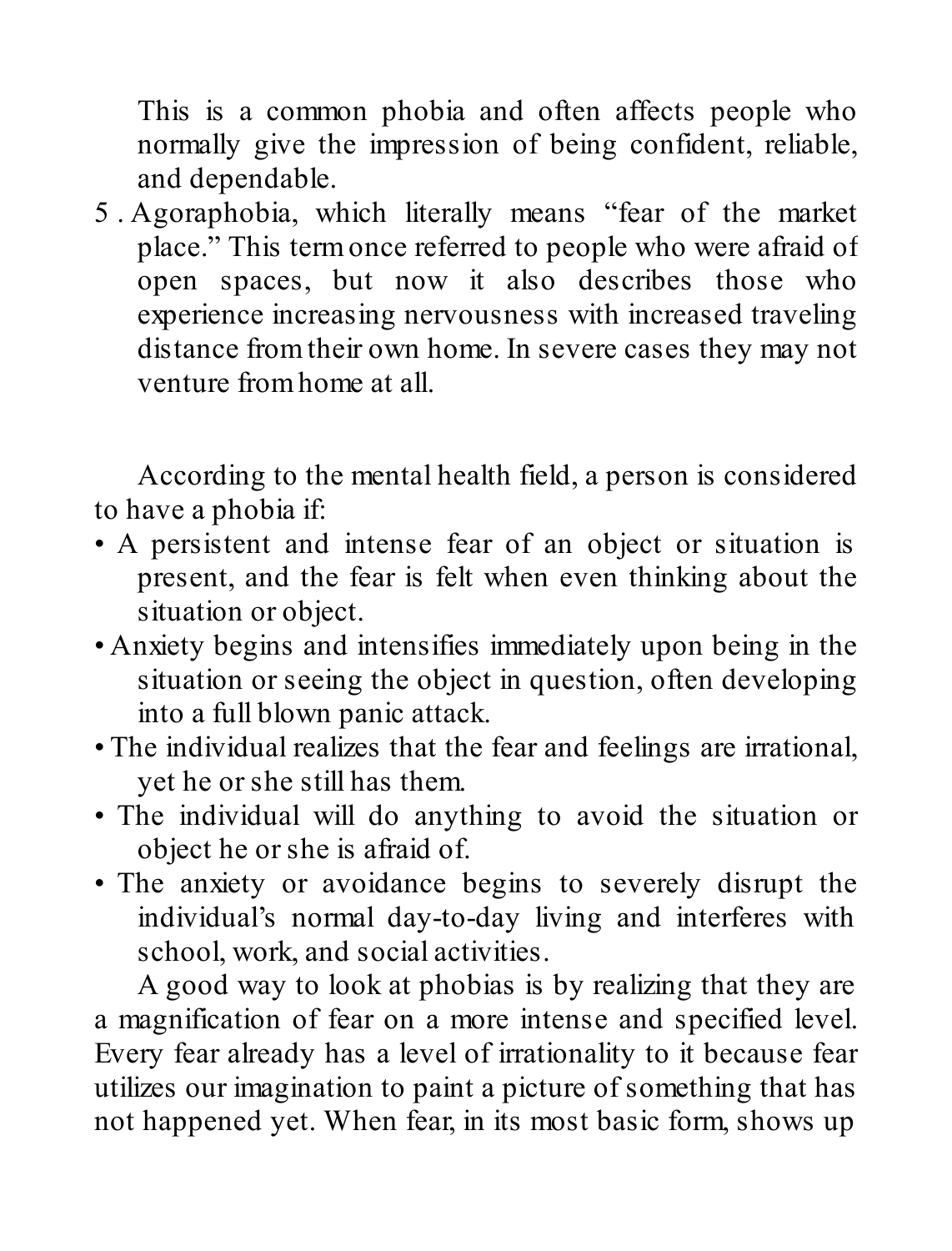in a person's mind, it begins as a thought that works its way down into the emotions if not immediately dealt with and cast out. A phobia is present when the fear becomes concentrated and amplified on a specific issue or object to the point where it becomes all-consuming and completely irrational in its nature.

## "PHOBIAS ARE A PRIME EXAMPLE OF THE BONDAGE THAT IS ATTACHED TO FEAR."

For example, a person may develop a phobia over something as non-threatening as paper or dust particles. To the average person, being afraid of paper seems ridiculous and even laughable, but to a person who has allowed fear to consume him or her mind in relation to this specific area, contact with paper in any form is very real and frightening. The root issue is the same as any other fear; however, in that it began with a thought that was allowed to take control of a person's mind, will, and emotions.

### **BEYOND WILL POWER**

Keep in mind that fear cannot be eradicated simply by exercising will power. Many people attempt to get rid of negative habits by exerting their mental energy; however, will power is not fruitful when dealing with fear. Because it is a spiritual force, it requires spiritual action to overcome. No matter how small or insignificant the fear, it cannot be ignored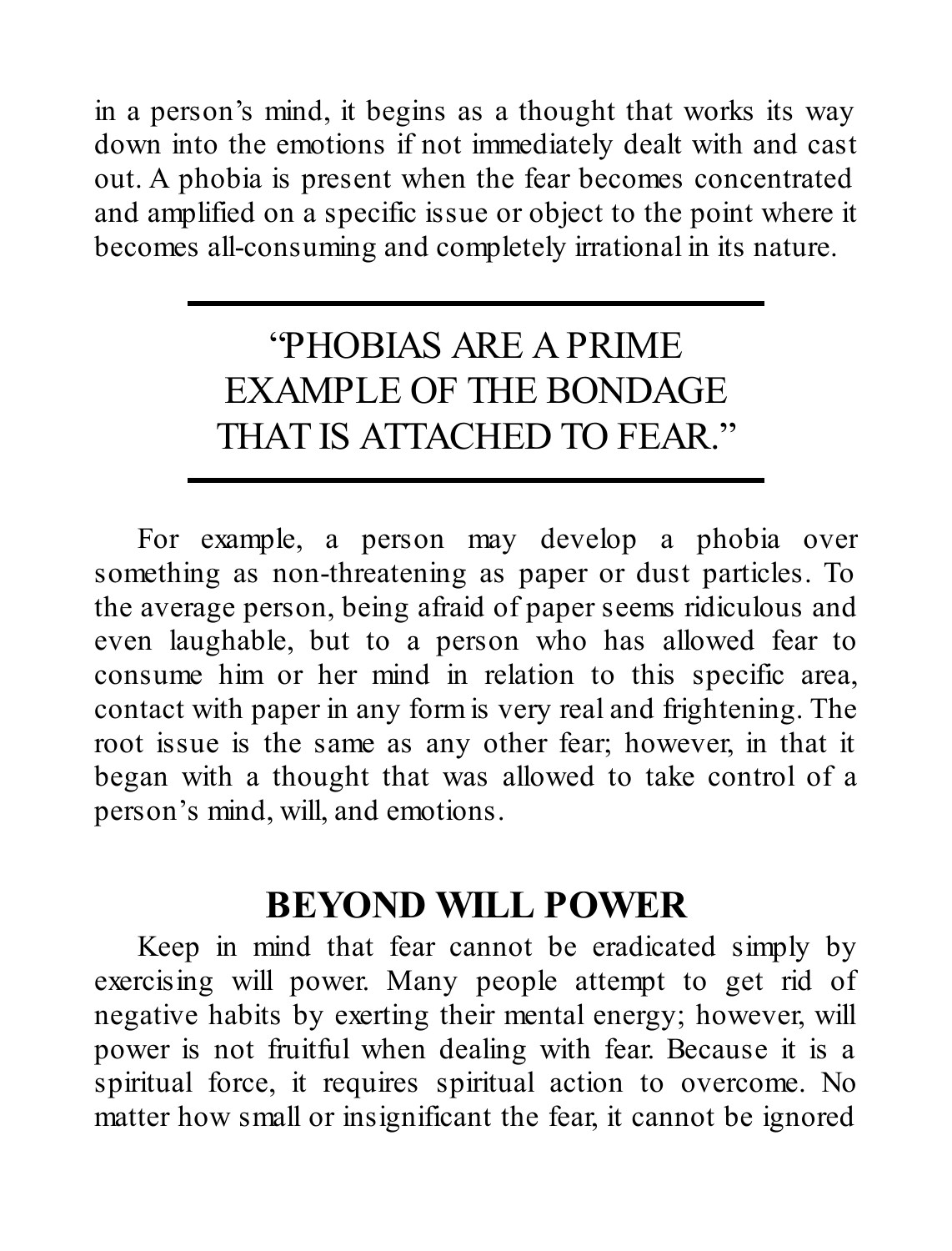or "wished" away.

Something like the fear of heights may not seem to be overly intrusive at first, but if allowed to remain in a person's mind and heart, it will eventually create an open door for more fear to come in. There is no such thing as a little fear being okay; it is all bad! Phobias can easily become all-consuming obsessions that steal our joy and rob us of the good life God desires us to live.

One thing that is critical to remember is that everyone can decide whether or not he or she chooses to submit to fear or not. We are not at the mercy of our thoughts, even though it may seem that way sometimes. A person with a phobia is not powerless to take control of his or her mental and emotional health. The gift of free will is wonderful because it means we can take our power back from the enemy and reclaim what he has stolen. In the case of phobias, it would be the peace and soundness of mind described in 2 Timothy 1:7.

Doing everything to control our environments and avoid the object of our fear is not beneficial either because it is still not solving the problem. A person can wash his hands every five minutes in an attempt to avoid germs, but the idea that his actions are helping him actually avoid germs is false. Germs are everywhere, even in the air we breathe. People with phobias falsely believe that by using fear-based control they are helping themselves. The truth is, when we become confined and dictated by our fears, we are in bondage. Making a choice to never get on an elevator or never fly in an airplane will only reinforce the phobia and keep the stronghold of fear intact. We must come out of the prison cell of fear as an act of our will and by our faith if we are to become free of it.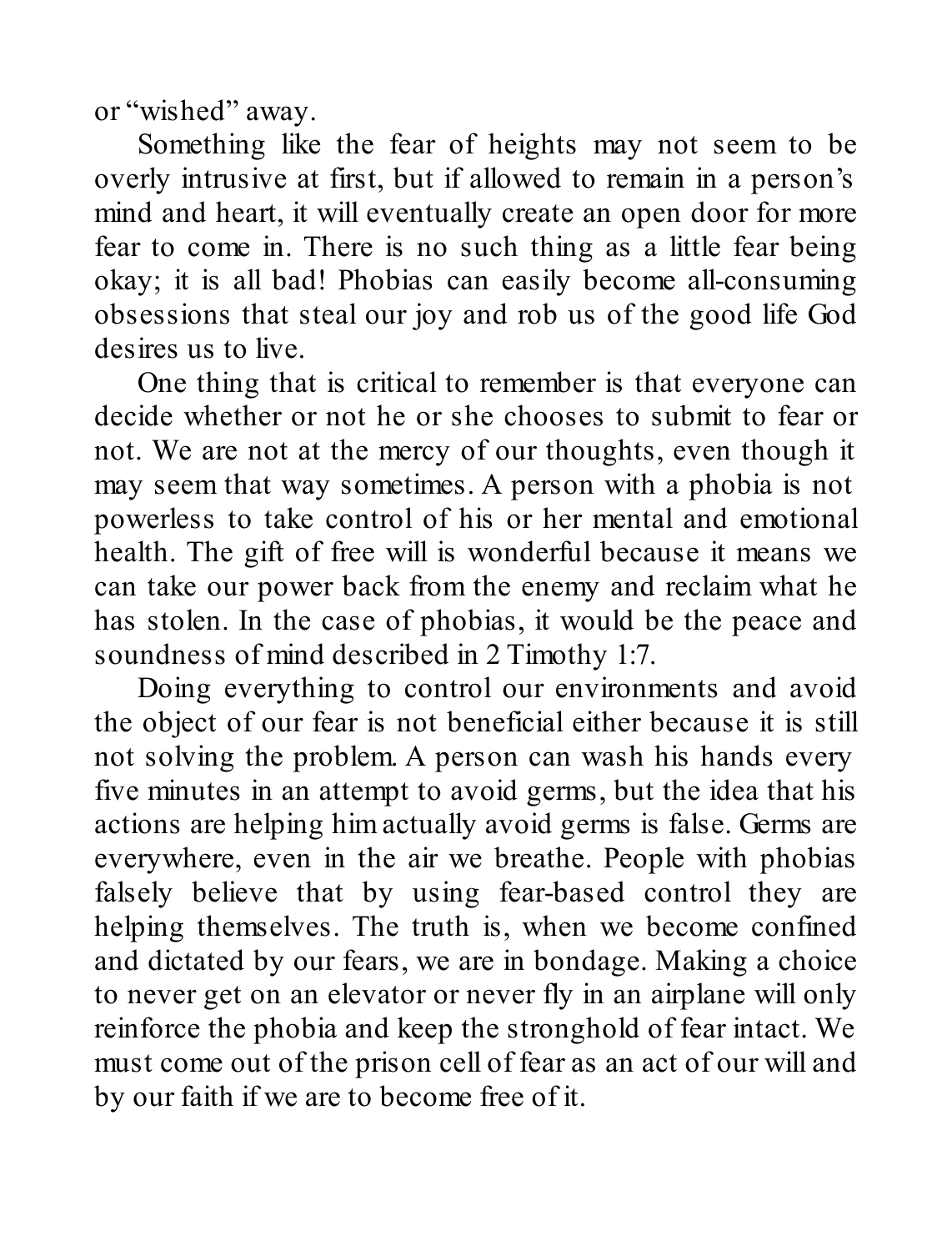# **BABY STEPS**

Overcoming phobias begins with small steps that progress to full deliverance. Many people live with phobias without needing any treatment, for example, those who fear spiders or heights. However, if a phobia is having a detrimental effect on the social life of the person, he or she may, indeed, need to seek professional counseling. I don't want to discount the importance of receiving psychological therapy, because it can help in some ways. However, even in the midst of treatment by a psychologist or therapist, a person struggling with phobias must incorporate the Word as part of his or her lifestyle in order to overcome the problem. Dealing purely on a psychological level will not result in lasting freedom from the problem.

Treatment of phobias by a therapist will normally involve behavioral therapy, in which a person is gradually exposed to the thing he or she fears in two phases. The first involves confronting the fear, which was discussed earlier in the book as an important way to get rid of it. It is important to stop avoiding the feared situation or object; instead, it needs to be confronted head on.

Because it can be very difficult to start in the midst of the feared situation, the usual approach is by a gradual exposure. This means creating a hierarchy of threatening situations and confronting the least feared situation first before moving on to the more threatening ones. For example, a person with a phobia of spiders might use the following hierarchy as part of his or her exposure: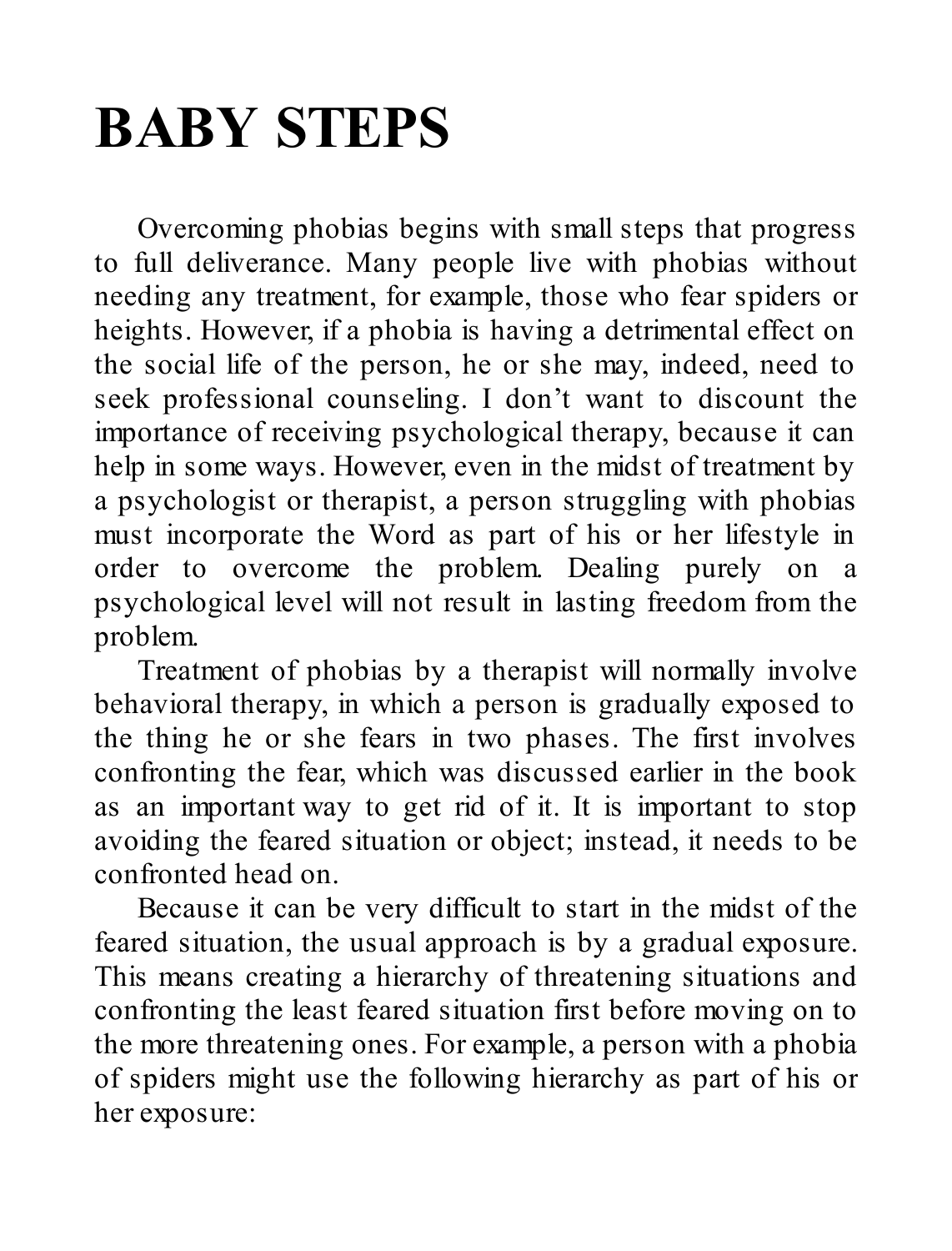- Reading about spiders
- Looking at, and then touching, a photograph of a spider
- Looking at/touching a plastic model of a spider
- Looking at/touching a jar with a smallspider in it
- Taking the spider out of the jar
- Picking up a large spider.

Clearly, this will be extremely uncomfortable and agitating to the person with the phobia, but it is an important part of dealing with the fear.

To help manage the anxiety that is experienced during the exposure exercises, relaxation and breathing techniques are often used as part of the guided therapy. Therapists will often emphasize the importance of staying in the situation until the anxiety has gone and not trying to escape when the anxiety is high. The objective is to bring the person to a place of sticking out the exposure until the anxiety actually does disappear. Confronting the fear in this way helps the person learn that he or she will survive and can even feel relaxed in the presence of what has been a source of fear for so long.

The second aspect of dealing with phobic fears is to deal with frightening thoughts directly, every time they arise, by replacing them with rational thoughts as well as speaking the Word of God when fear shows up. For example, if a person has a phobia where flying on an airplane is concerned, he may have the thought that says, "*This plane will crash.*" The rational thought to counter that thought says, "*I've flown many times before and nothing has happened. Statistically this is the safest way to travel.*" On an even deeper level, the application of God's Word as a tool to cast down negative, fearful thoughts is necessary in order to deal with the problem not only from a psychological standpoint but from a spiritual one.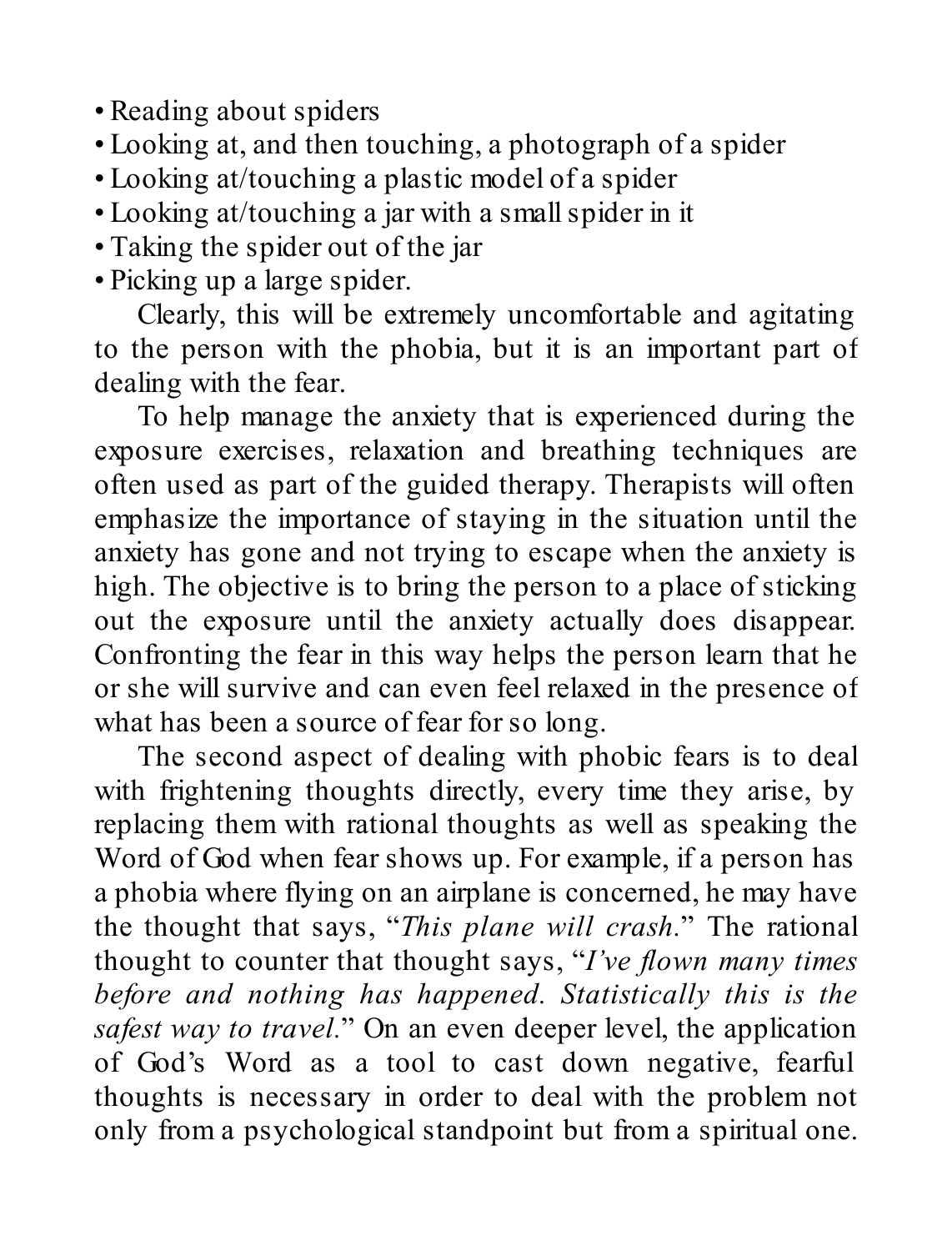While using rational thoughts to counter fear may be relatively effective, only the Word has the power to cast fear out completely. A scriptural response to the aforementioned thought would be, "*My life is redeemed from destruction.*" The Word has the spiritual force of God's love behind it, and the power to bring itself to pass. Meditating on the Scriptures will prove to be life-changing and mind-altering for an individual struggling with a phobia. Trusting Jesus can give you the deliverance you seek fromany phobia.

## **GOOD NEWS FOR THOSE WITH PHOBIAS**

Isn't it great to know that God has made provisions in His Word for *everything* we will go through in life? There is a scripture for every fear we may face—from the fear of death to the fear of animals. People are cut off from the promises of God becaus e they lack knowledge (Hosea 4:6). This puts the responsibility on us to search the Bible for the answers to our problems and devote our time and effort to filling ourselves with the Word to the point where our mindsets begin to change. Focusing on walking in love toward God and others is the antidote for the fear that comes fromself-preservation.

God has given us power, love, and a sound mind, and anything that contradicts these things is to be discarded and cast out of our thinking. Phobias are not the inheritance of Believers. We have the power, through the Holy Spirit and the love of God, to overcome the spirit of fear. Take authority over phobias and face the things you fear with boldness, knowing that God will never leave or forsake you. He will walk you through the process until you achieve total and complete deliverance.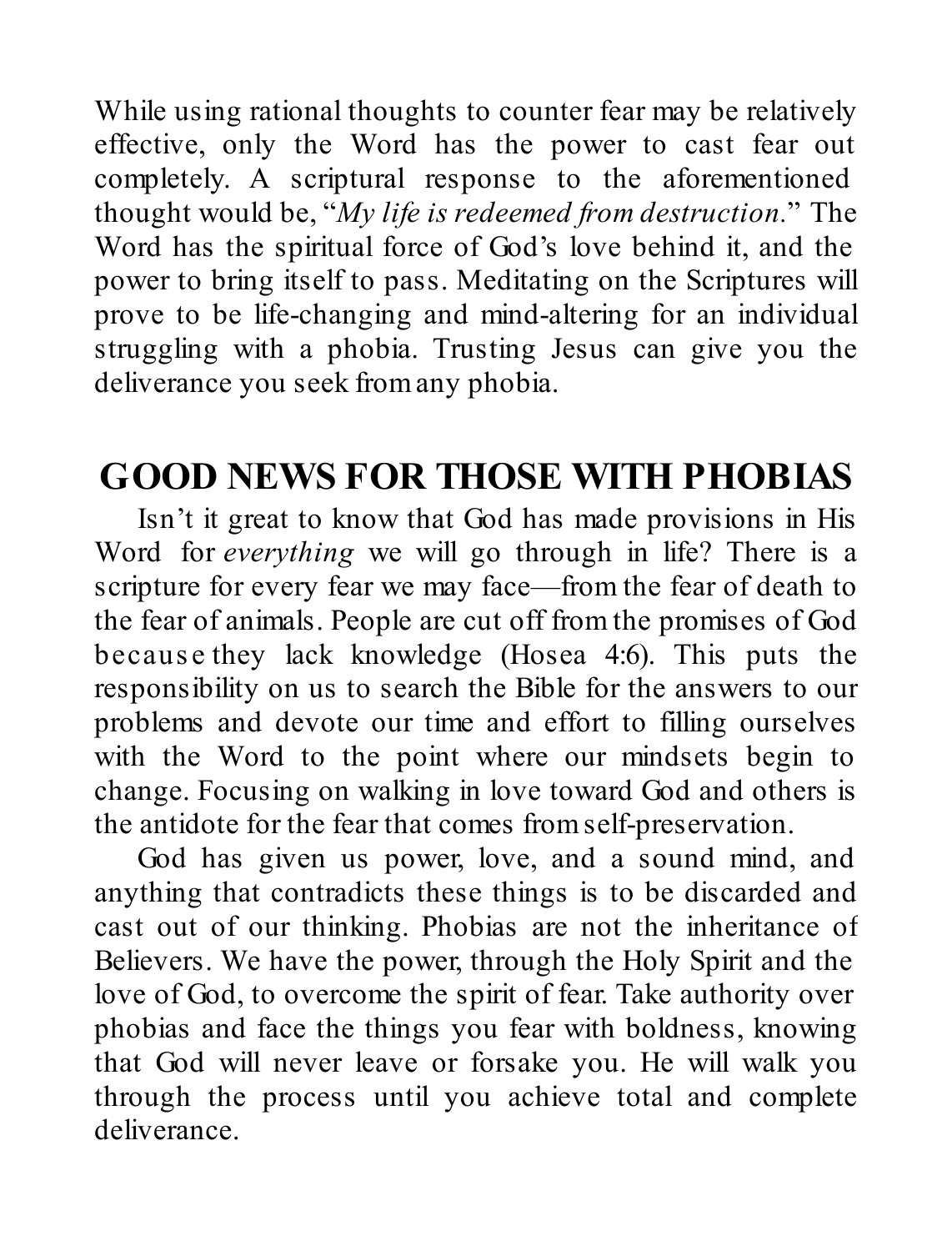## CHAPTER 17 **When Will I Get Married?**

"*Wait on the Lord, and keep his way, and he shall exalt thee to inherit the land*"

(Psalm37:34).

Have you ever known individuals who were so preoccupied with getting married that they were willing to settle for anyone who showed them some attention? When people have a fear of remaining single, they have a tendency to compromise their standards. Many times, people don't have standards to begin with, which makes things even more complicated. There are many misconceptions concerning the single lifestyle, and as a result, there are those who have gotten off track. The tendency to rush into marriage is particularly strong when there is loneliness and a lack of understanding about what it means to be single and satisfied. Consequently, people end up getting hurt and wasting their time in relationships that were never in God's plan.

Too often, men and women become disillusioned with the single life and spend their mental and emotional energy trying to find "their other half." Some people have the idea that there is a "perfect" person out there for them, and they make locating that person their objective in life. While God does want to bless single people who desire to be married with a spouse, having a fear about remaining single does not bring a mate to you any faster. In fact, the thing you fear will become a reality.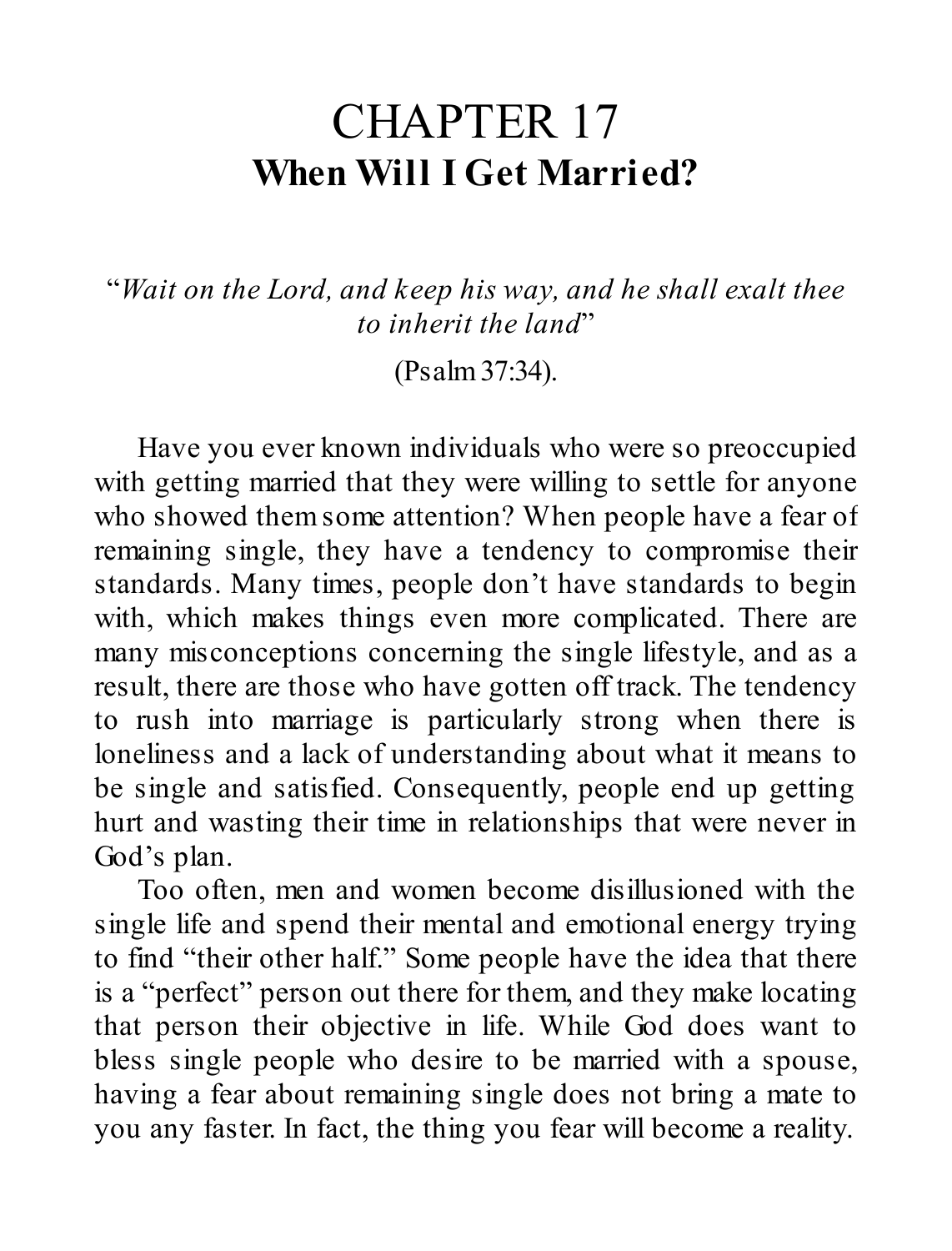Single people must begin to seek God rather than seeking Mr. or Ms. Right. Only when the Lord becomes our priority will the single life become attractive and fulfilling.

#### **WHAT'S THE RUSH?**

Why are a lot of people so anxious about getting married? Usually it stems from a sense of loneliness and preconceived notions about what marriage is really like. Some people have a fantasy image of marriage that is based more on the joyful images of the wedding ceremony and honeymoon than on the reality of the marriage covenant and what it entails over the long haul. It is not uncommon for women, in particular, to begin paying attention to all their girlfriends who may be in a relationship or on their way to the altar and question God as to why *they* haven't found their Prince Charming. When allowed to, fear will open the door to competitive jealousy and even depression.

The truth is, many people think marriage is a cure-all for emptiness, loneliness, and a host of other unresolved emotional issues. This belief is nothing more than a myth. If we think everything is going to be fine with us if we get married, it is as if we are saying something is wrong because we are not married. Some people think they are not complete until they find "the one," and that the gaps and obstacles in their lives can only be solved by saying "I do." Unfortunately, marriage is not the answer for loneliness, fear, or an unfulfilled life. The only way to deal with these issues is by developing a relationship with Jesus Christ, not getting into a relationship with another human being who has his or her own issues.

The obsession with marriage is not limited to women,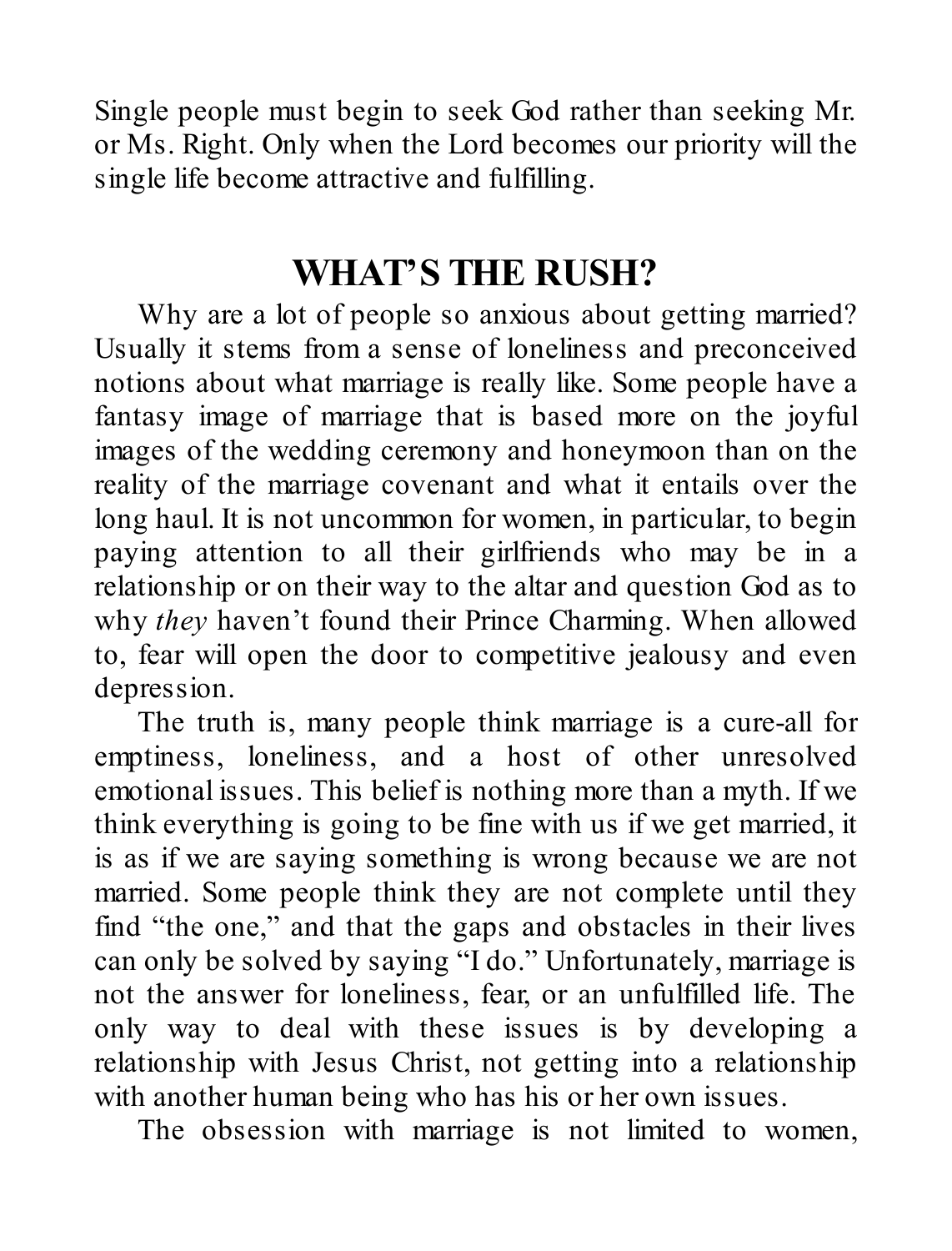although these emotions tend to be amplified in a lot of women who are single. The truth is, women *and* men can be in a rush to get married, and it almost always sabotages their futures. If you are single and are stressing out about when your time will come, I want you to ask yourself, *What's the rush?* God has a plan for us during every season of our lives, including the single stage. When we maximize this time rather than try to escape it, we will find a new level of love and appreciation for the Lord as we learn to trust Him to meet all our emotional needs, independent of an intimate relationship with the opposite sex. It is actually our discovery of the sustaining power of His love during our season of being single that will make our marriages that much more successful.

### **WAITING ON THE LORD**

There are so many negative connotations attached to the idea of being single, and they are all based on the idea that something *must* be wrong with you if you reach a certain age or time in your life and have not yet met your husband or wife. Women make statements such as, "My biological clock is ticking," which introduces the fear that if they don't hurry and make something happen with a man, they may actually miss the opportunity to have children. The pressure from family members and even the pressure we put on ourselves to find someone can be overwhelming and unfair. Words such as, "picky," "rigid," and "having issues" are sometimes used to describe people who are and have been single for a significant period of time. It seems like when you are not married, everyone has something to say about the reasons why, whether they are accurate or not. Too often we make marriage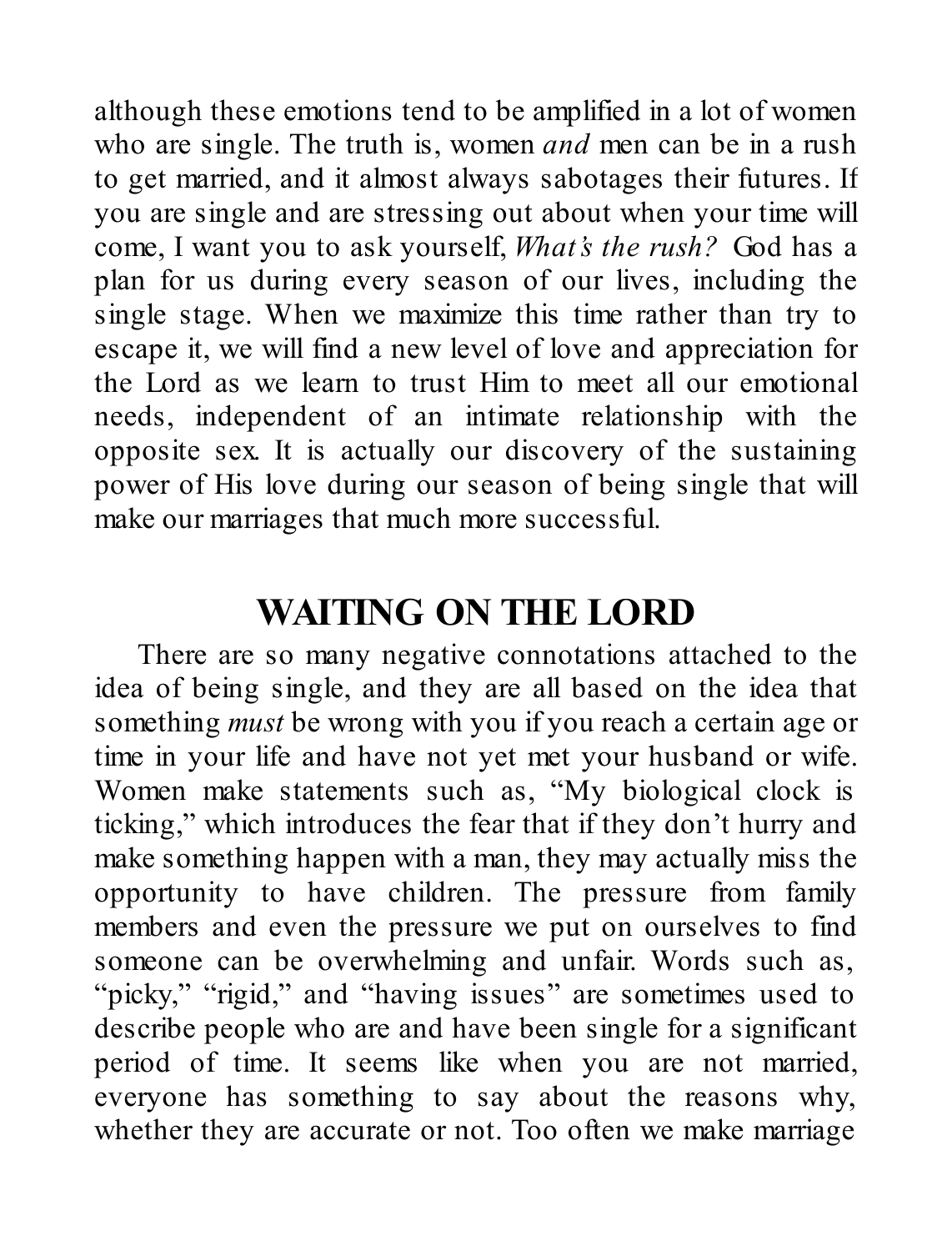an idol, and when this happens, desperation can set in.

I want to let you know that there is absolutely nothing wrong with being single. Everyone has his or her personal standards and ideas about what they are looking for in a mate. The key is to focus on growing in your relationship with God and discovering who you really are during this time in your life. It is not something to run from or be afraid of. Take the pressure off and get to know who you really are before committing your life to someone else.

As always, the Word of God is our reference for making decisions and conducting our lives, including navigating through the season of singleness. Psalm 37:34 in the *Amplified Bible* says something that can definitely apply to the period of time between singleness and married life, "*Wait for and expect the Lord and keep and heed His way, and He will exalt you to inherit the land…*"

Now this idea of waiting on the Lord does not mean sitting around doing nothing. To *wait* on the Lord means to minister to and serve Him; it speaks of being active, not passive. The promise here for those who wait on the Lord is a phenomenal one—they will receive an inheritance. Single people can get busy waiting on the Lord by serving others and finding ways to enhance and increase the Kingdom of God through the gifts God has placed in them. This is a great way to stay focused on the things of God rather than what, or who, isn't in your life.

When I think of inheriting something, I think of something of value. The blessing of God is the empowerment to prosper, and it is available to everyone who is a part of God's family. This blessing is the guarantee of everything promised in the Bible. It is what equips us with the ability to fulfill the will of God for our lives. When we are blessed, nothing is withheld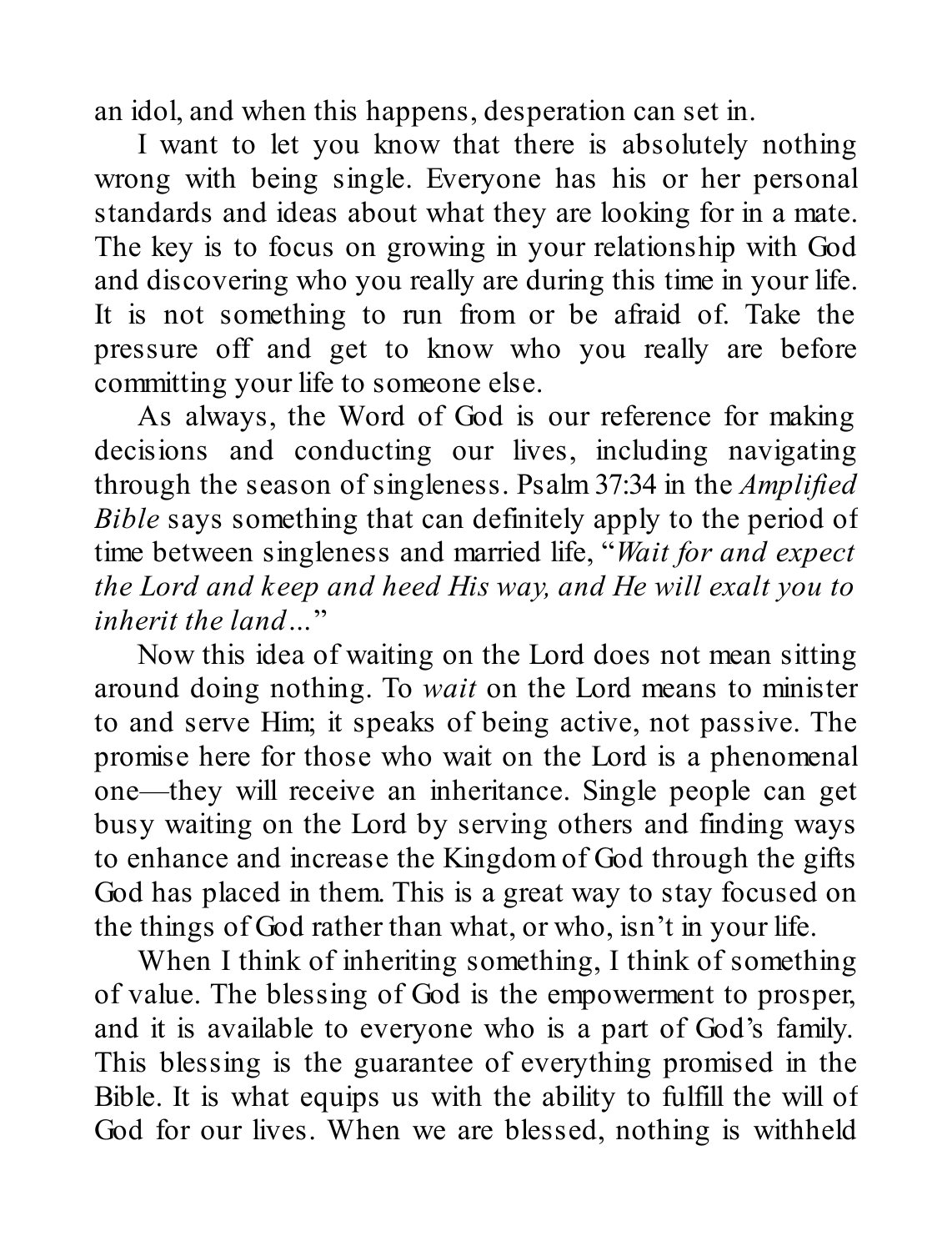from us that is in God's plan for our lives, which means if we desire a mate, there is no need to become impatient and try to make something happen. Instead, we should focus on the Lord and let the blessing go to work for us. It will seek out and find the person God has for us without us having to interfere. All we have to do is be in position.

God said He would give us the desires of our hearts, and if the desire for a mate is God-given, He will fulfill it. The key is to *wait* upon the Lord, serving Him with all our focus and devotion. Waiting on the Lord takes the focus off of you and puts it on someone else. This is the essence of walking in love toward God, and walking in love is sure to dispel the fear of not getting married.

# **UNDERSTANDING TIMING**

You have probably heard the phrase, "Timing is everything," and it is true. You can be doing what you are supposed to be doing and trying to make something happen on your own out of fear, and end up disrupting the divine timing of God. When we look at this issue of timing, what comes to mind is the *sequence* that is involved with God bringing our mates to us. In other words, there are certain things that must take place before the next event can unfold in our lives. There is a great danger in being ignorant of the sequence that is involved in God's plan for us. When we don't understand timing, and we allow fear to come on the scene, things are not going to flow smoothly.

Being content in singleness is a foreign concept to a lot of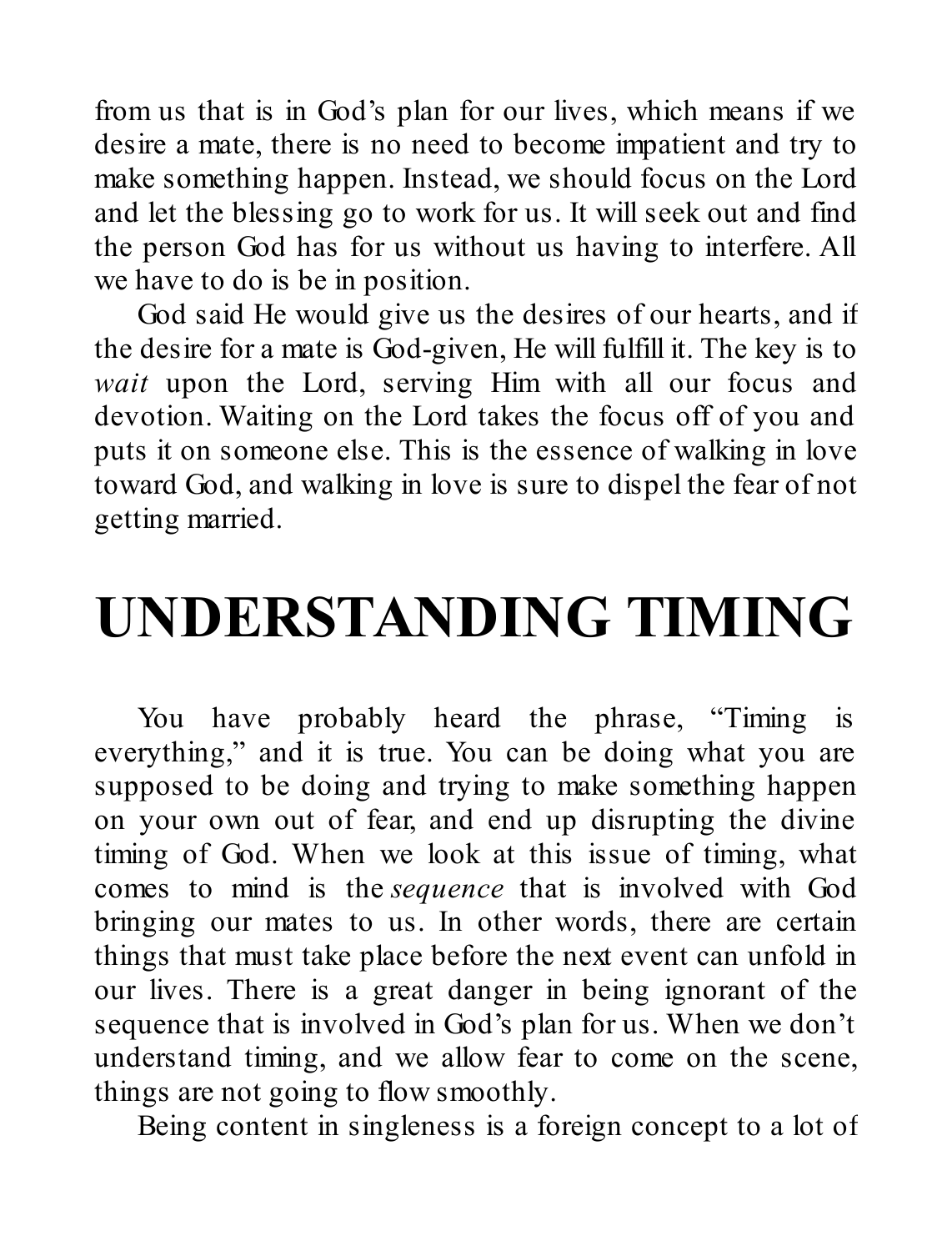people, because there is this idea that we need to be in an intimate relationship with someone to be truly happy. Now, don't get me wrong, God does not want us to be isolated from others because it is through our relationships that we develop out of selfishness and cultivate the love of God. However, the idea that we need to be involved romantically with someone in order to be happy is simply a distraction the enemy uses to keep people from focusing on their relationship with God. God is madly in love with each and every one of us, whether single or married, and He wants us to realize that it's not about finding your other half; it's about becoming whole in God so you can attract another *whole* individual with just as much to offer as you do.

When I met my wife, I was busy doing the will of God for my life; I wasn't focused on meeting a woman. In fact, when she stepped into a campus Bible study I was teaching, and I noticed her, I fought looking at her because I didn't want to be in lust! However, God made it clear to me that day that there was something special about her that I didn't want to dismiss. We became friends and started dating later on, but I wasn't preoccupied with finding someone because I was lonely. The Lord had plenty for me to do, and as I pursued the will of God, my wife showed up. Not only that, but she fit into God's plan for my life perfectly. Both of us were in the right place, at the right time, doing what we were supposed to be doing. Through a divinely arranged sequence of events, we were able to connect with each other.

Psalm25:14 in the *Amplified Bible* says something I believe ties into this revelation of becoming satisfied with God only, *before* getting married. It says, "*The secret [of the sweet, satisfying companionship] of the Lord have they who fear*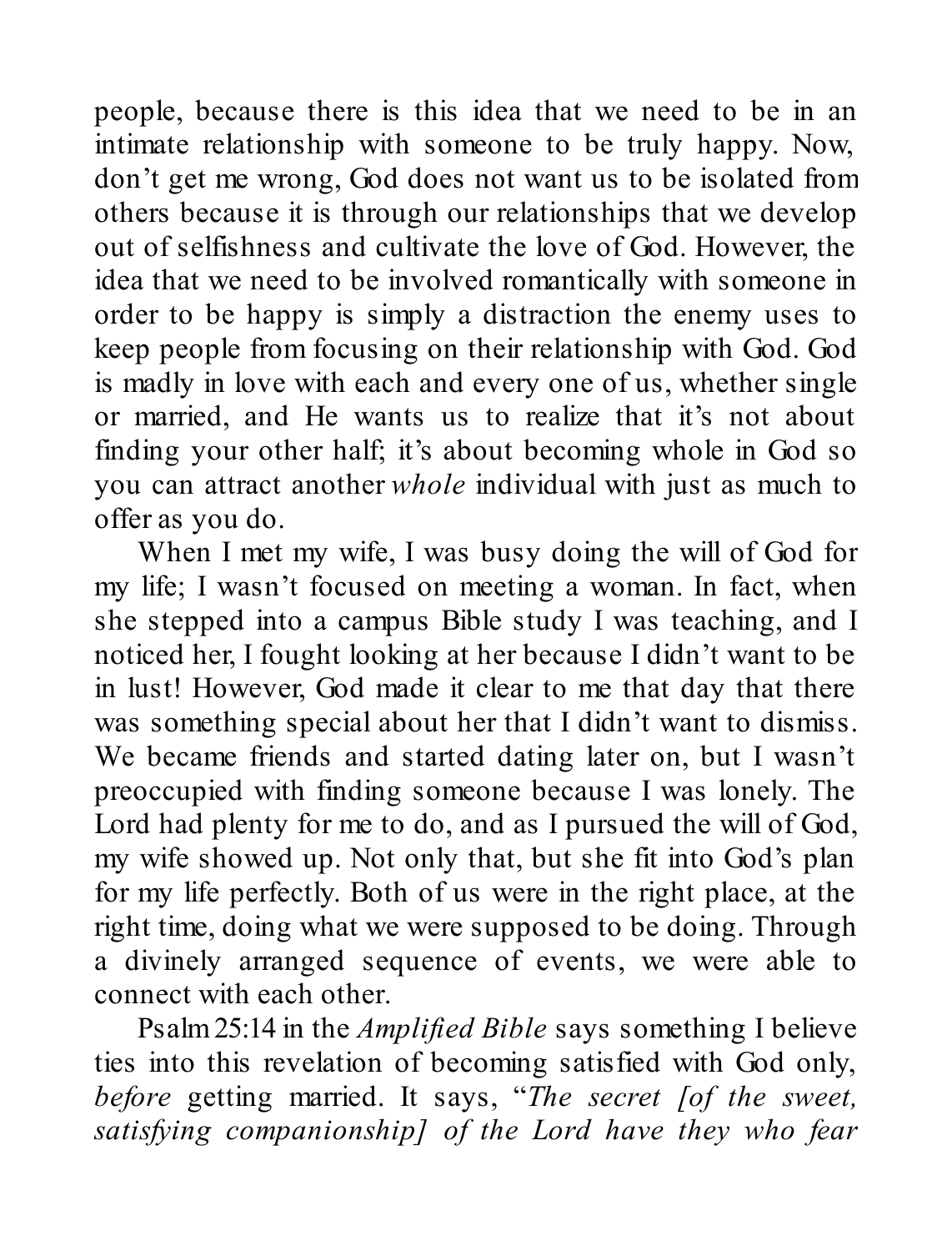*(revere and worship) Him, and He will show them His covenant and reveal to them its [deep, inner] meaning.*" First, the scripture here says the sweet, satisfying companionship of the Lord is a *secret.* This means it is something that is hidden from people in most cases. The only way to uncover a secret is to search for what is being hidden. The Bible is full of scriptures that talk about *seeking* the Lord and the blessing that comes with the effort we put into it. This is what God wants singles to do rather than getting in fear about when and where their mates will show up.

When we seek the Lord, we will discover that companionship with God is not only sweet but *satisfying!* That may be surprising to some people, but it is the truth. Jesus Christ can satisfy us in ways no human being ever could. He is a friend that sticks closer than a brother, and He knows how to fulfill all of our emotional and spiritual needs. The secrets of the Lord are hidden *for* us, not *from* us.

A lot of singles struggle with areas of their flesh as it relates to sexuality and the fact that they are to remain abstinent until marriage; however, by turning to Jesus Christ through the power of His Word, even the physical desires we have can be kept under subjection to the power of God until the appointed time. The key is to trust and have faith in God and seek Him through His Word and prayer. Cultivating a relationship with Him is the most valuable thing any of us can do.

The second part of the Psalm 25 passage talks about how those who fear, revere, and worship God will be able to partake of this blessed companionship. To fear the Lord simply means to honor and respect Him. We do this by obeying His Word and making it our final authority in life. In doing so, we are able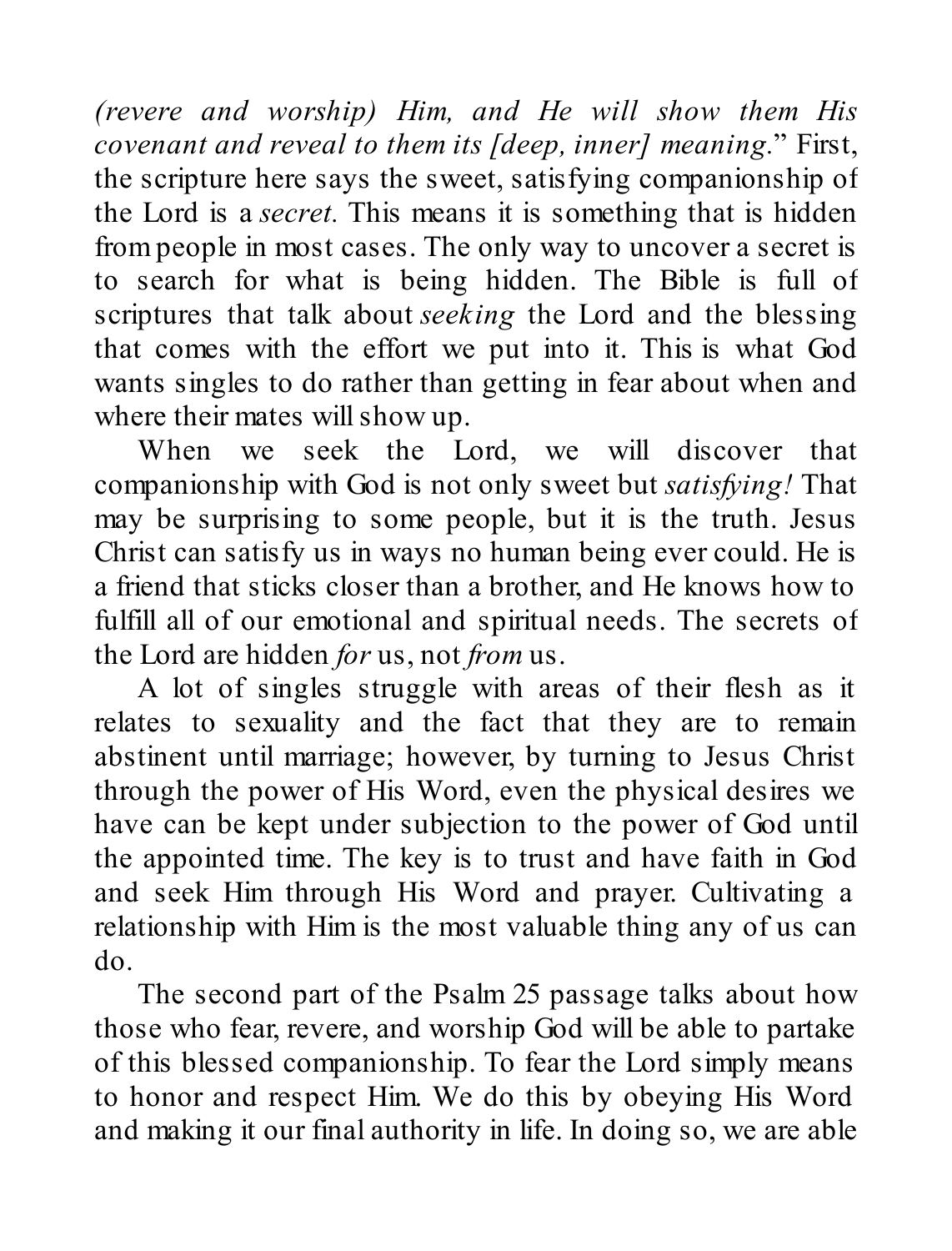to tap into an immensely gratifying personal relationship with Jesus Christ, enabling us to experience unspeakable joy. It also says that out of this process of seeking, worshiping, honoring and partaking of an intimate relationship with Him, He will reveal His covenant to us. This covenant involves Him exchanging His strengths for our weaknesses, and filling us where we are deficient. With this kind of relationship in our lives, fear, loneliness, and depression simply cannot exist. Gaining a revelation of just how much God wants to be everything we need is what will sustain us when our human emotions try to tell us something different.

#### **SEPARATE, UNIQUE, AND WHOLE**

The idea of being single, from God's perspective, is different from what most of us think about when we hear the word. God intends for every unmarried person to be unique and whole in his or her singleness. Adam knew what it was to be single and whole prior to Eve coming on the scene. In Genesis 2:18, God said it was not good for man to be *alone,* so He created suitable help for him. Notice, He did not say it was not good for man to be *single.*

To be separate and unique as a single person means you are different and possess something no one else does, and it also means being conscious of and content with these differences. Have you discovered your uniqueness? Are there things in your life that are challenging your sense of unique identity? If so, where are those ideas coming from? Is there anything you feel is missing or broken in your life? What can you do to discover how to correct those areas? Do you know your calling, purpose, and gifts? Are you maximizing those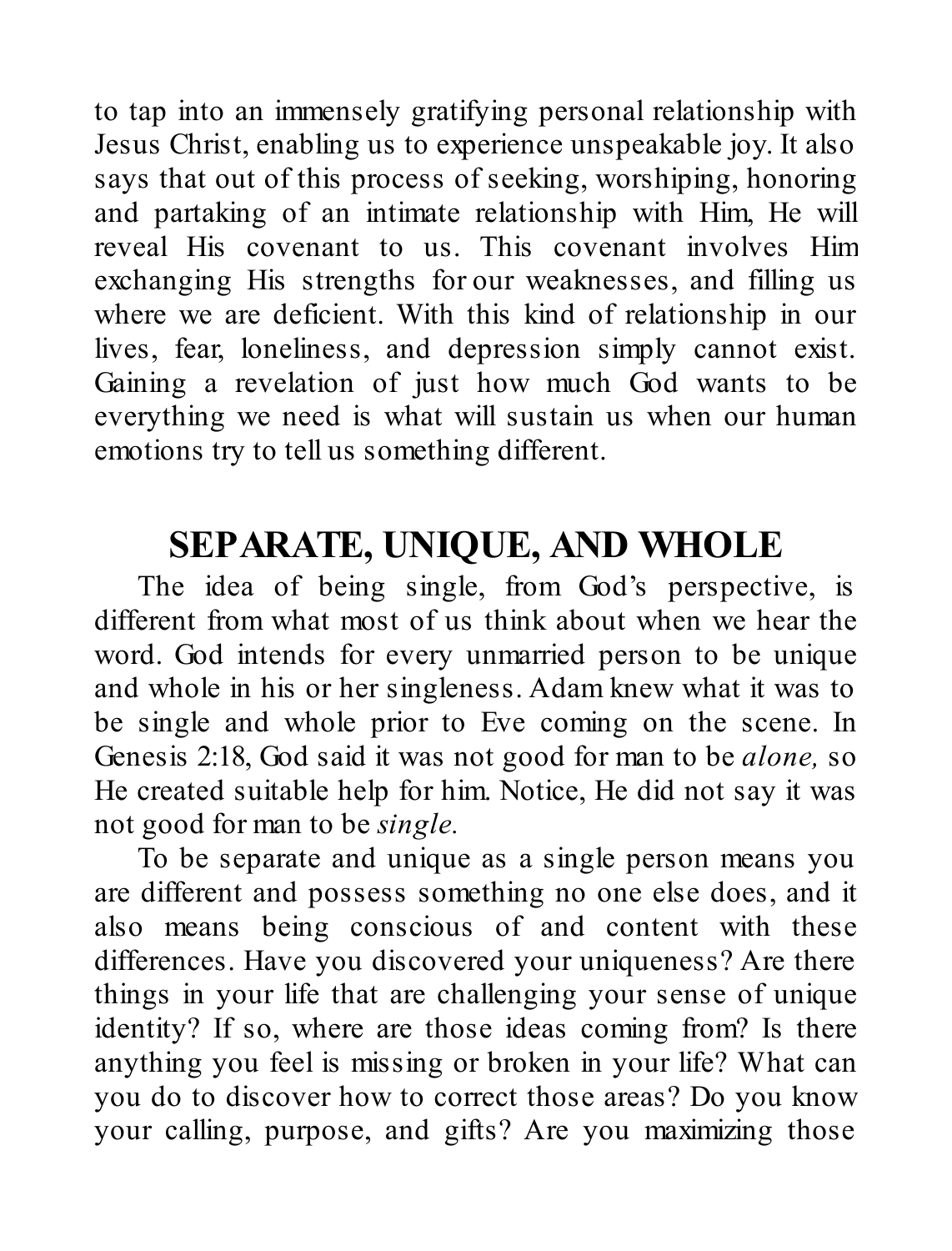things for the Kingdom of God? When you begin to look at the single lifestyle, it becomes clear that it is full of things to get busy figuring out and executing. There is plenty to do to be in preparation for the institution of marriage. Singleness is something to be pursued because it highlights your individuality.

Now, the issue with Adam being alone was that he had no one to help him develop into a person who was not selfcentered. This is one of the reasons why God created Eve. But outside of Adam being physically alone in the Garden, he didn't lack anything on any level. His aloneness had nothing to do with being lonely or unfulfilled.Adamfellowshipped with God and had perfect communion with Him. The Father visited him regularly in the Garden, and they talked together. Adam was not in fear; in fact, he didn't even know he needed someone else because he was complete as a single person.

God came up with the idea to bring a mate to Adam, not because he was begging and pleading for one, or because he had a desire for a woman, or he was lacking in his emotions. Imagine what would happen if single people everywhere would come to the point of being so preoccupied with their relationship with the Lord that they didn't even realize they were by themselves! That's the type of relationship we should all be striving for with God.

Listen, don't wait to get married to get closer to God; get close to Him now! Don't depend on a relationship with a husband or wife to pursue that type of intimacy. Develop such an intimate relationship with the Lord right now, in your singleness, that you get to the point of enjoying Himevery day of your life as if a physical person were by your side. You are not alone!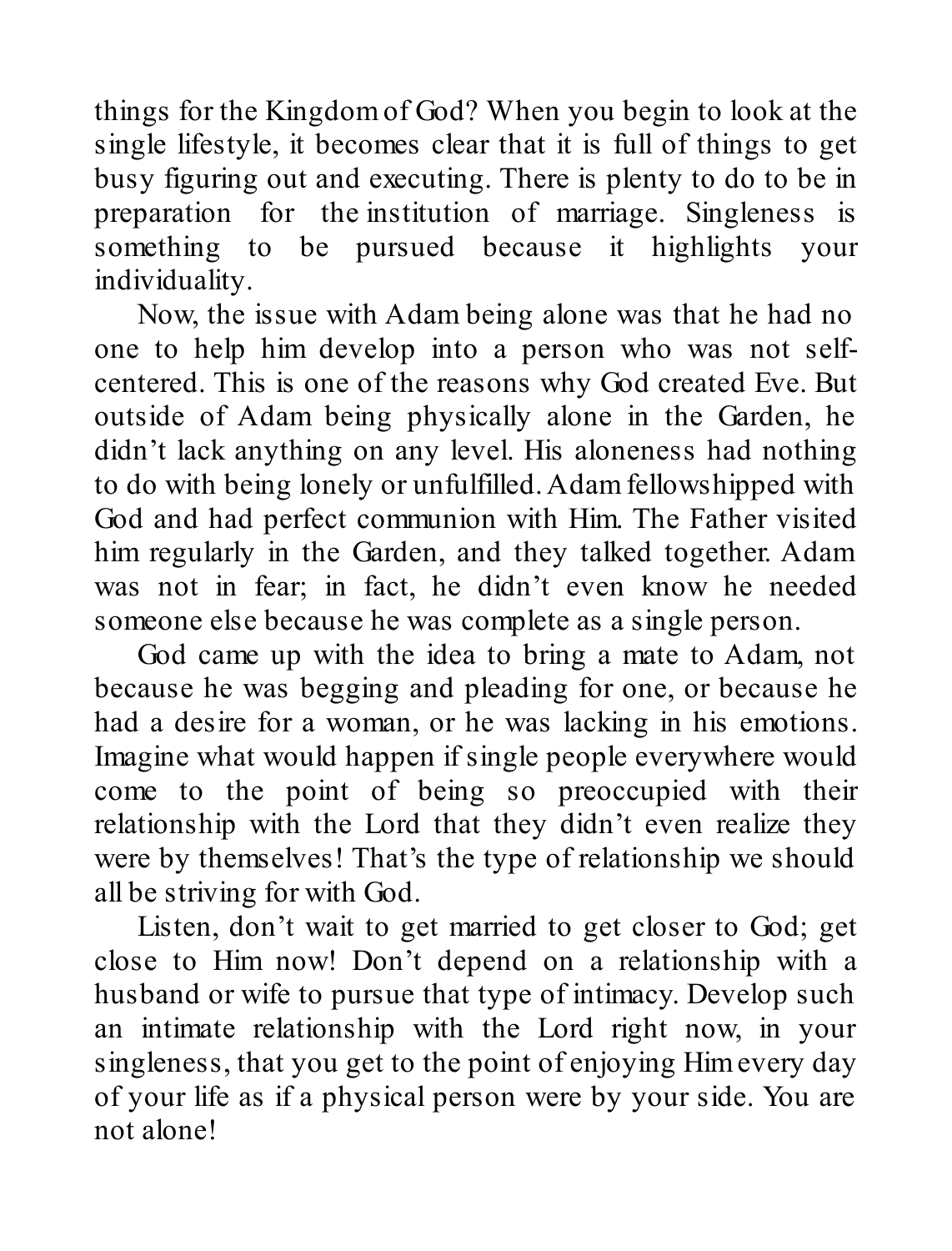### **DISCOVERING YOUR PATH**

Isaiah 55:8 says, "*For my thoughts are not your thoughts, neither are your ways my ways, saith the Lord. For as the heavens are higher than the earth, so are my ways higher than your ways, and my thoughts than your thoughts.*" If we are going to discover our path in life, which will include the person God has for us, we are going to have to find out God's will and pursue it with passion. The will of God has already been established, it is simply up to us to discover it. We can't do this by trying to discover our husband or wife, but when we begin to pursue the course God has already charted for us, we will find an abundance of blessings along the way, and things will happen without us trying to force the issue.

### "SINGLE PEOPLE MUST BEGIN TO SEEK GOD RATHER THAN SEEKING MR. OR MS. RIGHT."

The question every single person needs to be asking themselves is, "What is the set course for my life? What is that call that God is faithful to bring to fruition in my life? As a single person, discovering who you are is more important than determining who you are supposed to be with. There's a way that seems right to a man, and then there's the way of God, which is free from fear and desperation. Spend time pursuing the path and the mate willshow up.

God is a God of plans and purposes, which is why single people have no reason to fear being alone for the rest of their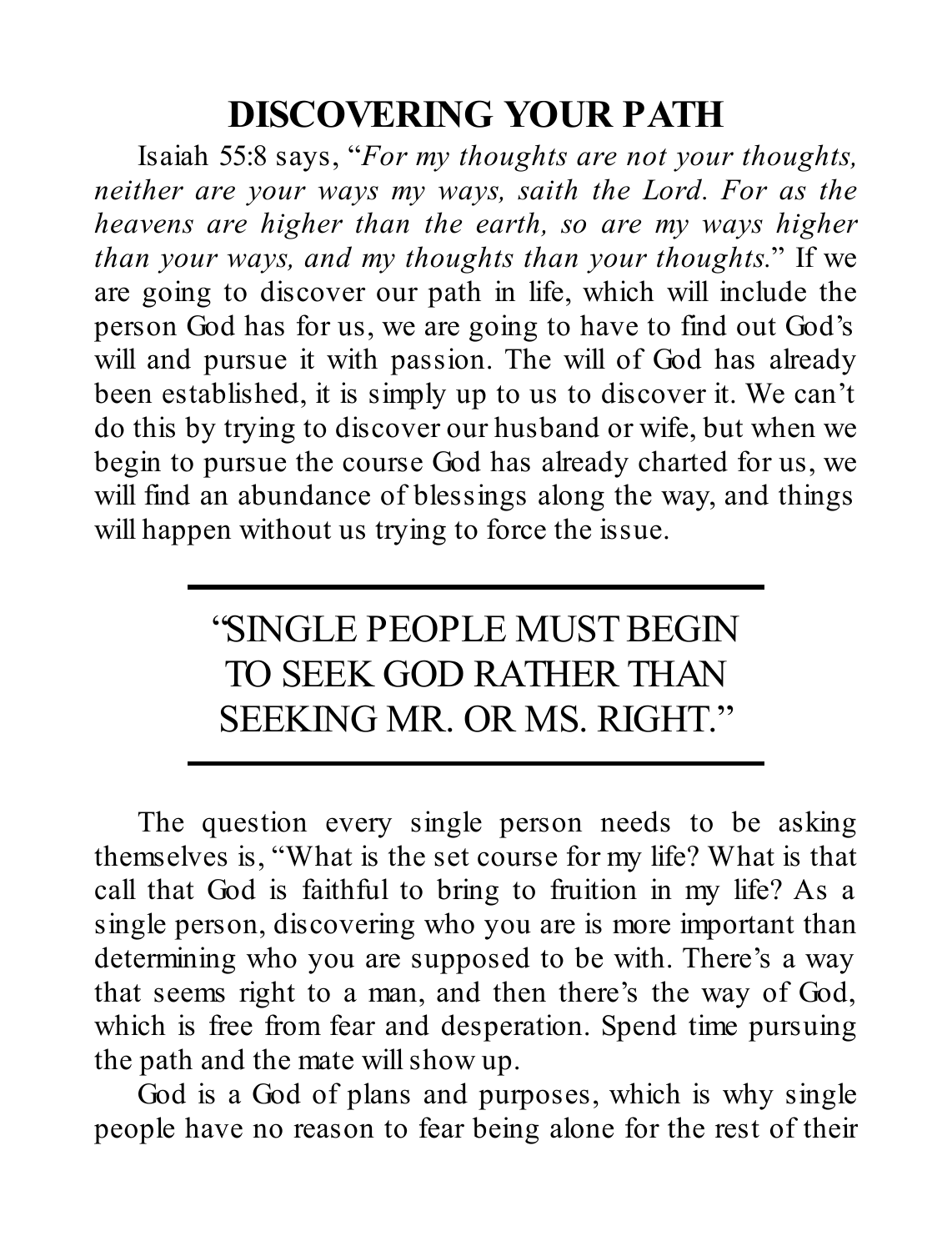lives. I want to encourage every single person not to be deceived by the lies of the enemy where this issue is concerned. No matter how long you have been single, or what it may look like, God honors those who make Him their first priority in life. Allow Him to reveal Himself as a loving Father, devoted friend, and faithful provider of all our needs. When we allow Him to take control of the reins of our lives, we will find ourselves walking in joy, peace, love, and contentment, which will make fear a thing of the past.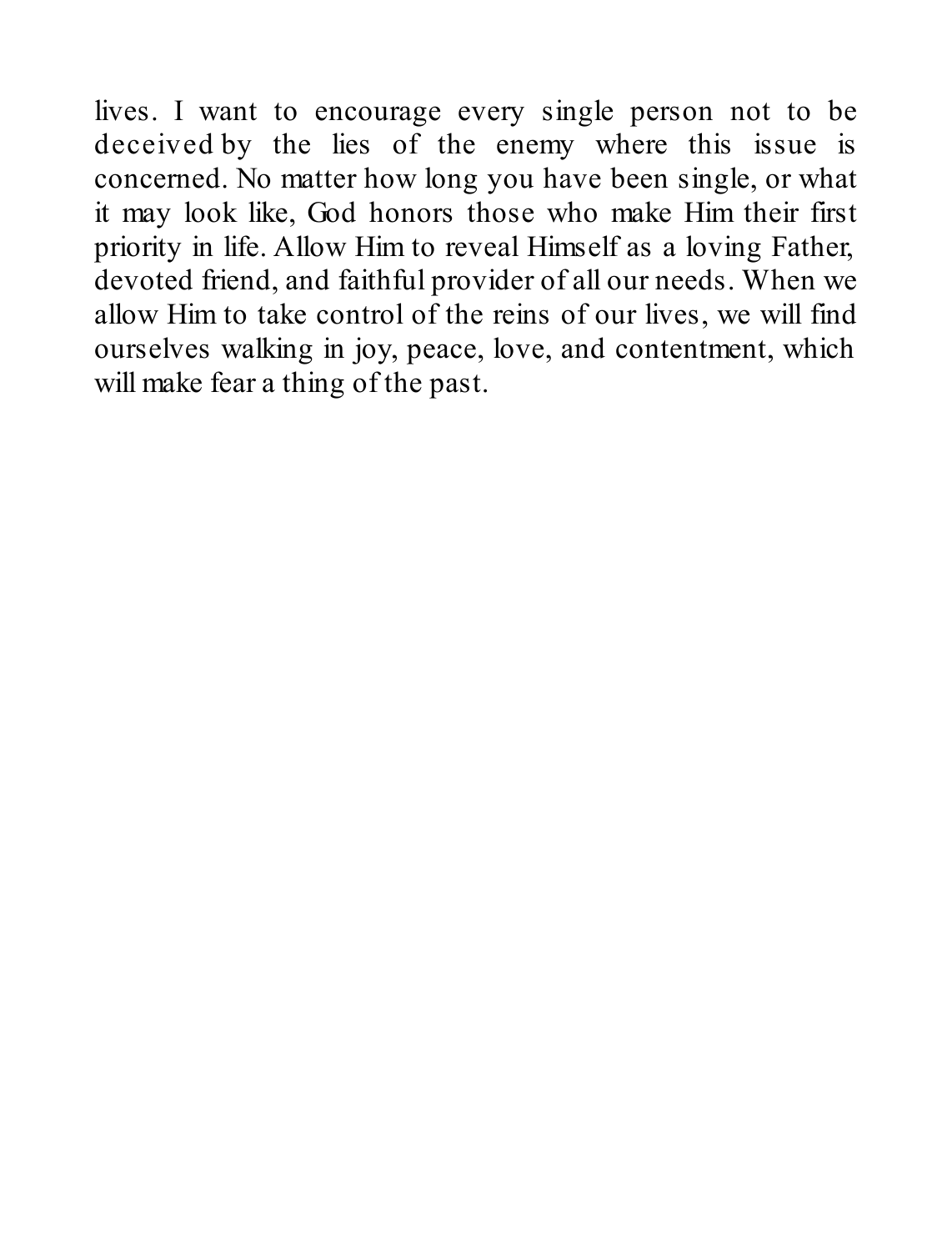# CHAPTER 18 **The Fear of Man: The Ultimate Snare**

"*The fear of man bringeth a snare: but whoso putteth his trust in the Lord shall be safe*"

(Proverbs 29:25).

There are so many types of fear that can cause us to become entangled in a yoke of bondage, but one that is particularly common, as well as destructive, is the *fear of man.* Have you ever known someone who was completely consumed with how he or she looked in the eyes of others? So many people are hindered from being all God has called them to be because of what others think of them. Then there are those who are just outright afraid of people. God has created each of us for a specific purpose, and we cannot allow our growth to be stifled by fear. Getting free from people is one of the most liberating things we can do to improve the quality of our lives.

There were many people in the Bible who dealt with the crippling fear of man. For example, the adult generation of the men of Israel who came out of Egypt failed to enter the Promised Land because they allowed the size and strength of their enemies to intimidate them. The Israelites came to the very edge of the country which God had declared was theirs when He said, "*Go take it, and I will be with you. I will give you the victory.*" Before entering the territory they sent out twelve spies to investigate the situation. One of those men was Caleb, who was full of faith and confidence in what God had said.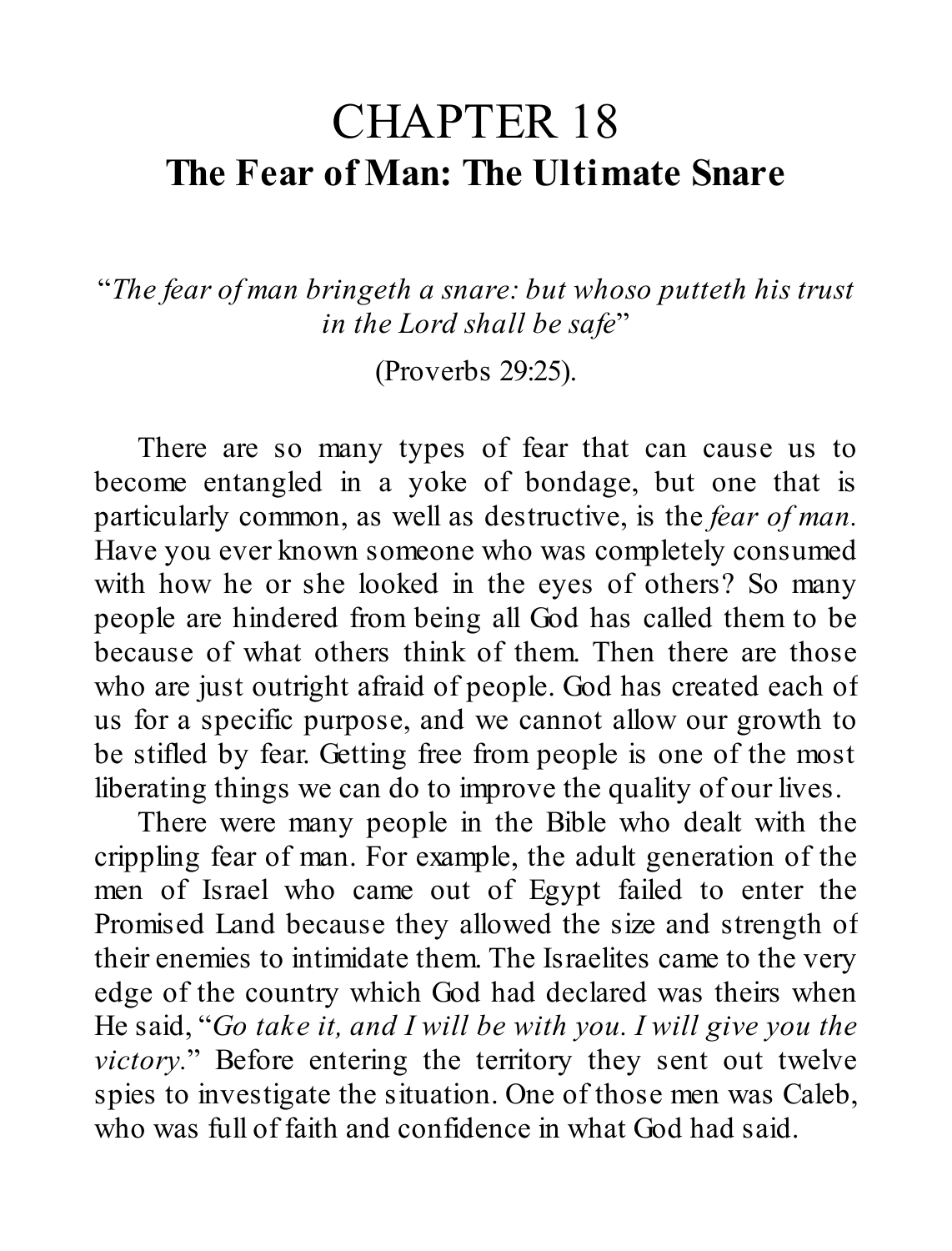Caleb wasn't just optimistic about the promise of God; he was emphatic and enthusiastically confident in a positive outcome. The fear of his enemies wasn't even a consideration in his mind. Numbers 13:30 says, "*And Caleb stilled the people before Moses, and said, Let us go up at once, and possess it for we are well able to overcome it.*" His report to Moses and the people was, "Let's go do it!" Joshua, one of the other twelve spies, agreed with Caleb, but the rest of the men brought back a different report in verse 31, "*But the men that went up with him said, We be not able to go up against the people; for they are stronger than we.*"

These ten men chose to believe what their senses told them about the enemy rather than what God's Word said about them and the obstacles they were facing. Their doubt turned into the fear of people, and it spread like wildfire through the congregation of Israel.

*And they brought up an evil report of the land which they had searched unto the children of Israel, saying, The land, through which we have gone to search it, is a land that eateth up the inhabitants thereof; and all the people that we saw in it are men of a great stature. And there we saw the giants, the sons of Anak, which come of the giants: and we were in our own sight as grasshoppers, and so we were in their sight. And all the congregation lifted up their voice, and cried; and the people wept that night.* (Numbers 13:32-14:1).

What happened that day could be likened to the spread of cancer. You see, the fear of people starts when we consider the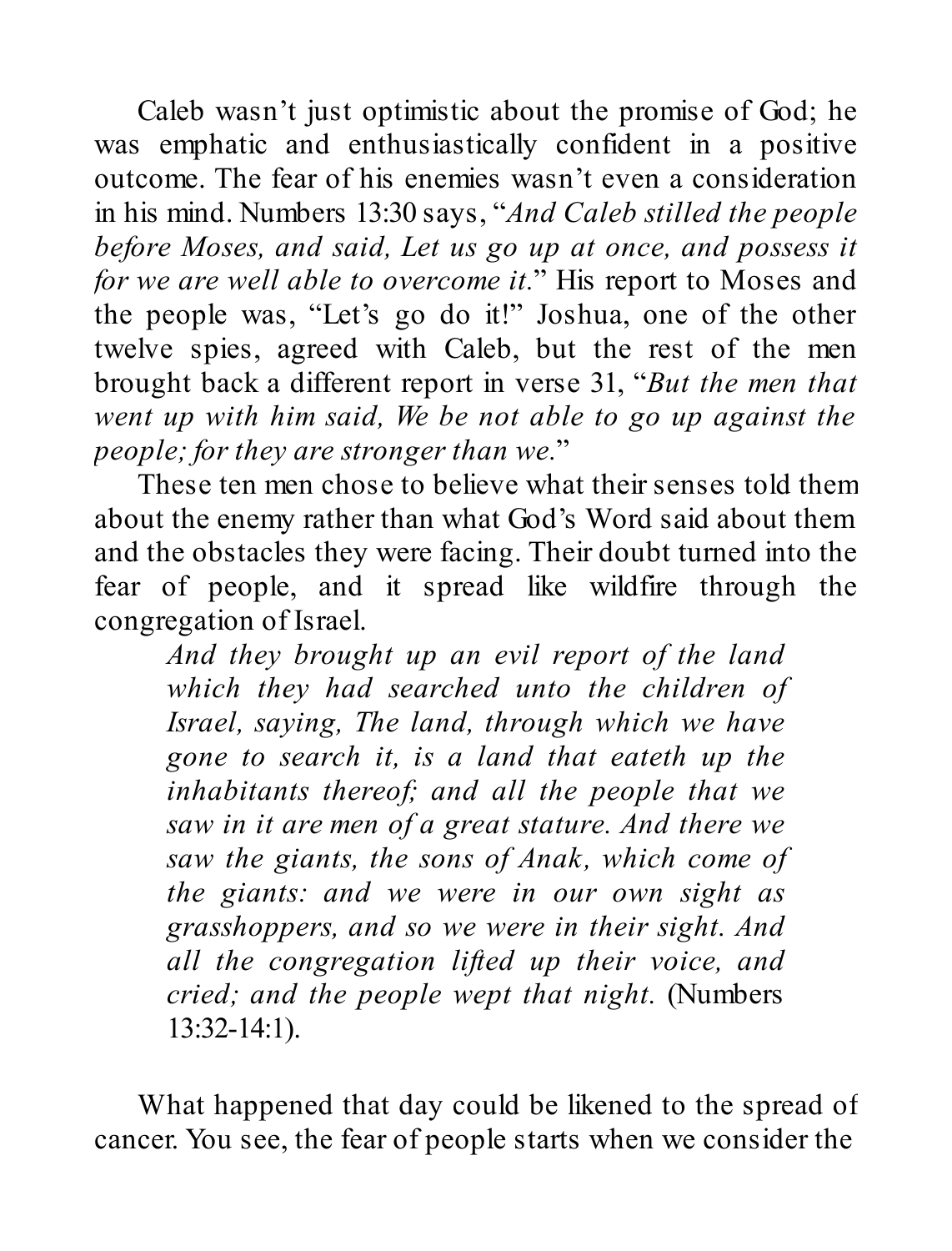circumstances rather than what God has said. Those ten spies saw giants rather than the infallible Word of God. Caleb and Joshua on the other hand saw the covenant God made with His people. They had absolute confidence in the Lord, and as a result, those giants looked like grasshoppers to them, not the other way around. Ten spies operated in strong fear, whereas Caleb operated in strong faith.

When we allow ourselves to be intimidated by the outward appearance or manner of other people, we can rob ourselves of what belongs to us according to the Bible. In life, we are going to face situations, circumstances, and *people* who look intimidating. However, we must remain focused on God and the blessing on our lives. Nothing and no one can stop us when our confidence and faith in God are high.

### **THE LIFE OF SAUL: DEALING WITH THE FEAR OF DISAPPROVAL**

Have you ever failed to do something because you were afraid of what someone else would think of you? Have you ever changed your plans because you feared how someone might respond? Most of us have done these things at one time or another. When we do, we have fallen victim to another form of people bondage.

We can see a classic example of this type of fear in operation in the life of King Saul, who was Israel's first king. Saul was a man who constantly battled insecurity. His was an inner battle rather than one that was confronting him from the outside. The Word says that even though Saul was an extremely tall, attractive man, he was "little" in his own sight (1 Samuel 15:17). His view of himself was marked by an intense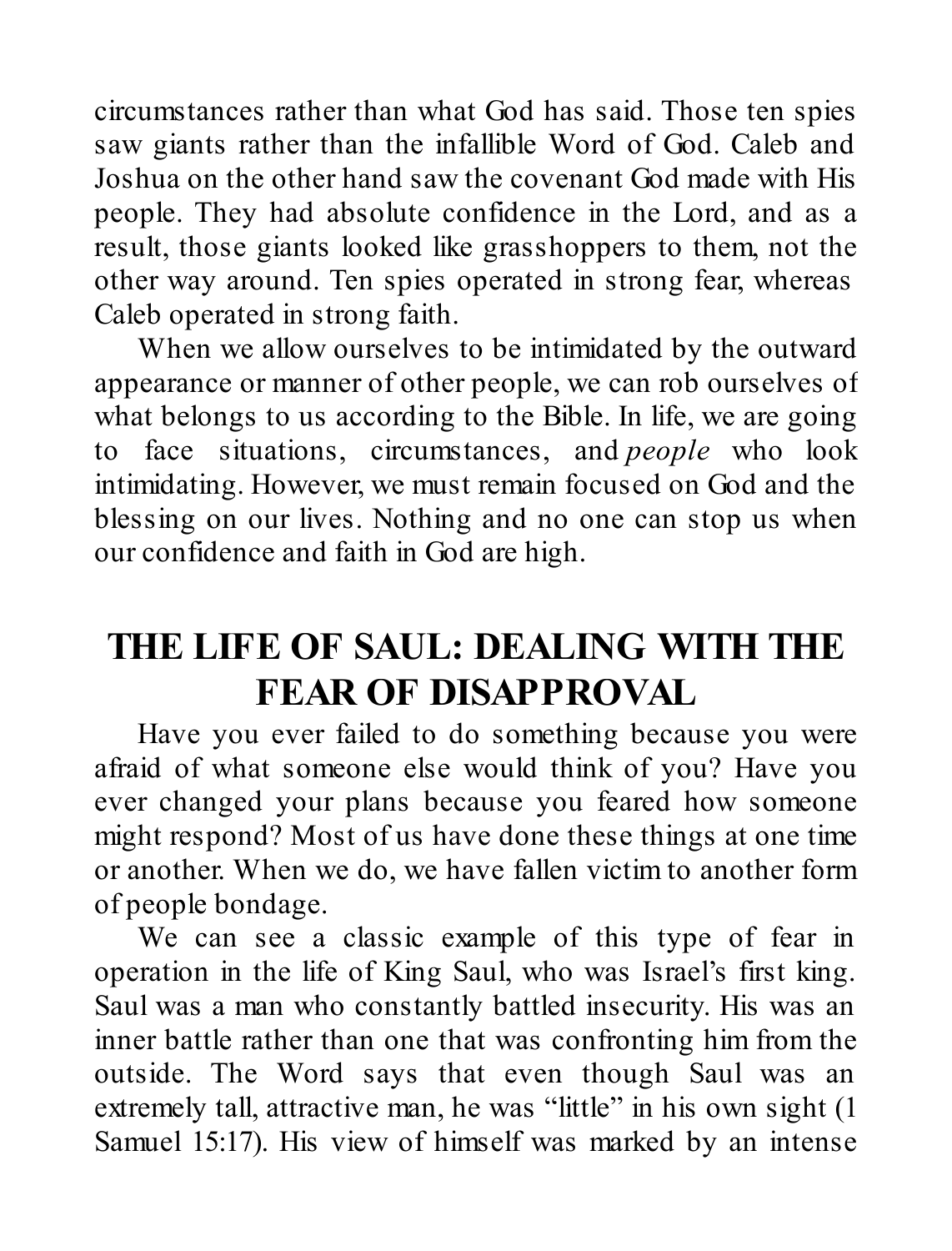inferiority complexand the need to please other people, even at the expense of obeying God. When doubt and fear developed into a fear of people in his life, it cost him and his descendants an entire kingdom.

First Samuel 15:3 gives the account of the Lord's command to Saul to completely destroy his enemies, the Amalekites. God spoke through the prophet Samuel and gave Saul detailed instructions to destroy every living thing associated with these people. "*Now go and smite Amalek, and utterly destroy all that they have, and spare them not; but slay both man and woman, infant and suckling, ox and sheep, camel and ass.*"

Now, God's directives may seem extreme, but when it came to preserving the nation of Israel and rooting out any influences of the enemy on His people, there was no room for leniency on the enemy. The sin of the Amalekites was polluting the land and everyone around them. Saul received the directive, but he chose not to obey the Lord because of his fear of what the people would think, 1 Samuel 15:7-9 recounts the story:

*And Saul smote the Amalekites from Havilah until thou comest to Shur, that is over against Egypt. And he took Agag the king of the Amalekites alive, and utterly destroyed all the people with the edge of the sword. But Saul and the people spared Agag, and…the lambs, and all that was good, and would not utterly destroy them: but ever thing that was vile and refuse, that they destroyed utterly.*

Saul allowed his fear of public opinion and the rationalization of his own mind to distract him from obeying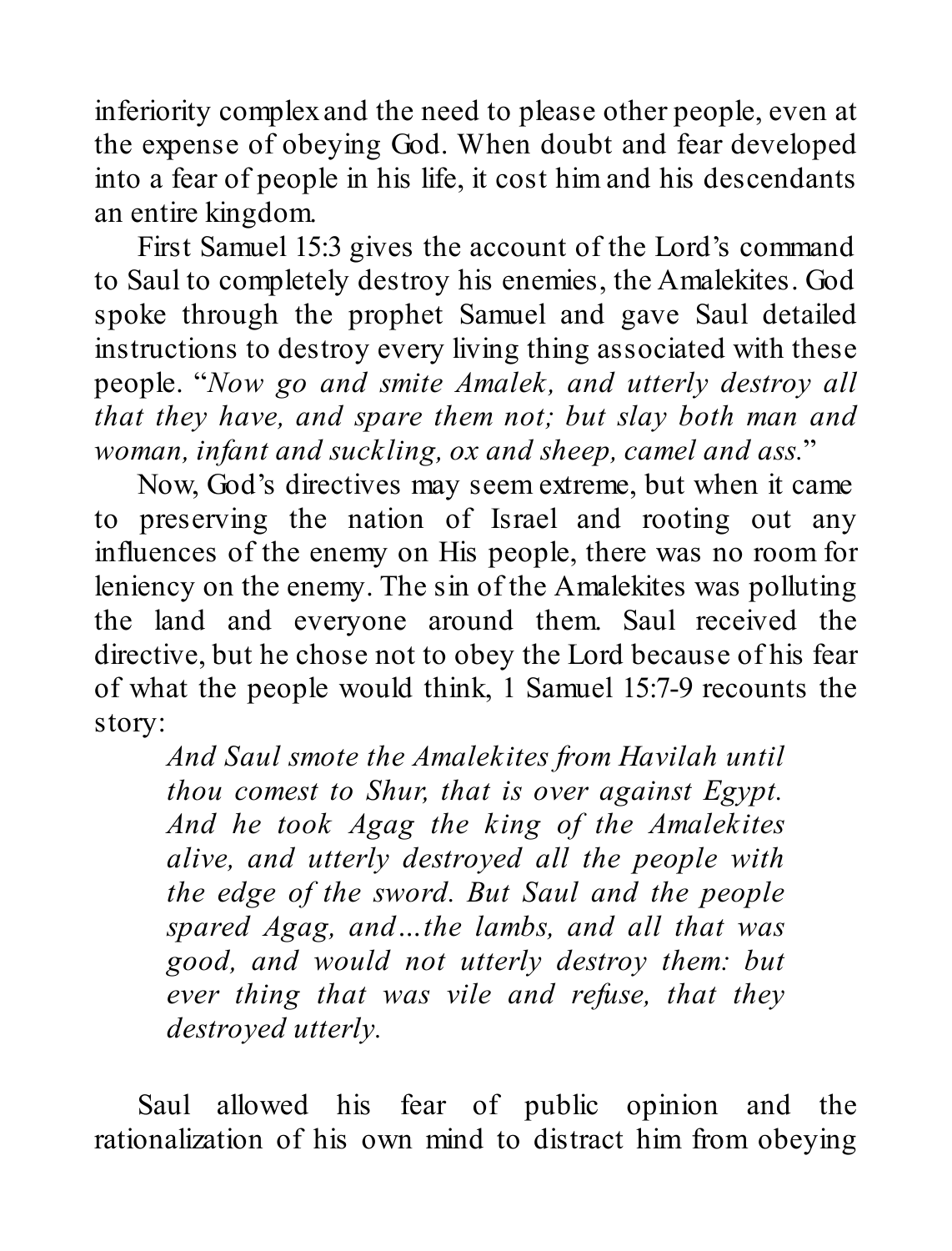God. This is why fear is so dangerous; it will move us to make decisions that are out of line with God's will. Partial obedience is disobedience and is no better than outright rebellion. In fact, it is actually worse. Saul's failure to trust God and obey him was a great disappointment to both Samuel and the Lord.

Disobedience always hurts those who love us and are counting on us. This is why the fear of man must not be tolerated. There are people who know God has told them to do a particular thing, and they absolutely won't do it because of what people will think. In Saul's case, the situation was made worse because he tried to cover his disobedience with a lie (1 Samuel 15:13). "*And Samuel came to Saul: and Saul said unto him, Blessed be thou of the Lord: I have performed the commandment of the Lord.''*

To paint a clearer picture of what happened here, imagine Saul walking up to God's prophet, who already knew what was going on, with a big smile on his face and announcing in his most religious tone, "Verily, verily, my brother, I have obeyed the Lord!" Saul *knew* he had been disobedient! Samuel didn't buy his story, and he questioned himas to why he heard sheep and cattle in the background if, in fact, the spoils of battle had been completely destroyed. The cowardly king replied by placing the blame on the people (1 Samuel 15:14, 15). In reality, his fear of others is what drove *him* to keep what he deemed valuable and destroy what he considered worthy of destruction.

What made the situation worse was when Saul was confronted with his disobedience, instead of confessing and repenting, he became self-righteous. He claimed the best of the animals were spared for a sacrifice to the Lord. However, Samuel informed him that what God wants is not sacrifice but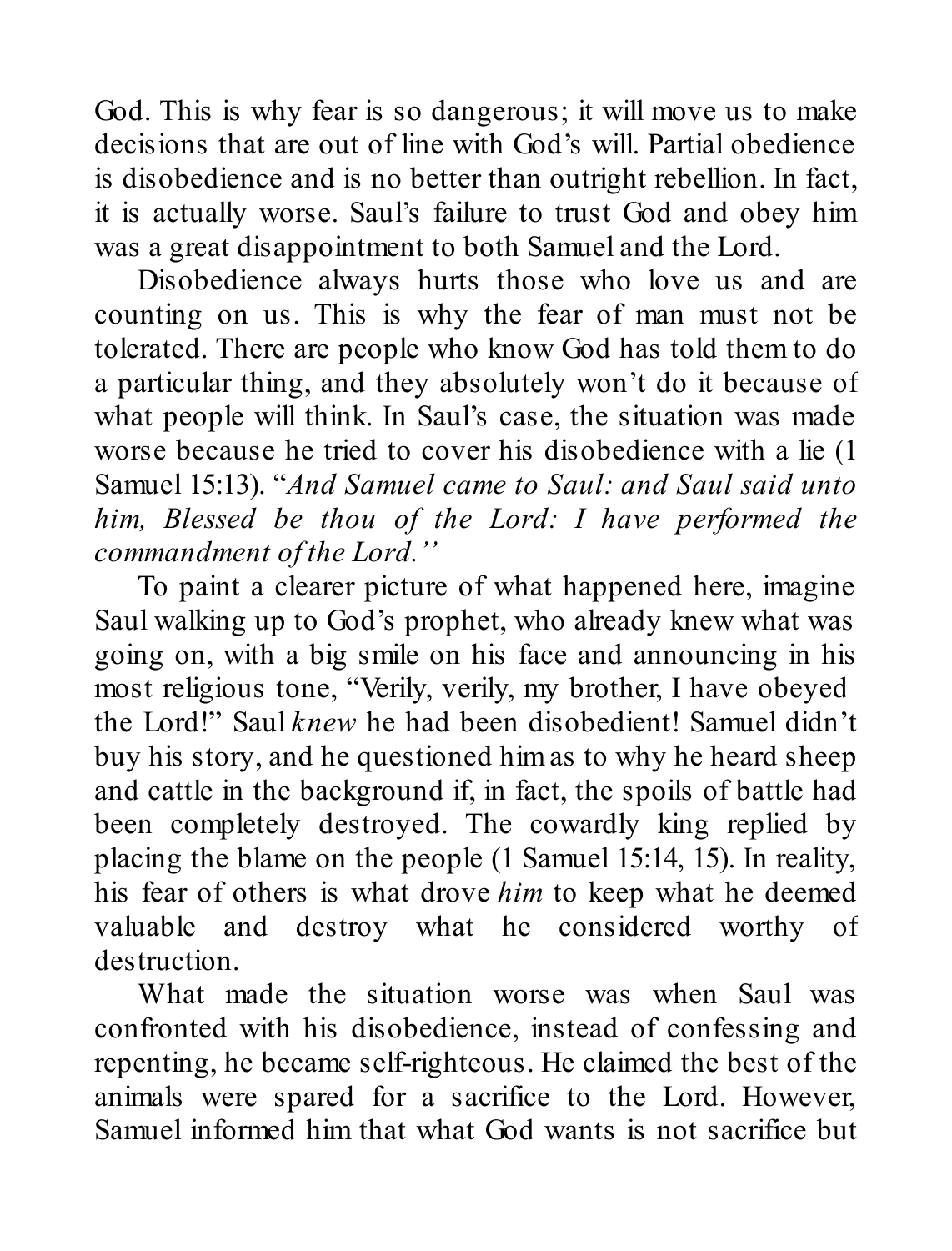obedience. First Samuel 15:22, 23 says:

*And Samuel said, Hath the Lord as great delight in burnt of erings and sacrifices, as in obeying the voice of the Lord? Behold, to obey is better than sacrifice, and to hearken than the fat of rams. For rebellion is as the sin of witchcraft, and stubbornness is as iniquity and idolatry. Because thou hast rejected the word of the Lord, he hath also rejected thee from being king.*

Can you see how fearing people can take us on a downward spiral? God knows what's best for us, which means we can trust His instructions, whether they please other people or not.

When we don't check fear at the door, it will build up within us and cause us to lie and compromise in order to protect our own selfishness. That's what happened to Saul. Finally, in 1 Samuel 15:24, the real reason for Saul's disobedience is revealed, "*And Saul said unto Samuel, I have sinned: for I have transgressed the commandment of the Lord, and thy words: because I feared the people, and obeyed their voice.*"

Saul's insecurities and need for approval caused him to violate the clear command of the Lord God Almighty. He fell into the trap of thinking his position came frompleasing people rather than pleasing God. The result of this was that Saul lost *everything*: his kingship, his anointing, his calling, and finally, his life.

Fear of disapproval is a powerful motivator in the lives of many people today. Some will do practically anything to make sure they have the approval and affirmation of their friends, family members, or co-workers. But the price is too great.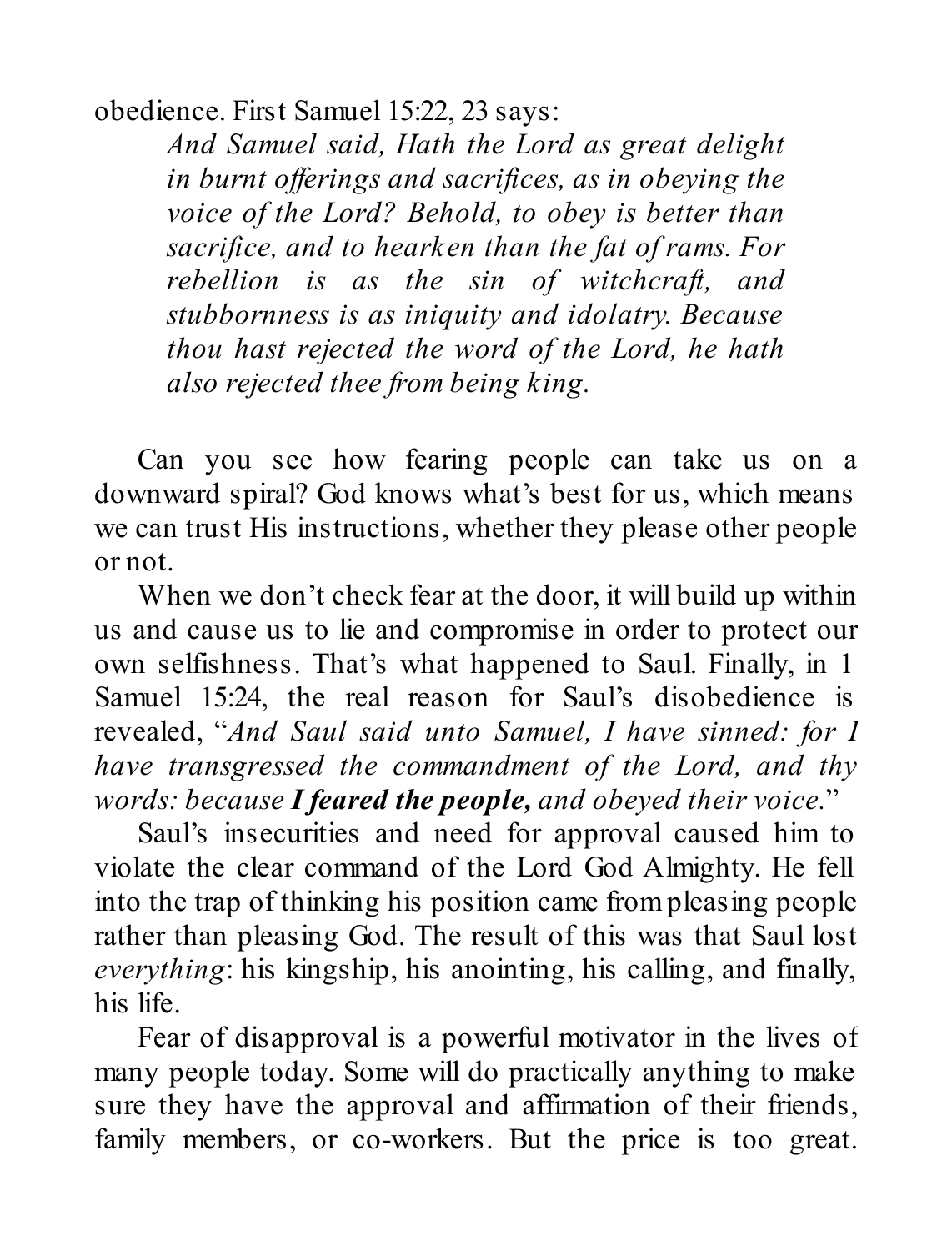Perhaps, like Saul, we have gotten caught up in pleasing people at the expense of God. If so, you know it is a form of bondage. Here are some things people are afraid of where other people are concerned:

- What other people think
- Looking too prosperous
- Appearing too confident
- The way people perceive them

If you have ever dealt with any of these fears, I have some good news for you: *you cannot please people!* There will always be someone who is going to criticize you, no matter what you do. So, you might as well go ahead and please God! Trying to please people won't get your bills paid or help your children. Neither will it get you healed.

I like the Apostle Paul's attitude when it came to dealing with other people's opinions. In Galatians 1:10 he says, "*For do I now persuade men, or God? or do I seek to please men? For if I yet pleased me, I should not be the servant of Christ.*" I can identify with Paul's feelings, especially regarding the ministry to which God has called me. Preaching about grace in church is seen as practically blasphemous by many people, Christian and non-Christian. When I discovered the will of God for my life, I couldn't allow what the news media and other people said and thought about grace to affect what I had been commissioned by God to do.

> "NOTHING AND NO ONE CAN STOP US WHEN OUR CONFIDENCE AND FAITH IN GOD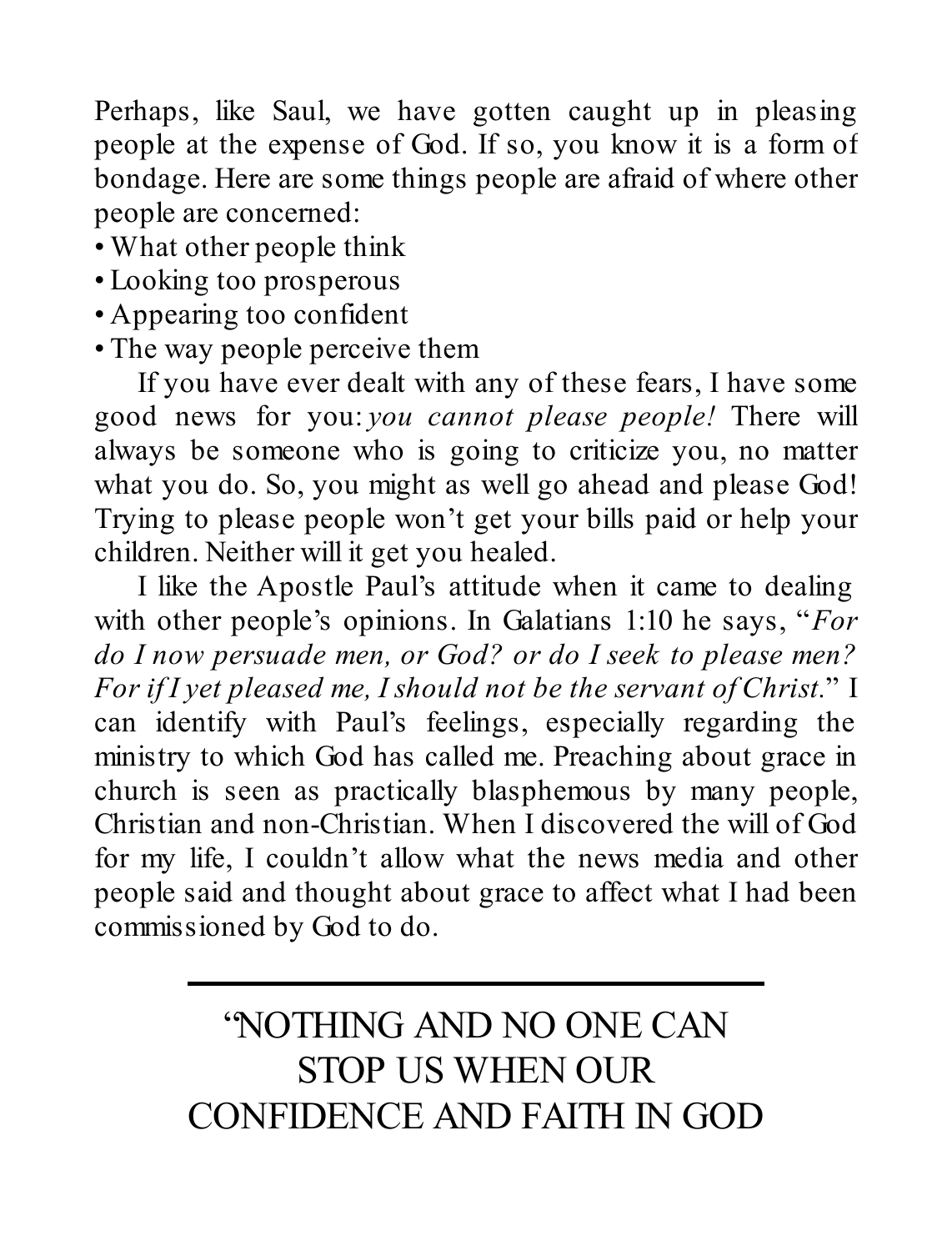### ARE HIGH"

Taffi and I have been through hell and high waters when it comes to being misunderstood and persecuted for preaching the truth of God's Word as it relates to finances also. However, we are committed to the assignment we have been given—to bring revelation and understanding about total life prosperity and the Gospel of grace. We have learned to adopt Paul's attitude in 1 Corinthians 4:3 (The Message), "*It matters very little to me what you think of me, even less where I rank in popular opinion. I don't even rank myself. Comparisons in these matters are pointless.*"

It is futile to be intimidated by the opinions of others; as<br>a says vou cannot be a man-pleaser and still Paul says, you cannot be a man-pleaser and wholeheartedly serve Jesus because the root of all manpleasing is fear. Proverbs 29:25 says the fear of man brings a snare. If we don't get rid of it, we risk missing out on all the victory and success God has planned for us.

# **THE FEARLESS CHRIST**

Jesus is our ultimate example of how to live and operate free from the fear of man. He was fearless in the face of religious persecution, being misunderstood, and constantly having to deal with other people's opinions. Think about it, when Jesus came on the scene preaching about the blessing of God, He was challenging the ideas of the religious leaders of His time. He told people the good news about how the blessing of God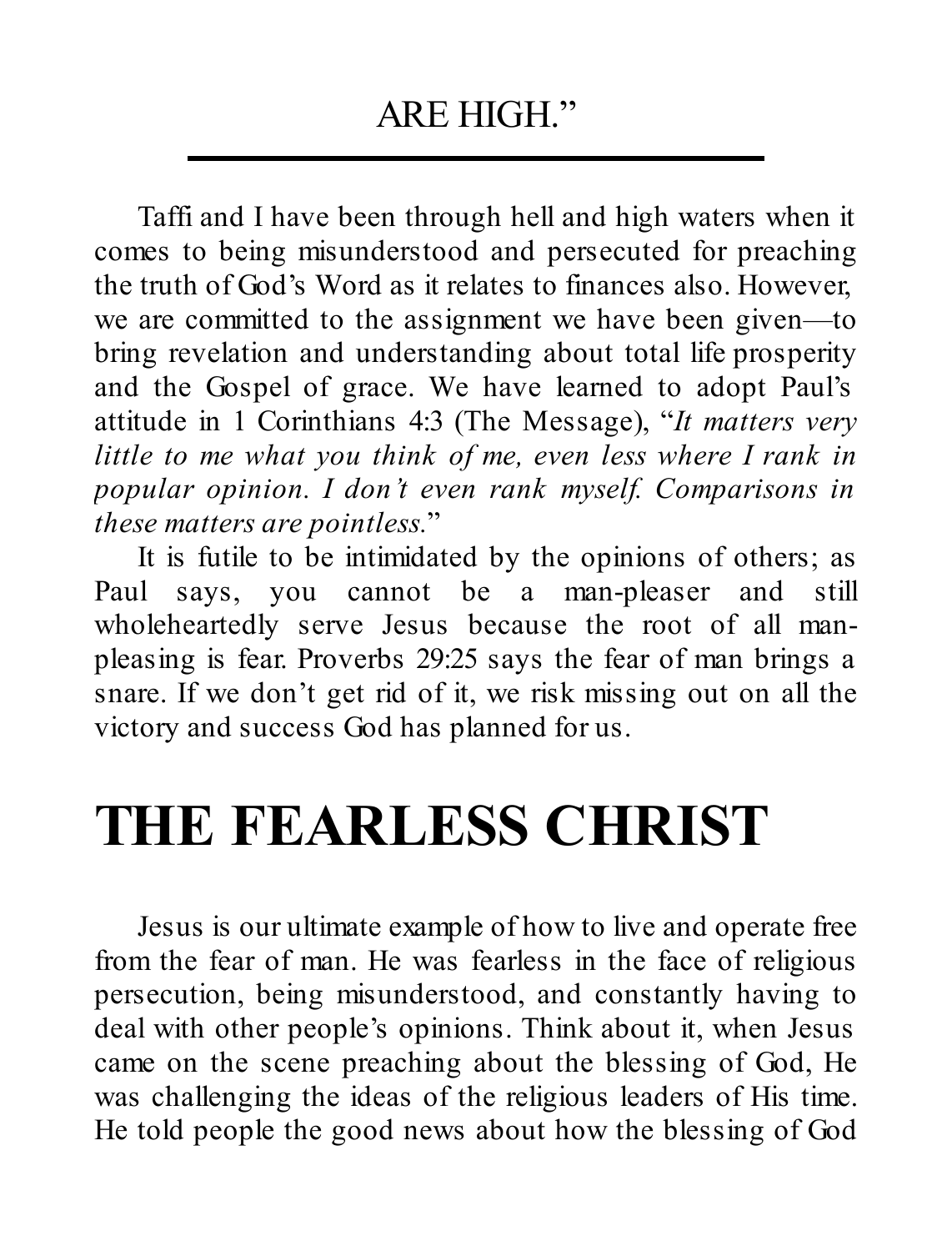could set them free from sin, sickness, and oppression. He spoke of Himself as being one with the Father and that anyone who accepted Him could partake of the covenant of Abraham.

During those times, such ideas were unheard of Jewish religious culture was deeply ingrained in the hearts and minds of the people. However, Jesus didn't allow *anyone'*s opinion of His message to stop Him because He knew His purpose. Did He suffer for it? Of course He did. Was He persecuted? Tremendously. But at the end of the day, He was able to stand before the Father having completed the redemptive work He was sent to do on the earth.

Jesus finished His course, but that wouldn't have been possible if He had been a people-pleaser. He surrounded Himself with sinners and other people who the Pharisees and Sadducees looked down on. He preached a message of healing and deliverance every day of the week when Mosaic law prohibited it.And yet, many of us who believe in Jesus and the Word of God still allow other people to dictate our actions, attitudes, and pursuits in our everyday lives. It's time to break free. Here are some steps to releasing yourself from people bondage:

#### **1. Knowwho you are in Christ.**

God has not given His people a spirit of fear. That includes the fear of man. We possess the blessing as a result of our relationship with Jesus. Because of this blessing, we are empowered and equipped to do anything God calls us to do. Knowing who we are as Christians is a key to boosting our confidence in every arena of life. There is nothing to fear with the greater One living inside of us.

#### **2. AllowGodto be the source of validation.**

One of the reasons why people become fearful of what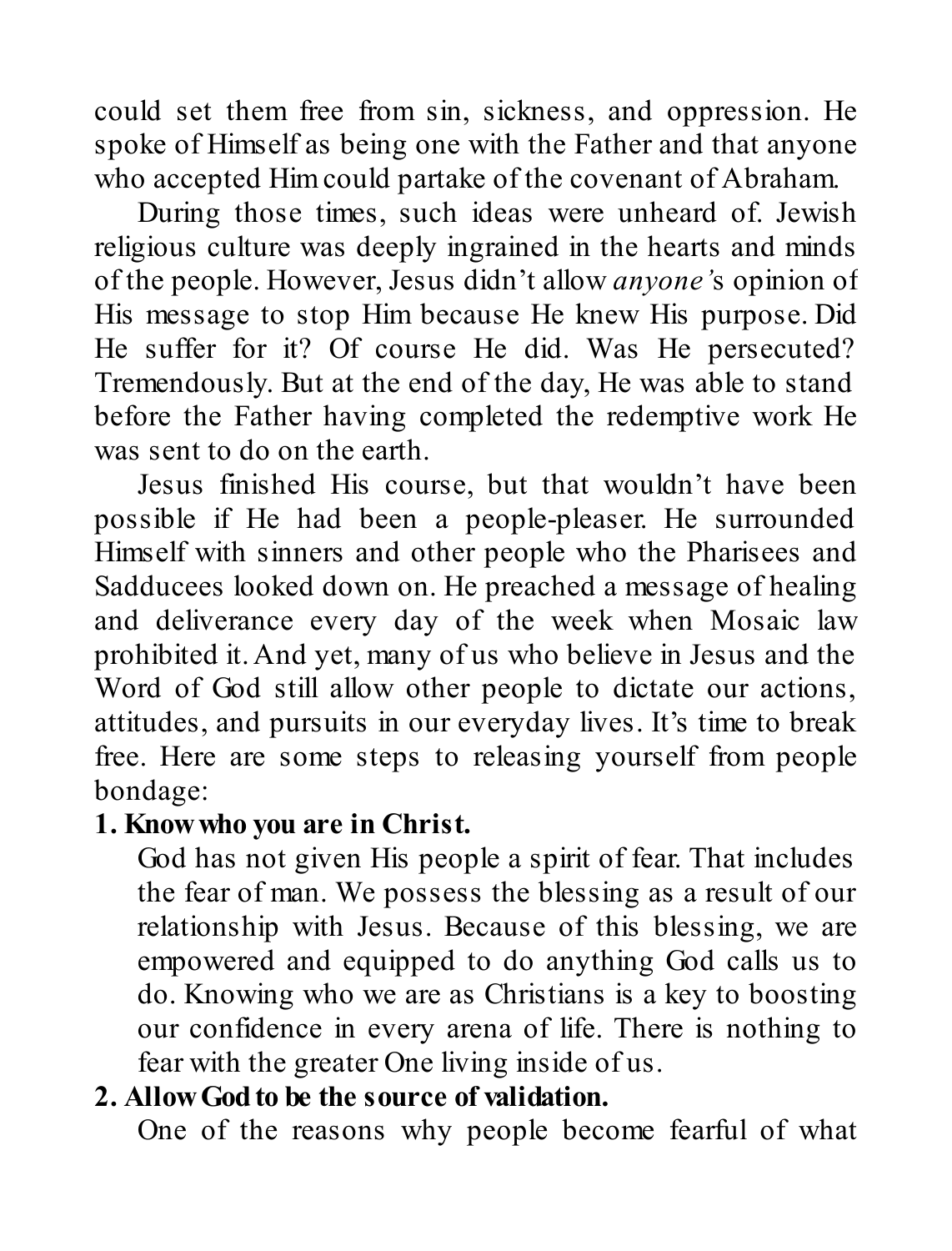others think is because they are actually searching for validation from sources outside of God. The Bible says we are accepted in the Beloved (Ephesians 1:6). This simply means that if we are in Christ, God accepts us unconditionally. He has already stamped His approval on us, so we do not need to jump through hoops to seek it from others. Walking through life with this type of awareness is liberating.

#### **3. Remain in God's presence at all times.**

In the presence of God is unconditional love and acceptance—never fear. When we allow ourselves to become caught up in what others may think about us, and we begin to be intimidated by people, it is an indication that we need to get back in God's presence. Psalm 91:1 in the *Amplified Bible* says, "*He who dwells in the secret place of the Most High shall remain stable and fixed under the shadow of the Almighty [Whose power no foe can withstand]. I will say of the Lord, He is my Refuge and my Fortress, my God; on Him I lean and rely, and in Him I [confidently] trust!*" The presence of the Lord provides security, strength, and freedom from fear. It is the answer to the fear of man. God will go before us to ensure we have success in our endeavors; He is our protector and deliverer.

There is no place for fear in the life of a Believer, especially not the fear of people. Fear will rob you of your peace and confidence and place you directly in Satan's path of destruction. If the fear of man has tormented your soul and hindered your progress in life, stand up to it now in the name of Jesus and take authority over it. With our heavenly Father, Jesus, and the Holy Spirit backing you up, there is no reason to be intimidated by anything or anyone in this life!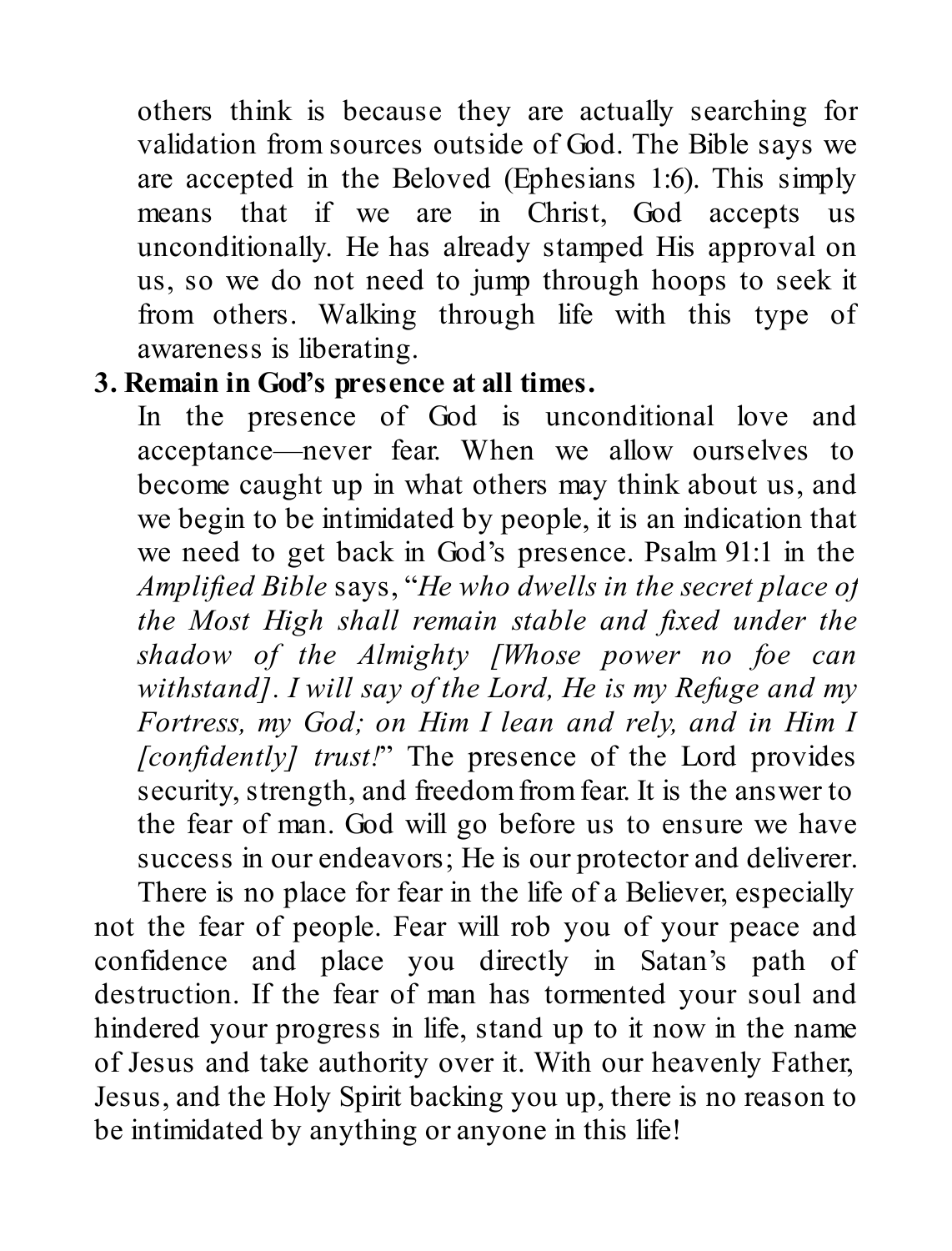# CHAPTER 19 **Keys to Staying Fear-Free**

"*Beloved, if our heart condemn us, God is greater than our heart, and knoweth all things*"

(1 John 3:21).

The focus of this book is to show you what fear is, the many ways it manifests, and how to get it out of your life. All of us have experienced fear, and some of us have more deeplyrooted fears that must be dealt with in order to walk in victory and receive God's blessings in abundance. Not only do we need to know how to stay free from fear, but we must understand how to keep new fears from developing in our hearts and minds.

We know that fear and torment are a package-deal, which means that if you have one, the other is definitely going to be present. Don't ever fall for the idea that it is okay to have a "little" fear; it is not natural and should *never* be tolerated on any level. Meditating on the Word of God and perfecting God's love in our lives will help us get rid of fear. In addition, the following keys will help us keep fear at bay:

# **1. Live right.**

Living according to the Word of God doesn't change God;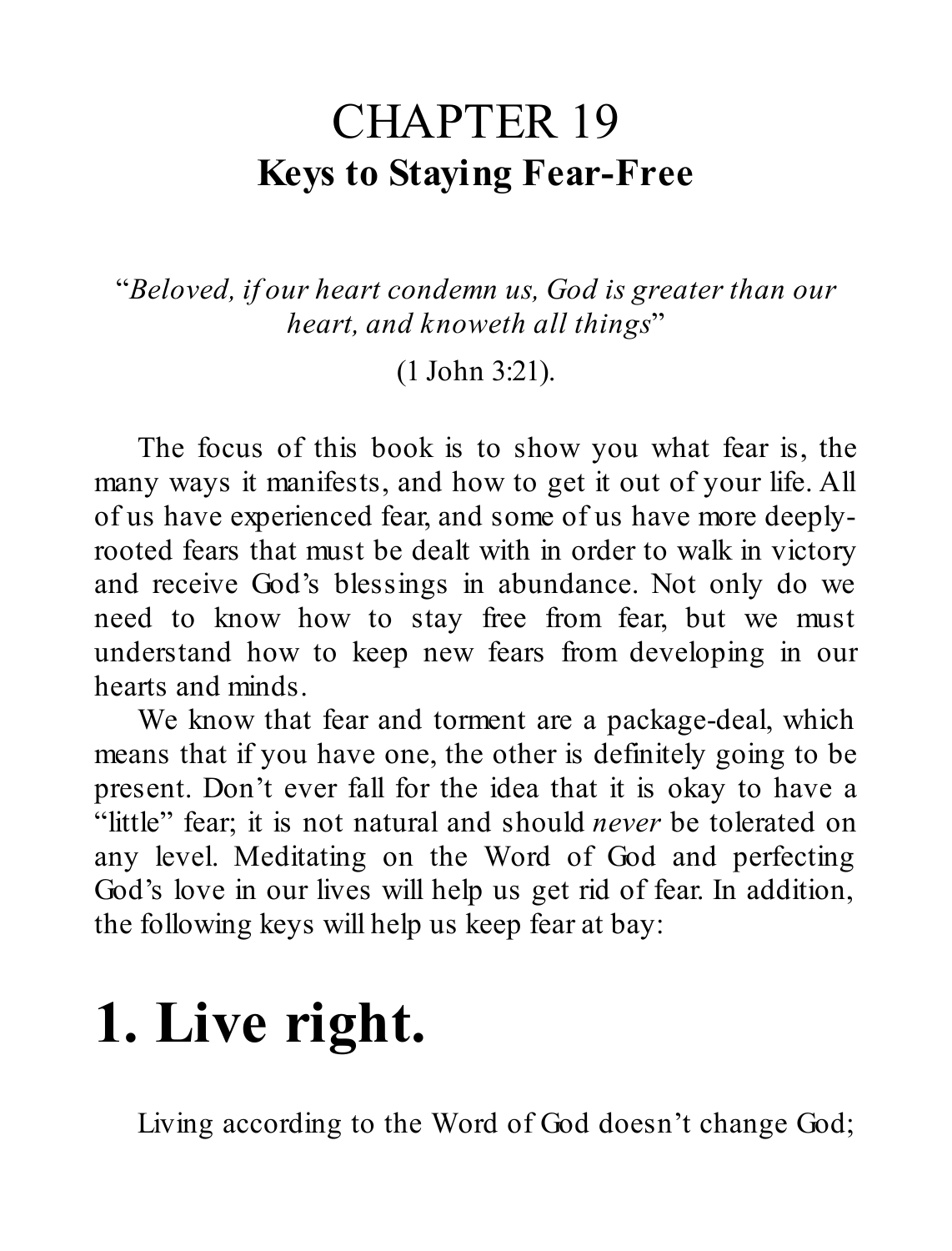it changes us. When we are doing the things we are supposed to do as Christians, we have confidence and boldness. God doesn't want us to avoid sin because He is trying to be mean or diminish our fun in any way. On the contrary, He doesn't want us walking in disobedience because sin opens the door to the enemy in our lives. Satan is out to steal, kill, and destroy us, and when we disobey God's Word we are subject to the curse. We separate ourselves from the blessing of God and become spiritual cowards when we yield to our flesh.

First John 3:21 says, "*Beloved, if our heart condemn us not, then have we confidence toward God.*" A man or woman who is living right does not have to fear anything. When we have confidence before God, it is much easier to stay in faith, which is the only way to effectively activate the law of the spirit of life in Christ Jesus.

I want you to think, for a moment, of a time when you missed the mark. It may have been something only you knew about, or maybe others were involved. Regardless of the circumstances, most likely you had a moment when you felt a sense of condemnation, or that you were unworthy to receive fromGod.

Praise God for the blood of Jesus that cleanses us from our sins and allows us to boldly come before the Father without guilt or a sense of inferiority. But imagine what people who habitually sin feel like every day of their lives. Most likely it is very difficult for them to receive from God or even believe that He loves them. Remember sin is based in selfishness, and selfishness is based in fear. This is why God wants us to obey Him. Our willingness to yield to His Word will keep us out of fear's grasp.

**2. Speak the Word.**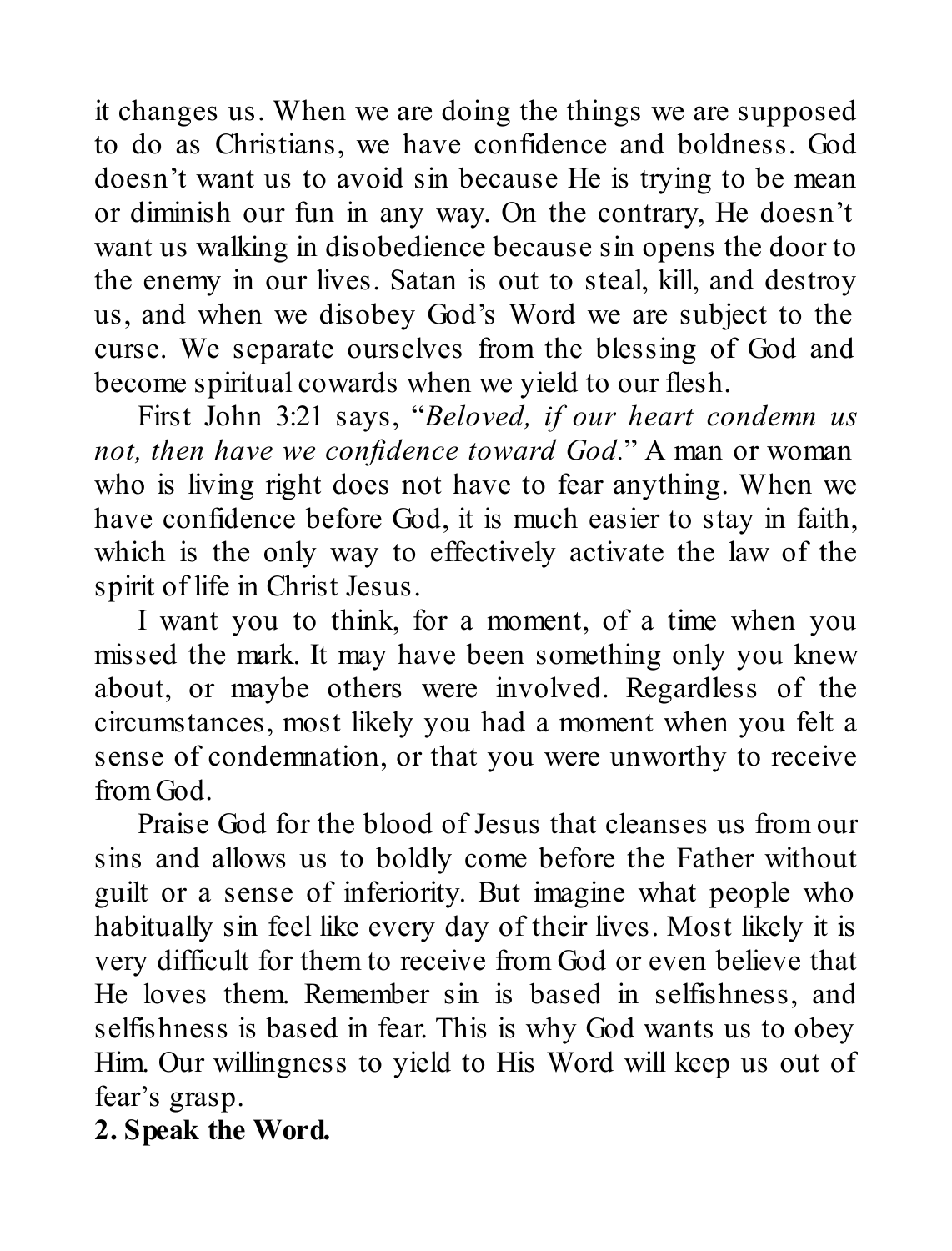When fear comes knocking at the door, it is critical that we avoid speaking words that support what the enemy is trying to do in our lives. Agreeing with fear-based thoughts and suggestions and "taking" them by speaking fear-filled words is dangerous because it gives Satan direct authorization to do his will. However, keeping our mouths closed is not enough. We must generate and activate faith by speaking the Word of God with consistency. Regardless of what the circumstances around us are saying, we must never allow them to talk louder than the voice of God.

## "MEDITATING ON THE WORD OF GOD AND PERFECTING GOD'S LOVE IN OUR LIVES WILL HELP US GETRID OF FEAR."

For example, there may be a bad report circulating at your place of employment about layoffs or cutbacks. Don't join the crowd by panicking and giving voice to the fear of losing your job. Don't start saying things like, "What am I going to do now?" or "How am I going to make it if I get laid off?" Instead, you should immediately open your mouth and say, "I'll not lose my job, praise God! I'm a tither and a giver; therefore, I'm blessed going in and blessed going out. Everything I put my hand to prospers, and my job is not my source; it's my assignment."

When the nightly news reports are full of doom and gloom, where the economy is concerned, don't sit there and entertain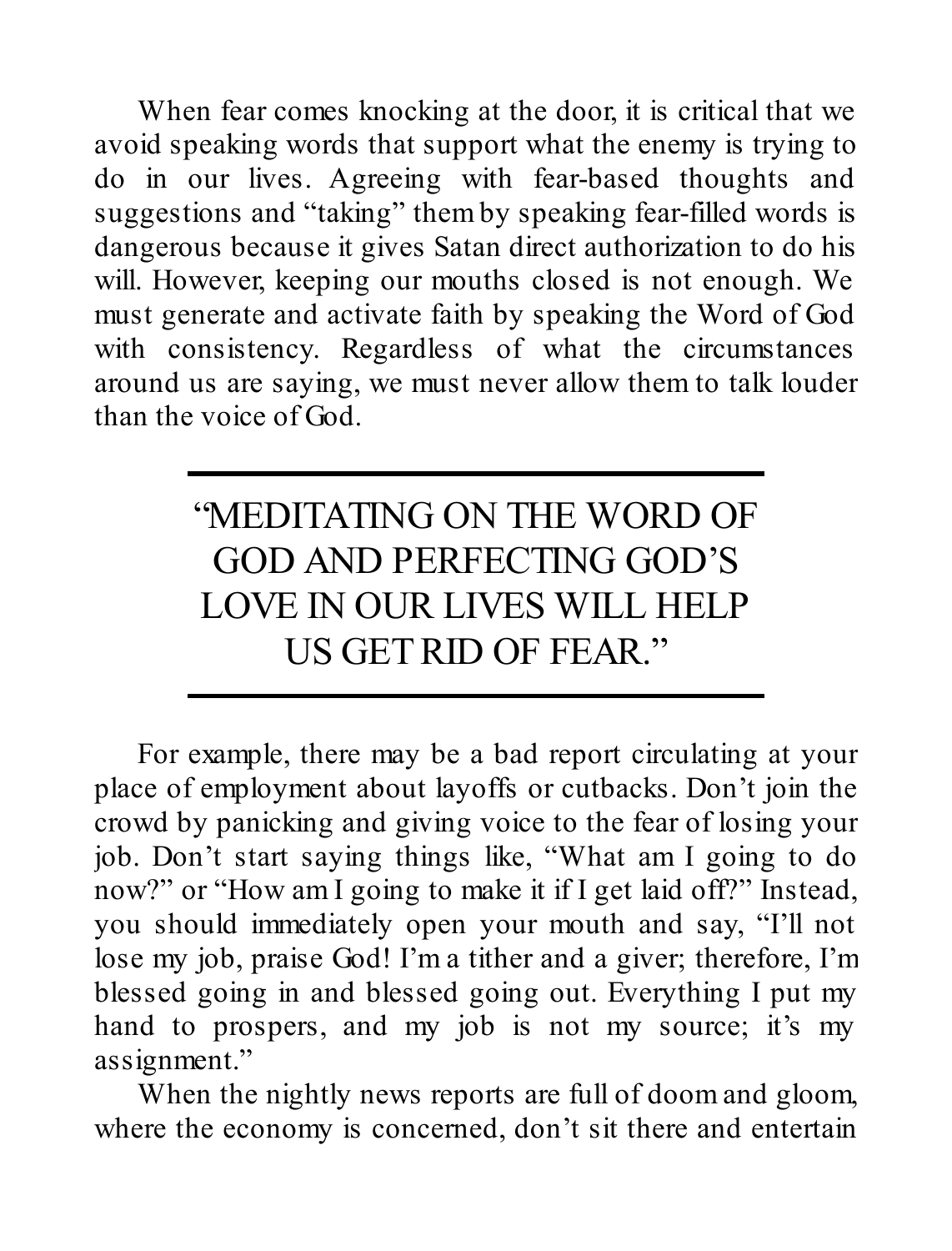that garbage. Turn the television off and keep it off. Find out what the Word says about divine provision and make the Bible your final authority. Allow the good news of the Gospel to be the *only* news you pay attention to on a regular basis.

Speaking the Word rather than the fear-filled thought is the way to attack *any* area where the enemy tries to attack us with fear. We live in a dangerous world in which people are falling victim to their fears at every turn. From finances to personal safety, God has us covered when we trust in Him and speak His Word consistently and constantly. The thing to remember is that we cannot recite the Scriptures one time and expect that to suffice. We must confess what God's Word says about our situations, knowing that God loves us. Do it when you wake up. Do it while you are driving in your car. Repeat it to your spouse and friends.

When we are speaking the Word, all the other thoughts in our minds *have* to stop. It is like a police officer who stands in the middle of the road and blows his whistle for oncoming traffic to stop. Because of the authority invested in his badge, everyone must slow down and come to a halt. Well, the same is true in the realm of the spirit and in the arena of our minds. When we stand up in the middle of circumstances and situations and declare the Word of God with faith and confidence, everything else has to stop and submit to the authority vested in that Word.

I remember a particular occasion before my father had given his life to the Lord. I had been praying for him and witnessing to himfor some time. One day I got a phone call.

The voice on the other end of the line said, "Your father has been rushed to the hospital. He has had a heart attack." Immediately, a wave of fear-based panic tried to roll over me,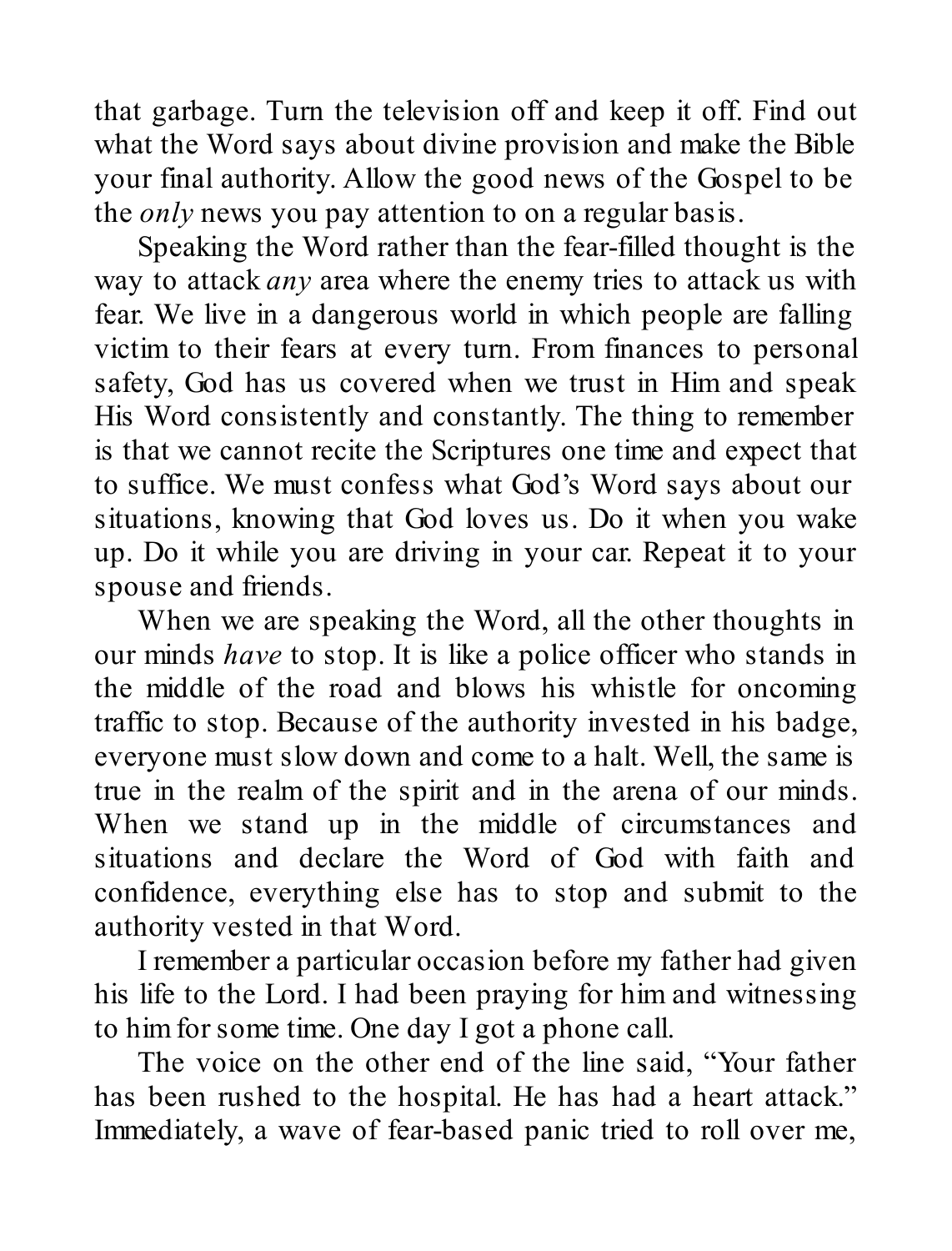and I felt fear begin to try to wrap itself around my spirit. I heard a voice in my head that said, "*Your father is going to die without Jesus and go to hell.*" I realized what was happening; the enemy was attacking my mind with fear. That thought didn't come fromGod, and it certainly didn't come fromme.

I got a grip on my emotions and said, "No! It is not his time to go yet. I have prayed and claimed my father for Jesus Christ. I have promises in God's Word that say I can have what I say when I ask in faith. I will settle down right now and stand on God's eternal Word. In the name of Jesus, my father will live and not die. He will recover."

Just as soon as the fear came, it left. I went to the hospital, walked into my father's room, and calmly said hello to him. He asked me how I was doing, and after a long silence he said, "I've decided to get saved." God honored my decision to remain steadfast and immovable frommy stance on the Word.

In a crisis situation, it is vital that you recognize instantly that fear is your worst enemy, and you simply can't allow yourself to yield to it. Instead of giving in to it, begin to quote the Word of God. Your confessions will affect your spirit and soul in a tremendous way and build your faith in God.

#### **3. Stay in the light of God's presence.**

Did you know that fear will cause you to try to hide yourself from the presence of God? That's exactly what happened when Adam and Eve sinned in the Garden of Eden. Genesis 3:8-10 says:

*And they heard the voice of the Lord God walking in the garden in the cool of the day: and Adam and his wife hid themselves from the presence of the Lord God amongst the trees of the garden. And the Lord God called unto Adam, and said unto*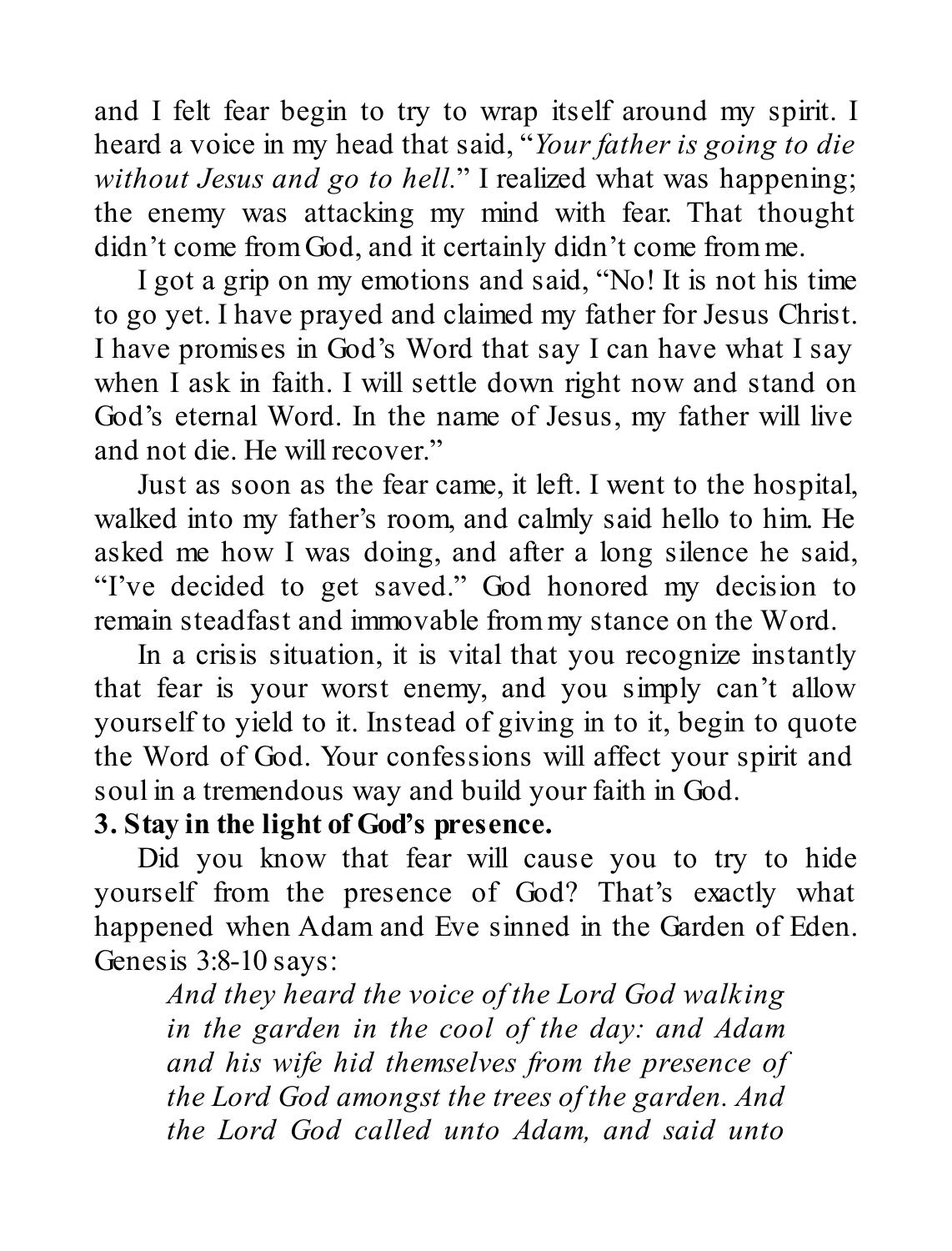*him, Where art thou? And he said, I heard thy voice in the garden, and I was afraid, because I was naked; and I hid myself.*

When we sin, our natural, fleshly reaction is to get into fear and shun the presence of the Lord. The devil will begin to "beat up" on us about how unworthy we are to talk to the Lord or to worship in His house. He will tell us that God is mad at us. The next thing we know, like Adam and Eve, we are hiding out from God in fear, and the enemy is having a field day in our lives.

We cannot fall into this trap! When we miss it, we should simply repent and realize God loves us and has already cleansed us of all sin in Christ. Instead of running from God when we make a mistake, we can move right into the light of His presence and allow Him to set things right again. Allowing fear and condemnation into our hearts will only make matters worse. Practicing the presence of God and dwelling in that presence is a sure way to eliminate fear.

Keep in mind that a fully developed, oppressive spirit of fear does not appear in us overnight; it is cultivated over time, just like faith. If allowed to grow and left unchecked, it will slowly choke the life out of your spirit. Anytime we see fear completely taking over a person's life, remember it didn't start out that way. Fear begins as a seed and eventually develops a root. The soil of the mind is like fertile ground that automatically triggers the process of growth and causes the spirit of fear to overwhelmand overtake our thinking.

What are the seeds of fear? They are thoughts. Fearful thoughts that are allowed to enter our minds, and when given the right conditions, take root, spread, and grow. However, by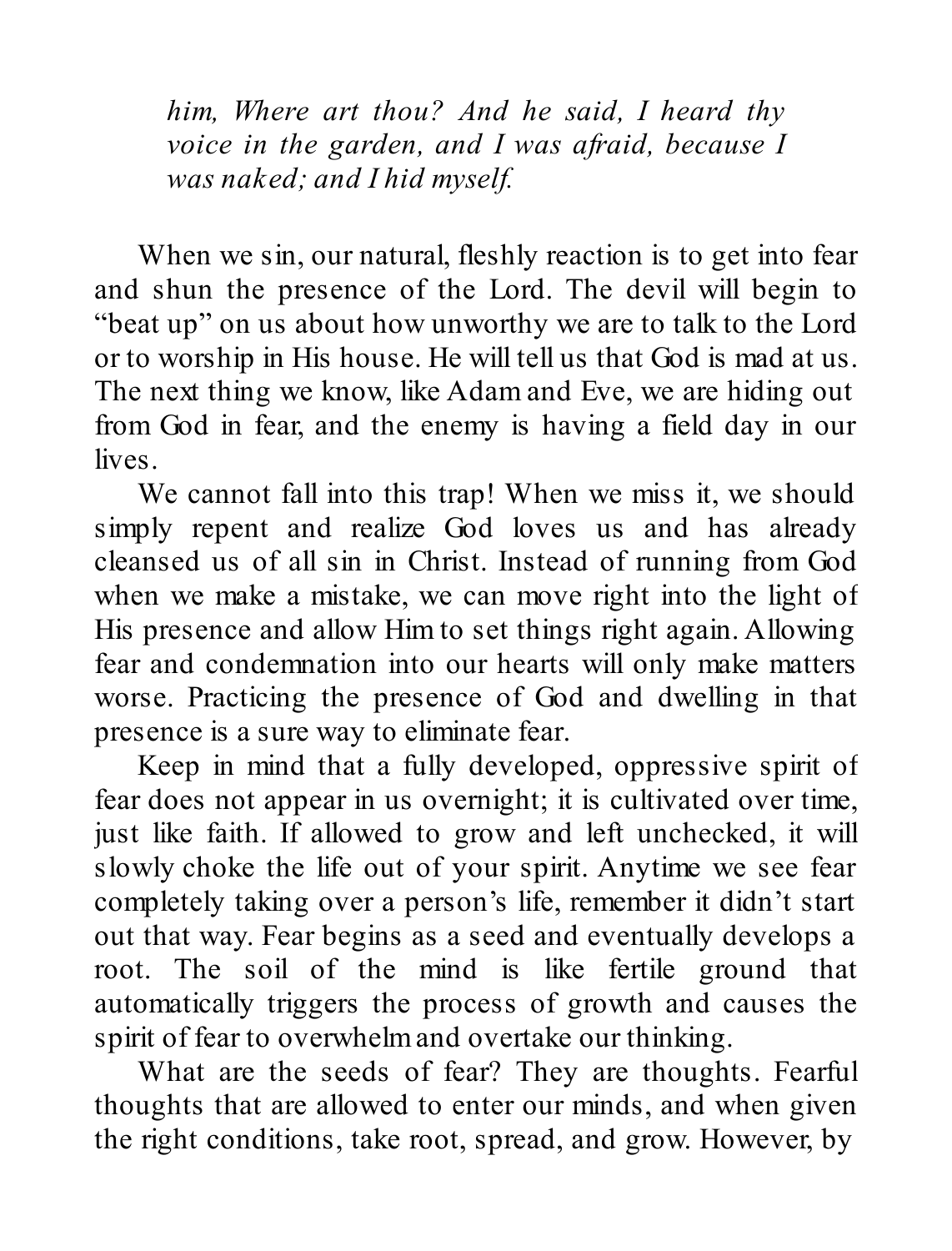practicing the three keys discussed in this chapter, we can begin to take back our lives from the clutches of fear. We do not have to be subject to this oppressive spirit any longer when we know how to effectively deal with it. Living a life that agrees with God's Word, making faith-filled confessions, and practicing the presence of God are the ammunition we need to win the fight against fear and eradicate it.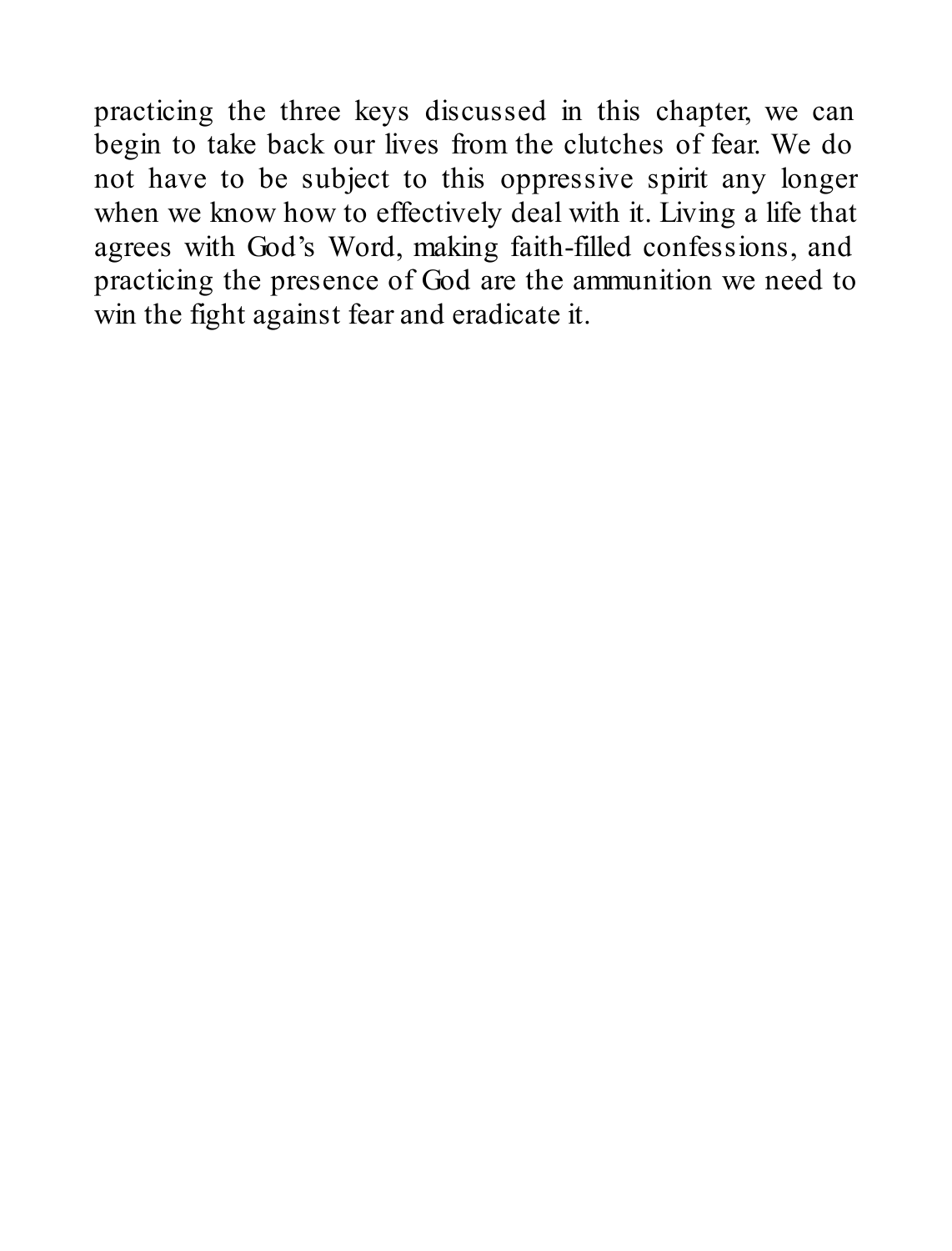# CHAPTER 20 **Angels: God's Covenant Enforcers**

"*For he shall give his angels charge over thee, to keep thee in all thy ways*"

(Psalm91:11).

Do you believe in angels? If you are a Christian, most likely the answer is yes. But how aware are you of their unique ministry to us? I mentioned angels earlier in this book, but I want to spend more time examining the ministry and assignment of angels to mankind. Though we may know about angels on a surface level, how much time do we actually spend thinking about their presence and work on a daily basis? The extent to which we have faith in angels and know how to get them to work on our behalf is the extent to which we will experience their ministry in our lives on a daily basis. Our confidence in angel power will deliver a death blow to fear.

The Bible has a great deal to say about the ministry of angels, which is why we can be assured that they exist and are available to us. Understanding and appropriating the power of angelic protection is one of the most effective ways to live free fromthe paralysis and bondage of fear.

Now, you may be wondering, "What do you mean by 'appropriating the power of angelic protection'? I thought angels were just God's messengers." That line of thinking is common, but incorrect. Angels do much more than just deliver messages, although that is a part of what they do. Hebrews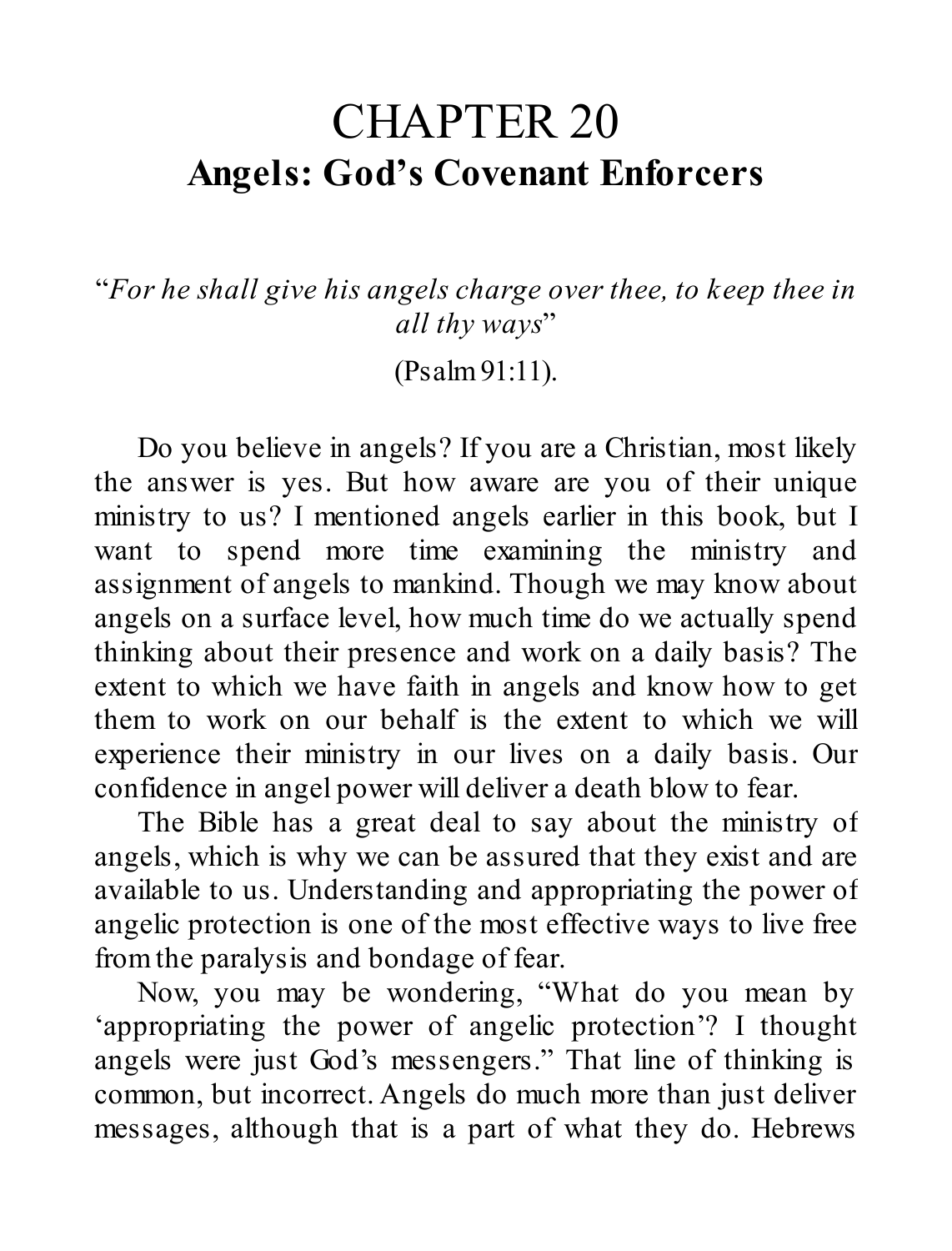1:13, 14 describes their purpose when it says, "*But to which of the angels said he at any time, Sit on my right hand, until I make thine enemies thy footstool? Are they not all ministering spirits, sent forth to minister for them who shall be heirs of salvation?*" These verses let us know that angels are actually *ministering spirits.*

To whom did the author of Hebrews say angels minister? He said they minister to those who are heirs of salvation. That includes you and me—and all those who are born again. We are heirs according to the promise made to Abrahamin Romans 8:17.

## "WE ONLY NEED TO LOOK TO THE WORD OF GOD FOR EVIDENCE THAT THE ANGELS OF GOD ARE LISTENING TO OUR WORDS."

What types of things do angels minister to us? The answer to that question lies in the salvation package. *Salvation* does not only include the born-again experience that takes place when we accept Jesus as Lord and Savior, but it involves much more. The Greek word for salvation is *soteria,* which means "safety, protection, health, healing, deliverance, and soundness." All these things are part of God's covenant, and angels are sent to minister each aspect of salvation to us. They are essentially "covenant enforcers."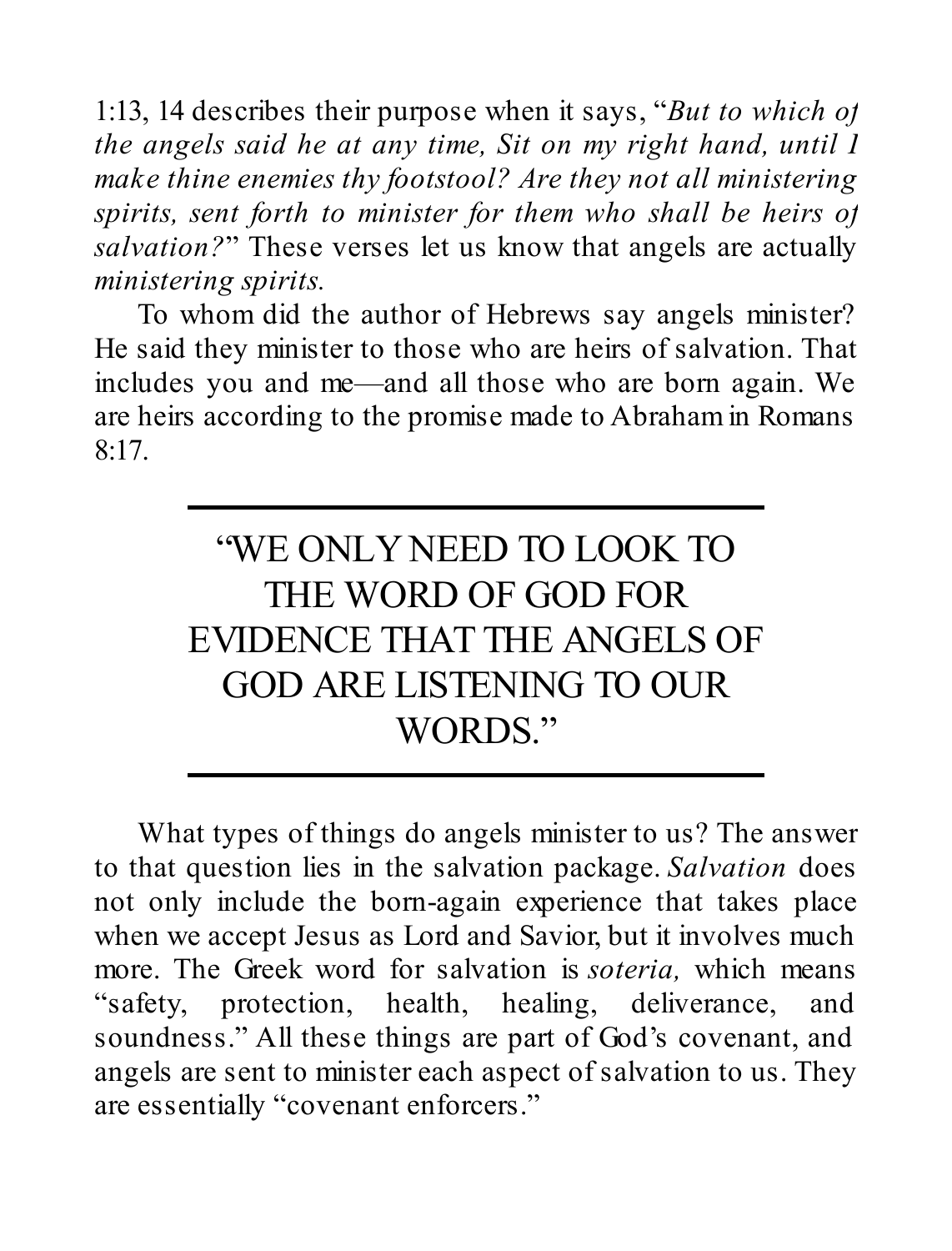### **WHERE HAVE MY ANGELS BEEN?**

You may be wondering why your life has not been the picture of prosperity and abundance if, indeed, you have angels working for you. However, the ministry of angels doesn't just take place in a person's life by chance; it must be accessed by faith, just like any other promise in the Kingdom of God. Healing, financial security, and protection are available to every Beliver, yet only those who stand on God's promises in these areas see results. Well, the same is true where the ministry of angels is concerned.

The truth is that every spiritual benefit promised to us must be activated by faith in order for manifestation to occur. The reason so few people are actually enjoying the service of God's mighty angelic host is that few of us have seen that promise clearly in the Word to have faith in it! In order to build up our faith in angels, we must take a tour of the Scriptures in reference to these powerful beings. When we see it in the Bible, all doubt will be eliminated.

#### **WE'VE BEEN SURROUNDED**

In 2 Kings 6, we find a remarkable instance of angelic protection that really speaks of the reality of these unseen ministers. In this biblical account, the king of Syria was tired of the prophet Elisha knowing about his battle plans and telling the king of Israel beforehand. The Lord told Elisha what the king was planning to do even before his generals did! As a result, the king sent his most ruthless troops to find and kill Elisha.

One morning, Elisha and his servant Gehazi woke up to find themselves surrounded by Syrian troops (2 Kings 6:15):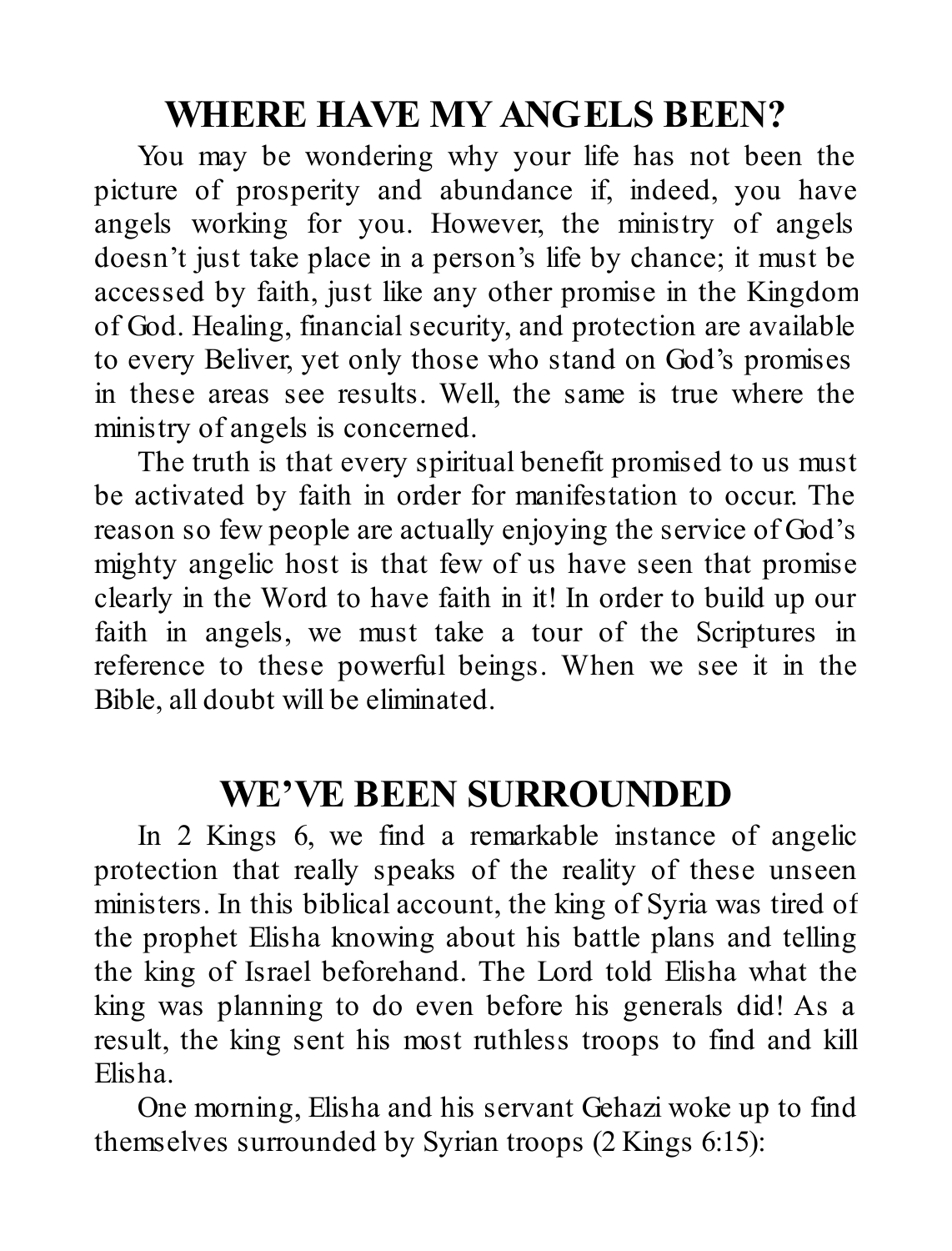*And when the servant of the man of God was risen early, and gone forth, behold, an host compassed the city both with horses and chariots. And his servant said unto him, Alas, my master! How shall we do?*

Understandably, Gehazi was disturbed. From what he could see in the natural realm, it appeared as if he and his master were going to die. Have you ever been in a situation where it looked as if you were "surrounded" by circumstances and situations that threatened to steal your peace, destroy your life, and set you back? Has it ever looked hopeless for you? Regardless of the situation, all of us have encountered pressure that comes fromthe enemy and that requires faith to overcome.

Despite how bleak the situation looked, Elisha was not bothered at all by what was going on around them. In fact, his response didn't make sense to Gehazi at all, "*And he answered, Fear not: for they that be with us are more than they that be with them*" (2 Kings 6:16). In other words, Elisha was saying, "Relax, Gehazi, we have themoutnumbered."

At this point, the servant probably thought his man of God had lost his mind! It was obvious to him that there were only two of them and hundreds of enemy troops. Why did one of these two men respond with fear and the other with calm assurance? The difference between their outlooks on the situation was that Elisha understood his covenant with God through Abraham, which included the ministry of angels. Elisha knew that the God he served would protect him and deliver him from the hand of the enemy.

Understanding the strength of God's covenant gives us peace, even in the most desperate circumstances. Additionally,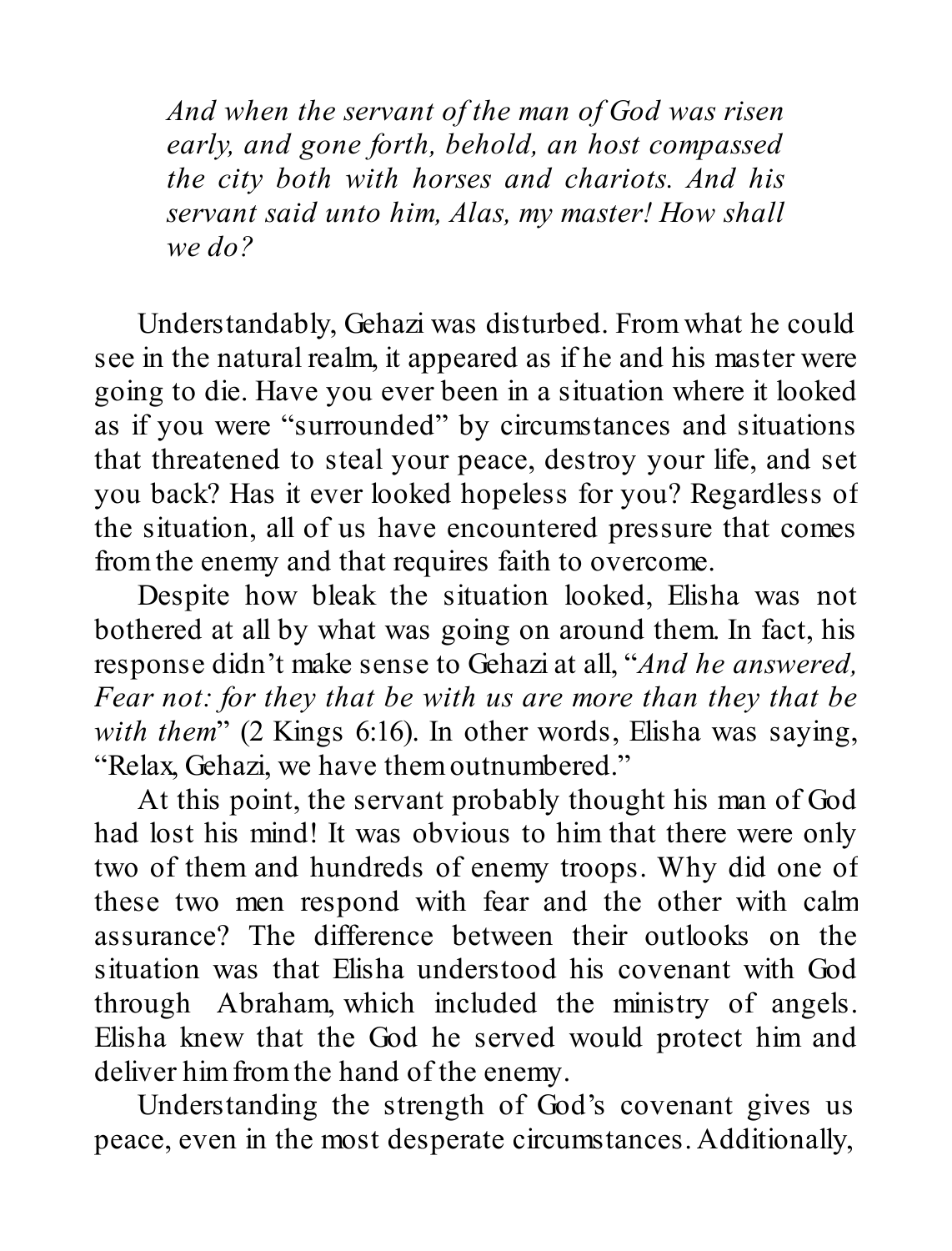when we are covenant-minded, we can see with spiritual eyes.

*And Elisha prayed, and said, Lord, I pray thee, open his eyes, that he may see. And the Lord opened the eyes of the young man; and he saw: and, behold, the mountain was full of horses and chariots of fire round about Elisha* (2 Kings 6:17).

Suddenly, Gehazi became aware of what Elisha had known all along: When we are in covenant with the Most High God, His angels surround us with protection 24 hours a day. Like Elisha, we are surrounded by protecting angels right now! And, just as with the prophet, they are waiting for our words of confidence and faith—words that are consistent with the blood covenant with God that we have through Jesus Christ—so they can go into action.

When fear tries to raise its ugly head and intimidate us through circumstances, situations, and even wicked people, we need to have our spiritual eyes opened to the truth of what is in our presence. No matter how many enemies the devil sends against us, there are more for us than there are against us. Our enemies are completely outnumbered!

So how do we put our angels to work? We do so by declaring our covenant and speaking the promises of God in faith. Some people may say, "If I could see angels, then I would believe." However, Jesus says that we are blessed when we don't see and still believe (John 20:29). While God may allow us to see an angel in our lifetime, we should never rely on what we can see and perceive with our senses to dictate whether we believe or not. We must see our angels through the eyes of faith. They are present because God says they are there. That's what real Bible-faith is all about.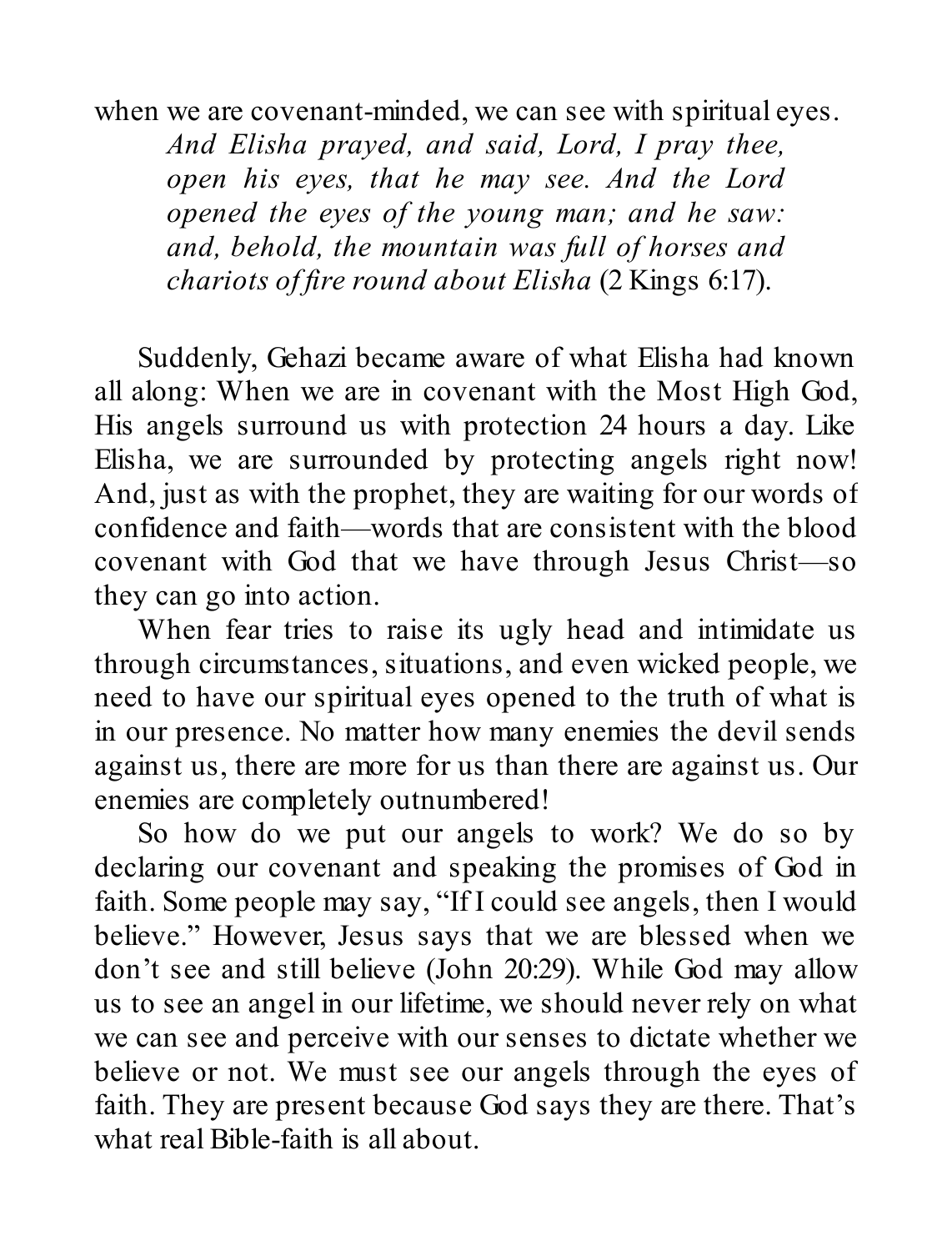## **SEE THEM AS THE PROMISE POLICE**

Fear is a direct assault on the promises of God and the core of security He wants us to personally experience through His covenant. Angels are part of God's covenant plan to protect and serve His people. Galatians 3:19 says something very interesting in this regard, "*Wherefore then serveth the law? It was added because of transgressions, till the seed should come to whom the promise was made; and it was ordained by angels in the hand of a mediator.*"

The aspect of this verse I want to focus on is that the law was *ordained by angels.* Another way of translating that is to say the law was "put into effect" by angels. According to this scripture, we see that one of the functions of angels is "to put into effect" the promises of the covenant. In other words, angels are our "covenant-enforcers."

Policeman sometimes say, "I don't make the laws; I just enforce them." Well, that is precisely the role of angels. They are spiritual "policemen" who carry out the covenant provision of protection, among other things. They only do this, however, if we release them to execute their divine assignments. How do we loose our angels? We speak God's Word. The Bible says angels hearken unto the *voice* of the Word of God, so when we speak the Scriptures, they go into action to enforce them.

For example, fear may be trying to attack you in the area of physical health and healing. If you don't know what the Word says about healing, you won't be able to release your angels to work on your behalf. But when you know the Word, which says that by the stripes of Jesus Christ we were healed (1 Peter 2:24), you will have the exact words you need to command your angels to bring that scripture to pass. They will spring into action to do what is necessary in the spirit realm to bring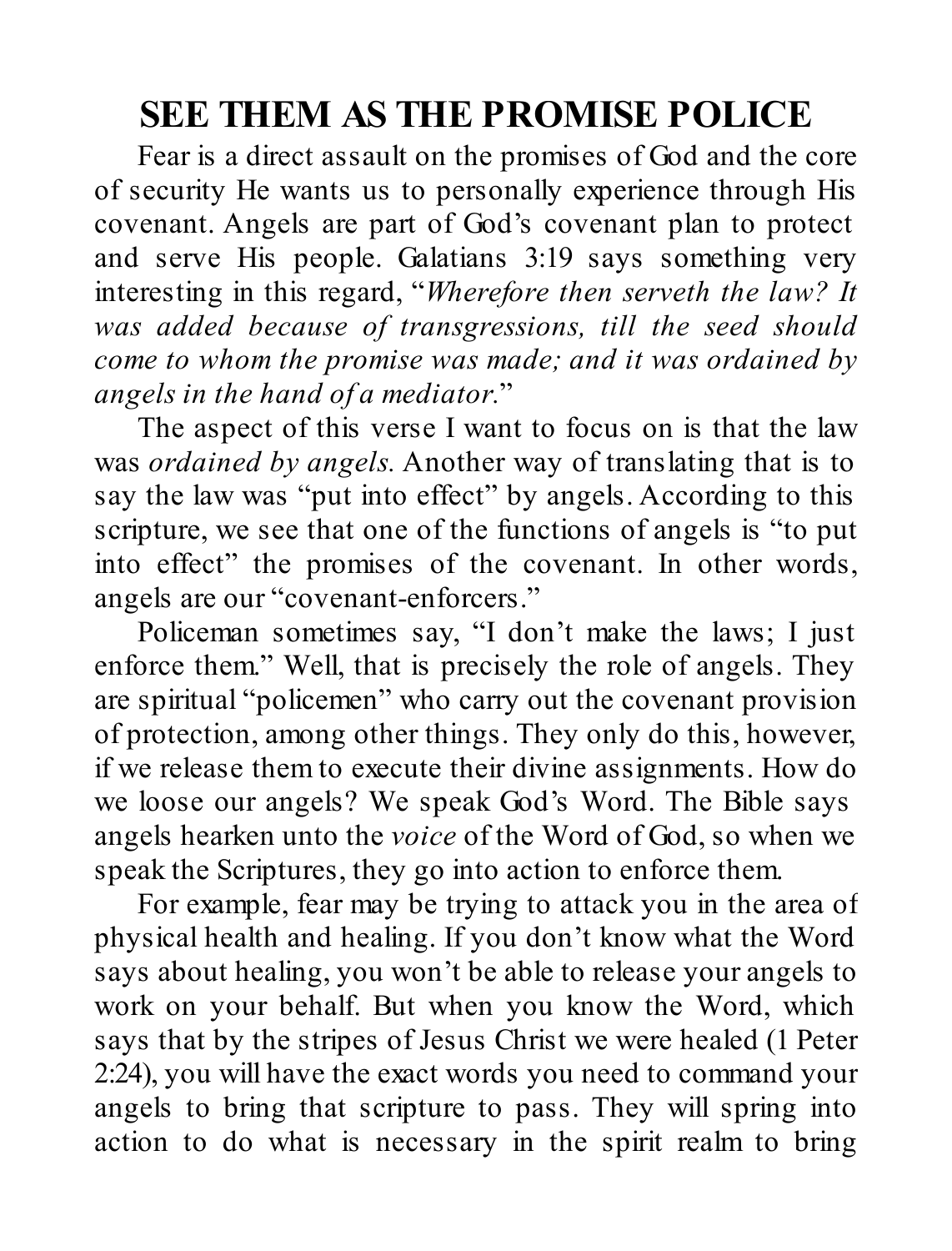healing to you. Why? They have no choice but to enforce the terms of God's covenant.

#### **GOD'S COVENANT OF PROMISE**

Everything we have faith to see manifest in our lives goes back to the covenant God made with us through Abraham. This covenant is many-faceted; it contains promises of eternal life, healing, provision, and much more. Armed with this knowledge, there is absolutely no way fear can get the upper hand in our lives.

One of the most exciting and reassuring parts of the covenant we have with God is His promise of protection. Psalm 91 is one of the most powerful and all-encompassing passages of Scripture because it covers so many areas in which fear tries to attack. From start to finish, this psalm declares God's covering of protection and safety over every Believer, which is why we have nothing to fear in this world. Verses 11 and 12 specifically talk about the role angels play in bringing the terms of the covenant of protection to pass. It says angels have *charge* over us, meaning they are assigned to us and will keep us in *all* our ways.

No matter where you are or where you go, you are surrounded by an invisible force-field of angelic protection, which should be quite comforting. No matter what may come against you or what is going on around you, the truth of God's Word is a refuge from Satan. Building an awareness of angels into your consciousness is an important key to living a fearfree life.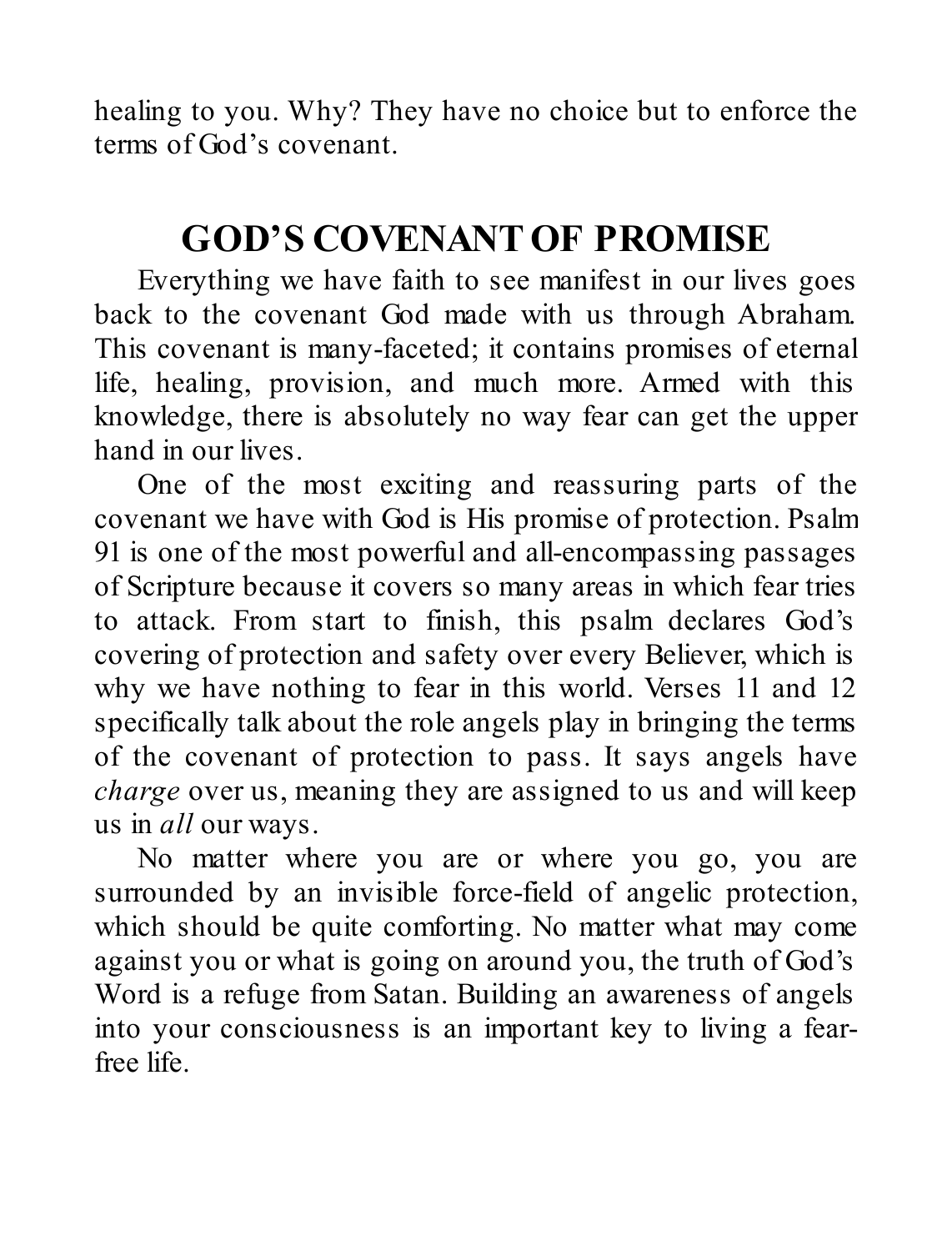# **ANGELS ARE NO LONGER HINDERED**

When the subject of angels is discussed, the incident in the book of Daniel is usually brought up, where an angel was hindered by a demonic principality. Some people may wonder whether or not our angels can be held up in a similar manner as well. Before we answer that question, let's look at that particular passage for clarification.

*In those days I Daniel was mourning three full weeks. I ate no pleasant bread, neither came flesh nor wine in my mouth, neither did I anoint myself at all, till three whole weeks were fulfilled. And in the four and twentieth day of the first month, as I was by the side of the great river, which is Hiddekel; Then I lifted up mine eyes, and looked, and behold a certain man clothed in linen, whose loins were girded with fine gold of Uphaz: His body was like the beryl, and his face as the appearance of lightening, and his eyes as lamps of fire, and his arms and his feet like in colour to polished brass, and the voice of his words like the voice of a multitude* (Daniel 10:2-6).

This passage is describing a vision of an angel that Daniel received after three weeks of fasting, praying, and waiting for an answer from God. He finally experienced a breakthrough when the angel made his appearance. In verses 12 and 13, the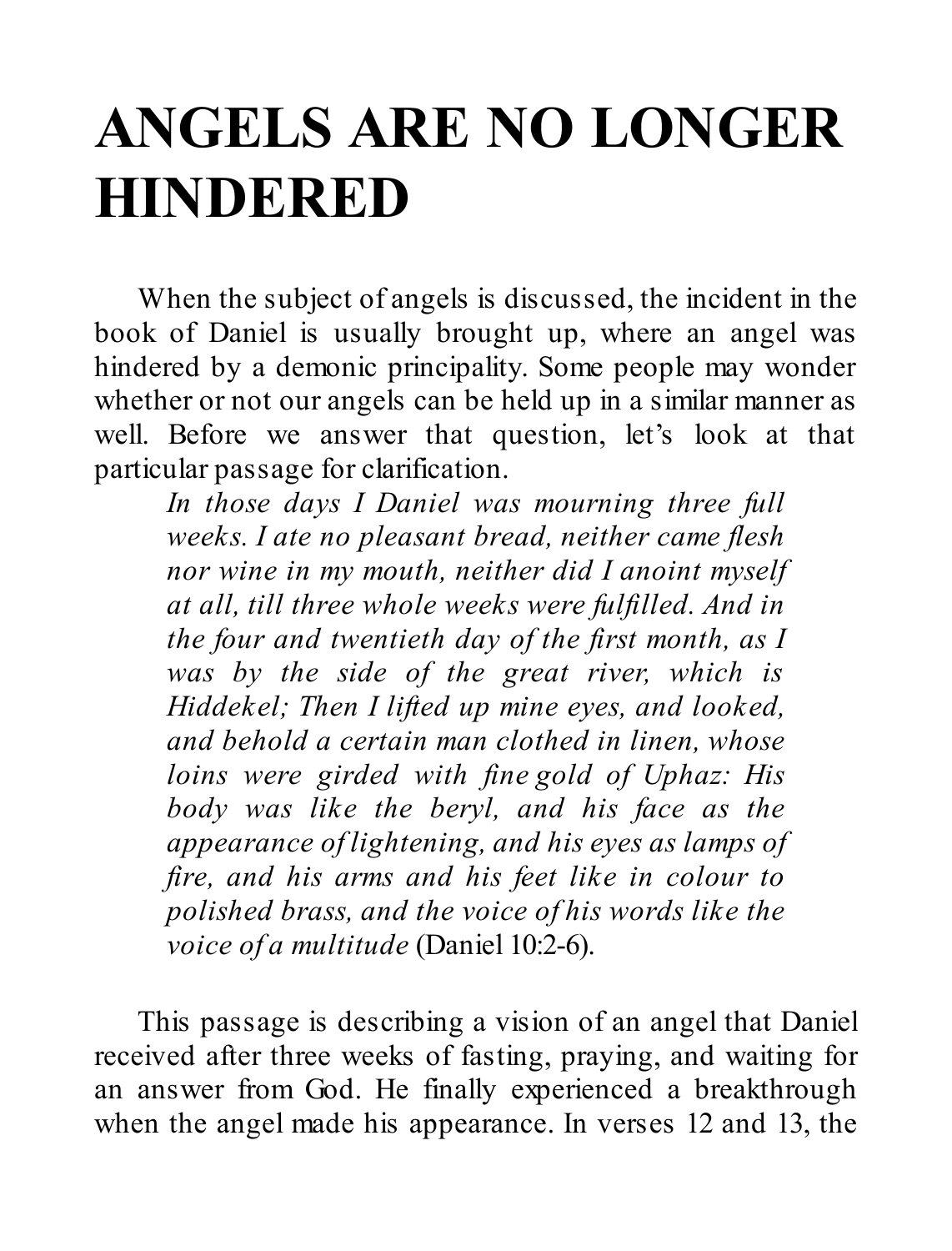angel explains to Daniel that his prayer was heard by God from the very beginning, but he was delayed by the presence of a demonic principality that fought himfor 21 days.

Can demonic powers hinder the angels of God like that now? The answer is no! Satan was stripped of his authority in the spirit realm when Jesus defeated him. Colossians 2:15 says, "*And having spoiled principalities and powers, he made a shew of them openly, triumphing over them in it.*" And 1 Peter 3:22 says, "*Who is gone into heaven, and is on the right hand of God; angels and authorities and powers being made subject unto him.*"

Things are different now that Jesus has taken his seat at the right hand of the Father. All authority in heaven and on earth has been given to Jesus, and as joint-heirs with Him, we also have authority to command things on earth and in heaven. When we loose our angels in the authority of the name of Jesus Christ, they operate unhindered and unchallenged for those who speak God's words of promise.

#### **OUR WORDS ARE CRITICAL**

We only need to look to the Word of God for evidence that the angels of God are listening to our words. Luke 12:8, 9 says, "*Also I say unto you, Whosoever shall confess me before men, him shall the Son of man also confess before the angels of God: But he that denieth me before men shall be denied before the angels of God.*" Whether we believe it or not, our words are being heard by an audience of angels. Revelation 5:11 says the number of angels that surround the throne of God is *ten thousand times ten thousand, and thousands of thousands.* To sum those numbers up, it basically is around a trillion angels,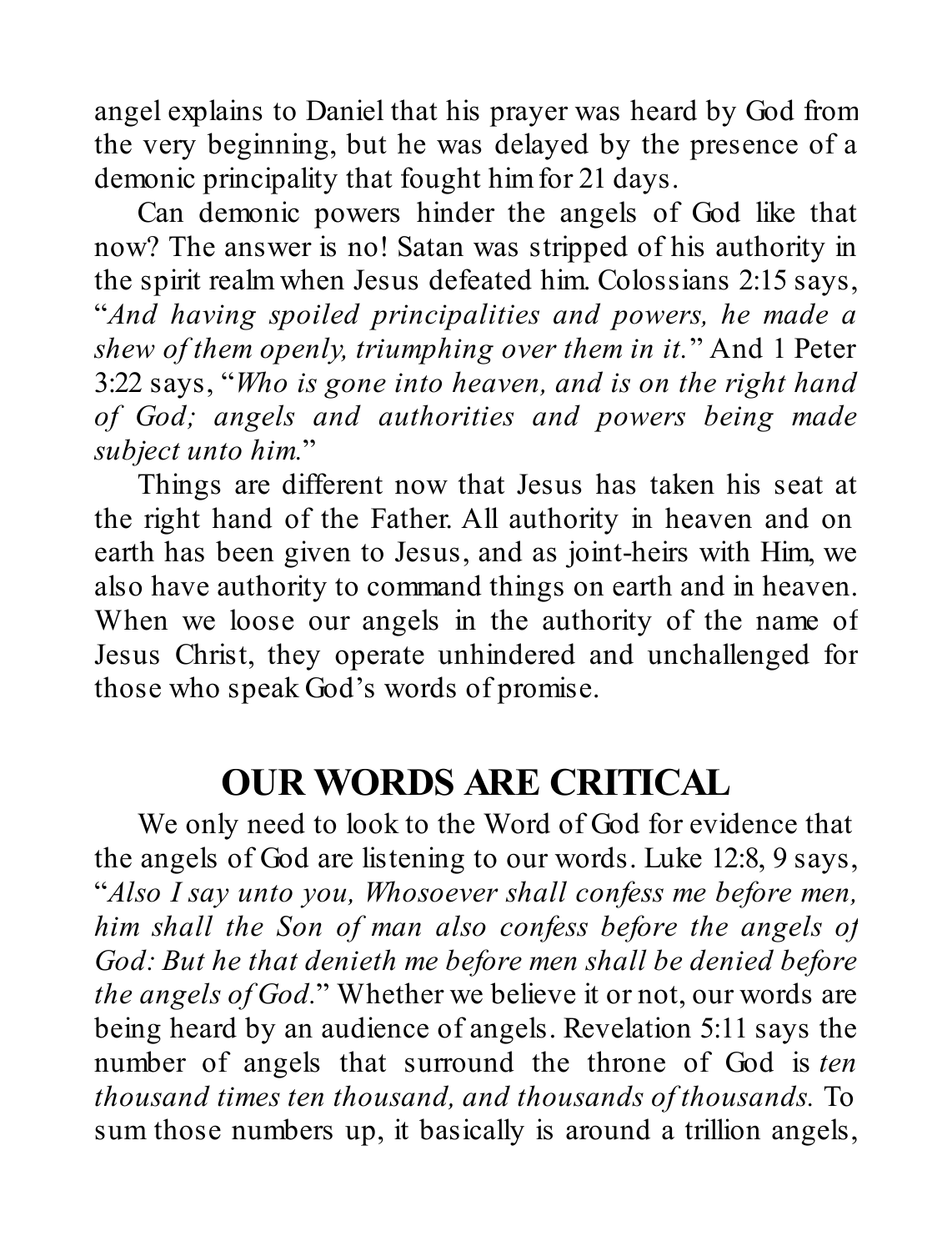which means ten thousand angels for every man, woman, and child alive on the earth today!

The bottom line here is that there is no shortage of angel power to put to work on our behalf. If as much as half the earth's population became born again, there would still be 20,000 angels at each believer's disposal to carry out and enforce their covenant with God. Imagine 20,000 servants "on the mark, set, and ready to go" on your behalf!

As we can see, there is a mighty host of angels waiting to hear the Word of God come out of a Believer's mouth. Psalm 103:20 says angels *hearken* unto the voice of the Word. To *hearken* means to "listen for, to pay close attention to, and to hear and do." Angels are listening for the voice of God's Word. Give the Word voice, and they will respond.

When you have bills that need to be paid and the fear of lack tries to creep into your mind, speak the Word. Make confessions that declare what God has already said about the situation. The Word is the ignition switch that turns on angelic activity. When they hear the Word coming out of your mouth, they begin moving and influencing in the spirit realm to make God's covenant promises a reality in your life.

On the other hand, when you speak negative words of fear, you take your angels out of the picture. Those kinds of words do not align with what God's covenant says about your situation. In the presence of doubt, fear, and unbelief, angels have no choice but to bow their heads, fold their hands, and wait for you to change your confession.

# **NO FEAR HERE**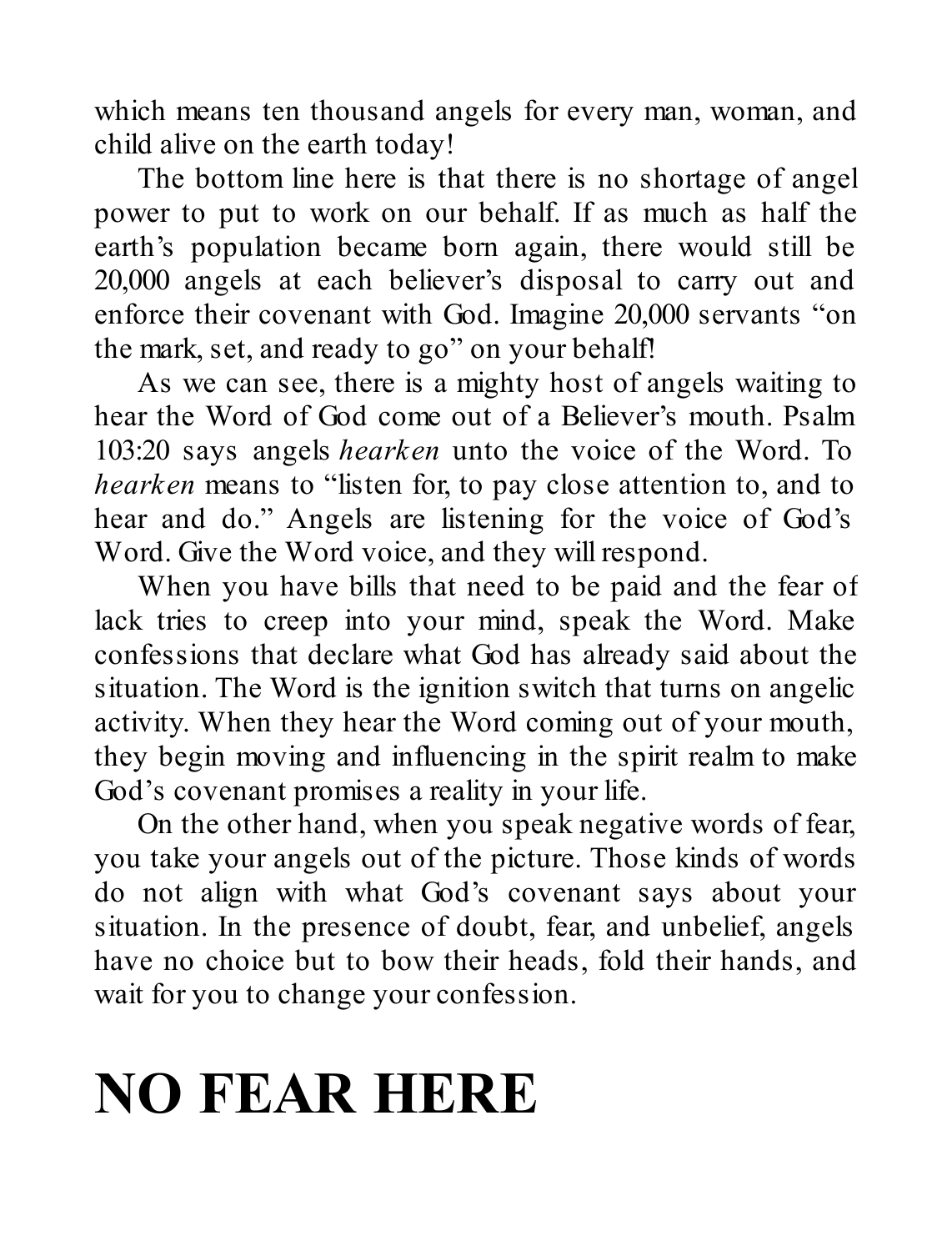There is no place for fear in the life of a Believer. The spirit of fear will rob us of everything that is good about the Christian life here on the earth. It will steal our peace and torment our souls. But that isn't even the worst part.

The most devastating part of fear is that it connects you to everything you don't want to happen to you. As we have discussed throughout this book, it is time to get rid of all fear by changing the way we talk, getting a revelation of the angels of God, using our imagination to see ourselves walking in God's promises, and acting in faith. When we do these things, the spirit of fear will be uprooted from our lives, and we will begin walking in the blessings, power, and peace that are rightfully ours.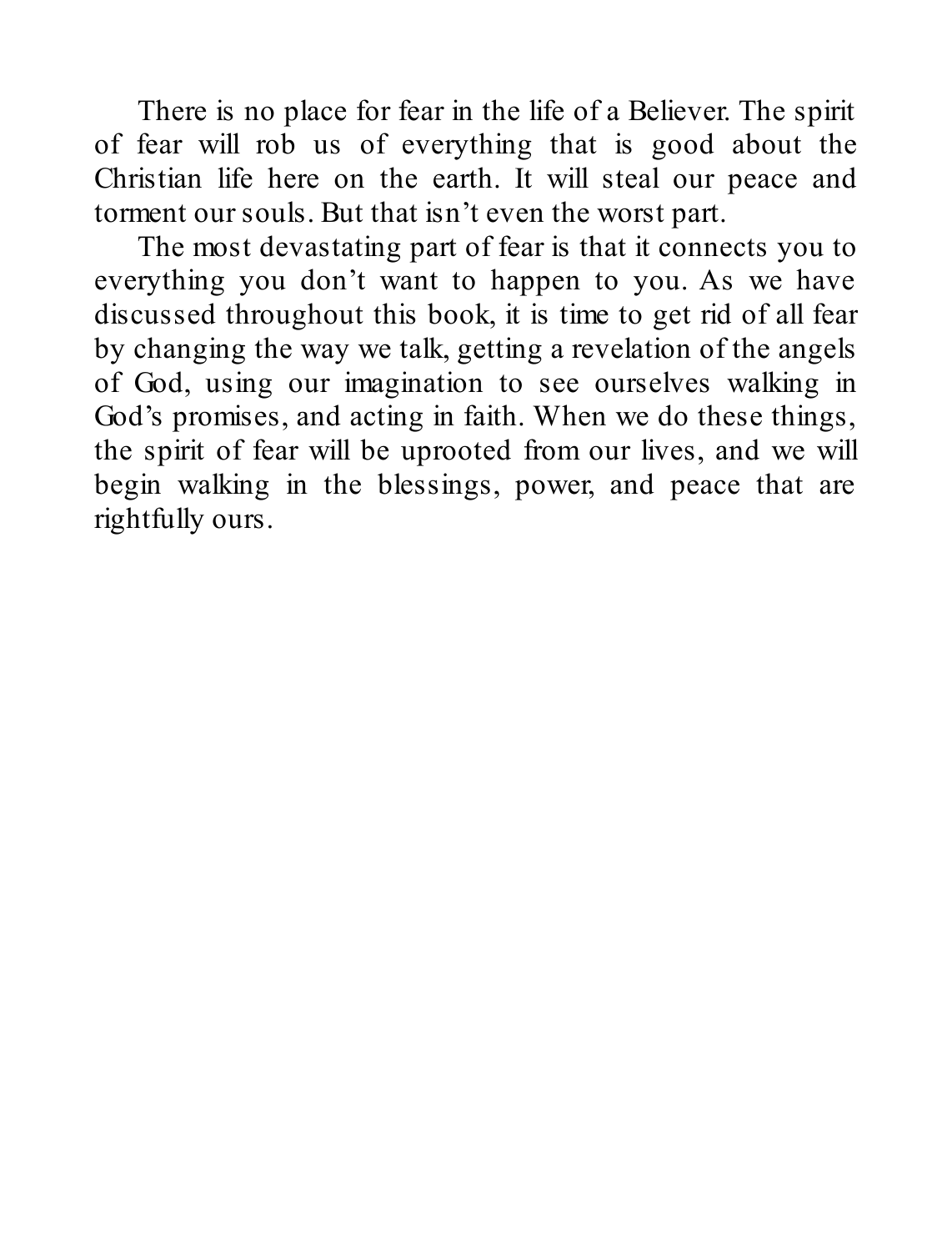# CHAPTER 21 **Plead the Blood**

"*And there are three that bear witness in earth, the spirit, and the water, and the blood: and these three agree in one*"

(1 John 5:7).

If you have ever seen the movie *Superman,* you know that the one thing that absolutely incapacitated Superman was kryptonite. This element rendered an otherwise invulnerable hero completely helpless. As Believers, we have something at our disposal that has the same debilitating effect on our enemy. This fear-antidote cannot be overlooked because it is probably the most powerful component of God's covenant with us. It is the blood of Jesus, and when we know and understand its power, we can live in absolute dominance over the devil and the spirit of fear in all of its forms. The blood of Jesus is an invaluable tool in our spiritual arsenal because it is a constant reminder to Satan of his eternal defeat. Pleading the blood over the areas of our lives that fear tries to infiltrate renders Satan helpless, and is vital to our victory.

First, as Believers, we must understand that we are empowered by the blood of Jesus, and it is a spiritual weapon against the spirit of fear. However, in order to reap the full benefits of the blood of Jesus, we must have faith in it. Faith in the blood is knowing what it has accomplished and knowing the provisions that have been made available to us through it. One of those provisions is divine protection and deliverance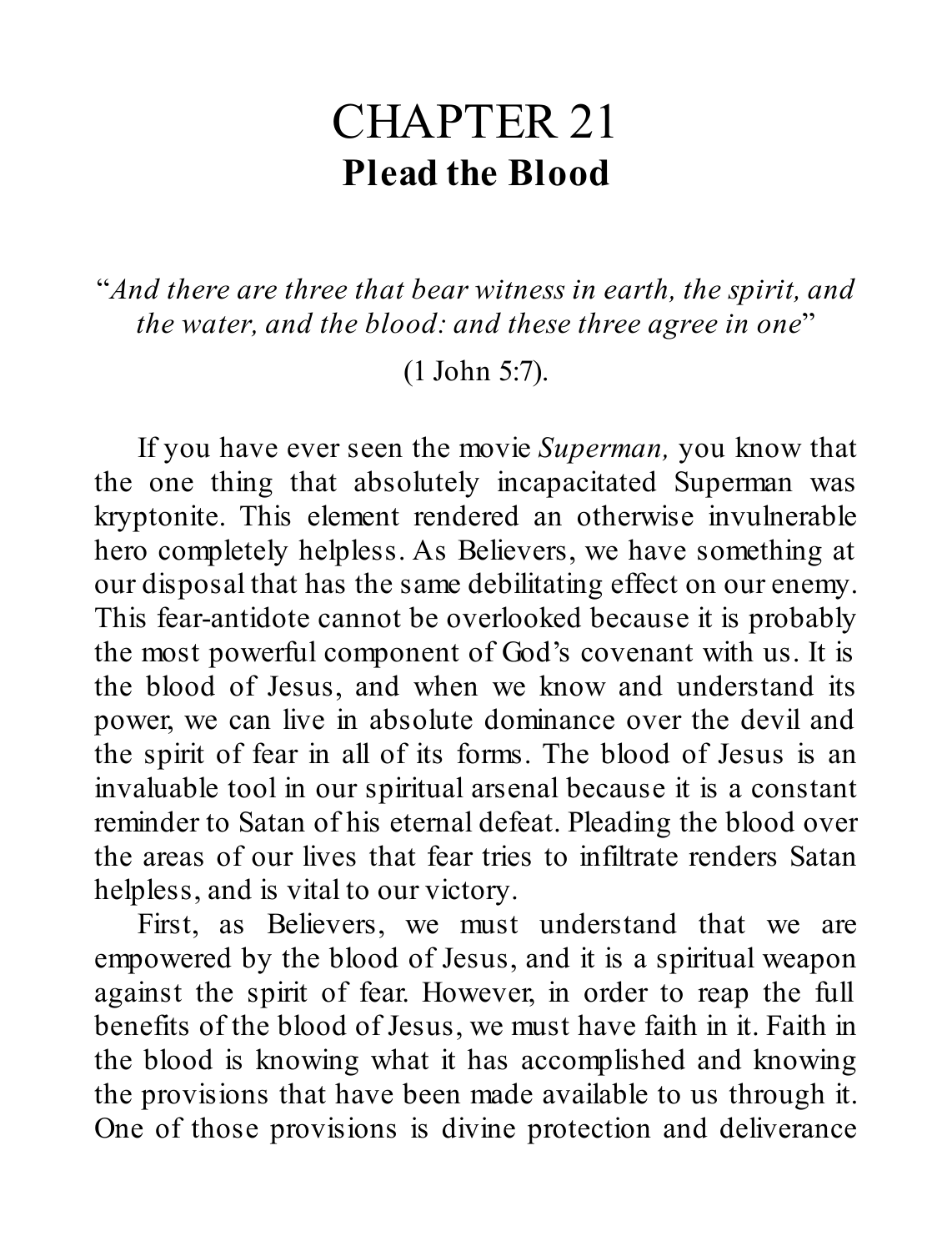from anything we are afraid of. Remember, fear is having faith in that thing's ability to harm you. But when we focus on developing faith in the blood of Jesus, we become spiritual giants that are able to live completely fear-free lives.

The enemy will always attack us if we are ignorant about the blood of Jesus and how powerful it is. This is a topic many Believers have been in the dark about. Sure, we've heard sermons on the blood, and know how to use the term as a religious cliché, but most people do not have a working revelation of the blood of Jesus and what it means for them on a daily basis.

Listen, we do not have to be subject to the spirit of fear! This goes against the predominant view of the world, which is full of fear and subscribes to it as if nothing can be done to stop it. But for those who put their hope and trust in the Lord, fear doesn't have to dominate us.

# **BENEFITS OF THE BLOOD**

We know that one of the keys to staying free from fear is to remain in the light of God's presence at all times. Think about it, if we stay in the presence of God, the enemy can't touch us. The blood of Jesus plays an important role in us being able to do this because it is through and by His blood that we have a right to even enter into the Father's presence. Without the blood, we would be locked out of the presence of God and cut off from everything His presence affords us, such as peace, protection, deliverance, and strength.

Hebrews 10:19-22 says, "*Having therefore, brethren,*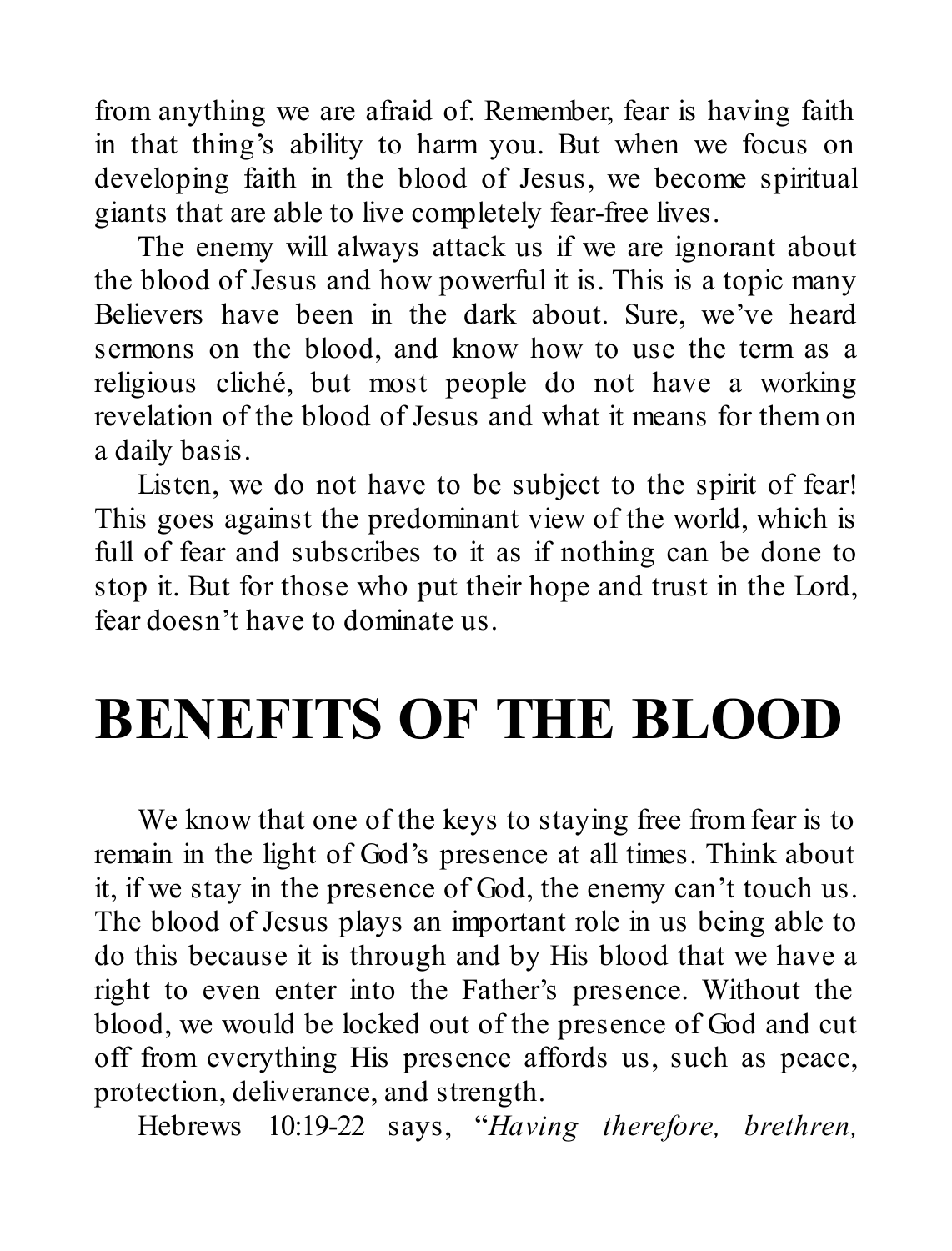*boldness to enter into the holiest by the blood of Jesus… Let us draw near with a true heart in full assurance of faith, having our hearts sprinkled from an evil conscience, and our bodies washed with pure water.*" It is only through the blood of Jesus that we are able to draw close to the Father, and, according to Psalm 91:1, the secret place of the Most High is where protection and peace are. The blood is our access key to Him. God honors the blood because He honors His Son. When we are in Christ, we are "blood-washed," and God sees us through the eyes of Jesus.

We know that fear is Satan's attempt to assault our peace and move us into a place of being emotionally-ruled. But maintaining confidence in the blood of Jesus will lift us above any attack of the enemy. Why is it so powerful? It is the only thing that brings us into right standing with the Father. Jesus was the perfect sacrifice because He never sinned. He was *made* sin so we could *become* righteous. God cut a covenant with us through the blood sacrifice of Jesus on the cross, and we have been redeemed from everything that came with the curse, including fear. His blood is the only thing that gives us that level of freedomand security.

As with anything in the Kingdom of God and the Word, trust is an essential part of reaping the benefits of the blood of Jesus. In fact, the level of trust we are willing to release in the blood will be the level of results we get in our lives where deliverance from fear is concerned. We must become immovable and unshakeable in our commitment to trust in the blood of Jesus.

Another reason the blood is such an effective antidote against fear is because it cleanses us from all sin. Sin is based in fear, and when we have not dealt with sin in our lives, fear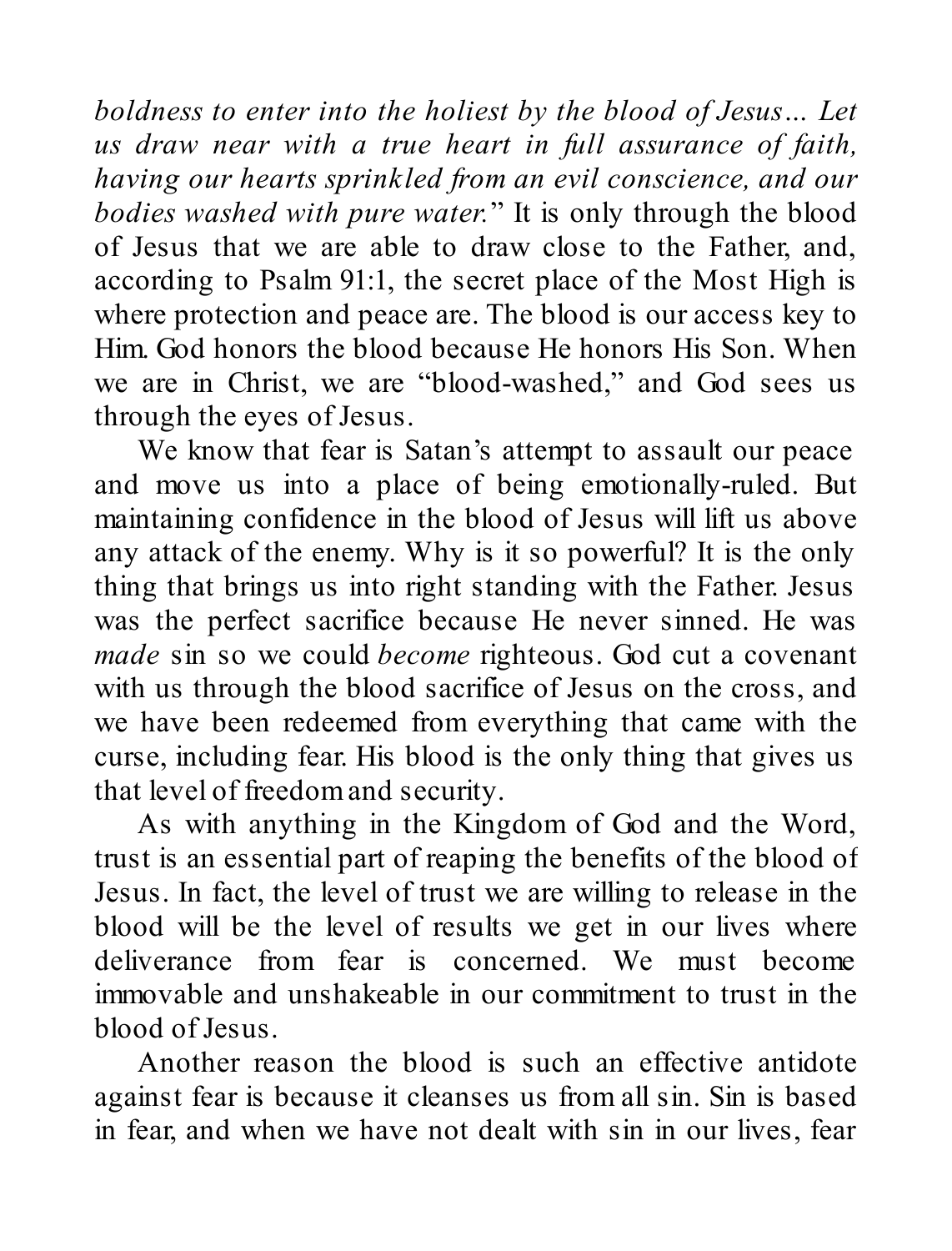and selfishness are going to be present; however, the blood of Jesus is the only thing that has the power to completely cleanse us from sin (1 John 1:7). This cleansing gives us the confidence to boldly come before the Father again and again, without a sense of guilt, fear, or condemnation.

### **TAPPING INTO THE BLOOD'S ABILITY**

Now, it is important that we know exactly what the blood does. It carries specific abilities that will ensure freedom from fear when applied to our lives. Let's examine themmore closely.

#### **1. The bloodreleases us from every strongholdof the devil.**

A stronghold is a house made of thoughts that is nourished and maintained by the enemy. Many times we allow strongholds to develop in our lives because of thoughts we don't cast down with God's Word. Once a stronghold has developed, the enemy has authority in that area. However, through the blood of Jesus, we can get rid of the things that hold us captive.

At the root of every stronghold is some level of fear, which is why the blood is so necessary. By applying the blood to every area in which the enemy is holding ground, we release the power of God to begin infiltrating those places. And when we do this, while walking in the light of God's Word, fear is rooted out.

#### **2. The bloodprotects us from the onslaughts of the devil.**

When it comes to protection, the blood of Jesus gets the job done, hands down. We can begin appropriating the protective power of the blood by declaring it out loud every day over our families, homes, finances, health, and anything else that concerns us. When the enemy comes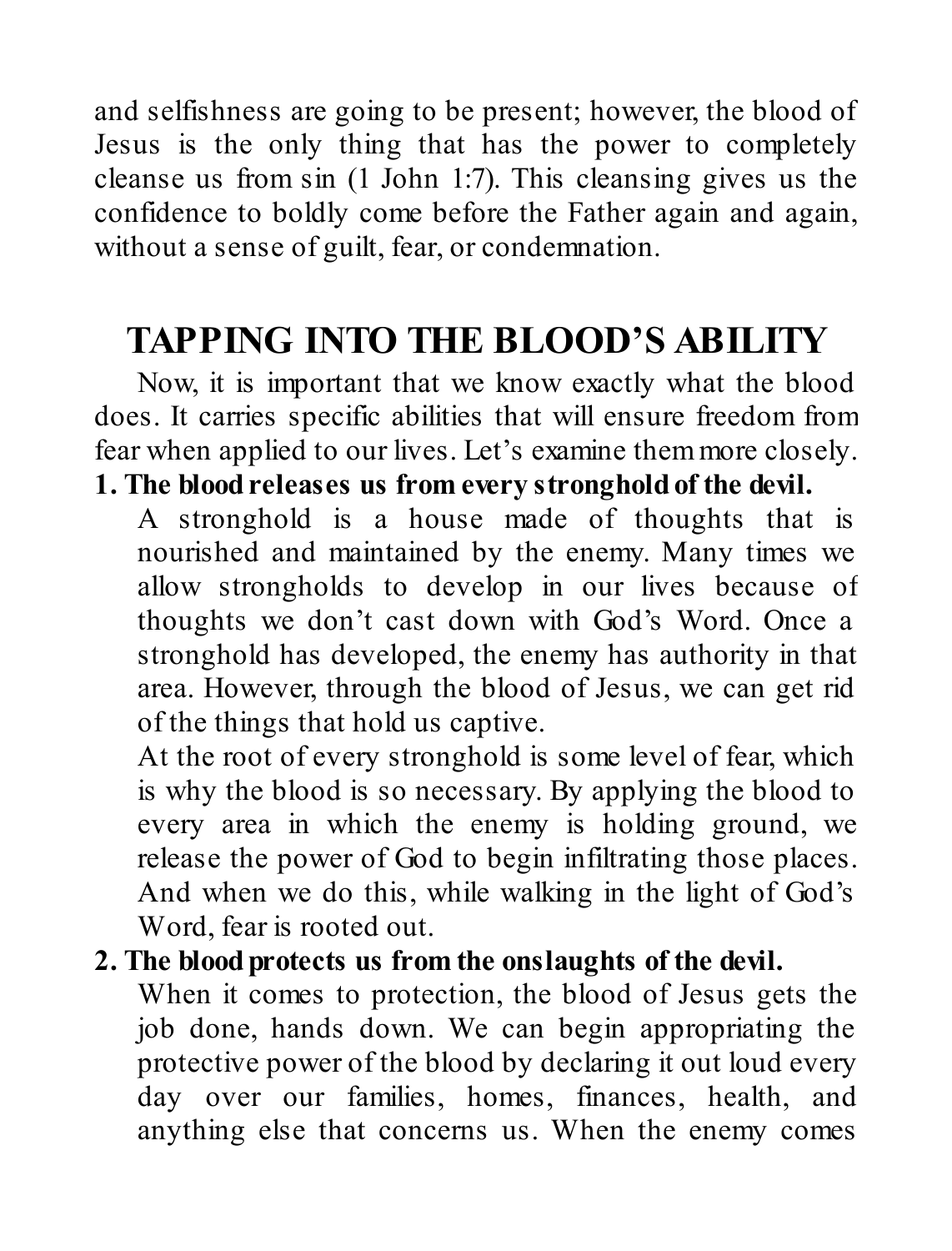against your mind with fear, release the power of the blood of Jesus with words of faith. Jesus has reconciled us back to Himself through the blood, which means we are under His protection and care (Colossians 1:20).

**3. The blood of Jesus gives absolute victory in the midst of a storm.**

All of us have encountered times of testing and trial, and will continue to do so as we walk out our faith as Believers. It is during these times that the enemy will attack us with fear, particularly the fear that what the Word says will not come to pass in our lives. He tries to attack our confidence in God and get us to doubt Him by having us focus on our circumstances rather than the promises of God. However, the blood of Jesus guarantees our victory, no matter what we are facing. Jesus already paid the price for us to be able to win over every trial and test. He conquered death, hell, and the grave so that we would be able to win in life.

**4 . The blood of Jesus has the power to give us complete breakthrough in prayer.**

I have often said that every success, or failure, in life is a prayer failure. Prayer is the key to winning in life's endeavors, which is why Christians must make it an integral part of their daily routines. But what makes prayer the link to our success? The blood! The blood enables us to boldly approach the Father, enter into His presence, and get answers to our prayers. We have a blood-bought right to receive the things we desire and ask for in our prayer time, when those things are in line with the Word of God. When I pray, I plead the blood of Jesus over my prayer time and declare the power of the blood over every area of my life. I bring before God every issue, concern, and request, and I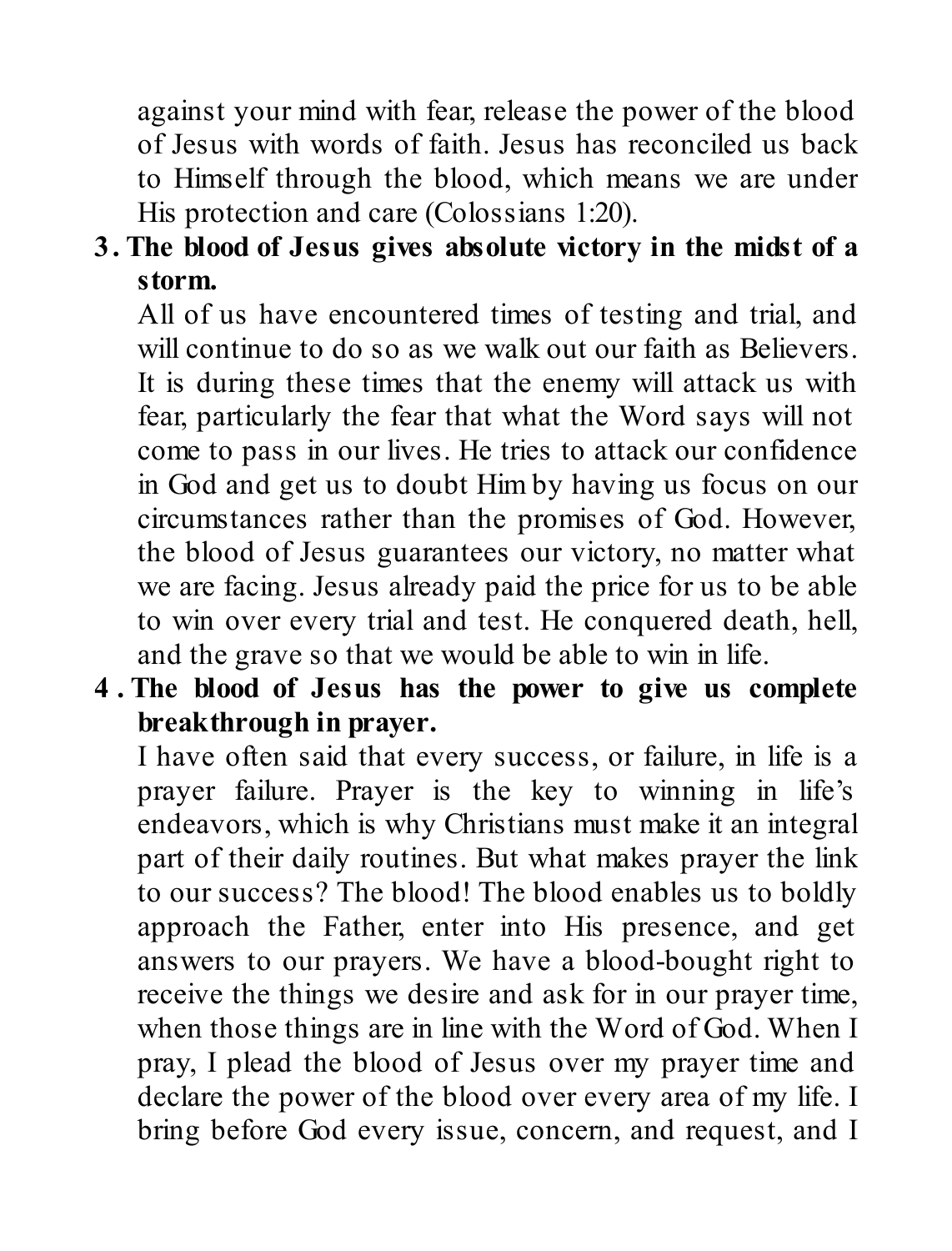petition Him through and by the blood of Jesus. We do not have to be afraid that God won't answer our prayers when we get the blood in on the situation.

#### **5 . The blood releases, for our enjoyment, all the benefits of salvation.**

There are a lot of things included in the salvation package besides what I call "fire insurance" or deliverance from hell after we die. Salvation includes everything good promised in the Word. The covenant of God includes protection, peace, preservation, and wholeness across the board; God left no area uncovered when He sent Jesus to die for us. Therefore, we have access to a multitude of benefits that are designed to improve the quality of our lives.

Unfortunately, many Christians go through their entire lives without tasting the goodness of the Lord in its fullness. Too often, we live far below the standard God intends for us and accept a way of life that doesn't even come close to God's plan for our lives. In order to begin to see the benefits of salvation, we have to release our faith in the blood of Jesus. The covenant was ratified through His blood, which is why it is an essential part of the salvation equation.

#### **RECEIVE IT!**

The things of God (and the things Satan wants to introduce to us) become a reality in our lives when we receive them. Titus 2:14 says, "*Who gave himself for us, that he might redeem us from all iniquity, and purify unto himself a peculiar people, zealous of good works.*" The blood of Jesus has already accomplished everything we need to be successful and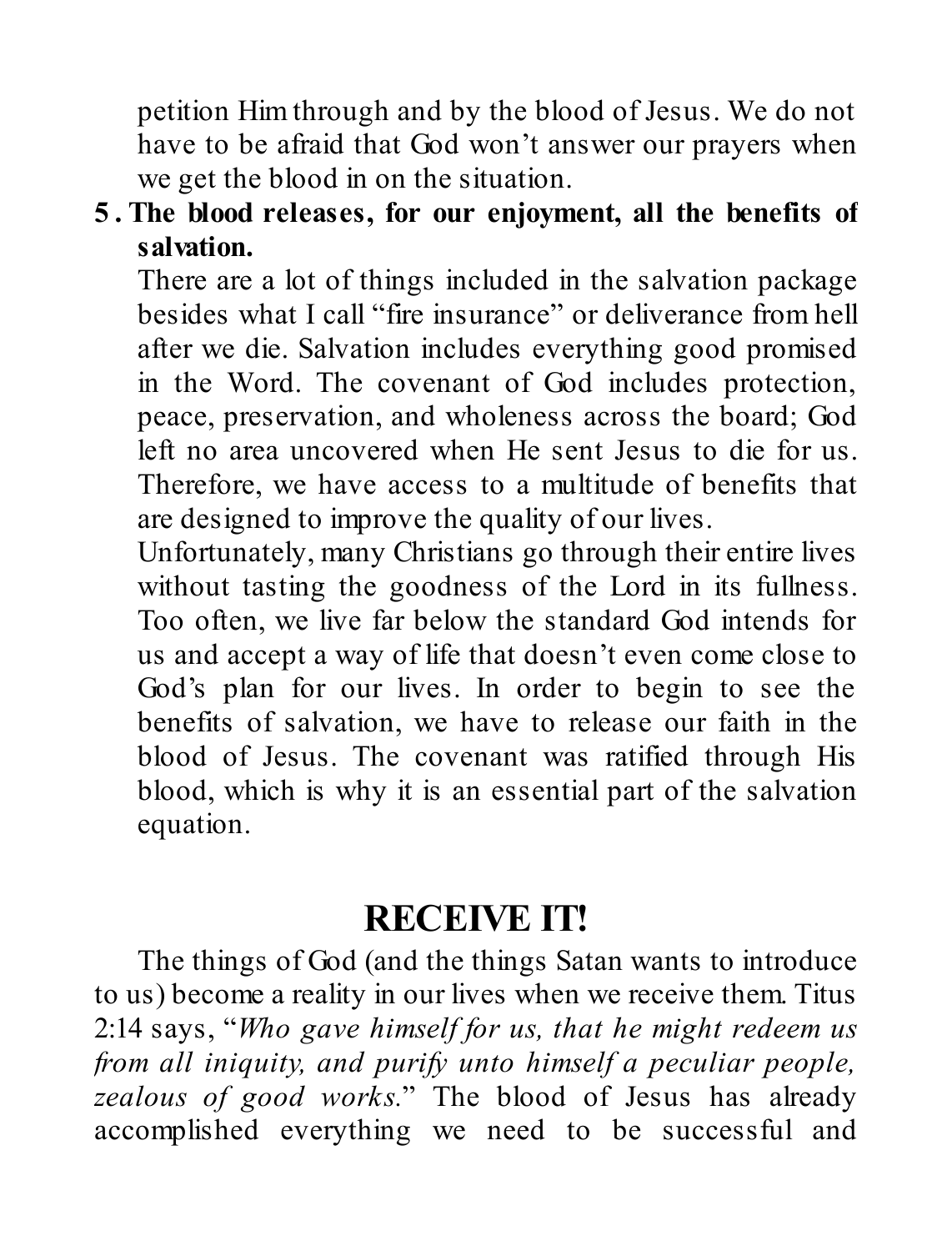victorious. We have been redeemed from sin, darkness, sickness, and poverty already, so there is no reason to fear any of these things! Our part is to simply receive, by faith, what the blood has done. We develop our trust in the blood of Jesus by studying it in the Word and meditating on it all the time. The times in which we live are dangerous, to say the least, but with our confidence in the right place, we don't have anything to worry about.

### "WHEN ITCOMES TO PROTECTION, THE BLOOD OF JESUS GETS THE JOB DONE, HANDS DOWN."

We understand that we receive the promises of God by believing in our hearts and speaking those things out loud as an act of our faith. The same is true where the blood of Jesus is concerned. We must get our mouths involved with the process in order to counter any fear the enemy pressures us with and activate the power of the blood. Every day we must confess what the blood has done for us and cover all areas of our lives with it by making certain declarations such as:

- I cover my mind and thoughts with the blood of Jesus.
- I cover my doorpost and possessions with the blood of Jesus (Exodus 12:13).
- I overcome the devil through the blood of Jesus (Revelation 12:11).
- I am made perfect through the blood of the everlasting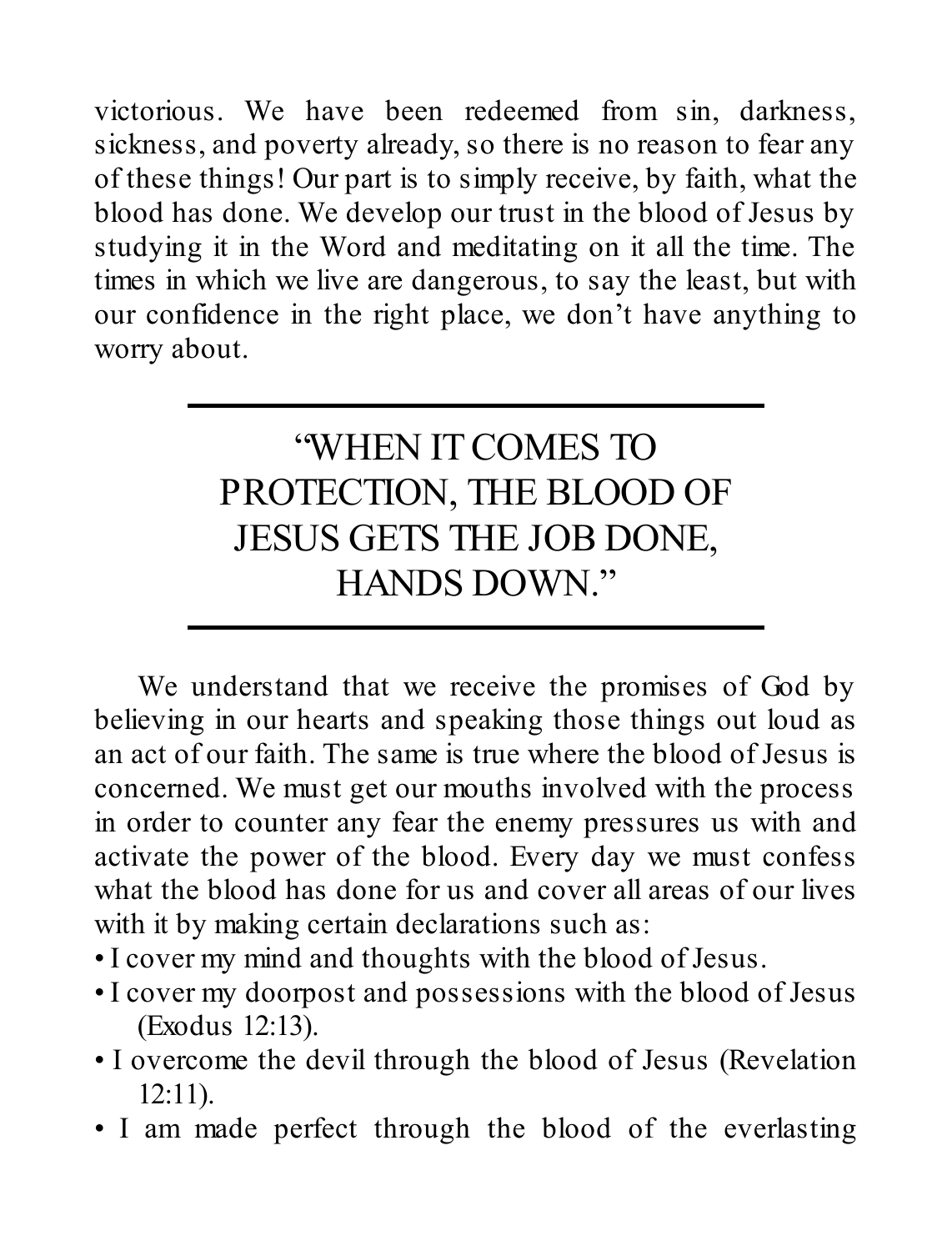covenant (Hebrews 13:20, 21).

- I have boldness to enter into the presence of God through the blood (Hebrews 10:19).
- I have redemption through the blood of Jesus, and I am redeemed fromthe power of evil (Ephesians 1:7).
- I rebuke all spirits of torment and fear because I have peace through the blood of Jesus (Matthew 26:28).
- I receive healing and health through the blood of Jesus.
- The blood of Jesus bears witness to my deliverance and salvation (1 John 5:8).
- The blood of Jesus cleanses me fromallsin (1 John 1:7).
- Jesus resisted unto blood, and His blood gives me victory (Hebrews 12:4).
- I rebuke Satan, the accuser of the brethren, through the blood of Jesus (Revelation 12:10).

Incorporating these confessions into your daily prayer time is an effective way to combat the enemy when he attacks you with fear. The voice of God's Word will send angels into action, to carry out everything you speak.

Now, more than ever, we must utilize the tools God has made available to us in order to triumph over Satan. He will constantly try to use fear as bait to move us out of the will of God for our lives. However, by developing confidence in the blood of Jesus, we can defeat him every time. It is the key to our victory, so use it. The only one running in fear will be the devil!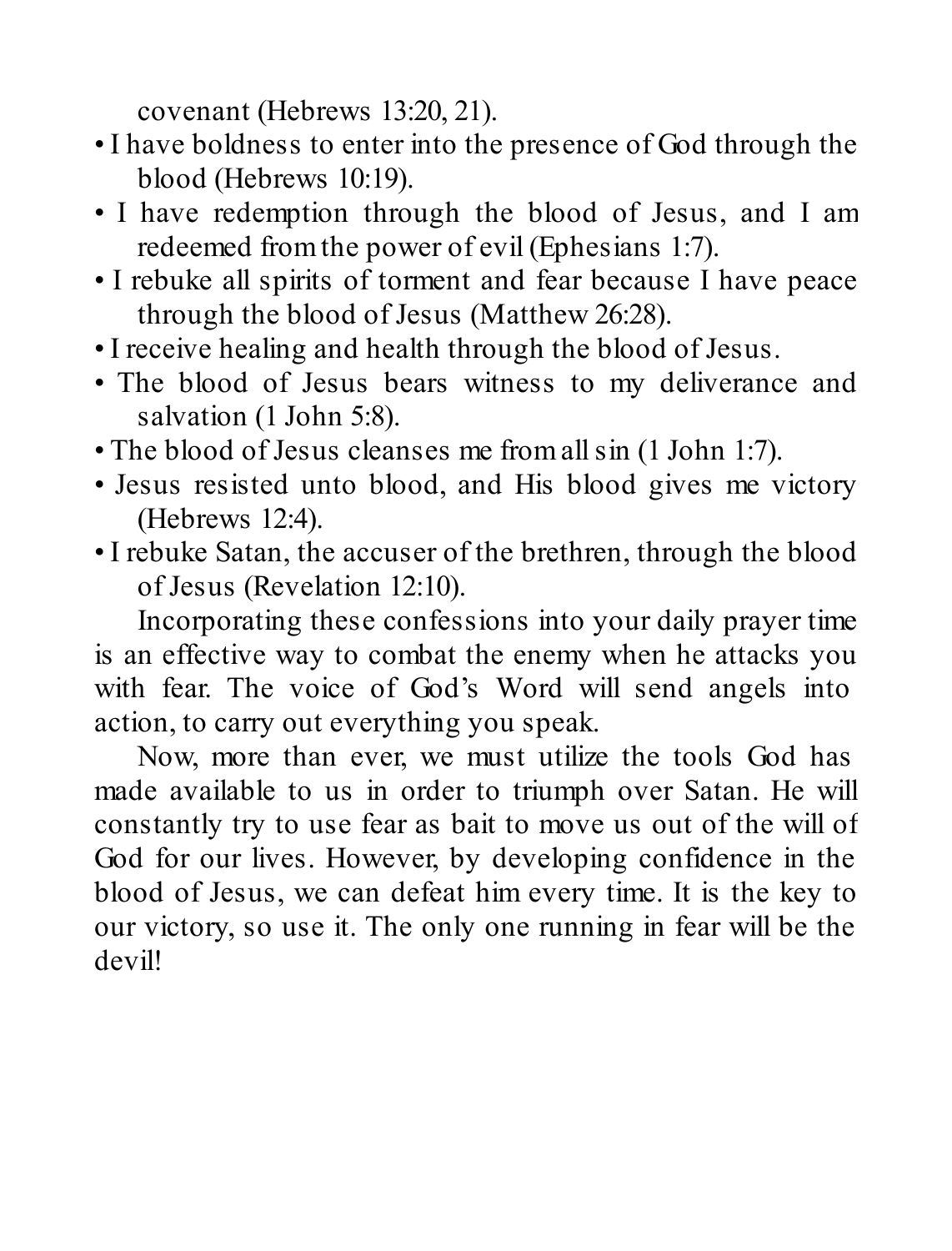# CHAPTER 22 **The Truth about the Fear of the Lord**

"*The fear of the Lord is the beginning of wisdom: and the knowledge of the holy is understanding*"

*(Proverbs 9:10).*

The term "fear God" is a common source of confusion among Christian as well as non-Christian. In fact, not having understanding about what it means to fear the Lord can result in a warped view of God that drives us away from Him, rather than toward Him. When the Word talks about fearing God, it is not saying we are to be afraid of Him in the sense that He is a mean taskmaster waiting to strike us down when we make mistakes. This fear comes from the devil, and it brings torment with it. However, to fear God means to honor and respect Him in every decision we make. When we fear the Lord, we have a reverence for Himthat moves us to obey His Word.

God didn't give us commandments because He is trying to make our lives miserable. His concern for us is birthed out of love and a desire for us to experience the very best in life. Unfortunately, the society in which we live doesn't value God or His commandment of love because it is viewed as bondage. People want to live selfish lives that disregard the Bible, and anything that is perceived as a threat to their selfish lifestyle is rejected. However, the commandments of God were never designed to make us unhappy, but to protect us and give us life. So what does it mean to walk in the fear of God? It simply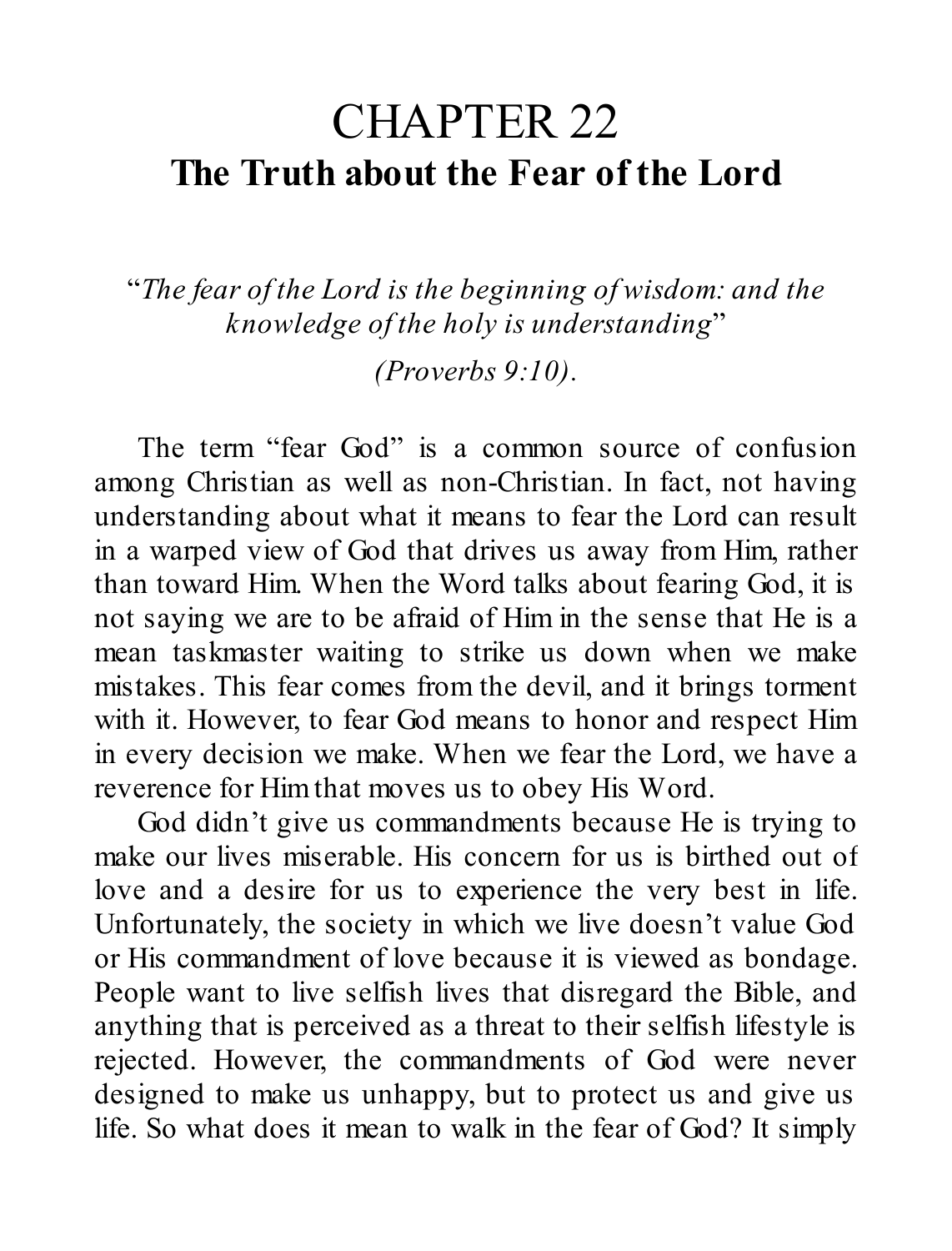means to respect, honor, and live a worshipful life before God. First John 5:2, 3 says something so powerful, "*By this we know that we love the children of God, when we love God, and keep his commandments. For this is the love of God, that we keep his commandments: and his commandments are not grievous.*"

### "WHEN WE FEAR THE LORD, WE HAVE A REVERENCE FOR HIM THAT MOVES US TO OBEY HIS WORD."

Our love for God is evident when we are willing to be led by His love for us. Whether it deals with our finances (tithing and giving offerings), embracing holiness and sexual purity, or even our prayer lives, the fear of God must be what drives us to do what we do as Believers.

# **THE WISDOM CONNECTION**

Proverbs 9:10 says something interesting about the connection between the fear of the Lord and wisdom, "*The fear of the Lord is the beginning of wisdom: and the knowledge of the holy is understanding.*" Proverbs 4:7 says wisdom is the principle thing and understanding is of the utmost importance.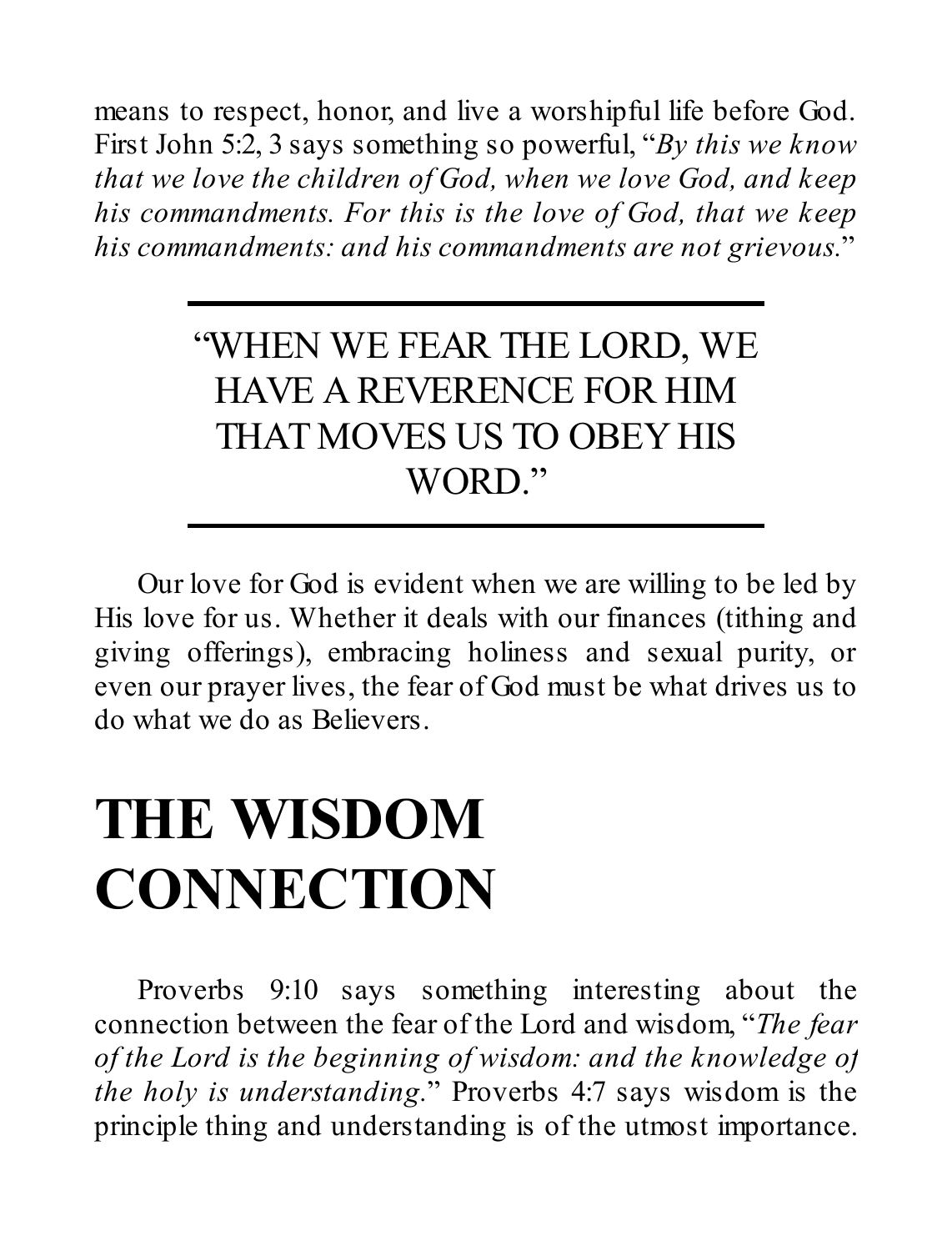When we put it all together, it becomes clear that wisdom starts by having a reverence and respect for God. When we honor Him and make His Word our final authority in life, we open the door to the wisdomof God, which is critical to our success.

There are so many benefits to walking in the fear of God, which is why this important aspect of our relationship with the Father must be examined. One reason people shun the commandment of love is because they don't know or understand the benefits of having faith in God's love for us. Unfortunately, much of the body of Christ continues to go to church and do all the religious things that Christians are supposed to do, but they lack one thing: results. When genuine confidence in God's love for us and true honor for Him are not present and motivating our actions, the things we do in the name of Christianity won't yield anything.

Besides being the doorway to the wisdom of God, Psalm 34:7-9 gives some of the benefits of having godly reverence, or fear. It says, "*The angel of the Lord encampeth round about them that fear him, and delivereth him. O fear the Lord, ye his saints: for there is no want to them that fear him.*" Again, when we see the word *fear* here, it is not talking about being afraid of God because He is mean, harsh, or wants to hurt and punish us. God is love (1 John 4:16) and He only wants the best for us.

The benefits of honoring God are well worth it. In this passage of scripture, the first thing we see related to fearing God is divine protection. Divine angelic protection is a guarantee for those who keep God first place in their lives. He promises to deliver us when we fear Him. I know firsthand about the delivering power of God. Several years ago, I was in a near fatal car accident, and I actually saw angels break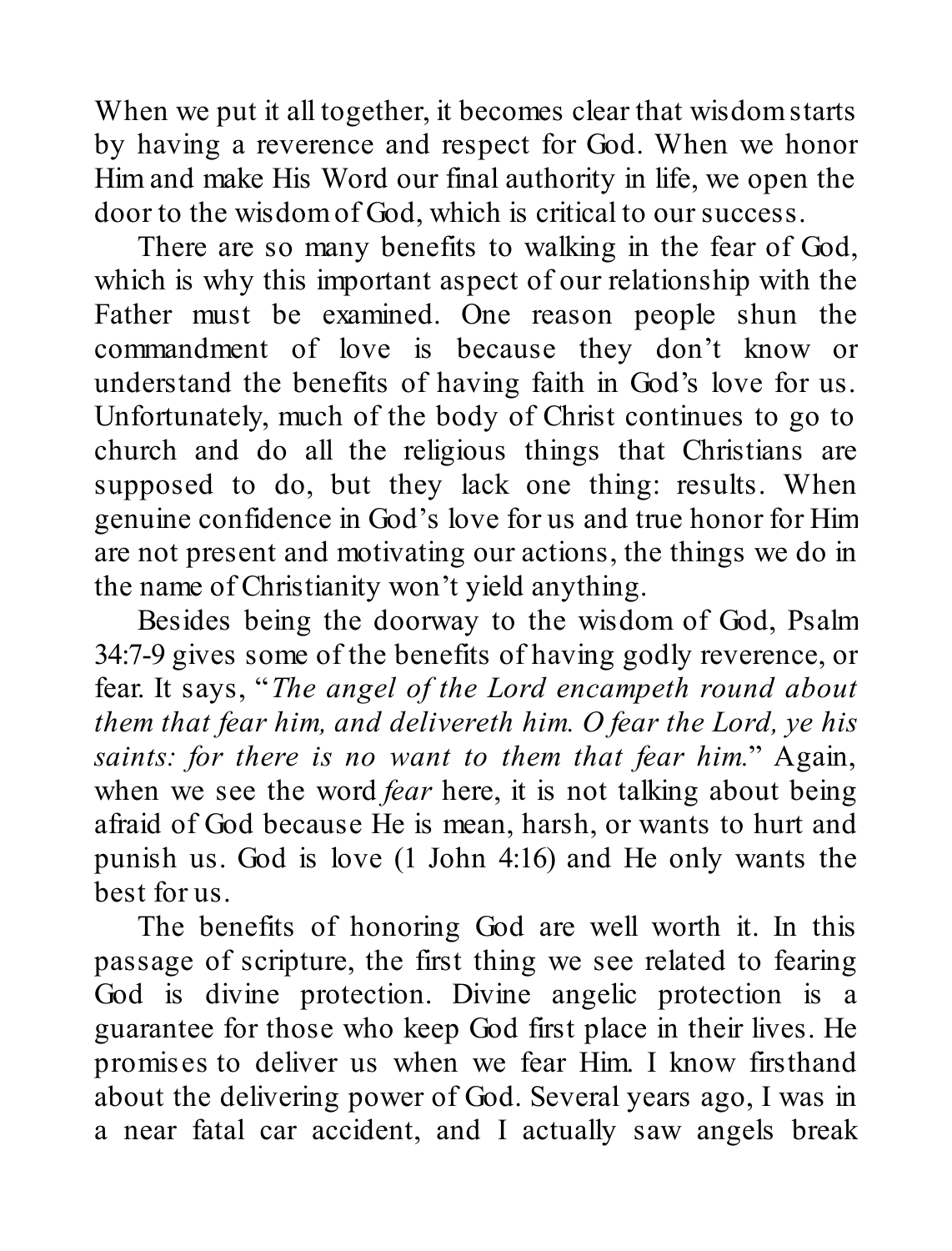through the natural realm to assist me. Divine deliverance from all manner of danger is available to us when we reverence the  $L_{\alpha}$ Lord.

Secondly, we see that fearing God brings with it provision. He says we will have no wants when we fear Him. I don't know about you, but that sounds like an awesome promise to me. Going through life without want or lack of any kind is a blessing that I definitely want to experience. God is a Father, and like any father who receives respect from His children, He is prompted to do even more for us when we honor Him.

### **THE FEAR OF THE LORD IN OUR RELATIONSHIPS**

This idea of reverencing God goes beyond our one-on-one relationship with Him and extends to how we relate to one another. God is all about relationships, and how we interact with and treat others is equally important to Him.

Ephesians 5 discusses the connection between the family and the church and instructs us to submit to one another in the fear of God (vv. 21). This is a particularly important command to remember in marriages. Many times, one spouse will use the concept of submission in a one-sided way in order to control or manipulate the other, but God says we are to submit to *each other* as an act of our honor and reverence for Him. This makes the concept of submission less about us and more about God.

A wife who wants to walk in the fear of the Lord in her marriage will obey the Word out of respect for God, Who says, "*Wives, submit yourselves unto your own husbands, as unto the Lord.*" (Ephesians 5:22). And husbands who fear God will obey the command to love their wives as Christ loves the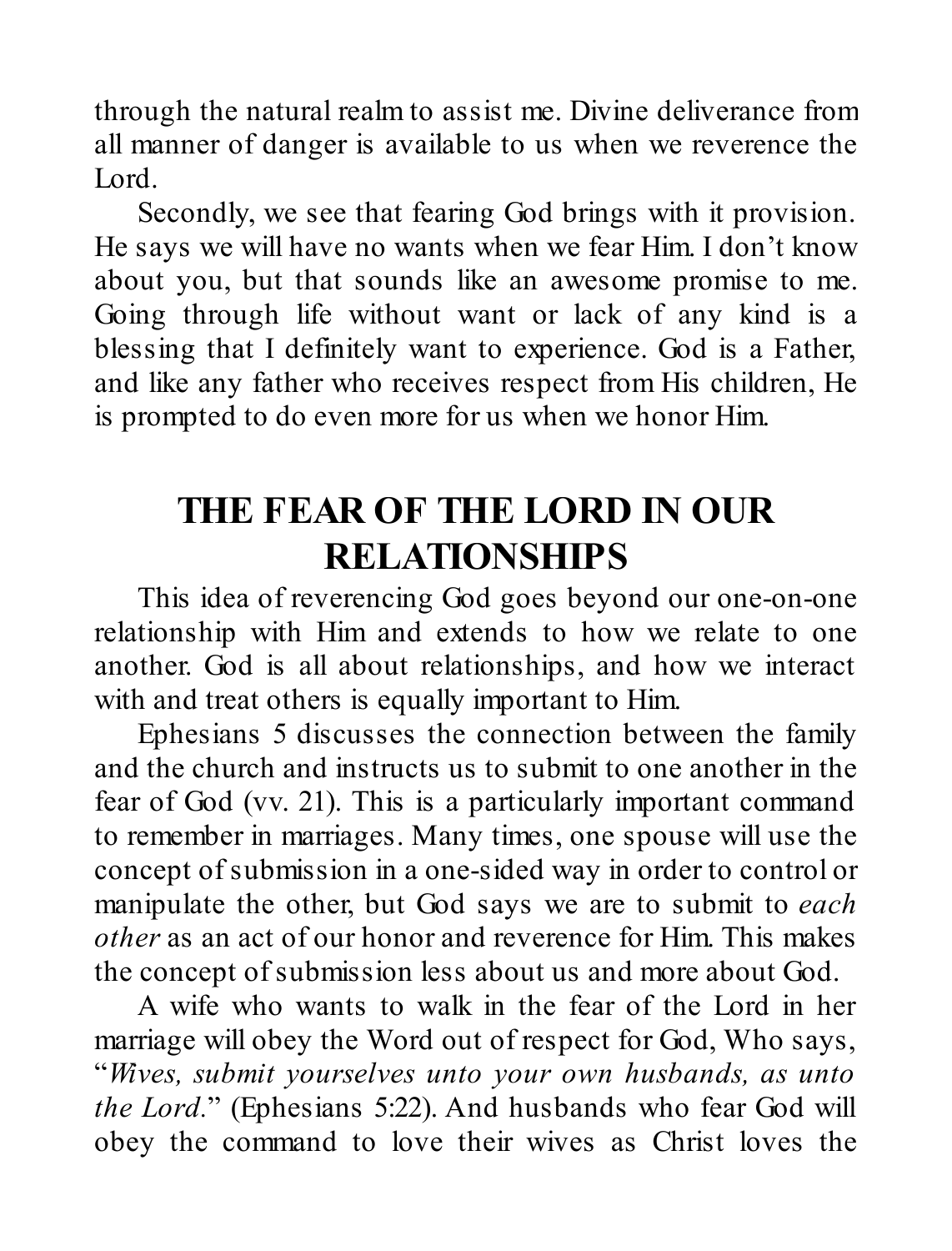church (vv. 25). In addition, children are to obey their parents, and employees are to submit to their employers and work "as unto the Lord." Everything we do must have the motive of wanting to honor God, and we do this by following His instructions to us.

The truth is, most of us have learned how to operate in the fear of the Lord in church, but when it comes to how we treat others, we tend to forget how important it is to maintain the same attitude of reverence for God. When everything we do becomes about honoring God, we will truly begin to experience the blessing that comes from it. Making changes according to the Word, where our relationships are concerned and walking in the fear of the Lord, go hand in hand.

The Bible says the person who will live in the fear of the Lord will have great peace. There are so many people trying to find peace in things outside of God, but according to Psalm 128:16, the satisfaction many of us are looking for is only found by submitting to and honoring God. The person who is living and walking in the fear of the Lord is going to be whole in every area of their lives. Nothing will be missing, lacking, or broken—spirit, soul, body, family, or finances. This is not to say we will not go through tough times where our faith will be tested, but at the end of the day the person who fears and reverences God will be experiencing a level of fulfillment unknown to the person who chooses not to receive God's love and honor and worship Him.

# **REVERENCE FOR GOD**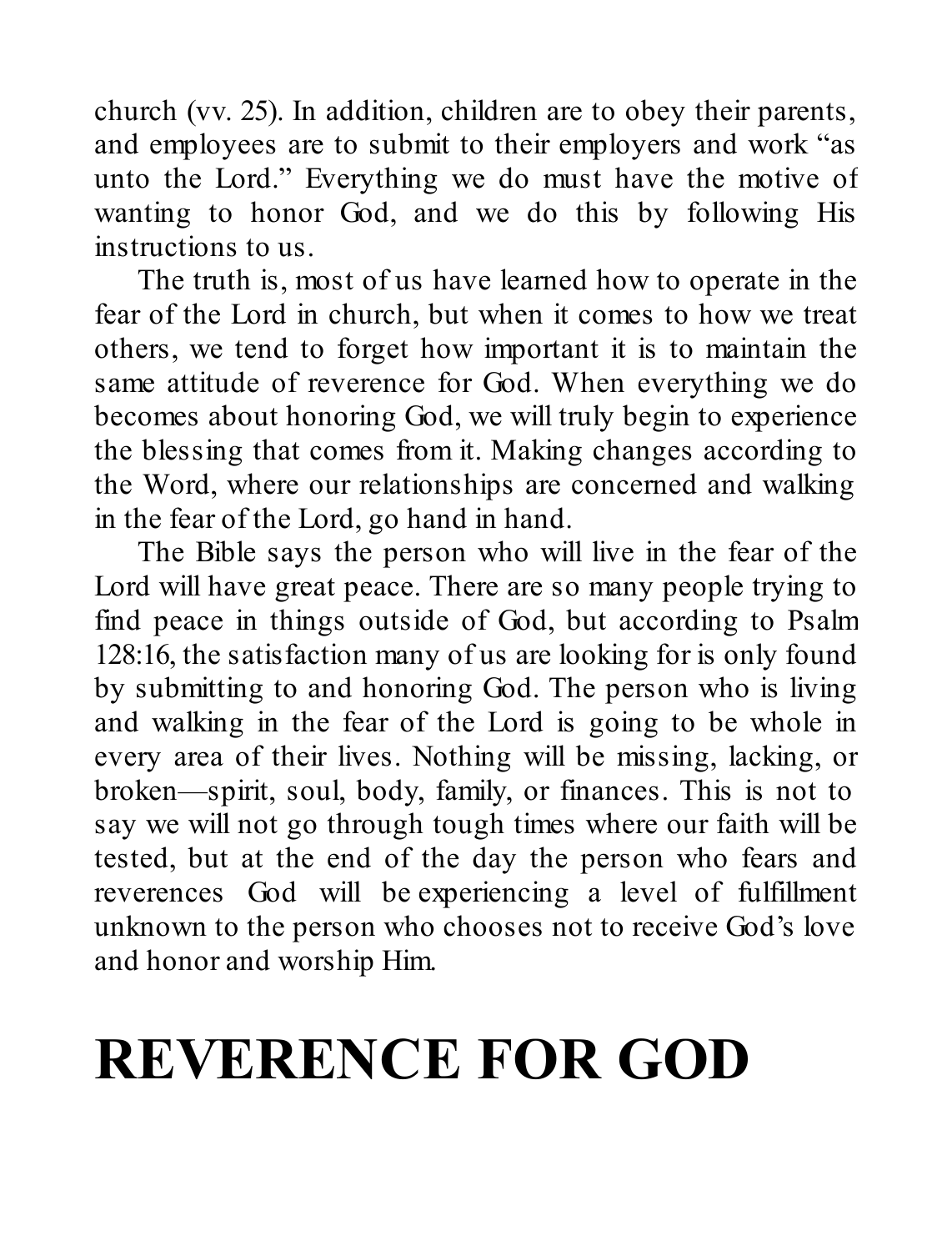# **EMPOWERS US**

I believe that we are living in a time when God desires to give great wisdom to those who are in the body of Christ. He is ready to show us things we have never seen before. The Lord knows all the answers to every question and problem we may be facing in life, and He has a million ways to get us to our final destination of total life prosperity. All we need is just one of them. He is ready to reveal Himself to us and give us the things we are seeking Himfor, but He is looking for people who will be loyal to Him.

Psalm 128:1 says, "*Blessed is every one that feareth the Lord; that walketh in his ways.*" This is the key to our victory. When we walk in His ways out of respect and honor, we are empowered to prosper! Living this way is for our good, and will keep us from the fear and torment that Satan wants to bring into our lives.

The more time we spend reading and meditating on His Word, the more knowledgeable we will become about what it means to walk in God's ways. If you desire to be a Christian who pleases God, become a person who holds the Word of God in the highest esteem. God takes pleasure in those who fear Him and will deliver on every promise He has made. The fear of the Lord is not a bad thing. It will release the blessing like never before. Examine your life to determine if you truly are honoring God in your thoughts, words, and actions. Renewing our minds in this area will make the difference in our lives.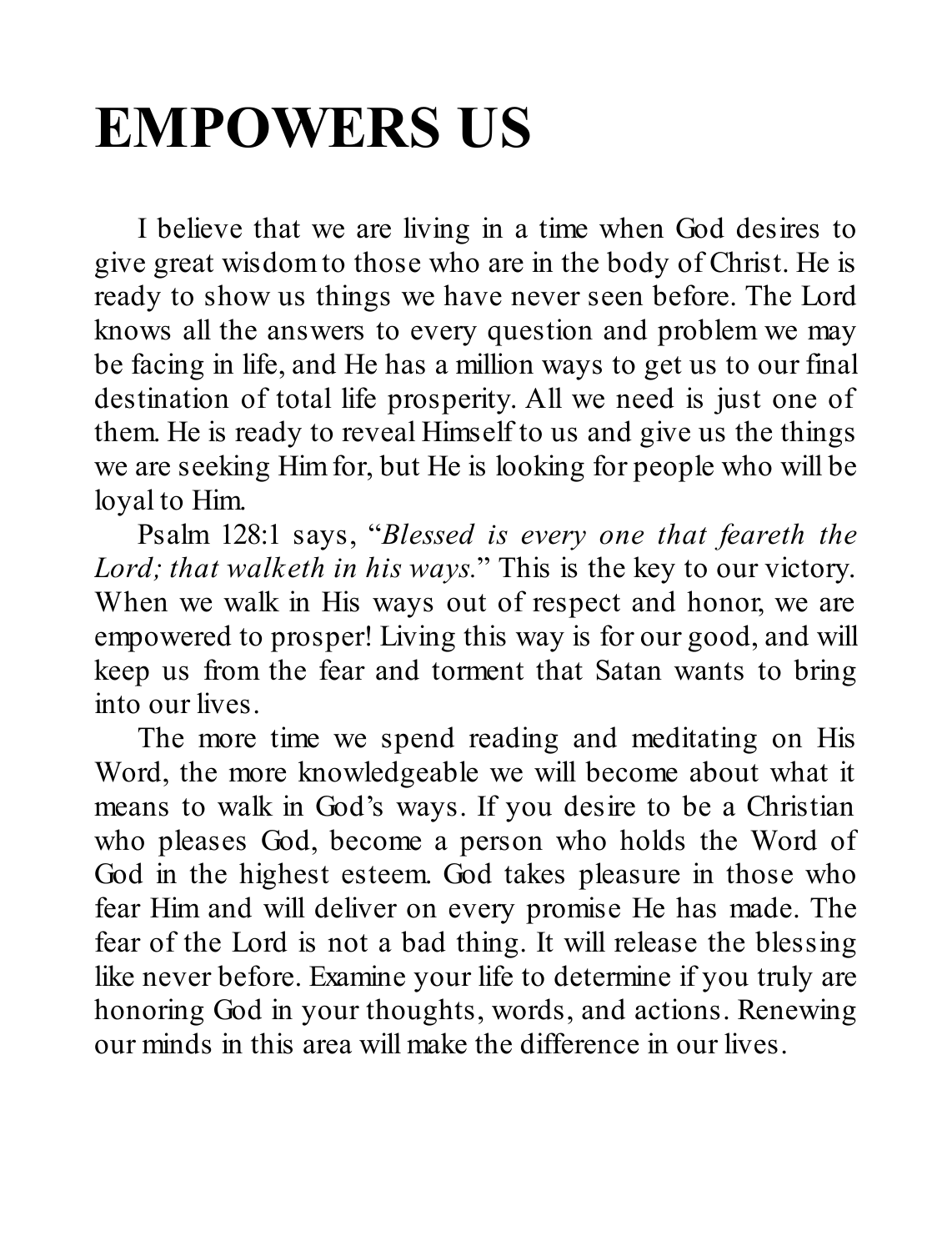# CHAPTER 23 **How to Overcome Agitation**

"*Peace I leave with you, my peace I give unto you: not as the world giveth, give I unto you. Let not your heart be troubled, neither let it be afraid*"

(John 14:27).

Have you ever been on a boat ride? One thing every boat will have on hand is an anchor. This valuable tool enables the boat to remain stable in one spot if the sailor decides he wants the boat to stop moving for whatever reason. Once that anchor is released deep in the water, it provides support and stability, even in the midst of a storm. The anchor is a fitting metaphor for the role the Word of God should play in every Christian's life. It is what keeps us frombeing tossed around by the storms of life, and it keeps us stable when we are tempted to quit on God. Agitation is one of those storms that the enemy will use against us in order to disturb our peace. However, by maintaining an unwavering stand on God's Word, our peace will remain intact.

The Bible says Jesus has given us His peace (John 14:27), and yet there are many things that challenge this peace every day. These things are designed by Satan to keep us from resting in the Lord. Agitation is an emotion that has the potential to distract us and move us away from God's will for our lives. The Word actually groups agitation with other emotions, such as being troubled and fearful. Since this is the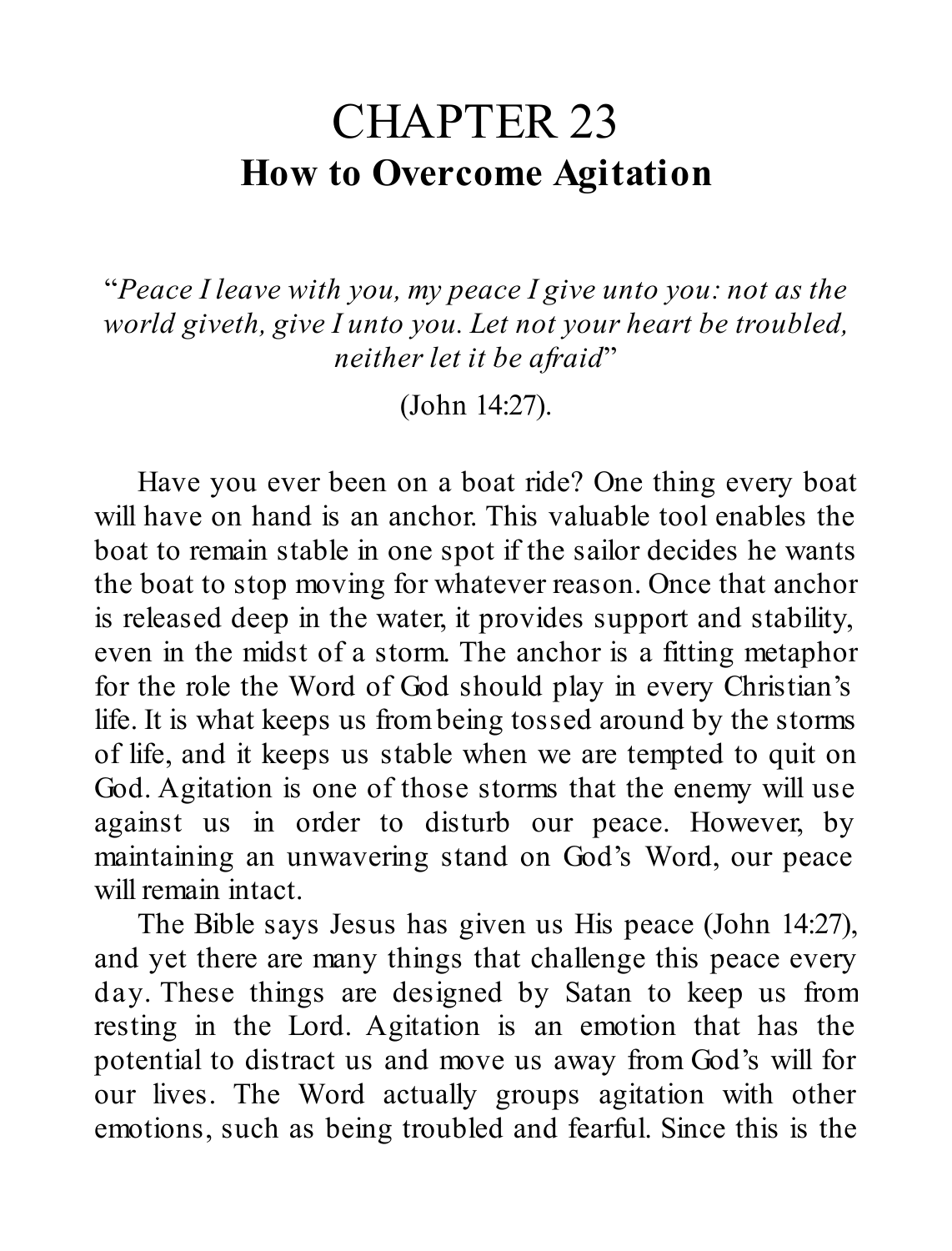case, we can conclude that agitation is another face of fear that tries to show itself in our lives. Therefore, we must be able to recognize it and resist it.

In the Amplified Bible, John 14:27 reads, "*Peace I leave with you; my [own] peace I now give and bequeath you.*" To *bequeath* something means to personally hand it down to someone. When Jesus says He has bequeathed something to us, it means He has personally handed it down to us! He has literally bestowed the very same peace He possesses, the same peace that exists in the Father, to us. This is the same peace that kept Jesus from being moved by trouble and irritation during His time on the earth. It is the peace that kept Him from quitting on God when He was facing the agony of the crucifixion. Jesus' peace is a supernatural peace that supersedes anything we find in the world, and every Christian can walk in it if he or she receives it by faith.

### **CHOOSING GOD'S WORD**

Agitation is specifically designed to disrupt our peace and get us in a place where we doubt God's ability to handle the situations we face. In order to keep from being agitated, we must choose God's Word and make it the final authority over our emotions, no matter what is going on. Sometimes it feels as if we can't avoid getting irritated about something someone has said or done, but that simply isn't true. *We* make a choice to become agitated, troubled, disturbed, or afraid, just like we make a choice to remain focused on God's Word. In fact, the moment we make a decision to let God's Word govern our lives, Satan tries to change our minds by working through situations, circumstances, and people to cause extreme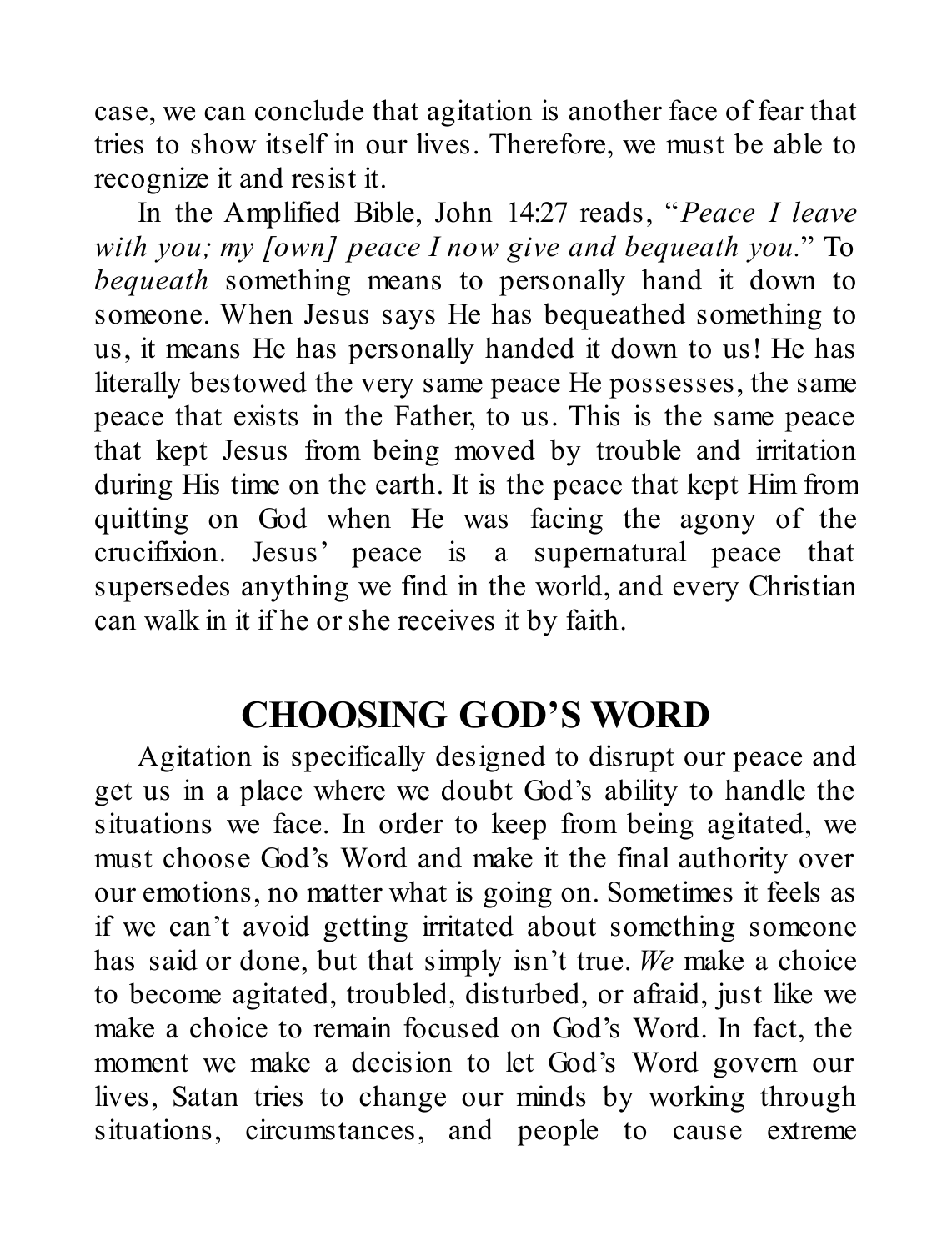emotional disturbances. But we must determine in our minds to refuse agitation when it shows up.

There is a progression that takes place when we become agitated. When we are disturbed and irritated about something, we tend to become fearful. For example, a husband and wife may have a financial disagreement because of one spouse's overspending. The irritated spouse, who allows agitation to gain a foothold in his or her mind, will find fear trying to creep into the area of finances in the home. The issue may have been that the wife or husband miscalculated how much money was in their checking account before making a purchase that sent the account into overdraft, or someone may have used a credit card for an unnecessary purchase. This progresses into operating in fear of lack where finances are concerned. And when fear is present, Satan has an open door through which he can enter our lives and bring to pass the things we fear.

When we become agitated, we walk away from our peace and become afraid that the source of our peace—God—has failed us. We must understand that this is part of the enemy's plan.

The key to maintaining our peace is to keep our minds on the Word of God. Isaiah 26:3-4, in the *Amplified Bible,* reads: "*You will guard him and keep him in perfect and constant peace whose mind [both its inclination and its character] is stayed on you, because he commits himself to you, leans on you, and hopes confidently in you. So trust in the Lord (commit yourself to Him, lean on Him, hope confidently in Him) forever; for the Lord God is an everlasting Rock [the Rock of Ages].*"

There are several key things to be aware of in this passage as it relates to God's promise of peace. First, we must keep our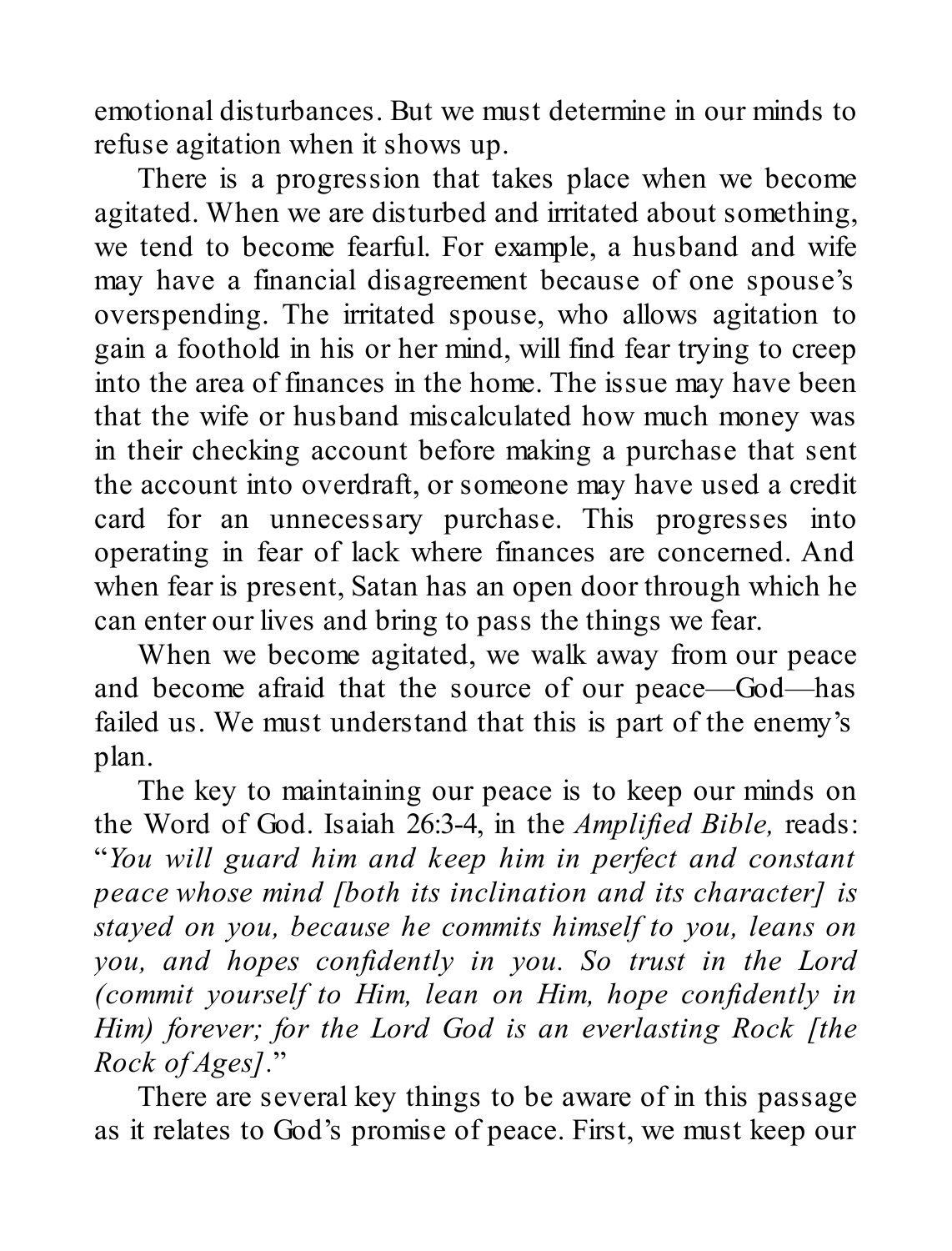minds stayed on Him as an act of our will. This is often the biggest challenge when agitation rears its ugly head because the tendency is to let the situation be an excuse to get agitated. However, those moments are tests to see how we handle our emotions. We have two choices: to submit to agitation and end up doing or saying something that does not align with God's Word, or to submit to God's Word and command our minds to maintain godly focus. The wonderful promise we have is that not only will God keep us in peace, but it will be *perfect* peace that is constant, which means it never ends. Isn't it exciting to know there is a continual stream of peace available to us when we refuse to take our eyes off God's Word?

The latter part of the scripture deals with trust. When we keep our minds stayed on God, it is an expression of our trust in Him and His ability to take care of whatever situation we are up against. Trust is different from faith, in that faith is confidence while trust is commitment. It is like a mountain that cannot be moved (Psalm125:1).

Joseph's life was the epitome of trust in God. He had plenty of things to get agitated about on his way to his destiny. He was rejected by his brothers and sold into slavery by them, but these things did not destroy his trust in God. He was falsely accused of sexual harassment and thrown in jail, but he never stopped trusting in the Lord. Joseph overcame each challenge in his life by trusting God. He did not know he was about to be promoted to a position of authority, over the entire land of Egypt, when he was in the midst of these agitating challenges, but he continued to maintain a conquering mentality. As a result, he entered God's rest. Similarly, when we enter God's rest, negative situations will not have the power to agitate us.

Our trust in God is demonstrated when we commit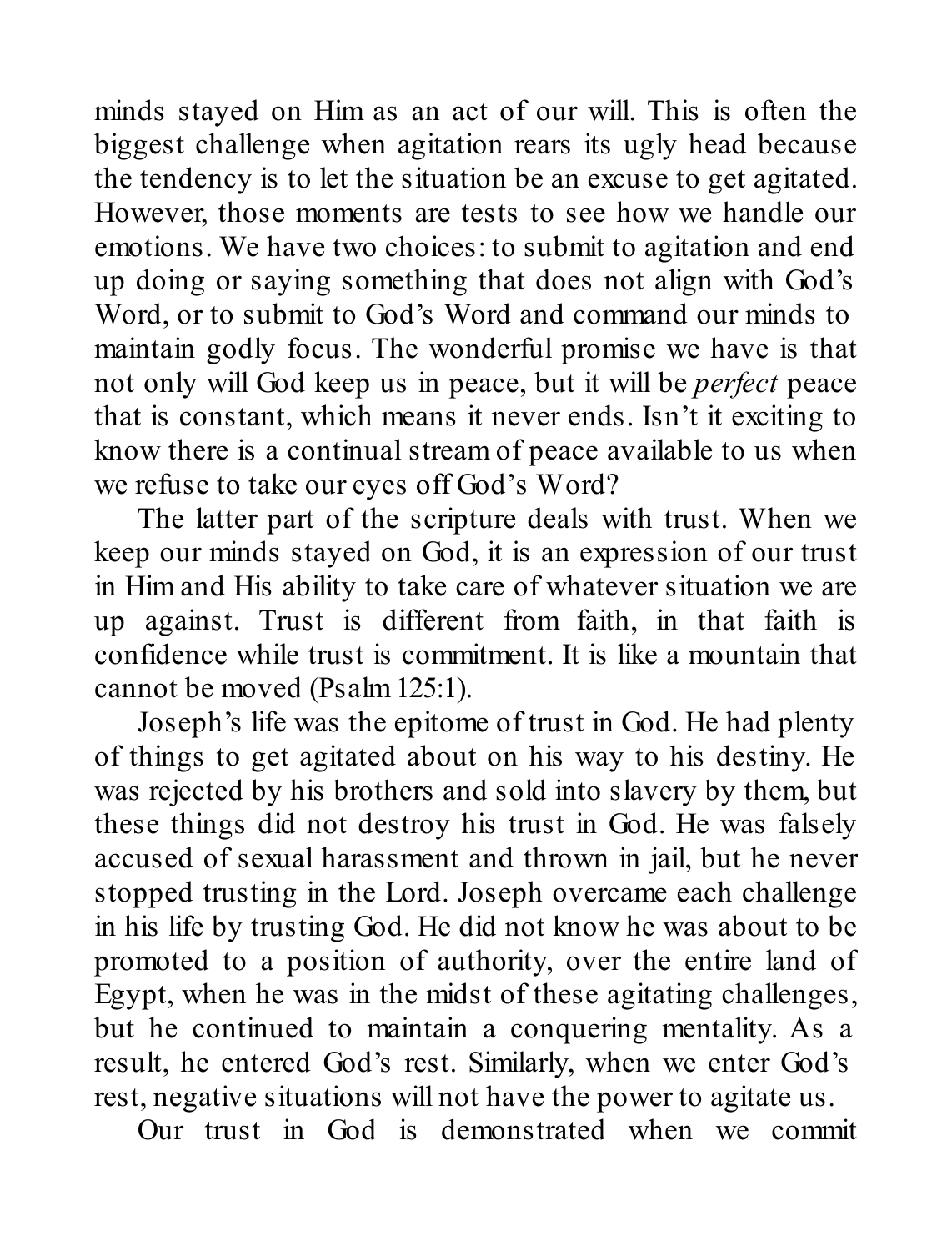ourselves to Him, lean on Him, and hope confidently in Him. We do this by always keeping the Word before our eyes and in our ears, and declaring it by making confessions of faith. On the other hand, agitation dilutes our trust in God and His Word, which is why we must not let it get the upper hand.

Keep in mind that we open the door to fear when we lean on our own understanding instead of what the Word says. This gives place to agitation. We can cut off fear and dismantle agitation by constantly meditating on the Word of God *before* agitation shows up. The Word that is alive and active within us acts like a buffer against the enemy's attacks on our minds and emotions.

# **A SIGN OF YOUR BREAKTHROUGH**

Attacks from the enemy don't happen without a reason. Satan has a specific goal in mind. He can only work through the avenue of our emotions and thoughts, so he wants to stir people up and create situations that cause us to be irritated. He knows that when we get agitated, we are more likely to say something that does not line up with God's Word, and will short-circuit the wonderful blessings God has planned for us.

It is not uncommon for highly agitating situations to show up right before a major breakthrough takes place in our lives. In fact, we can definitely prepare for a breakthrough when the enemy starts using agitation against us. Here are some things to remember when we see a stormof agitation brewing: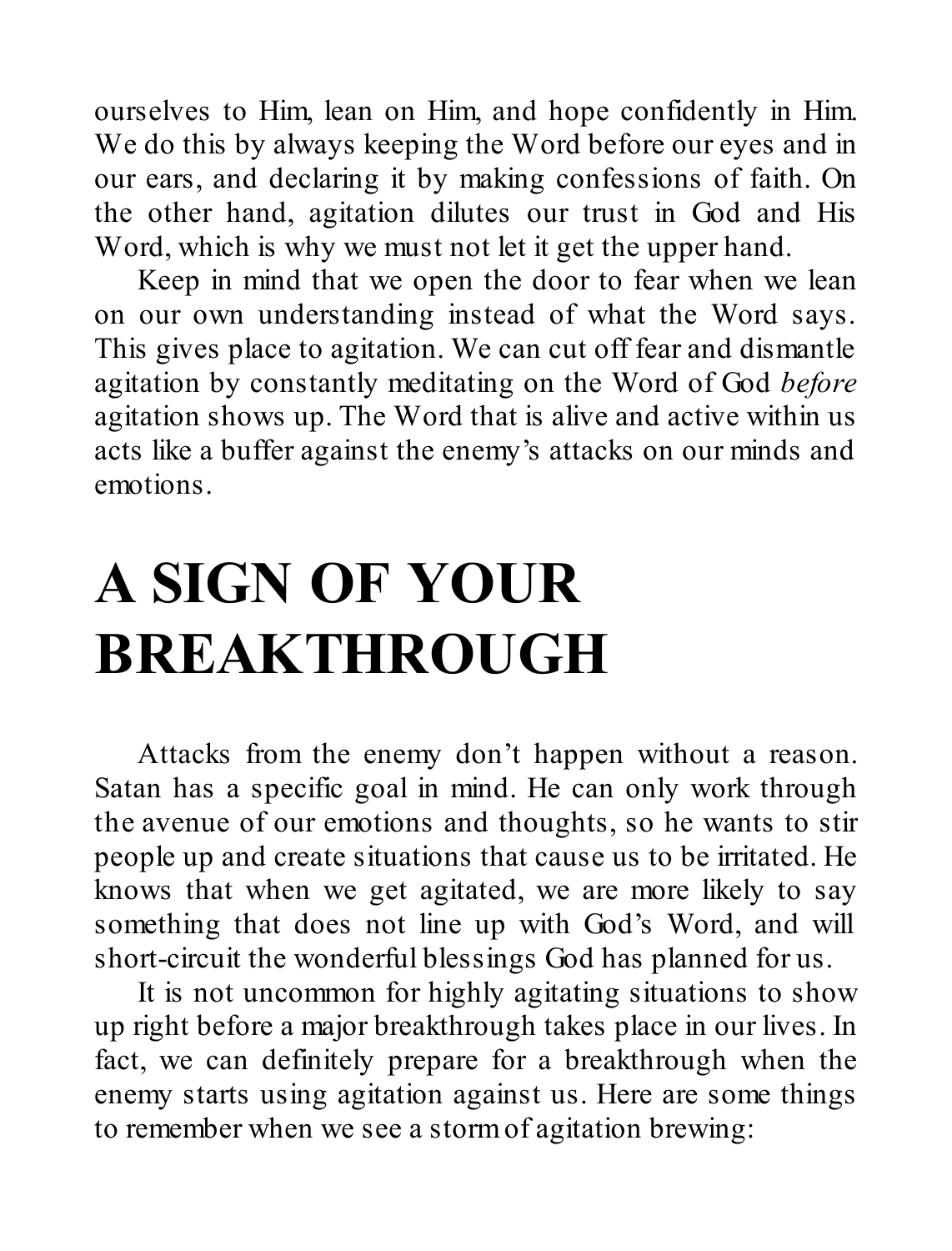- 1. We do not have to be afraid while standing on the Word of God. He will not allow us to be put to shame (Isaiah 54:2-4).
- 2. God has a covenant of peace with us, and He will not break it. This is our heritage (Isaiah 54:10-17).
- 3. No weapon formed against us will work when the Word is our foundation and we continue to speak it. Every tongue that rises up against us will be condemned by our declaration of the scriptures.

Another antidote for agitation, which stops the devil in his tracks, is thanksgiving. Instead of allowing ourselves to be troubled by what we see, we can choose to have an attitude of gratitude, by faith. When we give thanks, we are focusing on the good things God has done for us. In fact, agitating situations can be used as opportunities to cultivate contentment and peace by maintaining a grateful attitude in the midst of the circumstances.

In these last days, things will often happen to cause us to become agitated. However, we must maintain our peace and free ourselves from what the Bible calls "agitating passions and moral conflicts" (2 Peter 3:1-14). Jesus experienced agitation when He knew Judas was about to betray Him (John 13:21, *Amplified Bible*), but instead of yielding to temptation, He kept His peace. We have the same power to control our emotions.

As Christians, we greatly benefit from having a worry-free life. Without worry and agitation, we can hear from God more clearly because our minds and hearts are not cluttered with negative emotions. Also, our hearts do not become weighed down by anxiety over stressful or irritating situations (Proverbs 12:25, *AMP*). When we focus on God, and remember His covenant with us, we will be encouraged. And even when we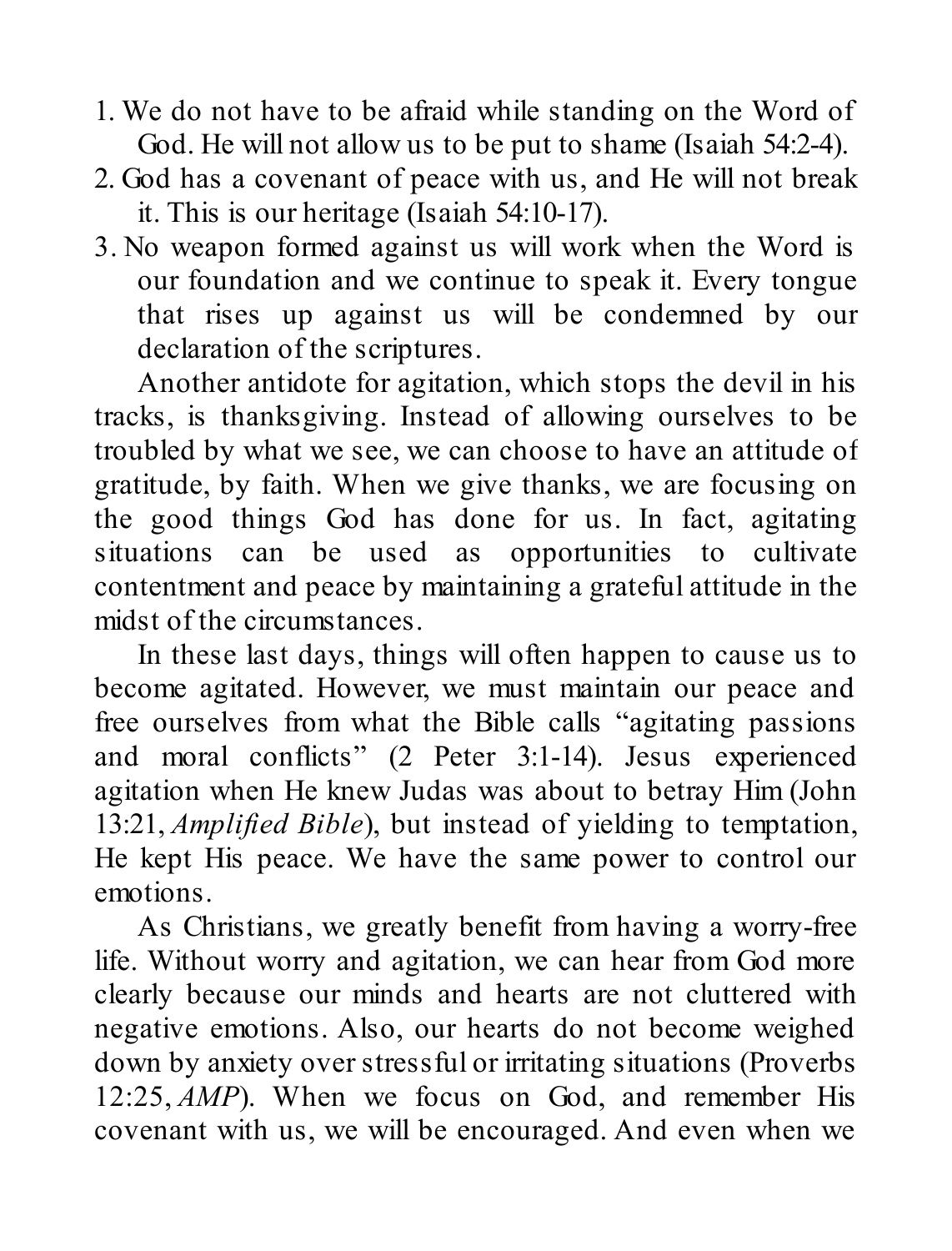suffer for doing what is right, God promises to reward us.

"*WE* MAKE A CHOICE TO BECOME AGITATED, TROUBLED, DISTURBED, OR AFRAID, JUST LIKE WE MAKE A CHOICE TO REMAIN FOCUSED ON GOD'S WORD."

What is the devil using to stir up your emotions in a negative way? Can you identify points of agitation that have infiltrated your mind and heart? If so, take those issues before the Lord. Cast your cares on Him and put yourself in remembrance of His Word, which promises peace when you keep your focus on Him. Get the Word in your mouth and make confessions of faith that eradicate negative thinking. Overcoming agitation is one decision away!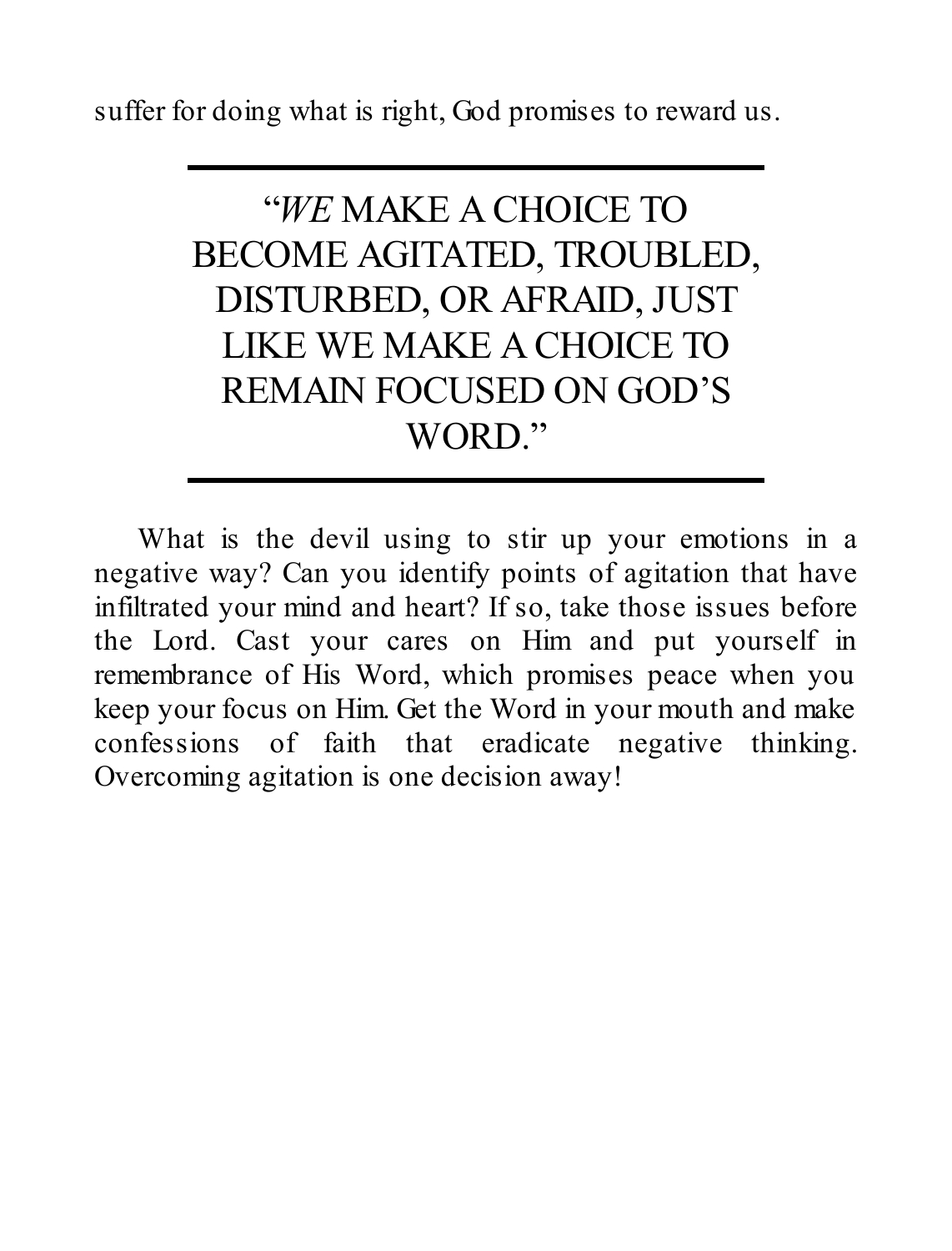# CHAPTER 24 **The Victorious Power of God's Love**

"*And hope maketh not ashamed; because the love of God is shed abroad in our hearts by the Holy Ghost which is given unto us*"

(Romans 5:5).

Did you know that the key to truly walking in victory and success in your life is through having a working revelation of God's love for you? I'm not just talking about knowing it in your head but *really* knowing it in your heart. Having confidence in God's love will absolutely shut down the devil's attempts to derail you with temptation, and it will enable you to do the works of Jesus without reservation. It will flush fear out of your life and keep you in a state of perpetual faith. Because of the blood of Jesus that is covering your life, God is for you and not against you—you have nothing to fear! What Jesus did put God on your side forever, and there is nothing that can separate you from His love.

Romans 8:31, 32 really communicates the reality of God's love for us. It says, "What shall we then say to these things? If God be for us, who can be against us? He that spared not his own Son, but delivered him up for us all, how shall he not with him also freely give us all things?" We know God loves us because He did not withhold His only Son. I don't know anyone who would willingly allow his or her child to be sacrificed on behalf of someone else. I know I couldn't do it!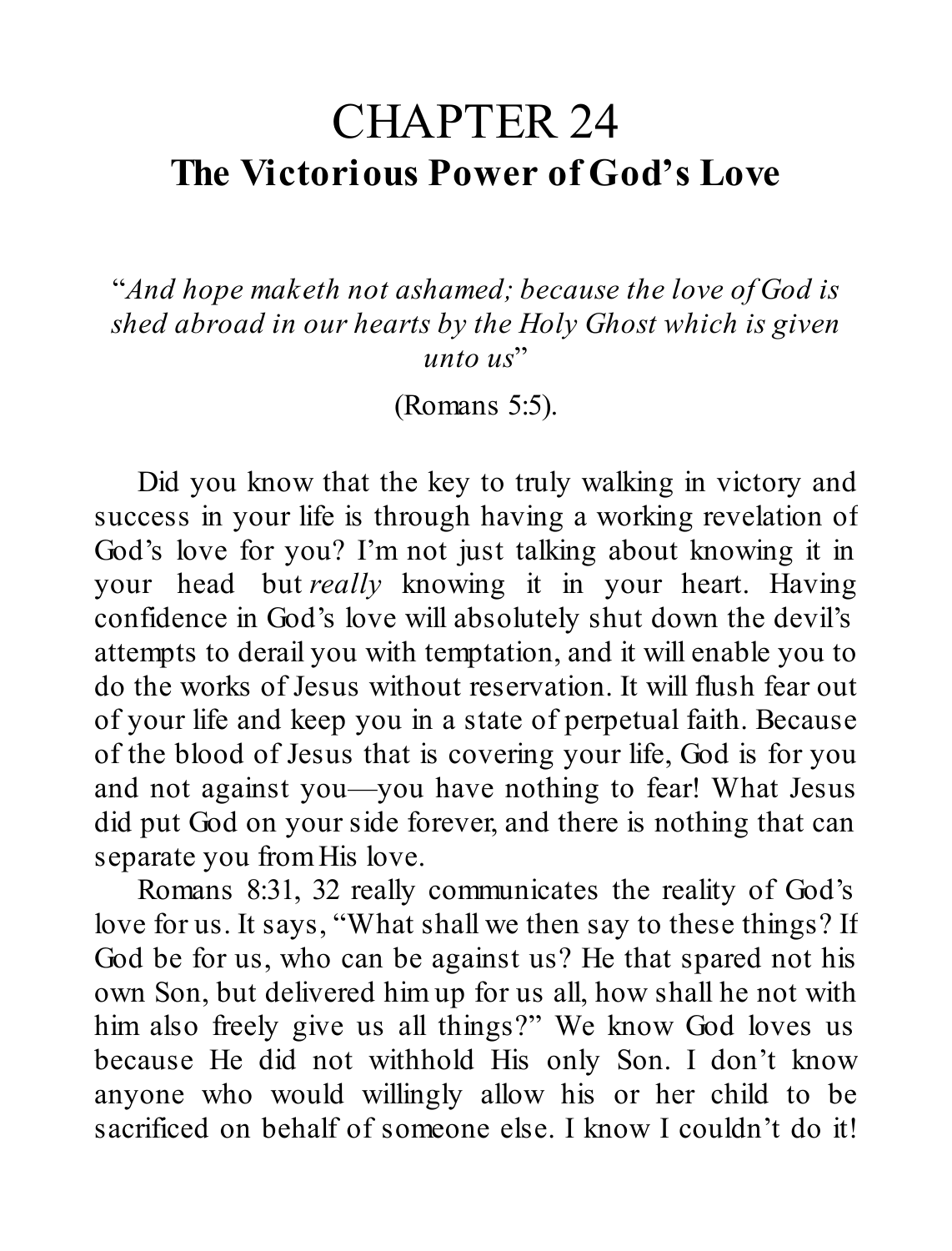But God's love for mankind far surpasses human love. It is this love that the Father has for us that moved Himto allow His Son to die for our sins. This love is deep and authentic, not a superficial love that is based on changing emotions. God's love never changes because He is love.

Make no mistake about it, the Father wants you to know that you are loved and valued by Him. The more you sense God's love for you, the more you'll sense good things happening in your life. The Apostle John was so confident in God's love that his enemies could not even kill him! They tried but failed and ultimately sent him to the Island of Patmos to die because there was nothing else they could do with him. He was totally immersed in the reality of God's love for him, and it sustained him even during the most difficult times of his life. He had no fear.

When you are rooted and grounded in God's love for you, it will empower you to do all things. This love is the power generator behind your faith and every other principle in the kingdom of God. You will find yourself doing the things that Jesus did with ease, such as laying hands on the sick, casting out devils, and sharing the Gospel with others, when you are driven by the love of God, and you know He loves you. This love will expel fear fromyour life and keep you in perfect peace, just as it did for the Apostle John.

Romans 5:5 says that the love of God has been shed abroad in our hearts by the Holy Ghost. The Holy Spirit is the Spirit of love, and that very Spirit is residing in you. Not only did He pour the love of God on the inside of you, giving you the ability to love others the way God loves them, but He has also enabled you to tap into the love God has for *you*! He wants you to know love and then go out and demonstrate that love to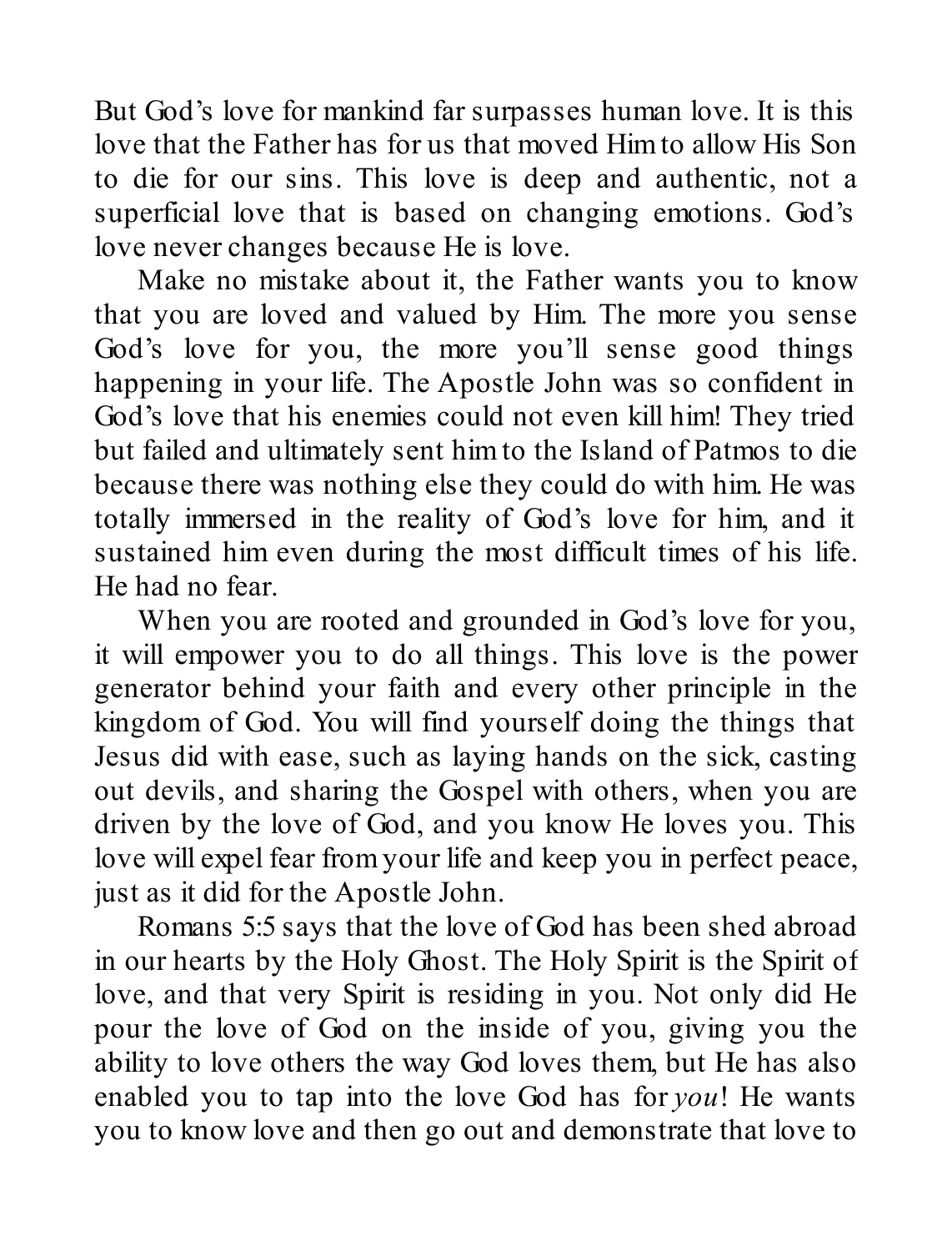others.

Hope, combined with knowing God's love for you, will equal great success and victory in your life; however, you have to meditate on God's love for you on a constant basis in order to become established in it. Ephesians 3:17-19 says, "That Christ may dwell in your hearts by faith; that ye, being rooted and grounded in love, May be able to comprehend with all saints what is the breadth, and length, and depth, and height; And to know the love of Christ, which passeth knowledge, that ye might be filled with all the fullness of God." This is the will of God for your life—to believe and intimately *know* God's love for you. The more you meditate on God's love for you, the more you will experience the fullness of Him. This fullness will drive fear out of your life.

Satan has no defense against those who have a revelation of God's love for them. I encourage you to spend at least thirty minutes a day meditating on how much God loves you. He loves you so much that He will never leave you or forsake you. He will keep you and protect you, even in the midst of chaos and confusion. When the devil tries to attack your mind with fe ar, guilt, condemnation, or doubt, refuse to accept his thoughts. Instead, open your mouth and declare, "GOD LOVES ME!"

# **A LOVE THAT TRANSFORMS**

God's love for us and our victories go hand in hand. When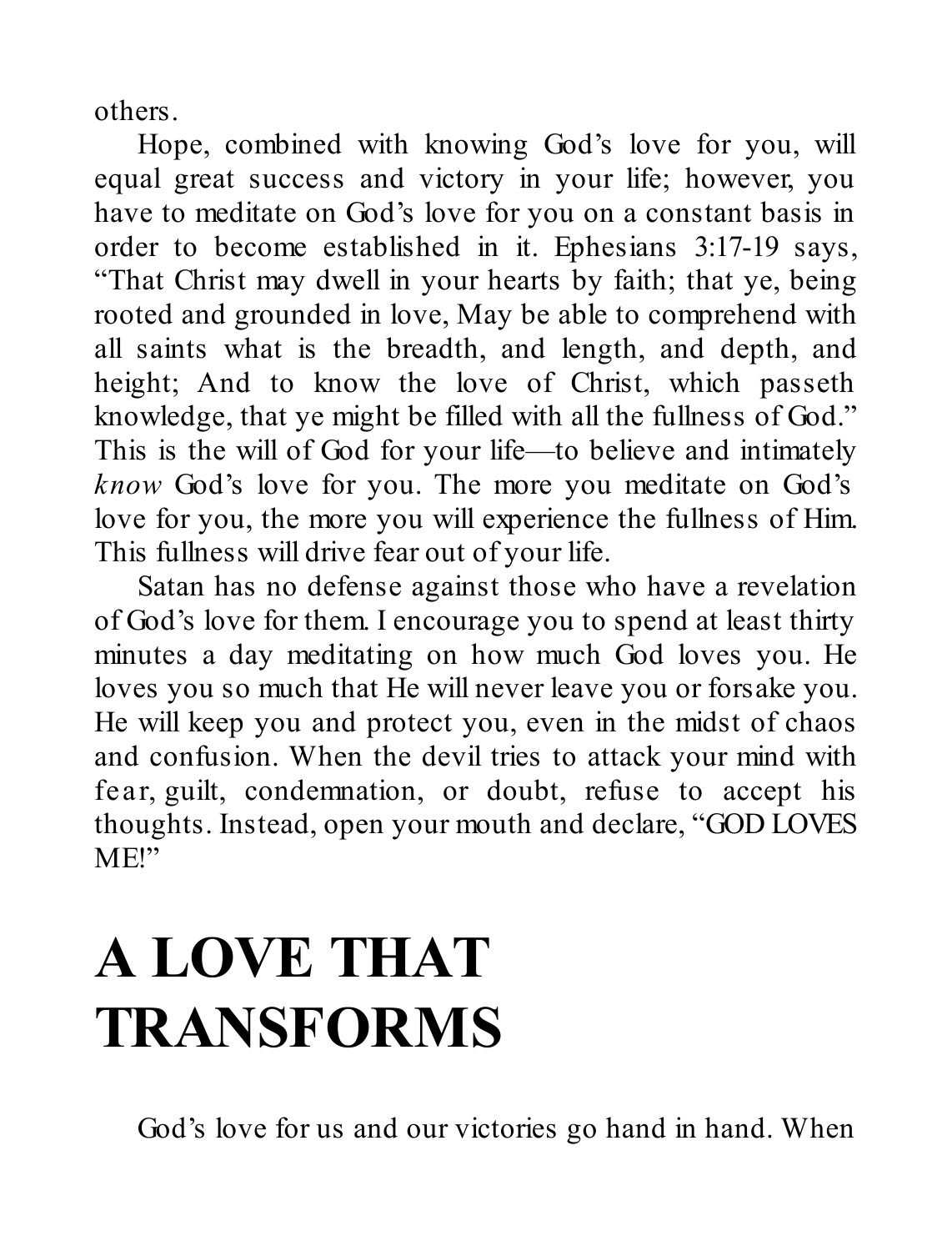we know that God loves us, we know that He is for us, no matter what is going on in our lives. Sometimes we have been so indoctrinated with the idea that God is mad at us or is withholding something from us because of our past mistakes that it hinders our faith. Our faith works by love, which involves knowing and believing God's love for us. When we have a working revelation of this love, it will absolutely transformour lives.

We tend to focus so much of our energy on the fact that we love God that we neglect to meditate on His love for us. However, we need to spend time feeding on the truth of God's love and allowing it to sink deep into our spirits. A revelation of God's love will revolutionize your thinking. You will not be concerned with how your needs are going to be met when you know God loves you. You won't be in fear when an unexpected bill shows up in the mail. When the doctor gives you a bad report, you can take courage knowing that because of God's love for you, you are healed in Jesus' name. You can be confident that He will not withhold any good thing from you because He did not withhold His only Son (Romans 8:32).

Jesus wants to be everything to us, and it's time for us to receive Him as our everything. This means we must start confessing everything we need Him to be. What do you need Himto be in your life? If we need Him to be our healer, we have to declare it with boldness. If we need Him to be our financial prosperity, we have to say it out of our mouths. God gave Jesus to us so that He could fulfill all of our needs. He sent Jesus so that we could know and understand the maximum expression of His love for us.

The enemy will constantly try to get you to doubt God's love by bringing circumstances and situations into your life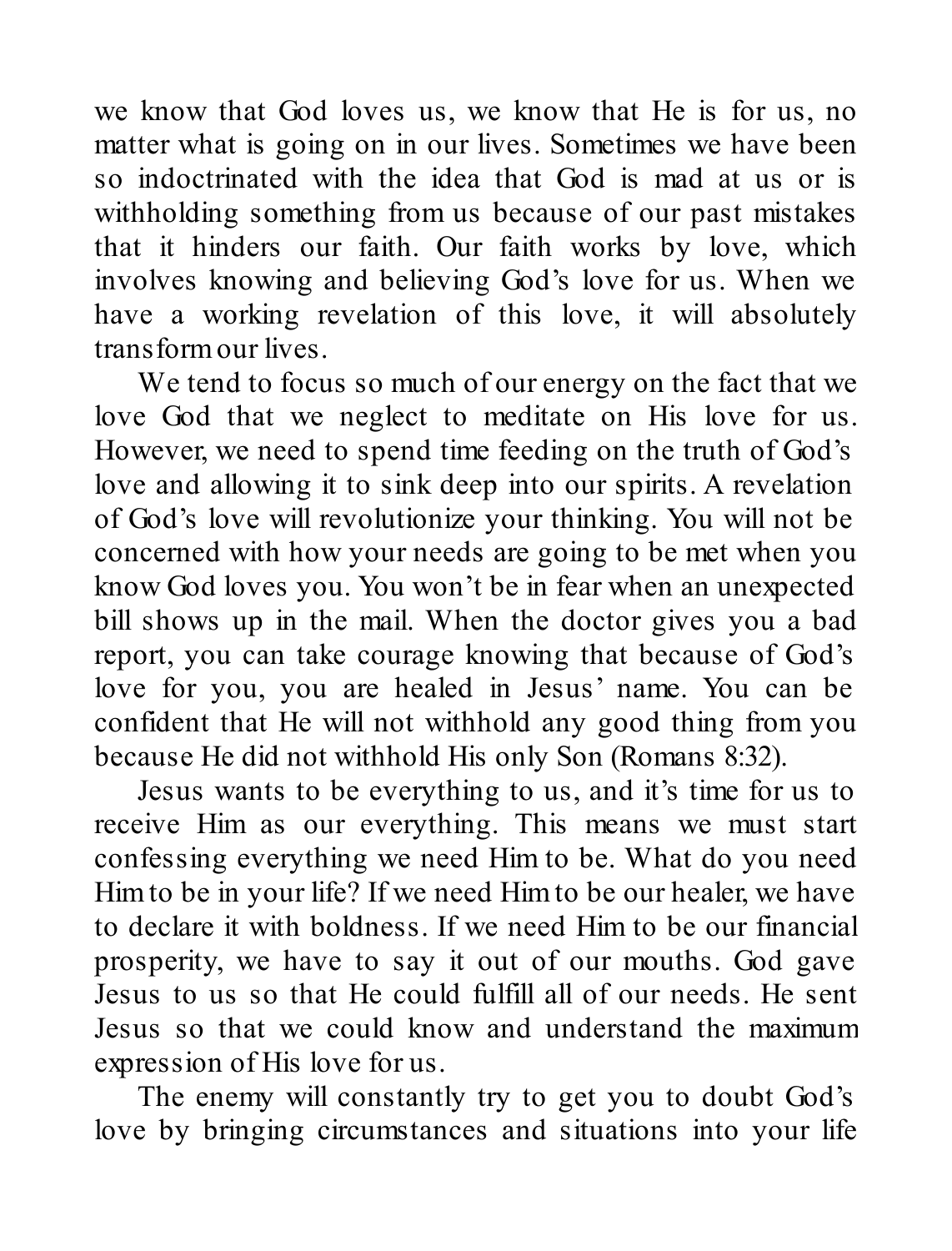that are designed to attack your confidence. You must have faith in your heart, even when fear is knocking on the door of your mind. When different things come up that try to move you from your faith in God's love, you must say what you believe. Romans 5:5 says that the love of God has been deposited in your heart by way of the Holy Spirit. Not only does this enable you to love others with the God-kind of love, but it enables you to know God's love for you! When you really believe in this love that has been shed abroad in your heart, your hopes will not be disappointed. You will have complete confidence that God is for you and working out every situation in your life for your good.

In order to build yourself up in the revelation of God's love for you, it is imperative that you spend time meditating on the love of God every day. Find scriptures about God's love and speak them over your life. Declare that God loves you and He is unequivocally for *you*. Speak the love of God over your family and loved ones. The basis of your faith is the fact that God loves you. And if you know He loves you, then you know that whatever you expect from Him that lines up with the Word belongs to you. First John 4:9 says, "In this was manifested the love of God toward us, because that God sent his only begotten Son into the world, that we might live through him." Jesus is the ultimate love-gift, and when we have Him, we have *everything* else we will ever need or desire in this life. Our heavenly Father will make sure of that.

### **PRAYING IN TONGUES ACTIVATES GOD'S LOVE**

We know that perfect, or mature, love casts out fear (1 John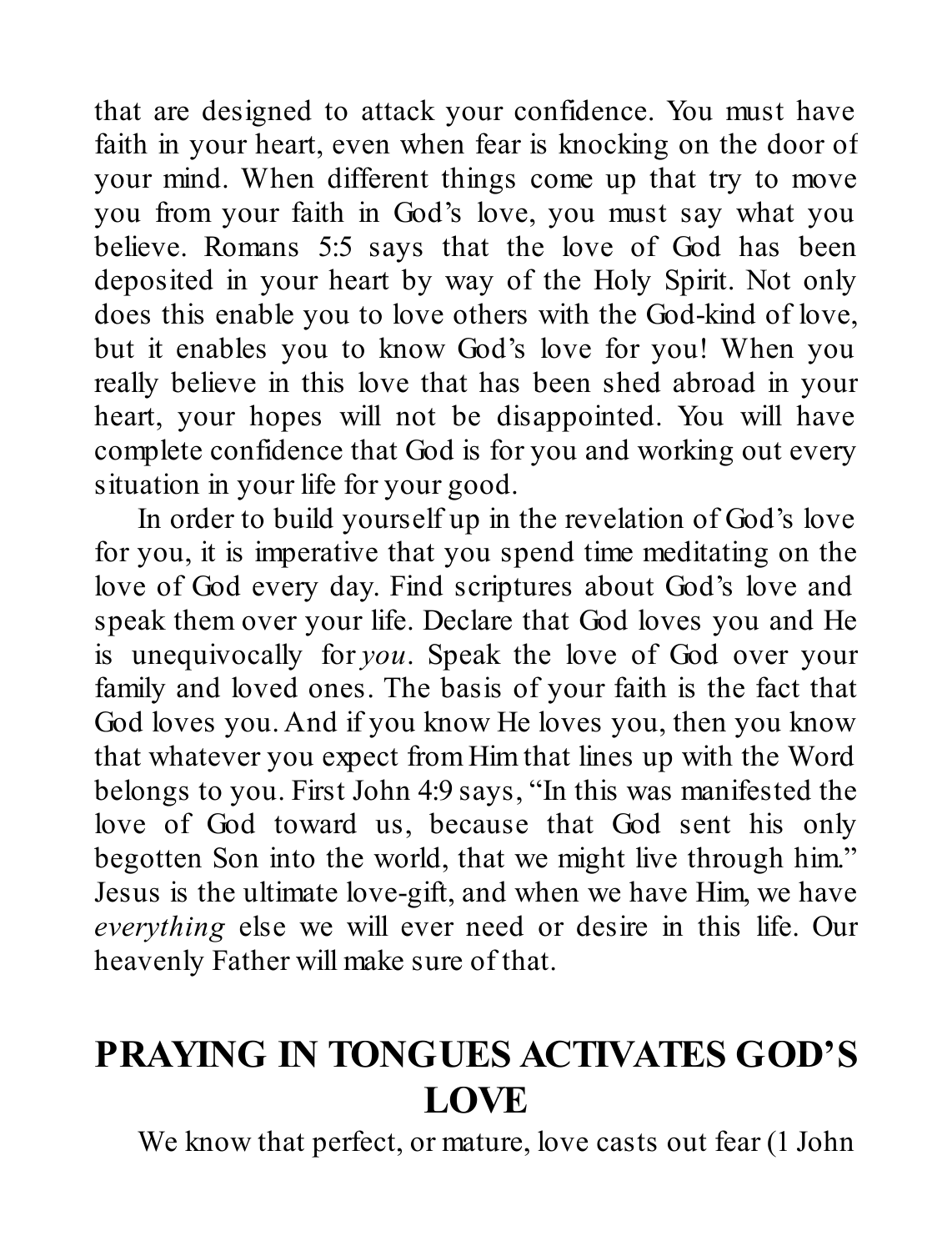4:18), and since this is the case, we should be seeking ways to develop in the love of God. One of the ways we can activate the love of God in our lives is through our personal heavenly prayer language of tongues. The Believer's personal prayer language is a gift from God, and it allows you to pray in a way that directly communicates with God by way of the Holy Spirit. The love of God is in the heart of every Christian at the moment he or she receives Christ. This means that the fruit of the Spirit, which is love and its different attributes, is within the Believer, and it is activated by praying in the Holy Spirit, or praying in tongues. Jude 1:20, 21 says that when we pray in tongues we build ourselves up on our most holy faith, and we *keep* ourselves in the love of God. I cannot emphasize enough how true this is.

### "MAKE NO MISTAKE ABOUT IT, THE FATHER WANTS YOU TO KNOW THAT YOU ARE LOVED AND VALUED BY HIM."

In my own personal life, praying in tongues has had amazing effects on my love walk. If you want to develop in the love of God, spend a significant amount of time praying in the Holy Ghost. Not only are you praying hidden wisdom and mysteries by praying in tongues, but you are stirring up the Holy Spirit inside of you. And since He is the one who is responsible for the love deposit in your recreated spirit (Romans 5:5), you are stirring up that love when you pray in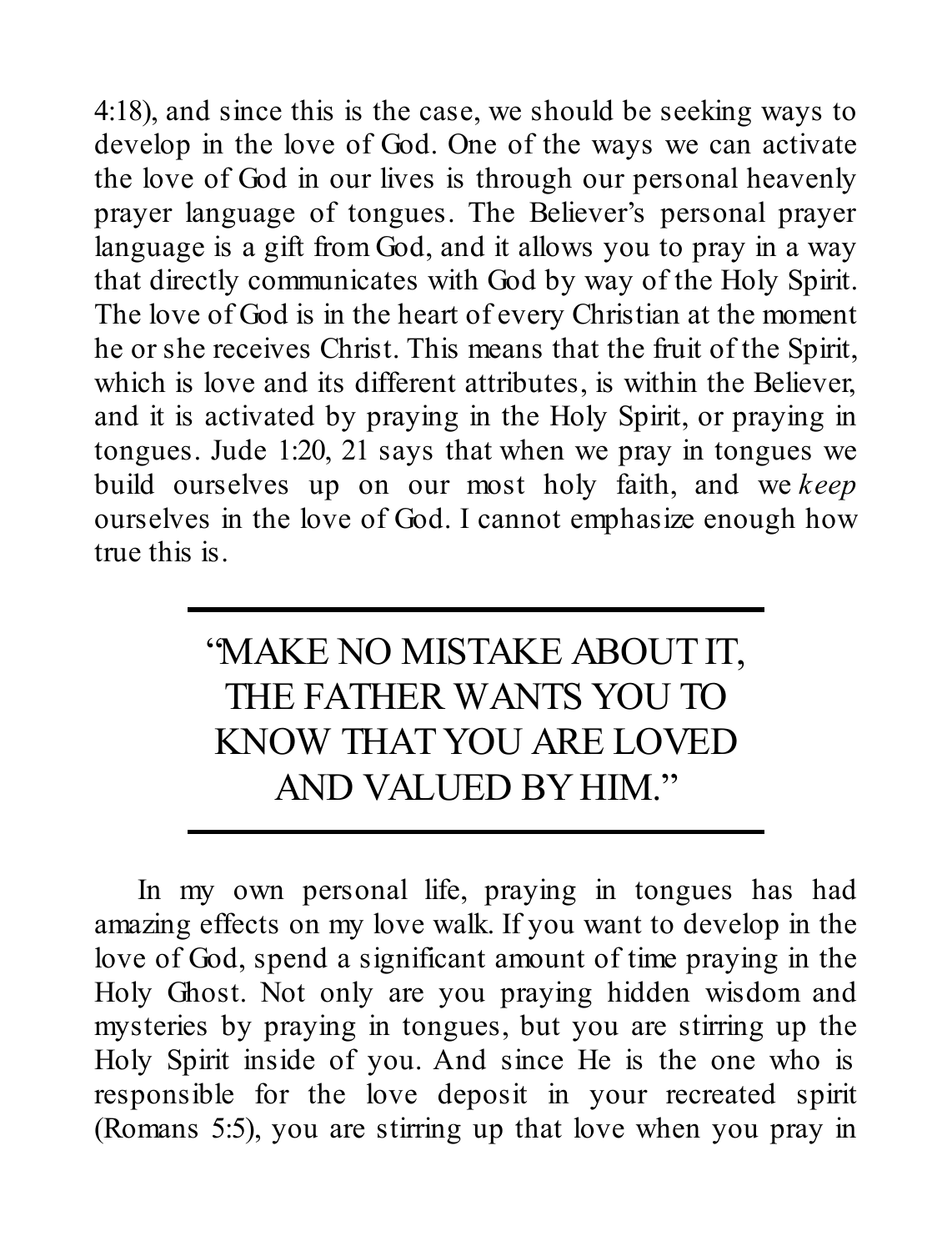your heavenly language.

The reason you are stirring up God's love in you when you pray in tongues is because praying in tongues is an operation of the Spirit of God, and anything related to God is going to be related to love. So when you pray this way, you are literally turning on the power of love within you. Not only that, but God will begin to show you ways you can demonstrate love to others. You will literally feel the love and compassion of God rising and growing within you when you spend significant time praying in tongues. In the midst of your prayers, He will give you wisdom and insight on what to do in life, especially as it relates to your relationships with others. He will also show you areas of your life where you need to exercise the love of God, and you will find yourself becoming more sensitive to times when you are *not* operating froma position of love.

As the fruit of the Spirit continues to grow in our lives, we become more conformed into the nature, character, and image of Christ. Our heavenly language of tongues has the power and ministry of the Holy Spirit, which generates, activates, and increases the fruit of the Spirit in our nature and character. This will absolutely eradicate fear in our lives because fear and love cannot coexist. Praying in tongues plays a vital role in producing the power and presence of God in your life.

God intimately cares for us. He knows the exact number of hairs that are on our heads, and He is perfecting those things that concern us. It is so important for us to believe that God loves us. This is the root to our victory as Christians. Our faith works by our knowledge of God's love for us. When we know and believe this love, we will live a fear-free life and begin to experience the supernatural power of God like never before. Believe the Love!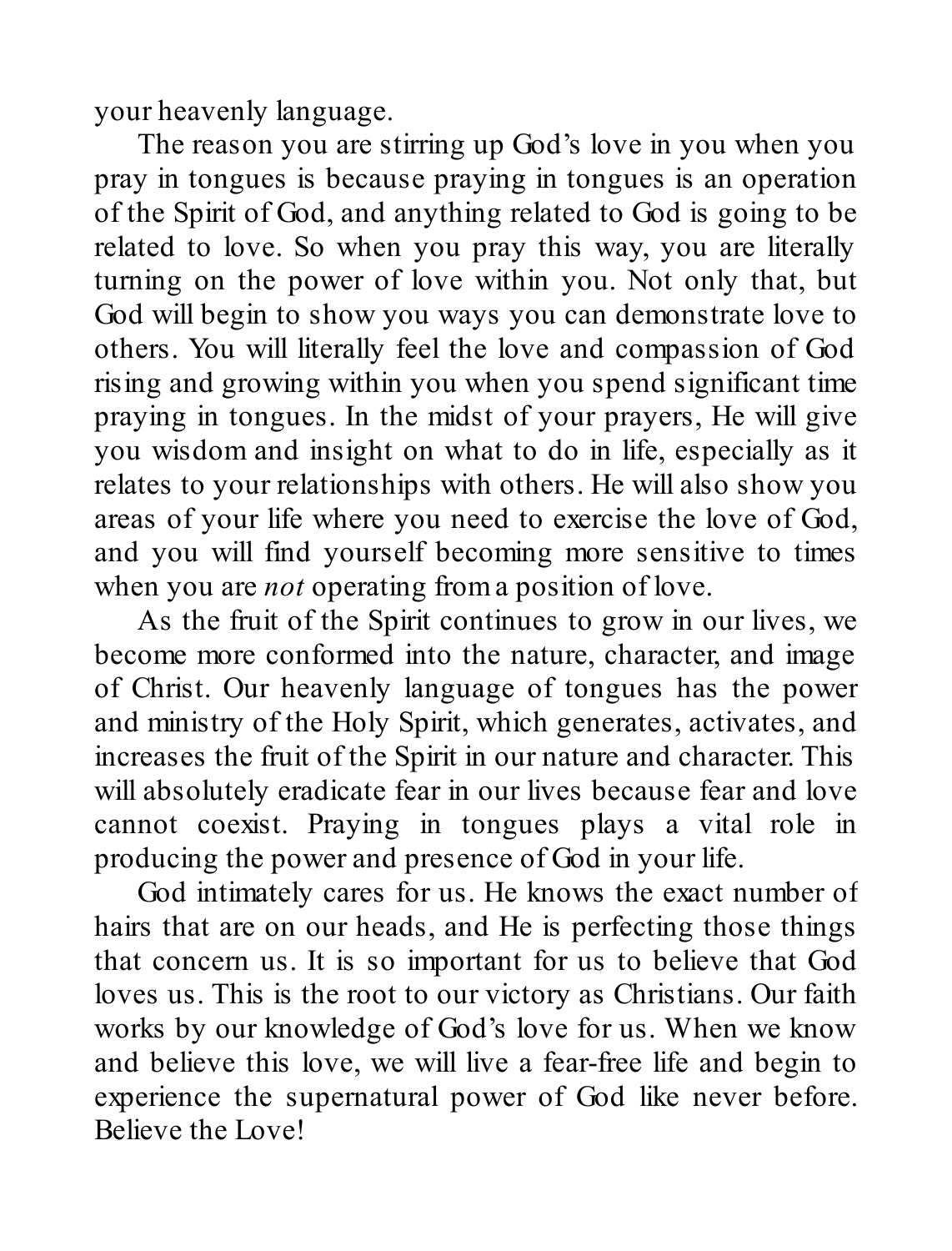## CHAPTER 25 **Grace: The Key to Victory in Spiritual Warfare**

"*There is therefore now no condemnation to them which are in Christ Jesus, who walk not after the flesh, but after the Spirit*"

(Romans 8:1).

As Believers, we are engaged in a battle of epic proportions. The battle is between our unrenewed souls (their impulses, suggestions, and distractions) and our recreated spirits, which have been made alive with the life of God. We have an adversary, Satan, who is constantly seeking to devour us with his accusations, suggestions, and distractions. He does this by filling our minds with fear-filled thoughts. This is one of the tactics he uses to launch his attacks against us. His objective is to play on our old nature of sin, which is governed by selfishness, to move us into a place where we do not trust God but trust, instead, in our own ability to handle our situations and circumstances. We must know and understand the purpose of grace and how it is a weapon of spiritual warfare against the devil, in order to defeat himat every turn.

If you haven't noticed yet, the enemy uses specific strategies to derail Christians. He has many approaches, but one of the primary strategies he uses is getting Believers to try to gain right standing with God through their own efforts. This is all fear-based because it is founded on a lack of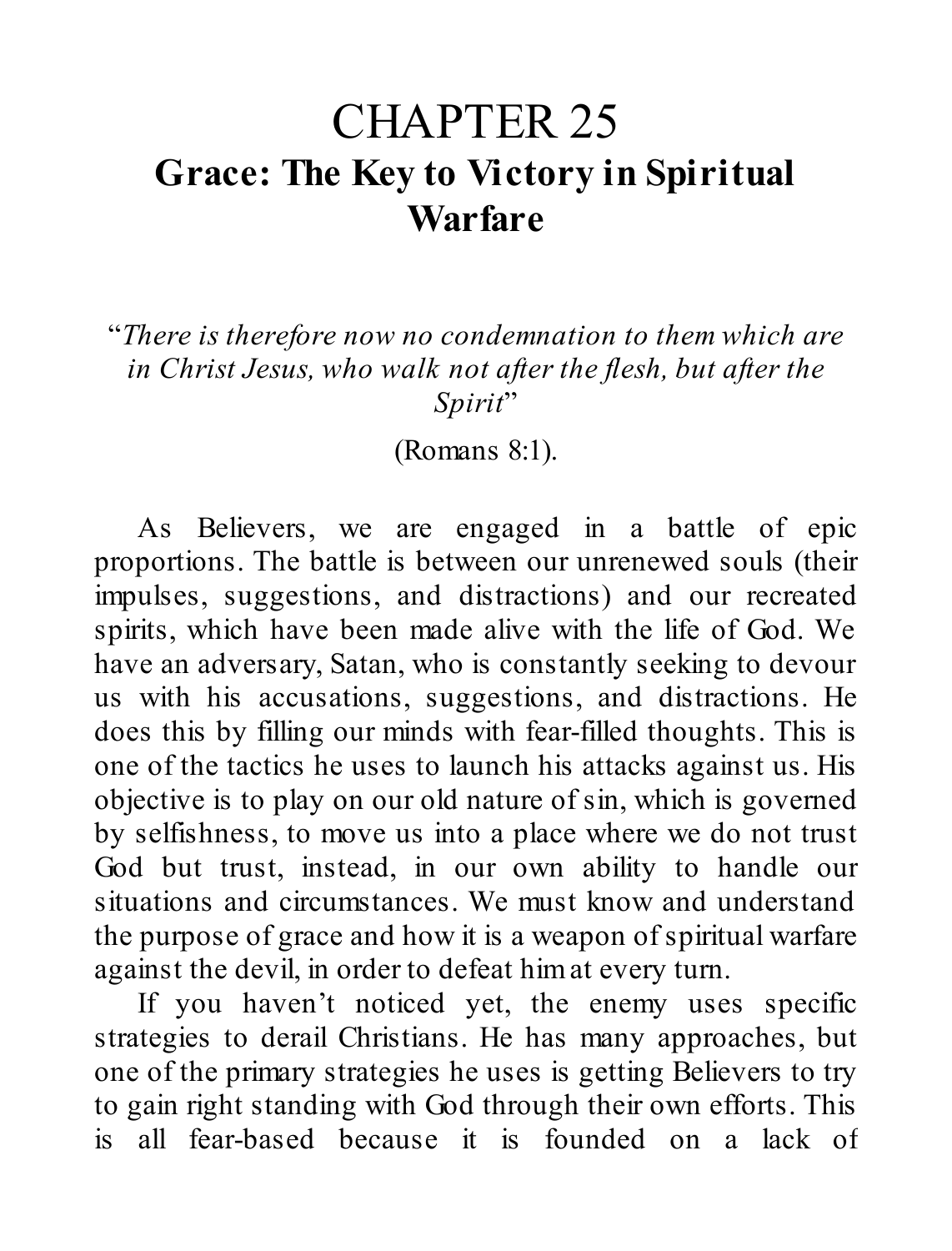understanding about God's love for us, and the belief that He hasn't really completed the work that brings us into right relationship with Him. We feel as if there is something more we have to do. The devil also tells Believers that God can't really take care of us like He promises, so we have to try to take care of our needs and our situations ourselves. Everything the devil does is designed to trick us into thinking that what God does is somehow inadequate, and we need to get involved. The grace of God, however, is our weapon of spiritual warfare because it enables us to access God's rest. The devil has no defense against Believers who trust in God's grace and believe in His love for them.

When it comes to using grace to overcome the devil and his fearful suggestions, we must remember to always be strong in the Lord and His ability, not our own. Ephesians 6:10-12 says, Finally, my brethren, be strong in the Lord, and in the power of his might. Put on the whole armor of God, that ye may be able to stand against the wiles of the devil. For we wrestle not against flesh and blood, but against principalities, against powers, against the rulers of the darkness of this world, against spiritual wickedness in high places." We must understand that we do have an adversary, and we must be on guard against him. We do this by putting on our spiritual armor, which is essentially the power of God Himself. When you are wrapped in God's armor, nothing can harmyou, especially the fiery darts of mentalsuggestions the devil tries to implant in your mind.

We cannot defeat the devil in our own ability, but God's grace working in and through our lives enables us to have the victory. The key is to realize that we are to come from a position of already being victorious, rather than trying to obtain victory. Jesus has already given us the victory through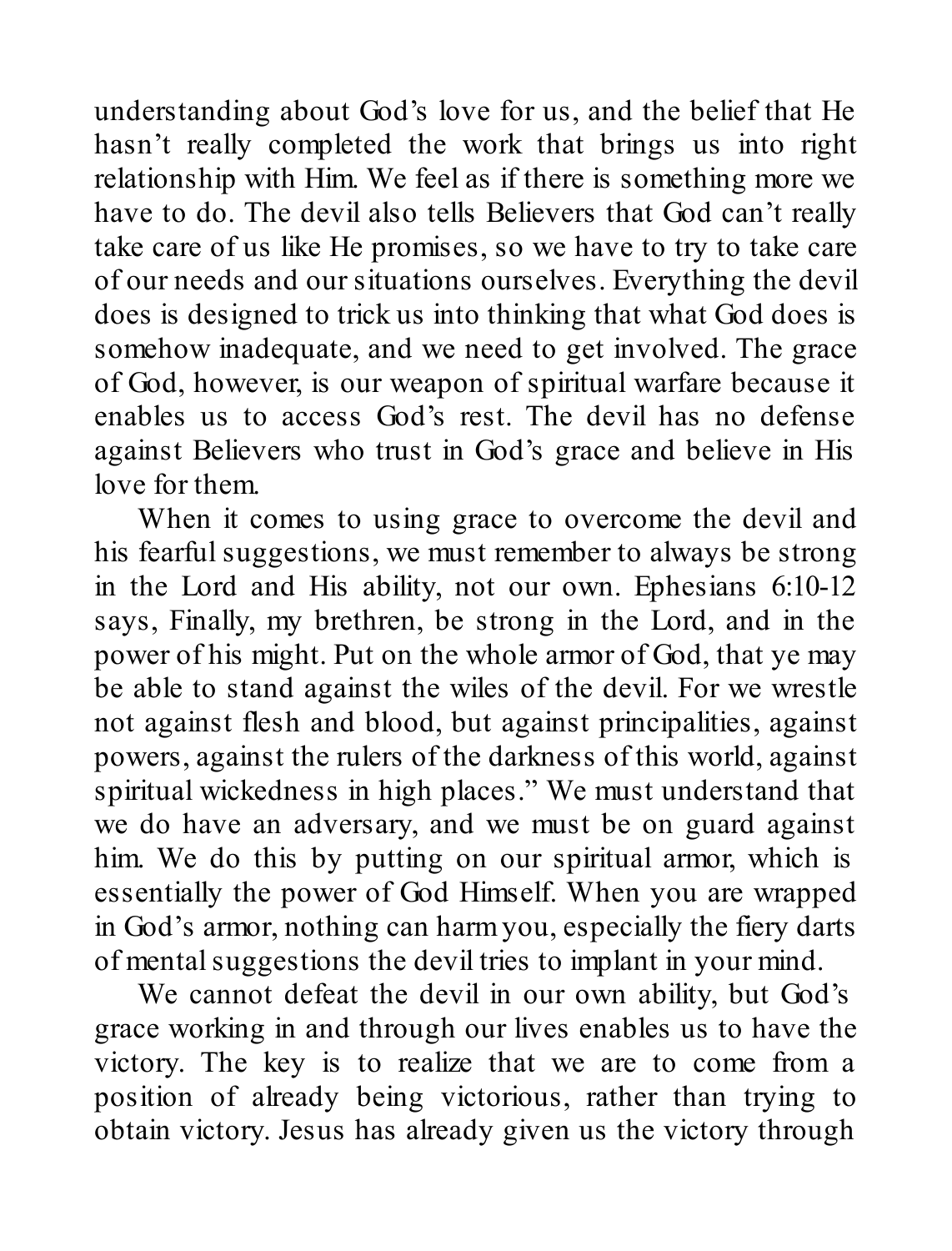His finished work. There is nothing more for us to do except to trust, believe, and stand on the promises of God in faith.

God's grace is a supernatural empowerment from God that enables us to do *anything.* Would "anything" include defeating the enemy? Of course! With the grace of God operating in our lives, nothing is impossible. This means if the enemy tries to come against you with a bad report from the doctor in an attempt to put fear in your heart, you remind yourself of God's love for you and that you possess the ability to overcome that bad report by standing on the Word of God and staying in faith no matter what. When your finances seem to be in shambles and Satan whispers in your ear that you will never get ahead in life, boldly declare that God's grace is sufficient and that you possess the victory over lack in your life. God's grace is able to sustain you in the midst of every challenge and battle you face.

Remember that the devil can only succeed in your life if you are performance-centered or self-centered, or operating according to the Law. The Law of Moses was implemented to make people aware of their sin and point them toward their need for a Savior. The problem with the Law was that no one could keep it, even though it was righteous, holy, and good. Not only that, but the Law breeds sin consciousness, which causes condemnation. When you are trying to please God through Law-based self-effort, you will always fall short. And when you fall short, the enemy will be right there to point an accusing finger at you and beat you up with condemnation.

Because of man's inability to keep the Law, God made another covenant with man. This covenant, which secured your righteousness, was fulfilled through Jesus Christ's ultimate sacrifice on the cross of Calvary. By simply believing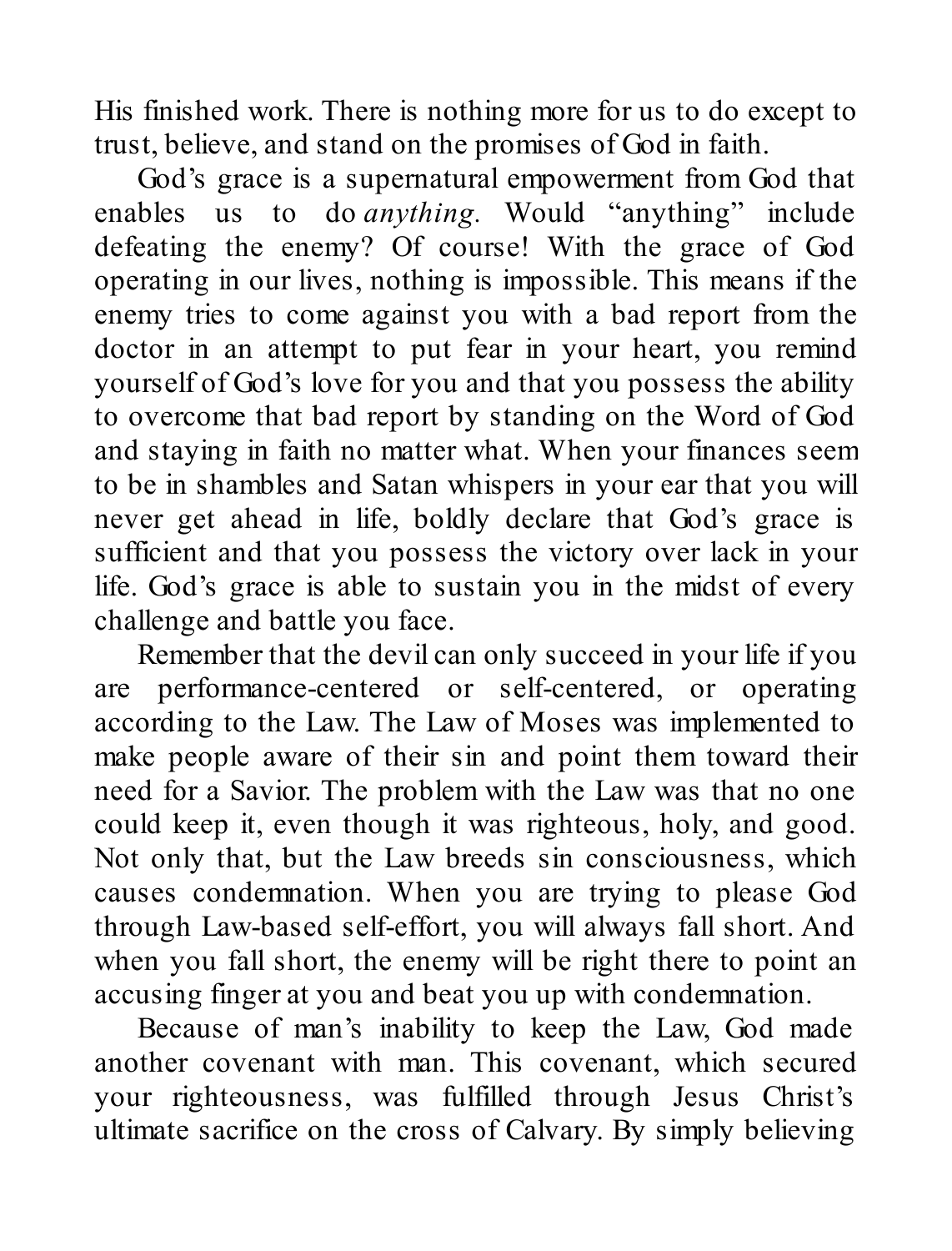in what Jesus did for you, you enter into the covenant of grace, which says that no longer do you have to try to attain rightstanding with God through self-effort, but you can rest in the finished work of Christ. When you have a revelation of this new covenant, as a Believer living under the dispensation of grace and not the Law, it frees you from the fear, guilt, and condemnation that come from trying to live up to a standard that can never be fulfilled. The devil cannot attack you when you are no longer operating according to legalism. Jesus fulfilled every requirement of the Law, and when you are in Him, you are free to live a fear-free life that pleases God.

We know that God has not given us a spirit of fear but a spirit of power, love, and a sound mind (2 Timothy 1:7). Having a revelation of God's grace is the key to living free from fear. When you know the grace of God is working on your behalf and that God is not mad at you, you don't have to fear anything. God's love will never be withdrawn from you, and He will finish the good work He started in you.

> "WE CANNOT DEFEAT THE DEVIL IN OUR OWN ABILITY, BUT GOD'S GRACE WORKING IN AND THROUGH OUR LIVES ENABLES US TO HAVE THE VICTORY."

# **TOTAL DEPENDENCE ON**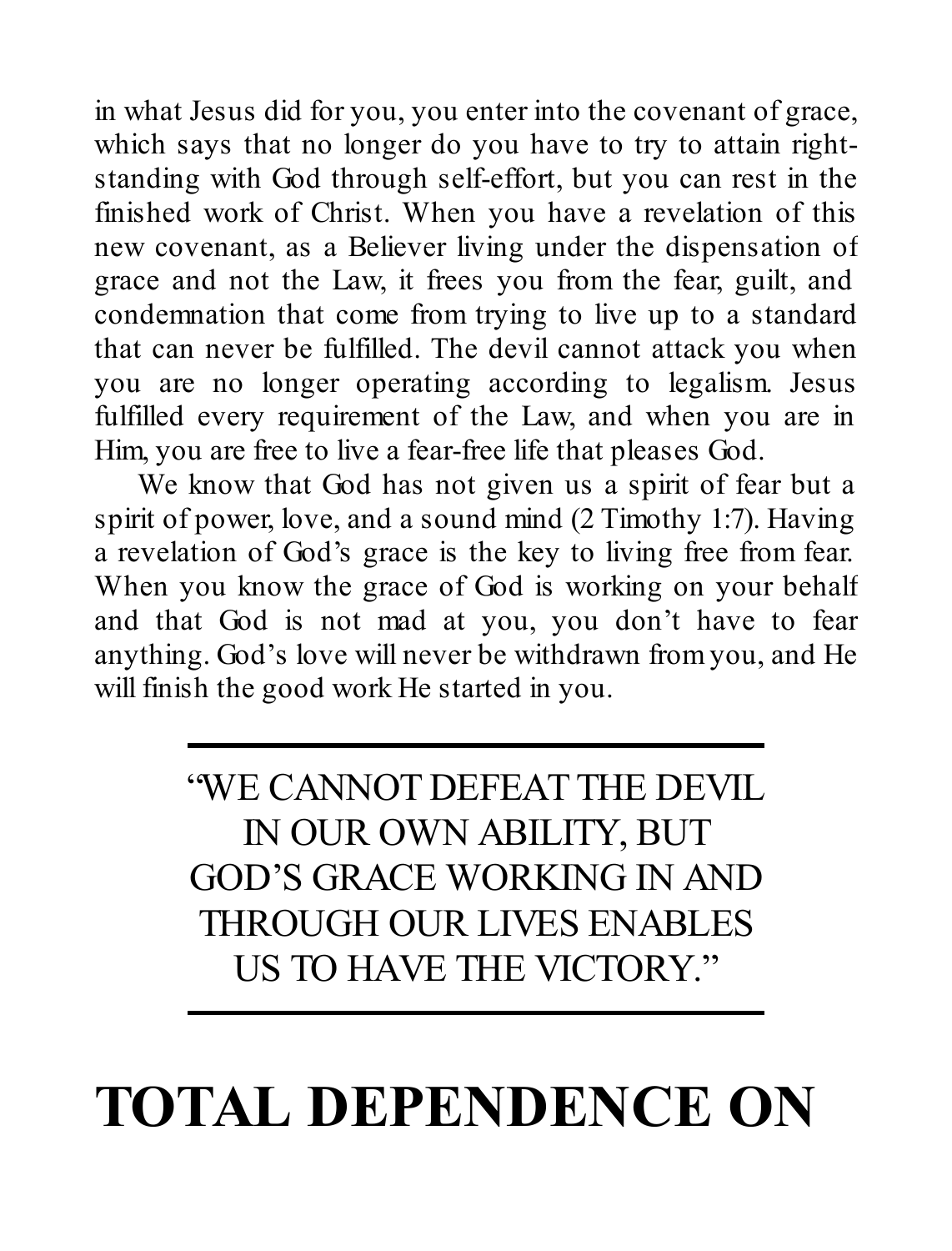# **GOD**

Submitting to God is an important step in seeing victory in our lives. James 4:7 says that when we submit to God, the devil flees from us. A humble person is one who will submit to the Word of God rather than try to do things his or her own way. God gives grace to the humble, but He resists the proud person (1 Peter 5:5-8; Luke 18:10-15). The devil seeks to devour the proud person who is focused on self-effort, but not every Christian is devourable. God's grace will put the odds in your favor in the midst of spiritual warfare when you humble yourself and submit to His way.

It is usually in the midst of spiritual warfare that we are tempted to do things our own way. Our emotions, physical senses, and prior ways of handling things often try to speak to us loud and clear. If we give attention to anything and any voice other than the voice of the Holy Spirit and the voice of God's Word, we can easily slip over into pride and self-effort when the pressure is on. We must make a quality decision to rely on God's Word and make it our final authority, no matter what it looks like. When we submit ourselves to Him, He will equip us with more and more grace. We must not allow the enemy to cause us to become fearful, condemned, or distracted during this critical time.

Again, we have to constantly put ourselves in remembrance of the fact that we are to draw our strength from God in the midst of the battle. We are to put on His Word and establish ourselves in our new identity in Christ (Ephesians 6:11, *AMP).* We don't wrestle against human beings but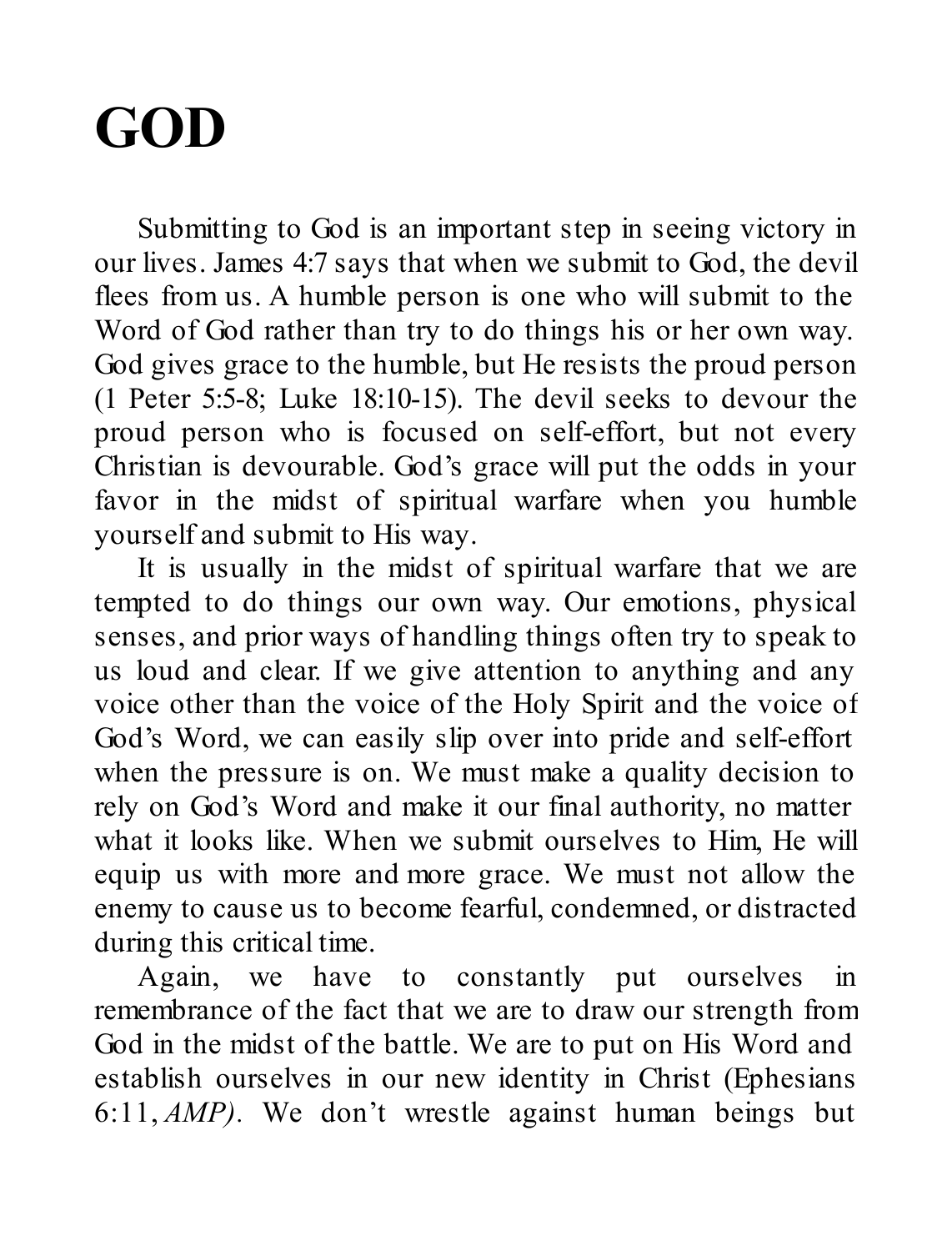against the powers of darkness. In a practical setting, this means that if the enemy is trying to come against us through a person, we must resist engaging with that person or operating in our flesh. Instead, we are to handle the attack God's way, which is how we submit to Him. We can respond to difficult people by binding the enemy operating through them, praying for them, and continuing to walk in love. This is one way we can humble ourselves under God's hand when we are being spiritually attacked by others. You will find that the more you choose God's way of dealing with these types of situations, the more readily the enemy will get out of your way.

When we are facing spiritual battles, we must remind ourselves to cast our cares and burdens on the Lord because He cares for us. When we worry, it is an indication that we don't truly trust God. Satan's "roar" is designed to put fear and terror in us, but those who come out on top are the ones who are submitted to God's grace. Satan will try to impersonate God and make us feel as if God is angry with us. He will throw every sin and mistake in our faces to make us think that we did something to deserve what we are going through. This only fuels the cycle of self-effort! We try to "do" something to get on God's good side rather than believe His love will never fail us and that nothing we do can qualify or disqualify us fromHis goodness toward us. God has made a covenant with us as New Testament Believers to never pour down His wrath upon us (Isaiah 54:9). Take heart in knowing that He has given us ultimate favor because of our relationship with His Son.

### **KNOWING WHO YOU ARE**

Knowing your identity in Christ is so vital to accessing the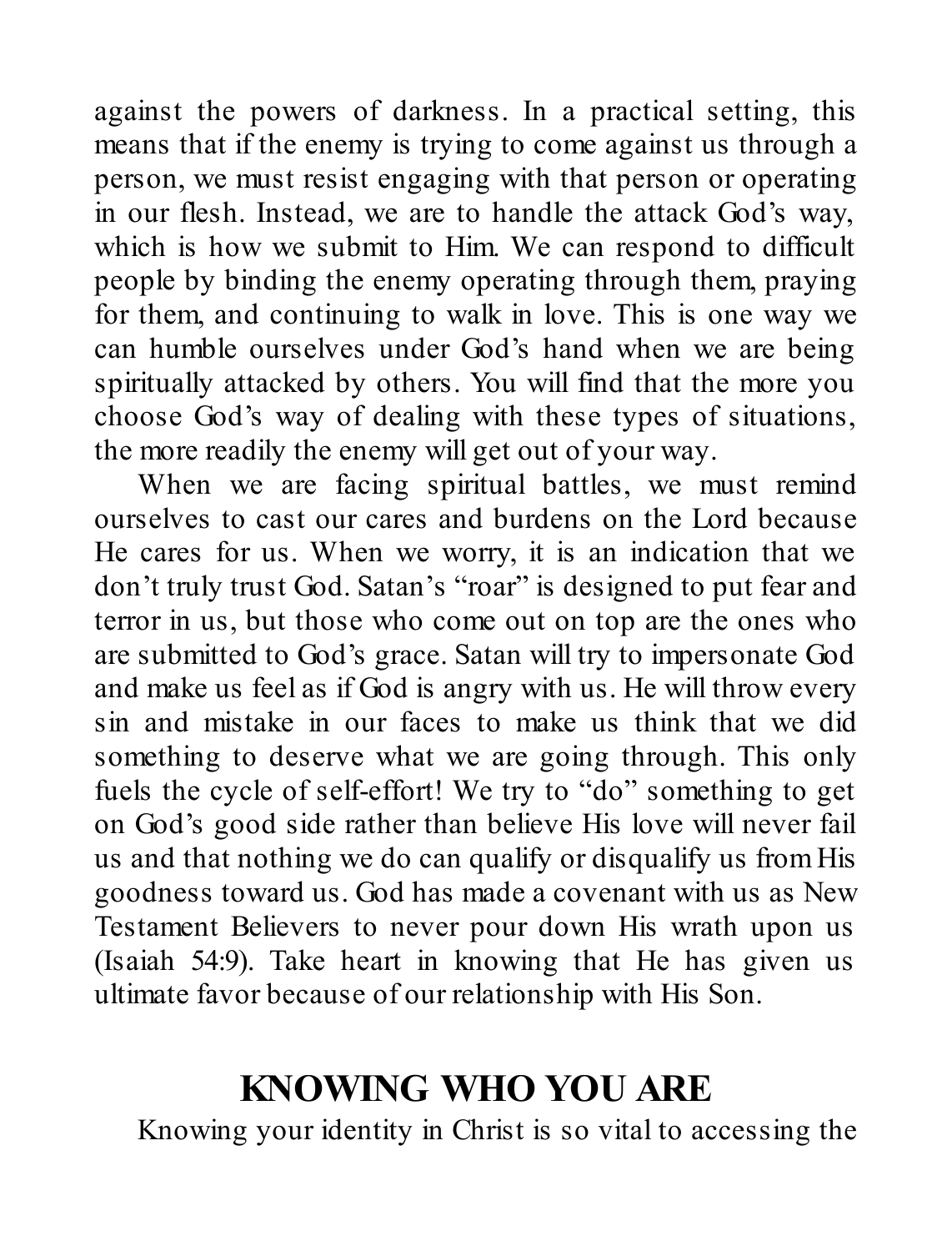grace of God by faith. As a born-again Christian, your spirit has been recreated and the old things have passed away (2 Corinthians 5:17, 18). As a Believer, you now possess the nature of Christ, which includes the grace of God. That grace has been deposited in your spirit! When you are in Him, you are in grace. Now all you have to do is withdraw that power by faith. You do this by meditating on the grace of God and declaring His Word. Your faith in the grace is released when you confess and declare that the grace of God is operating in your life.

Satan's primary job is to make us feel as if we are not worthy of God's precious gifts. He tries to condemn us when we do something wrong, and he uses the law to strengthen our temptation to sin. He wants us to believe that God is withholding His goodness from us. However, the Bible is one continual account of God's goodness and love toward His people. He is gracious and generous and will continue to be this way because His nature is love! He freely gives good gifts to His children, and grace is one of those gifts. It is so exciting to know that God has not left us alone to fight life's battles on our own. When we become new creatures in Christ, we are infused with the power of God on every level. We must have confidence in who we are in Himin order to win.

God is for us, and we can place our complete trust in Him because He has given us right standing with Himself through Jesus Christ. We no longer have to feel condemned or guilty over our sins now that we are in Christ (Romans 8:1). We can walk boldly through life, knowing that fear can never dominate us when we are under grace. Nothing the devil does can stop us because we hold the keys to victory. God's grace is sufficient to keep us, sustain us, and give us the advantage in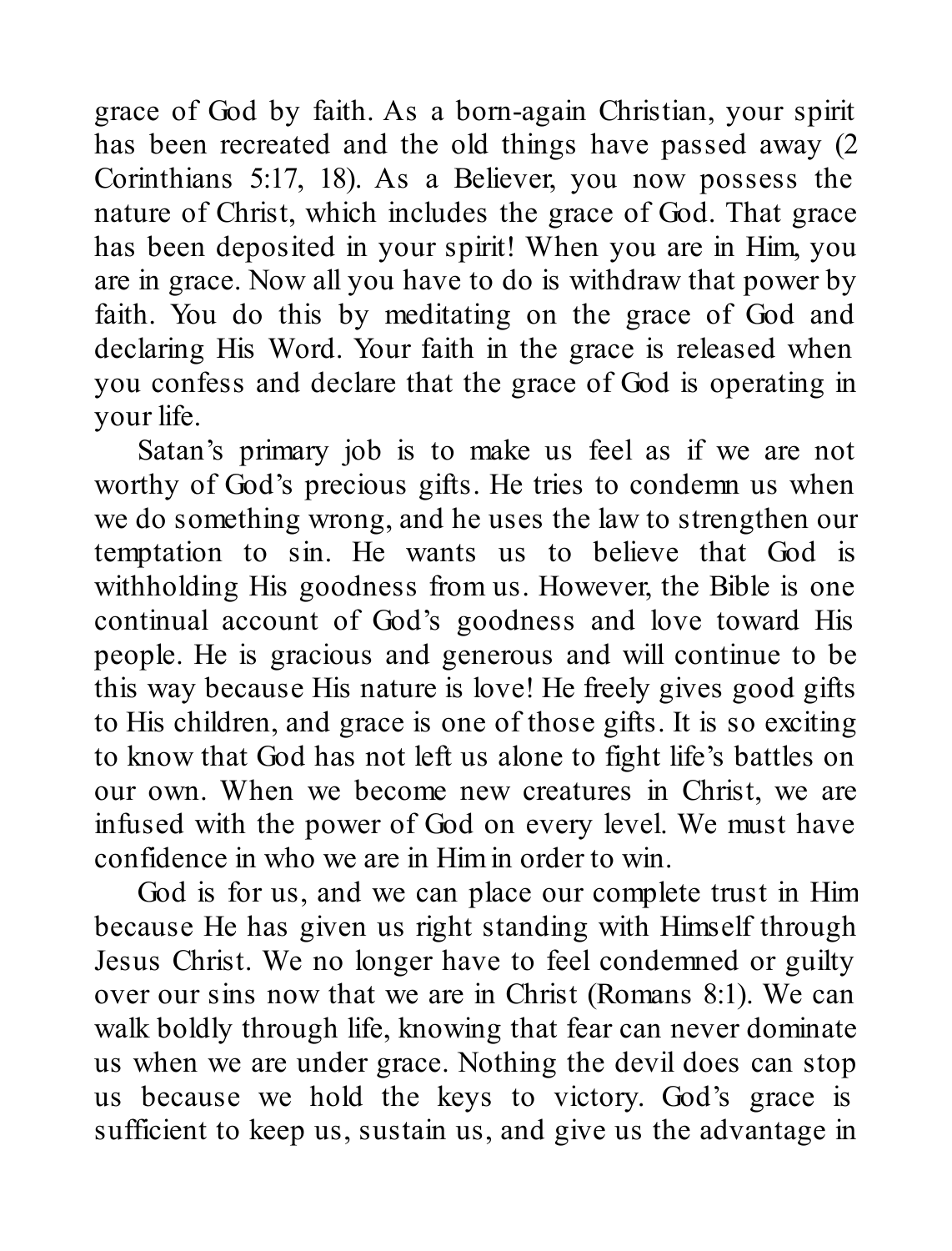life. All we have to do is receive it by faith and develop our confidence in it. In doing so, we will find ourselves walking in a level of absolute mastery over the devil and winning every spiritual battle in life.